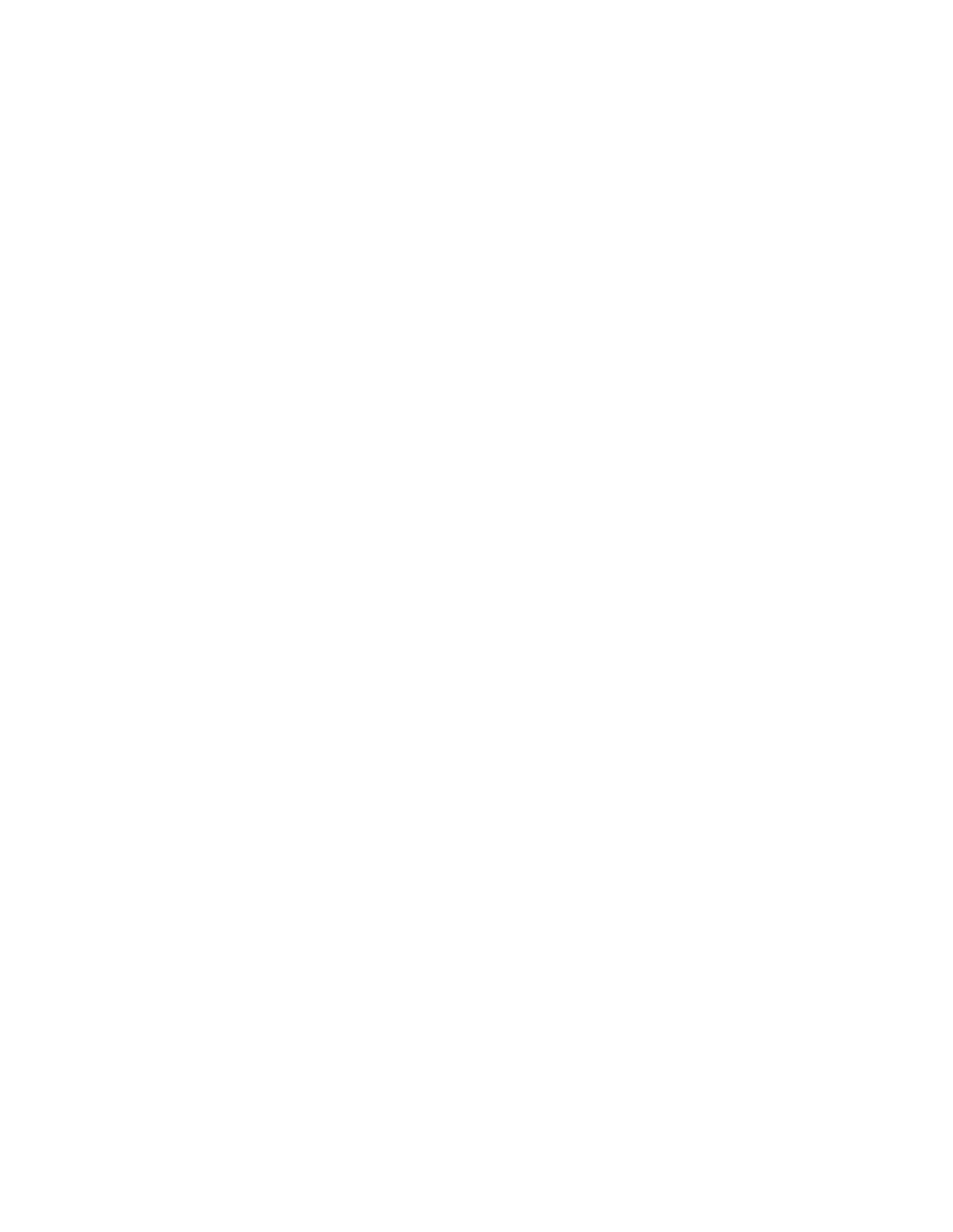| <b>Title</b>                                                   | Page |
|----------------------------------------------------------------|------|
| Actuary, Office of the State                                   | 19   |
| Administrative Hearings, Office of                             | 46   |
| Administrative Office of the Courts                            | 25   |
| Agriculture, Department of                                     | 175  |
| Archaeology & Historic Preservation                            | 150  |
| Attorney General, Office of the                                | 35   |
| Auditor, Office of the State                                   | 34   |
| Bond Retirement & Interest                                     | 11   |
| Bond Retirement & Interest - Bond Sale Expenses                | 15   |
| Bond Retirement & Interest - Debt Subject to the Debt Limit    | 12   |
| Bond Retirement & Interest - Proprietary Debt                  | 13   |
| Bond Retirement & Interest - Reimburseable Debt                | 14   |
| <b>Caseload Forecast Council</b>                               | 37   |
| <b>Central Washington University</b>                           | 156  |
| Community & Technical College System                           | 178  |
| Community, Trade, & Economic Development, Department of        | 39   |
| <b>Conservation Commission, State</b>                          | 168  |
| Convention and Trade Center, State                             | 177  |
| Corrections, Department of                                     | 116  |
| Corrections, Department of - Administration & Support Services | 118  |
| Corrections, Department of - Community Corrections             | 120  |
| Corrections, Department of - Correctional Industries           | 121  |
| Corrections, Department of - Institutions                      | 119  |
| Corrections, Department of - Interagency Payments              | 122  |
| Court of Appeals                                               | 24   |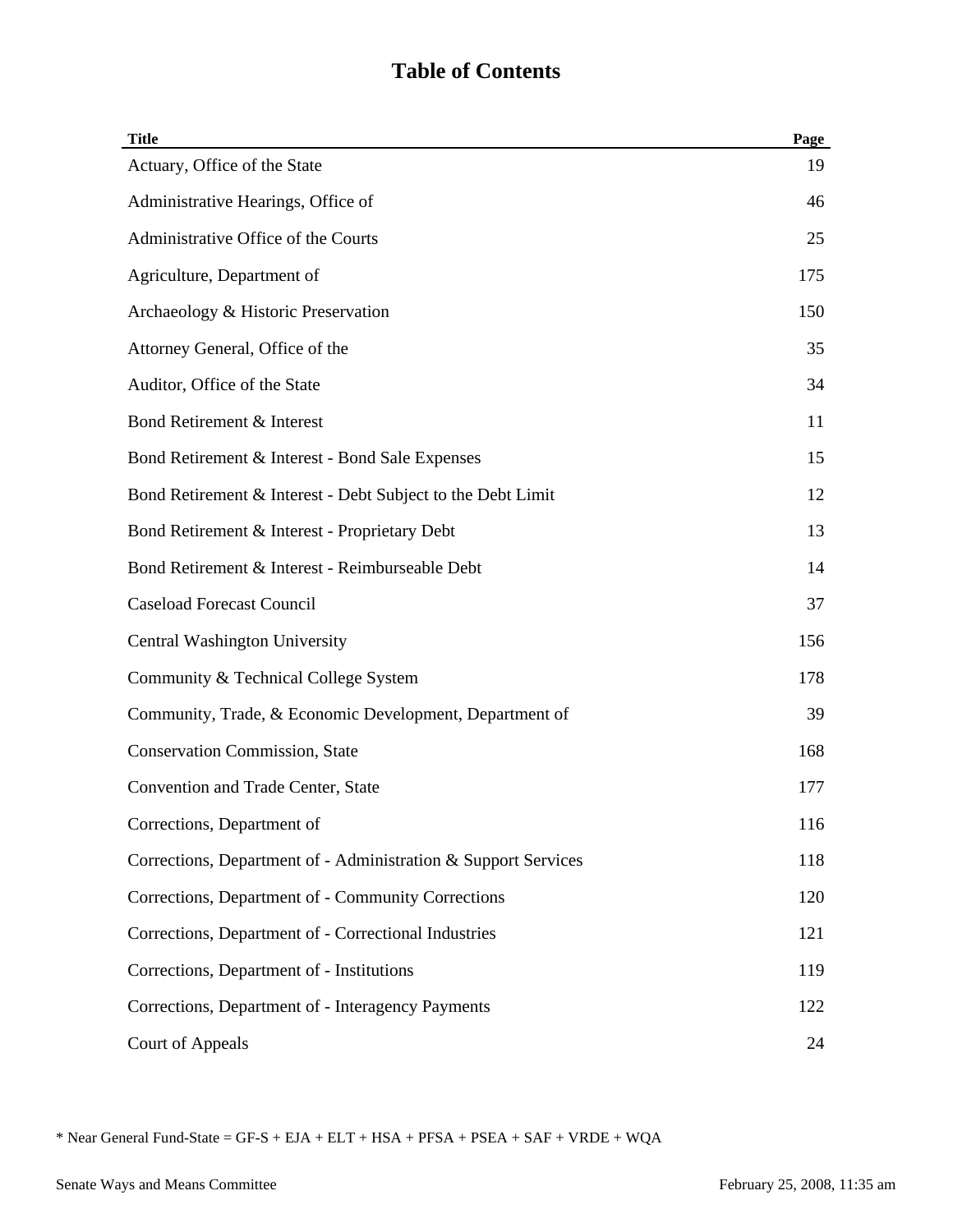| <b>Title</b>                                           | Page |
|--------------------------------------------------------|------|
| Criminal Justice Training Commission, Washington State | 62   |
| Department of Early Learning                           | 151  |
| <b>DSHS</b>                                            | 71   |
| DSHS - Administration & Supporting Services            | 106  |
| DSHS - Alcohol & Substance Abuse                       | 101  |
| DSHS - Children & Family Services                      | 79   |
| <b>DSHS</b> - Developmental Disabilities               | 91   |
| <b>DSHS</b> - Developmental Disabilities               | 93   |
| <b>DSHS</b> - Developmental Disabilities               | 95   |
| <b>DSHS</b> - Developmental Disabilities               | 96   |
| <b>DSHS</b> - Economic Services Administration         | 99   |
| <b>DSHS</b> - Juvenile Rehabilitation                  | 81   |
| <b>DSHS</b> - Long-Term Care Services                  | 97   |
| <b>DSHS</b> - Medical Assistance Payments              | 103  |
| <b>DSHS</b> - Mental Health                            | 82   |
| <b>DSHS</b> - Mental Health                            | 84   |
| <b>DSHS</b> - Mental Health                            | 86   |
| <b>DSHS</b> - Mental Health                            | 87   |
| <b>DSHS</b> - Mental Health                            | 88   |
| <b>DSHS</b> - Mental Health                            | 89   |
| <b>DSHS</b> - Payments to Other Agencies               | 108  |
| <b>DSHS</b> - Special Commitment Center                | 107  |
| <b>DSHS</b> - Vocational Rehabilitation                | 105  |
| Eastern Washington State Historical Society            | 160  |
| Eastern Washington University                          | 155  |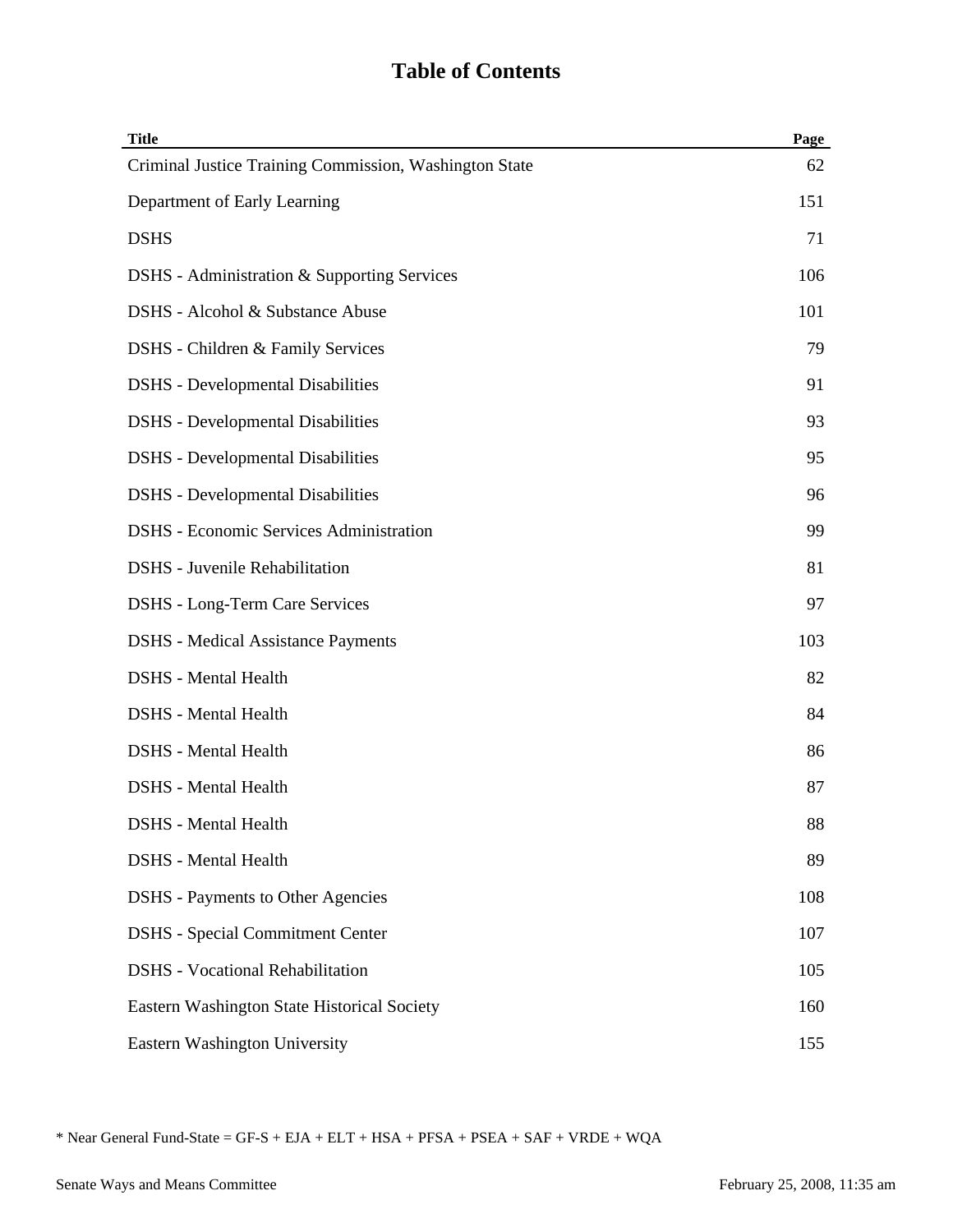| <b>Title</b>                                                         | Page |
|----------------------------------------------------------------------|------|
| Ecology, Department of                                               | 161  |
| Economic & Revenue Forecast Council                                  | 42   |
| <b>Employee Compensation Adjustments, State</b>                      | 181  |
| Employment Security, Department of                                   | 176  |
| <b>Environmental Hearings Office</b>                                 | 167  |
| Financial Institutions, Department of                                | 38   |
| Financial Management, Office of                                      | 43   |
| Fish and Wildlife, Department of                                     | 170  |
| Gambling Commission, Washington State                                | 49   |
| General Administration, Department of                                | 55   |
| Governor, Office of the                                              | 28   |
| Growth Management Hearings Board                                     | 169  |
| Health Care Authority, Washington State                              | 44   |
| Health, Department of                                                | 109  |
| <b>Higher Education Coordinating Board</b>                           | 125  |
| Higher Education Coordinating Board - Financial Aid & Grant Programs | 127  |
| Higher Education Coordinating Board - Policy Coordination &          | 126  |
| Administration                                                       |      |
| Historical Society, Washington State                                 | 159  |
| House of Representatives                                             | 16   |
| Human Rights Commission                                              | 50   |
| <b>Indeterminate Sentence Review Board</b>                           | 69   |
| Industrial Insurance Appeals, Board of                               | 58   |
| Information Services, Department of                                  | 56   |
| Insurance Commissioner, Office of                                    | 57   |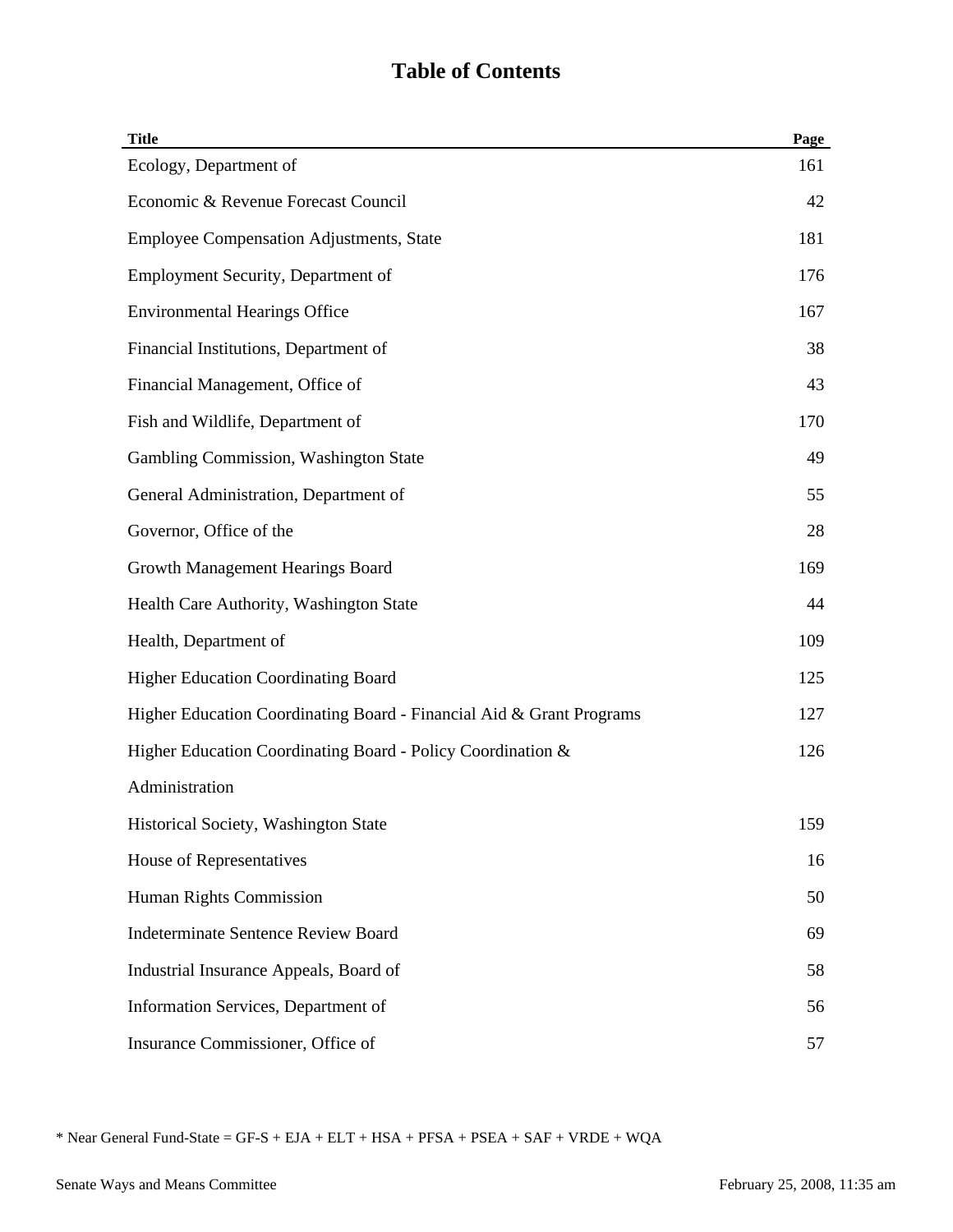| <b>Title</b>                                          | Page |
|-------------------------------------------------------|------|
| <b>Investment Board, State</b>                        | 52   |
| Joint Legislative Audit & Review Committee            | 18   |
| Joint Legislative Systems Committee                   | 20   |
| Labor & Industries, Department of                     | 64   |
| Licensing, Department of                              | 66   |
| Liquor Control Board, Washington State                | 59   |
| Lottery Commission, State                             | 48   |
| <b>Military Department</b>                            | 67   |
| Natural Resources, Department of                      | 174  |
| Office of Civil Legal Aid                             | 27   |
| Other Legislation                                     | 182  |
| Parks and Recreation Commission, State                | 165  |
| Personnel, Department of                              | 47   |
| Pollution Liability Insurance Program, Washington     | 164  |
| Public Defense, Office of                             | 26   |
| <b>Public Employment Relations Commission</b>         | 70   |
| <b>Public Printer</b>                                 | 53   |
| <b>Public Schools</b>                                 | 128  |
| <b>Public Schools - Compensation Adjustments</b>      | 146  |
| Public Schools - Education of Highly Capable Students | 139  |
| <b>Public Schools - Education Reform</b>              | 141  |
| <b>Public Schools - Educational Service Districts</b> | 136  |
| <b>Public Schools - General Apportionment</b>         | 133  |
| <b>Public Schools - Institutional Education</b>       | 138  |
| Public Schools - Learning Assistance Program (LAP)    | 144  |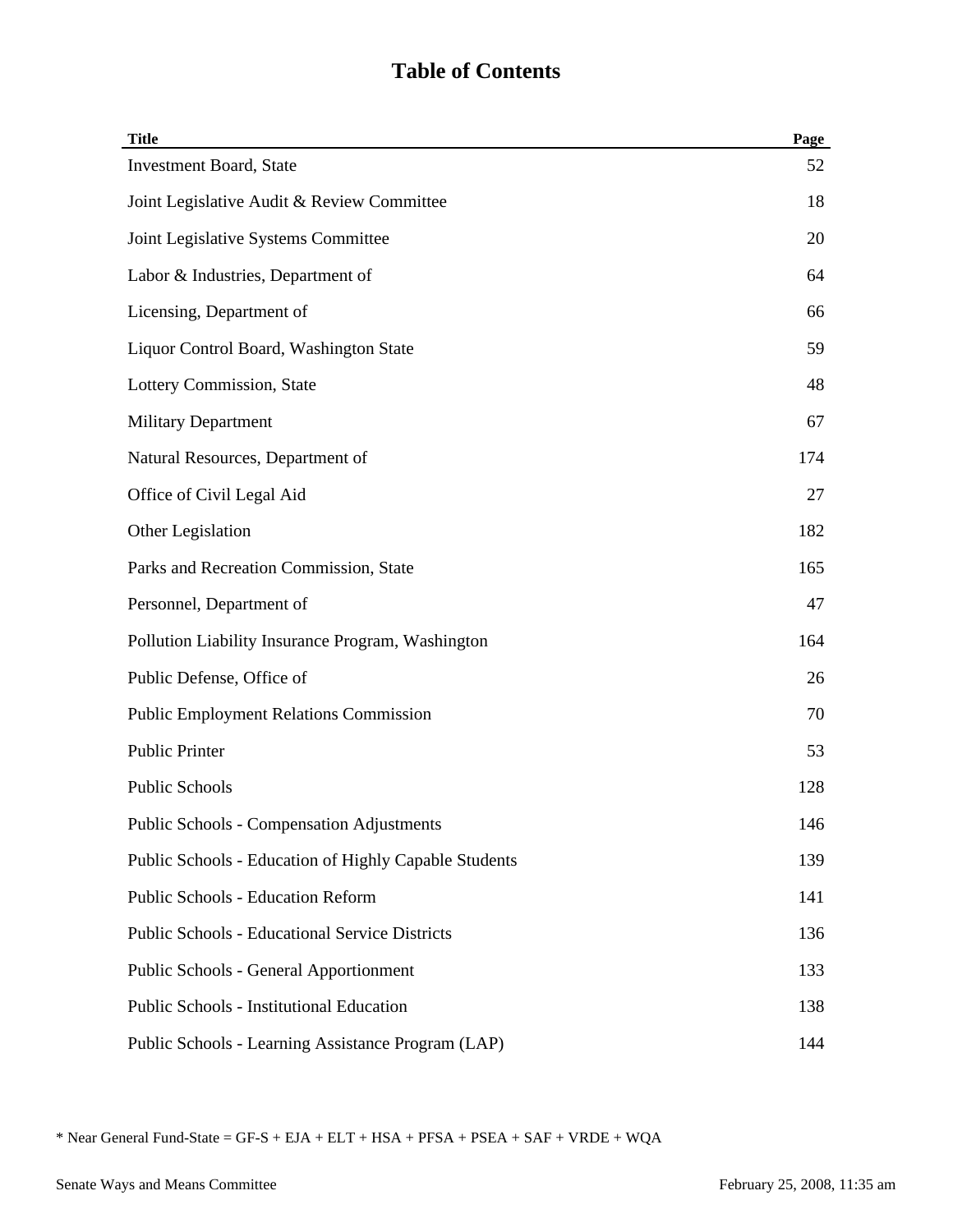| <b>Title</b>                                        | Page |
|-----------------------------------------------------|------|
| Public Schools - Levy Equalization                  | 137  |
| Public Schools - OSPI & Statewide Programs          | 131  |
| <b>Public Schools - Promoting Academic Success</b>  | 145  |
| Public Schools - Pupil Transportation               | 134  |
| Public Schools - Special Education                  | 135  |
| Public Schools - Student Achievement Program        | 140  |
| Public Schools - Transitional Bilingual Instruction | 143  |
| <b>Puget Sound Partnership</b>                      | 172  |
| Recreation and Conservation Funding Board           | 166  |
| Retirement Systems, Department of                   | 51   |
| Revenue, Department of                              | 54   |
| School for the Blind, State                         | 147  |
| School for the Deaf, State                          | 148  |
| Secretary of State, Office of the                   | 31   |
| Senate                                              | 17   |
| Sentencing Guidelines Commission                    | 124  |
| Services for the Blind, Department of               | 123  |
| Special Appropriations to the Governor              | 29   |
| <b>State Law Library</b>                            | 23   |
| State Patrol, Washington                            | 61   |
| <b>Statute Law Committee</b>                        | 21   |
| <b>Sundry Claims</b>                                | 180  |
| Supreme Court                                       | 22   |
| The Evergreen State College                         | 157  |
| Treasurer, Office of the State                      | 33   |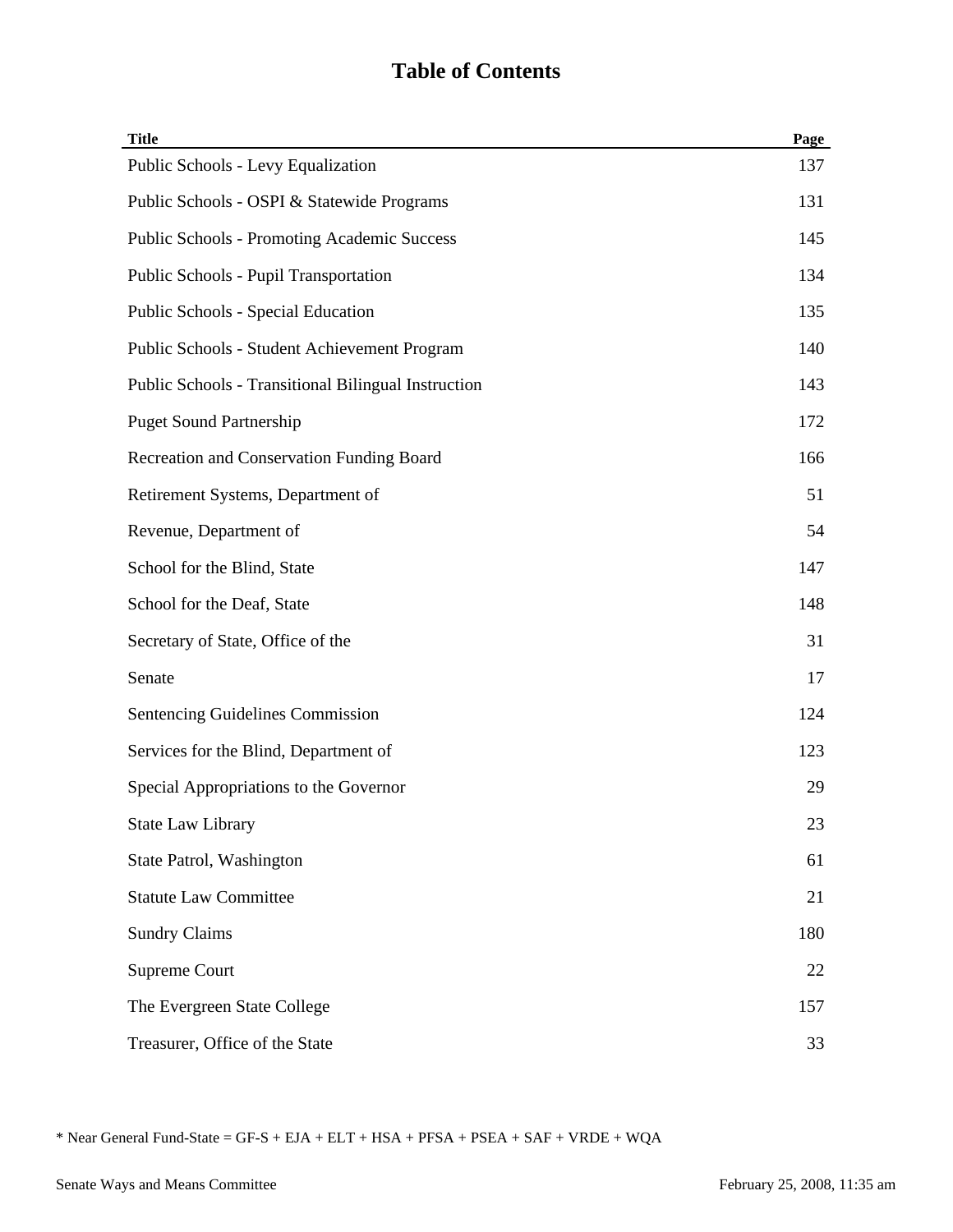| <b>Title</b>                                              | Page |
|-----------------------------------------------------------|------|
| University of Washington                                  | 152  |
| Utilities and Transportation Commission                   | 60   |
| Veterans' Affairs, Department of                          | 112  |
| Veterans' Affairs, Department of - Field Services         | 114  |
| Veterans' Affairs, Department of - Headquarters           | 113  |
| Veterans' Affairs, Department of - Institutional Services | 115  |
| <b>Washington State University</b>                        | 153  |
| <b>Washington Traffic Safety Commission</b>               | 63   |
| Western Washington University                             | 158  |
| Work Force Training & Education Coordinating Board        | 149  |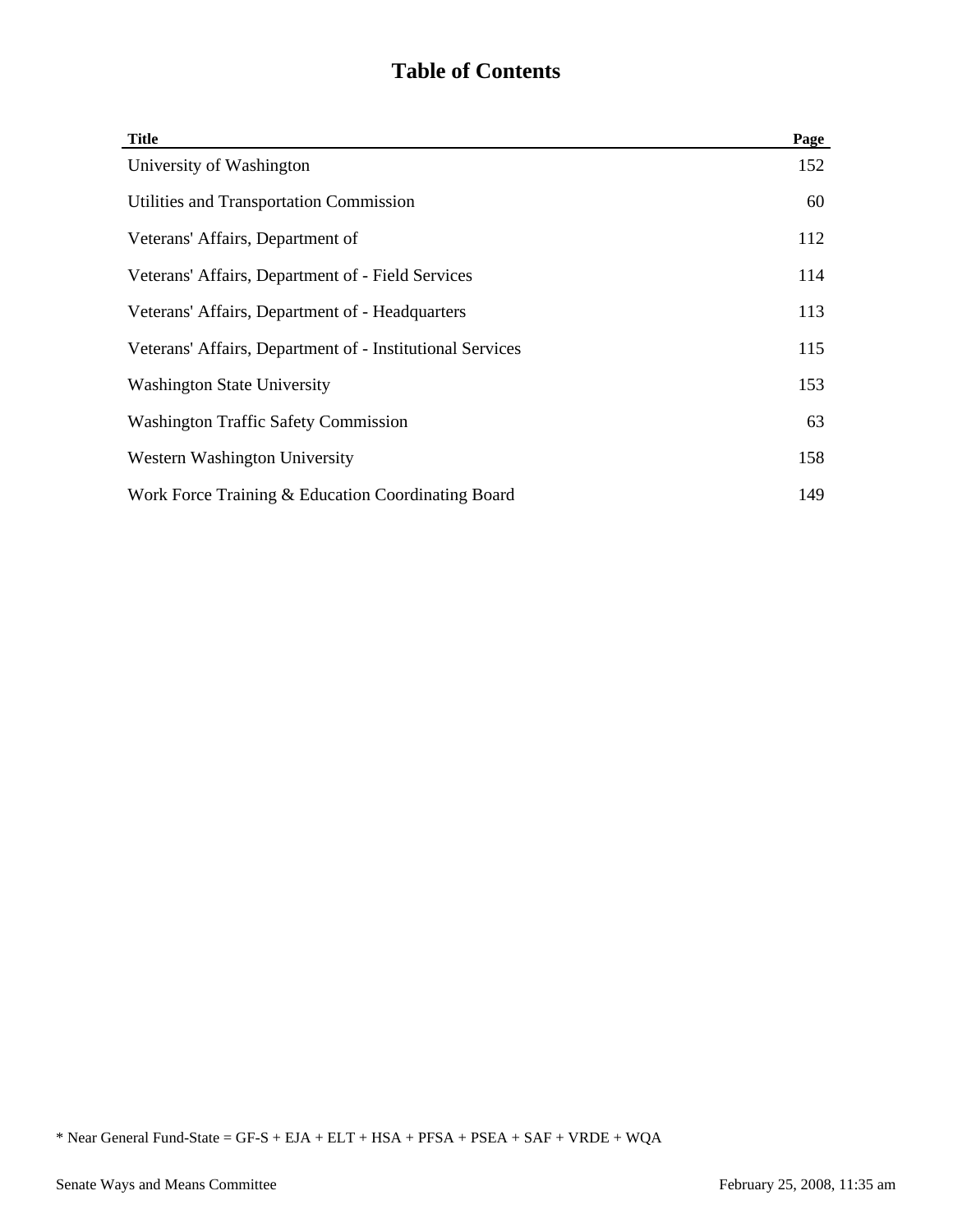**Senate Chair Proposal**

(Dollars in Thousands)

|                                            | <b>FTEs</b> | Near GF-S | <b>Total</b> |
|--------------------------------------------|-------------|-----------|--------------|
| Legislative                                | 0.0         | 2,935     | 2,870        |
| Judicial                                   | 5.9         | 5,435     | 7,044        |
| Governmental Operations                    | 67.6        | 34,541    | 112,759      |
| <b>Other Human Services</b>                | $-311.1$    | 10,504    | 37,465       |
| <b>DSHS</b>                                | 95.1        | 170,734   | 268,698      |
| <b>Natural Resources</b>                   | 20.8        | 8,119     | 15,605       |
| Transportation                             | $-14.3$     | 1,035     | 6,864        |
| <b>Public Schools</b>                      | 0.0         | 117,611   | 117,391      |
| <b>Higher Education</b>                    | 8.6         | 16,303    | 30,995       |
| <b>Other Education</b>                     | $-8.7$      | 4,714     | 5,106        |
| Special Appropriations                     | 0.0         | $-62,873$ | $-150,856$   |
| <b>Total Budget Bill</b>                   | $-136.3$    | 309,058   | 453,941      |
| <b>Appropriations in Other Legislation</b> | 0.0         | 9,900     | 18,075       |
| <b>Statewide Total</b>                     | $-136.3$    | 318,958   | 472,016      |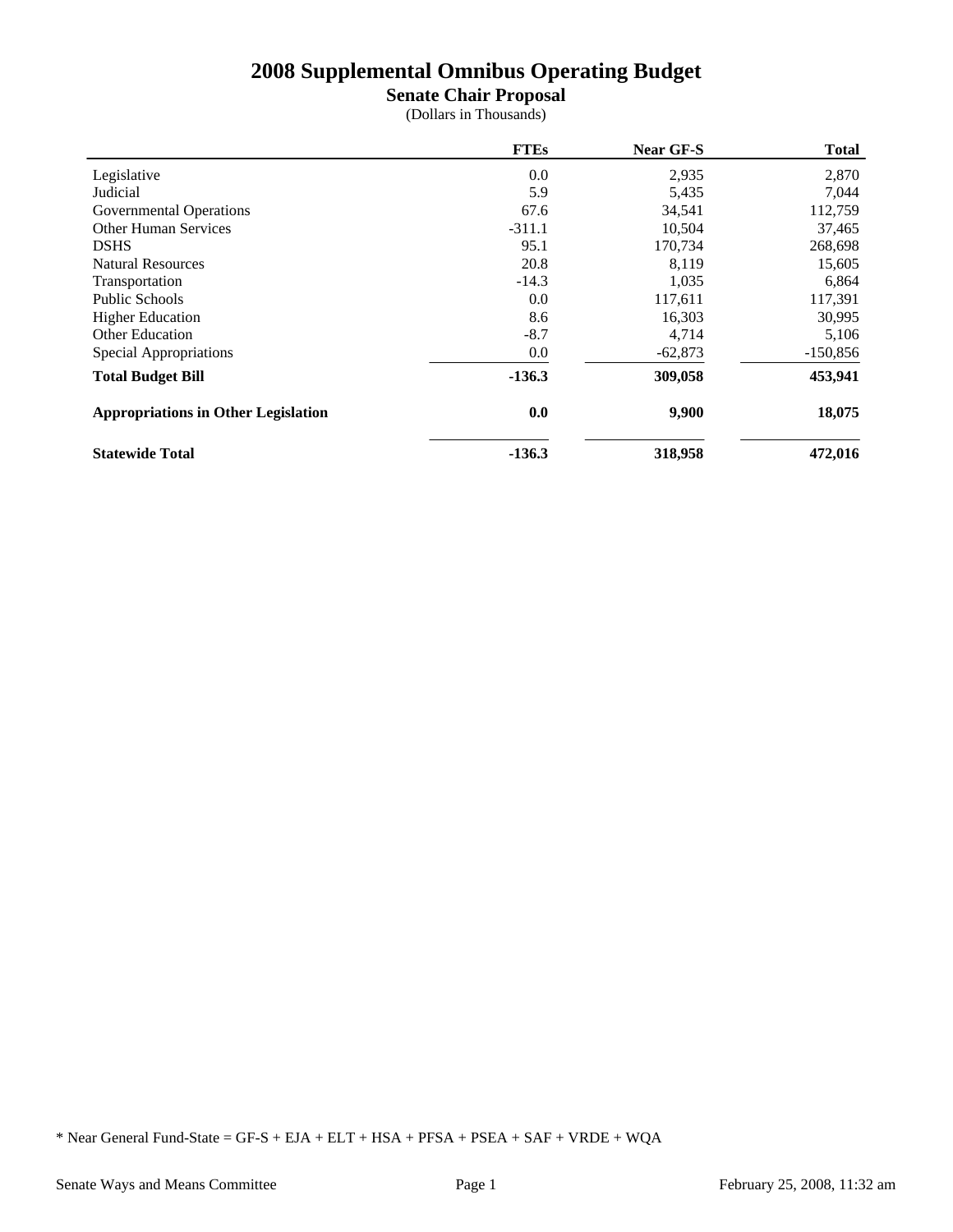**Senate Chair Proposal**

(Dollars in Thousands)

|                                     | <b>FTEs</b> | Near GF-S | <b>Total</b> |
|-------------------------------------|-------------|-----------|--------------|
| Legislative                         |             |           |              |
| House of Representatives            | 0.0         | 1,306     | 1,306        |
| Senate                              | 0.0         | 1,171     | 1,171        |
| Jt Leg Audit & Review Committee     | 0.0         | 344       | 344          |
| Office of the State Actuary         | 0.0         | 25        | 25           |
| Joint Legislative Systems Comm      | 0.0         | 87        | 22           |
| <b>Statute Law Committee</b>        | 0.0         | 2         | 2            |
| <b>Total Legislative</b>            | 0.0         | 2,935     | 2,870        |
| <b>Judicial</b>                     |             |           |              |
| Supreme Court                       | 0.0         | 357       | 357          |
| State Law Library                   | 0.0         | 72        | 72           |
| Court of Appeals                    | 1.0         | 1,085     | 1,085        |
| Administrative Office of the Courts | 3.9         | 3,160     | 4,769        |
| Office of Public Defense            | 1.0         | 761       | 761          |
| <b>Total Judicial</b>               | 5.9         | 5,435     | 7,044        |
| <b>Total Legislative/Judicial</b>   | 5.9         | 8,370     | 9,914        |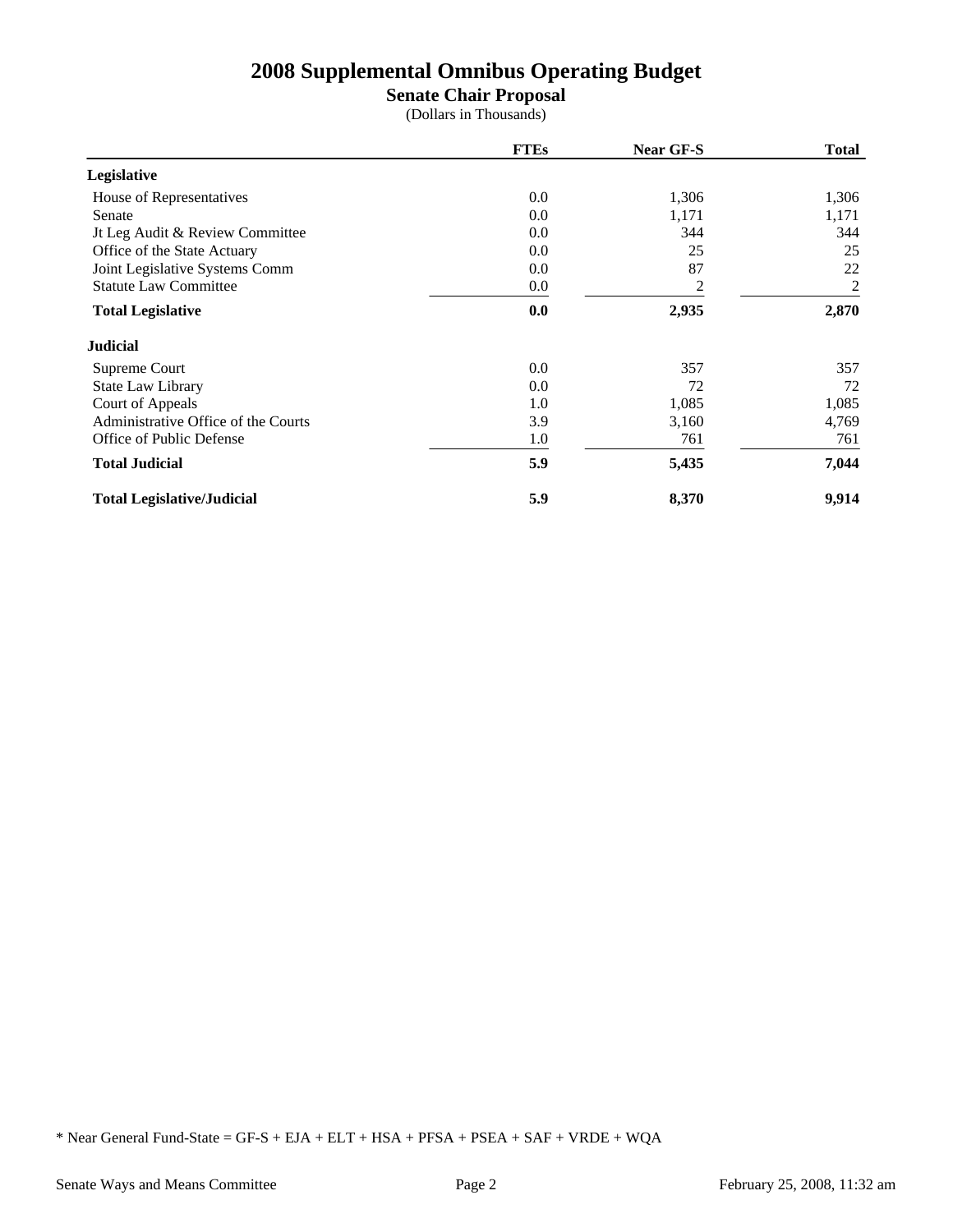**Senate Chair Proposal**

(Dollars in Thousands)

|                                          | <b>FTEs</b> | <b>Near GF-S</b> | <b>Total</b> |
|------------------------------------------|-------------|------------------|--------------|
| <b>Governmental Operations</b>           |             |                  |              |
| Office of the Governor                   | 0.0         | 492              | 2,457        |
| Office of the Secretary of State         | 11.5        | 1,605            | $-4,362$     |
| Office of the State Treasurer            | 0.0         | $\Omega$         |              |
| Office of the State Auditor              | 1.4         | $\Omega$         | 323          |
| Office of the Attorney General           | 25.2        | 362              | 6,492        |
| <b>Caseload Forecast Council</b>         | 0.0         | 85               | 85           |
| Dept of Financial Institutions           | 4.9         | $\Omega$         | 1,928        |
| Dept Community, Trade, Econ Dev          | 3.7         | 9,112            | $-1,456$     |
| Economic & Revenue Forecast Council      | 0.3         | 326              | 326          |
| Office of Financial Management           | 2.2         | 12,269           | 12,807       |
| Office of Administrative Hearings        | 0.0         | $\Omega$         | 5            |
| Department of Personnel                  | 0.0         | 196              | $-5,998$     |
| <b>State Lottery Commission</b>          | 0.0         | $\Omega$         |              |
| <b>Washington State Gambling Comm</b>    | 0.0         | 0                | 6            |
| Department of Retirement Systems         | 0.1         | $\Omega$         | 25           |
| <b>State Investment Board</b>            | 0.0         | $\Omega$         | 5,202        |
| <b>Public Printer</b>                    | 0.0         | $\Omega$         |              |
| Department of Revenue                    | 14.6        | 8,842            | 9,342        |
| Dept of General Administration           | 0.0         | 29               | 3,107        |
| Department of Information Services       | 0.3         | $-1,555$         | 523          |
| Office of Insurance Commissioner         | 0.5         | $\theta$         | 292          |
| WA State Liquor Control Board            | 0.0         | $\Omega$         | 6,831        |
| Utilities and Transportation Comm        | 0.0         | $\Omega$         |              |
| <b>Military Department</b>               | 3.0         | 2,563            | 66,732       |
| <b>Public Employment Relations Comm</b>  | 0.0         | 2                |              |
| Archaeology & Historic Preservation      | 0.0         | 199              | 199          |
| Growth Management Hearings Board         | 0.0         | 14               | 14           |
| <b>State Convention and Trade Center</b> | 0.0         | 0                | 7,863        |
| <b>Total Governmental Operations</b>     | 67.6        | 34,541           | 112,759      |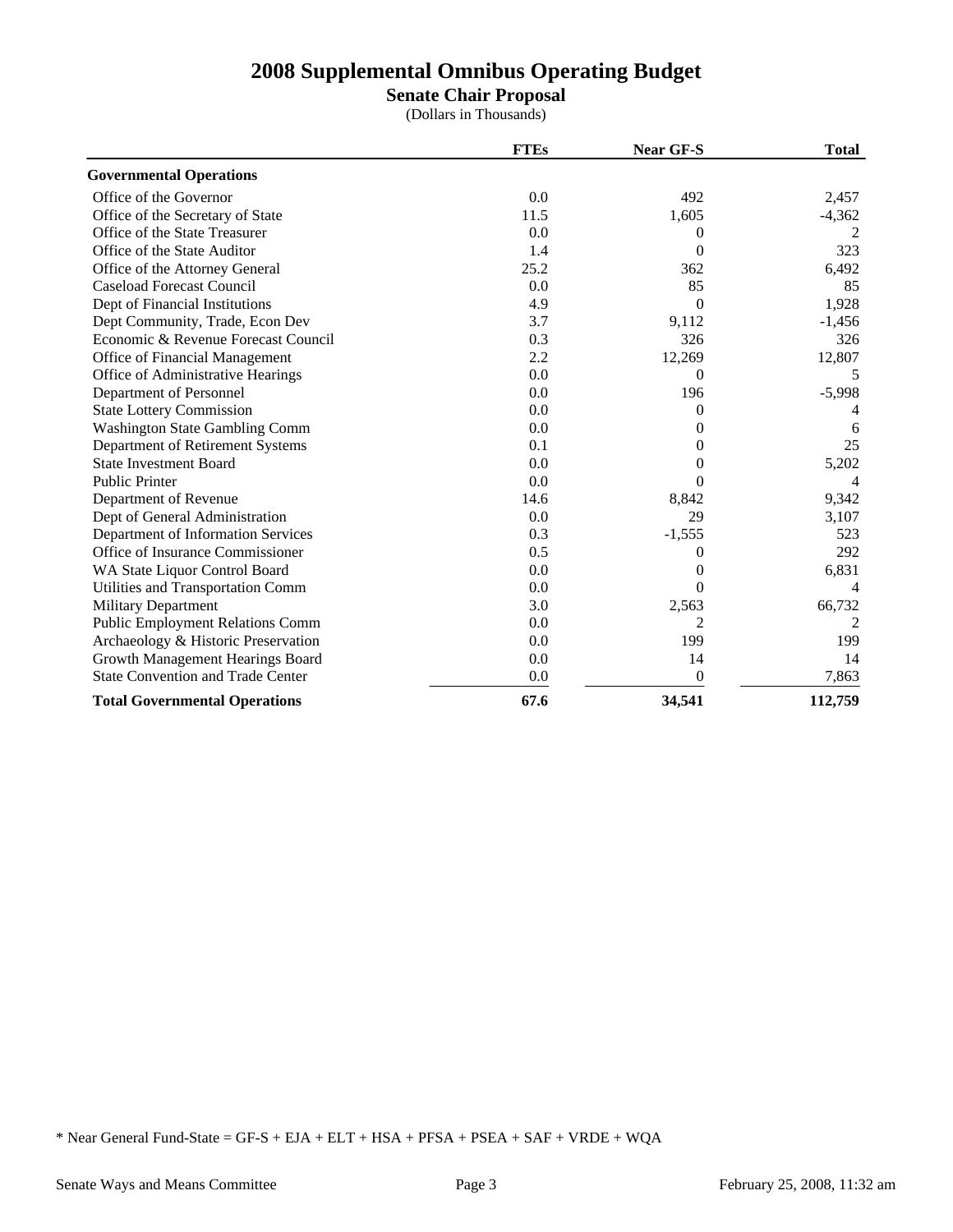# **Senate Chair Proposal**

(Dollars in Thousands)

|                                           | <b>FTEs</b> | <b>Near GF-S</b> | <b>Total</b>  |
|-------------------------------------------|-------------|------------------|---------------|
| <b>Other Human Services</b>               |             |                  |               |
| WA State Health Care Authority            | 0.2         | $-3,218$         | $-3,002$      |
| Human Rights Commission                   | 1.7         | -49              | 133           |
| <b>Bd of Industrial Insurance Appeals</b> | 0.0         | $\Omega$         | 4             |
| Criminal Justice Training Comm            | 0.0         | 6,711            | 6,711         |
| Department of Labor and Industries        | 8.9         | 438              | 4,138         |
| Indeterminate Sentence Review Board       | 1.0         | 135              | 135           |
| Department of Health                      | 48.7        | 12,636           | 25,778        |
| Department of Veterans' Affairs           | 6.3         | $-1,789$         | 1,764         |
| Department of Corrections                 | $-165.6$    | $-4,655$         | $-3,564$      |
| Dept of Services for the Blind            | 0.0         |                  | $\mathcal{L}$ |
| Sentencing Guidelines Commission          | 1.0         | 295              | 295           |
| Department of Employment Security         | $-213.2$    | $\Omega$         | 5,071         |
| <b>Total Other Human Services</b>         | $-311.1$    | 10,504           | 37,465        |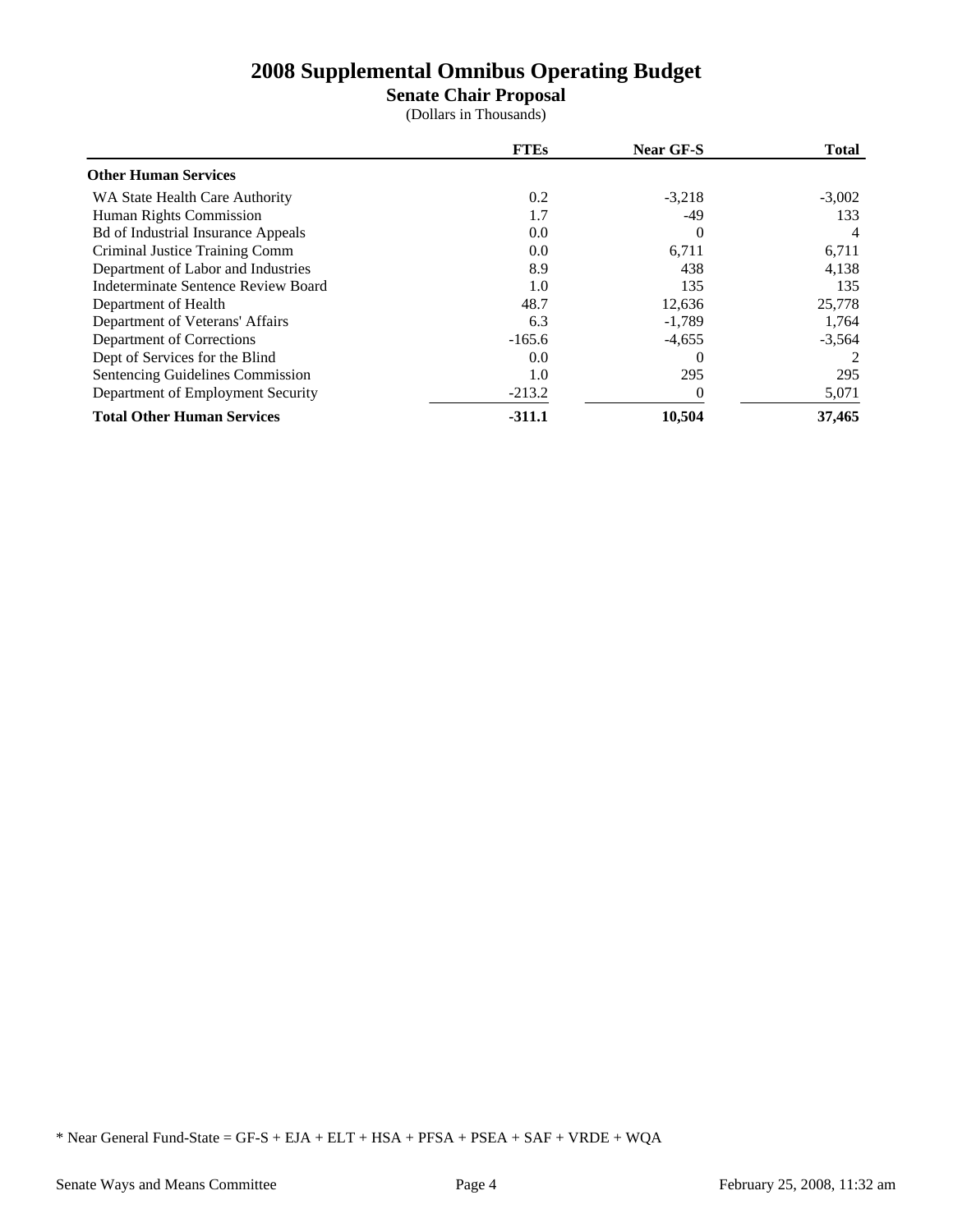**Senate Chair Proposal**

(Dollars in Thousands)

|                                    | <b>FTEs</b> | <b>Near GF-S</b> | <b>Total</b> |
|------------------------------------|-------------|------------------|--------------|
| <b>DSHS</b>                        |             |                  |              |
| Children and Family Services       | 5.4         | 18,765           | 41,817       |
| Juvenile Rehabilitation            | $-20.4$     | 679              | 1,362        |
| <b>Mental Health</b>               | 11.4        | 15,894           | 32,375       |
| Developmental Disabilities         | 65.1        | 13,077           | 21,012       |
| Long-Term Care                     | $-7.7$      | 17,037           | 16,662       |
| Economic Services Administration   | 38.3        | $-10,266$        | $-19,810$    |
| Alcohol & Substance Abuse          | 4.6         | 10,195           | 25,640       |
| <b>Medical Assistance Payments</b> | $-3.6$      | 94,317           | 134,941      |
| <b>Vocational Rehabilitation</b>   | 0.0         | $-2,703$         | $-432$       |
| <b>Administration/Support Svcs</b> | 5.1         | 10,920           | 12,240       |
| Special Commitment Center          | $-3.2$      | 2,805            | 2,805        |
| Payments to Other Agencies         | 0.0         | 14               | 86           |
| <b>Total DSHS</b>                  | 95.1        | 170,734          | 268,698      |
| <b>Total Human Services</b>        | $-216.0$    | 181,238          | 306,163      |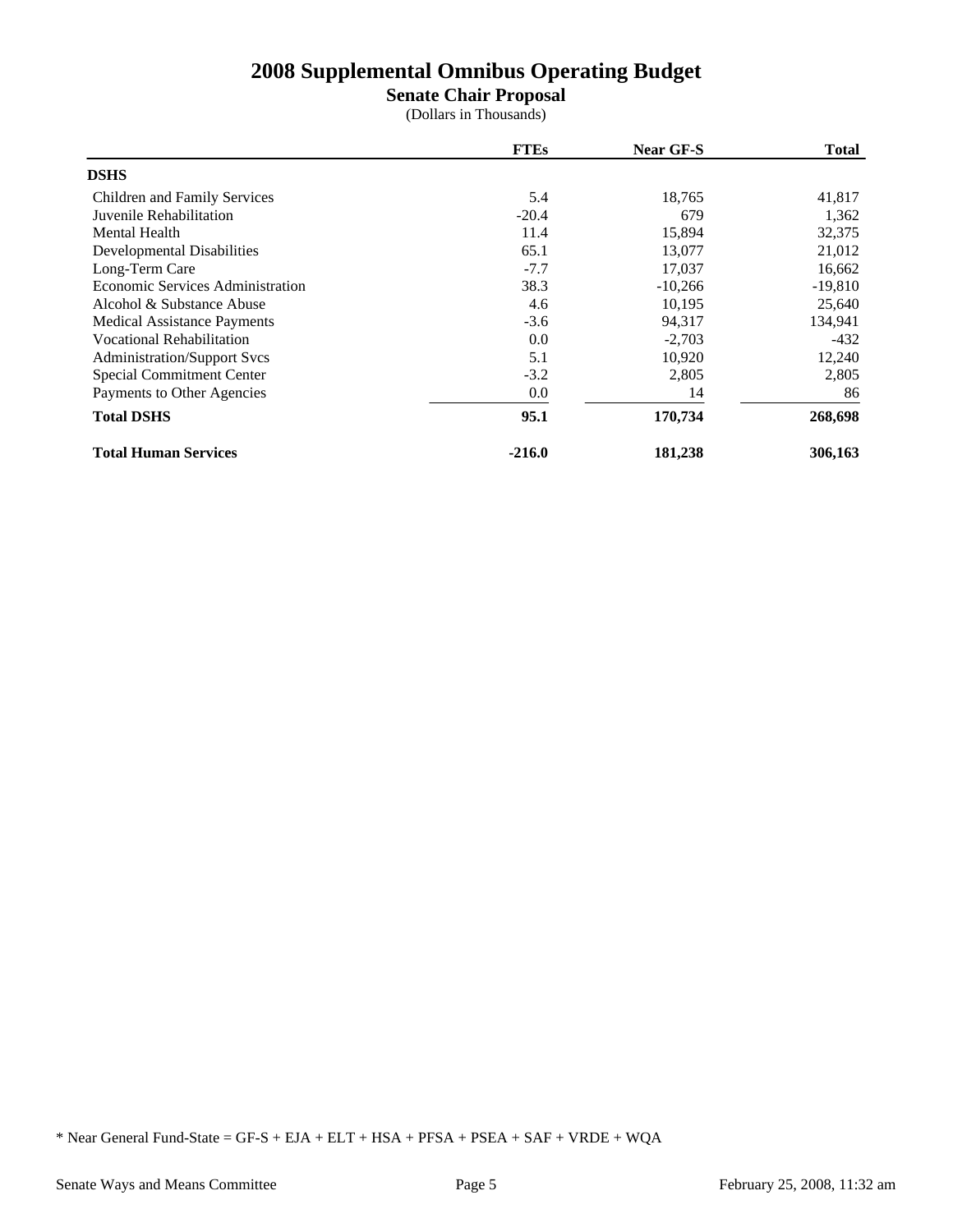**Senate Chair Proposal**

(Dollars in Thousands)

|                                        | <b>FTEs</b> | <b>Near GF-S</b> | <b>Total</b> |
|----------------------------------------|-------------|------------------|--------------|
| <b>Natural Resources</b>               |             |                  |              |
| Department of Ecology                  | 7.3         | 2.307            | 3,130        |
| WA Pollution Liab Insurance Program    | 0.0         | $\Omega$         | 33           |
| <b>State Parks and Recreation Comm</b> | 3.3         | 505              | 2,149        |
| Rec and Conservation Funding Board     | 0.0         | $\Omega$         | $-1,000$     |
| <b>Environmental Hearings Office</b>   | 0.0         | 10               | 10           |
| <b>State Conservation Commission</b>   | 0.3         | $-3,826$         | $-3,826$     |
| Dept of Fish and Wildlife              | 10.6        | 3.437            | 3.926        |
| <b>Puget Sound Partnership</b>         | $-3.0$      | 1,162            | 4,372        |
| Department of Natural Resources        | 1.1         | 3,953            | 6,228        |
| Department of Agriculture              | 1.3         | 571              | 583          |
| <b>Total Natural Resources</b>         | 20.8        | 8.119            | 15,605       |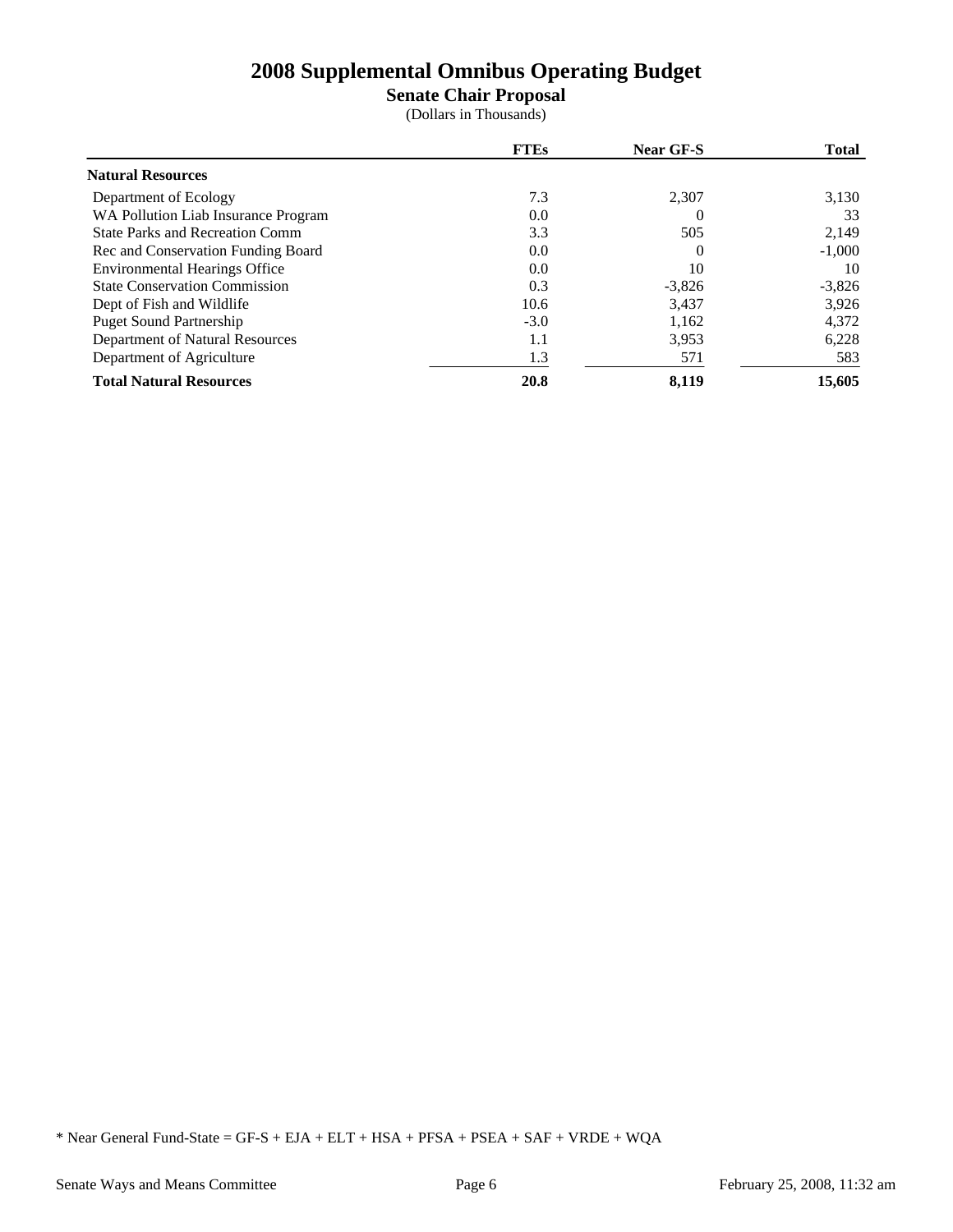**Senate Chair Proposal**

(Dollars in Thousands)

|                                     | <b>FTEs</b> | Near GF-S | <b>Total</b> |
|-------------------------------------|-------------|-----------|--------------|
| <b>Transportation</b>               |             |           |              |
| <b>Washington State Patrol</b>      | $-17.9$     | $-3,920$  | $-350$       |
| <b>WA Traffic Safety Commission</b> | 0.0         | 4.947     | 4.947        |
| Department of Licensing             | 3.6         |           | 2,267        |
| <b>Total Transportation</b>         | $-14.3$     | 1,035     | 6,864        |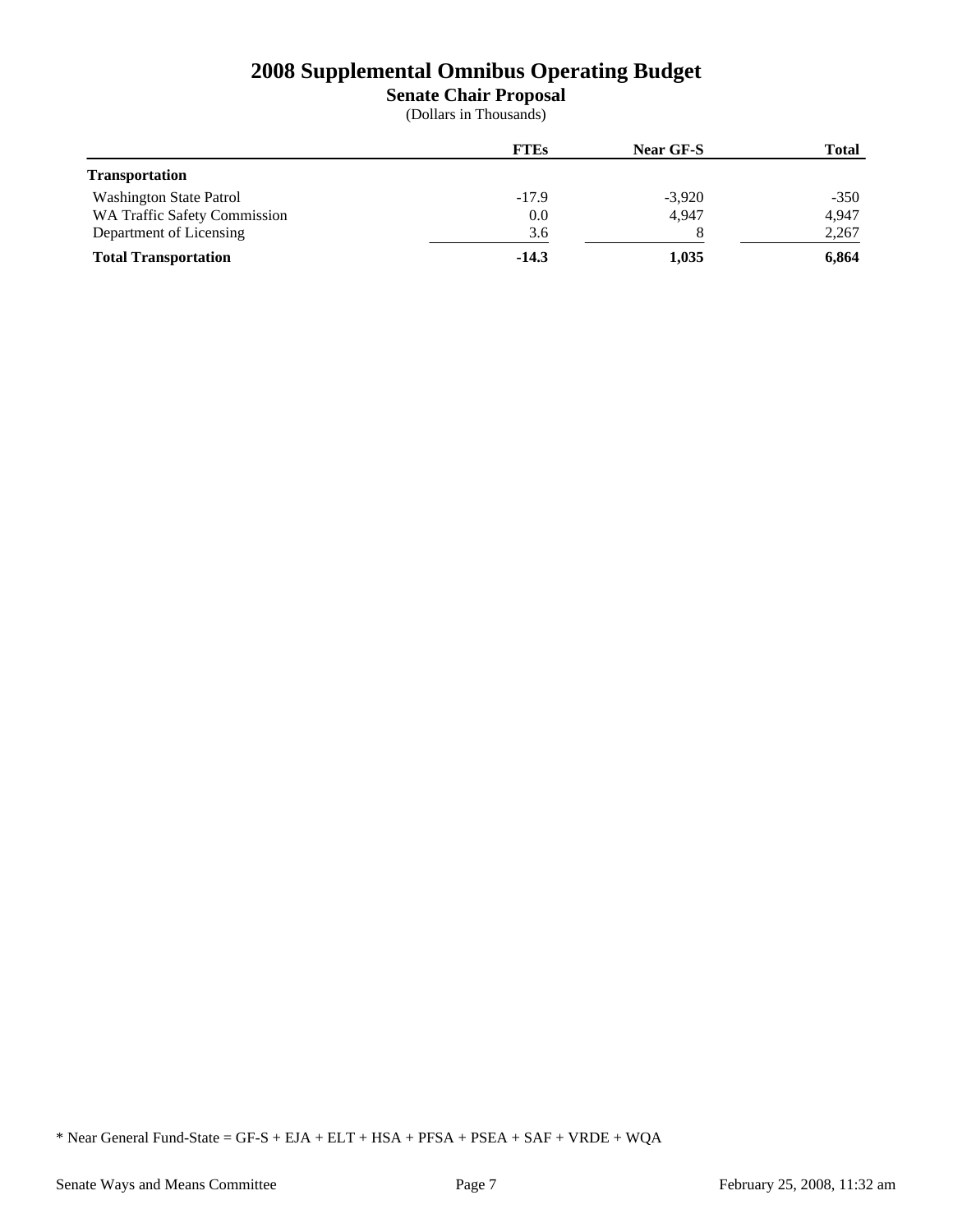**Senate Chair Proposal**

(Dollars in Thousands)

|                                           | <b>FTEs</b> | <b>Near GF-S</b> | <b>Total</b> |
|-------------------------------------------|-------------|------------------|--------------|
| <b>Public Schools</b>                     |             |                  |              |
| OSPI & Statewide Programs                 | 0.0         | 3,429            | 3,229        |
| <b>General Apportionment</b>              | 0.0         | $-7,468$         | $-7,468$     |
| <b>Pupil Transportation</b>               | 0.0         | 22,491           | 22,491       |
| <b>Special Education</b>                  | 0.0         | 27,156           | 27,113       |
| <b>Educational Service Districts</b>      | 0.0         | 1.466            | 1,466        |
| Levy Equalization                         | 0.0         | 8,951            | 8,951        |
| <b>Institutional Education</b>            | 0.0         | 2,048            | 2,048        |
| Ed of Highly Capable Students             | 0.0         | $-7$             | $-7$         |
| <b>Student Achievement Program</b>        | 0.0         | $-1,432$         | $-1,432$     |
| <b>Education Reform</b>                   | 0.0         | 16,571           | 16,571       |
| <b>Transitional Bilingual Instruction</b> | 0.0         | 584              | 584          |
| Learning Assistance Program (LAP)         | 0.0         | 17,151           | 17,151       |
| Promoting Academic Success                | 0.0         | $-14,427$        | $-14,427$    |
| <b>Compensation Adjustments</b>           | 0.0         | 41,098           | 41,121       |
| <b>Total Public Schools</b>               | 0.0         | 117,611          | 117,391      |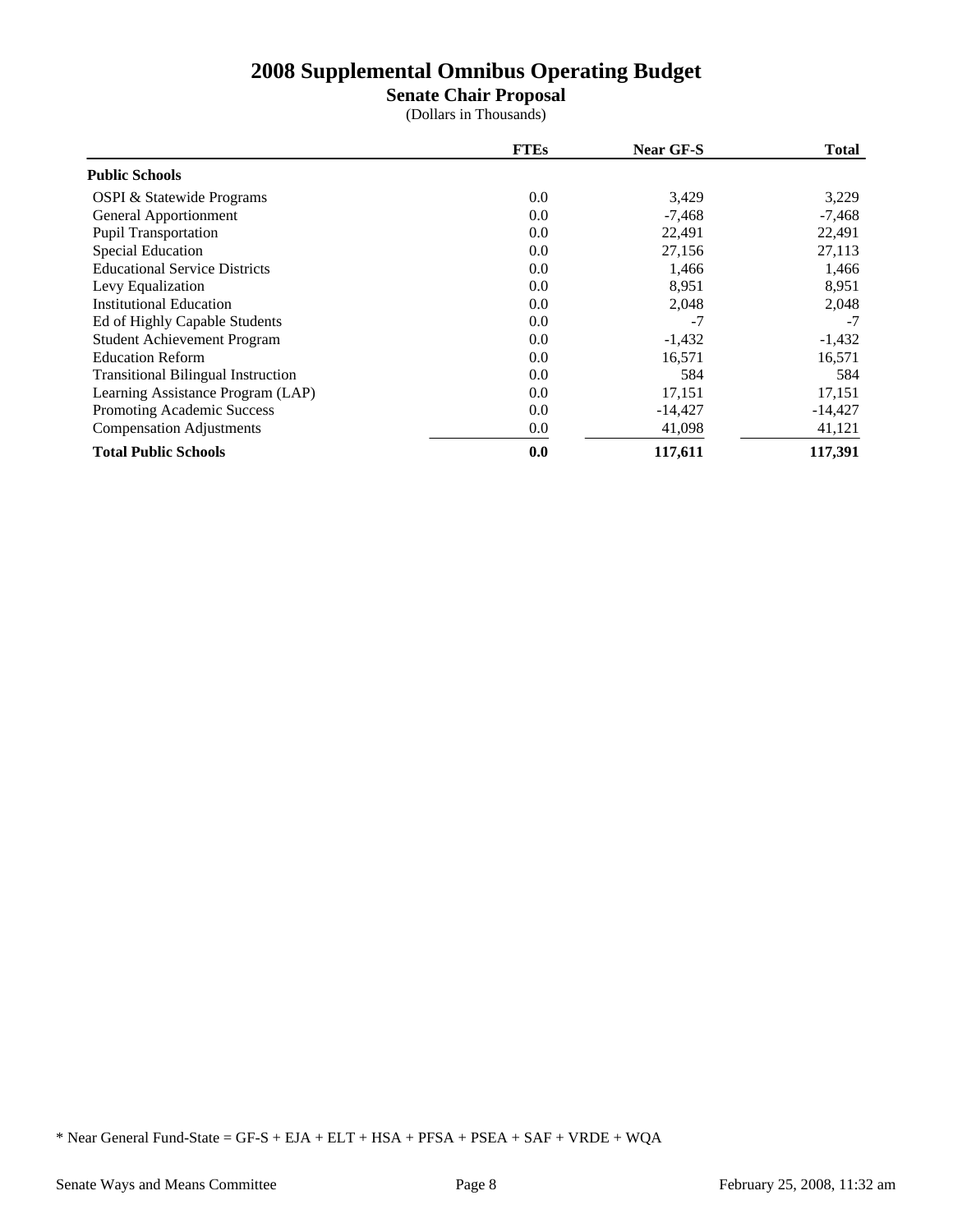# **Senate Chair Proposal**

(Dollars in Thousands)

|                                            | <b>FTEs</b> | Near GF-S | <b>Total</b> |
|--------------------------------------------|-------------|-----------|--------------|
| <b>Higher Education</b>                    |             |           |              |
| <b>Higher Education Coordinating Board</b> | 5.1         | 776       | 12,833       |
| University of Washington                   | 0.5         | 1,075     | 883          |
| <b>Washington State University</b>         | 1.0         | 4,493     | 4,344        |
| Eastern Washington University              | 0.5         | 315       | 315          |
| Central Washington University              | 0.5         | 1,115     | 1,119        |
| The Evergreen State College                | 0.5         | 320       | 310          |
| Western Washington University              | 0.5         | 338       | 340          |
| Community/Technical College System         | $0.0\,$     | 7,871     | 10,851       |
| <b>Total Higher Education</b>              | 8.6         | 16,303    | 30,995       |
| <b>Other Education</b>                     |             |           |              |
| State School for the Blind                 | 0.0         | 62        | 70           |
| State School for the Deaf                  | $-12.0$     | 258       | 342          |
| Work Force Trng & Educ Coord Board         | 0.3         | 300       | 600          |
| Department of Early Learning               | 3.0         | 3,751     | 3,751        |
| <b>Washington State Historical Society</b> | 0.0         | 255       | 255          |
| East Wash State Historical Society         | $0.0\,$     | 88        | 88           |
| <b>Total Other Education</b>               | $-8.7$      | 4,714     | 5,106        |
| <b>Total Education</b>                     | $-0.2$      | 138,628   | 153,492      |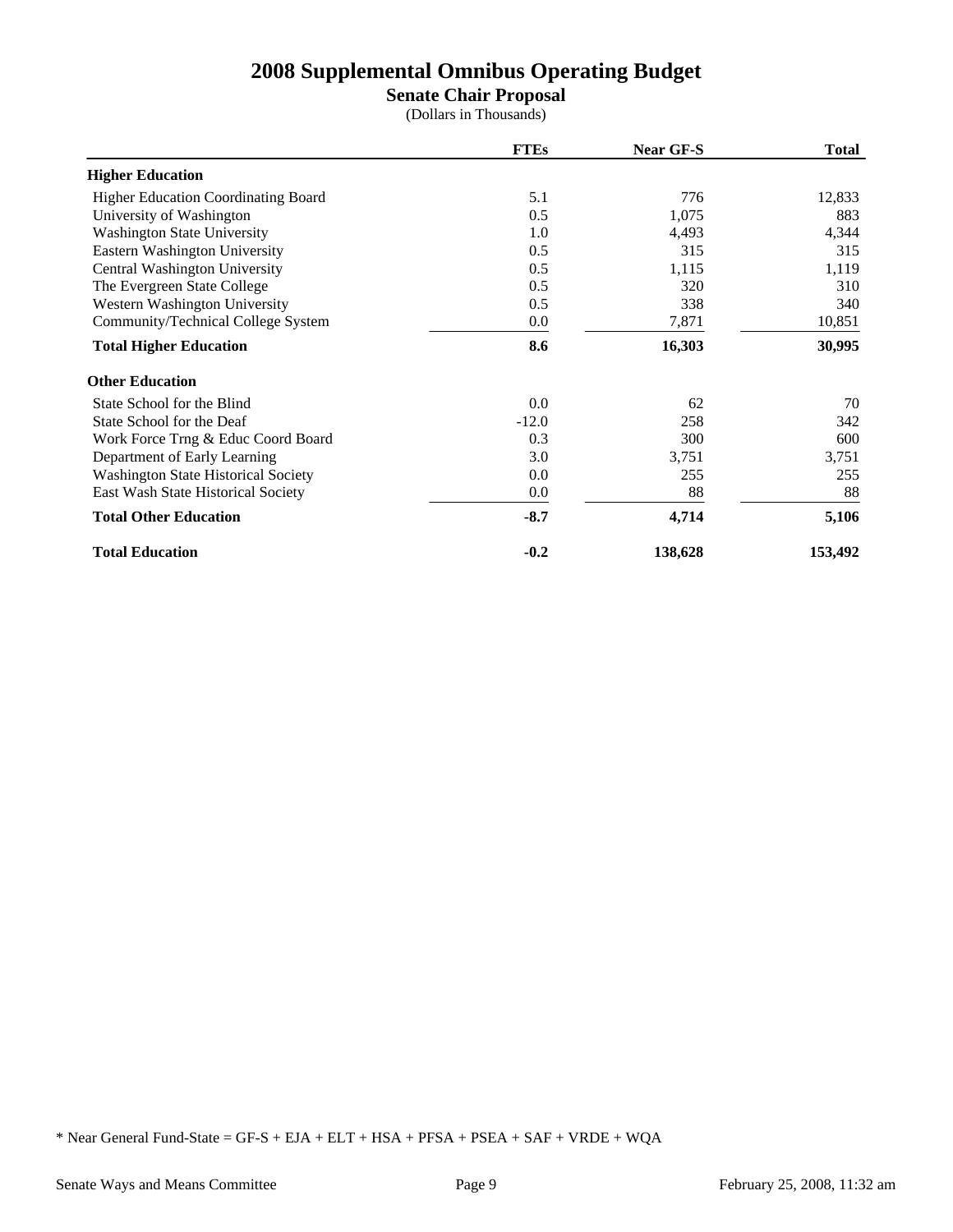**Senate Chair Proposal**

(Dollars in Thousands)

|                                     | <b>FTEs</b> | <b>Near GF-S</b> | <b>Total</b> |
|-------------------------------------|-------------|------------------|--------------|
| <b>Special Appropriations</b>       |             |                  |              |
| <b>Bond Retirement and Interest</b> | $0.0\,$     | 29.144           | 32,045       |
| Special Approps to the Governor     | $0.0\,$     | 24.282           | 29.952       |
| <b>Sundry Claims</b>                | 0.0         | 55               | 55           |
| State Employee Compensation Adjust  | 0.0         | $-116.354$       | $-212,908$   |
| <b>Total Special Appropriations</b> | 0.0         | $-62,873$        | $-150,856$   |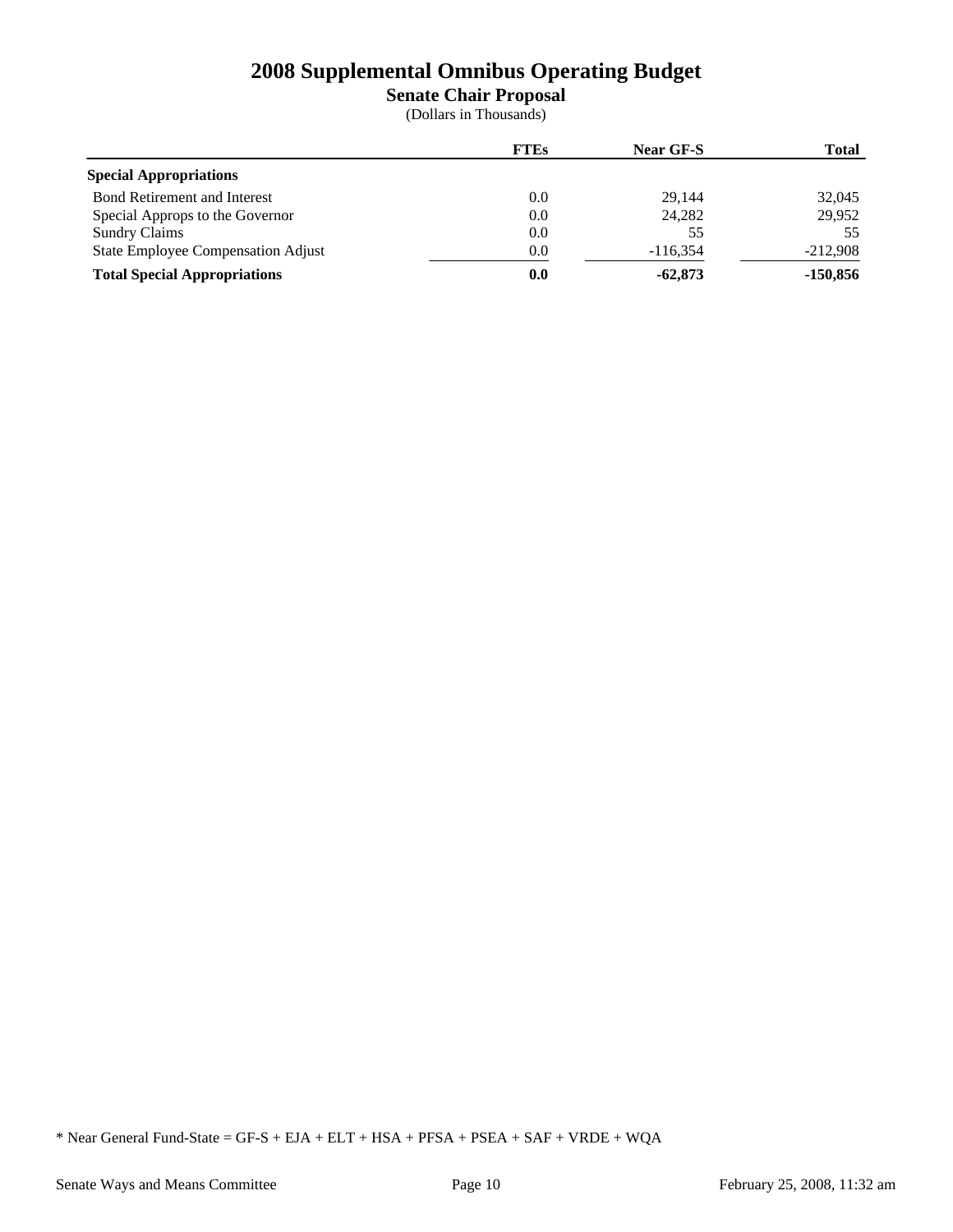# Agency 010 **2007-09 Revised Omnibus Operating Budget (2008 Supp)**

**Bond Retirement and Interest**

(Dollars in Thousands)

|                                         | <b>Senate Chair Proposal</b> |           |              |
|-----------------------------------------|------------------------------|-----------|--------------|
|                                         | <b>FTEs</b>                  | Near GF-S | <b>Total</b> |
| 2007-09 Original Appropriations         | 0.0                          | 1,546,530 | 1,731,686    |
| 2007-09 Maintenance Level               | 0.0                          | 1,575,674 | 1,763,731    |
| 2007-09 Revised Appropriations          | 0.0                          | 1,575,674 | 1,763,731    |
| Difference from Original Appropriations | 0.0                          | 29.144    | 32,045       |
| % Change from Original Appropriations   | $0.0\%$                      | 1.9%      | 1.9%         |

*Comments:*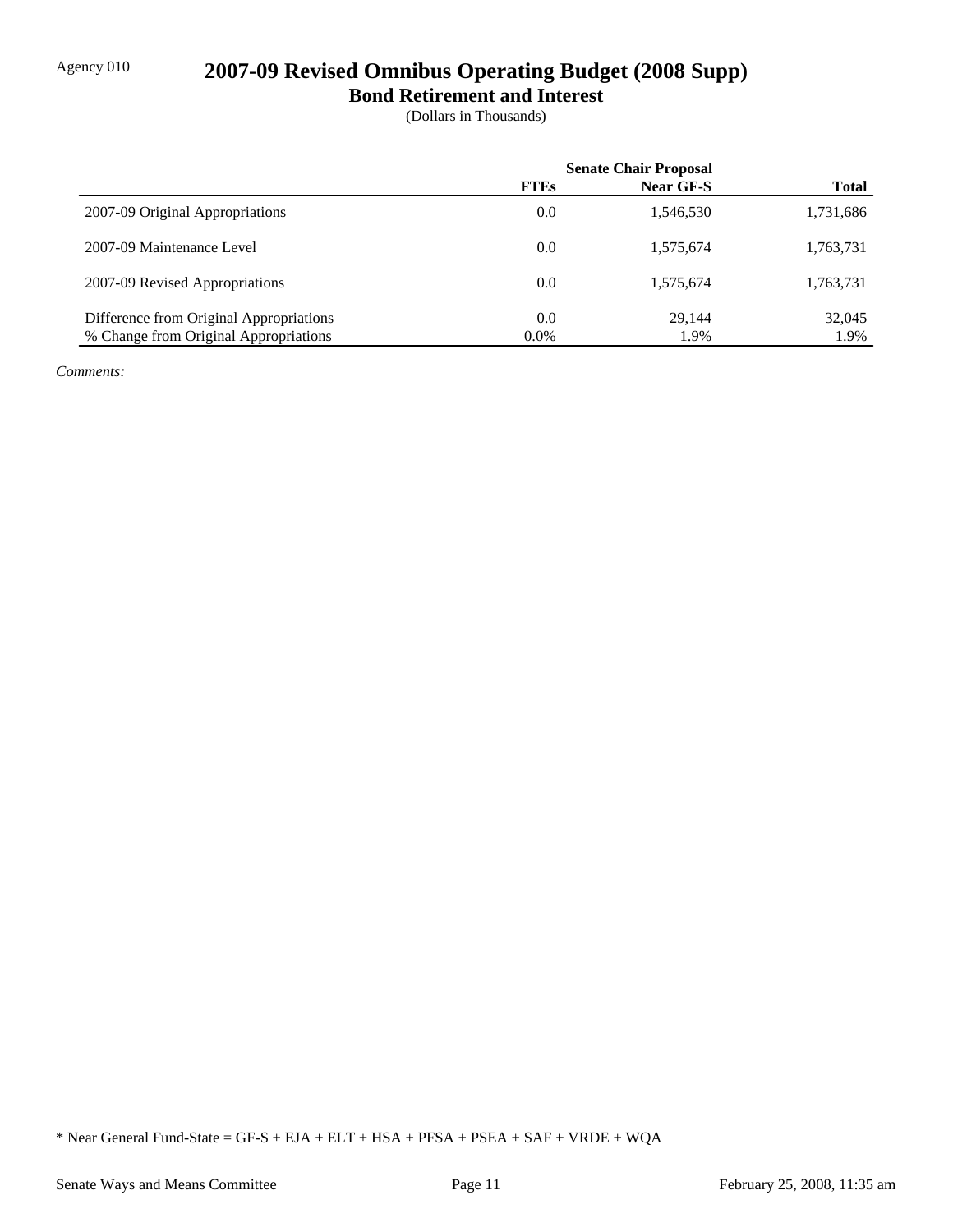**Debt Subject to the Debt Limit**

(Dollars in Thousands)

|                                         | <b>Senate Chair Proposal</b> |           |              |
|-----------------------------------------|------------------------------|-----------|--------------|
|                                         | <b>FTEs</b>                  | Near GF-S | <b>Total</b> |
| 2007-09 Original Appropriations         | 0.0                          | 1,488,923 | 1,502,646    |
| 2007-09 Maintenance Level               | 0.0                          | 1,519,598 | 1,536,743    |
| 2007-09 Revised Appropriations          | 0.0                          | 1,519,598 | 1,536,743    |
| Difference from Original Appropriations | 0.0                          | 30,675    | 34,097       |
| % Change from Original Appropriations   | $0.0\%$                      | 2.1%      | 2.3%         |

*Comments:*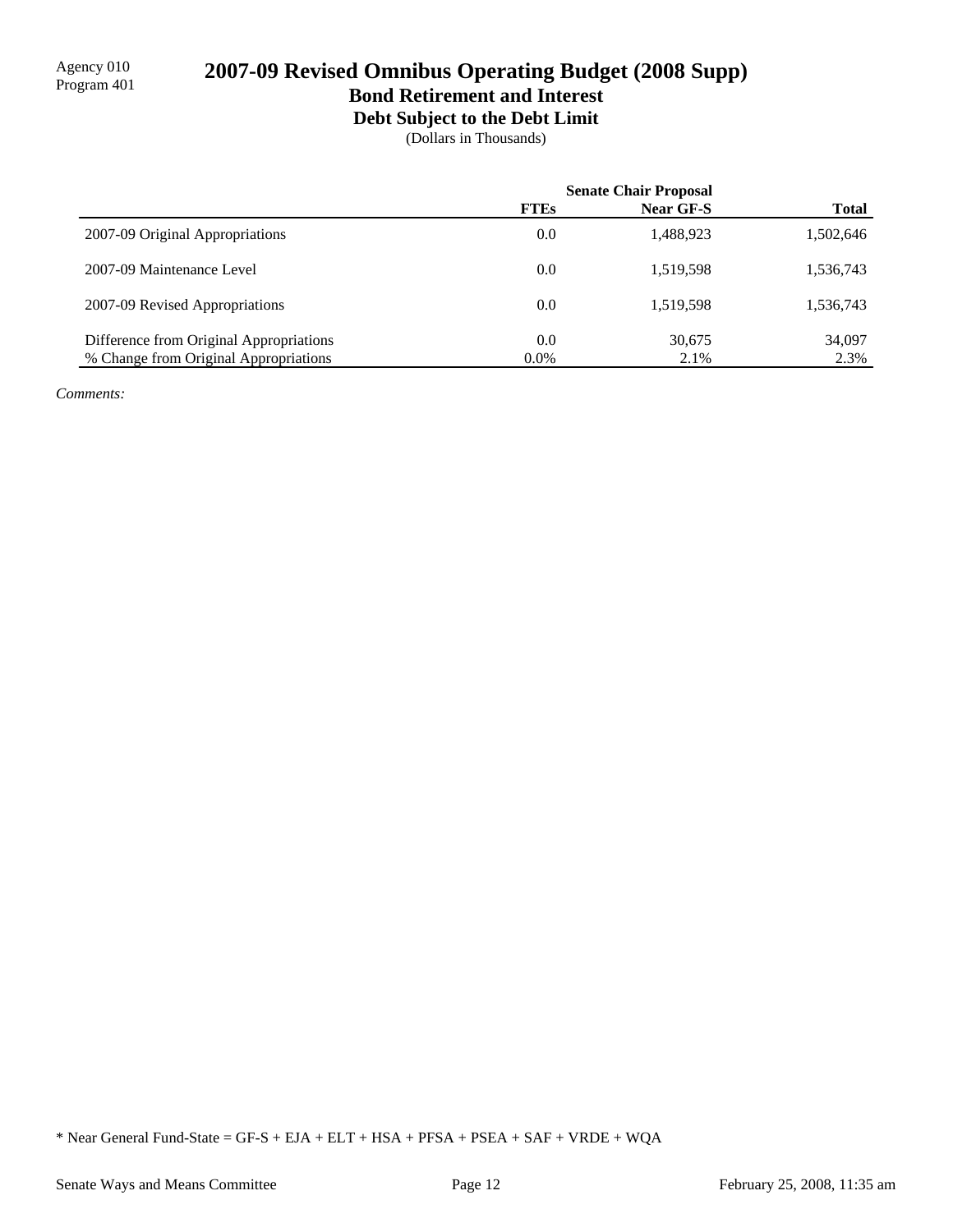### **Proprietary Debt**

(Dollars in Thousands)

|                                         | <b>Senate Chair Proposal</b> |                  |              |
|-----------------------------------------|------------------------------|------------------|--------------|
|                                         | <b>FTEs</b>                  | <b>Near GF-S</b> | <b>Total</b> |
| 2007-09 Original Appropriations         | 0.0                          | 0                | 32,961       |
| 2007-09 Maintenance Level               | 0.0                          | 0                | 32,805       |
| 2007-09 Revised Appropriations          | 0.0                          | 0                | 32,805       |
| Difference from Original Appropriations | 0.0                          | 0                | $-156$       |
| % Change from Original Appropriations   | $0.0\%$                      | $0.0\%$          | $-0.5\%$     |

*Comments:*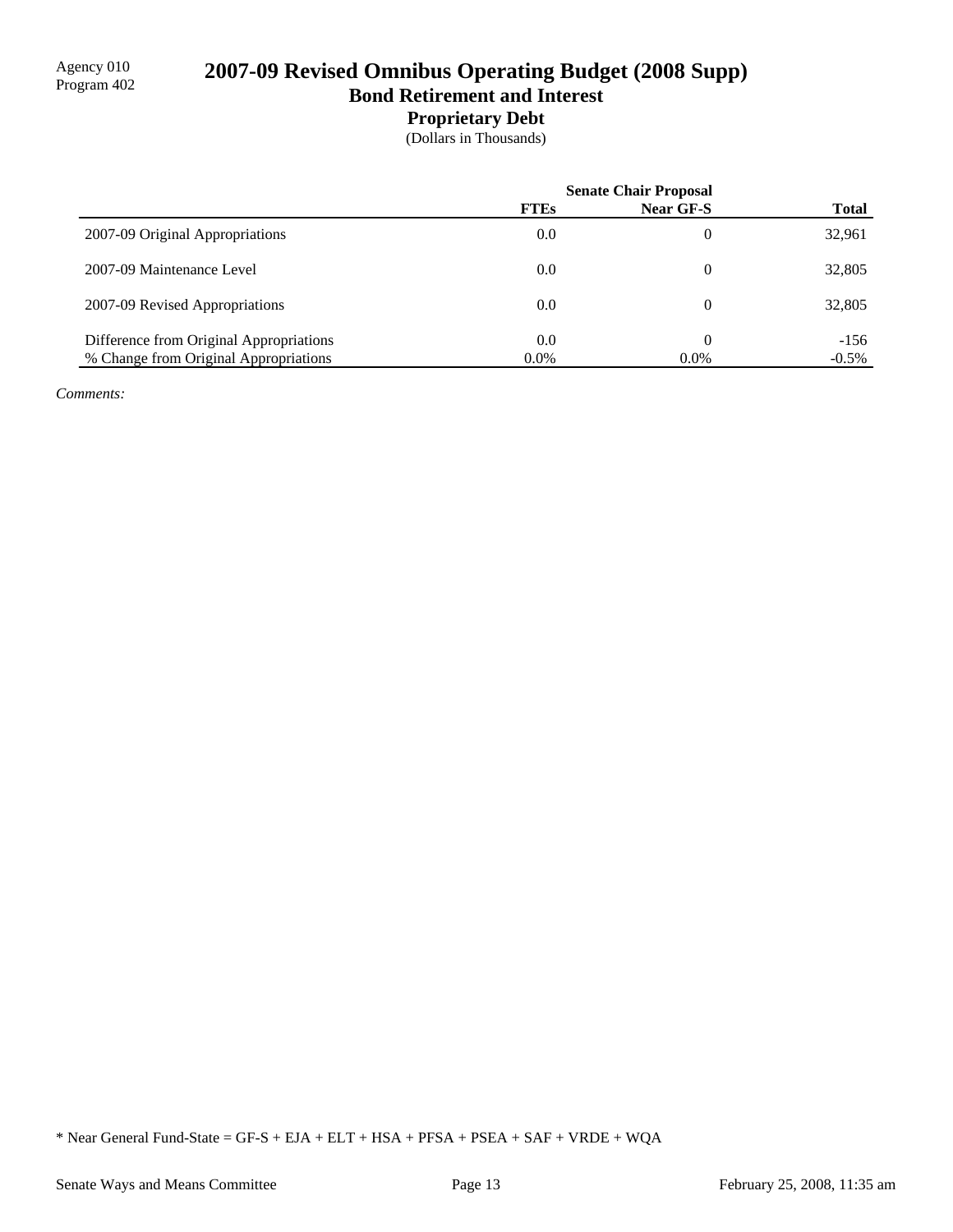### **Reimbursable Debt**

(Dollars in Thousands)

|                                         | <b>Senate Chair Proposal</b> |                  |              |
|-----------------------------------------|------------------------------|------------------|--------------|
|                                         | <b>FTEs</b>                  | <b>Near GF-S</b> | <b>Total</b> |
| 2007-09 Original Appropriations         | 0.0                          | 54,893           | 191,225      |
| 2007-09 Maintenance Level               | 0.0                          | 54,576           | 190,543      |
| 2007-09 Revised Appropriations          | 0.0                          | 54,576           | 190,543      |
| Difference from Original Appropriations | 0.0                          | $-317$           | $-682$       |
| % Change from Original Appropriations   | $0.0\%$                      | $-0.6\%$         | $-0.4\%$     |

*Comments:*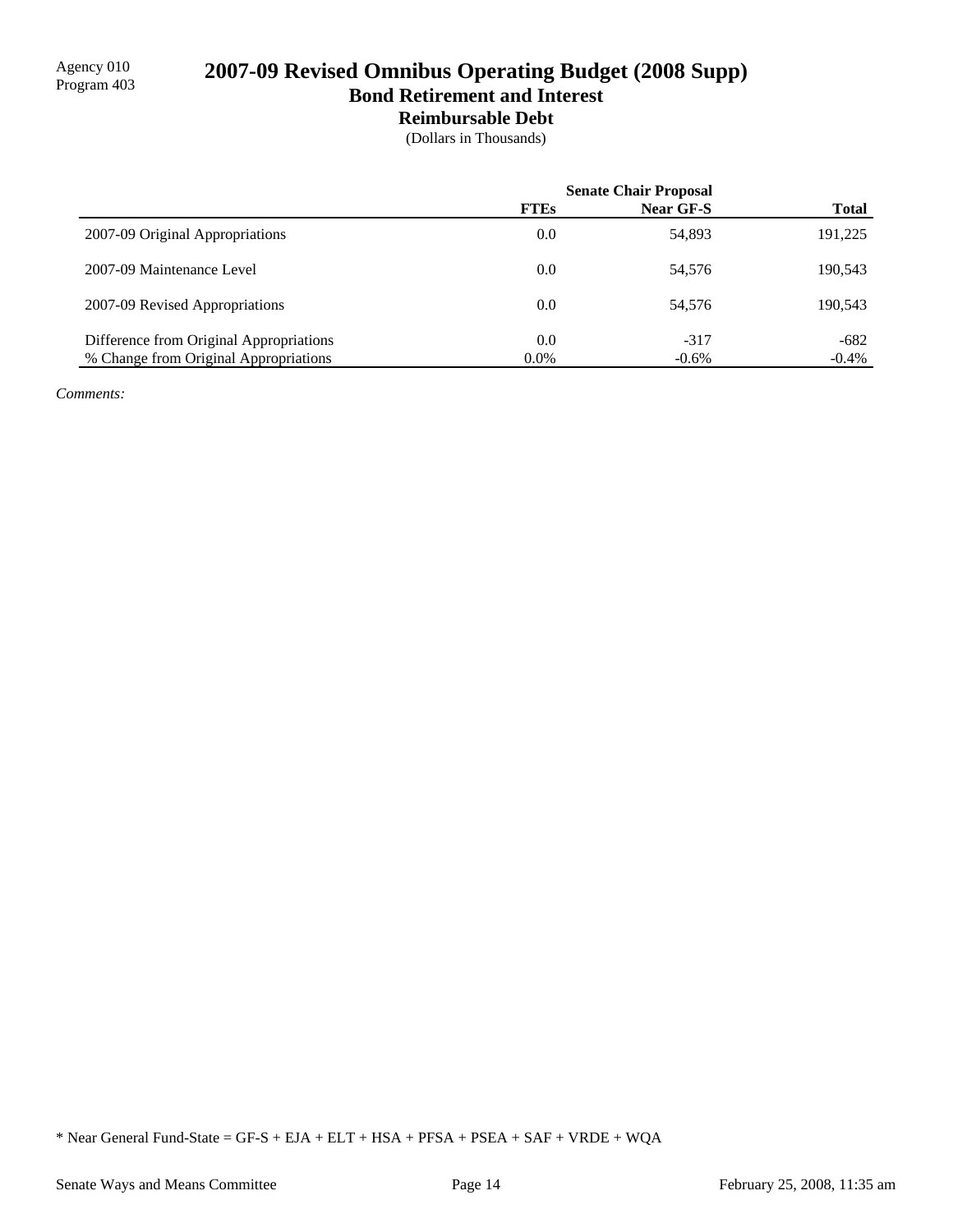# **Bond Sale Expenses**

(Dollars in Thousands)

|                                                                                  | <b>FTEs</b>    | <b>Senate Chair Proposal</b><br>Near GF-S | <b>Total</b>          |
|----------------------------------------------------------------------------------|----------------|-------------------------------------------|-----------------------|
| 2007-09 Original Appropriations                                                  | 0.0            | 2,714                                     | 4,854                 |
| 2007-09 Maintenance Level                                                        | 0.0            | 1.500                                     | 3,640                 |
| 2007-09 Revised Appropriations                                                   | 0.0            | 1.500                                     | 3,640                 |
| Difference from Original Appropriations<br>% Change from Original Appropriations | 0.0<br>$0.0\%$ | $-1,214$<br>$-44.7\%$                     | $-1,214$<br>$-25.0\%$ |

*Comments:*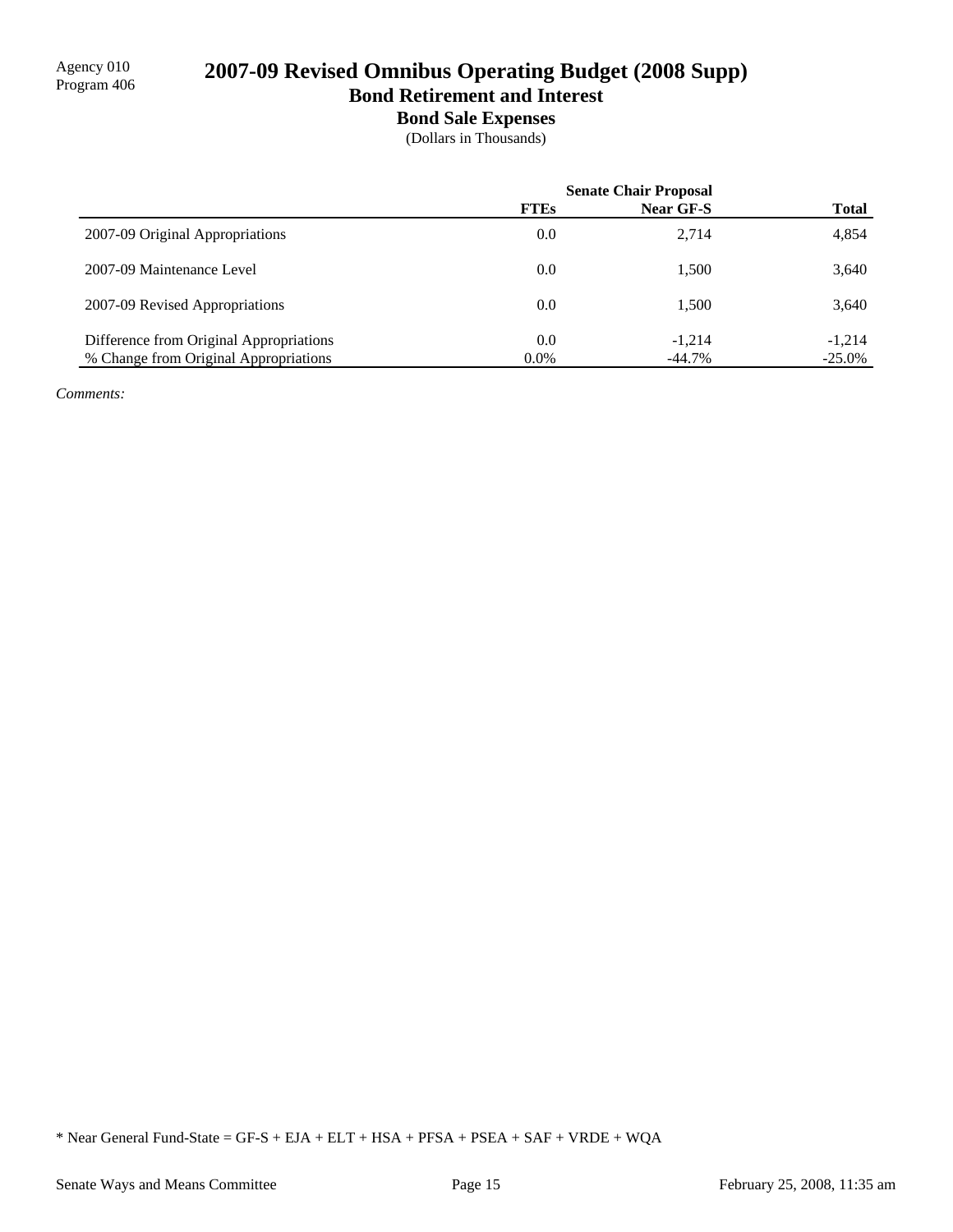## Agency 011 **2007-09 Revised Omnibus Operating Budget (2008 Supp)**

### **House of Representatives**

(Dollars in Thousands)

|                                            | <b>Senate Chair Proposal</b> |           |              |
|--------------------------------------------|------------------------------|-----------|--------------|
|                                            | <b>FTEs</b>                  | Near GF-S | <b>Total</b> |
| 2007-09 Original Appropriations            | 405.8                        | 70,680    | 70,756       |
| 2007-09 Maintenance Level                  | 405.8                        | 71,493    | 71,569       |
| <b>2008 Policy Non-Comp Changes:</b>       |                              |           |              |
| Wheeler Site Tenant Relocation Cost        | 0.0                          | 105       | 105          |
| 2.<br><b>Health Care Workgroup Support</b> | 0.0                          | 388       | 388          |
| Policy -- Non-Comp Total                   | 0.0                          | 493       | 493          |
| <b>Total Policy Changes</b>                | 0.0                          | 493       | 493          |
| 2007-09 Revised Appropriations             | 405.8                        | 71,986    | 72,062       |
| Difference from Original Appropriations    | 0.0                          | 1,306     | 1,306        |
| % Change from Original Appropriations      | $0.0\%$                      | 1.9%      | 1.9%         |

### *Comments:*

**1. Wheeler Site Tenant Relocation Cost - Funding is provided for the increased lease costs and one-time moving and** infrastructure costs associated with relocation to facilitate the development of the Wheeler Lot development project. (General Fund-State)

 **2. Health Care Workgroup Support -** Funding is provided to implement Second Substitute House Bill 2536 (health care work group). The work group will consist of nine citizen members and one member from each party of the House of Representatives and Senate. The work group will examine health care options, hire a consultant to provide an economic analysis of the options, and conduct public meetings in each congressional district of the state to gather public input. Coordination is provided by the Office of Financial Management. The funding allocated includes expenses for health care cost oversight. The work group shall report its findings to the Legislature by December 1, 2008. (General Fund-State)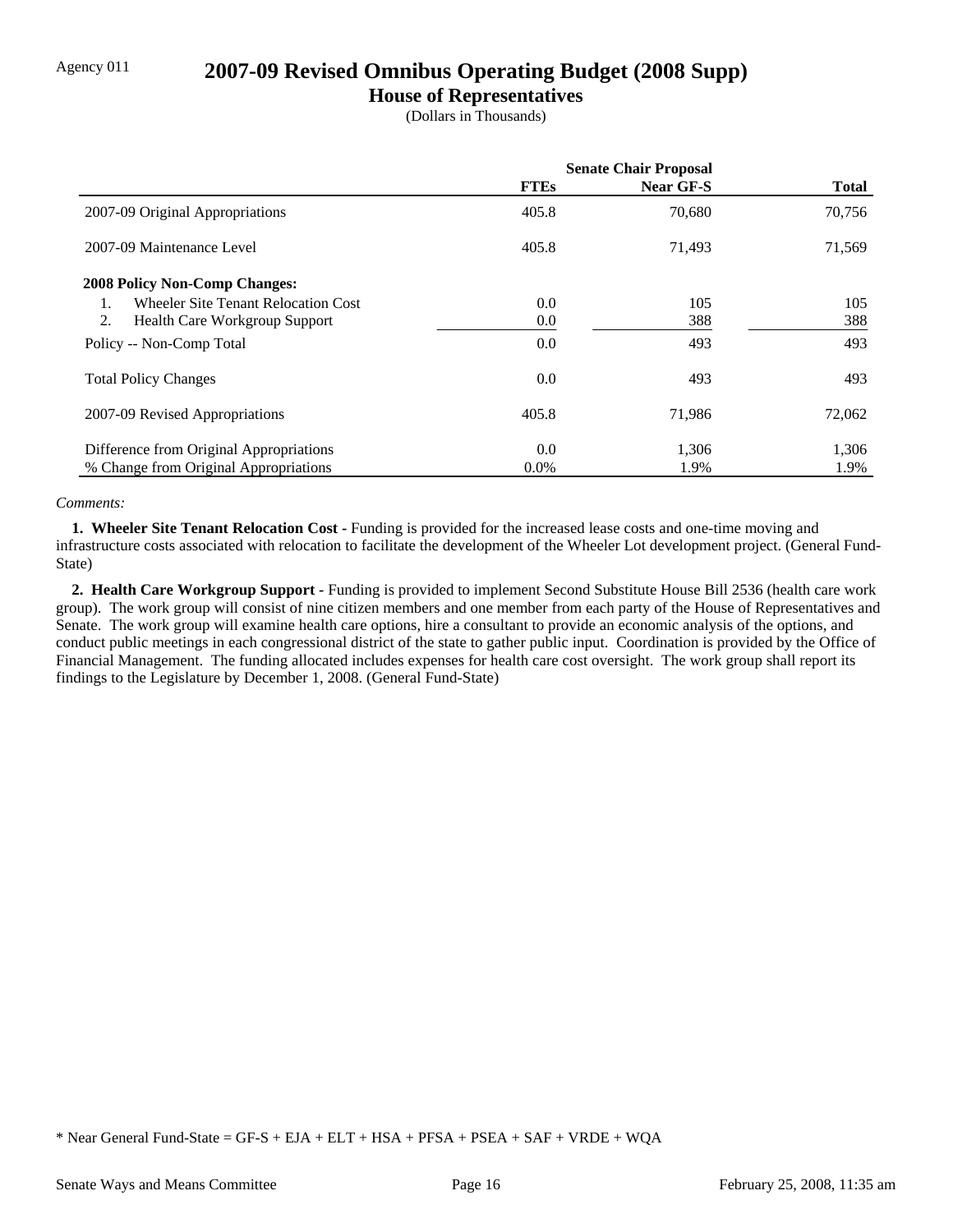# Agency 012 **2007-09 Revised Omnibus Operating Budget (2008 Supp)**

### **Senate**

(Dollars in Thousands)

|                                                       | <b>Senate Chair Proposal</b> |                  |              |
|-------------------------------------------------------|------------------------------|------------------|--------------|
|                                                       | <b>FTEs</b>                  | <b>Near GF-S</b> | <b>Total</b> |
| 2007-09 Original Appropriations                       | 297.1                        | 56,146           | 56,221       |
| 2007-09 Maintenance Level                             | 297.1                        | 56,824           | 56,899       |
| <b>2008 Policy Non-Comp Changes:</b>                  |                              |                  |              |
| Wheeler Site Tenant Relocation Cost<br>$\mathbf{1}$ . | $0.0\,$                      | 105              | 105          |
| 2.<br>Health Care Workgroup Support                   | $0.0\,$                      | 388              | 388          |
| Policy -- Non-Comp Total                              | 0.0                          | 493              | 493          |
| <b>Total Policy Changes</b>                           | $0.0\,$                      | 493              | 493          |
| 2007-09 Revised Appropriations                        | 297.1                        | 57,317           | 57,392       |
| Difference from Original Appropriations               | 0.0                          | 1,171            | 1,171        |
| % Change from Original Appropriations                 | $0.0\%$                      | 2.1%             | 2.1%         |

### *Comments:*

**1. Wheeler Site Tenant Relocation Cost - Funding is provided for the increased lease costs and one-time moving and** infrastructure costs associated with relocation to facilitate the development of the Wheeler Lot development project. (General Fund-State)

 **2. Health Care Workgroup Support -** Funding is provided to implement Second Substitute House Bill 2536 (health care work group). The work group will consist of nine citizen members and one member from each party of the House of Representatives and Senate. The work group will examine health care options, hire a consultant to provide an economic analysis of the options, and conduct public meetings in each congressional district of the state to gather public input. Coordination is provided by the Office of Financial Management. The funding allocated includes expenses for health care cost oversight. The work group shall report its findings to the Legislature by December 1, 2008. (General Fund-State)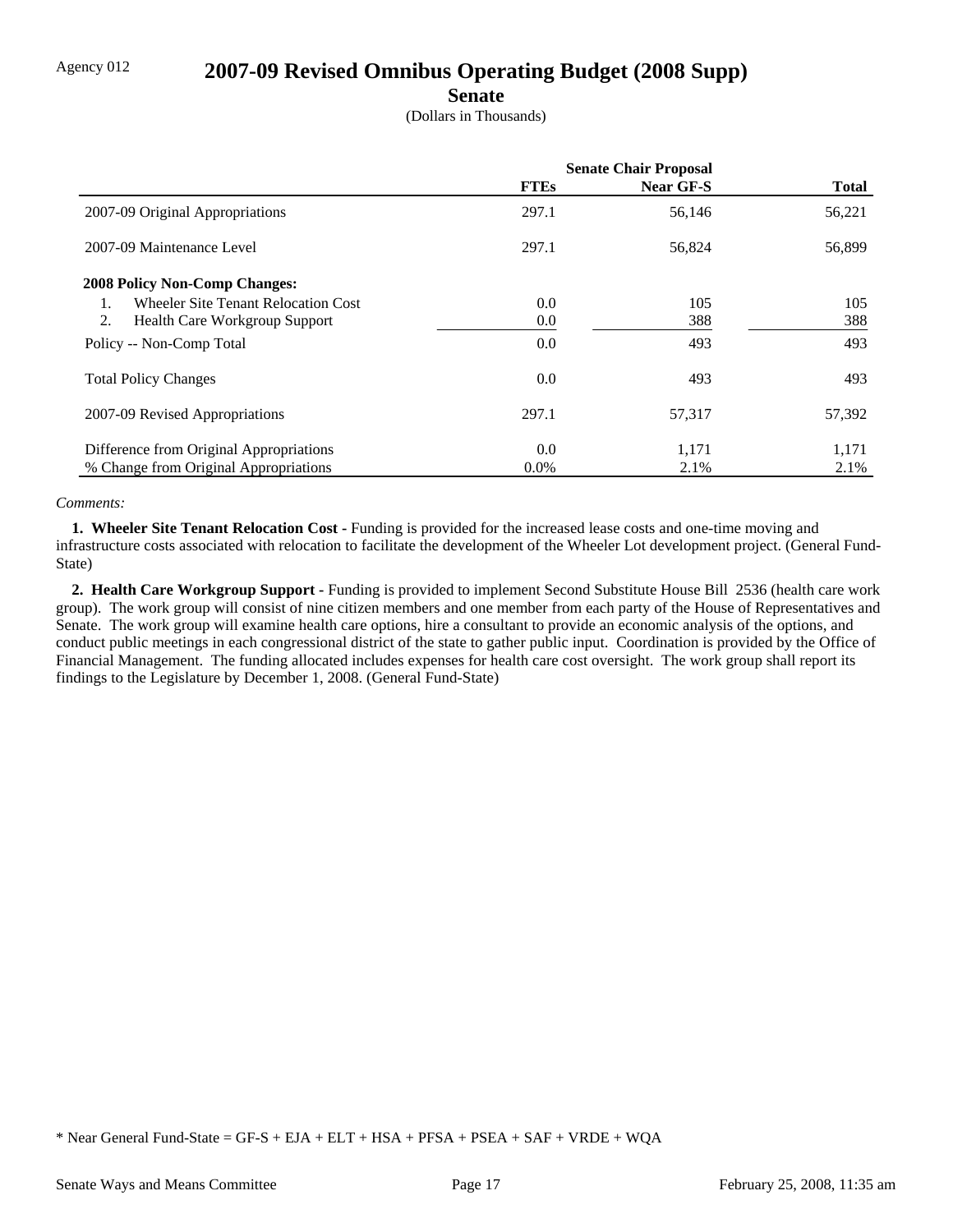# Agency 014 **2007-09 Revised Omnibus Operating Budget (2008 Supp)**

### **Jt Leg Audit & Review Committee**

(Dollars in Thousands)

|                                            | <b>Senate Chair Proposal</b> |                  |              |
|--------------------------------------------|------------------------------|------------------|--------------|
|                                            | <b>FTEs</b>                  | <b>Near GF-S</b> | <b>Total</b> |
| 2007-09 Original Appropriations            | 22.9                         | 6,568            | 6,568        |
| 2007-09 Maintenance Level                  | 22.9                         | 6,570            | 6,570        |
| <b>2008 Policy Non-Comp Changes:</b>       |                              |                  |              |
| <b>Recreational Facilities Study</b><br>1. | 0.0                          | 100              | 100          |
| Maury Island Aquatic Reserve<br>2.         | 0.0                          | 212              | 212          |
| <b>Forest Practices Rules</b><br>3.        | 0.0                          | 30               | 30           |
| Policy -- Non-Comp Total                   | 0.0                          | 342              | 342          |
| <b>Total Policy Changes</b>                | 0.0                          | 342              | 342          |
| 2007-09 Revised Appropriations             | 22.9                         | 6,912            | 6,912        |
| Difference from Original Appropriations    | 0.0                          | 344              | 344          |
| % Change from Original Appropriations      | $0.0\%$                      | 5.2%             | 5.2%         |

### *Comments:*

 **1. Recreational Facilities Study -** Funds are provided for a cost-benefit analysis of a state-supported recreational facility. The study will select a large recreational facility that was constructed with state support and identify the costs and benefits that have accrued from building and operating the facility, including indirect economic impacts.

 **2. Maury Island Aquatic Reserve -** Substitute Senate Bill 6777 directs JLARC to contract with an appropriate entity to conduct a legal review of the legal title and all conveyance documents relating to lands in the Maury Island Acquatic Reserve.

**3. Forest Practices Rules -** Funding is provided to develop a plan for conducting an independent review of the Department of Natural Resources' evaluation of forest practices rules on unstable slopes and landforms.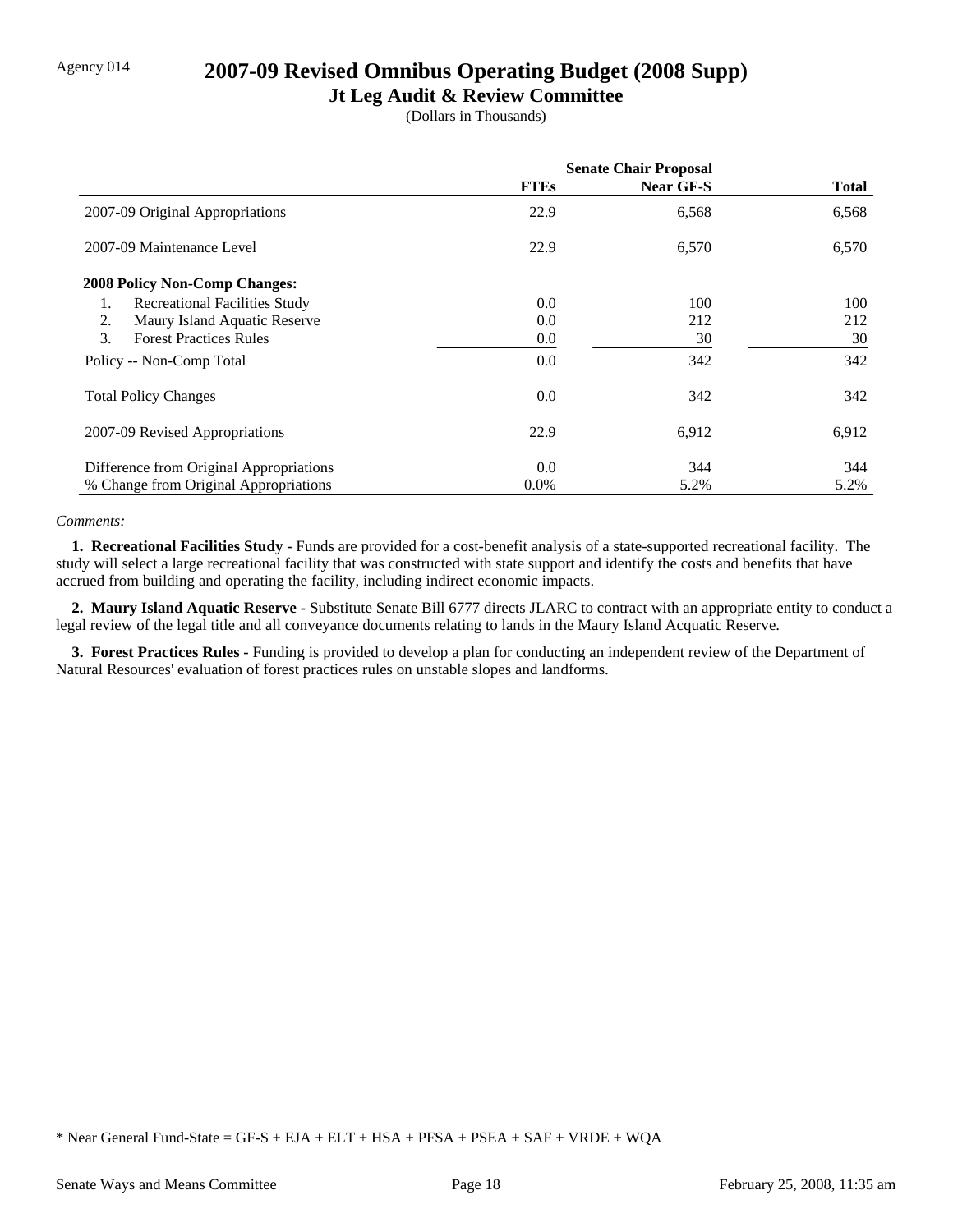# Agency 035 **2007-09 Revised Omnibus Operating Budget (2008 Supp)**

# **Office of the State Actuary**

(Dollars in Thousands)

|                                         | <b>Senate Chair Proposal</b> |                  |              |
|-----------------------------------------|------------------------------|------------------|--------------|
|                                         | <b>FTEs</b>                  | <b>Near GF-S</b> | <b>Total</b> |
| 2007-09 Original Appropriations         | 12.5                         | $\overline{0}$   | 3,517        |
| 2007-09 Maintenance Level               | 12.5                         | $\overline{0}$   | 3,517        |
| <b>2008 Policy Non-Comp Changes:</b>    |                              |                  |              |
| Contracted actuarial services           | $0.0\,$                      | 25               | 25           |
| Policy -- Non-Comp Total                | 0.0                          | 25               | 25           |
| <b>Total Policy Changes</b>             | 0.0                          | 25               | 25           |
| 2007-09 Revised Appropriations          | 12.5                         | 25               | 3,542        |
| Difference from Original Appropriations | $0.0\,$                      | 25               | 25           |
| % Change from Original Appropriations   | $0.0\%$                      | $0.0\%$          | 0.7%         |

### *Comments:*

 **1. Contracted actuarial services -** Funding is provided to contract for specialized actuarial services to assist in the evaluation of medical insurance benefit proposals.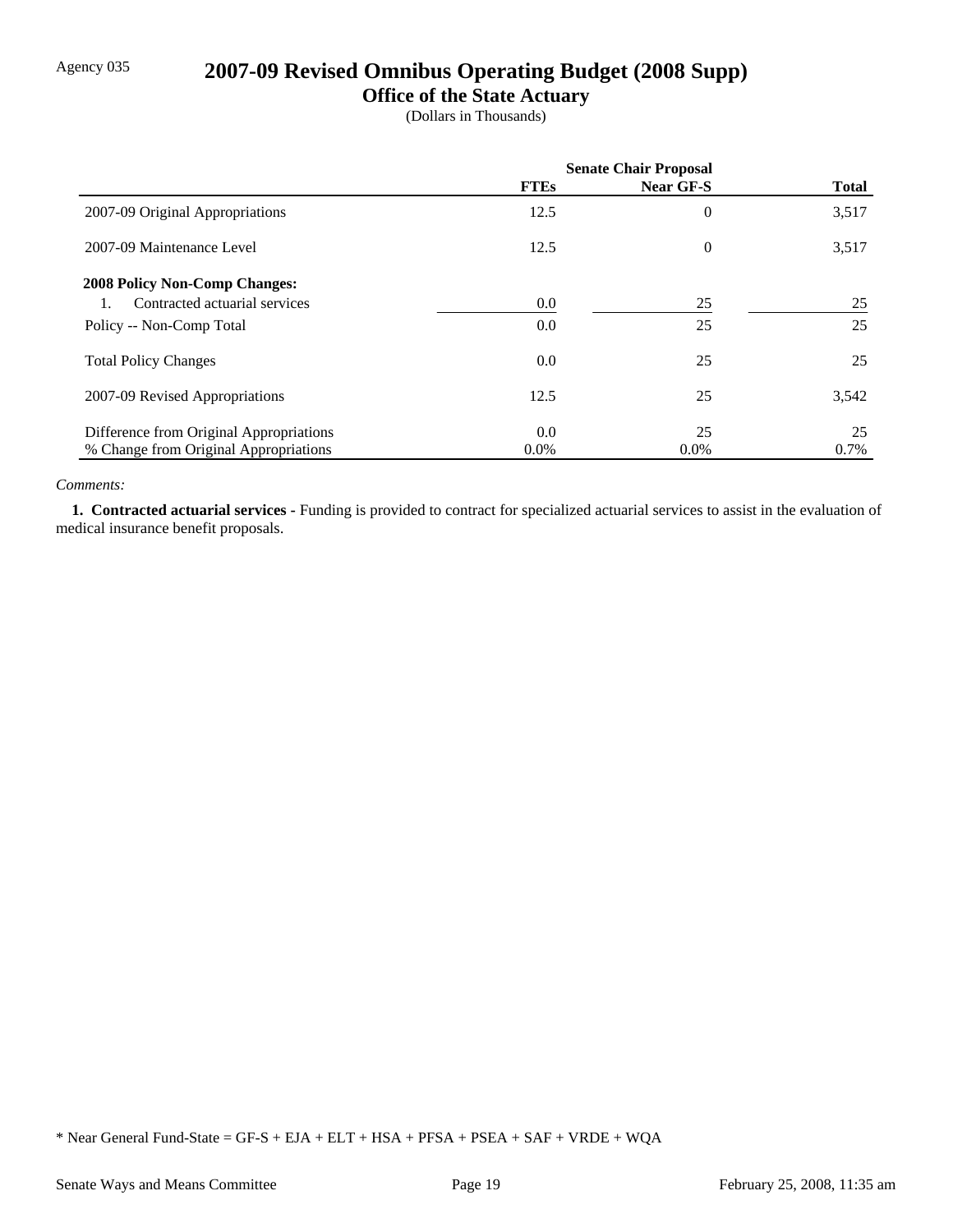# Agency 038 **2007-09 Revised Omnibus Operating Budget (2008 Supp)**

**Joint Legislative Systems Comm**

(Dollars in Thousands)

|                                         | <b>Senate Chair Proposal</b> |           |              |
|-----------------------------------------|------------------------------|-----------|--------------|
|                                         | <b>FTEs</b>                  | Near GF-S | <b>Total</b> |
| 2007-09 Original Appropriations         | 51.0                         | 18,313    | 18,378       |
| 2007-09 Maintenance Level               | 51.0                         | 18.400    | 18,400       |
| 2007-09 Revised Appropriations          | 51.0                         | 18.400    | 18,400       |
| Difference from Original Appropriations | 0.0                          | 87        | 22           |
| % Change from Original Appropriations   | $0.0\%$                      | 0.5%      | $0.1\%$      |

*Comments:*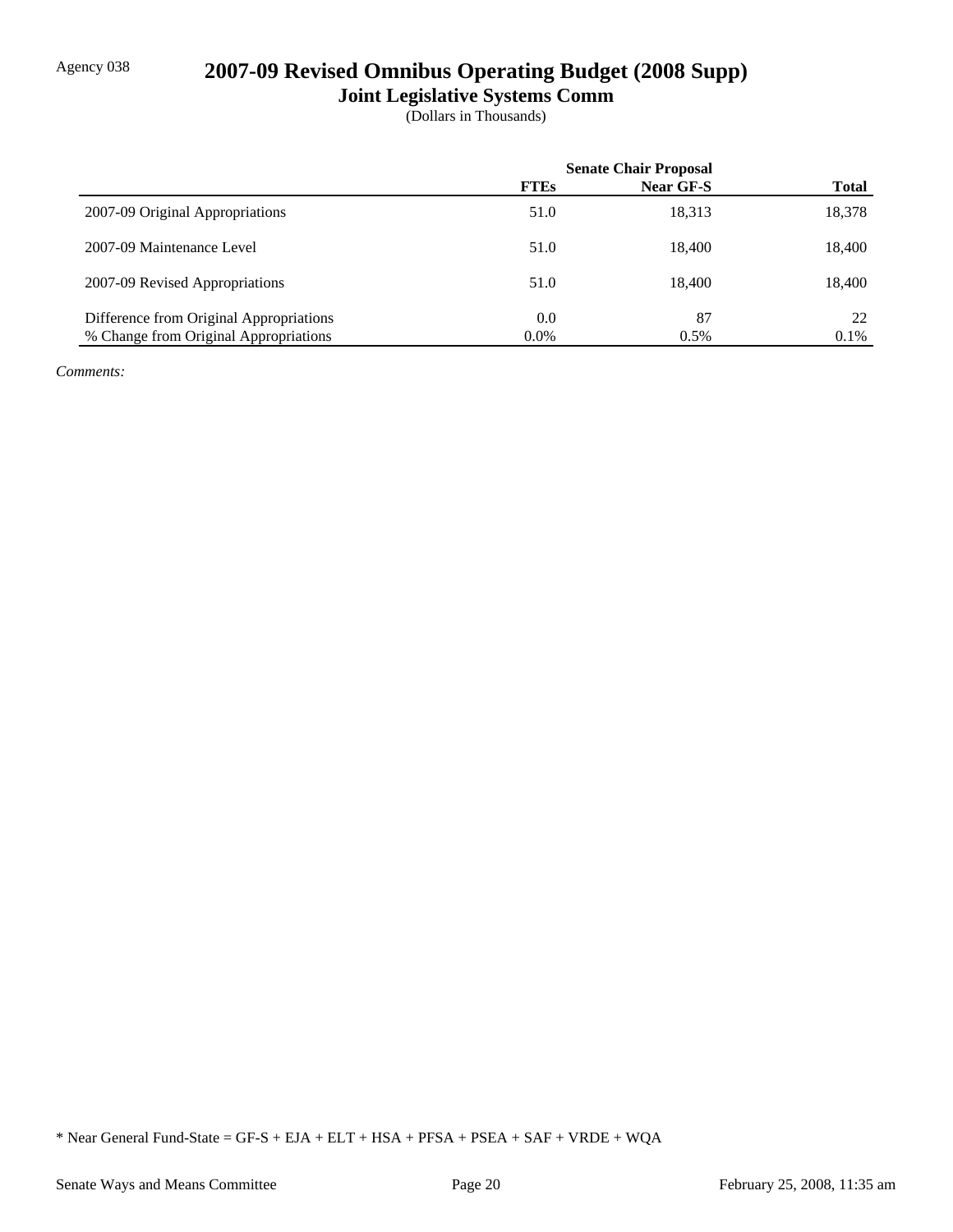# Agency 040 **2007-09 Revised Omnibus Operating Budget (2008 Supp)**

**Statute Law Committee**

(Dollars in Thousands)

|                                         | <b>Senate Chair Proposal</b> |           |              |
|-----------------------------------------|------------------------------|-----------|--------------|
|                                         | <b>FTEs</b>                  | Near GF-S | <b>Total</b> |
| 2007-09 Original Appropriations         | 51.0                         | 10,186    | 11,358       |
| 2007-09 Maintenance Level               | 51.0                         | 10,188    | 11,360       |
| 2007-09 Revised Appropriations          | 51.0                         | 10,188    | 11,360       |
| Difference from Original Appropriations | 0.0                          | ∍         |              |
| % Change from Original Appropriations   | $0.0\%$                      | $0.0\%$   | $0.0\%$      |

*Comments:*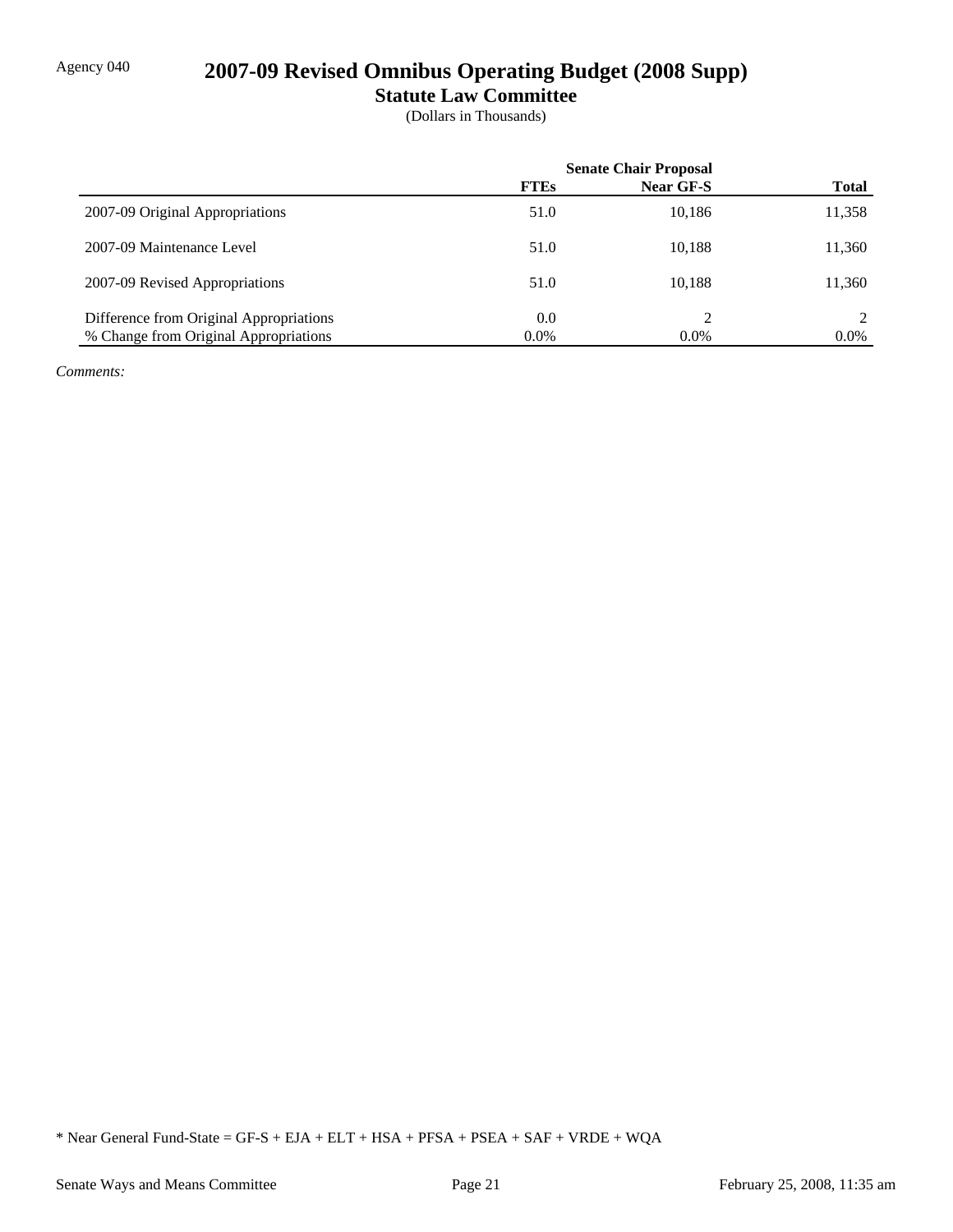# Agency 045 **2007-09 Revised Omnibus Operating Budget (2008 Supp)**

**Supreme Court**

(Dollars in Thousands)

|                                         | <b>Senate Chair Proposal</b> |           |              |  |
|-----------------------------------------|------------------------------|-----------|--------------|--|
|                                         | <b>FTEs</b>                  | Near GF-S | <b>Total</b> |  |
| 2007-09 Original Appropriations         | 64.9                         | 14,765    | 14,765       |  |
| 2007-09 Maintenance Level               | 64.9                         | 15,122    | 15,122       |  |
| 2007-09 Revised Appropriations          | 64.9                         | 15.122    | 15,122       |  |
| Difference from Original Appropriations | 0.0                          | 357       | 357          |  |
| % Change from Original Appropriations   | $0.0\%$                      | 2.4%      | 2.4%         |  |

*Comments:*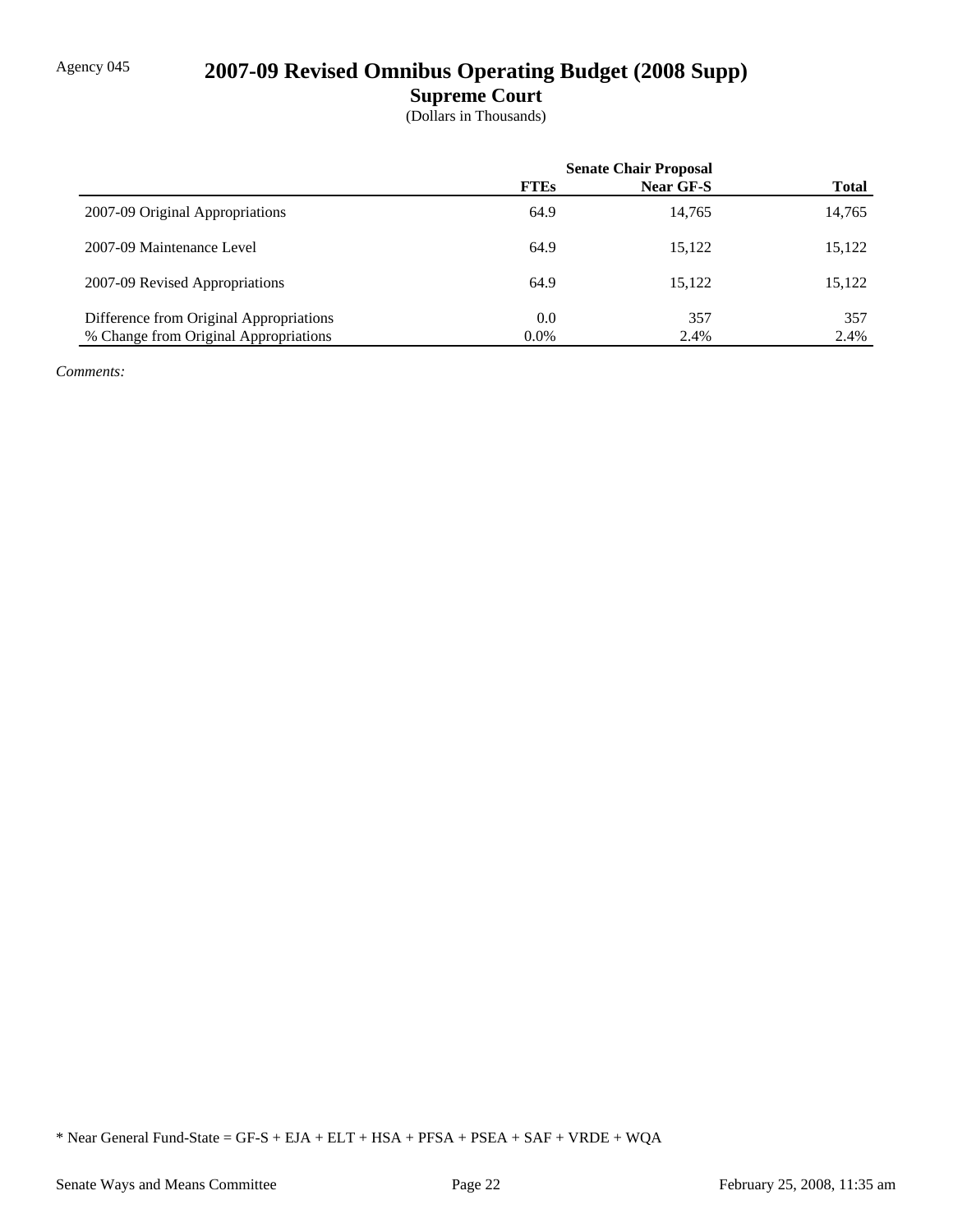# Agency 046 **2007-09 Revised Omnibus Operating Budget (2008 Supp)**

### **State Law Library**

(Dollars in Thousands)

|                                             | <b>Senate Chair Proposal</b> |                  |              |
|---------------------------------------------|------------------------------|------------------|--------------|
|                                             | <b>FTEs</b>                  | <b>Near GF-S</b> | <b>Total</b> |
| 2007-09 Original Appropriations             | 14.8                         | 4,490            | 4,490        |
| 2007-09 Maintenance Level                   | 14.8                         | 4,501            | 4,501        |
| <b>2008 Policy Non-Comp Changes:</b>        |                              |                  |              |
| <b>Online Computer Library Center</b><br>1. | 0.0                          | 18               | 18           |
| Innovative Interfaces Incorporated<br>2.    | $0.0\,$                      | 43               | 43           |
| Policy -- Non-Comp Total                    | 0.0                          | 61               | 61           |
| <b>Total Policy Changes</b>                 | 0.0                          | 61               | 61           |
| 2007-09 Revised Appropriations              | 14.8                         | 4,562            | 4,562        |
| Difference from Original Appropriations     | 0.0                          | 72               | 72           |
| % Change from Original Appropriations       | $0.0\%$                      | 1.6%             | 1.6%         |

### *Comments:*

 **1. Online Computer Library Center -** Funding is provided to cover costs associated with operation of the Online Computer Library Center, an electronic bibliographic utility which tracks legal materials for court personnel. Funding for the system was previously included in the budget for the Administrative Office of the Courts.

 **2. Innovative Interfaces Incorporated -** Funding is provided for operating costs for Innovative Interfaces Incorporated, an integrated library system which links bibliographic information across functions. Funding for the system was previously included in the budget for the Administrative Office of the Courts.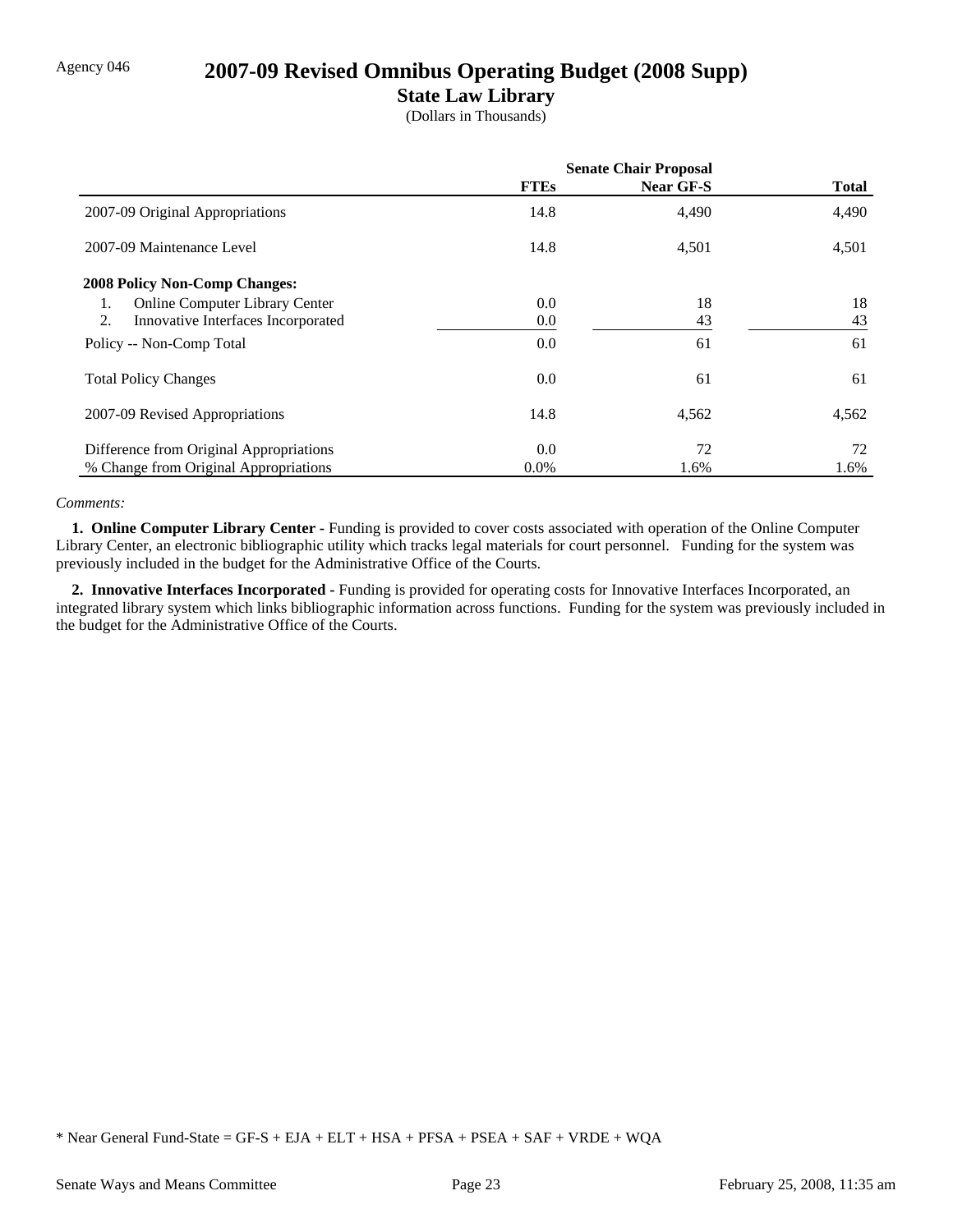# Agency 048 **2007-09 Revised Omnibus Operating Budget (2008 Supp)**

### **Court of Appeals**

(Dollars in Thousands)

|                                         | <b>Senate Chair Proposal</b> |                  |              |
|-----------------------------------------|------------------------------|------------------|--------------|
|                                         | <b>FTEs</b>                  | <b>Near GF-S</b> | <b>Total</b> |
| 2007-09 Original Appropriations         | 144.6                        | 32,598           | 32,598       |
| 2007-09 Maintenance Level               | 144.6                        | 33,397           | 33,397       |
| <b>2008 Policy Non-Comp Changes:</b>    |                              |                  |              |
| <b>Additional Staff</b><br>1.           | 1.0                          | 276              | 276          |
| 2.<br><b>Security Services</b>          | $0.0\,$                      | 10               | 10           |
| Policy -- Non-Comp Total                | 1.0                          | 286              | 286          |
| <b>Total Policy Changes</b>             | 1.0                          | 286              | 286          |
| 2007-09 Revised Appropriations          | 145.6                        | 33,683           | 33,683       |
| Difference from Original Appropriations | 1.0                          | 1,085            | 1,085        |
| % Change from Original Appropriations   | 0.7%                         | 3.3%             | 3.3%         |

### *Comments:*

 **1. Additional Staff -** Funding is provided for the Court of Appeals, Division II, to add two full-time staff attorney positions.

 **2. Security Services -** Funding is provided to expand courtroom security services to include contract security services during court of appeals commissioners' oral arguments in Division III.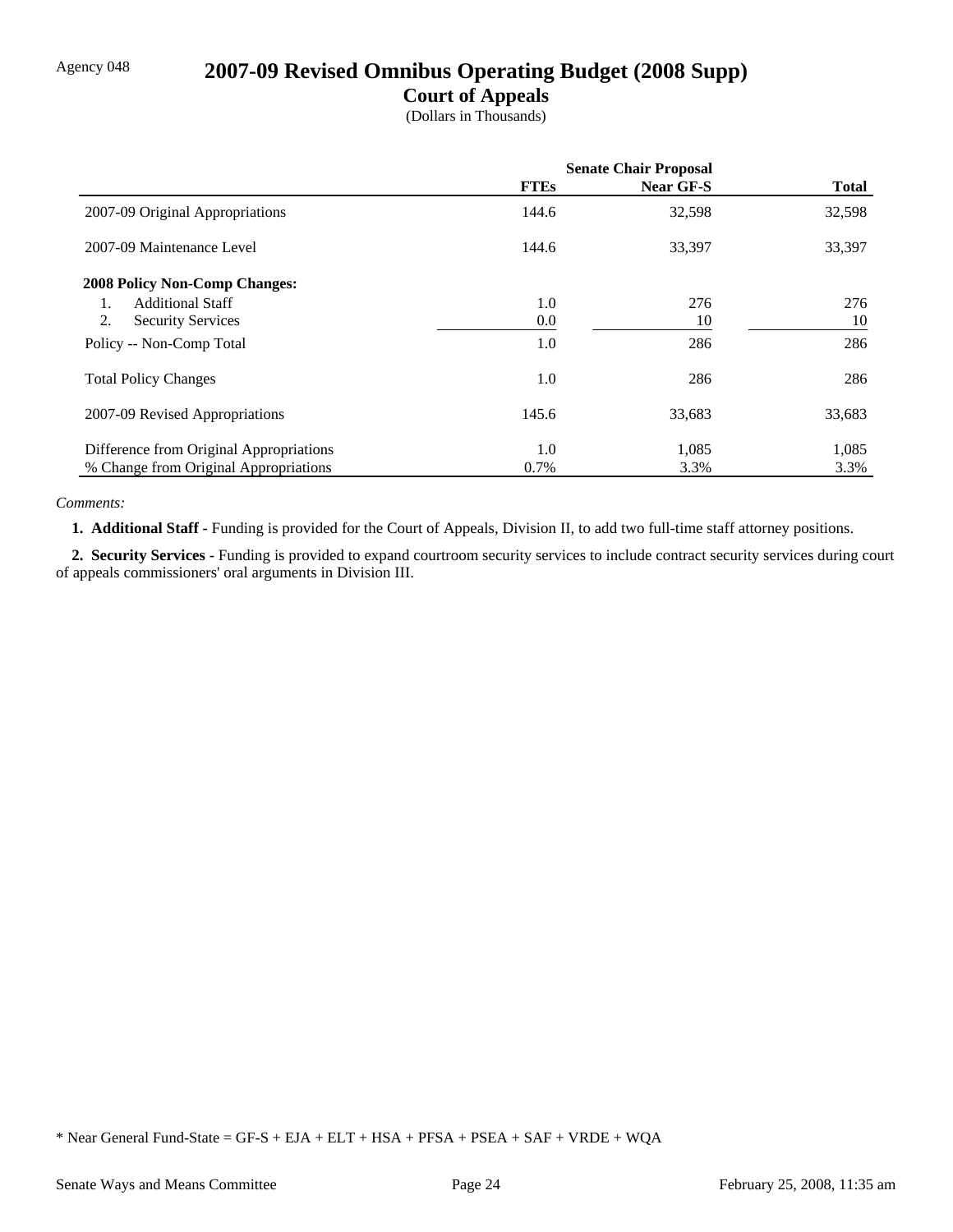# Agency 055 **2007-09 Revised Omnibus Operating Budget (2008 Supp)**

### **Administrative Office of the Courts**

(Dollars in Thousands)

|                                         | <b>Senate Chair Proposal</b> |                  |                |
|-----------------------------------------|------------------------------|------------------|----------------|
|                                         | <b>FTEs</b>                  | <b>Near GF-S</b> | <b>Total</b>   |
| 2007-09 Original Appropriations         | 361.0                        | 113,803          | 153,240        |
| 2007-09 Maintenance Level               | 364.9                        | 118,520          | 157,959        |
| <b>2008 Policy Non-Comp Changes:</b>    |                              |                  |                |
| Disaster Recovery<br>1.                 | 0.0                          | $\theta$         | 107            |
| 2.<br>Transfer of Library Systems       | 0.0                          | $-57$            | $-57$          |
| 3.<br>Judicial Information Fund Adj     | 0.0                          | $-1,500$         | $\overline{0}$ |
| Policy -- Non-Comp Total                | 0.0                          | $-1,557$         | 50             |
| <b>Total Policy Changes</b>             | 0.0                          | $-1,557$         | 50             |
| 2007-09 Revised Appropriations          | 364.9                        | 116,963          | 158,009        |
| Difference from Original Appropriations | 3.9                          | 3,160            | 4,769          |
| % Change from Original Appropriations   | 1.1%                         | 2.8%             | 3.1%           |

### *Comments:*

 **1. Disaster Recovery -** Funding is provided for operation of the Judicial Information Systems, and statewide court connectivity to those systems, in the event of a disaster that disables access to the Administrative Office of the Courts' (AOC) data center. The funding provides for hardware, mainframe, server, and network components needed for successful testing and recovery in the event of a disaster. (Judicial Information Systems Account-State)

 **2. Transfer of Library Systems -** Funding for the law library management systems is transferred from the AOC to the State Law Library.

 **3. Judicial Information Fund Adj -** Revenues to the Judicial Information Systems (JIS) Account are \$1.5 million above forecast. A one-time transfer of \$1.5 million is made to fund Judicial Information System costs out of the JIS instead of the PSEA. (Judicial Information Systems Account-State, Public Safety and Education Account-State)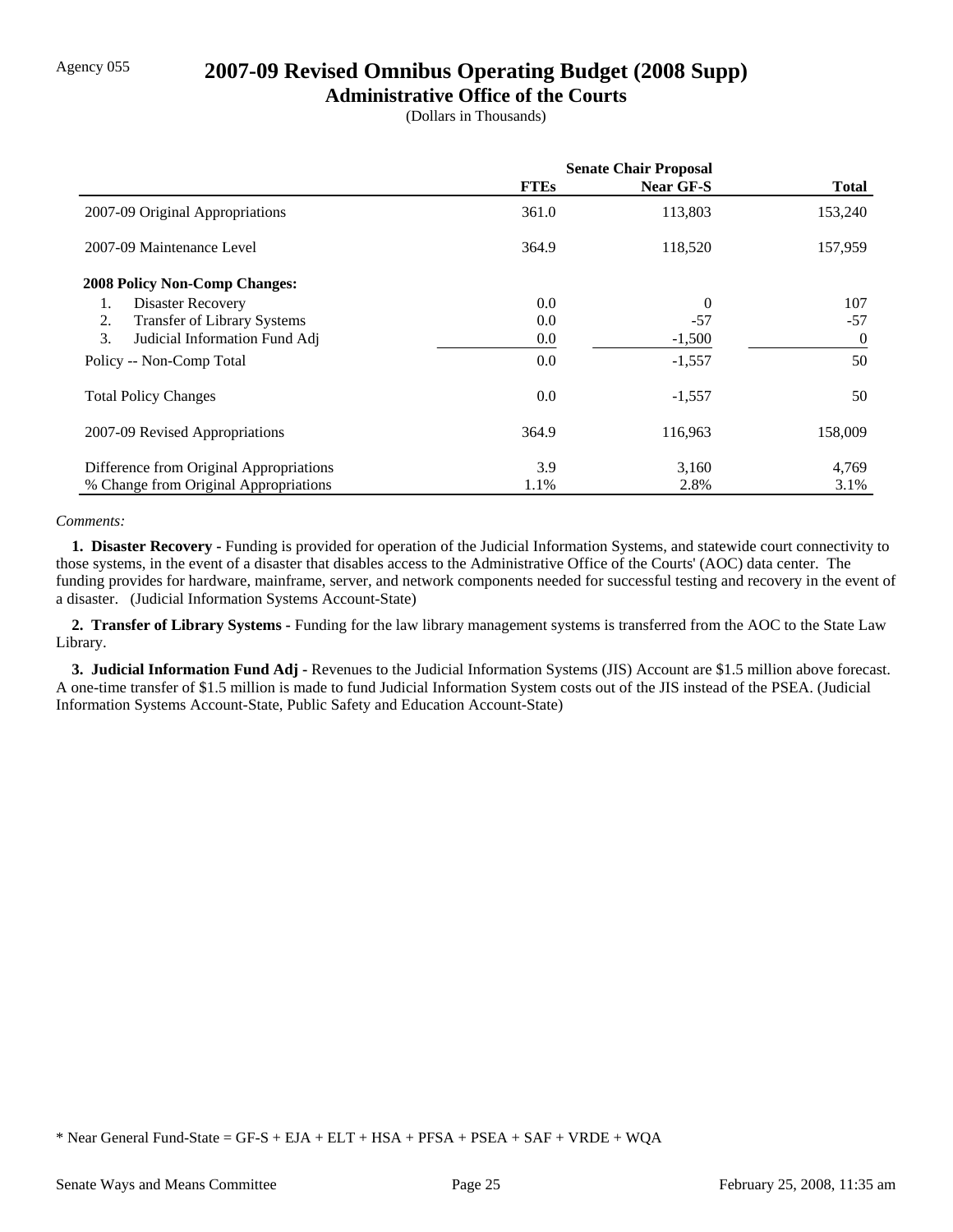### Agency 056 **2007-09 Revised Omnibus Operating Budget (2008 Supp)**

### **Office of Public Defense**

(Dollars in Thousands)

|                                            | <b>Senate Chair Proposal</b> |                  |              |  |
|--------------------------------------------|------------------------------|------------------|--------------|--|
|                                            | <b>FTEs</b>                  | <b>Near GF-S</b> | <b>Total</b> |  |
| 2007-09 Original Appropriations            | 14.5                         | 54,622           | 54,622       |  |
| 2007-09 Maintenance Level                  | 14.5                         | 54,622           | 54,622       |  |
| <b>2008 Policy Non-Comp Changes:</b>       |                              |                  |              |  |
| Parents Rep Program - Whatcom County<br>1. | $0.0\,$                      | 398              | 398          |  |
| Parents Rep Program - King County<br>2.    | 0.0                          | 563              | 563          |  |
| 3.<br>FTE Staff Adjustment                 | 1.0                          | $\theta$         | $\theta$     |  |
| 4.<br>One-Time Lapsed Funding              | 0.0                          | $-200$           | $-200$       |  |
| Policy -- Non-Comp Total                   | 1.0                          | 761              | 761          |  |
| <b>Total Policy Changes</b>                | 1.0                          | 761              | 761          |  |
| 2007-09 Revised Appropriations             | 15.5                         | 55,383           | 55,383       |  |
| Difference from Original Appropriations    | 1.0                          | 761              | 761          |  |
| % Change from Original Appropriations      | 6.9%                         | 1.4%             | 1.4%         |  |

### *Comments:*

 **1. Parents Rep Program -Whatcom County -** The Office of Public Defense operates a program providing legal representation to indigent parents involved in dependency and termination proceedings. Funding is provided to expand this program to indigent parents in Whatcom County starting October 1, 2008.

 **2. Parents Rep Program - King County -** The Office of Public Defense operates a program providing legal representation to indigent parents involved in dependency and termination proceedings. Funding is provided to expand this program to indigent parents in King County currently represented by conflict attorneys, starting October 1, 2008.

 **3. FTE Staff Adjustment -** An additional 1.0 FTE is provided to address the increased funding and workload provided by the 2007 Legislature for the Parents Representation Program and the Public Defense Quality Standards Program. The agency will absorb the cost for the staff.

 **4. One-Time Lapsed Funding -** A one-time adjustment is made to the Office of Public Defense to reflect under-expenditures due to 3 and 4 month delays in executing the contracts for the Parents Representation program in Fiscal Year 2008.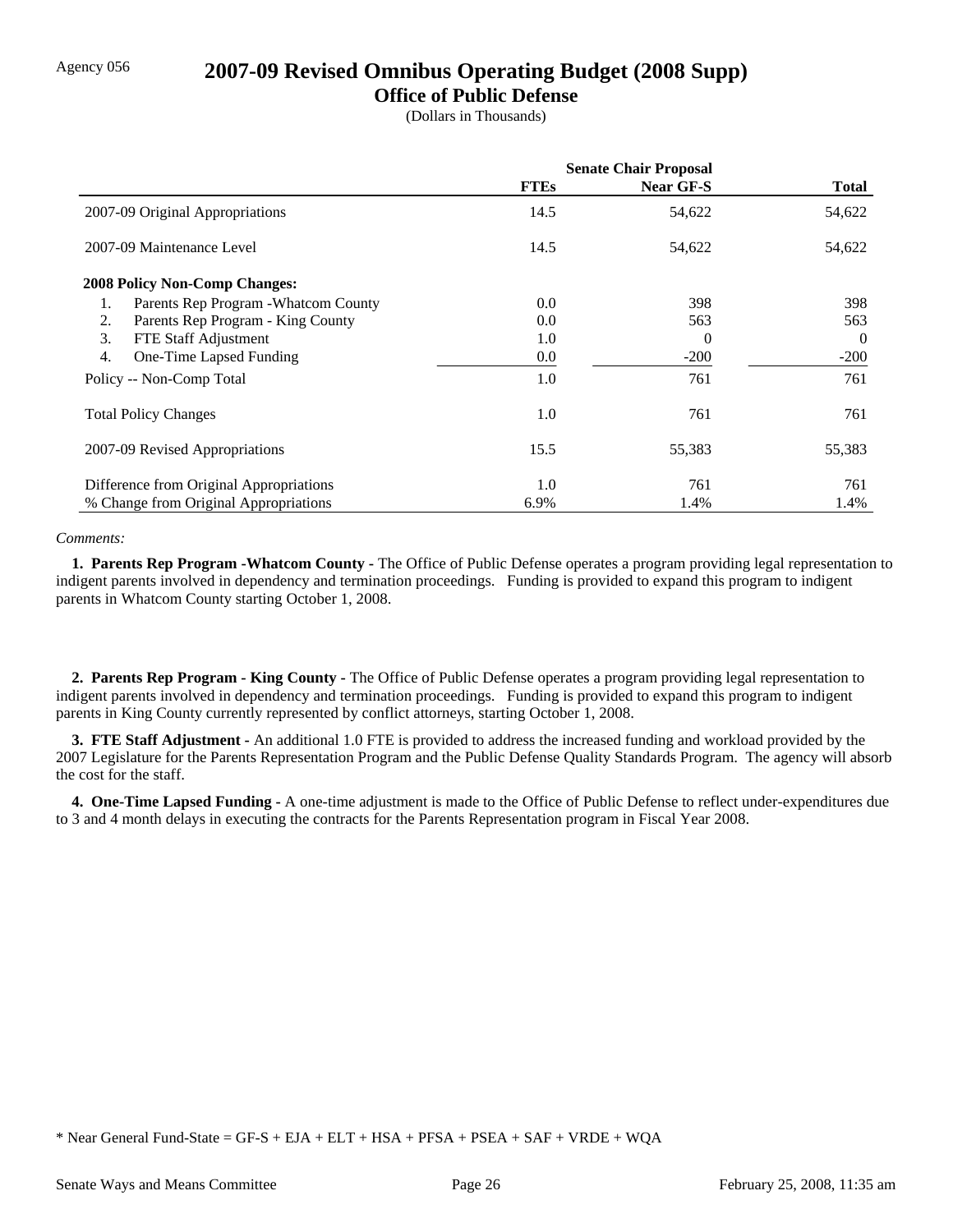# Agency 057 **2007-09 Revised Omnibus Operating Budget (2008 Supp)**

**Office of Civil Legal Aid**

(Dollars in Thousands)

|                                         | <b>Senate Chair Proposal</b> |           |              |
|-----------------------------------------|------------------------------|-----------|--------------|
|                                         | <b>FTEs</b>                  | Near GF-S | <b>Total</b> |
| 2007-09 Original Appropriations         | 1.0                          | 22,477    | 22,477       |
| 2007-09 Maintenance Level               | 1.0                          | 22,477    | 22,477       |
| 2007-09 Revised Appropriations          | 1.0                          | 22,477    | 22,477       |
| Difference from Original Appropriations | 0.0                          | 0         | 0            |
| % Change from Original Appropriations   | $0.0\%$                      | $0.0\%$   | $0.0\%$      |

*Comments:*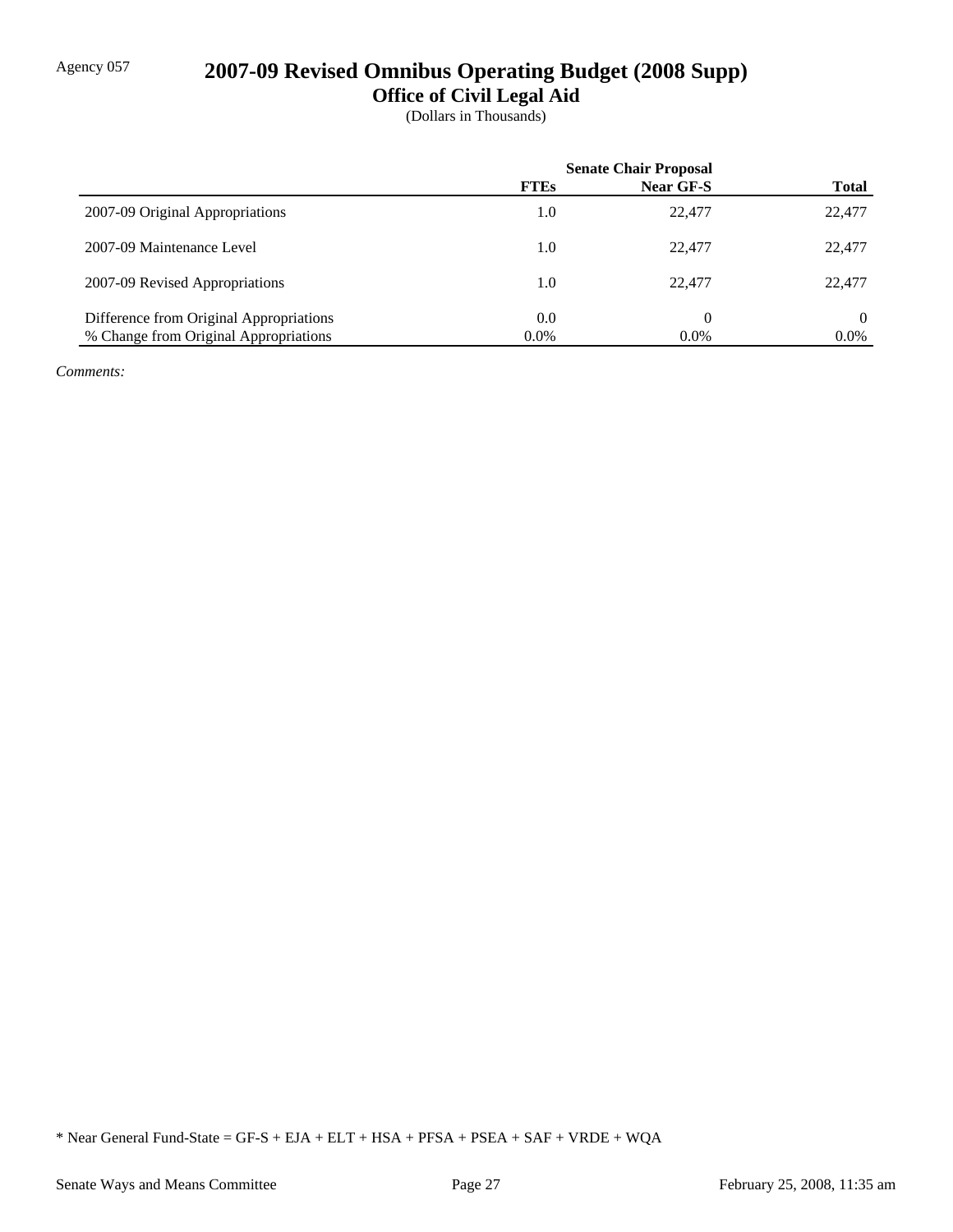# Agency 075 **2007-09 Revised Omnibus Operating Budget (2008 Supp)**

### **Office of the Governor**

(Dollars in Thousands)

|                                         | <b>Senate Chair Proposal</b> |                |              |
|-----------------------------------------|------------------------------|----------------|--------------|
|                                         | <b>FTEs</b>                  | Near GF-S      | <b>Total</b> |
| 2007-09 Original Appropriations         | 63.6                         | 13,372         | 18,122       |
| 2007-09 Maintenance Level               | 63.6                         | 13,374         | 18,089       |
| <b>2008 Policy Non-Comp Changes:</b>    |                              |                |              |
| Eco Development Strategic Reserve<br>1. | $0.0\,$                      | $\overline{0}$ | 2,000        |
| Family & Children's Ombudsman<br>2.     | $0.0\,$                      | 490            | 490          |
| Policy -- Non-Comp Total                | 0.0                          | 490            | 2,490        |
| <b>Total Policy Changes</b>             | 0.0                          | 490            | 2,490        |
| 2007-09 Revised Appropriations          | 63.6                         | 13,864         | 20,579       |
| Difference from Original Appropriations | 0.0                          | 492            | 2,457        |
| % Change from Original Appropriations   | $0.0\%$                      | 3.7%           | 13.6%        |

### *Comments:*

 **1. Eco Development Strategic Reserve -** Funding is provided to assist small businesses in the Chehalis/Centralia area that were affected by the December 2007 storms and flooding. (Economic Development Strategic Reserve Account-State)

 **2. Family & Children's Ombudsman -** Funding is provided for the duties of the Families and Children's Ombudsman under Substitute Senate Bill 6206 (child abuse reports).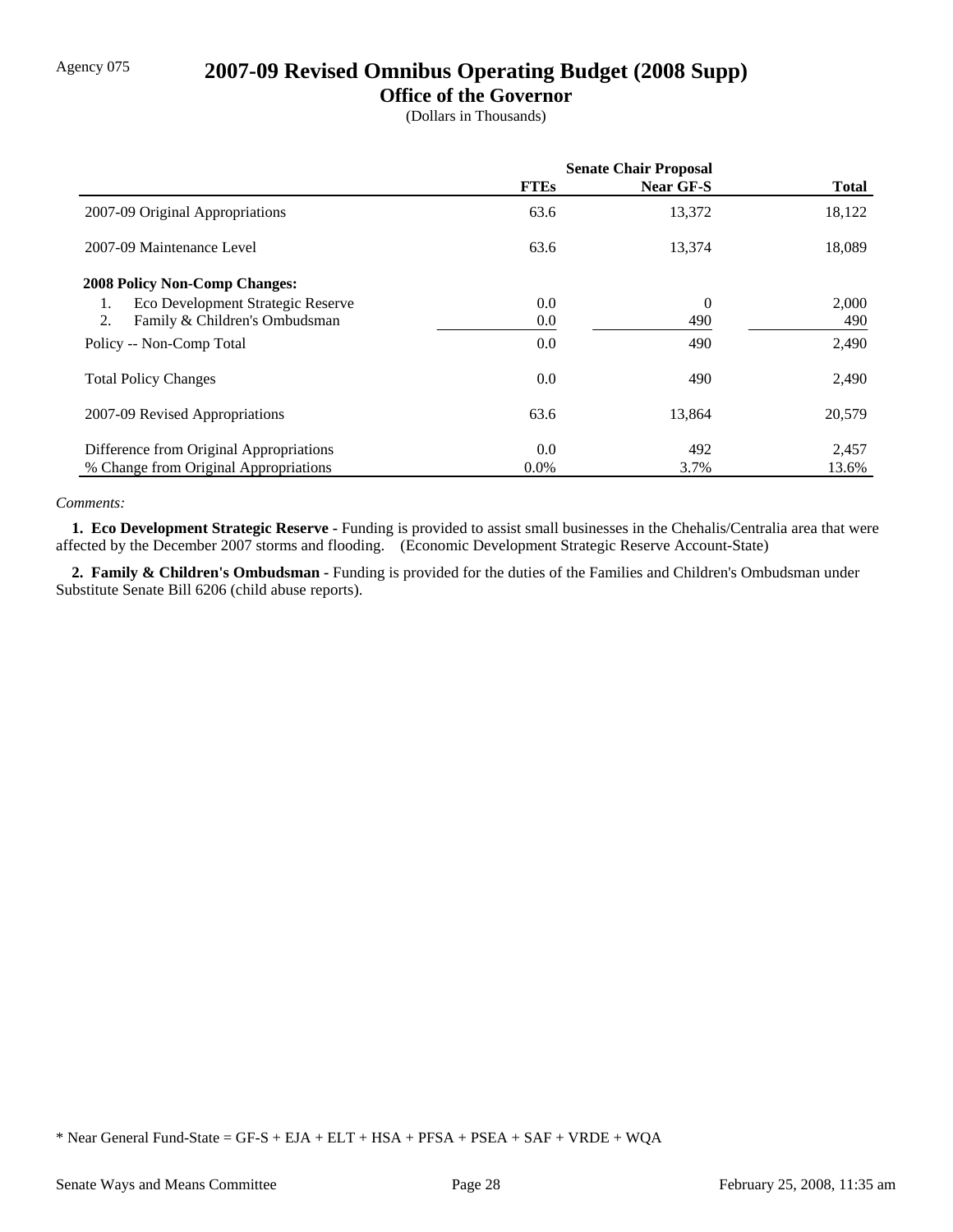## Agency 076 **2007-09 Revised Omnibus Operating Budget (2008 Supp)**

### **Special Approps to the Governor**

(Dollars in Thousands)

|                                                  | <b>Senate Chair Proposal</b> |                  |              |
|--------------------------------------------------|------------------------------|------------------|--------------|
|                                                  | <b>FTEs</b>                  | <b>Near GF-S</b> | <b>Total</b> |
| 2007-09 Original Appropriations                  | 95.1                         | 135,632          | 193,788      |
| 2007-09 Maintenance Level                        | 95.1                         | 135,632          | 191,046      |
| <b>2008 Policy Non-Comp Changes:</b>             |                              |                  |              |
| 1.<br>Fire Contingency                           | 0.0                          | 4,500            | 9,000        |
| <b>Federal Audit Determination</b><br>2.         | 0.0                          | 11,000           | 11,000       |
| 3.<br><b>County Controlled Substance Funds</b>   | 0.0                          | 200              | <b>200</b>   |
| <b>Insurance Accounting System</b><br>4.         | 0.0                          | 4,036            | 6,948        |
| 5.<br>Water Quality Capital Acct Transfer        | 0.0                          | $-2,861$         | $-2,861$     |
| Ind. Development Account Transfer<br>6.          | 0.0                          | 1,000            | 1,000        |
| 7.<br>Family Leave Insurance Account             | 0.0                          | 6,218            | 6,218        |
| 8.<br><b>Extraordinary Criminal Justice Cost</b> | 0.0                          | 189              | 189          |
| 9.<br><b>Boating Activities Account</b>          | 0.0                          | 0                | 1,000        |
| Policy -- Non-Comp Total                         | 0.0                          | 24,282           | 32,694       |
| <b>Total Policy Changes</b>                      | 0.0                          | 24,282           | 32,694       |
| 2007-09 Revised Appropriations                   | 95.1                         | 159,914          | 223,740      |
| Difference from Original Appropriations          | 0.0                          | 24,282           | 29,952       |
| % Change from Original Appropriations            | 0.0%                         | 17.9%            | 15.5%        |

#### *Comments:*

 **1. Fire Contingency -** The fire contingency pool was created in 1999 to address fire mobilization costs and fire suppression costs in excess of the amounts appropriated directly to agencies. Funds are appropriated from the General Fund to the Disaster Response Account to replenish the contingency pool. The pool provides allocations to the Washington State Patrol for any fire service resource mobilization costs incurred in response to an emergency or disaster authorized under RCW 43.43.960 through 43.43.964. (General Fund-State, Disaster Response Account-State)

 **2. Federal Audit Determination -** The United States Department of Health and Human Services has determined that a portion of funds transferred from the Public Employees' and Retirees' Insurance Account to the General Fund in Fiscal Year 2006 and Fiscal Year 2007 pursuant to Chapter 372, Laws of 2006, Section 805 and Section 806 contained federal funds that were not authorized to be included in the transfer. This one-time repayment of funds includes the amount of the transfer that is attributable to federal participation in the funding of benefits by employer agencies, plus interest from the date of the transfer.

 **3. County Controlled Substance Funds -** Chapter 339, Laws of 2006 (ESSB 6239) expressed the Legislature's intent to provide \$100,000 per year to counties that imposed the one-tenth of 1 percent sales tax for chemical dependency or substance abuse treatment, starting in Fiscal Year 2008 and ending in Fiscal Year 2010. In addition to Clallam, Jefferson, Spokane, Okanogan, Clark, and Skagit counties funded in the enacted 2007-09 budget, Island County and King County have imposed the tax and are now eligible for funding.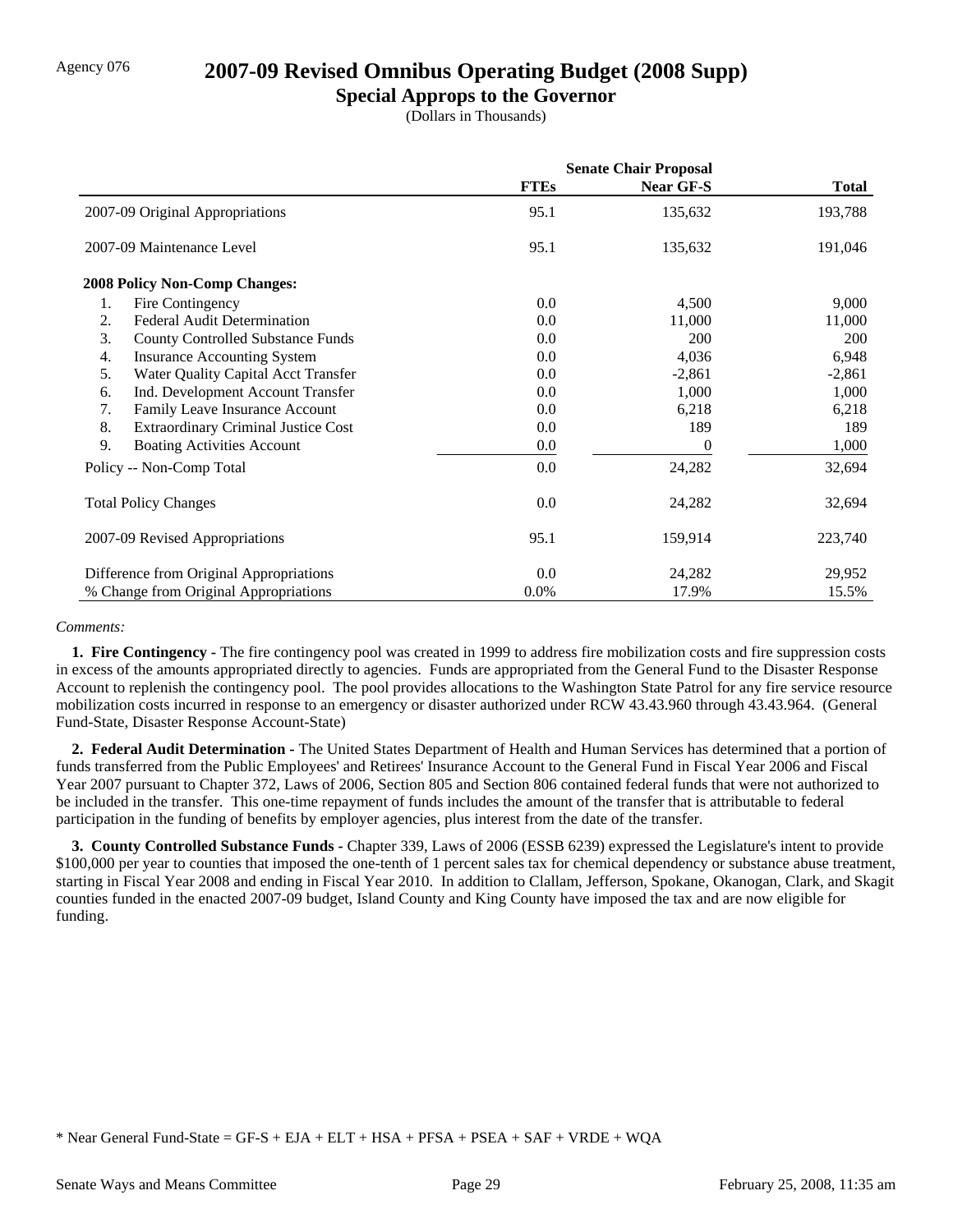# Agency 076 **2007-09 Revised Omnibus Operating Budget (2008 Supp) Special Approps to the Governor**

 **4. Insurance Accounting System -** In a September 13, 2007, letter from the Department of Health and Human Services to all states, the federal government reasserted its prohibition on using federal resources to pay, either directly or indirectly, for enterprisewide central services information technology systems. The Health Care Authority's insurance accounting system replacement project is currently funded out of an administrative account supported by transfers from the Public Employees' and Retirees' Insurance Account. Because expenditures in the account are supported by federal resources, this financing arrangement is not allowable under federal regulations. As an alternative, funding is provided to the project from state funds that support Public Employees Benefit Board (PEBB)-eligible employees. The level of the transfer is based on head-count data used to determine statewide allocation of PEBB contribution rates. (General Fund-State, Public Safety and Education Account, Water Quality Account, Violence Reduction and Drug Enforcement Account, Health Services Account)

 **5. Water Quality Capital Acct Transfer -** The Water Quality Capital Account is used to fund water quality projects and activities. Its sole revenue source is an appropriation from the Water Quality Account. The dollar amount of this appropriation is reduced and \$3 million is shifted from Fiscal Year 2008 to Fiscal Year 2009 to coincide with anticipated expenditure levels in the Water Quality Capital Account and expected revenue in the Water Quality Account during the 2007-09 Biennium. (Water Quality Account-State)

 **6. Ind. Development Account Transfer -** General Fund-State moneys are provided for expenditure into the Individual Development Account.

 **7. Family Leave Insurance Account -** Funds are provided for expenditure into the Family Medical Leave Account.

 **8. Extraordinary Criminal Justice Cost -** Funding is provided to Klickitat County (\$48,000) and Yakima County (\$141,000) to assist with extraordinary criminal justice costs.

 **9. Boating Activities Account -** Funds are appropriated from the Boating Activities Account for expenditure into the General Fund-State.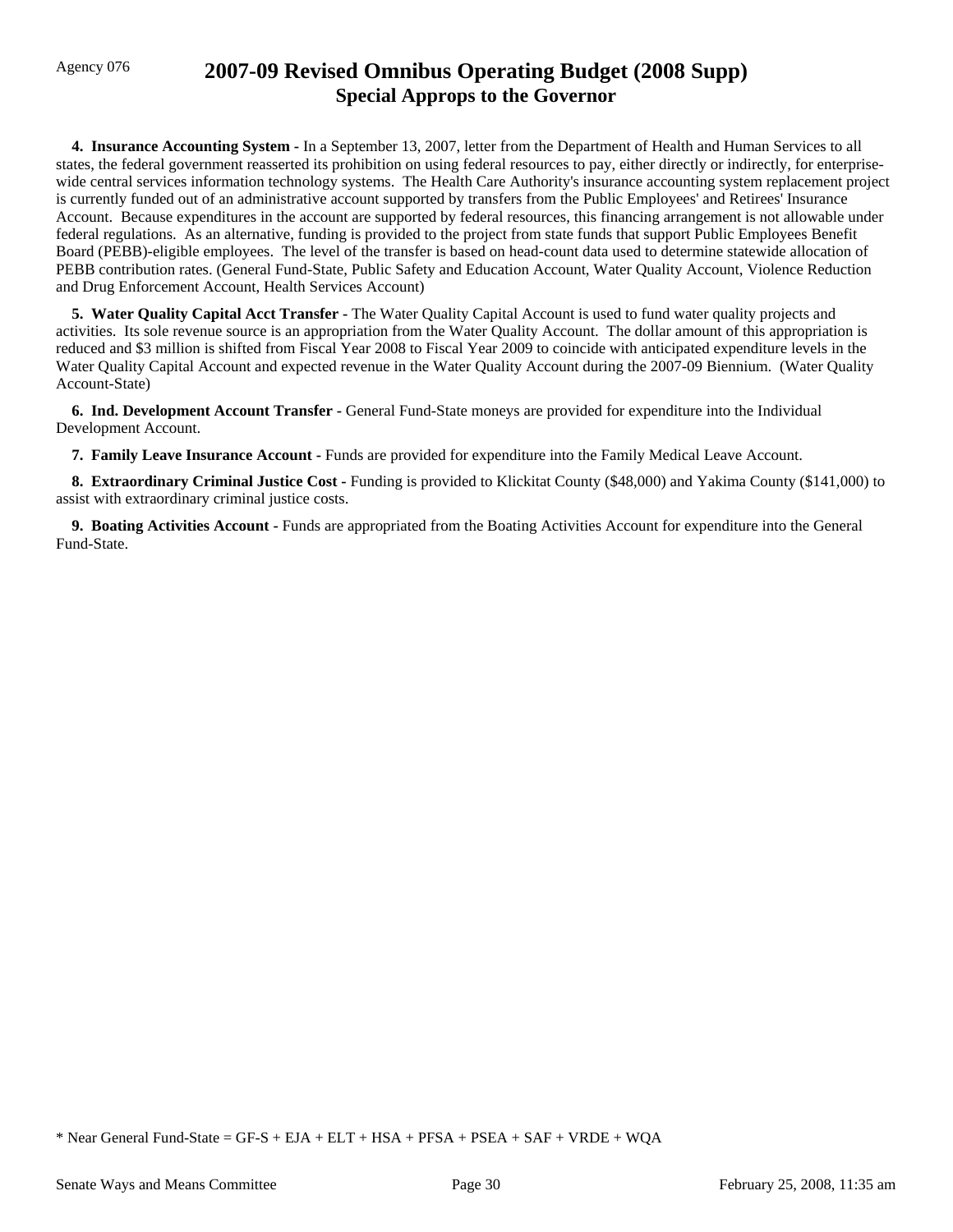## Agency 085 **2007-09 Revised Omnibus Operating Budget (2008 Supp)**

### **Office of the Secretary of State**

(Dollars in Thousands)

|     |                                         | <b>Senate Chair Proposal</b> |                  |              |
|-----|-----------------------------------------|------------------------------|------------------|--------------|
|     |                                         | <b>FTEs</b>                  | <b>Near GF-S</b> | <b>Total</b> |
|     | 2007-09 Original Appropriations         | 320.4                        | 54,715           | 131,203      |
|     | 2007-09 Maintenance Level               | 320.4                        | 54,719           | 131,207      |
|     | <b>2008 Policy Non-Comp Changes:</b>    |                              |                  |              |
| 1.  | <b>Legal Settlement Costs</b>           | 0.0                          | 575              | 575          |
| 2.  | Federal Expenditure Authority Adjus     | 0.0                          | 0                | $-9,890$     |
| 3.  | Archives Grants to Local Government     | 0.0                          | 0                | 1,500        |
| 4.  | Preserve Local Government Records       | 0.0                          | 0                | 110          |
| 5.  | <b>Presidential Election Year Costs</b> | 0.9                          | 175              | 175          |
| 6.  | <b>Appellate Legal Costs</b>            | 0.0                          | 208              | 208          |
| 7.  | Talking Book and Braille Library        | 10.7                         | 341              | 341          |
| 8.  | Voter Registration/Initiative Servi     | 0.0                          | 110              | 110          |
| 9.  | <b>Election Training and Reviews</b>    | 0.0                          | 70               | 70           |
| 10. | <b>Federal Elections Matching Funds</b> | 0.0                          | 122              | 2,435        |
|     | Policy -- Non-Comp Total                | 11.5                         | 1,601            | $-4,366$     |
|     | <b>Total Policy Changes</b>             | 11.5                         | 1,601            | $-4,366$     |
|     | 2007-09 Revised Appropriations          | 331.9                        | 56,320           | 126,841      |
|     | Difference from Original Appropriations | 11.5                         | 1,605            | $-4,362$     |
|     | % Change from Original Appropriations   | 3.6%                         | 2.9%             | $-3.3\%$     |

#### *Comments:*

 **1. Legal Settlement Costs -** One-time funding is provided for settlement costs and attorney fees resulting from the resolution of the Washington Association of Churches v. Reed case.

 **2. Federal Expenditure Authority Adjus -** Federal expenditure authority is reduced to match the amounts allotted for the 2007- 09 Biennium. (Election Account-Federal)

 **3. Archives Grants to Local Government -** The Office of the Secretary of State administers a local records competitive grant program to improve local governments' ability to manage, protect, and provide access to important public records. A one-time fund balance is available to fund the 50 additional grant applications that have been received, scored, and approved, and to increase funding for another 45 existing grants. Local governments will use grant funding for projects such as preparing disaster preparedness plans, implementing records management programs, and developing essential records protection plans. (Local Government Archives Account-State)

 **4. Preserve Local Government Records -** Local government-specific family history records, such as marriage and naturalization documents, can be difficult for citizens to search if they do not know the county of origin. One-time funding is provided to image approximately 600,000 pages of family history records kept at the southwest and northwest regional branch archives. Imaging will improve public access to these records by making them digitally accessible and searchable, and make more efficient use of available storage by allowing hard copies to be stored wherever capacity exists in the regional archives system. (Local Government Archives Account-State)

**5. Presidential Election Year Costs -** The 2008 presidential election year results in increased costs for the printing, storage, and distribution of materials, the need for temporary staff, and increased travel associated with testing county-based voter tabulation equipment. One-time funding and an FTE staff are provided to meet these additional requirements. This will result in greater accuracy of ballot-counting devices, faster processing of voter registration forms, and shorter wait times for callers to the voter information hotline.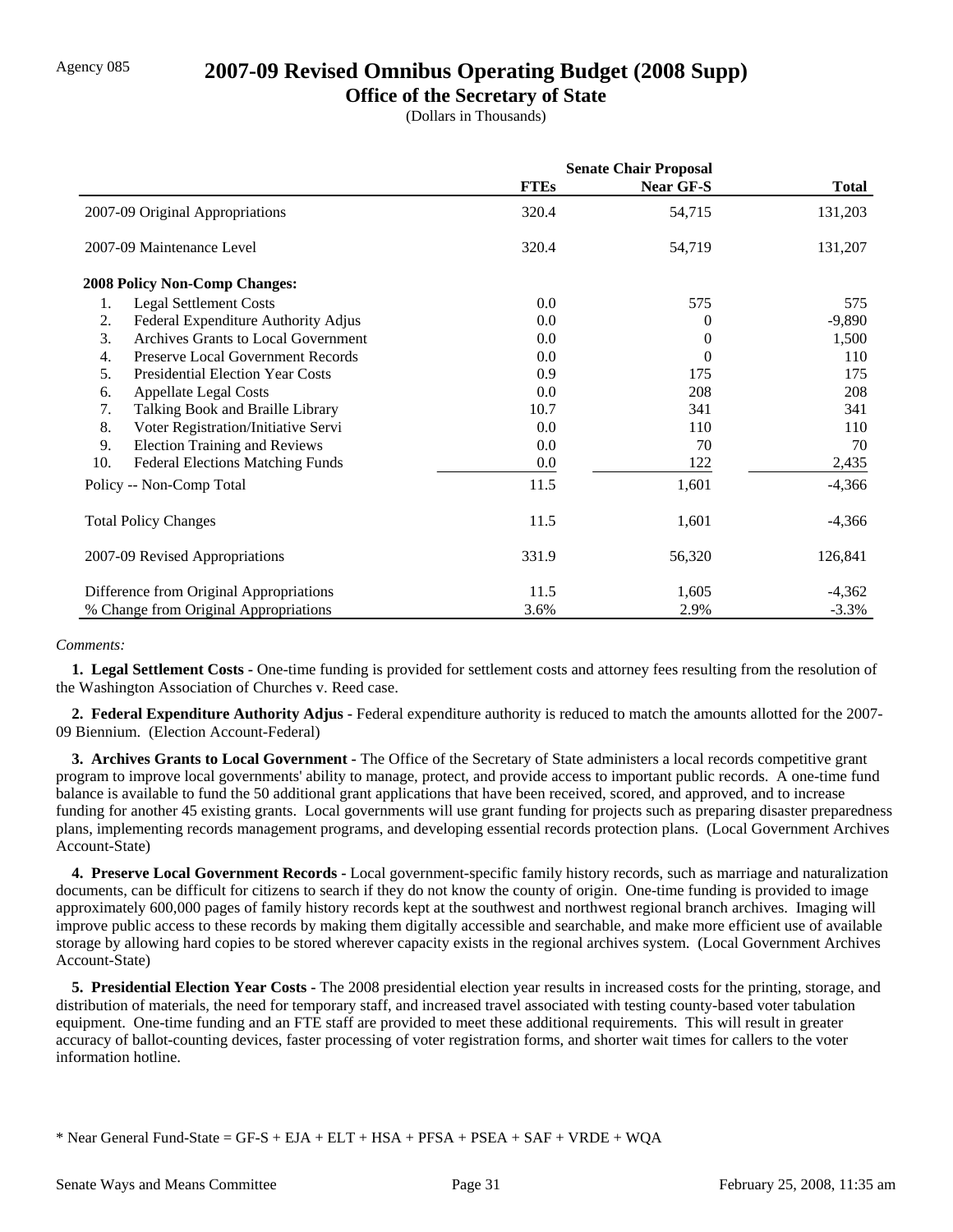# Agency 085 **2007-09 Revised Omnibus Operating Budget (2008 Supp) Office of the Secretary of State**

**6. Appellate Legal Costs -** One-time funding is provided for appellate legal services costs related to the Washington State Republican Party v. State litigation.

 **7. Talking Book and Braille Library -** The Washington Talking Book and Braille Library (WTBBL) serves 13,000 patrons annually, offering library services to persons with vision limitations and reading disabilities. The Seattle Public Library has been operating the WTBBL since 1931. The Washington State Library will assume responsibility for its operation on July 1, 2008. The Seattle Public Library employees who staff the WTBBL will become state employees. This ongoing funding will allow the WTBBL to continue all current services.

 **8. Voter Registration/Initiative Servi -** Additional funding is provided for the Voter Registration and Initiative Services section of the Secretary of State's Office, which operates three statewide programs: Voter Registration, Voting Systems Certification, and Initiatives and Referenda.

 **9. Election Training and Reviews -** Additional funding is provided for the Certification and Training Program, which is responsible for training local election administrators and reviewing county election procedures to ensure compliance with electionrelated laws and rules.

 **10. Federal Elections Matching Funds -** Under the federal Help America Vote Act of 2002 (HAVA), the state receives federal funding for upgrades to the statewide voter registration database. In December 2007, Congress authorized \$2.3 million in new federal HAVA funding for Washington state, subject to a five percent state matching funds requirement. Funding is provided to meet this requirement. (General Fund-State, Election Account-Federal)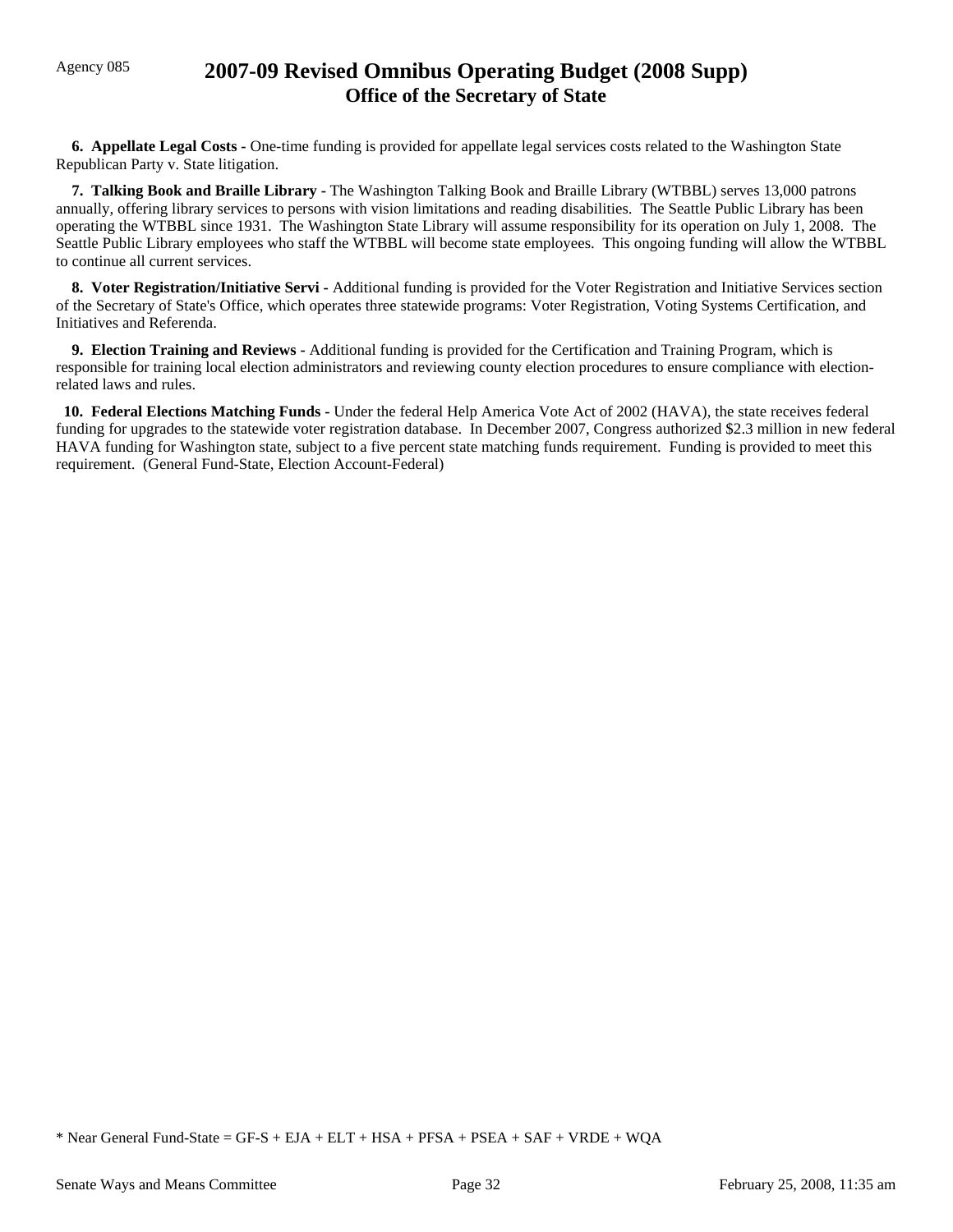# Agency 090 **2007-09 Revised Omnibus Operating Budget (2008 Supp)**

**Office of the State Treasurer**

(Dollars in Thousands)

|                                         | <b>Senate Chair Proposal</b> |           |              |
|-----------------------------------------|------------------------------|-----------|--------------|
|                                         | <b>FTEs</b>                  | Near GF-S | <b>Total</b> |
| 2007-09 Original Appropriations         | 72.3                         | 0         | 15,687       |
| 2007-09 Maintenance Level               | 72.3                         | 0         | 15,689       |
| 2007-09 Revised Appropriations          | 72.3                         | 0         | 15,689       |
| Difference from Original Appropriations | 0.0                          | 0         |              |
| % Change from Original Appropriations   | $0.0\%$                      | $0.0\%$   | $0.0\%$      |

*Comments:*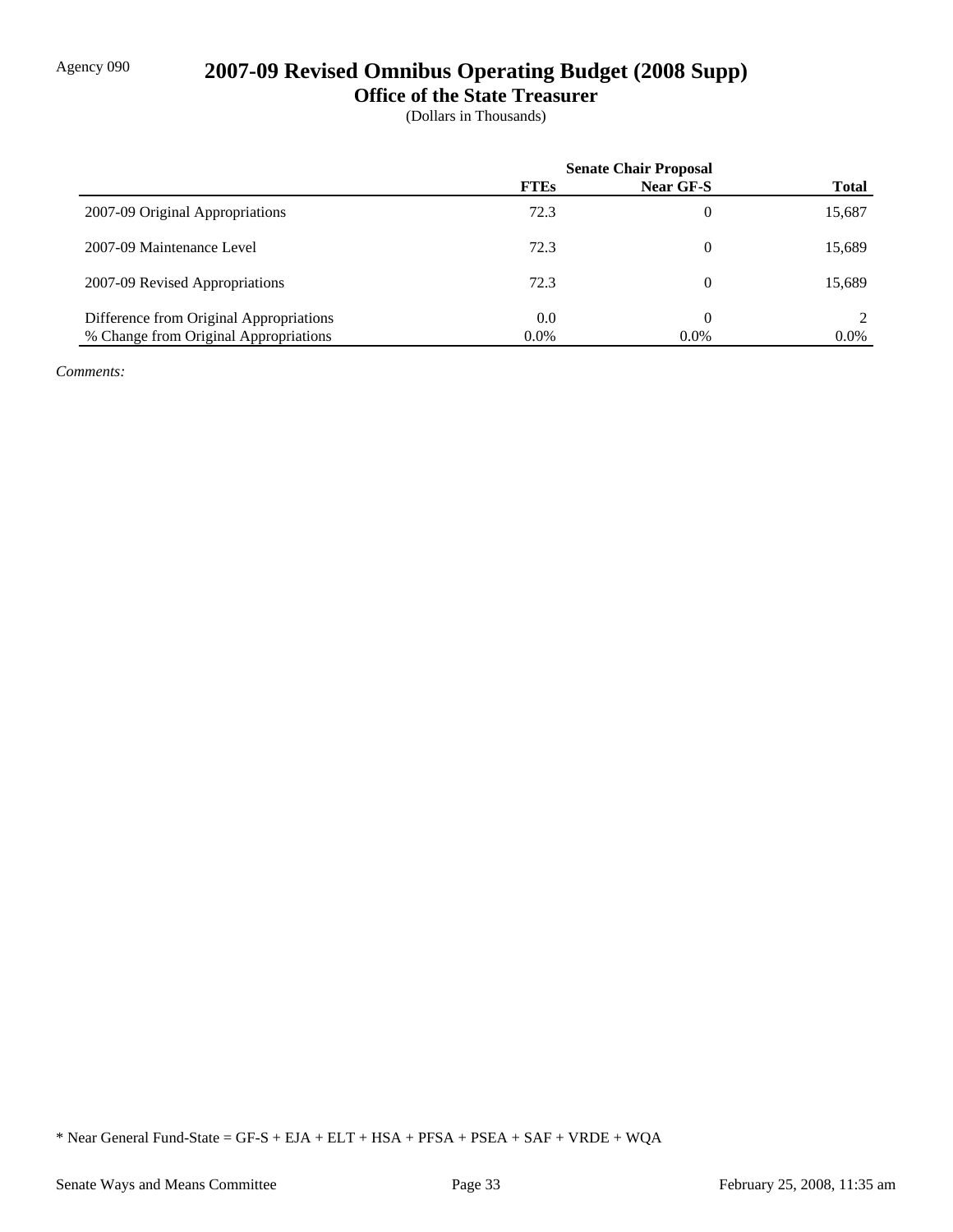# Agency 095 **2007-09 Revised Omnibus Operating Budget (2008 Supp)**

### **Office of the State Auditor**

(Dollars in Thousands)

|                                         | <b>Senate Chair Proposal</b> |                  |              |
|-----------------------------------------|------------------------------|------------------|--------------|
|                                         | <b>FTEs</b>                  | <b>Near GF-S</b> | <b>Total</b> |
| 2007-09 Original Appropriations         | 359.0                        | 1,623            | 82,967       |
| 2007-09 Maintenance Level               | 359.0                        | 1,623            | 82,977       |
| <b>2008 Policy Non-Comp Changes:</b>    |                              |                  |              |
| <b>Whistleblower Protections</b>        | 1.4                          |                  | 313          |
| Policy -- Non-Comp Total                | 1.4                          | $\overline{0}$   | 313          |
| <b>Total Policy Changes</b>             | 1.4                          | $\theta$         | 313          |
| 2007-09 Revised Appropriations          | 360.4                        | 1,623            | 83,290       |
| Difference from Original Appropriations | 1.4                          | $\theta$         | 323          |
| % Change from Original Appropriations   | 0.4%                         | $0.0\%$          | $0.4\%$      |

#### *Comments:*

 **1. Whistleblower Protections -** Funding is provided for the costs of additional whistleblower investigations resulting from implementation of Substitute Senate Bill 6776 or Substitute House Bill 3193 (whistleblower protections). (State Auditing Services Revolving Account--State)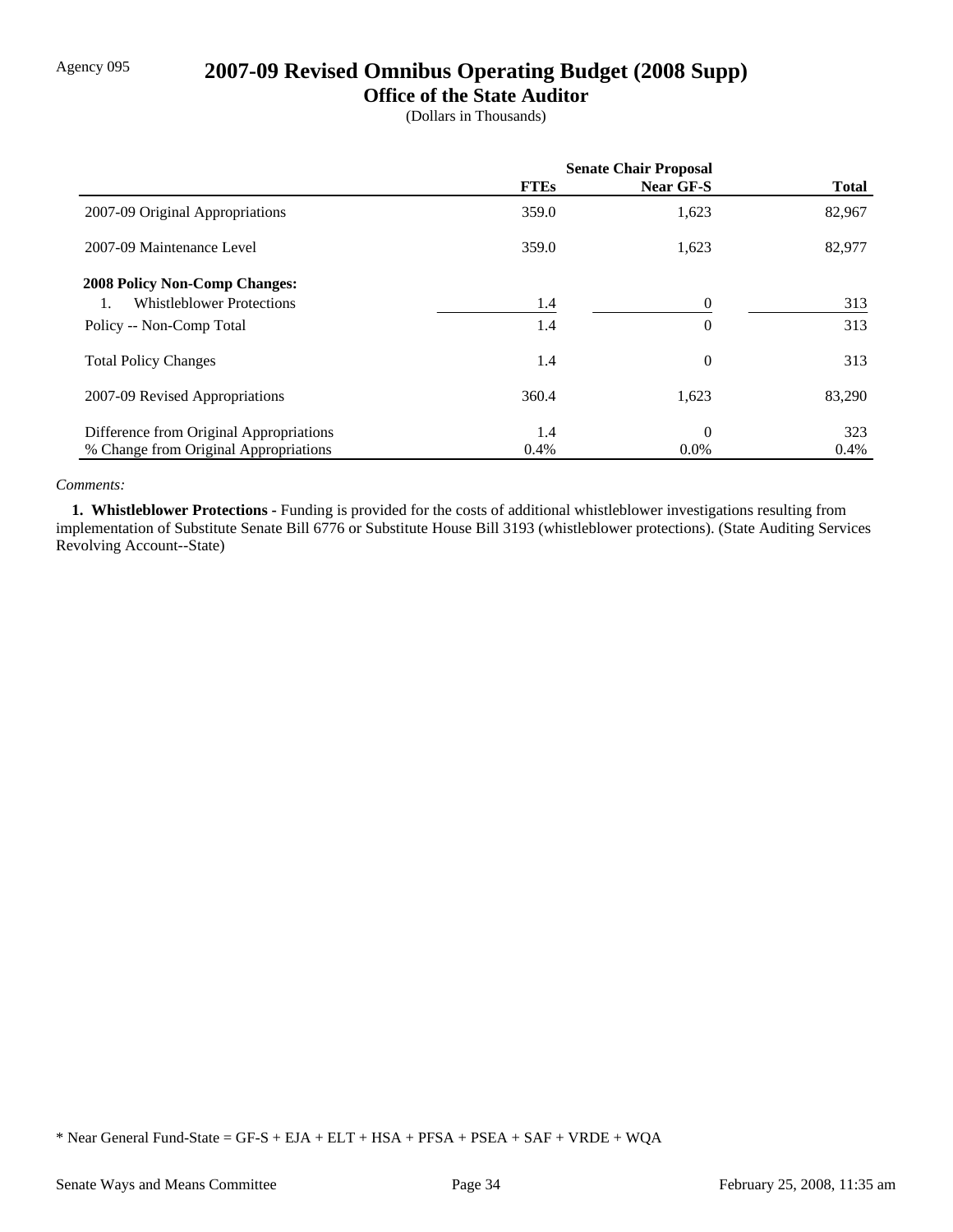## Agency 100 **2007-09 Revised Omnibus Operating Budget (2008 Supp)**

### **Office of the Attorney General**

(Dollars in Thousands)

|                                                 | <b>Senate Chair Proposal</b> |                  |              |
|-------------------------------------------------|------------------------------|------------------|--------------|
|                                                 | <b>FTEs</b>                  | <b>Near GF-S</b> | <b>Total</b> |
| 2007-09 Original Appropriations                 | 1,147.6                      | 15,248           | 250,078      |
| 2007-09 Maintenance Level                       | 1,149.9                      | 15,250           | 250,864      |
| 2008 Policy Non-Comp Changes:                   |                              |                  |              |
| 1.<br><b>Increased Legal Services Workload</b>  | 4.4                          | $\theta$         | 1,193        |
| 2.<br><b>Budget Alignment of Legal Services</b> | 11.8                         | 0                | 1,824        |
| 3.<br>Moore Case Litigation                     | 3.0                          | $^{(1)}$         | 1,000        |
| Civil Commitment Workload<br>4.                 | 3.0                          | 0                | 732          |
| <b>Public Records Committee Workload</b><br>5.  | 0.0                          | 22               | 22           |
| Industrial Insurance Orders<br>6.               | 0.8                          | $\theta$         | 220          |
| <b>Underground Economy Enforcement</b><br>7.    | 0.0                          | 0                | 83           |
| 8.<br><b>Airline Consumer Protection</b>        | 0.0                          | 100              | 100          |
| Policy -- Non-Comp Total                        | 23.0                         | 122              | 5,174        |
| Policy -- Comp Total                            | 0.0                          | 238              | 532          |
| <b>Total Policy Changes</b>                     | 23.0                         | 360              | 5,706        |
| 2007-09 Revised Appropriations                  | 1,172.8                      | 15,610           | 256,570      |
| Difference from Original Appropriations         | 25.2                         | 362              | 6,492        |
| % Change from Original Appropriations           | 2.2%                         | 2.4%             | 2.6%         |

#### *Comments:*

 **1. Increased Legal Services Workload -** This funding will match the appropriation level of four client agencies receiving increases in their budgets to pay for their growing legal service needs. The affected client agencies are the Department of Social and Health Services, Department of Archeology and Historic Preservation, Criminal Justice Training Commission, and School for the Blind. One-time funding (\$50,000) is also made to the School for the Blind for specific litigation costs (Delyria and Koch). (Legal Services Revolving Account)

 **2. Budget Alignment of Legal Services -** Ongoing legal expenses that were previously managed through interagency agreements will be incorporated into the regular expenditure and recovery process of the Legal Services Revolving Account. This will eliminate six interagency agreements and incorporate these regular and ongoing legal expenditures into the budgets approved by the Legislature for both the client agencies and the Office of the Attorney General. (Legal Services Revolving Account-State)

**3. Moore Case Litigation -** One-time funding is provided for the legal expenses and FTE staff associated with Moore v. Health Care Authority. (Legal Services Revolving Account-State)

 **4. Civil Commitment Workload -** Additional resources are provided to support the Office of the Attorney General sexually violent predators (SVP) program. Although workload related to new prosecutions is expected to eventually decline, the number of new SVP civil commitment cases in the near term is expected to remain high. Casework associated with the SVP population includes annual review hearings, release trials, and conditional release placements. These matters are proportional to the total number of civil commitments and require additional resources with the growth of the civilly committed resident population. (Legal Services Revolving Account-State)

 **5. Public Records Committee Workload -** Funding is provided for costs associated with staffing the Public Records Exemptions Accountability Committee. While the Attorney General's Office is able to absorb the staff costs in accordance with its fiscal note estimates, more frequent meetings result in additional travel and associated expenses.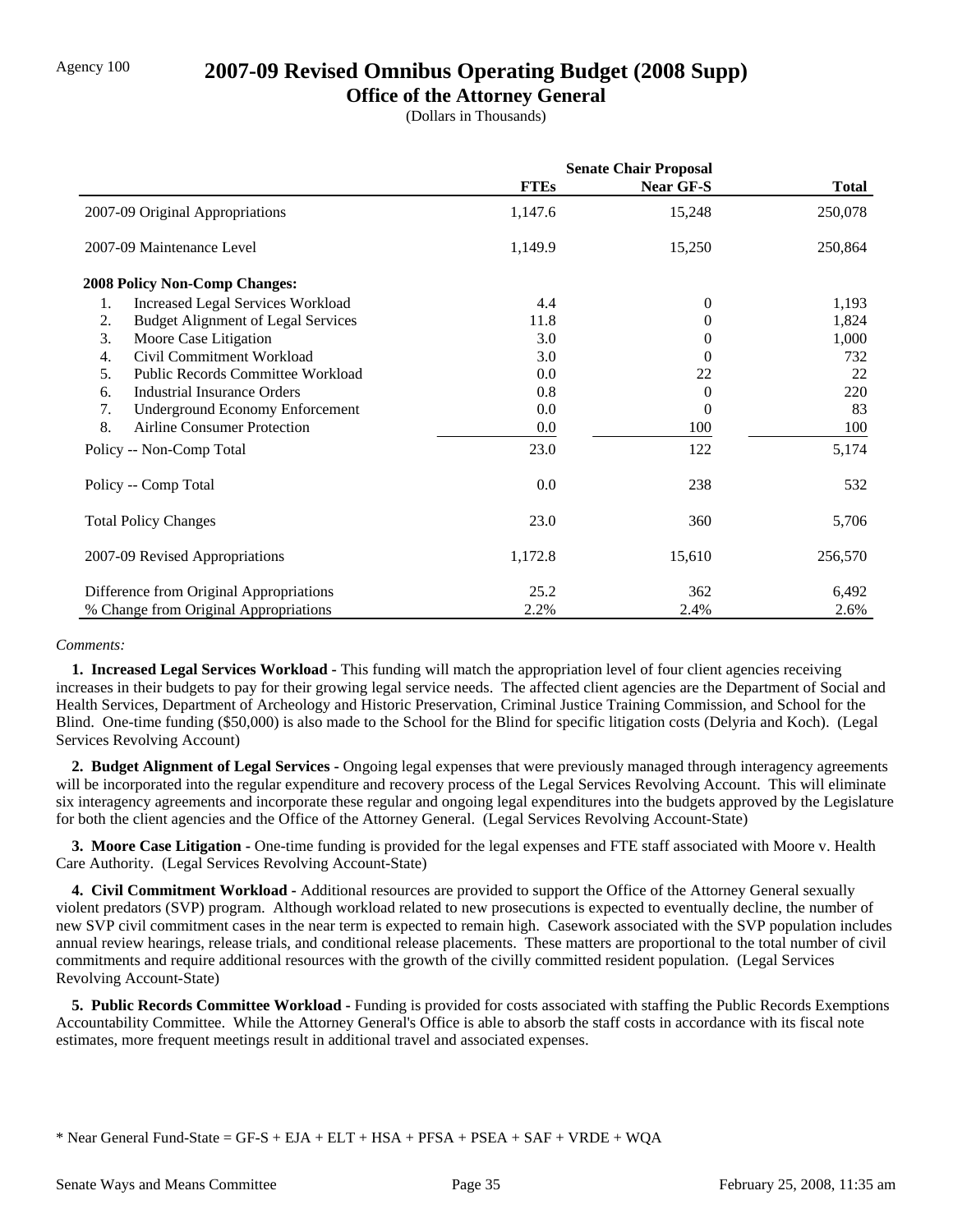# Agency 100 **2007-09 Revised Omnibus Operating Budget (2008 Supp) Office of the Attorney General**

 **6. Industrial Insurance Orders -** Funding is provided for legal services related to Engrossed Second Substitute House Bill 3139 or Substitute Senate Bill 6750 (industrial insurance orders). The legislation provides that an order awarding industrial insurance benefits becomes due on the date issued unless the Board of Industrial Insurance Appeals orders a stay. (Legal Services Revolving Fund-State)

 **7. Underground Economy Enforcement -** Funding is provided for the cost of legal services to the Department of Labor & Industries related to increased enforcement activities under Second Substitute Senate Bill 6732, implementing the recommendations of the Joint Legislative Task Force on the Underground Economy in the Construction Industry. (Legal Services Revolving Fund)

**8. Airline Consumer Protection - Funding is provided to address consumer protection issues involving airline passengers.**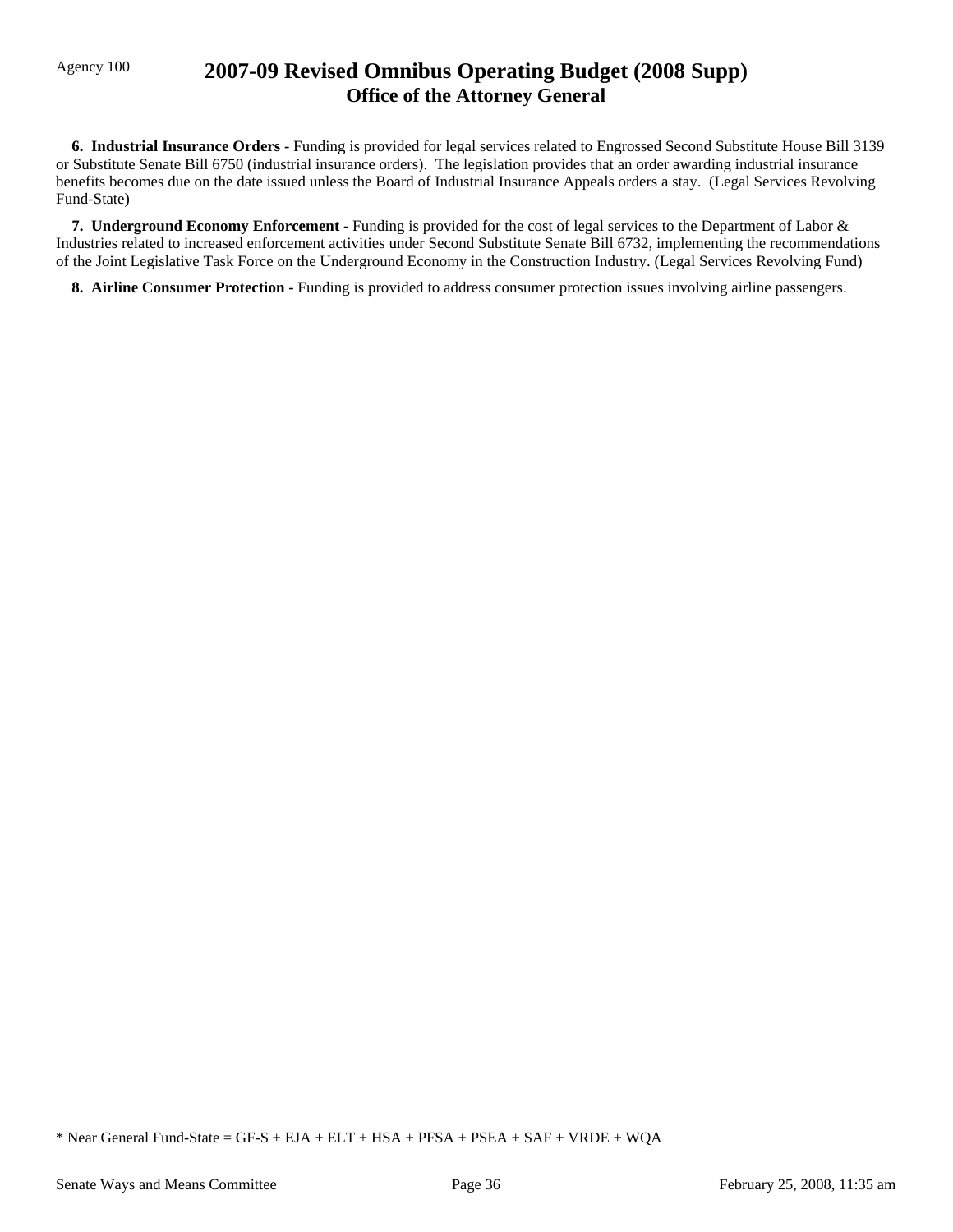# Agency 101 **2007-09 Revised Omnibus Operating Budget (2008 Supp)**

**Caseload Forecast Council**

(Dollars in Thousands)

|                                         | <b>Senate Chair Proposal</b> |           |              |
|-----------------------------------------|------------------------------|-----------|--------------|
|                                         | <b>FTEs</b>                  | Near GF-S | <b>Total</b> |
| 2007-09 Original Appropriations         | 7.0                          | 1,537     | 1,537        |
| 2007-09 Maintenance Level               | 7.0                          | 1,622     | 1,622        |
| 2007-09 Revised Appropriations          | 7.0                          | 1,622     | 1,622        |
| Difference from Original Appropriations | 0.0                          | 85        | 85           |
| % Change from Original Appropriations   | $0.0\%$                      | 5.5%      | 5.5%         |

*Comments:*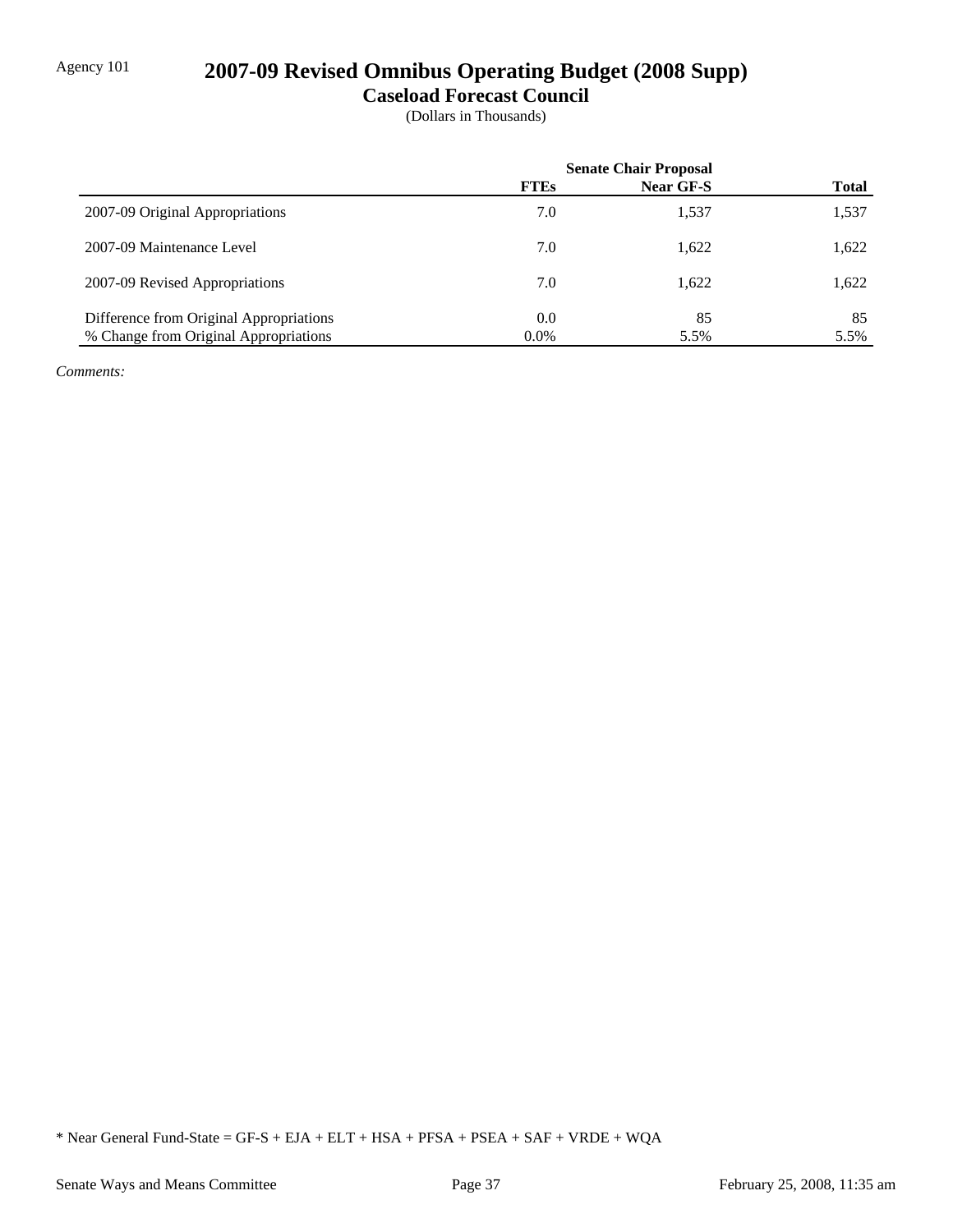## Agency 102 **2007-09 Revised Omnibus Operating Budget (2008 Supp)**

### **Dept of Financial Institutions**

(Dollars in Thousands)

|                                         | <b>Senate Chair Proposal</b> |                  |        |
|-----------------------------------------|------------------------------|------------------|--------|
|                                         | <b>FTEs</b>                  | <b>Near GF-S</b> | Total  |
| 2007-09 Original Appropriations         | 195.4                        | $\theta$         | 46,118 |
| 2007-09 Maintenance Level               | 195.4                        | $\Omega$         | 46,124 |
| 2008 Policy Non-Comp Changes:           |                              |                  |        |
| Smart Homeownership Choices<br>1.       | 0.0                          | $\theta$         | 250    |
| Homeownership Task Force<br>2.          | 0.0                          | $\Omega$         | 24     |
| 3.<br>Loan Regulations                  | 4.9                          | 0                | 798    |
| <b>Community Credit Needs</b><br>4.     | 0.0                          |                  | 850    |
| Policy -- Non-Comp Total                | 4.9                          | $\Omega$         | 1,922  |
| <b>Total Policy Changes</b>             | 4.9                          | $\theta$         | 1,922  |
| 2007-09 Revised Appropriations          | 200.3                        | $\theta$         | 48,046 |
| Difference from Original Appropriations | 4.9                          | $\Omega$         | 1,928  |
| % Change from Original Appropriations   | 2.5%                         | $0.0\%$          | 4.2%   |

#### *Comments:*

 **1. Smart Homeownership Choices -** SSB 6711 (smart homeownership choices) creates the smart homeownership choices program to provide financial assistance to homeowners who are delinquent in their mortgage payments to bring the payments current so that they can refinance into a different loan product. Homeowners are required to repay any funds received at the time of refinancing and must participate in a mortgage counseling program. This program will be administered by the Washington State Housing Finance Commission. (Smart Homeownership Choices Program Account - Non-Appropriated)

 **2. Homeownership Task Force -** Funding is provided to implement SB 6728 (homeownership task force). The bill provides additional consumer protection including a requirement that no prepayment penalties on residential mortgage loans may apply within 60 days before the initial reset period of an adjustable rate mortgage. The bill also gives the department rulemaking authority to create a disclosure summary document that all financial institutions must use when consulting with individuals about a residential mortgage loan. (Financial Services Regulation Account-Non-Appropriated)

 **3. Loan Regulations -** Funding is provided to implement SB 6471 (loan regulations) which amends the Consumer Loan Act (CLA) to require that all mortgage brokers who make residential loans are to be licensed under the CLA. (Financial Services Regulation Account-Non-Appropriated)

 **4. Community Credit Needs -** Funding is provided to implement SSB 5651 (community credit needs) which adds participation in microenterprise development to the examination requirements of the Community Reinvestment Act (CRA). (Financial Services Regulation Account-Non-Appropriated)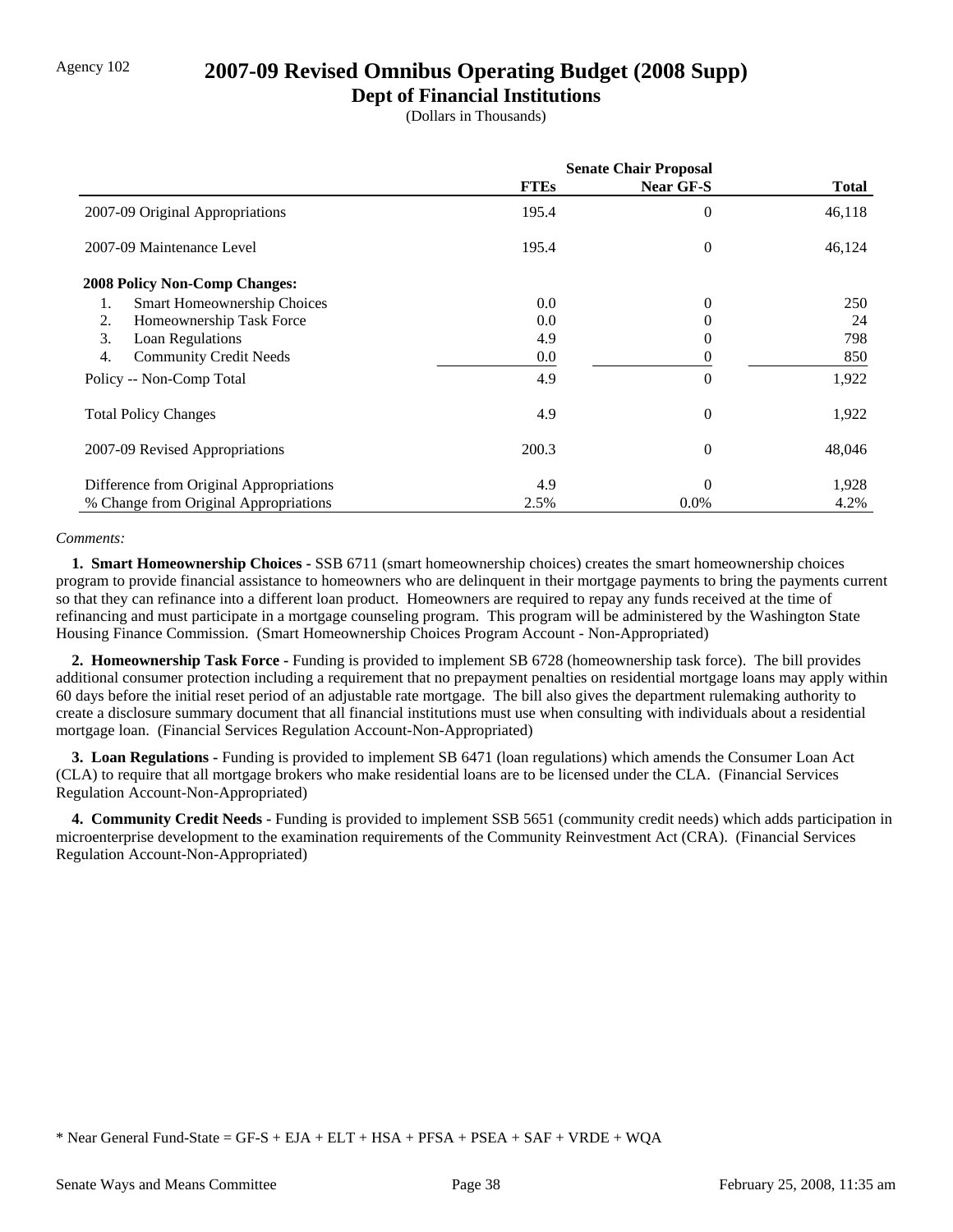# Agency 103 **2007-09 Revised Omnibus Operating Budget (2008 Supp)**

# **Dept Community, Trade, Econ Dev**

(Dollars in Thousands)

|     |                                            |             | <b>Senate Chair Proposal</b> |                |
|-----|--------------------------------------------|-------------|------------------------------|----------------|
|     |                                            | <b>FTEs</b> | Near GF-S                    | <b>Total</b>   |
|     | 2007-09 Original Appropriations            | 354.9       | 147,308                      | 514,775        |
|     | 2007-09 Maintenance Level                  | 354.9       | 147,233                      | 498,428        |
|     | <b>2008 Policy Non-Comp Changes:</b>       |             |                              |                |
| 1.  | <b>Court Crime Victims Advocates</b>       | 0.0         | 750                          | 750            |
| 2.  | <b>Update Sexual Assault Protocols</b>     | 0.0         | 75                           | 75             |
| 3.  | Climate Change                             | 0.5         | 157                          | 157            |
| 4.  | <b>Comm Transition Coor Networks</b>       | 0.0         | 3,000                        | 3,000          |
| 5.  | Housing Expenditure Authority              | 0.0         | 0                            | 512            |
| 6.  | <b>Entrepreneurial Stars</b>               | 0.0         | 265                          | 265            |
| 7.  | Ind. Development Account Transfer          | 0.0         | $-1,000$                     | $\overline{0}$ |
| 8.  | <b>Encourage Cleaner Energy</b>            | 0.0         | $-2,000$                     | $-2,000$       |
| 9.  | <b>Transitional Housing Assistance</b>     | 0.3         | 2,500                        | 2,500          |
| 10. | <b>Justice Assistance Grants</b>           | 0.0         | 0                            | 1,584          |
| 11. | Trade Corps Fellowship                     | 0.0         | 360                          | 360            |
| 12. | <b>Manufacturing Extension Services</b>    | 0.9         | 612                          | 612            |
| 13. | Financial Fraud and Identity Theft         | 0.0         | $\boldsymbol{0}$             | 488            |
| 14. | Home Owners Associations                   | 0.1         | 100                          | 100            |
| 15. | Climate Change in the GMA                  | 0.9         | 242                          | 242            |
| 16. | <b>Community Revitalization</b>            | 0.0         | 162                          | 162            |
| 17. | Child Victims of Sexual Assault            | 0.0         | 1,800                        | 1,800          |
| 18. | High-Speed Internet                        | 0.6         | 106                          | 106            |
| 19. | Local Farms Healthy Children               | 0.6         | 350                          | 350            |
| 20. | Lucy's Legacy                              | 0.0         | 500                          | 500            |
| 21. | KCTS V-me                                  | 0.0         | 250                          | 250            |
| 22. | Seattle Storm                              | 0.0         | 250                          | 250            |
| 23. | <b>Administrative Contingency Transfer</b> | 0.0         | $-1,800$                     | $\overline{0}$ |
| 24. | Skate America                              | 0.0         | 100                          | 100            |
| 25. | New Americans                              | 0.0         | 1,000                        | 1,000          |
| 26. | Safe and Drug Free Schools                 | 0.0         | 168                          | 168            |
| 27. | Airway Heights Wastewater                  | 0.0         | 500                          | 500            |
| 28. | Regional Toursim -- 2010 Olympics          | 0.0         | $\boldsymbol{0}$             | 120            |
| 29. | <b>AYP</b> Exposition Commemoration        | 0.0         | $\boldsymbol{0}$             | 200            |
| 30. | Centro Comunitario - Lucy Lopez            | 0.0         | 250                          | 250            |
| 31. | <b>Dispute Resolution Centers</b>          | 0.0         | 300                          | 300            |
| 32. | <b>Island County ADO</b>                   | 0.0         | 80                           | 80             |
| 33. | Chehalis River Basin Flood Support         | 0.0         | 110                          | 110            |
|     | Policy -- Non-Comp Total                   | 3.7         | 9,187                        | 14,891         |
|     | <b>Total Policy Changes</b>                | 3.7         | 9,187                        | 14,891         |
|     | 2007-09 Revised Appropriations             | 358.6       | 156,420                      | 513,319        |
|     | Difference from Original Appropriations    | 3.7         | 9,112                        | $-1,456$       |
|     | % Change from Original Appropriations      | 1.0%        | 6.2%                         | $-0.3%$        |
|     |                                            |             |                              |                |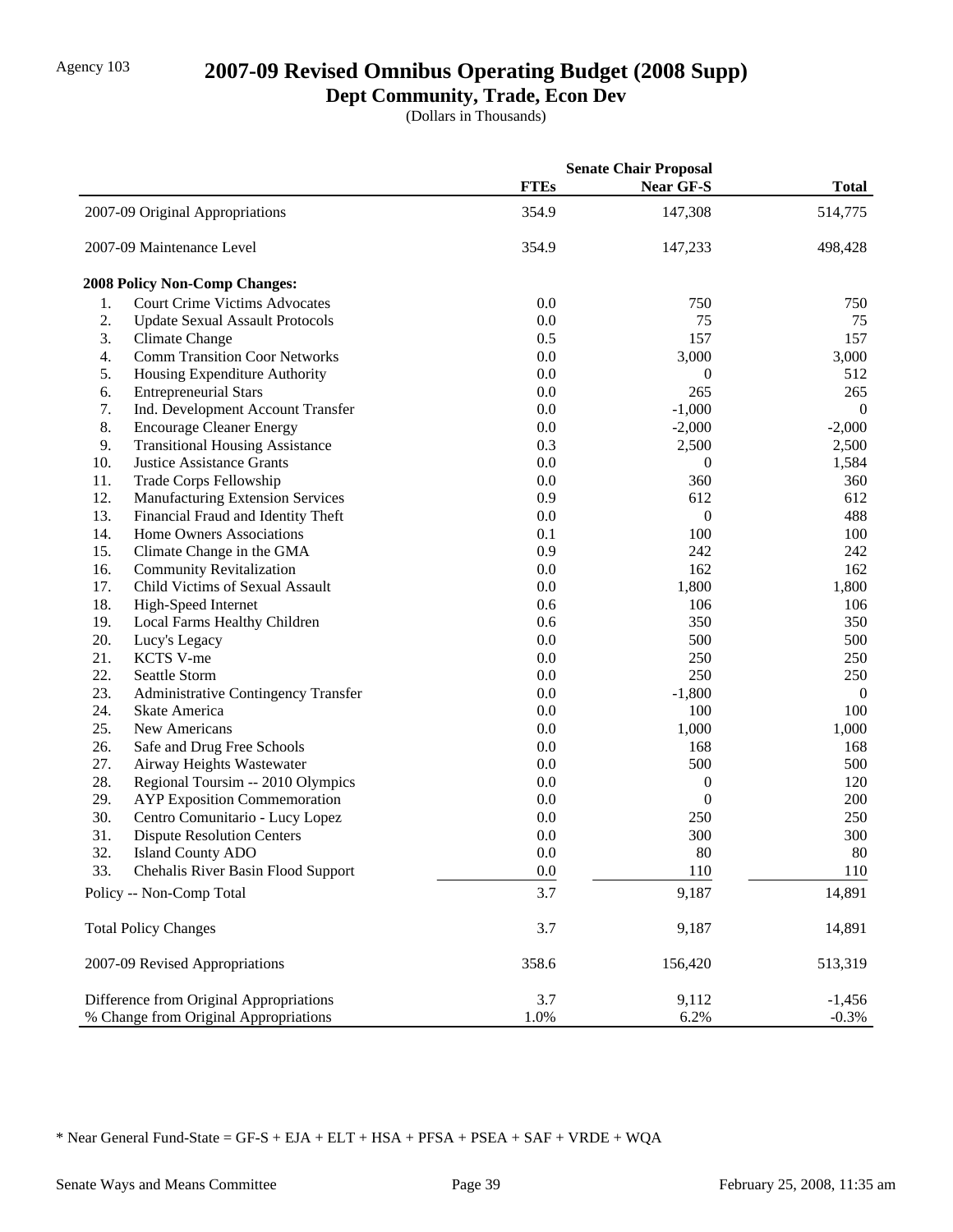# Agency 103 **2007-09 Revised Omnibus Operating Budget (2008 Supp) Dept Community, Trade, Econ Dev**

#### *Comments:*

 **1. Court Crime Victims Advocates -** Crime victim advocates work to protect the rights of people who have been victimized and to connect them with available services. Ongoing funding is provided for more sexual assault victim advocates in county superior courts. (Public Safety and Education Account-State)

 **2. Update Sexual Assault Protocols -** One-time funding is provided to update the statewide sexual assault victim assistance protocols through a coordinated effort led by the Washington Coalition of Sexual Assault Programs. (Public Safety and Education Account-State)

 **3. Climate Change -** Ongoing funding and one FTE staff are provided in support of the State's commitments on climate change. These commitments include participating in a multi-state process to develop market-based systems for limiting greenhouse gas emissions and building climate change technical expertise.

 **4. Comm Transition Coor Networks -** Funding is provided to establish four Community Transition Coordination Networks (CTCNs) consistent with Chapter 483, Laws of 2007 (ESSB 6157 (Offender Re-entry).

 **5. Housing Expenditure Authority -** Additional expenditure authority is provided from the Home Security Fund Account, to enable local housing authorities to provide additional services such as transitional housing programs. Additional authority is also provided from the Lead-Based Paint Account. The lead-based paint program provides the public with information to increase knowledge about lead-based paint hazards and the use of professional remediation. (Home Security Fund Account, Lead-Based Paint Account-State)

 **6. Entrepreneurial Stars -** Additional funding is provided to assist recruitment of significant entrepreneurial researchers to lead innovation research teams.

 **7. Ind. Development Account Transfer -** The state general fund dollars appropriated during the 2007 legislative session for the Individual Development Account (IDA) Program are transferred to the Individual Development Account Program Acccount. This adjustment makes a technical correction as the IDA Program Account allows for a longer timeline to manage the legislature's investment in this program than do appropriations from the state general fund.

 **8. Encourage Cleaner Energy -** A reduction is made in the fiscal year 2009 funding to implement Chapter 347, Laws of 2007 (E2SHB 1303).

 **9. Transitional Housing Assistance -** Additional funding is provided for the Transitional Housing, Operating and Rent (THOR) program which assists homeless families with case management services to help them successfully transition to permanent housing.

 **10. Justice Assistance Grants -** Additional expenditure authority is provided for the Justice Assistance and Project Safe Neighborhoods programs. These programs support activities such as multi-jurisdictional drug interdiction initiatives, regional drug task forces, and public outreach efforts to reduce gun violence. (General Fund-Federal)

 **11. Trade Corps Fellowship -** Funding is provided to implement SSB 5367 (Washington Trade Corps Fellowship), which creates international trade fellows for 15 college and graduate students. Funding through the Department of Community, Trade Economic Development totals \$360,000 per year and is for additional costs for the fellows placed with international trade representatives. \$408,000 per year for the University of Washington is for the fellows' stipend and travel expenses (\$375,000), language proficiency testing (\$15,000) and the cost of administering the program (\$19,000).

 **12. Manufacturing Extension Services -** Funding is provided to implement SSB 6510 (manufacturing extension services).

 **13. Financial Fraud and Identity Theft -** Funding is provided to implement SB 6850 (financial fraud and identity theft crimes investigation and prosecution program). \$500,000 provided in in the 2007-09 biennium is shifted from FY 2008 to FY 2009 and will be matched by new revenue from a surcharge on Uniform Commercial Code filings.

 **14. Home Owners Associations -** Funding is provided to implement ESSB 6744 (home owners association).

**15. Climate Change in the GMA - Funding is provided to implement the provisions of ESSB 6580 (climate change).** 

**16. Community Revitalization -** Funding is provided to implement the provisions of 2SSB 5455 (community revitalization).

 **17. Child Victims of Sexual Assault -** Funding is provided for the Office of Crime Victims Advocacy to distribute grants to community sexual assault programs to enhance services provided to child victims of sexual assault and their families.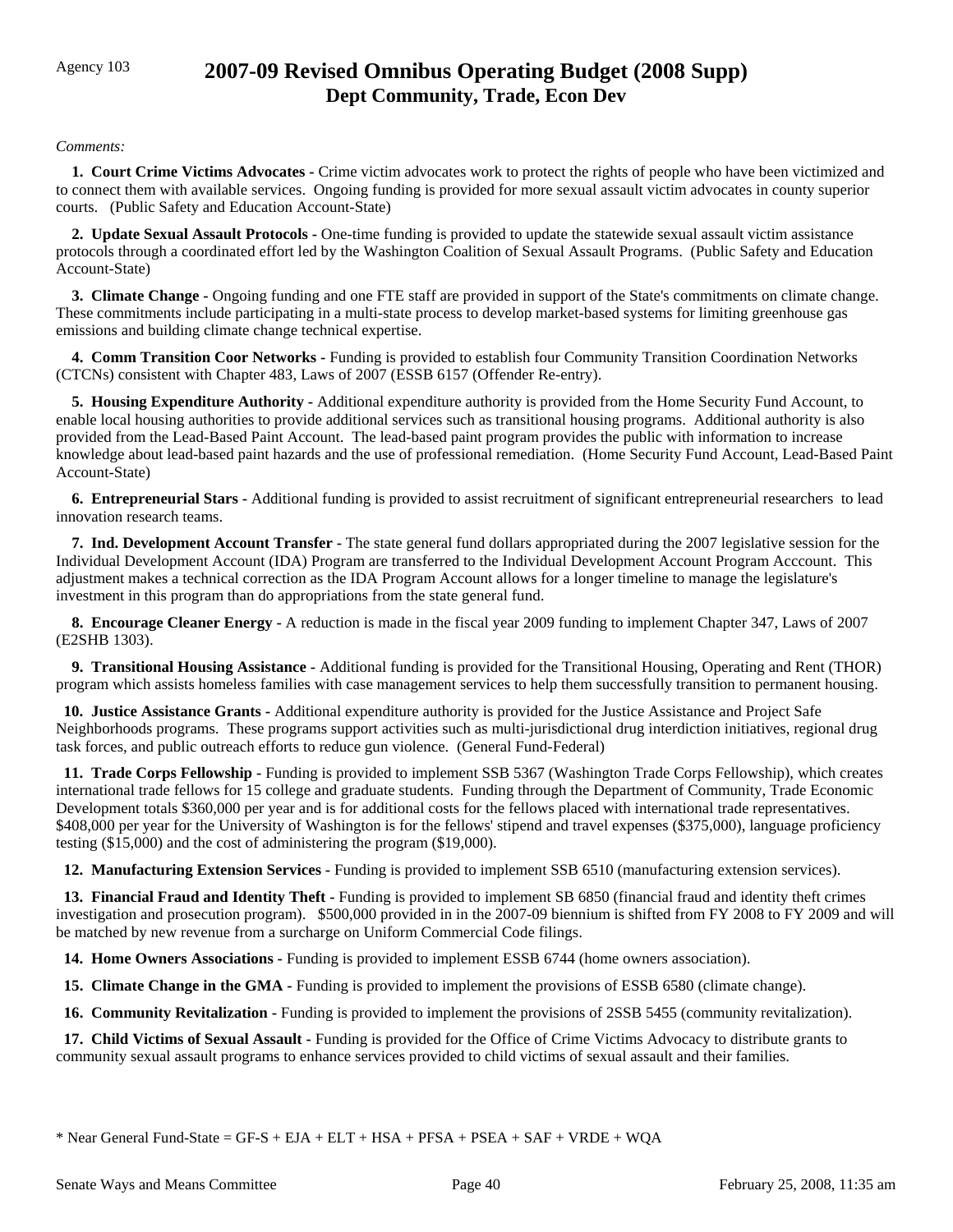# Agency 103 **2007-09 Revised Omnibus Operating Budget (2008 Supp) Dept Community, Trade, Econ Dev**

 **18. High-Speed Internet -** Funding is provided to implement SB 6438/HB 2559 (high speed internet).

 **19. Local Farms Healthy Children -** Funding is provided to implement the provisions of SB 6483 (local farms, healthy children).

 **20. Lucy's Legacy -** Funding is provided for improvements at the Pacific Science Center to enable the center to host an exhibit of the Lucy of Laetoli hominid fossils.

 **21. KCTS V-me -** One-time funding is provided for a grant to KCTS Public Television to offer Spanish-language programming. The programming will be offered through "V-me", a program service modeled on public television, with children's, arts, history, science, biography, nature, movies, pop culture, and public affairs genres.

 **22. Seattle Storm -** Funding is provided for a contract with the Seattle Storm basketball team to provide community outreach to low-income youth and school athletic programs throughout the state.

23. Administrative Contingency Transfer - Funding for re-employment services is shifted from the State General Fund to the Administrative Contingency Account.

 **24. Skate America -** Funding is provided for a grant to the local organizing committee of 2008 Skate America to support the International Skating Union Grand Prix Series at the Everett Events Center in October, 2008

 **25. New Americans -** Funding is provided for the Washington New Americans program to provide naturalization assistance for legal permanent residents who are eligible to become citizens. A proviso directs the department to: (1) conduct a competitive process to contract with an entity to provide this assistance; (2) makes the state funding is contingent upon receipt, by the contractor(s) of at least a 25% match of non-state funding; (3) with the contractor(s) develop performance measures for the program; and (4) report to the Governor and the Legislature. The department may retain up to five percent of the funds provided in this subsection to administer the competitive process and the contract.

 **26. Safe and Drug Free Schools -** Funding is provided for a grant to prevention and intervention specialists in communities and schools to implement comprehensive assistance programs that address problems associated with substance abuse and violence. The funding will help mitigate the impact of a federal budget reduction to the Safe and Drug Free Schools and Communities grant program.

 **27. Airway Heights Wastewater -** Funding is provided for the Airway Heights wastewater treatment plant. A proviso makes the funding contingent upon a capacity agreement with the Kalispel tribe that precludes the need to build multiple wastewater treatment facilities on the West Plains.

**28. Regional Toursim -- 2010 Olympics -** The department and the Washington state tourism commission are directed to \$120,000 from the tourism enterprise account for participation in a regional visitor/media pavilion at the 2010 Olympics in Vancouver, British Columbia.

 **29. AYP Exposition Commemoration -** The department and the Washington state tourism commission are directed to provide \$200,000 from the tourism enterprise account for the Alaska-Yukon-Pacific exposition commemoration exhibits and programs.

 **30. Centro Comunitario - Lucy Lopez -** Funding is provided for a grant to the Lucy Lopez center for "the good citizen" bilingual radio programming pilot project.

 **31. Dispute Resolution Centers -** Dispute Resolution Centers (DRCs) are funded through a surcharge on court filing fees capped at the same level per case filed since 1991. DRCs are mandated to provide services independent of a client's ability to pay, guaranteeing that the public has access to a low-cost resolution process. Additional funding is provided to assist the centers in providing mediation services for parties with parenting plan disputes who either (a) are currently involved in dissolution proceedings or (b) completed a dissolution within the past year.

 **32. Island County ADO -** Funding is provided for distribution to the Island County Associate Development Organization consistent with SSB 6195 (definition of rural county for economic development purposes).

 **33. Chehalis River Basin Flood Support -** Funding is provided to assist the Chehalis River Flood Reduction Executive Committee for flood mitigation in the Chehalis River basin.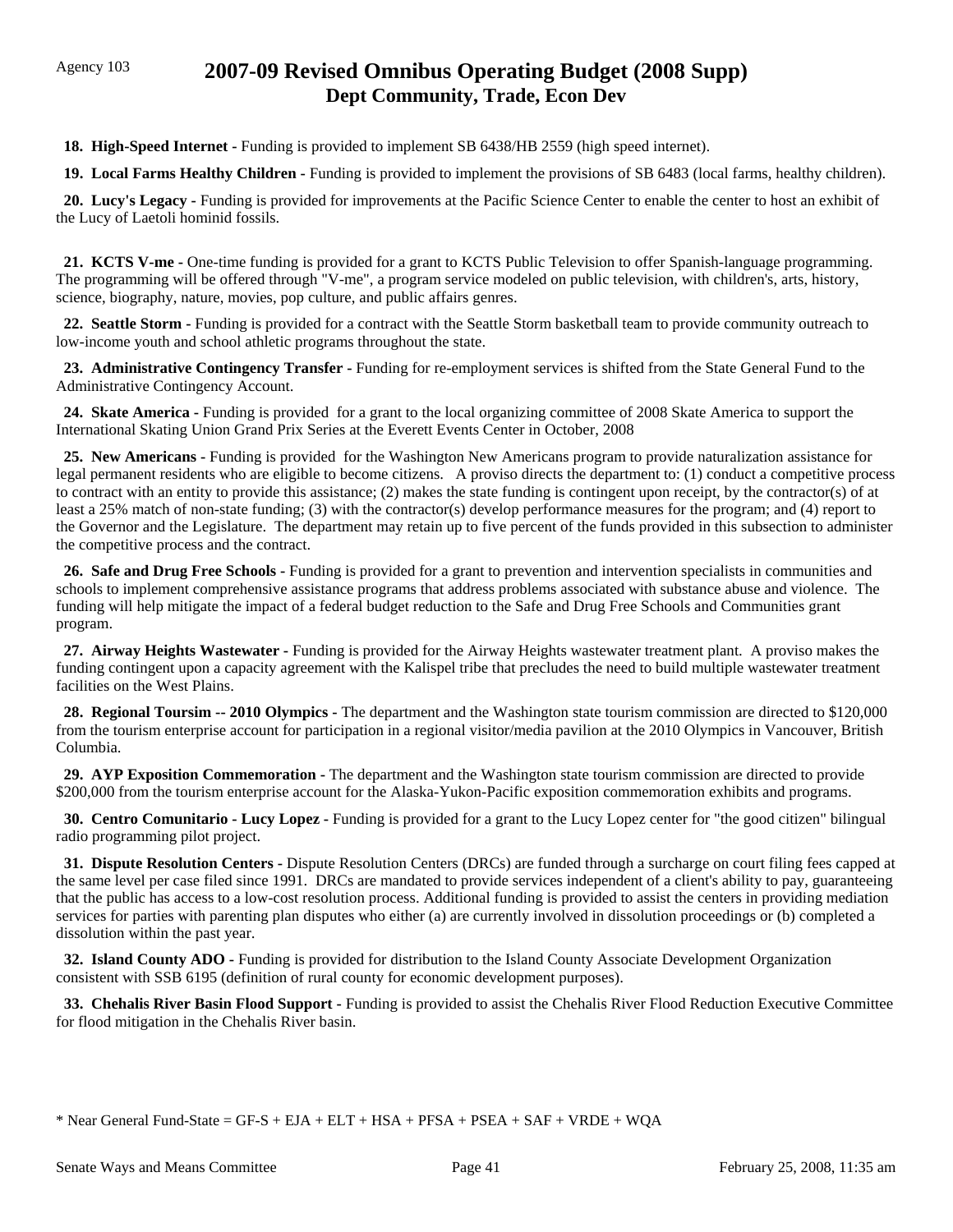# Agency 104 **2007-09 Revised Omnibus Operating Budget (2008 Supp)**

### **Economic & Revenue Forecast Council**

(Dollars in Thousands)

|                                         | <b>Senate Chair Proposal</b> |           |              |
|-----------------------------------------|------------------------------|-----------|--------------|
|                                         | <b>FTEs</b>                  | Near GF-S | <b>Total</b> |
| 2007-09 Original Appropriations         | 5.2                          | 1,239     | 1,239        |
| 2007-09 Maintenance Level               | 5.2                          | 1,389     | 1,389        |
| Policy -- Comp Total                    | 0.3                          | 176       | 176          |
| <b>Total Policy Changes</b>             | 0.3                          | 176       | 176          |
| 2007-09 Revised Appropriations          | 5.5                          | 1,565     | 1,565        |
| Difference from Original Appropriations | 0.3                          | 326       | 326          |
| % Change from Original Appropriations   | 5.8%                         | 26.3%     | 26.3%        |

*Comments:*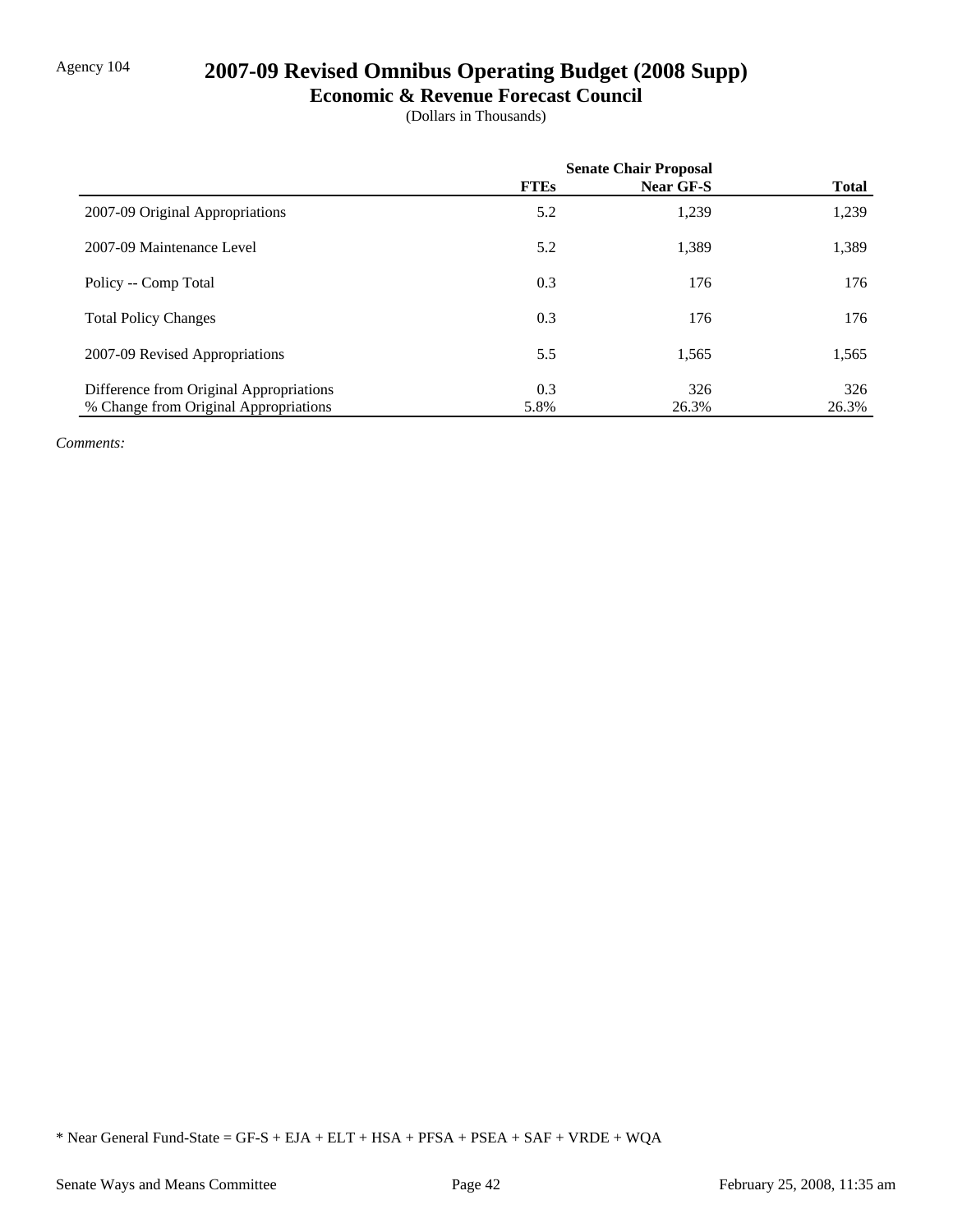## Agency 105 **2007-09 Revised Omnibus Operating Budget (2008 Supp)**

### **Office of Financial Management**

(Dollars in Thousands)

|                                                | <b>Senate Chair Proposal</b> |                  |              |
|------------------------------------------------|------------------------------|------------------|--------------|
|                                                | <b>FTEs</b>                  | <b>Near GF-S</b> | <b>Total</b> |
| 2007-09 Original Appropriations                | 308.7                        | 47,744           | 131,021      |
| 2007-09 Maintenance Level                      | 308.7                        | 47,752           | 131,392      |
| <b>2008 Policy Non-Comp Changes:</b>           |                              |                  |              |
| <b>Business Outreach</b><br>1.                 | 0.7                          | $\Omega$         | 175          |
| 2.<br>Initiative 960 Implementation            | 1.5                          | 359              | 359          |
| 3.<br>Health Care Workgroup Support            | 0.0                          | 500              | 500          |
| <b>WASL Funding Increase</b><br>4.             | 0.0                          | 11,372           | 11,372       |
| 5.<br><b>Public Records Committee Workload</b> | 0.0                          | 30               | 30           |
| Policy -- Non-Comp Total                       | 2.2                          | 12,261           | 12,436       |
| <b>Total Policy Changes</b>                    | 2.2                          | 12,261           | 12,436       |
| 2007-09 Revised Appropriations                 | 310.9                        | 60,013           | 143,828      |
| Difference from Original Appropriations        | 2.2                          | 12,269           | 12,807       |
| % Change from Original Appropriations          | 0.7%                         | 25.7%            | 9.8%         |

#### *Comments:*

 **1. Business Outreach -** Ongoing funding is provided for a business outreach position in the Governor's Executive Policy Office. The primary responsibility of the position will be to act as a liaison between the Office of the Governor and state businesses and new businesses seeking to locate in Washington. (Economic Development Strategic Reserve Account-State)

 **2. Initiative 960 Implementation -** A combination of ongoing and one-time funding is provided for staff and database development costs needed to implement Initiative 960.

 **3. Health Care Workgroup Support -** Funding is provided for the Office of Financial Management to support efforts to identify approaches to address issues of affordability, quality, and access to health services in Washington. Public meetings will be conducted in all congressional districts of the state, and other opportunities for the public to participate and provide feedback regarding a consultant's economic analysis of health care proposals will be provided through a website, and other venues. The results of the public input process on health services in Washington will be reported to the Governor and the Legislature by December 1, 2008.

 **4. WASL Funding Increase -** Funding is provided for increased costs associated with the development and implementation of the Washington Assessment of Student Learning (WASL). The Office of Financial Management will develop an interagency agreement with the Office of Superintendent of Public Instruction (OSPI) for the expenditure of these funds based on: (1) redesigning the assessment in reading, mathematics, and science in all grades except high school by shortening test administration, reducing the number of short answer and extended response questions, and potentially decreasing the number of items utilized in the assessment; and (2) OSPI preserving legislative authority to make minor or significant changes to assessment policy in the future. Additionally, a legislative workgroup on the WASL is established to review and evaluate the current assessment system by January 1, 2009, and potentially make recommendations to improve it.

 **5. Public Records Committee Workload -** Chapter 198, Laws of 2007 (SSB 5435), created the Public Records Exemptions Accountability Committee. The Committee meets at least quarterly and provides recommendations on the repeal or amendment of public records exemptions to the Governor, Attorney General, and appropriate legislative committees. The legislation requires the Office of Financial Management to provide staff support to the Committee. Ongoing funding is provided for travel and associated expenses.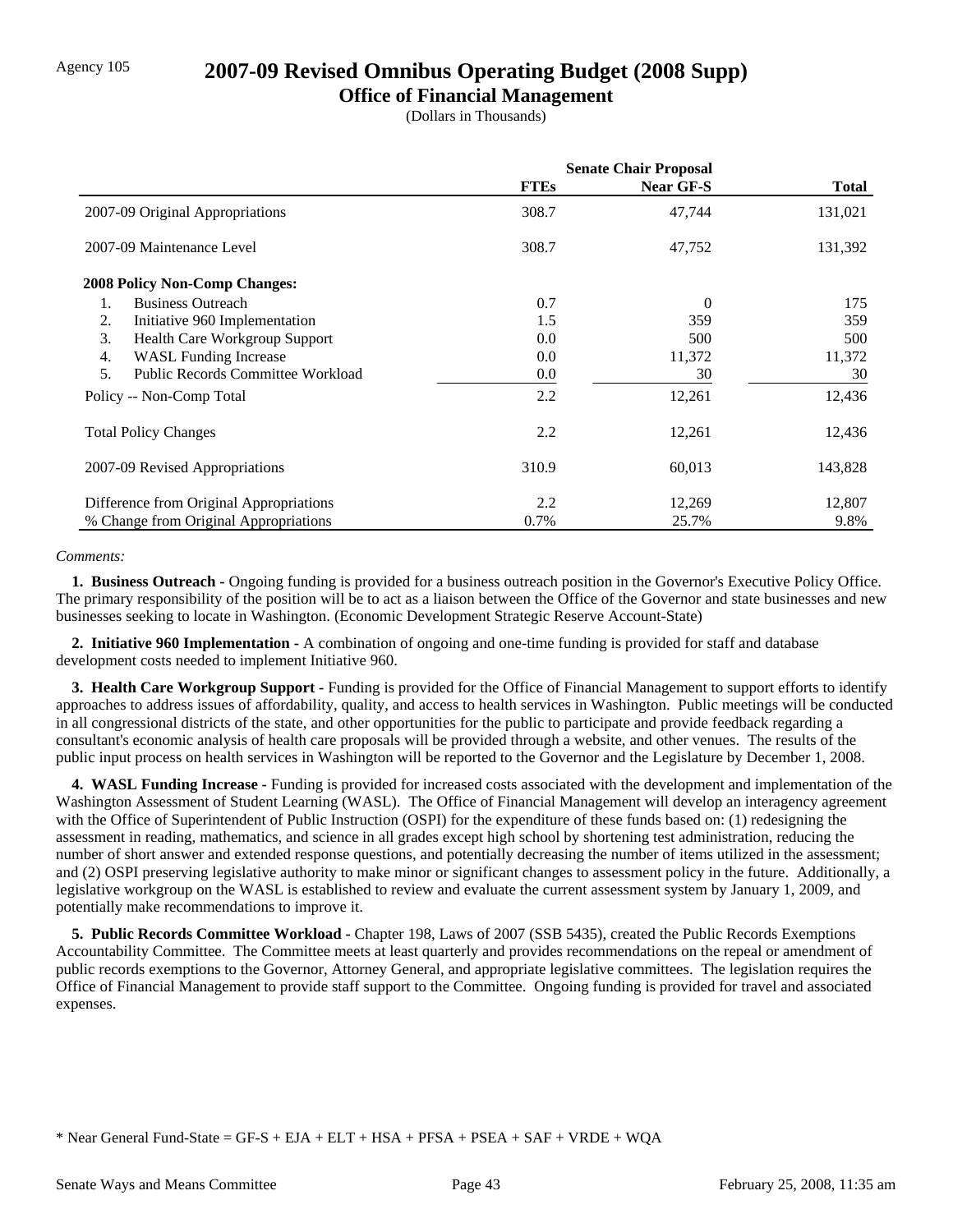## Agency 107 **2007-09 Revised Omnibus Operating Budget (2008 Supp)**

### **WA State Health Care Authority**

(Dollars in Thousands)

|                                            | <b>Senate Chair Proposal</b> |           |              |  |
|--------------------------------------------|------------------------------|-----------|--------------|--|
|                                            | <b>FTEs</b>                  | Near GF-S | <b>Total</b> |  |
| 2007-09 Original Appropriations            | 325.1                        | 575,246   | 784,533      |  |
| 2007-09 Maintenance Level                  | 325.1                        | 575,250   | 784,541      |  |
| 2008 Policy Non-Comp Changes:              |                              |           |              |  |
| 1.<br>Dependent Care Assistance Trnf#      | 0.0                          | $\theta$  | 18           |  |
| 2.<br>Health Insurance Partnership         | 0.2                          | $-1,777$  | $-1,777$     |  |
| 3.<br>Moore, et al v. HCA                  | 0.0                          | 1,000     | 1,000        |  |
| <b>Washington Wellness Grant</b><br>4.     | 0.0                          | 0         | 100          |  |
| 5.<br>BHP premium growth                   | $0.0\,$                      | $-2,253$  | $-2,253$     |  |
| BHP underenrollment adjustment<br>6.       | 0.0                          | $-2,692$  | $-2,692$     |  |
| 7.<br><b>CHC Adult Dental Access Grant</b> | $0.0\,$                      | 2,500     | 2,500        |  |
| 8.<br>IT Pool Project Funding-Tech. Adj.   | 0.0                          | 0         | 94           |  |
| Policy -- Non-Comp Total                   | 0.2                          | $-3,222$  | $-3,010$     |  |
| <b>Total Policy Changes</b>                | 0.2                          | $-3,222$  | $-3,010$     |  |
| 2007-09 Revised Appropriations             | 325.3                        | 572,028   | 781,531      |  |
| Difference from Original Appropriations    | 0.2                          | $-3,218$  | $-3,002$     |  |
| % Change from Original Appropriations      | 0.1%                         | $-0.6%$   | $-0.4\%$     |  |

#### *Comments:*

 **1. Dependent Care Assistance Trnf # -** Beginning July 1, 2008, the Dependent Care Assistance Program, a pre-tax spending account for dependent care expenses, will be transferred from the Department of Retirement Systems to the Health Care Authority (HCA). The HCA will serve as the single state agency responsible for pre-tax benefit plans. (Medical Flexible Spending Account-Nonappropriated)

 **2. Health Insurance Partnership -** Funding is phased out for the Health Insurance Partnership program. Funding is provided to complete existing administrative, legal, and actuarial commitments and Health Insurance Partnership Board reporting requirements totaling \$1,360,000 for fiscal year 2008. (Health Services Account-State)

 **3. Moore, et al v. HCA -** Funding is provided to pay for Attorney General Office costs associated with Moore v. HCA. The lawsuit deals with the eligibility requirements for part-time employees seeking health benefits.

 **4. Washington Wellness Grant -** A grant from the National Governors Association will provide the opportunity for Washington Wellness to offer a health risk assessment for each state employee, retiree, and dependent. (Health Care Authority Administrative Account-Private/Local)

**5. BHP premium growth -** The appropriation level for the Basic Health Plan for fiscal year 2009 is adjusted to reflect a premium growth rate assumption that is consistent with the actual premium growth rate for calendar year 2008 of 6 percent. The model assumes an enrollment increase from 105,500 projected for March through June 2008 to 107,000 by January 2009. (Health Services Account- - State)

 **6. BHP underenrollment adjustment -** Funding is adjusted for fiscal year 2008 to reflect lower enrollment than assumed in the 2007-09 appropriation for the Basic Health Plan. The adjustment takes into account the increased cost of the program overall since the 2007-09 appropriations as a result of a changing adult / child case mix. Funding levels allow enrollment to increase from February 2008 enrollment of 103,360 to 105,500 per month for the remainder of fiscal year 2008. (Health Services Account - State)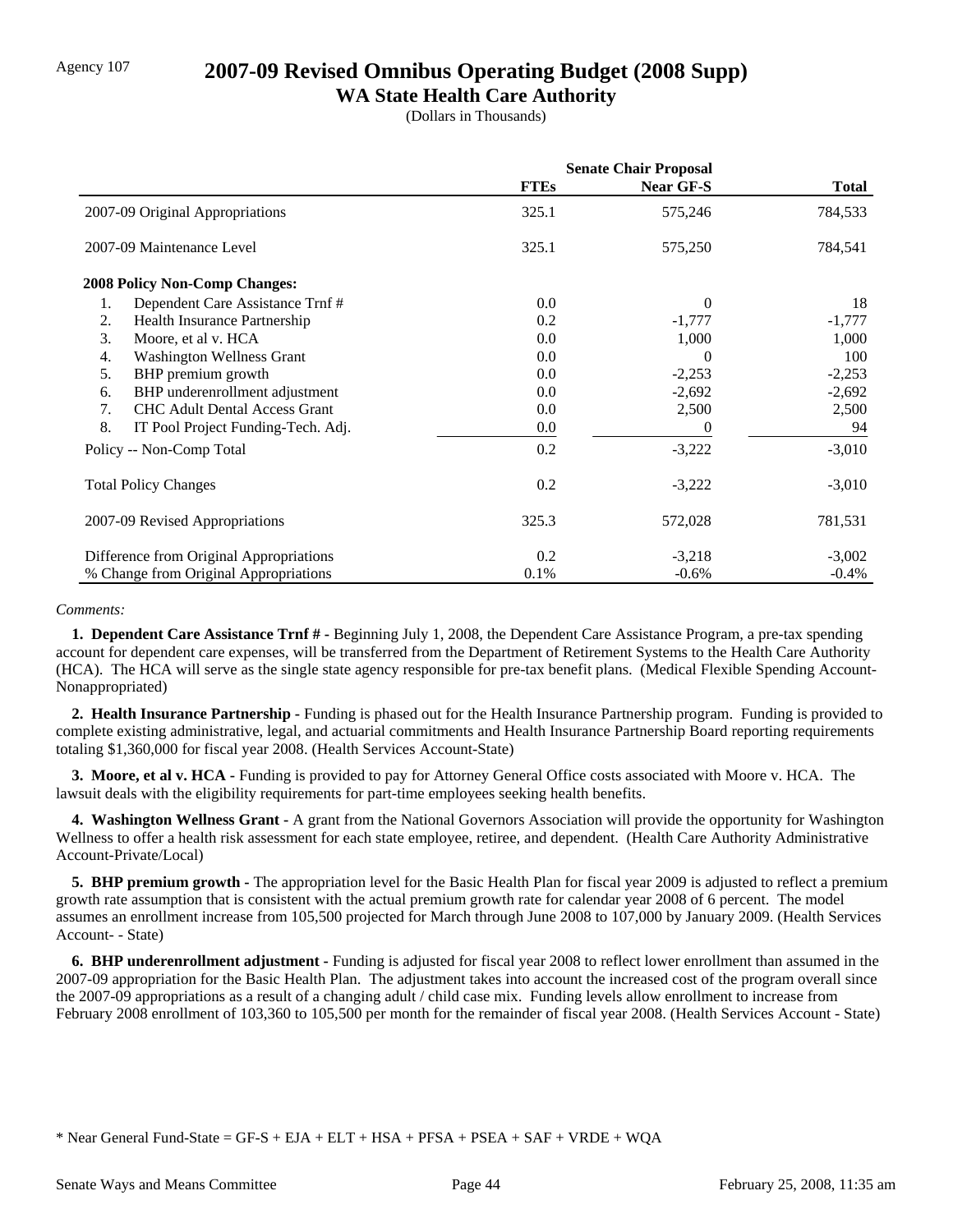# Agency 107 **2007-09 Revised Omnibus Operating Budget (2008 Supp) WA State Health Care Authority**

 **7. CHC Adult Dental Access Grant -** Funding is provided for one-time competitive grants to community health centers to increase the number of adults served on an ongoing basis. Each clinic receiving grant funding will report annually, beginning December 2008, on key adult access indicators established by the authority, including but not limited to increases in the number of low-income adults served. (Health Services Account -State)

 **8. IT Pool Project Funding-Tech. Adj. -** A technical correction is made to accurately fund projects assumed in the Information Technology pool contained in the 2007-09 biennial budget. (General Fund-Federal)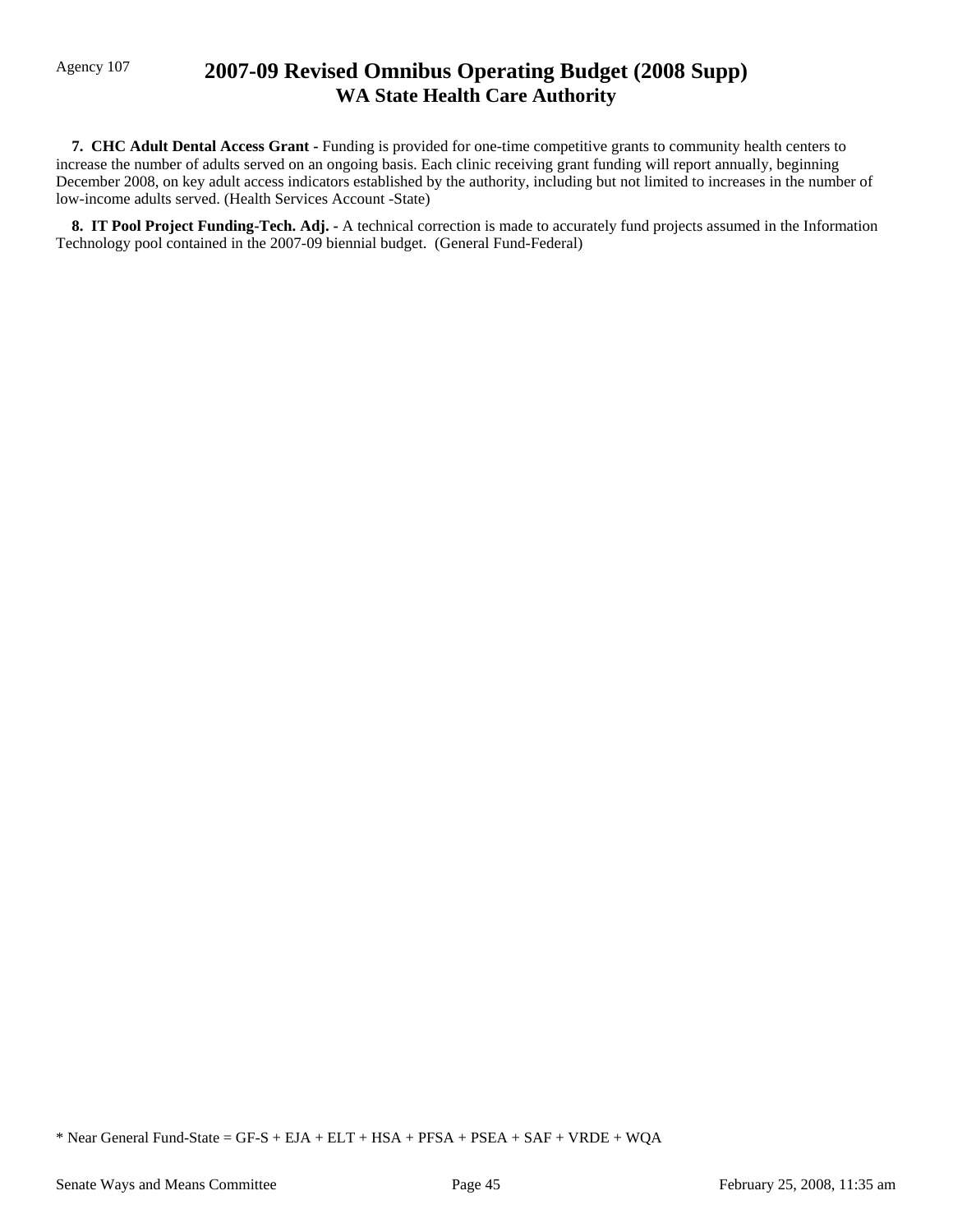# Agency 110 **2007-09 Revised Omnibus Operating Budget (2008 Supp)**

**Office of Administrative Hearings**

(Dollars in Thousands)

|                                         | <b>Senate Chair Proposal</b> |           |              |
|-----------------------------------------|------------------------------|-----------|--------------|
|                                         | <b>FTEs</b>                  | Near GF-S | <b>Total</b> |
| 2007-09 Original Appropriations         | 166.7                        | 0         | 33,087       |
| 2007-09 Maintenance Level               | 166.7                        | 0         | 33,092       |
| 2007-09 Revised Appropriations          | 166.7                        | 0         | 33,092       |
| Difference from Original Appropriations | 0.0                          |           |              |
| % Change from Original Appropriations   | $0.0\%$                      | $0.0\%$   | $0.0\%$      |

*Comments:*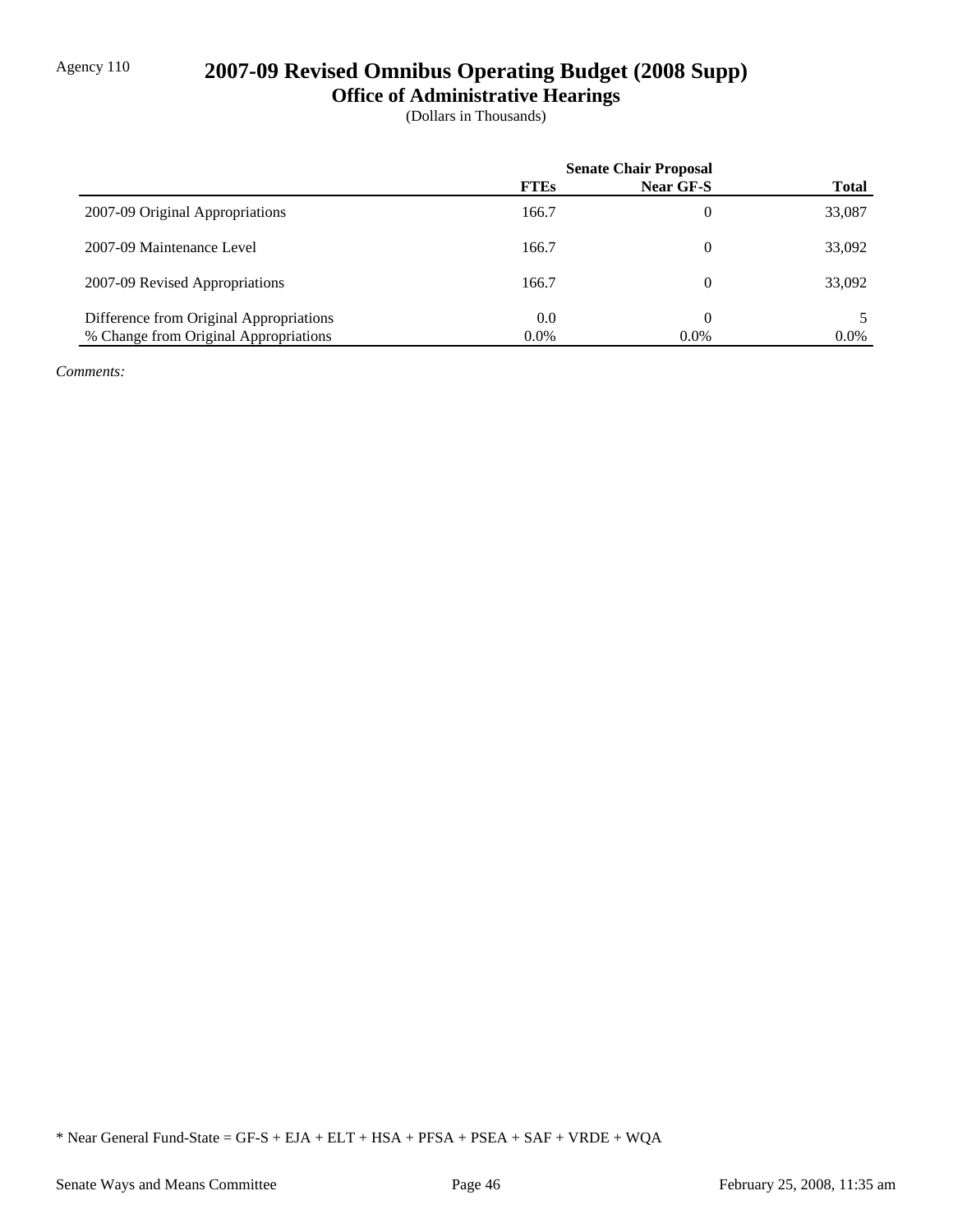# Agency 111 **2007-09 Revised Omnibus Operating Budget (2008 Supp)**

### **Department of Personnel**

(Dollars in Thousands)

|                                           | <b>Senate Chair Proposal</b> |                |              |
|-------------------------------------------|------------------------------|----------------|--------------|
|                                           | <b>FTEs</b>                  | Near GF-S      | <b>Total</b> |
| 2007-09 Original Appropriations           | 206.1                        | 0              | 69,561       |
| 2007-09 Maintenance Level                 | 206.1                        | $\overline{0}$ | 69,567       |
| <b>2008 Policy Non-Comp Changes:</b>      |                              |                |              |
| Other Fund Adjustments<br>1.              | 0.0                          | 0              | $-6,200$     |
| <b>Child Care Center Relocation</b><br>2. | 0.0                          | 196            | 196          |
| Policy -- Non-Comp Total                  | 0.0                          | 196            | $-6,004$     |
| <b>Total Policy Changes</b>               | 0.0                          | 196            | $-6,004$     |
| 2007-09 Revised Appropriations            | 206.1                        | 196            | 63,563       |
| Difference from Original Appropriations   | 0.0                          | 196            | $-5,998$     |
| % Change from Original Appropriations     | $0.0\%$                      | $0.0\%$        | $-8.6\%$     |

#### *Comments:*

 **1. Other Fund Adjustments -** Funding in the amount of \$6.2 million was planned to be transferred from the Personnel Services Fund Account to the Data Processing Revolving Fund Account to cover costs incurred during the development of the Human Resource Management System (HRMS). DOP will defer the repayment of these costs until the 2009-11 Biennium. (Data Processing Revolving Account-Nonappropriated, Department of Personnel Service Account-State)

 **2. Child Care Center Relocation -** Funding is provided to pay the increased lease costs resulting from the movement of the Capitol Child Care Center from its current location to a new location on Perry Street. A feasibility study is also funded to identify options for relocating the child care center on or near the capitol campus.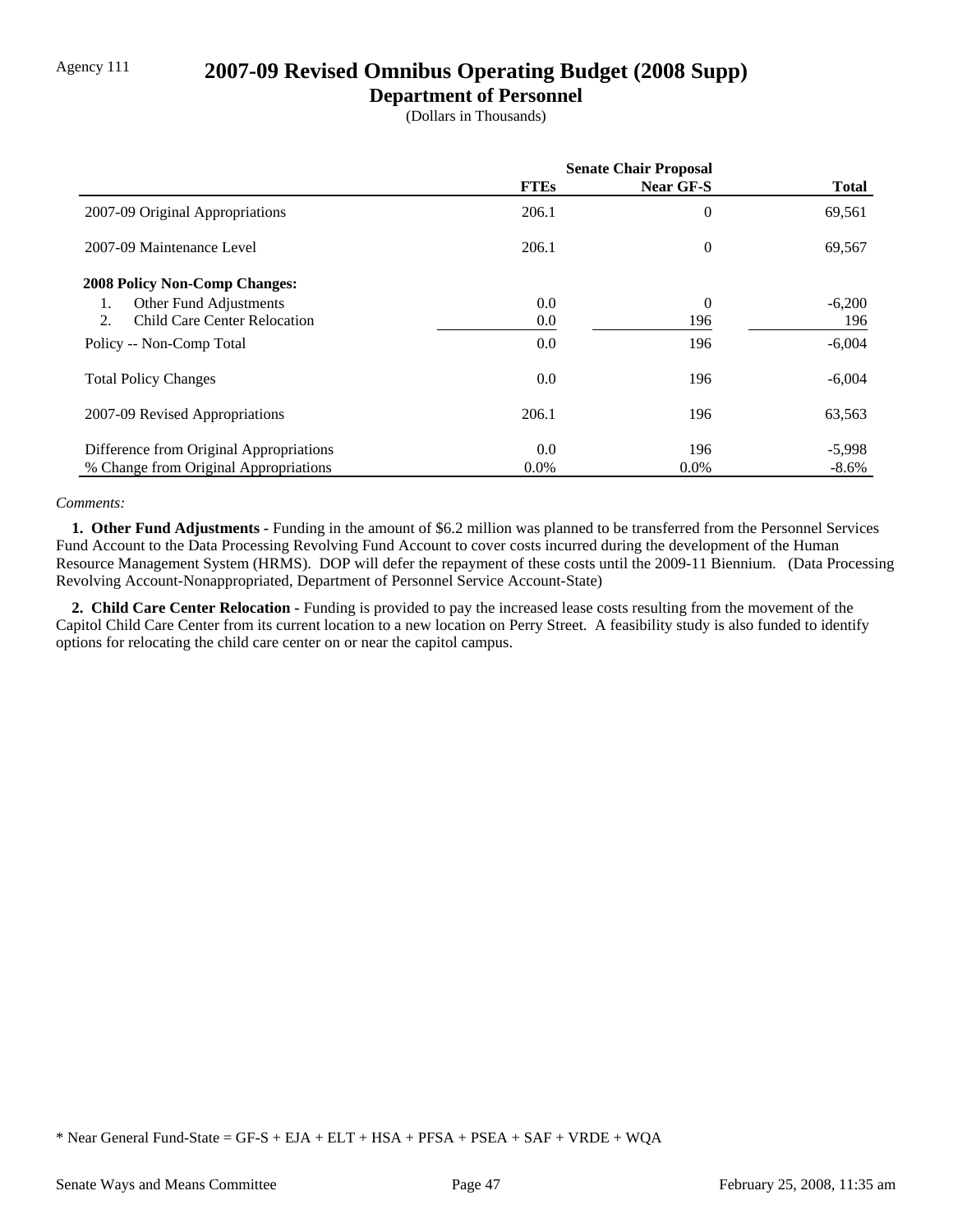# Agency 116 **2007-09 Revised Omnibus Operating Budget (2008 Supp)**

**State Lottery Commission**

(Dollars in Thousands)

|                                         | <b>Senate Chair Proposal</b> |           |              |
|-----------------------------------------|------------------------------|-----------|--------------|
|                                         | <b>FTEs</b>                  | Near GF-S | <b>Total</b> |
| 2007-09 Original Appropriations         | 144.9                        | 0         | 795,750      |
| 2007-09 Maintenance Level               | 144.9                        | 0         | 795.754      |
| 2007-09 Revised Appropriations          | 144.9                        | 0         | 795.754      |
| Difference from Original Appropriations | 0.0                          | 0         | 4            |
| % Change from Original Appropriations   | $0.0\%$                      | $0.0\%$   | $0.0\%$      |

*Comments:*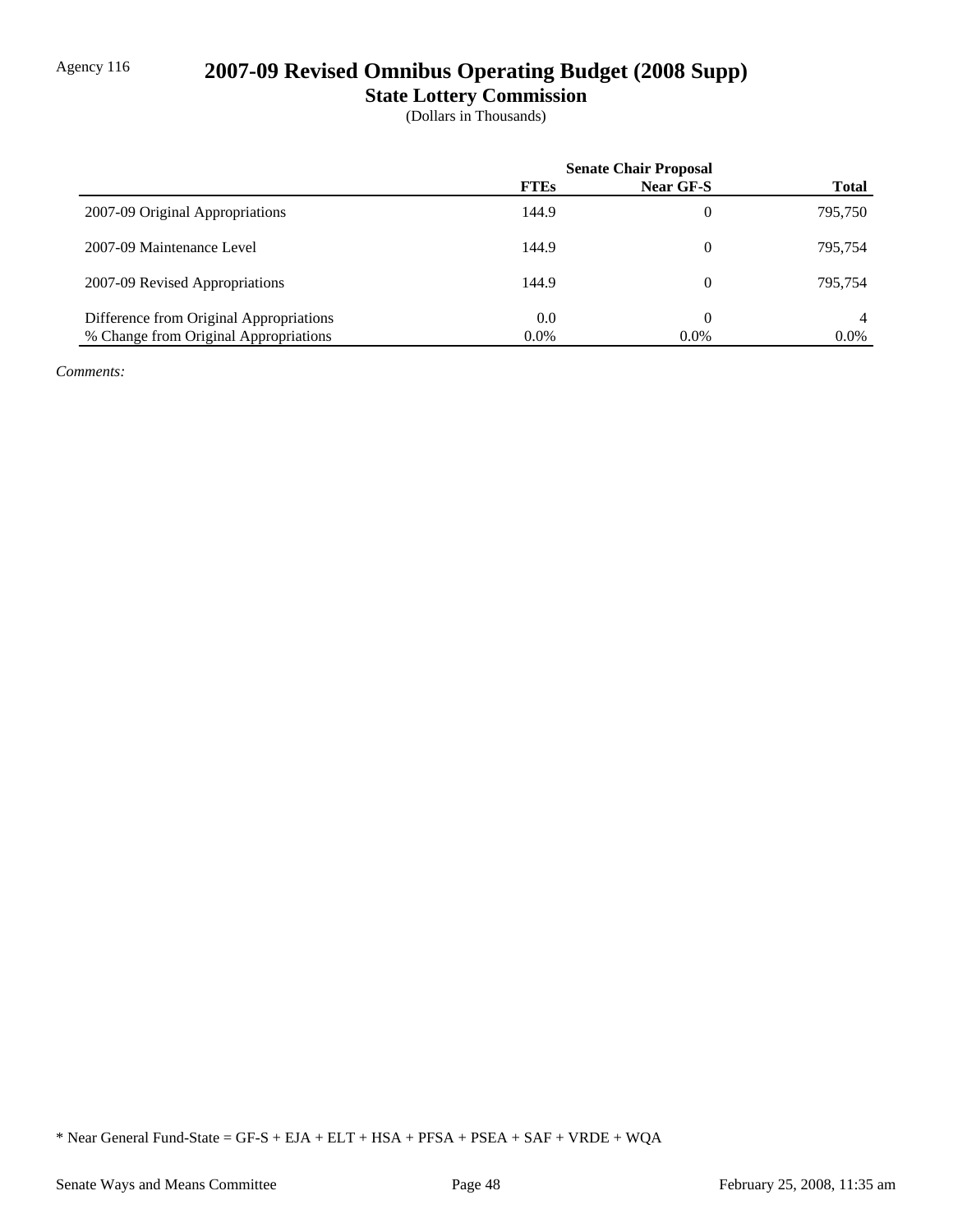# Agency 117 **2007-09 Revised Omnibus Operating Budget (2008 Supp)**

**Washington State Gambling Comm**

(Dollars in Thousands)

|                                         | <b>Senate Chair Proposal</b> |                  |              |
|-----------------------------------------|------------------------------|------------------|--------------|
|                                         | <b>FTEs</b>                  | <b>Near GF-S</b> | <b>Total</b> |
| 2007-09 Original Appropriations         | 175.3                        | 0                | 33,998       |
| 2007-09 Maintenance Level               | 175.3                        | 0                | 34,004       |
| 2007-09 Revised Appropriations          | 175.3                        | 0                | 34,004       |
| Difference from Original Appropriations | 0.0                          | 0                | 6            |
| % Change from Original Appropriations   | $0.0\%$                      | $0.0\%$          | $0.0\%$      |

*Comments:*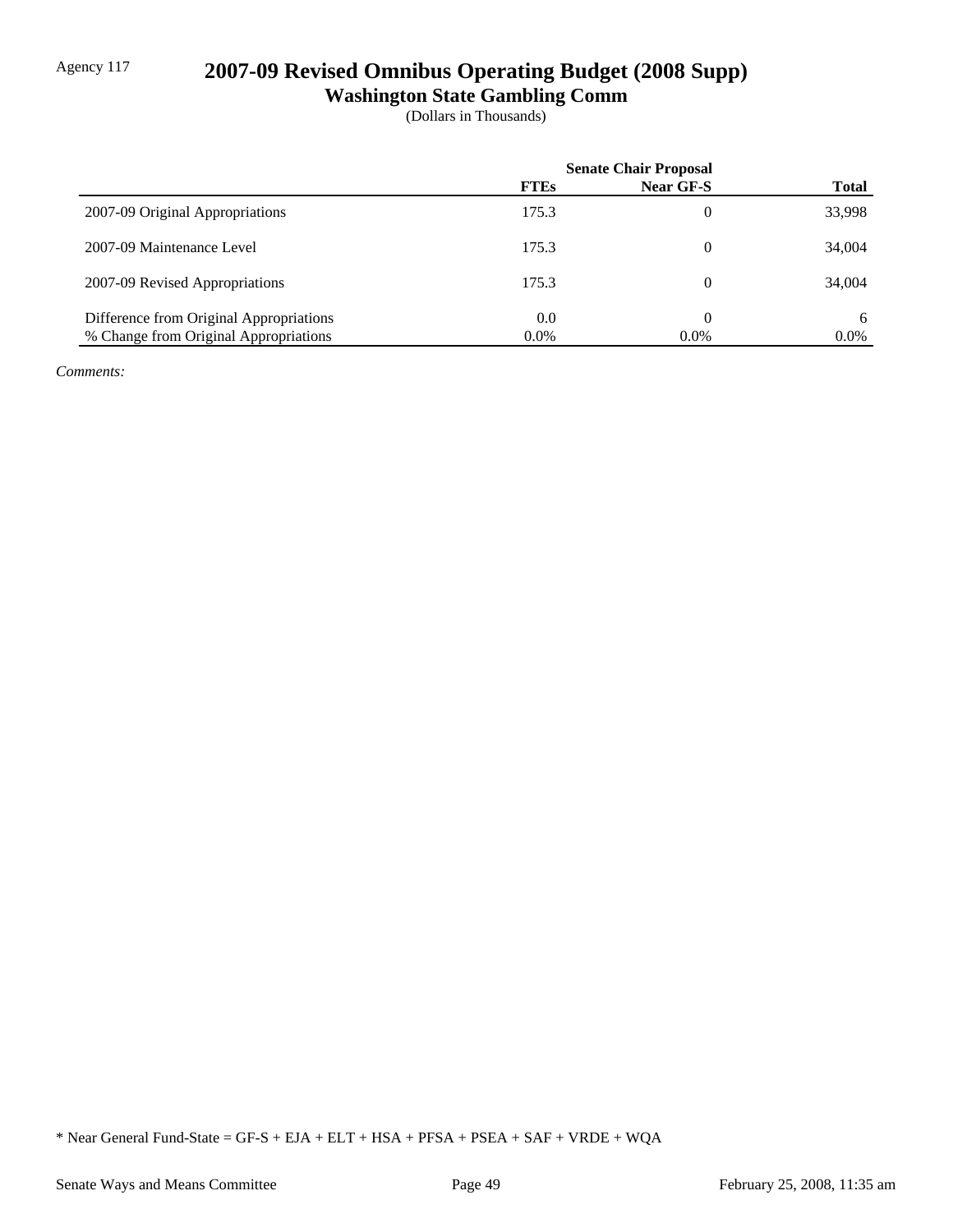## Agency 120 **2007-09 Revised Omnibus Operating Budget (2008 Supp)**

### **Human Rights Commission**

(Dollars in Thousands)

|                                         | <b>Senate Chair Proposal</b> |                  |              |
|-----------------------------------------|------------------------------|------------------|--------------|
|                                         | <b>FTEs</b>                  | <b>Near GF-S</b> | <b>Total</b> |
| 2007-09 Original Appropriations         | 48.7                         | 6,794            | 8,139        |
| 2007-09 Maintenance Level               | 48.7                         | 6,796            | 8,141        |
| <b>2008 Policy Non-Comp Changes:</b>    |                              |                  |              |
| 1.<br>Federal Funding Adjustment        | 0.0                          | $-438$           | $-256$       |
| Whistleblower Investigation<br>2.       | 0.0                          | 20               | 20           |
| 3.<br><b>Commissioner Complaints</b>    | 0.0                          | 10               | 10           |
| Reasonable Accommodation Funding<br>4.  | 0.0                          | 52               | 52           |
| 5.<br><b>Whistleblower Protections</b>  | 1.7                          | 305              | 305          |
| Policy -- Non-Comp Total                | 1.7                          | $-51$            | 131          |
| <b>Total Policy Changes</b>             | 1.7                          | $-51$            | 131          |
| 2007-09 Revised Appropriations          | 50.4                         | 6,745            | 8,272        |
| Difference from Original Appropriations | 1.7                          | -49              | 133          |
| % Change from Original Appropriations   | 3.5%                         | $-0.7\%$         | 1.6%         |

#### *Comments:*

 **1. Federal Funding Adjustment -** The 2007-09 budget contains more federal expenditure authority for HRC than is anticipated. In Fiscal Year 2008, HRC received additional federal Housing and Urban Development funds, negating the need for the one-time General Fund-State backfill provided in the biennial budget. (General Fund-State, General Fund-Federal)

 **2. Whistleblower Investigation -** Funding is provided for the cost of a whistleblower investigation at the Commission. Because these investigations in other agencies are normally conducted by the Commission, an outside investigation is needed. (General Fund-State)

 **3. Commissioner Complaints -** Funding is provided for the cost of Commissioner complaint investigations. Because these investigations are normally conducted by the Commission, an outside investigation is needed. (General Fund-State)

 **4. Reasonable Accommodation Funding -** Funds are provided for the additional travel costs associated with a Commissioner's needs for a wheelchair and assistance from an attendant when participating in Commission meetings and other agency-related events throughout the state. (General Fund-State)

 **5. Whistleblower Protections -** SSB 6776 (whistleblower protections) revises state employee whistleblower protection provisions. Funding is provided for the Commission to hire additional FTEs to handle the increased caseload generated by this legislation. (General Fund-State)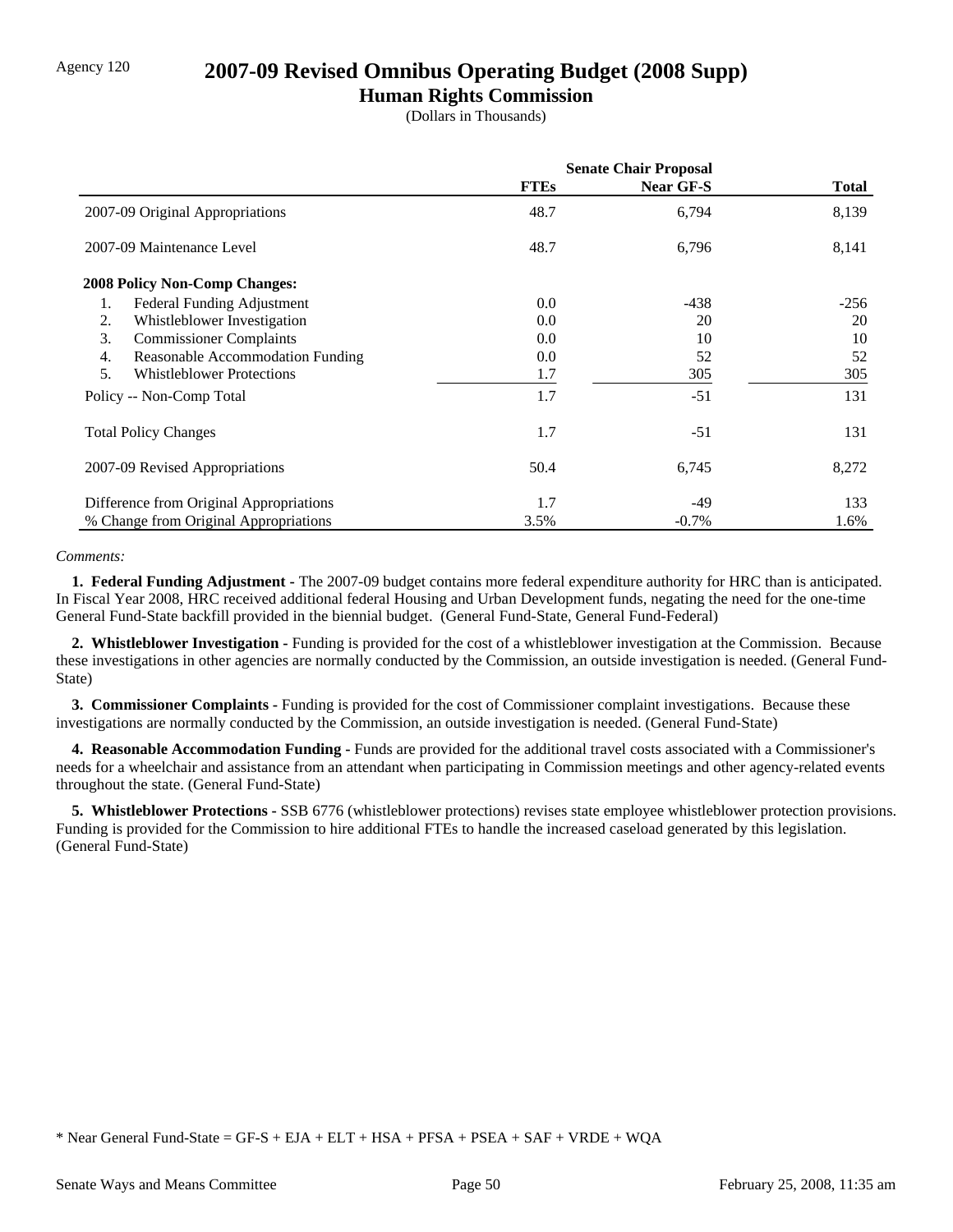## Agency 124 **2007-09 Revised Omnibus Operating Budget (2008 Supp)**

#### **Department of Retirement Systems**

(Dollars in Thousands)

|                                                          | <b>Senate Chair Proposal</b> |                  |        |
|----------------------------------------------------------|------------------------------|------------------|--------|
|                                                          | <b>FTEs</b>                  | <b>Near GF-S</b> | Total  |
| 2007-09 Original Appropriations                          | 267.7                        | 450              | 53,966 |
| 2007-09 Maintenance Level                                | 267.7                        | 450              | 53,841 |
| <b>2008 Policy Non-Comp Changes:</b>                     |                              |                  |        |
| Transfer DCAP to HCA #<br>1.                             | $-0.4$                       | $\overline{0}$   | $-74$  |
| <b>Automatic Transfers to SERS</b><br>2.                 | 0.3                          | 0                | 148    |
| 3.<br>Fish & Wildlife Officers                           | 0.1                          | 0                | 35     |
| $\overline{4}$ .<br><b>Interruptive Military Service</b> | 0.2                          | 0                | 41     |
| Policy -- Non-Comp Total                                 | 0.1                          | $\theta$         | 150    |
| <b>Total Policy Changes</b>                              | 0.1                          | $\overline{0}$   | 150    |
| 2007-09 Revised Appropriations                           | 267.8                        | 450              | 53,991 |
| Difference from Original Appropriations                  | 0.1                          | $\Omega$         | 25     |
| % Change from Original Appropriations                    | $0.0\%$                      | $0.0\%$          | 0.1%   |

#### *Comments:*

**1. Transfer DCAP to HCA # - Funding is reduced to reflect the transfer administration of the Dependent Care Assistance** Program (DCAP) from the Department of Retirement Systems (DRS) to the Health Care Authority (HCA). The transfer will integrate administration of DCAP with the Flexible Spending Arrangement Program, currently administered by the HCA, to achieve administrative efficiencies, cost savings, and service improvements. (Dependent Care Administrative Account-State)

 **2. Automatic Transfers to SERS -** Funding is provided for the administrative costs of implementing House Bill 6655 (transferring Public Employees' Retirement System plan members to the School Employees' Retirement System), ending the automatic transfer of prior service credit earned in the Public Employees' Retirement System Plan 2 (PERS 2) to the School Employees' Retirement System Plan 2 (SERS 2) when a member works in a position eligible for membership in SERS 2. (Department of Retirement Systems Expense Account-State)

**3. Fish & Wildlife Officers -** Funding is provided for the administrative costs of implementing Senate Bill 6653 (allowing Department of Fish and Wildlife enforcement officers to transfer service credit), permitting members of the Law Enforcement Officers' and Fire Fighters' Retirement System Plans 2 (LEOFF 2) to purchase a transfer of prior service credit earned in the Public Employees' Retirement System (PERS) as Department of Fish & Wildlife enforcement officers to LEOFF 2. (Department of Retirement Systems Expense Account-State)

 **4. Interruptive Military Service -** Funding is provided for the administrative costs of implementing Substitute Senate Bill 6645 (service credit for interruptive military service), permitting members of Plans 2 and 3 of the various state retirement systems to receive service credit at no cost for interruptive military service rendered during a time of war. (Department of Retirement Systems Expense Account-State)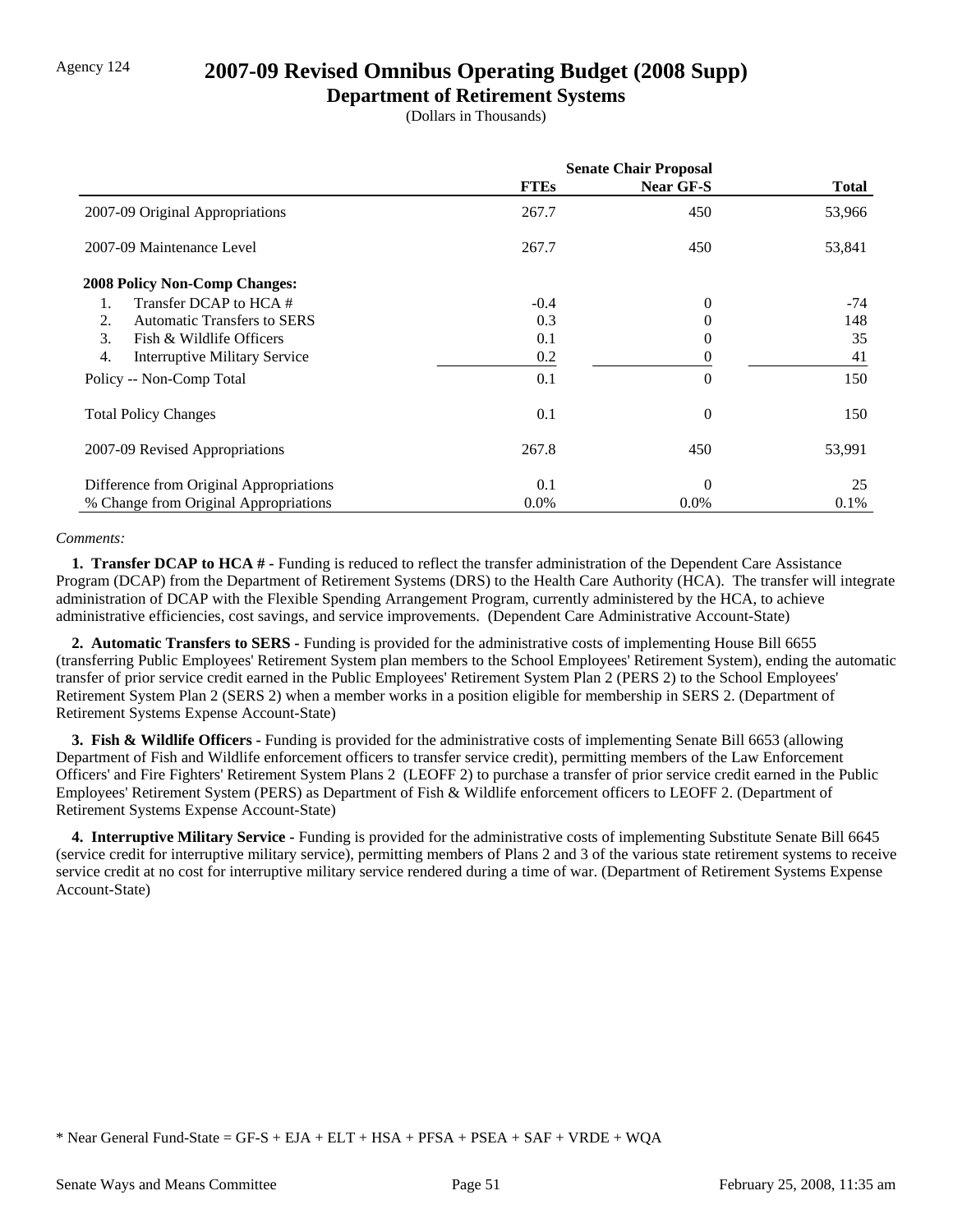# Agency 126 **2007-09 Revised Omnibus Operating Budget (2008 Supp)**

### **State Investment Board**

(Dollars in Thousands)

|                                         | <b>Senate Chair Proposal</b> |                  |        |
|-----------------------------------------|------------------------------|------------------|--------|
|                                         | <b>FTEs</b>                  | Near GF-S        | Total  |
| 2007-09 Original Appropriations         | 73.4                         | 0                | 19,266 |
| 2007-09 Maintenance Level               | 73.4                         | $\theta$         | 19,270 |
| 2008 Policy Non-Comp Changes:           |                              |                  |        |
| DIS-Administered Firewall<br>1.         | 0.0                          | $\theta$         | 30     |
| 2.<br>Transfer DW to Appropriated Funds | 0.0                          | 0                | 2,500  |
| Policy -- Non-Comp Total                | 0.0                          | 0                | 2,530  |
| Policy -- Comp Total                    | 0.0                          | $\boldsymbol{0}$ | 2,668  |
| <b>Total Policy Changes</b>             | 0.0                          | $\overline{0}$   | 5,198  |
| 2007-09 Revised Appropriations          | 73.4                         | $\overline{0}$   | 24,468 |
| Difference from Original Appropriations | 0.0                          | $\theta$         | 5,202  |
| % Change from Original Appropriations   | $0.0\%$                      | $0.0\%$          | 27.0%  |

#### *Comments:*

 **1. DIS-Administered Firewall -** Funding is provided to implement a data warehouse, coupled with a system to measure investment performance, to provide improved investment reporting and analysis. A firewall, administered by the Department of Information Services, will be created to provide for the security of the data warehouse system. (State Investment Board Expense Account)

 **2. Transfer DW to Appropriated Funds -** Funding for the investment data warehouse project is transferred from non-budgeted funds to the appropriated expense account. The non-budgeted funding and the expense account are both drawn from investment earnings. (State Investment Board Expense Account)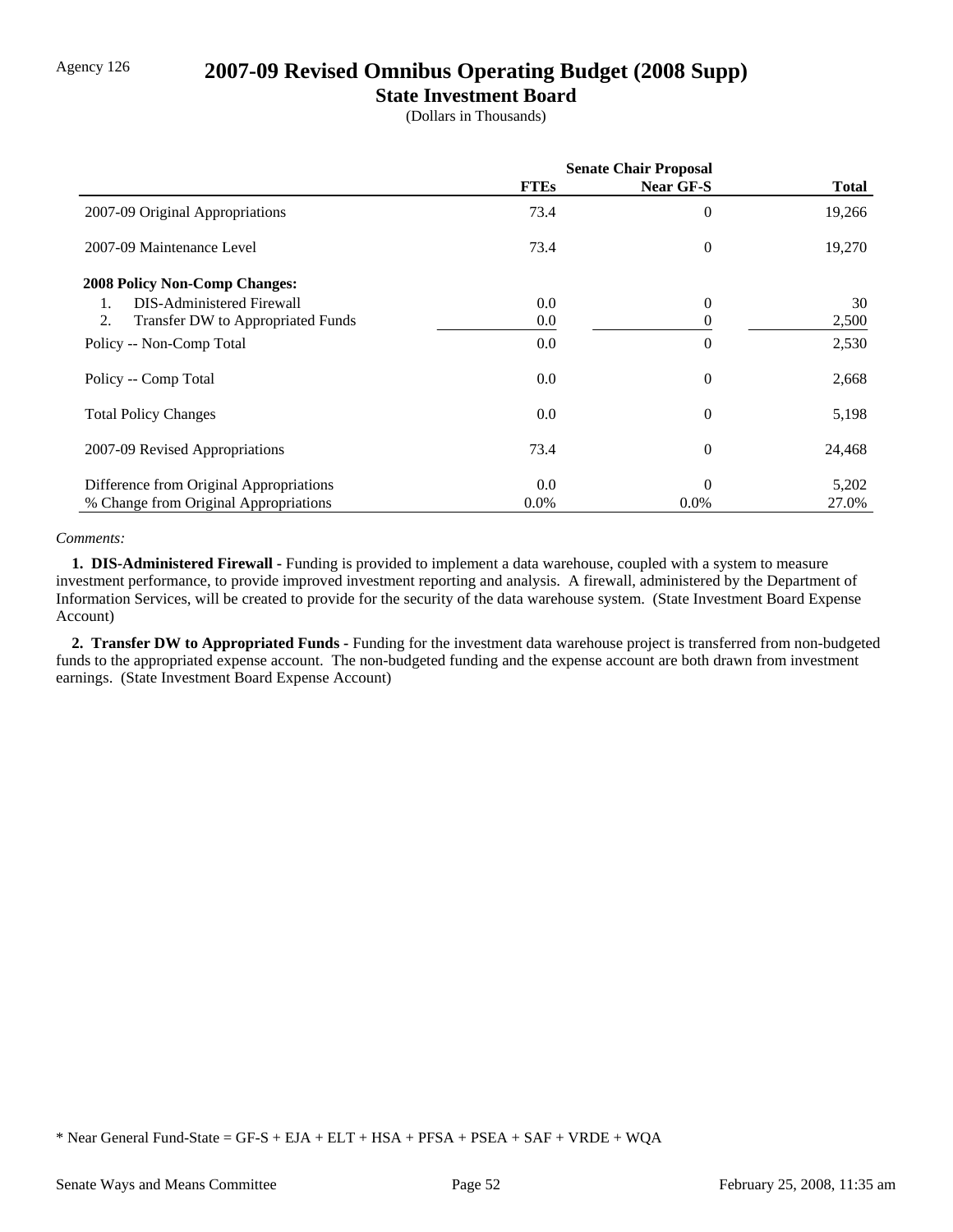# Agency 130 **2007-09 Revised Omnibus Operating Budget (2008 Supp)**

**Public Printer**

(Dollars in Thousands)

|                                         | <b>Senate Chair Proposal</b> |                |              |
|-----------------------------------------|------------------------------|----------------|--------------|
|                                         | <b>FTEs</b>                  | Near GF-S      | <b>Total</b> |
| 2007-09 Original Appropriations         | 137.8                        | $\overline{0}$ | 18,886       |
| 2007-09 Maintenance Level               | 137.8                        | $\theta$       | 18,890       |
| 2007-09 Revised Appropriations          | 137.8                        | $\theta$       | 18.890       |
| Difference from Original Appropriations | 0.0                          | 0              | 4            |
| % Change from Original Appropriations   | $0.0\%$                      | $0.0\%$        | $0.0\%$      |

*Comments:*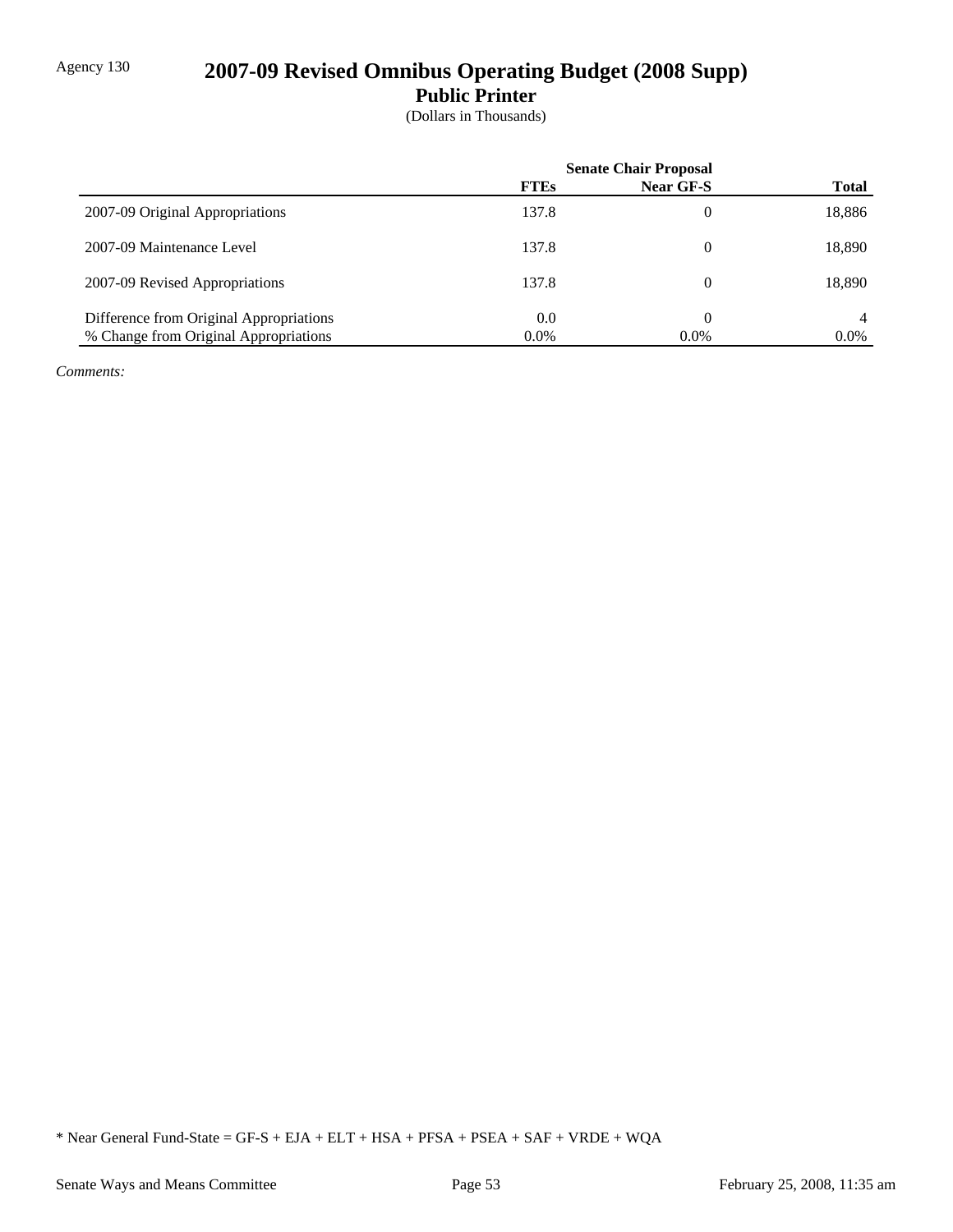### Agency 140 **2007-09 Revised Omnibus Operating Budget (2008 Supp)**

### **Department of Revenue**

(Dollars in Thousands)

|                                           | <b>Senate Chair Proposal</b> |           |              |
|-------------------------------------------|------------------------------|-----------|--------------|
|                                           | <b>FTEs</b>                  | Near GF-S | <b>Total</b> |
| 2007-09 Original Appropriations           | 1,072.2                      | 201,321   | 218,534      |
| 2007-09 Maintenance Level                 | 1,072.2                      | 201,351   | 219,064      |
| <b>2008 Policy Non-Comp Changes:</b>      |                              |           |              |
| I-960 Implementation<br>1.                | 1.2                          | 118       | 118          |
| Property Tax Deferral<br>2.               | 3.2                          | 5,814     | 5,814        |
| 3.<br>SB 6949 Low Income Homeowners       | 2.4                          | 516       | 516          |
| 4.<br>SB 6809 Working Families Tax Exempt | 7.9                          | 2,364     | 2,364        |
| Policy -- Non-Comp Total                  | 14.6                         | 8,812     | 8,812        |
| <b>Total Policy Changes</b>               | 14.6                         | 8,812     | 8,812        |
| 2007-09 Revised Appropriations            | 1,086.8                      | 210,163   | 227,876      |
| Difference from Original Appropriations   | 14.6                         | 8,842     | 9,342        |
| % Change from Original Appropriations     | 1.4%                         | 4.4%      | 4.3%         |

#### *Comments:*

 **1. I-960 Implementation -** Funding is provided for costs related to implementing I-960 requirements. The Department of Revenue (DOR) will hire two to three analysts each session to assist in preparing the estimates required by I-960. (General Fund-State)

 **2. Property Tax Deferral -** Funding is provided to implement Substitute Senate Bill 6178 (property tax deferral) which creates a new property tax deferral program for homeowners who meet the eligibility requirements. The amounts funded are for the Department to administer the program and reimburse state and local governments for property tax revenue deferral. (General Fund-State)

 **3. SB 6949 Low Income Homeowners -** Funding is provided for the implementation of SB 6949 (Low Income Homeowners Deferral). The bill transfers administration of the program from the counties to the Department of Revenue.

 **4. SB 6809 Working Families Tax Exempt -** Funding is provided for the implementation of ESSB 6809 (Working Families' Tax Exemption), which provides a state sales tax exemption, in the form of remittance, equal to a percentage of the federal Earned Income Tax Credit (EITC). (General Fund - State)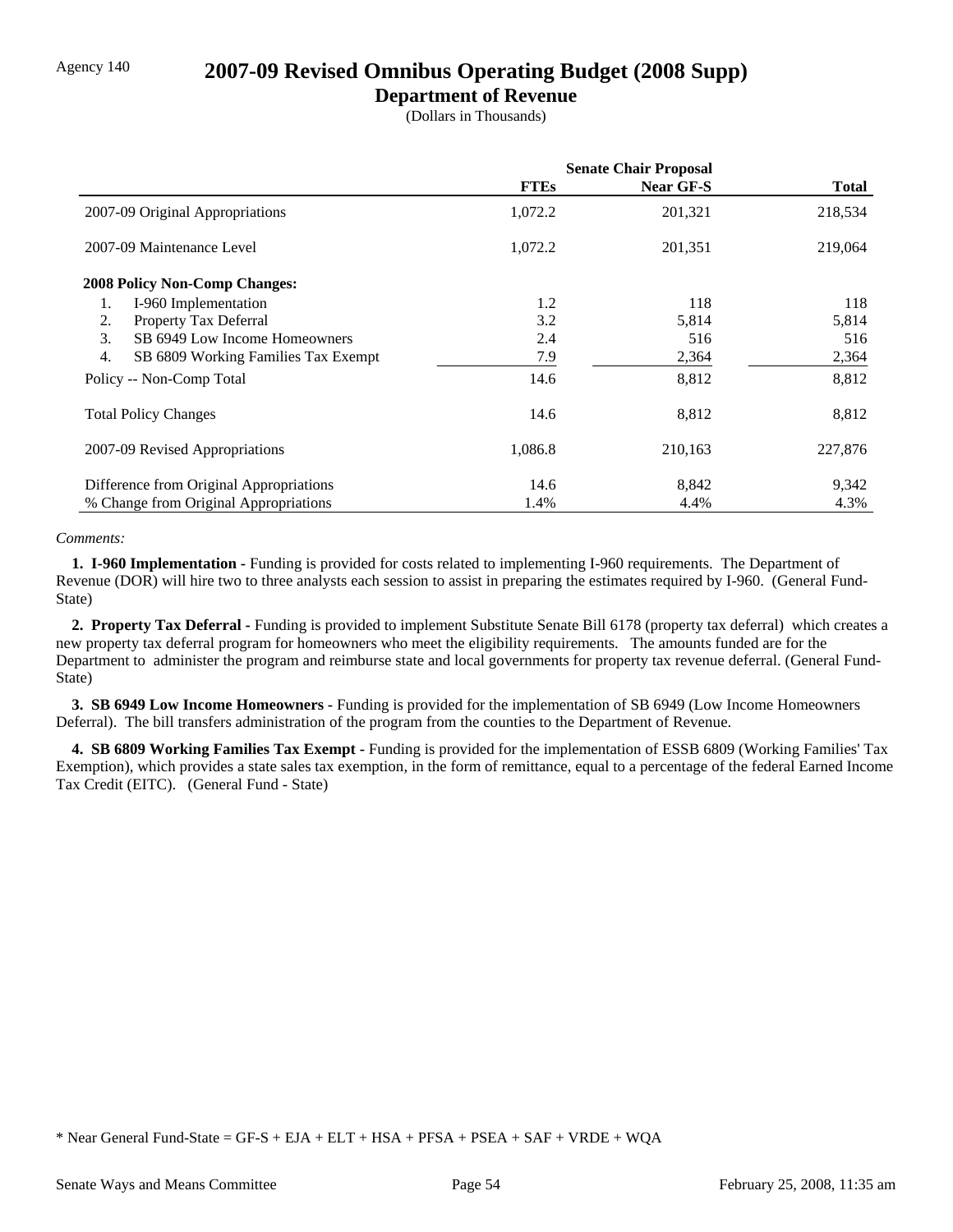### Agency 150 **2007-09 Revised Omnibus Operating Budget (2008 Supp)**

### **Dept of General Administration**

(Dollars in Thousands)

|                                                  | <b>Senate Chair Proposal</b> |                |              |
|--------------------------------------------------|------------------------------|----------------|--------------|
|                                                  | <b>FTEs</b>                  | Near GF-S      | <b>Total</b> |
| 2007-09 Original Appropriations                  | 594.6                        | 1,157          | 164,756      |
| 2007-09 Maintenance Level                        | 594.6                        | 1,157          | 164,770      |
| <b>2008 Policy Non-Comp Changes:</b>             |                              |                |              |
| Monument and Artwork<br>1.                       | 0.0                          | $\overline{0}$ | 33           |
| 2.<br>Project Review Committee Admin             | 0.0                          | 29             | 29           |
| 3.<br><b>Balance Appropriated Business Costs</b> | 0.0                          | $\theta$       | 2,000        |
| 4.<br>General Administration Moving Plan         | 0.0                          | $\theta$       | 1,031        |
| Policy -- Non-Comp Total                         | 0.0                          | 29             | 3,093        |
| <b>Total Policy Changes</b>                      | 0.0                          | 29             | 3,093        |
| 2007-09 Revised Appropriations                   | 594.6                        | 1,186          | 167,863      |
| Difference from Original Appropriations          | 0.0                          | 29             | 3,107        |
| % Change from Original Appropriations            | $0.0\%$                      | 2.5%           | 1.9%         |

#### *Comments:*

 **1. Monument and Artwork -** Several veterans memorials on the Capitol Campus require repair and maintenance to restore them to satisfactory condition. Ongoing funding will provide annual maintenance for the World War II Memorial, Prisoner of War/Missing in Action Memorial, Medal of Honor Obelisk, Winged Victory World War I Memorial, and Korean War Memorial. (General Administration Services Account-State)

 **2. Project Review Committee Admin -** Chapter 494, Laws of 2007 (2SHB 1506), modified the alternative public works statutes, adding more members to the Capital Project Advisory Review Board (CPARB) and established a new project review committee within CPARB. Ongoing funding will pay for costs to reimburse committee members for travel expenses.

 **3. Balance Appropriated Business Costs -** The Department is provided additional appropriation authority for the General Administration Services Account to cover its operating expenses. The Department will work with the Office of Financial Management to conduct an analysis in order to properly balance appropriated and non-appropriated activities, and to end the crosssubsidization of business lines. (General Administration Services Account-State)

 **4. General Administration Moving Plan -** Funding is provided to plan the move of state agencies out of the General Administration Building prior to the demolition of the building to make space for the Heritage Center. All state agencies will need to be out of the building by the fall of 2009. (General Administration Services Account-State)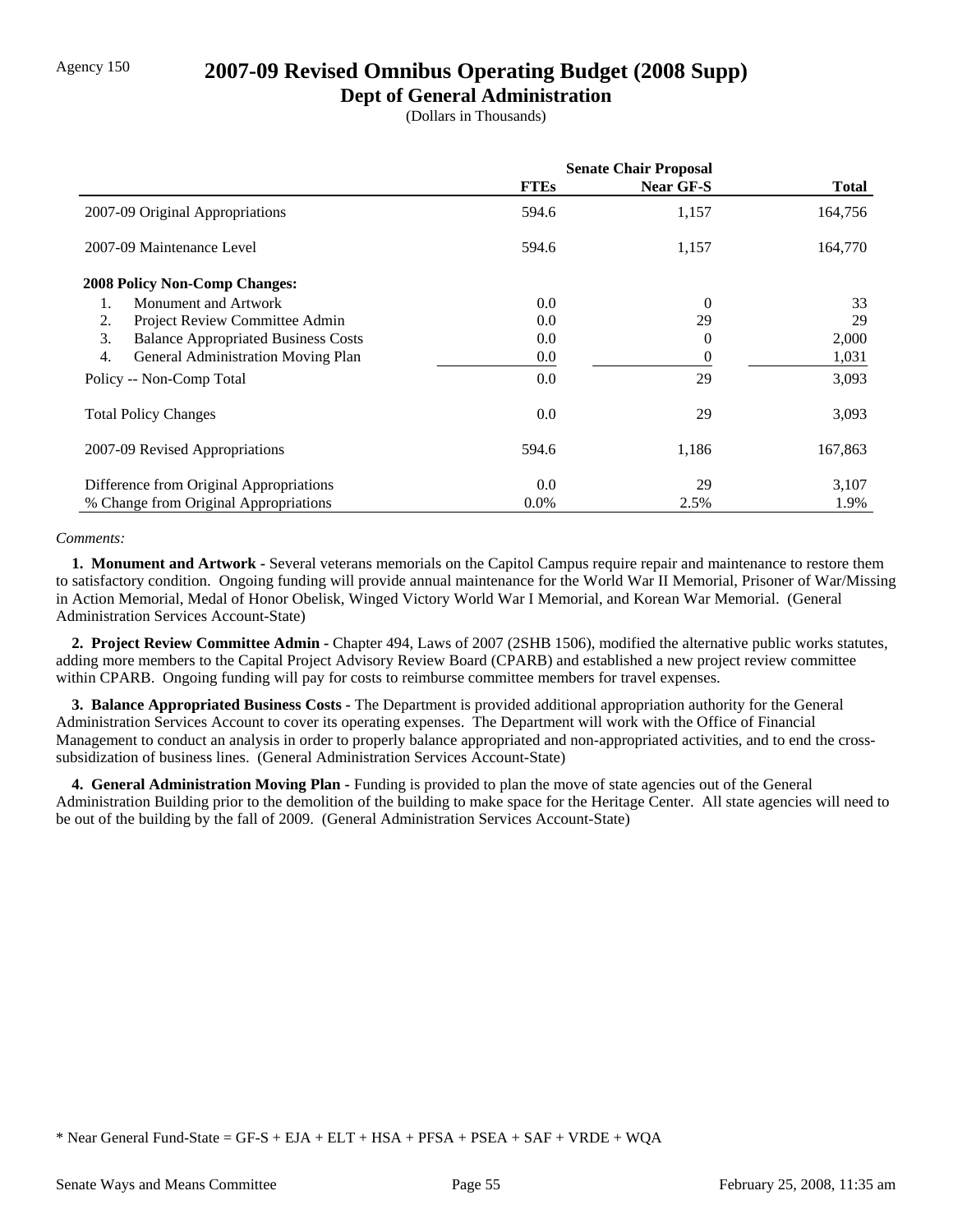# Agency 155 **2007-09 Revised Omnibus Operating Budget (2008 Supp)**

### **Department of Information Services**

(Dollars in Thousands)

|                                                 | <b>Senate Chair Proposal</b> |           |              |
|-------------------------------------------------|------------------------------|-----------|--------------|
|                                                 | <b>FTEs</b>                  | Near GF-S | <b>Total</b> |
| 2007-09 Original Appropriations                 | 478.3                        | 10,590    | 265,602      |
| 2007-09 Maintenance Level                       | 478.3                        | 10,590    | 266,460      |
| <b>2008 Policy Non-Comp Changes:</b>            |                              |           |              |
| Electronic Public Disclosure<br>1.              | 0.0                          | 250       | 250          |
| Critical Patient Information Init.<br>2.        | 0.0                          | $-2,000$  | $-2,000$     |
| 3.<br><b>Federal Grants for Law Enforcement</b> | 0.0                          | 0         | 1,220        |
| 4.<br>High-speed Internet                       | 0.3                          | 195       | 195          |
| Policy -- Non-Comp Total                        | 0.3                          | $-1,555$  | $-335$       |
| <b>Total Policy Changes</b>                     | 0.3                          | $-1,555$  | $-335$       |
| 2007-09 Revised Appropriations                  | 478.6                        | 9,035     | 266,125      |
| Difference from Original Appropriations         | 0.3                          | $-1,555$  | 523          |
| % Change from Original Appropriations           | 0.1%                         | $-14.7%$  | 0.2%         |

#### *Comments:*

 **1. Electronic Public Disclosure -** Funding is provided for the Department of Information Services to work with a private contractor to establish best practices and policies for electronic public records disclosure. This one-time funding will address record searching, selection, formatting, and output.

 **2. Critical Patient Information Init. -** Funding providing in the 2007-09 biennial budget to the Department of Information Services (DIS) for the creation of a pilot project to develop an emergency medical response health management record system for emergency medical personnel in King, Snohomish, Thurston, and Whatcom counties is eliminated. (Health Services Account-State)

 **3. Federal Grants for Law Enforcement -** Expenditure authority is provided for the Department of Information Services (DIS) to use funds provided by two one-time federal grants for activities related to law enforcement. The U.S. Department of Justice's National Criminal History Improvement Program provided funding to develop and improve criminal history records throughout the state. The DIS will use this funding to implement technology and process changes that improve reporting, timeliness, accuracy, and completeness of criminal history records and information. The DIS also received a grant from the National Governors Association for activities initiated and supported by the U.S. Department of Justice. The grant will fund a pilot project to deliver technical specifications for developing future applications that use the JINDEX platform, giving law enforcement officers in the field electronic access to driver photographs. (General Fund-Federal)

 **4. High-speed Internet -** Funding is provided for the Department of Information Services to coordinate a statewide high-speed internet deployment and adoption initiative, pursuant to Engrossed Second Substitute Senate Bill 6438 (development of a statewide high-speed internet deployment and adoption initiative). The DIS will work in cooperation with the Utilities and Transportation Commission; the Department of Community, Economic and Trade Development; and representatives of the telecommunications industry, community-based organizations, and other groups to develop a strategy to ensure statewide access to affordable and reliable high-speed internet services.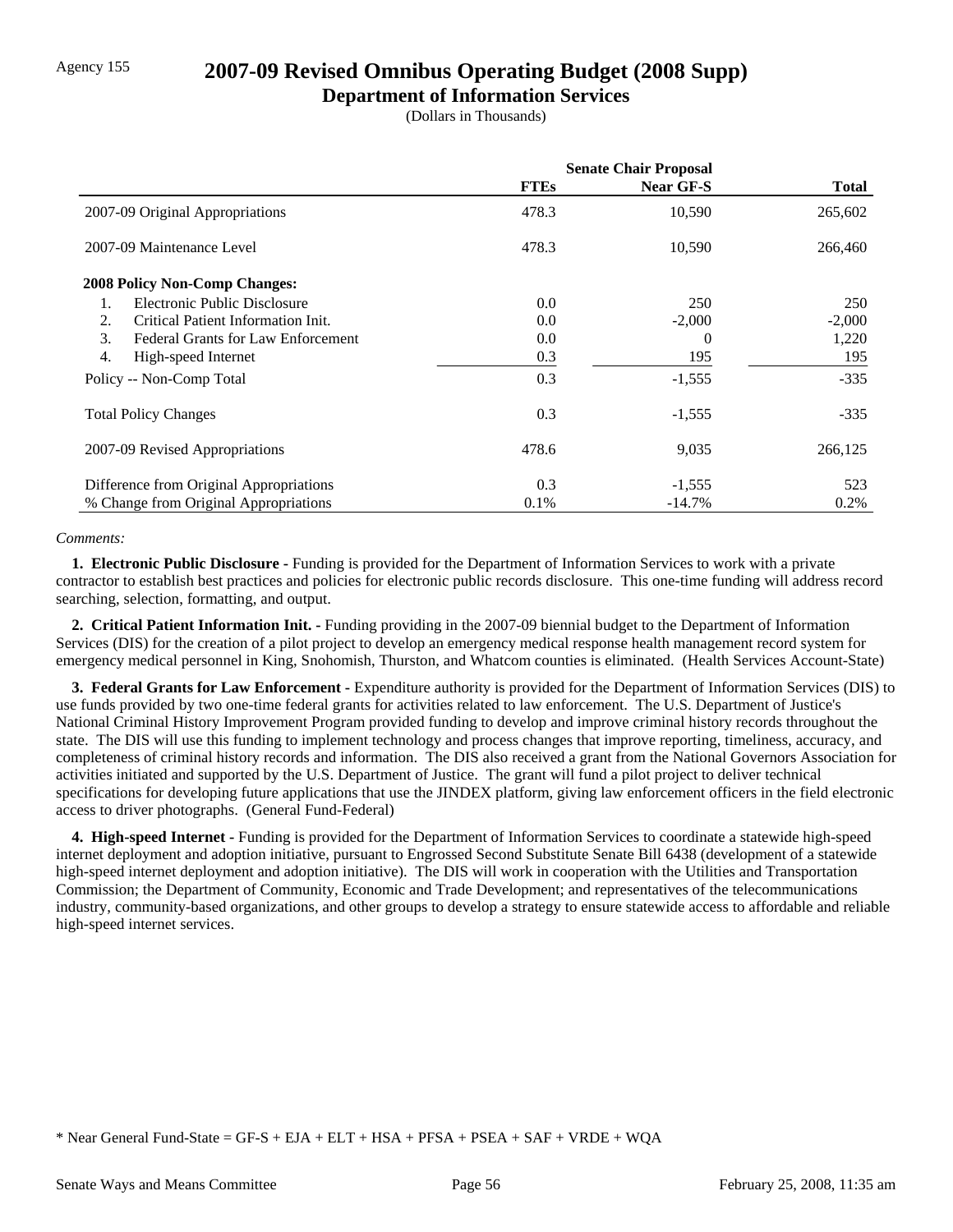### Agency 160 **2007-09 Revised Omnibus Operating Budget (2008 Supp)**

#### **Office of Insurance Commissioner**

(Dollars in Thousands)

|                                           | <b>Senate Chair Proposal</b> |                  |              |
|-------------------------------------------|------------------------------|------------------|--------------|
|                                           | <b>FTEs</b>                  | <b>Near GF-S</b> | <b>Total</b> |
| 2007-09 Original Appropriations           | 218.7                        | 0                | 46,914       |
| 2007-09 Maintenance Level                 | 218.7                        | $\overline{0}$   | 47,068       |
| <b>2008 Policy Non-Comp Changes:</b>      |                              |                  |              |
| Closed Claims Workload Increase           | 0.5                          | $\overline{0}$   | 93           |
| 2.<br>State Health Insurance Pool SB 6765 | 0.0                          | 0                | 45           |
| Policy -- Non-Comp Total                  | 0.5                          | 0                | 138          |
| <b>Total Policy Changes</b>               | 0.5                          | $\overline{0}$   | 138          |
| 2007-09 Revised Appropriations            | 219.2                        | $\overline{0}$   | 47,206       |
| Difference from Original Appropriations   | 0.5                          | $\Omega$         | 292          |
| % Change from Original Appropriations     | 0.2%                         | $0.0\%$          | $0.6\%$      |

#### *Comments:*

 **1. Closed Claims Workload Increase -** Chapter 8, Laws of 2006 addressed the cyclical problems in the medical malpractice liability insurance market. Entities are required to report each closed claim to the Insurance Commissioner for analysis and reporting to the Legislature beginning with medical malpractice claims closed in 2008. Due to the complexity of the actuarial data and the larger than expected request for technical assistance, additional expenditure authority is necessary to provide actuarial resources to assist entities with reporting requirements, analyze the data, and prepare the required reports. This request includes a one-time funding equipment cost. (Insurance Commissioner's Regulatory Account-State)

 **2. State Health Insurance Pool SB 6765 -** Substitute Senate Bill 6765 directs the Insurance Commissioner to convene a task force to recommend equitable and stable funding sources for the Washington state health insurance pool. (Insurance Commissioner's Regulatory Account-State)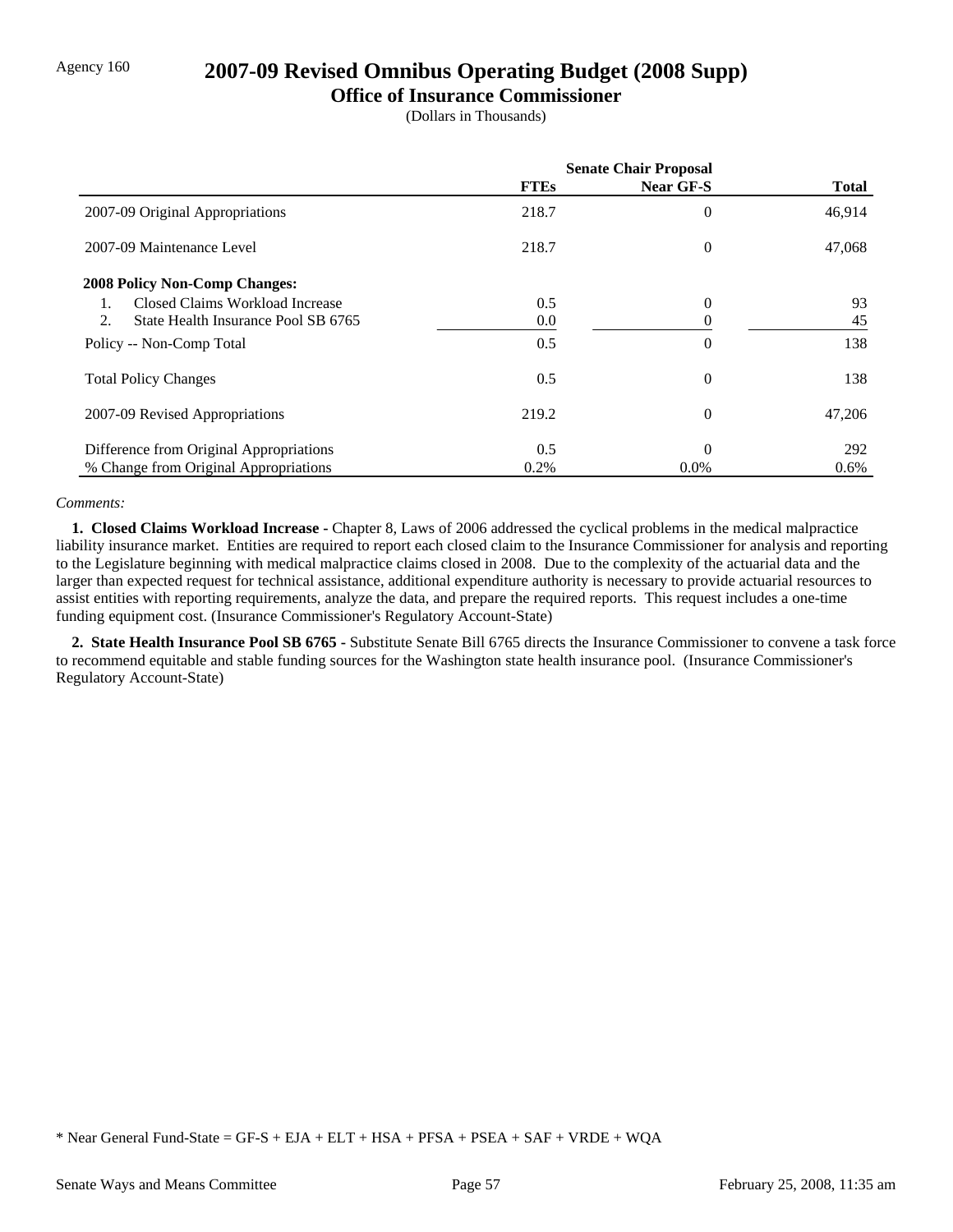# Agency 190 **2007-09 Revised Omnibus Operating Budget (2008 Supp)**

**Bd of Industrial Insurance Appeals**

(Dollars in Thousands)

|                                         | <b>Senate Chair Proposal</b> |           |              |
|-----------------------------------------|------------------------------|-----------|--------------|
|                                         | <b>FTEs</b>                  | Near GF-S | <b>Total</b> |
| 2007-09 Original Appropriations         | 157.8                        | 0         | 36,267       |
| 2007-09 Maintenance Level               | 157.8                        | 0         | 36,271       |
| 2007-09 Revised Appropriations          | 157.8                        | 0         | 36,271       |
| Difference from Original Appropriations | 0.0                          |           |              |
| % Change from Original Appropriations   | $0.0\%$                      | $0.0\%$   | $0.0\%$      |

*Comments:*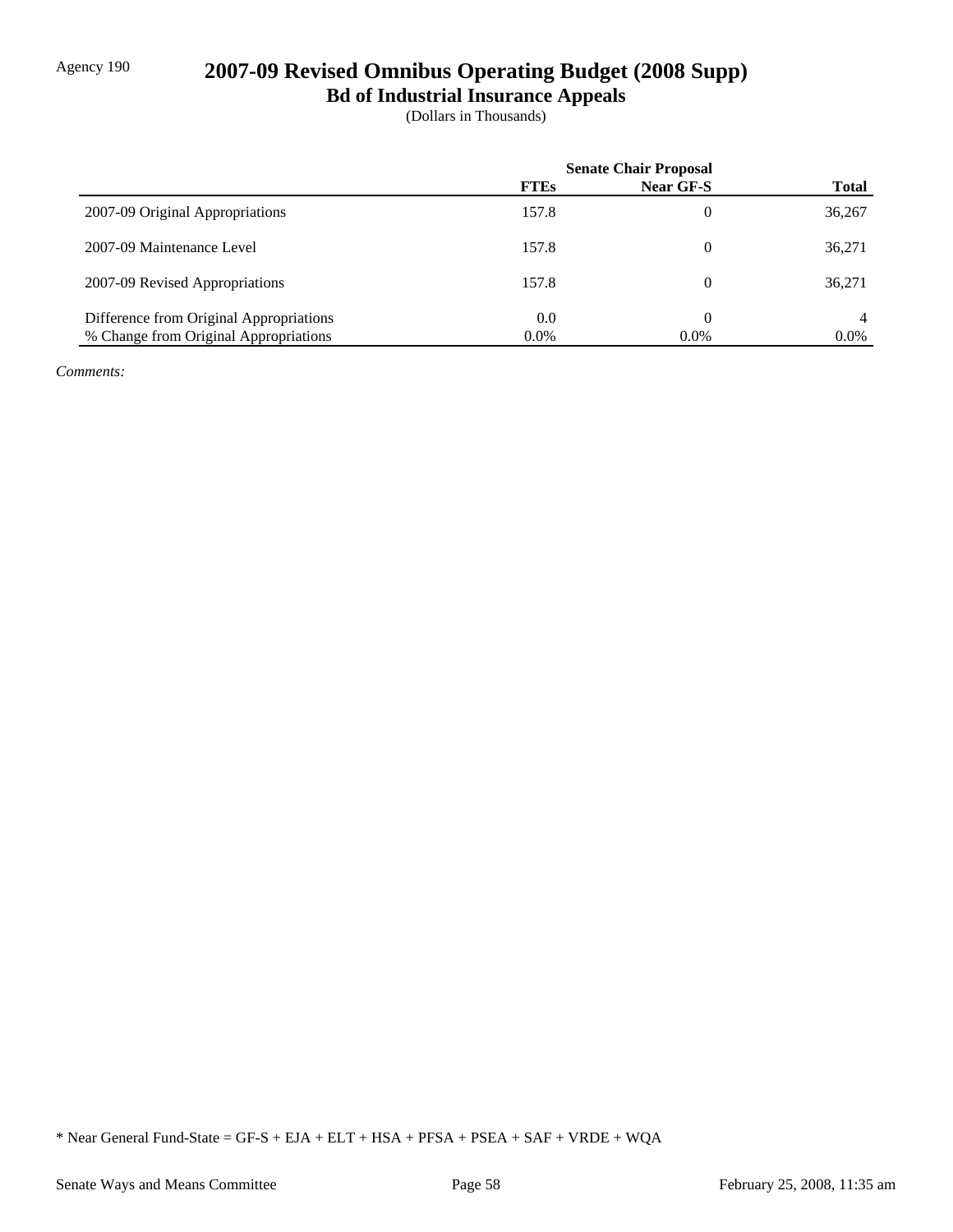# Agency 195 **2007-09 Revised Omnibus Operating Budget (2008 Supp)**

### **WA State Liquor Control Board**

(Dollars in Thousands)

|                                           | <b>Senate Chair Proposal</b> |                  |              |
|-------------------------------------------|------------------------------|------------------|--------------|
|                                           | <b>FTEs</b>                  | <b>Near GF-S</b> | <b>Total</b> |
| 2007-09 Original Appropriations           | 1,172.3                      | 3,863            | 231,565      |
| 2007-09 Maintenance Level                 | 1,172.3                      | 3,863            | 232,685      |
| <b>2008 Policy Non-Comp Changes:</b>      |                              |                  |              |
| Law Enforcement Equitable Sharing         | 0.0                          | $\overline{0}$   | 757          |
| Distribution Center Software Upgrad<br>2. | 0.0                          | 0                | 1,294        |
| 3.<br>Distribution Center Expansion       | 0.0                          | 0                | 3,660        |
| Policy -- Non-Comp Total                  | 0.0                          | $\theta$         | 5,711        |
| <b>Total Policy Changes</b>               | 0.0                          | $\overline{0}$   | 5,711        |
| 2007-09 Revised Appropriations            | 1,172.3                      | 3,863            | 238,396      |
| Difference from Original Appropriations   | 0.0                          | $\theta$         | 6,831        |
| % Change from Original Appropriations     | $0.0\%$                      | $0.0\%$          | 3.0%         |

#### *Comments:*

 **1. Law Enforcement Equitable Sharing -** The Liquor Control Board will receive one-time funding from the Department of Justice's Asset Forfeiture Program. Funds will be used for equipment and training related to tobacco enforcement. (Federal Seizure Account-Nonappropriated)

 **2. Distribution Center Software Upgrad -** Funding is provided for the Liquor Control Board to upgrade software at the distribution center. Current software will no longer be supported by the manufacturer. The LCB was appropriated funding in the 2005-07 Biennium to upgrade this software, but postponed the project until after completion of the distribution center expansion, which is scheduled for Fiscal Year 2008. (Liquor Control Board Construction and Maintenance Account-State, Liquor Revolving Account-State)

 **3. Distribution Center Expansion -** Funding is provided for the LCB to use a one-time fund balance from Certificates of Participation in FY 2005 to FY 2007 for safety and seismic improvements at the distribution center and to complete the project. (Liquor Control Board Construction and Maintenance Account-State)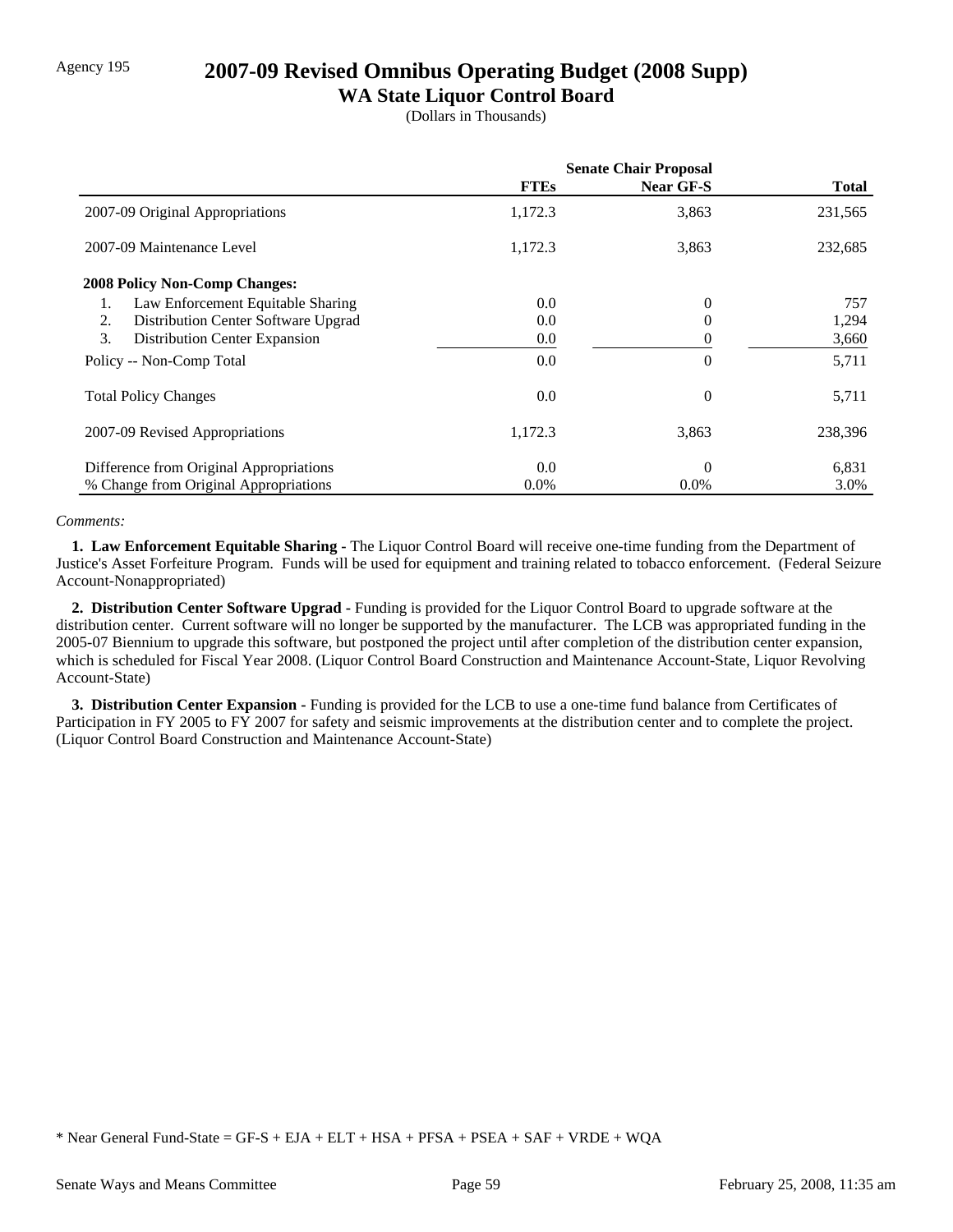# Agency 215 **2007-09 Revised Omnibus Operating Budget (2008 Supp)**

**Utilities and Transportation Comm**

(Dollars in Thousands)

|                                         | <b>Senate Chair Proposal</b> |                  |              |  |
|-----------------------------------------|------------------------------|------------------|--------------|--|
|                                         | <b>FTEs</b>                  | <b>Near GF-S</b> | <b>Total</b> |  |
| 2007-09 Original Appropriations         | 151.7                        | 160              | 36,293       |  |
| 2007-09 Maintenance Level               | 151.7                        | 160              | 36,297       |  |
| 2007-09 Revised Appropriations          | 151.7                        | 160              | 36,297       |  |
| Difference from Original Appropriations | 0.0                          | 0                | 4            |  |
| % Change from Original Appropriations   | $0.0\%$                      | $0.0\%$          | $0.0\%$      |  |

*Comments:*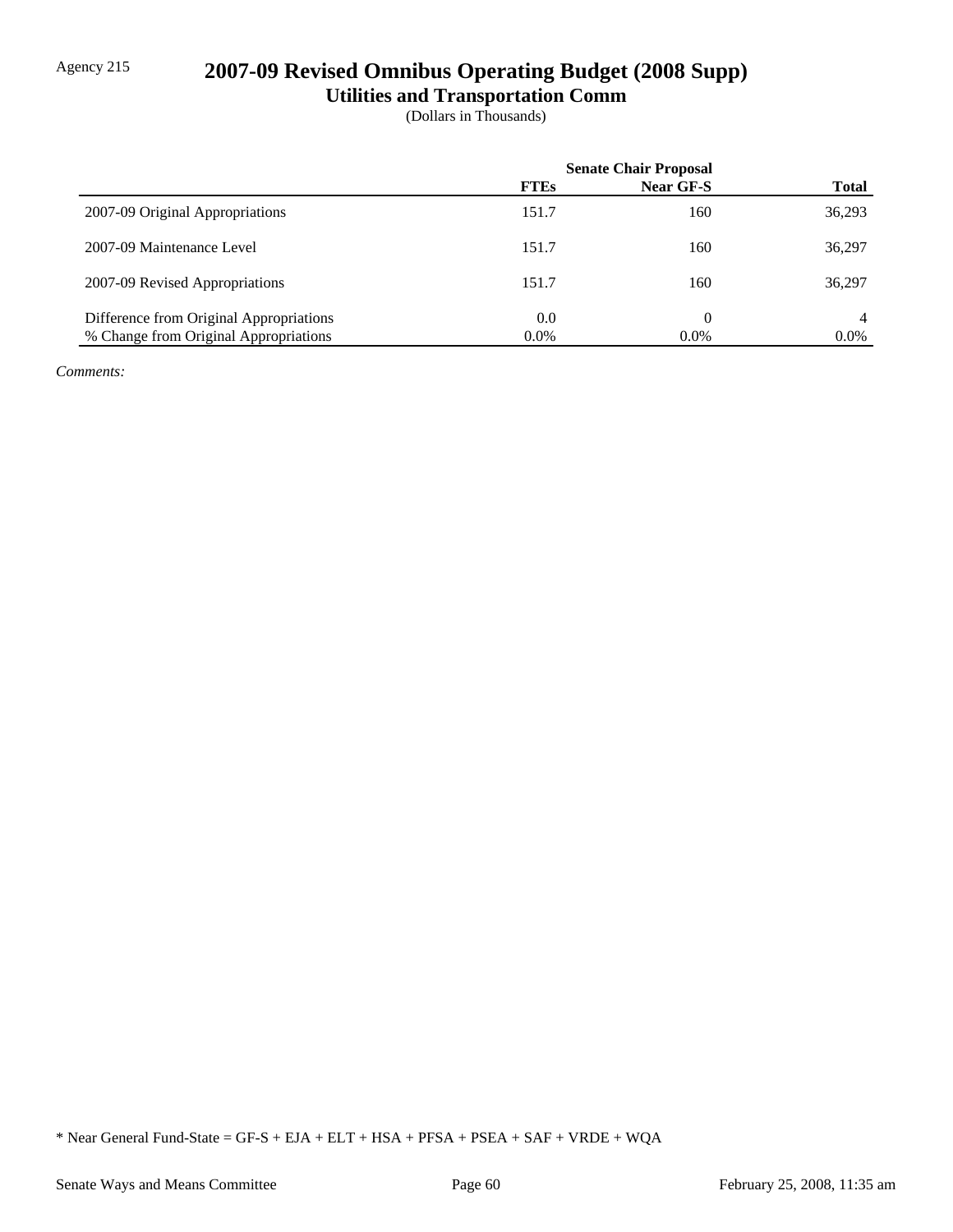# Agency 225 **2007-09 Revised Omnibus Operating Budget (2008 Supp)**

### **Washington State Patrol**

(Dollars in Thousands)

|                                                | <b>Senate Chair Proposal</b> |                  |              |
|------------------------------------------------|------------------------------|------------------|--------------|
|                                                | <b>FTEs</b>                  | <b>Near GF-S</b> | <b>Total</b> |
| 2007-09 Original Appropriations                | 581.0                        | 86,449           | 122,180      |
| 2007-09 Maintenance Level                      | 560.3                        | 82,144           | 120,707      |
| 2008 Policy Non-Comp Changes:                  |                              |                  |              |
| 1.<br><b>ACCESS Platform Migration Phase I</b> | 0.0                          | 127              | 127          |
| Regulation of Health Professionals#<br>2.      | 1.5                          | $\theta$         | 222          |
| 3.<br><b>Expand Seattle Crime Lab</b>          | $0.0\,$                      | 258              | 428          |
| Harmonize Hospital Fire Inspections<br>4.      | 0.5                          | $\theta$         | 141          |
| 5.<br><b>State Toxicologist Staffing</b>       | 0.8                          | 0                | 205          |
| Policy -- Non-Comp Total                       | 2.8                          | 385              | 1,123        |
| <b>Total Policy Changes</b>                    | 2.8                          | 385              | 1,123        |
| 2007-09 Revised Appropriations                 | 563.1                        | 82,529           | 121,830      |
| Difference from Original Appropriations        | $-17.9$                      | $-3,920$         | $-350$       |
| % Change from Original Appropriations          | $-3.1%$                      | $-4.5\%$         | $-0.3\%$     |

#### *Comments:*

 **1. ACCESS Platform Migration Phase I -** Funding is provided to begin the process of replacing the "A Central Computerized Enforcement Service System" (ACCESS). Phase I of the project funds a project manager/consultant to conduct the acquisition, and a quality assurance consultant who will continue through the completion of the project. (General Fund-State, State Patrol Highway Account-State)

 **2. Regulation of Health Professionals# -** Funding is provided pursuant to Substitute House Bill 1103 (health professions) to conduct national criminal background checks on all out-of-state applicants for health professions credentials to help prevent individuals with criminal convictions in other states from obtaining a credential in Washington. This item funds the costs for the workload impact of an estimated 13,500 additional background checks. (Fingerprint Identification Account-State)

**3. Expand Seattle Crime Lab - Funding is provided to exercise a City of Seattle option on 15,153 square feet on the fourth floor** of the current facility to allow the Chemistry Section to move and the Toxicology Laboratory to expand. (General Fund-State, Death Investigations Account-State)

 **4. Harmonize Hospital Fire Inspections -** Funding and one FTE is provided to allow the Director of Fire Protection to complete fire and life safety inspections for hospitals on an 18-month inspection cycle.

 **5. State Toxicologist Staffing -** Funding is provided for a full-time State Toxicologist and an evidence custodian. (Death Investigations Account)

<sup>\*</sup> Near General Fund-State = GF-S + EJA + ELT + HSA + PFSA + PSEA + SAF + VRDE + WQA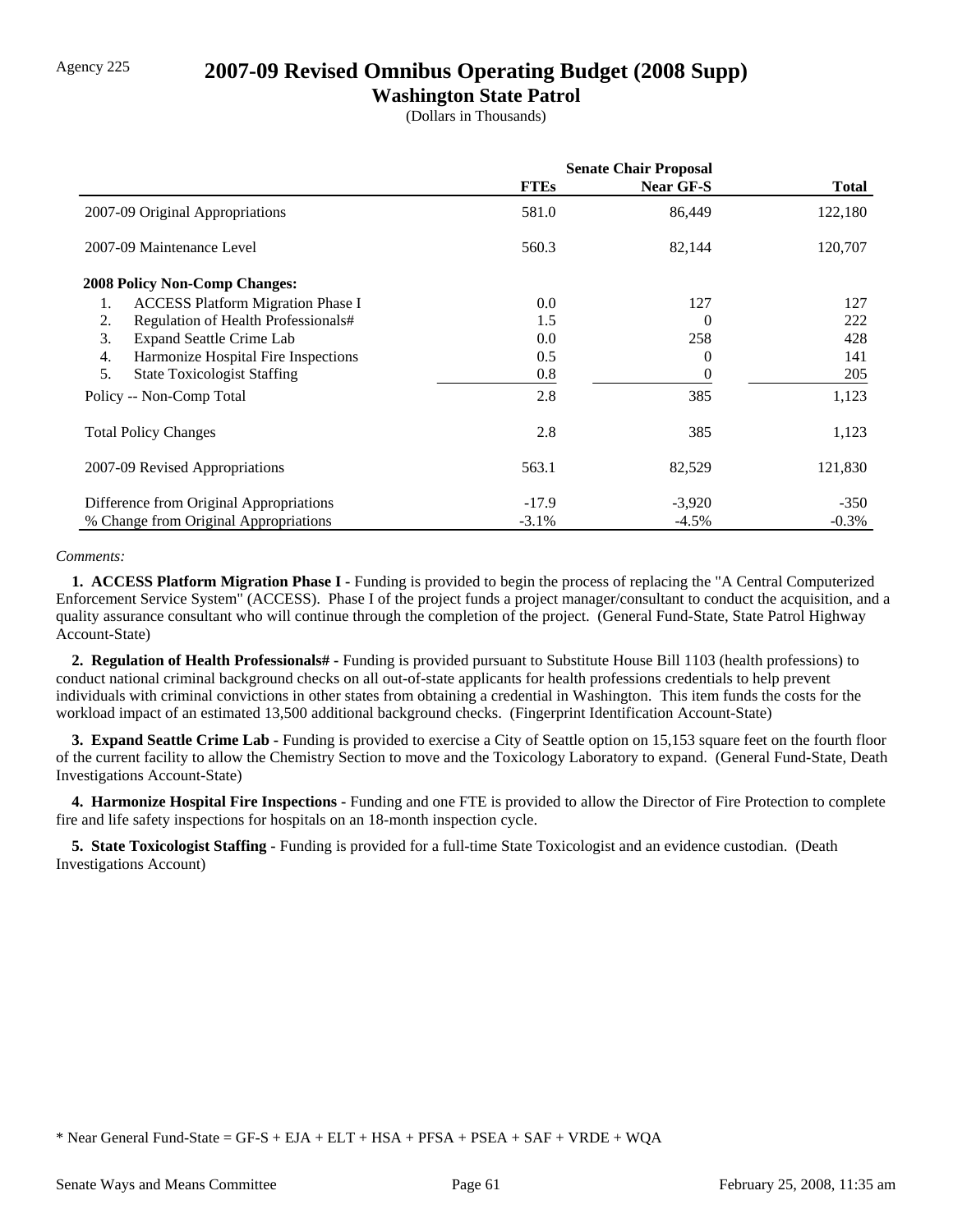## Agency 227 **2007-09 Revised Omnibus Operating Budget (2008 Supp)**

### **Criminal Justice Training Comm**

(Dollars in Thousands)

|                                         | <b>Senate Chair Proposal</b> |                  |              |
|-----------------------------------------|------------------------------|------------------|--------------|
|                                         | <b>FTEs</b>                  | <b>Near GF-S</b> | <b>Total</b> |
| 2007-09 Original Appropriations         | 38.2                         | 29,877           | 42,807       |
| 2007-09 Maintenance Level               | 38.2                         | 30,106           | 43,036       |
| <b>2008 Policy Non-Comp Changes:</b>    |                              |                  |              |
| Sex Offender Address Verification<br>1. | 0.0                          | 5,000            | 5,000        |
| 2.<br>Offender Watch System             | 0.0                          | 321              | 321          |
| Sex Offender Crackdown<br>3.            | 0.0                          | <b>200</b>       | <b>200</b>   |
| 4.<br><b>Additional Academies</b>       | $0.0\,$                      | 961              | 961          |
| Policy -- Non-Comp Total                | 0.0                          | 6,482            | 6,482        |
| <b>Total Policy Changes</b>             | 0.0                          | 6,482            | 6,482        |
| 2007-09 Revised Appropriations          | 38.2                         | 36,588           | 49,518       |
| Difference from Original Appropriations | 0.0                          | 6,711            | 6,711        |
| % Change from Original Appropriations   | $0.0\%$                      | 22.5%            | 15.7%        |

#### *Comments:*

 **1. Sex Offender Address Verification -** Funds are provided to the Washington Association of Sheriffs and Police Chiefs to contract with local law enforcement for in-person verification of the addresses and residency of registered sex offenders. Level III offenders will be visited every three months, Level II offenders visited twice per year, and Level I offenders visited annually. During these visits, law enforcement agencies will also confirm that every registered sex offender has a DNA sample on file. (Public Safety and Education Account-State)

 **2. Offender Watch System -** Funding is provided for a new unified sex offender registry program, Offender Watch. All local registration websites will be linked with the statewide notification website, and will be immediately updated when information is entered. (Public Safety and Education Account-State)

**3. Sex Offender Crackdown -** Operation Crackdown sends law enforcement units out across the state to apprehend offenders who are violating the terms of their release. This crackdown sends the message to sex offenders who violate the terms of community supervision that law enforcement agencies will find them and hold them accountable. (Public Safety and Education Account-State)

 **4. Additional Academies -** Additional Basic Law Enforcement Academy (BLEA) training funds are provided to meet the increased demand for basic peace officer training. The 2007 Legislature directed the Office of Financial Management (OFM) to develop a forecast of future student demand for Basic Law Enforcement Academies at the criminal justice training centers in Burien and Spokane. That forecast indicated that six additional academies are needed to train an additional 182 law enforcement officers. (Public Safety and Education Account-State)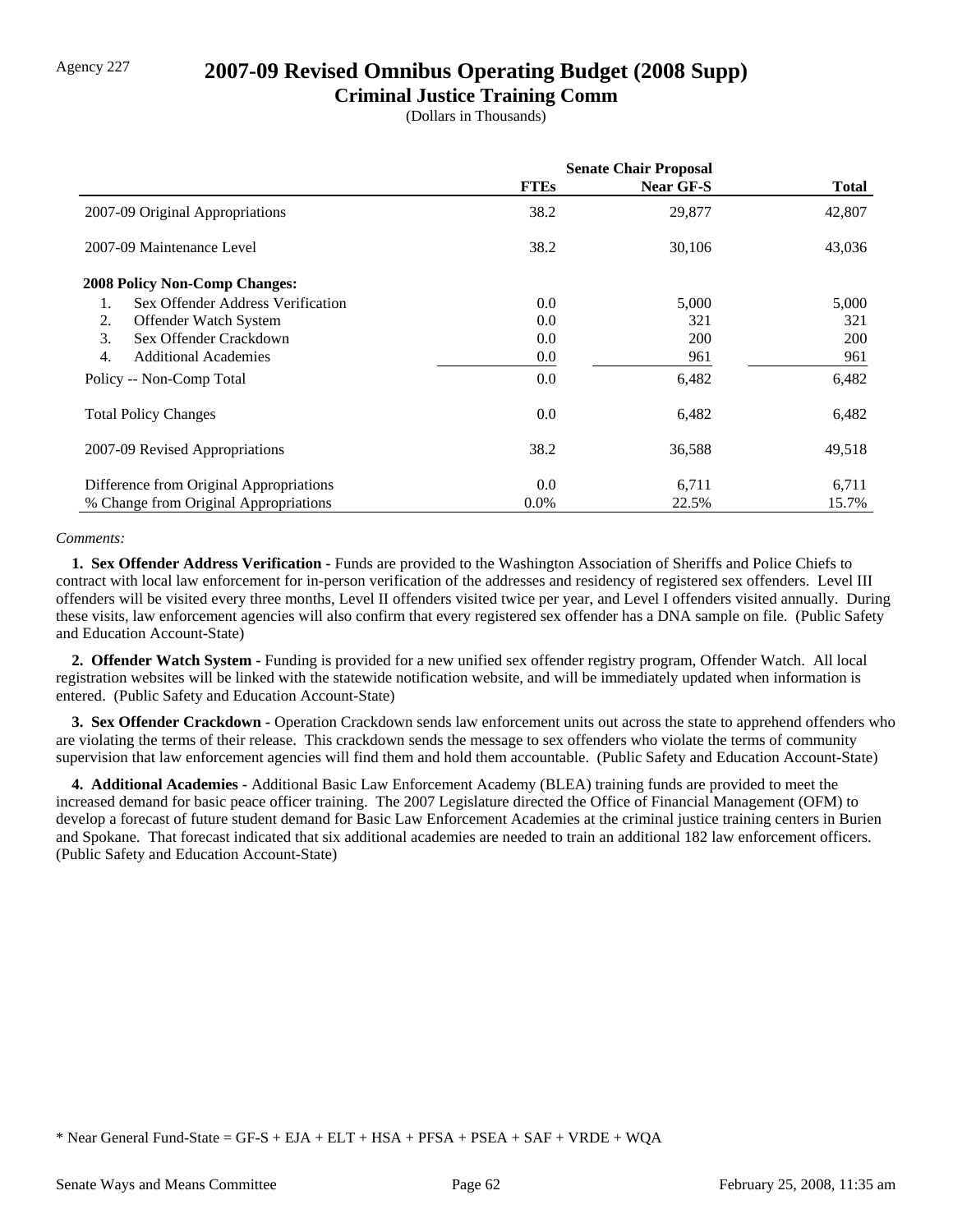# Agency 228 **2007-09 Revised Omnibus Operating Budget (2008 Supp)**

### **WA Traffic Safety Commission**

(Dollars in Thousands)

|                                         | <b>Senate Chair Proposal</b> |                  |                |
|-----------------------------------------|------------------------------|------------------|----------------|
|                                         | <b>FTEs</b>                  | <b>Near GF-S</b> | <b>Total</b>   |
| 2007-09 Original Appropriations         | 0.0                          | $\theta$         | $\theta$       |
| 2007-09 Maintenance Level               | 0.0                          | $\theta$         | $\overline{0}$ |
| <b>2008 Policy Non-Comp Changes:</b>    |                              |                  |                |
| <b>DUI Emphasis Patrol Grants</b><br>1. | 0.0                          | 4,947            | 4,947          |
| Policy -- Non-Comp Total                | 0.0                          | 4,947            | 4,947          |
| <b>Total Policy Changes</b>             | $0.0\,$                      | 4,947            | 4,947          |
| 2007-09 Revised Appropriations          | 0.0                          | 4,947            | 4,947          |
| Difference from Original Appropriations | 0.0                          | 4,947            | 4,947          |
| % Change from Original Appropriations   | $0.0\%$                      | $0.0\%$          | $0.0\%$        |

#### *Comments:*

 **1. DUI Emphasis Patrol Grants -** Funding is provided for impaired driving enforcement grants for local law enforcement agencies, implementing the provisions of SB 6931 (emphasis patrols). Revenue is generated through a \$0.42 per liter surcharge on distilled spirits. (Violence Reduction and Drug Enforcement Account-State)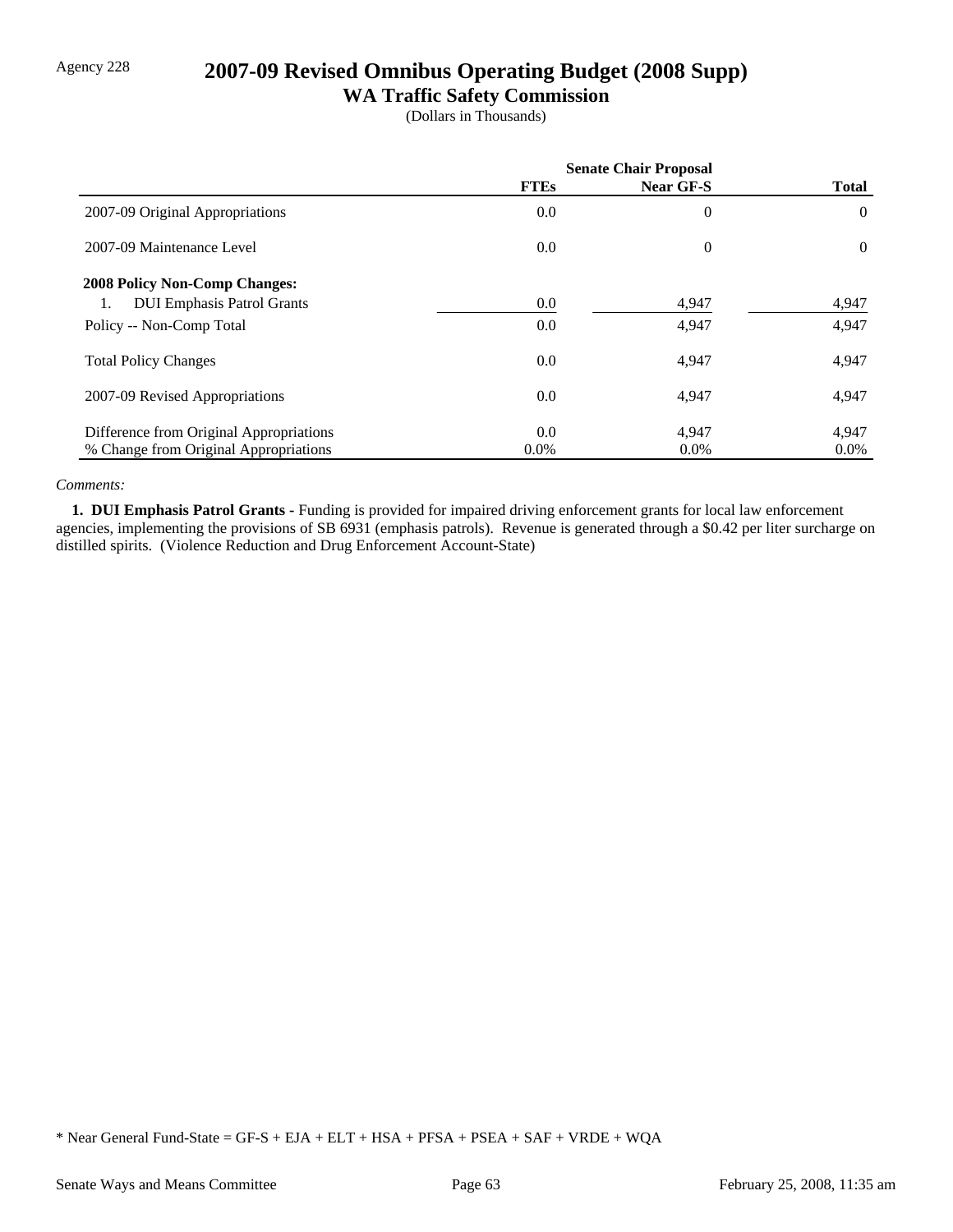## Agency 235 **2007-09 Revised Omnibus Operating Budget (2008 Supp)**

### **Department of Labor and Industries**

(Dollars in Thousands)

|                                                 | <b>Senate Chair Proposal</b> |                  |              |
|-------------------------------------------------|------------------------------|------------------|--------------|
|                                                 | <b>FTEs</b>                  | <b>Near GF-S</b> | <b>Total</b> |
| 2007-09 Original Appropriations                 | 2,657.9                      | 49,583           | 597,875      |
| 2007-09 Maintenance Level                       | 2,658.9                      | 49,758           | 600,306      |
| <b>2008 Policy Non-Comp Changes:</b>            |                              |                  |              |
| <b>Independent Medical Exams</b><br>1.          | 0.6                          | 0                | 143          |
| Centers of Occupational Health<br>2.            | 0.0                          | $_{0}$           | 200          |
| 3.<br><b>Electrical Prog Workload Increase</b>  | 2.1                          | 0                | $\Omega$     |
| Elevator Workload Increase<br>4.                | 1.1                          | 200              | 200          |
| 5.<br><b>Bill Payers - Fiscal Controls FTEs</b> | 0.6                          | 0                | 88           |
| <b>Construction Industry</b><br>6.              | 1.0                          | 57               | 417          |
| <b>Workers' Compensation Coverage</b><br>7.     | 1.1                          | $_{0}$           | 214          |
| Victims of Domestic Violence<br>8.              | 1.6                          | 0                | 439          |
| 9.<br><b>Industrial Insurance Claims</b>        | $0.0\,$                      | 6                | 6            |
| Policy -- Non-Comp Total                        | 7.9                          | 263              | 1,707        |
| <b>Total Policy Changes</b>                     | 7.9                          | 263              | 1,707        |
| 2007-09 Revised Appropriations                  | 2,666.8                      | 50,021           | 602,013      |
| Difference from Original Appropriations         | 8.9                          | 438              | 4,138        |
| % Change from Original Appropriations           | 0.3%                         | 0.9%             | 0.7%         |

#### *Comments:*

 **1. Independent Medical Exams -** Funding is provided to implement a one-year project to improve the quality and oversight of independent medical examinations. The project will focus on improvements to credentialing, appropriate use if independent medical exams, training for examiners, and recommendations for further improvements. (Medical Aid Account)

 **2. Centers of Occupational Health -** Centers of occupational health and education create more efficient users of the workers compensation system and produce better and faster return-to-work outcomes. The Legislature appropriated funds in the 2007 supplemental budget and directed L&I to open two new centers. The Department has contracted with the Everett Clinic and Harborview Medical Center for this purpose. However, because these funds were appropriated in the second supplemental budget, they did not carry forward into the 2007-09 Biennium. This item funds the Harborview and Everett Clinic sites through the end of the biennium. (Medical Aid Account-State)

 **3. Electrical Prog Workload Increase -** The Department will hire additional electrical inspectors to meet rising inspection and plan review demands in central Washington. Timely inspections prevent builders and electrical contractors from suffering economic losses that are caused by permitting delays. (Electrical License Account-State)

 **4. Elevator Workload Increase -** The Department of Labor and Industries will hire additional elevator inspectors to conduct both initial and annual operational safety inspections. These inspections protect the safety of individuals who ride elevators and escalators. The number of new conveyances entering service outpaces the number of conveyances retired from service, creating an expanding workload that must be addressed through a staffing increase. (General Fund-State)

 **5. Bill Payers - Fiscal Controls FTEs -** Funding is provided to hire one FTE to respond to federal collection claims against the Department. L&I must respond in a timely manner to these claims to avoid financial penalties and must also ensure the veracity of the claims to avoid making unnecessary payments to the federal government. (Medical Aid Account-State)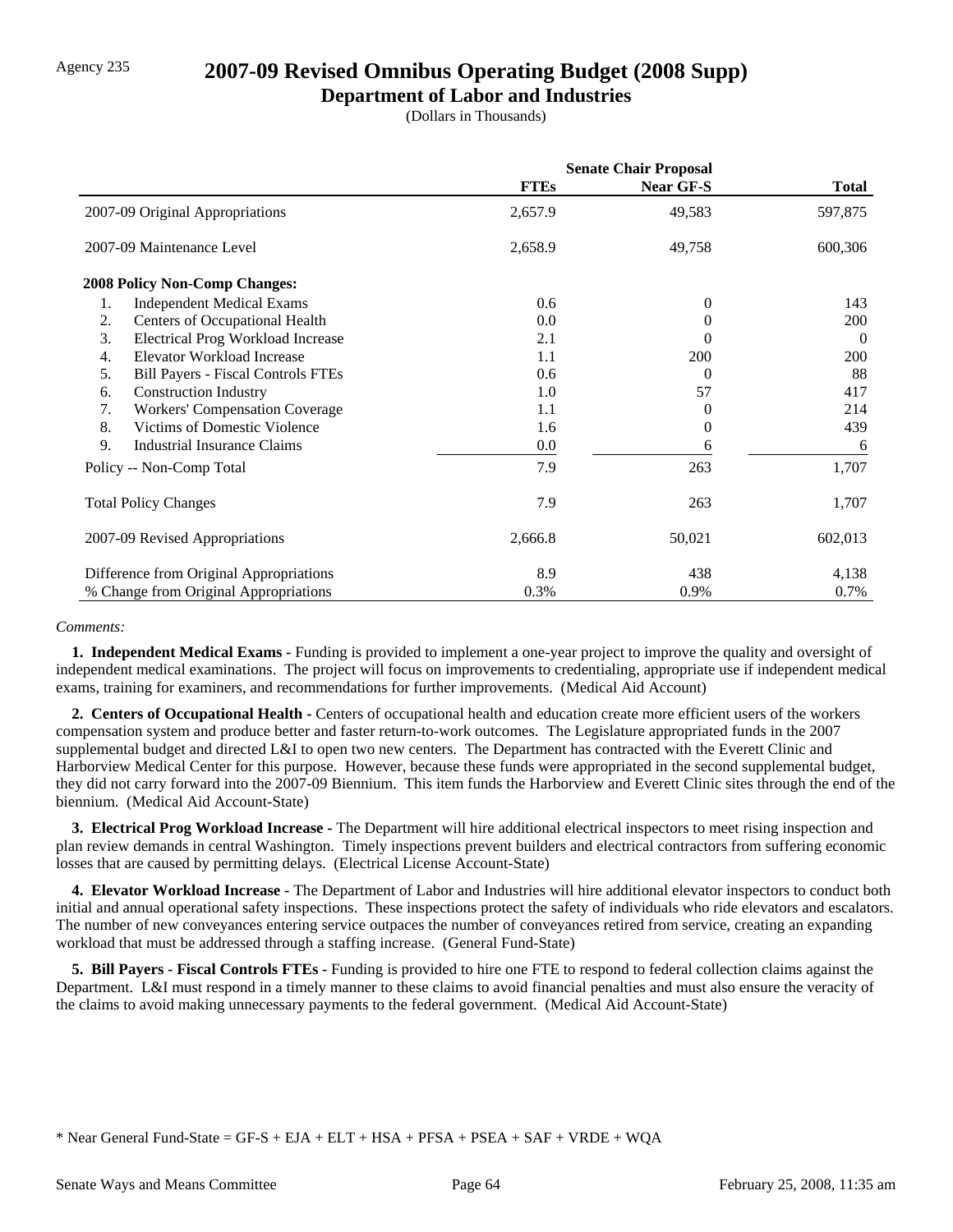# Agency 235 **2007-09 Revised Omnibus Operating Budget (2008 Supp) Department of Labor and Industries**

 **6. Construction Industry -** 2SSB 6732 (construction industry) implements the recommendations of the Joint Legislative Task Force on the Underground Economy in the Construction Industry. Funding is provided to hire additional FTEs for information technology improvements and to execute a social marketing campaign aimed at educating consumers about the risks of hiring unregistered contractors. (General Fund-State; Accident Account-State; Medical Aid Account-State)

 **7. Workers' Compensation Coverage -** Funding is provided to implement SB 6839 (workers' comp coverage) which requires Washington employers who are not self-insured to obtain workers' compensation coverage for their employees when they perform work in other states. The department is required to report to the Workers' Compensation Advisory Committee regarding the effects of this bill on the workers' compensation system by December 2011. (Accident Account-State; Medical Aid Account-State)

 **8. Victims of Domestic Violence -** SSB 5900 (victims of domestic violence) allows employees to take leave from work and provides them job protection if they are victims of domestic violence, assault, or stalking. Funding is provided for the department to hire additional FTEs for enforcement of this legislation. (Accident Account-State; Medical Aid Account-State)

 **9. Industrial Insurance Claims -** Funding is provided to the Crime Victims Compensation program for the implementation of SSB 6246 (industrial insurance claims) which requires injured workers to be reimbursed for reasonable travel expenses when travel is required to repair, replace, or alter a prosthetic, orthotic, or other similar device after closure of a claim. (Public Safety and Education Account-State)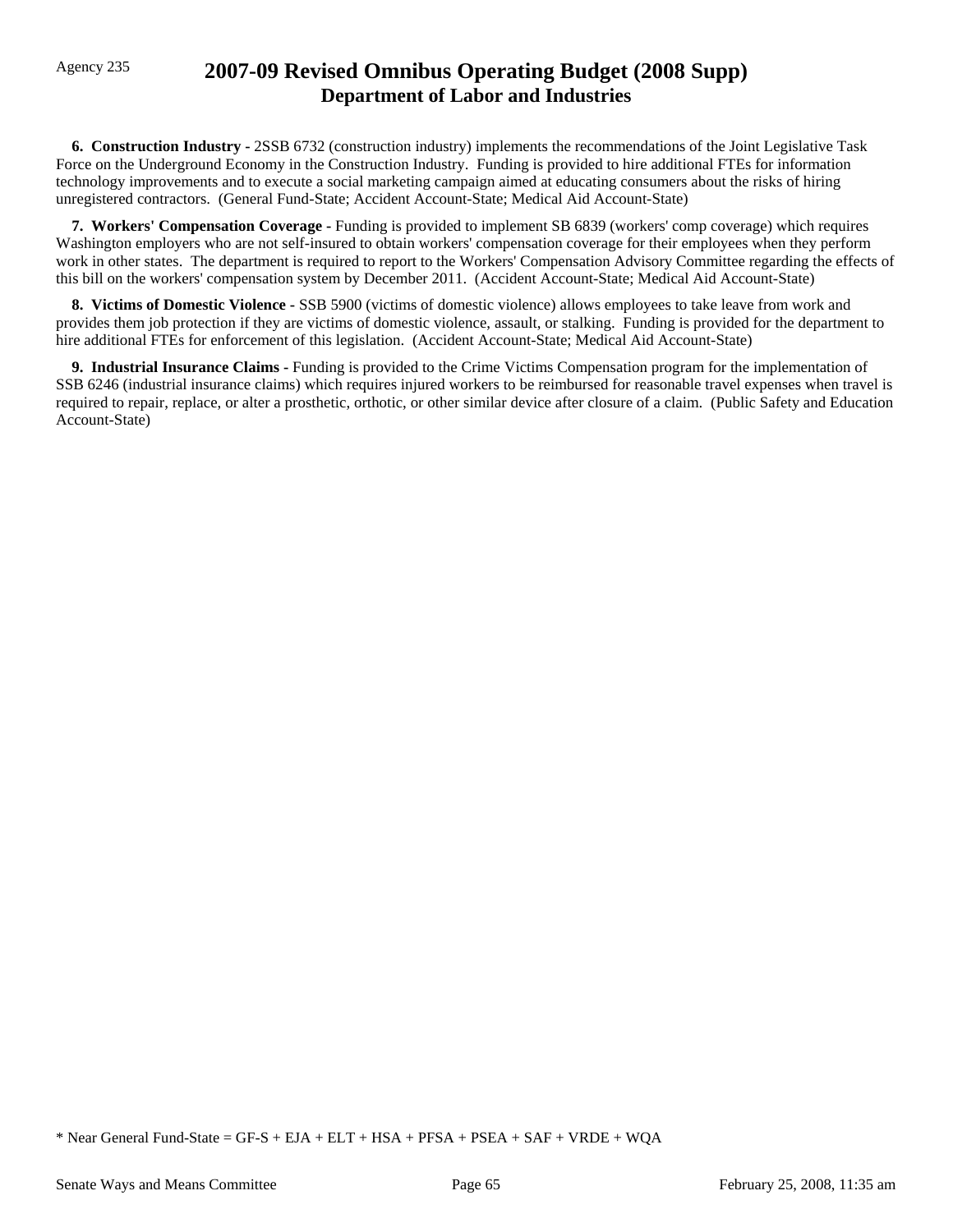### Agency 240 **2007-09 Revised Omnibus Operating Budget (2008 Supp)**

### **Department of Licensing**

(Dollars in Thousands)

|                                              | <b>Senate Chair Proposal</b> |                  |        |  |
|----------------------------------------------|------------------------------|------------------|--------|--|
|                                              | <b>FTEs</b>                  | <b>Near GF-S</b> | Total  |  |
| 2007-09 Original Appropriations              | 264.9                        | 3,727            | 47,805 |  |
| 2007-09 Maintenance Level                    | 264.9                        | 3,735            | 48,945 |  |
| <b>2008 Policy Non-Comp Changes:</b>         |                              |                  |        |  |
| <b>License Security Guards</b><br>1.         | 2.0                          | $\Omega$         | 463    |  |
| <b>Real Estate Consumer Protection</b><br>2. | 0.0                          | $\Omega$         | 367    |  |
| 3.<br>Bail Bond/ Bail Bond Recovery Agt #    | 0.5                          | 0                | 64     |  |
| 4.<br>Home Inspection                        | 1.1                          | $\Omega$         | 210    |  |
| 5.<br>Landscape Architecture                 | 0.1                          | 0                | 23     |  |
| Policy -- Non-Comp Total                     | 3.6                          | $\Omega$         | 1,127  |  |
| <b>Total Policy Changes</b>                  | 3.6                          | $\Omega$         | 1,127  |  |
| 2007-09 Revised Appropriations               | 268.5                        | 3,735            | 50,072 |  |
| Difference from Original Appropriations      | 3.6                          | 8                | 2,267  |  |
| % Change from Original Appropriations        | 1.4%                         | 0.2%             | 4.7%   |  |

### *Comments:*

 **1. License Security Guards -** Funding is provided for the workload associated with changes in federal anti-terrorism requirements and fingerprint technology. (Business and Professions Account-State)

 **2. Real Estate Consumer Protection -** Funding is provided to enable the Real Estate Program to provide more education and informational materials to licensees and consumers on topics and issues related to real estate. Initially, the information will focus on the real estate market, mortgage fraud, and mortgage loan issues. (Real Estate Commission Account-State)

 **3. Bail Bond/ Bail Bond Recovery Agt # -** Funding is provided to review and process additional documentation required as a result of Senate Bill 6437, relating to the regulation of bail bond and bail bond recovery agents. If the bill is not enacted, funding will lapse. (Business and Professions Account-State)

**4. Home Inspection -** Funding is provided to implement SSB 6606 (home inspectors), which creates a licensing program for home inspectors. Beginning July 1, 2010 all home inspectors must be licensed with the department. (Business and Professions Account)

 **5. Landscape Architecture -** Funding is provided to implement ESSB 5746 (Landscapre architecture), which requires individuals to be licensed or authorized to practice landscape architecture in the state. (Business and Professions Account-State)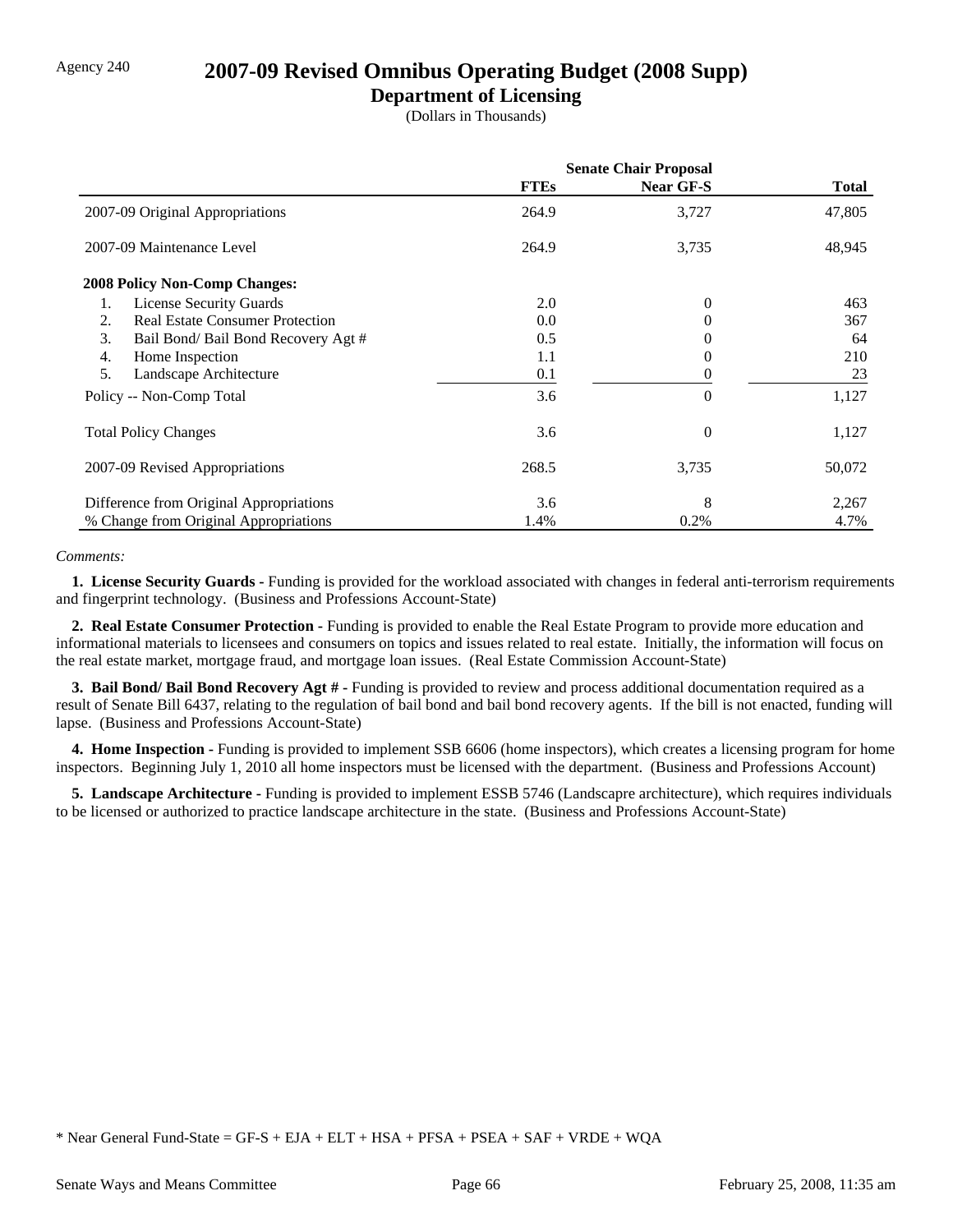### Agency 245 **2007-09 Revised Omnibus Operating Budget (2008 Supp)**

### **Military Department**

(Dollars in Thousands)

|                                         | <b>Senate Chair Proposal</b> |                  |              |
|-----------------------------------------|------------------------------|------------------|--------------|
|                                         | <b>FTEs</b>                  | <b>Near GF-S</b> | <b>Total</b> |
| 2007-09 Original Appropriations         | 317.6                        | 23,251           | 243,923      |
| 2007-09 Maintenance Level               | 317.6                        | 23,275           | 244,391      |
| <b>2008 Policy Non-Comp Changes:</b>    |                              |                  |              |
| 1.<br>National Guard Firefighting Trng  | 0.0                          | 284              | 284          |
| 2.<br>Reverse 911                       | 0.0                          | 200              | 200          |
| 3.<br>WA Youth Academy Tech Corrections | 0.0                          | 372              | 392          |
| <b>Emerg Mgmt Planning Grants</b><br>4. | 0.0                          | 317              | 1,312        |
| 5.<br>Interoperable Communications      | 0.5                          | 73               | 12,673       |
| Pre-Disaster Mitigation Grants<br>6.    | 0.0                          | 0                | 7,861        |
| National Guard Activation<br>7.         | 0.0                          | 543              | 1,086        |
| 8.<br>December 2007 Flood Recovery      | 2.5                          | $\Omega$         | 41,506       |
| 9.<br>211 Enhancement                   | 0.0                          | 750              | 750          |
| 10.<br>E911 Revenue Study               | 0.0                          | 0                | <b>200</b>   |
| Policy -- Non-Comp Total                | 3.0                          | 2,539            | 66,264       |
| <b>Total Policy Changes</b>             | 3.0                          | 2,539            | 66,264       |
| 2007-09 Revised Appropriations          | 320.6                        | 25,814           | 310,655      |
| Difference from Original Appropriations | 3.0                          | 2,563            | 66,732       |
| % Change from Original Appropriations   | 0.9%                         | 11.0%            | 27.4%        |

#### *Comments:*

 **1. National Guard Firefighting Trng -** Ongoing funding is provided for 100 Washington State National Guard members to receive training for Wildland Firefighting Level II certification. Level II personnel are authorized to work on the fire line in the event of wildfires.

 **2. Reverse 911 -** One-time funding is provided to assist local Public Safety Answering Points to purchase and implement Reverse 911 systems across the state. These systems will allow for the public to be notified in the event of emergencies.

 **3. WA Youth Academy Tech Corrections -** Funding is provided for staff cost-of-living-allowances at the Washington Youth Academy; these were not included in the biennial budget agency request. (General Fund-State, General Fund-Federal)

 **4. Emerg Mgmt Planning Grants -** Funding is provided to match a Department of Homeland Security \$995,000 Emergency Management Performance Grant in October 2007. The grant requires a 50 percent non-federal match. (General Fund-Federal)

 **5. Interoperable Communications -** Expenditure authority is provided for the federal Public Safety Interoperable Communications grant and the required non-federal match. This grant is focused on enhancing the interoperable communications capability of the state of Washington. (General Fund-Federal)

 **6. Pre-Disaster Mitigation Grants -** Authority is provided for the Department to spend federal hazard mitigation grants awarded by the Federal Emergency Management Agency. The Department passes on non-disaster mitigation grant funds that are awarded to local local communities and other state agencies. Funds awarded to the Department are used to support the development and review of local mitigation plans and grant applications, and to provide technical assistance to local communities. (General Fund-Federal)

 **7. National Guard Activation -** Funding is provided to cover the estimated cost of activating the Washington National Guard to respond to the December 2007 floods.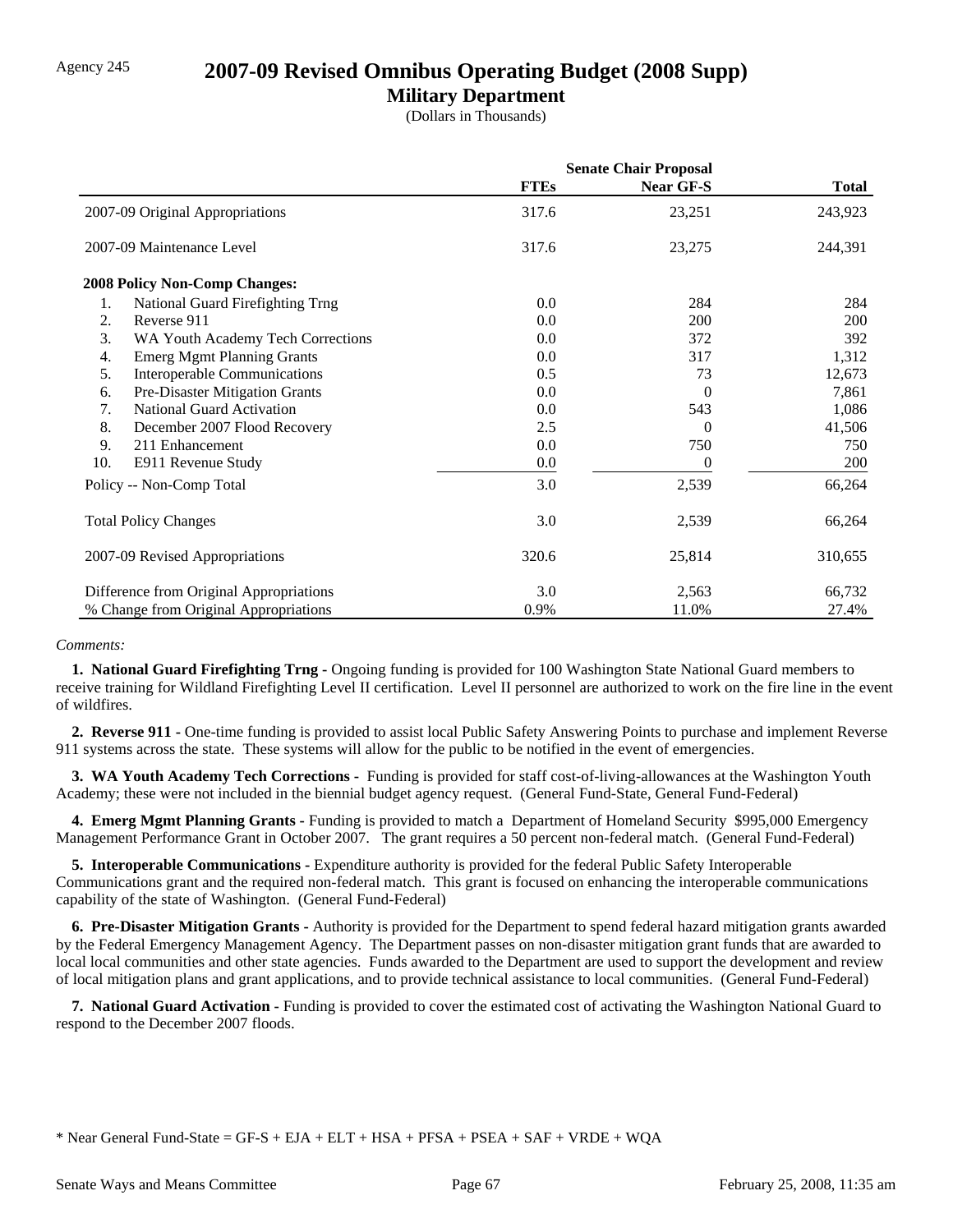# Agency 245 **2007-09 Revised Omnibus Operating Budget (2008 Supp) Military Department**

 **8. December 2007 Flood Recovery -** Funding is provided for recovery and rebuilding expenses associated with the December 2007 floods in Chehalis-Centralia. (Disaster Response Account-State, Disaster Response Account-Federal)

 **9. 211 Enhancement -** Funding is provided to expand the Washington Information Network (WIN) 211 coverage.

 **10. E911 Revenue Study -** Funding is provided for the department to recommend an appropriate funding mechanism for the implementation of next generation 911. A proviso directs the department tol consult with the Utilities and Transportation Tommission, the Department of Revenue, local governments, representatives from companies providing telecommunications services and other public safety and medical associations. The department is to submit its report to the appropriate legislative committees by December 1, 2008.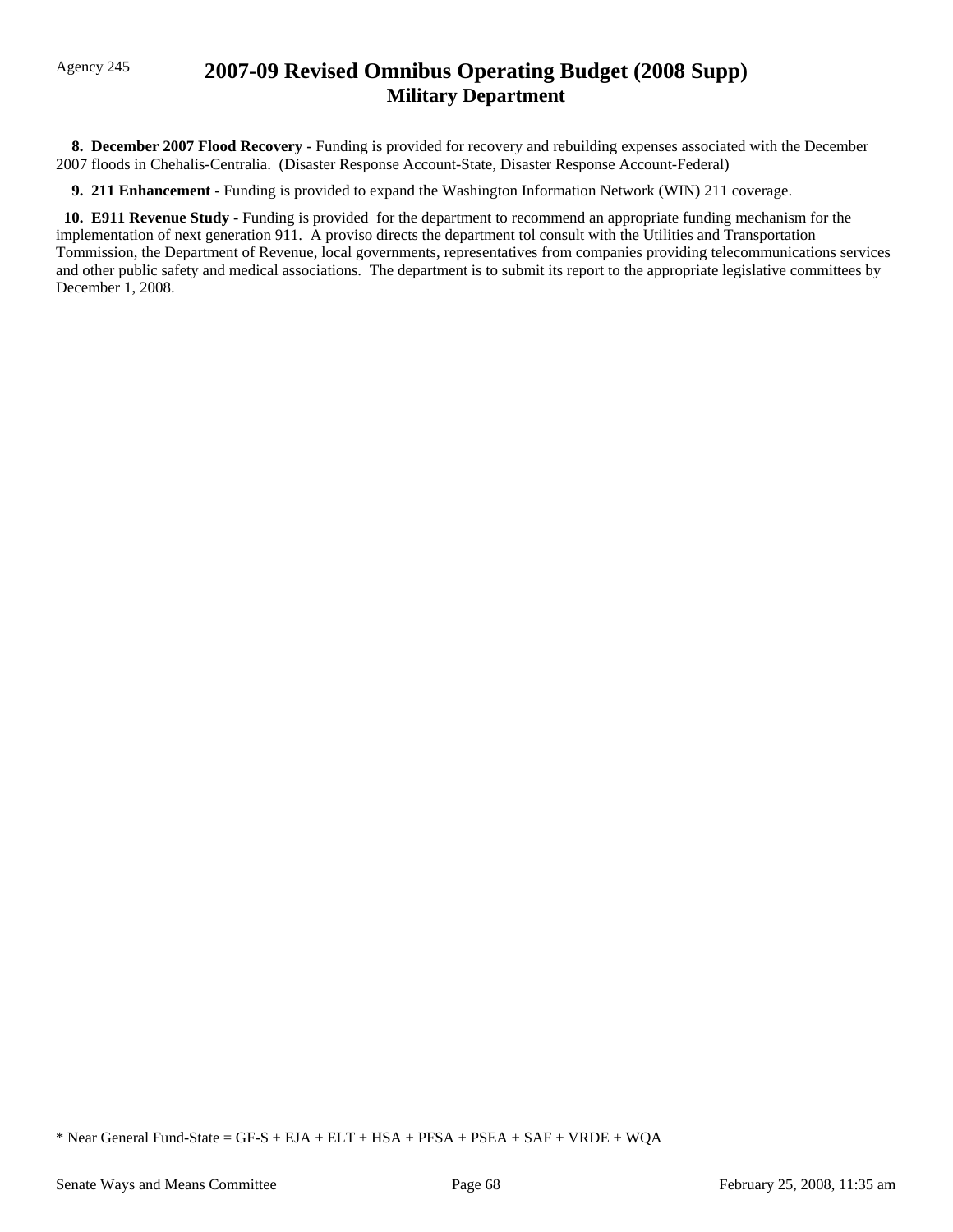# Agency 250 **2007-09 Revised Omnibus Operating Budget (2008 Supp)**

### **Indeterminate Sentence Review Board**

(Dollars in Thousands)

|                                         | <b>Senate Chair Proposal</b> |                  |              |
|-----------------------------------------|------------------------------|------------------|--------------|
|                                         | <b>FTEs</b>                  | <b>Near GF-S</b> | <b>Total</b> |
| 2007-09 Original Appropriations         | 16.2                         | 3,783            | 3,783        |
| 2007-09 Maintenance Level               | 16.2                         | 3,783            | 3,783        |
| <b>2008 Policy Non-Comp Changes:</b>    |                              |                  |              |
| <b>ISRB</b> Workload Staffing<br>1.     | 1.0                          | 135              | 135          |
| Policy -- Non-Comp Total                | 1.0                          | 135              | 135          |
| <b>Total Policy Changes</b>             | 1.0                          | 135              | 135          |
| 2007-09 Revised Appropriations          | 17.2                         | 3,918            | 3,918        |
| Difference from Original Appropriations | 1.0                          | 135              | 135          |
| % Change from Original Appropriations   | 6.2%                         | 3.6%             | 3.6%         |

#### *Comments:*

 **1. ISRB Workload Staffing -** Funding is provided for 2 additional staff FTEs to meet workload demands and to develop a model to project future staffing needs.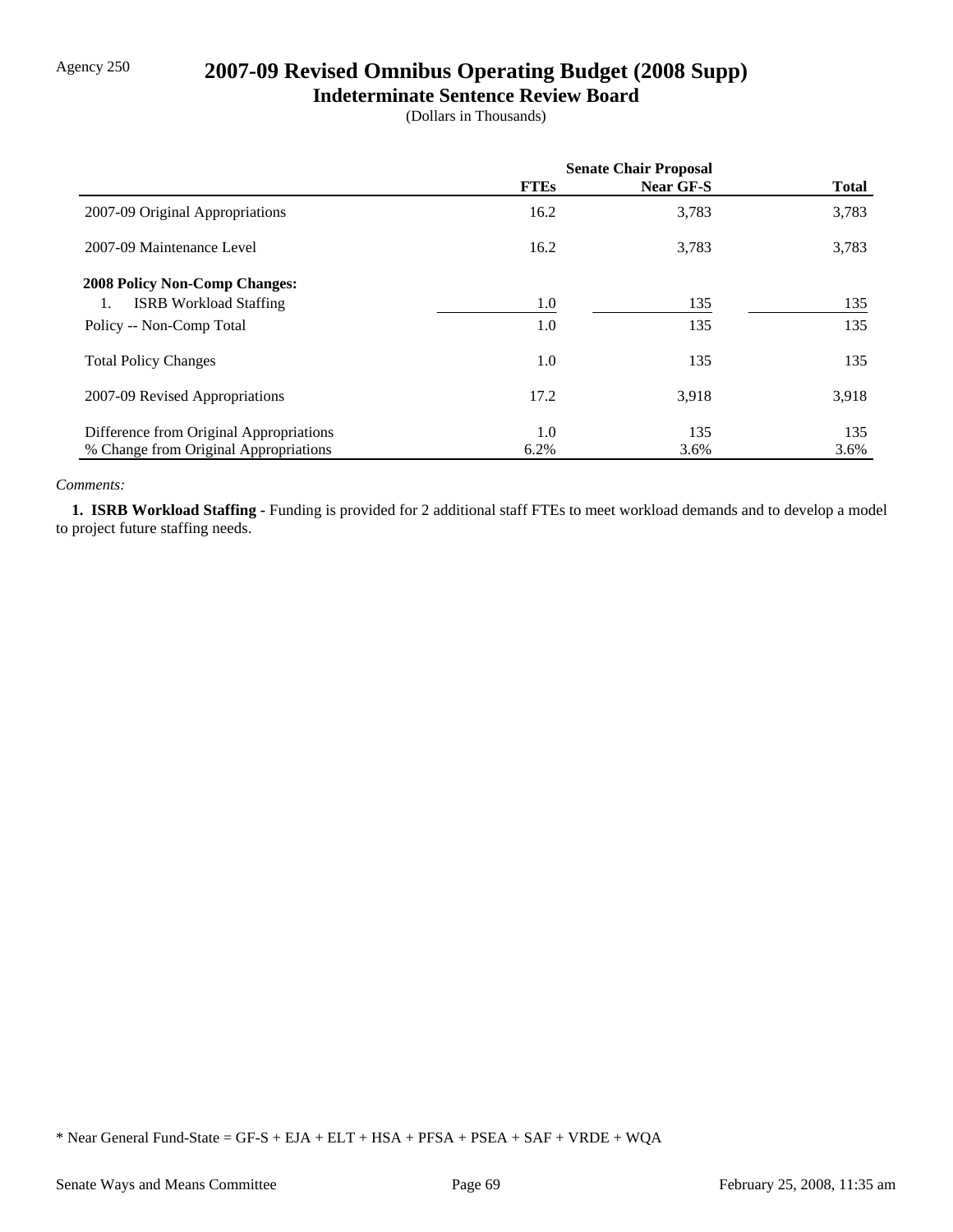# Agency 275 **2007-09 Revised Omnibus Operating Budget (2008 Supp)**

**Public Employment Relations Comm**

(Dollars in Thousands)

|                                         | <b>Senate Chair Proposal</b> |           |                |
|-----------------------------------------|------------------------------|-----------|----------------|
|                                         | <b>FTEs</b>                  | Near GF-S | <b>Total</b>   |
| 2007-09 Original Appropriations         | 44.9                         | 6,599     | 9.914          |
| 2007-09 Maintenance Level               | 44.9                         | 6,601     | 9.916          |
| 2007-09 Revised Appropriations          | 44.9                         | 6.601     | 9.916          |
| Difference from Original Appropriations | 0.0                          | ∍         | $\mathfrak{D}$ |
| % Change from Original Appropriations   | $0.0\%$                      | $0.0\%$   | $0.0\%$        |

*Comments:*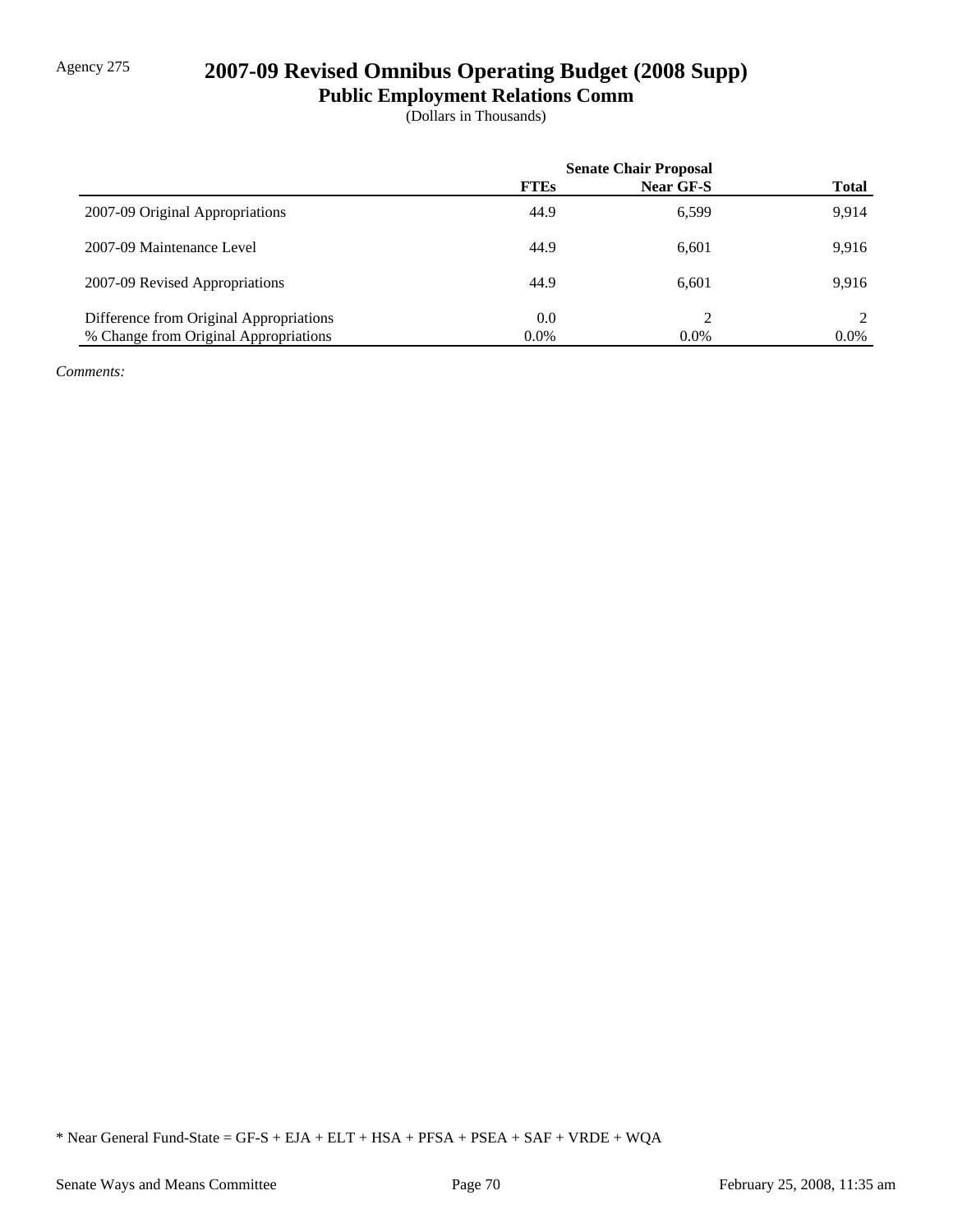# Agency 300 **2007-09 Revised Omnibus Operating Budget (2008 Supp)**

# **Dept of Social and Health Services**

(Dollars in Thousands)

|                |                                       |             | <b>Senate Chair Proposal</b> |                  |
|----------------|---------------------------------------|-------------|------------------------------|------------------|
|                |                                       | <b>FTEs</b> | <b>Near GF-S</b>             | <b>Total</b>     |
|                | 2007-09 Original Appropriations       | 18,945.3    | 9,872,000                    | 19,142,583       |
|                | 2007-09 Maintenance Level             | 18,976.9    | 9,954,516                    | 19,227,372       |
|                | 2008 Policy Non-Comp Changes:         |             |                              |                  |
| 1.             | <b>Supervised Visitation</b>          | 0.0         | 1,656                        | 2,300            |
| $\mathbf{2}$ . | Nurse Hotline for Foster Parents      | 0.0         | 44                           | 88               |
| 3.             | <b>Smoking Cessation Benefits</b>     | 0.0         | 1,883                        | 3,625            |
| 4.             | Family Policy Council                 | 0.0         | 49                           | 49               |
| 5.             | <b>Laundry Fire Increased Costs</b>   | 0.0         | 951                          | 951              |
| 6.             | Transfer Program Funding to DEL       | 0.0         | $-2,272$                     | $-2,272$         |
| 7.             | Utter Request Legislation *           | 0.0         | $-5,574$                     | $\boldsymbol{0}$ |
| 8.             | Keep Children Out of Institutions     | 2.5         | 1,200                        | 2,455            |
| 9.             | IRS Collections Distribution Change   | 0.0         | 2,739                        | 5,600            |
| 10.            | Food Stamp Process Improvements       | 0.0         | 445                          | 445              |
| 11.            | Adult Family Home FY09 Vendor Rate    | 0.0         | 2,175                        | 4,451            |
| 12.            | <b>LTC Task Force Initiatives</b>     | 0.0         | 1,600                        | 1,600            |
| 13.            | Healthy Options Premium Growth        | 0.0         | $-6,352$                     | $-13,085$        |
| 14.            | Nursing Home Rate Adjustment          | 0.0         | 1,818                        | 3,723            |
| 15.            | Pierce Transition Fee for Service     | 0.0         | 3,031                        | 4,449            |
| 16.            | Pierce Provider Transition Costs      | 0.0         | 0                            | 400              |
| 17.            | <b>Safety Assessments</b>             | 0.0         | 616                          | 800              |
| 18.            | <b>Braam Oversight Panel</b>          | 0.0         | 450                          | 450              |
| 19.            | Build in Federal Grant Authority      | 0.0         | 0                            | 2,317            |
| 20.            | <b>Support Parole Services</b>        | 0.0         | 2,808                        | 3,608            |
| 21.            | Long-Term ITA Judicial Costs          | 0.0         | 2,033                        | 2,033            |
| 22.            | RSN Rate Adjustment                   | 0.0         | 1,403                        | 2,869            |
| 23.            | Shared Living Lawsuit                 | 0.0         | 22,907                       | 46,867           |
| 24.            | Underexpenditure & Realistic Growth   | 0.0         | $-1,016$                     | $-1,225$         |
| 25.            | <b>Education for Children</b>         | 0.0         | 1,437                        | 1,437            |
| 26.            | <b>Hyatt Lawsuit</b>                  | 0.0         | 1,000                        | 1,000            |
| 27.            | <b>DD</b> Employment Services         | 0.0         | 286                          | 572              |
| 28.            | <b>Federal Audit Requirements</b>     | 16.8        | 459                          | 916              |
| 29.            | Youth Residential Treatment           | 0.0         | 362                          | 362              |
| 30.            | Extend ICR & ICM pilot programs #     | 0.0         | 5,157                        | 5,157            |
| 31.            | <b>Local Grant Authority</b>          | 0.0         | 0                            | 716              |
| 32.            | Prometa Treatment Services            | 0.0         | $-500$                       | $-500$           |
| 33.            | Traumatic Brain Injury                | $0.0\,$     | $\boldsymbol{0}$             | 772              |
| 34.            | One-time FTE Savings                  | 0.0         | $-1,900$                     | $-2,714$         |
| 35.            | <b>Home Support Specialists</b>       | 13.0        | 1,100                        | 1,447            |
| 36.            | IT Pool Project Funding-Tech. Adj.    | 0.0         | 0                            | 91               |
| 37.            | Food Stamp Gross Income Limits        | 14.1        | 1,100                        | 1,950            |
| 38.            | Payment System for Providers          | 0.5         | 1,000                        | 1,581            |
|                |                                       |             |                              |                  |
| 39.<br>40.     | Civil Commitment Workload             | 0.0<br>0.0  | 732                          | 732              |
|                | Cover All Kids Outreach Adjustment    | 0.3         | $-921$<br>50                 | $-921$           |
| 41.            | <b>Medical Homes</b>                  |             |                              | 100              |
| 42.            | Nursing Home Worker Wages             | $0.0\,$     | 5,000                        | 10,223           |
| 43.            | <b>Increased Non-Medicaid Funding</b> | 0.0         | 10,000                       | 10,000           |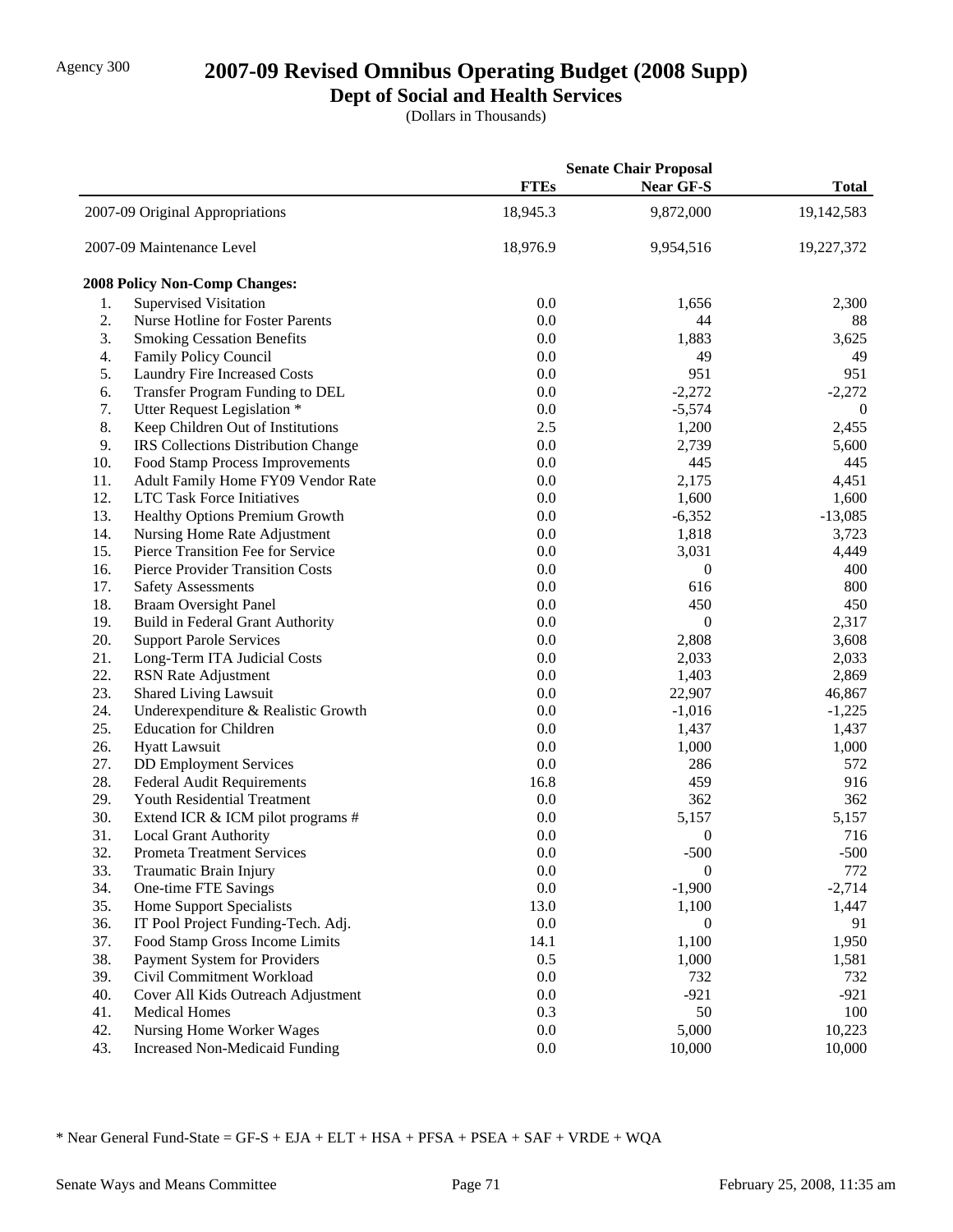## Agency 300 **2007-09 Revised Omnibus Operating Budget (2008 Supp)**

**Dept of Social and Health Services**

(Dollars in Thousands)

|     |                                           | <b>Senate Chair Proposal</b> |            |              |
|-----|-------------------------------------------|------------------------------|------------|--------------|
|     |                                           | <b>FTEs</b>                  | Near GF-S  | <b>Total</b> |
| 44. | Newborn Safety Law Education              | 0.0                          | 10         | 10           |
| 45. | ProviderOne Schedule Adjustment           | 0.0                          | $-2,000$   | 5,800        |
| 46. | Paperwork Reduction Project               | 0.0                          | 200        | 200          |
| 47. | <b>Reactive Attachment Disorder Pilot</b> | 0.0                          | 1,000      | 1,000        |
| 48. | Child Safety Legislation                  | 0.0                          | 185        | 259          |
| 49. | Local Farms and Healthy Kids              | 0.0                          | 50         | 50           |
| 50. | Fetal Alcohol Syndrome Screenings         | 0.0                          | 100        | 100          |
| 51. | DUI Legislation: Addl. Treatment          | 0.0                          | 4,947      | 4,947        |
| 52. | Nurse Delegation for Insulin              | 0.4                          | 124        | 252          |
| 53. | Spokane Acute Care Diversions             | 0.0                          | 2,250      | 2,250        |
| 54. | "Drift" Study                             | 0.0                          | 75         | 75           |
| 55. | <b>Special Education Enhancement</b>      | 0.0                          | 21,219     | 44,020       |
| 56. | Farmer's Market Nutrition Program         | 0.0                          | 100        | 100          |
| 57. | <b>Federal Funding Authority</b>          | 4.6                          | 0          | 10,500       |
| 58. | Grants and Tribal Funding                 | 0.0                          | 0          | 5,451        |
| 59. | <b>State Hospital Staffing</b>            | 11.4                         | 2,278      | 2,278        |
| 60. | <b>Behavioral Intervention Training</b>   | 0.0                          | 250        | 250          |
| 61. | <b>Attorney General Funding</b>           | 0.0                          | 474        | 948          |
|     | Policy -- Non-Comp Total                  | 63.6                         | 88,218     | 183,909      |
|     | <b>Total Policy Changes</b>               | 63.6                         | 88,218     | 183,909      |
|     | 2007-09 Revised Appropriations            | 19,040.4                     | 10,042,734 | 19,411,281   |
|     | Difference from Original Appropriations   | 95.1                         | 170,734    | 268,698      |
|     | % Change from Original Appropriations     | 0.5%                         | 1.7%       | 1.4%         |

### *Comments:*

 **1. Supervised Visitation -** One-time funding is provided to pay for increases in contracted supervised visits. The increase in court-ordered supervised visits between parents and dependent children has increased the Department's use of contracted service hours. (General Fund-State, General Fund-Federal)

 **2. Nurse Hotline for Foster Parents -** Funding is provided to establish a 24-hour nurse hotline that provides foster parents access to medical consultation and advice to assist them with emerging medical issues for children in their care. (General Fund-State, General Fund-Federal)

 **3. Smoking Cessation Benefits -** Funding is provided for smoking cessation counseling, nicotine replacement therapy, and related prescription drugs for adults on the Medicaid program, pursuant to Senate Bill 6421 (smoking cessation). (General Fund-State, General Fund-Federal)

 **4. Family Policy Council -** Funding is provided for the Family Policy Council to establish a new network in Skagit county.

 **5. Laundry Fire Increased Costs -** Laundry services are being performed at Rainier School as a result of a fire in the laundry at Western State Hospital (WSH). WSH is incurring additional costs in labor, rental equipment to transport laundry, and fuel to maintain laundry services. One-time funding is provided to cover the increased operating costs.

 **6. Transfer Program Funding to DEL -** DEL currently staffs and administers the following programs: Head Start Collaboration Office, Homeless Child Care Subsidy Program, Seasonal Child Care Subsidy Program, and the Tiered Reimbursement Program for Child Care Providers. When DEL was established, the funds remained at DSHS. The following amounts are transferred to DEL to align funding with the programs: Head Start Collaboration State Match (\$46,250), Homeless Child Care Subsidy Program (\$690,000), Seasonal Child Care Subsidy Program (\$1,035,265) and the Tiered Reimbursement Program (\$500,000).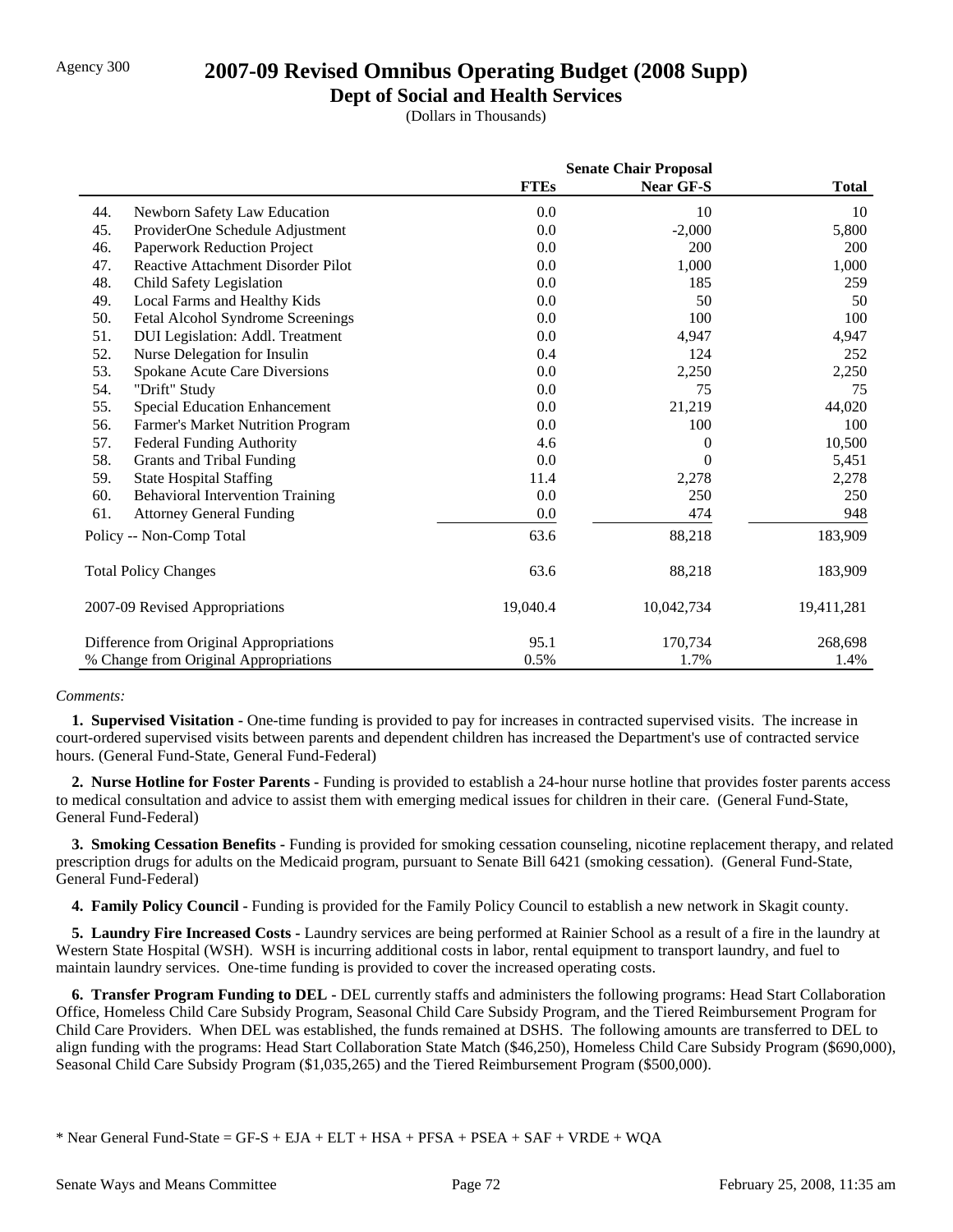**7. Utter Request Legislation \* -** Senate Bill 6628 clarifies that only the direct costs related to court-ordered competency evaluation and reporting are not subject to payment by the committed individual. This clarifying language will allow DSHS to resume collecting from patients, insurance companies, and the federal government for costs associated with evaluating and treating criminal defendants for their mental illness. (General Fund-State, General Fund-Federal, General Fund-Private/Local)

**8. Keep Children Out of Institutions -** Funding is provided pursuant to Substitute Senate Bill 6448 (intensive behavior supports) for a new waiver program for children who are at risk of being institutionalized as a result of intense behaviors as they mature. The families of eligible children will receive intensive behavior management training for themselves, other caregivers, and school staff, as well as minor home or vehicle adaptations, respite care, and therapies. The funding reflects a phase-in of services for up to 100 families, with some funding for state-only services and hiring a program manager while the Division of Developmental Disabilities applies for federal approval of the waiver program. (General Fund-State, General Fund-Federal)

 **9. IRS Collections Distribution Change -** Funding is provided for child support as a result a clarification in federal law regarding the distribution of child support. Beginning October 1,2008, any IRS tax refunds intercepted by the Division of Child Support will be distributed first to cover any debts owed families. Currently, tax refund intercepts are first applied to offset costs to the state for welfare and Medicaid costs, if applicable, and then distributed to families. (General Fund-State, General Fund-Federal)

 **10. Food Stamp Process Improvements -** One-time funding is provided for enhancements to improve the ESA Interactive Voice Response system's processing of food stamp applications.

 **11. Adult Family Home FY09 Vendor Rate -** Funding is provided for a higher vendor rate increase for adult family homes (AFHs), to recognize additional costs due to state-required liability insurance. The total vendor rate increased will be 4.8 percent, rather than 2.0 percent in Fiscal Year 2009. A lower level of vendor rate increase was provided to AFHs in the 2007-09 budget than to boarding homes, in recognition of new collective bargaining rights for AFH owners over their Medicaid rates, granted under Chapter 184, Laws of 2007 (SHB 2111). However, since the owners did not elect a representative by October 1, 2007, bargaining did not take place. The net effect of this new change is an 8 percent overall rate increase in the 2007-09 fiscal period, comparable to the increase received by boarding homes. Funding is also provided for this item in the Long-Term Care section of the budget. (General Fund-State, General Fund-Federal)

 **12. LTC Task Force Initiatives -** Funding is provided for an additional 585 unpaid caregivers to receive services such as respite and training to help them to continue providing care for elderly and disabled relatives in their own homes. Of these, a total of 193 new respite care cases are assumed, a 12 percent increase over current levels. This funding will implement a portion of 2SSB 6222 (long term care programs) and is consistent with the Governor's Long-Term Care Task Force recommendation that long-term care services be given in the least restrictive environment whenever possible. (Funding for additional Long-Term Care Task Force Initiatives can be found in the Department of Health and DSHS Medical Assistance budgets).

 **13. Healthy Options Premium Growth -** The appropriation level for fiscal year 2009 is adjusted to reflect a reduction in the Healthy Option premium growth rate from 5.0 percent to 2.35 percent for calendar year 2009. This level of growth is consistent with anticipated trends in Healthy Options premiums. (General Fund-State, Health Services Account-State, General Fund-Federal)

 **14. Nursing Home Rate Adjustment -** Funding is provided to account for higher than expected Medicaid payments to nursing homes in the current fiscal year (FY2008). The 2007-09 budget established a maximum average annual rate limit for Fiscal Year 2008 of \$158.11 per patient day. The updated estimate is \$159.03 per Medicaid patient day for Fiscal Year 2008, primarily due to increased patient acuity and appeals. This item increases the maximum daily rate allowed to avoid an across-the-board rate reduction. (General Fund-State, General Fund-Federal)

 **15. Pierce Transition Fee for Service -** Funding is provided for the Department to contract with Pierce County for the provision of crisis triage, evaluation and treatment, and mobile crisis outreach services. This item is the state-only component of the transition to a fee-for-service delivery system necessitated by the county's decision to discontinue operation as a regional support network. During FY 2008, the cost of this transiton (\$1.4 million) will be covered by the expenditure of state funds accumulated in county risk reserves during prior contract periods. (General Fund-State, General Fund-Local)

 **16. Pierce Provider Transition Costs -** Funds are provided on a one-time basis to assist non-governmental mental health agencies in Pierce county with start-up and other extraordinary administrative costs required by the conversion from a capitated to a unit feebased service delivery and billing system.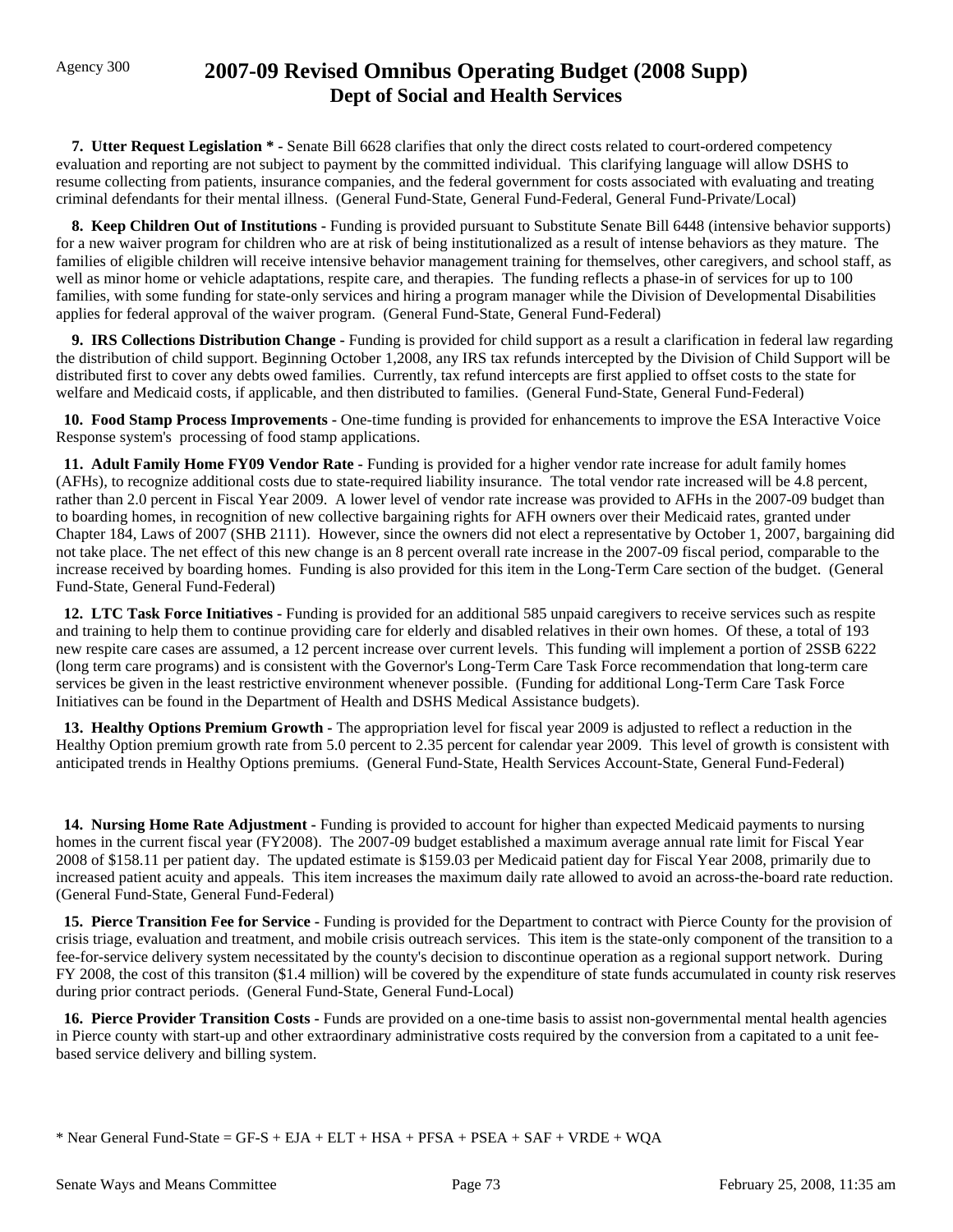**17. Safety Assessments -** Funding is provided to contract with medical professionals for comprehensive safety assessments of highrisk families. \$400,000 of this amount is for assessments for families receiving in-home child protective services or family voluntary services. The remaining \$400,000 is for assessments of families with an infant, age birth to fifteen days, where the infant was, at birth, diagnosed as substance exposed and the department received an intake referral related to the infant's exposure to substances. These safety assessments will use validated assessment tools to guide intervention decisions through the identification of additional safety and risk factors. (General Fund-State, General Fund-Federal)

18. Braam Oversight Panel - The resolution of the Braam lawsuit regarding foster children requires an oversight panel to monitor Department of Social and Health Services compliance with the terms of the settlement agreement. Previously this panel was funded by grants from the Casey Foundation. However, as of January 1, 2008, that funding has ended, and DSHS will have to pay for the panel's operating expenses

 **19. Build in Federal Grant Authority -** The Children's Administration received additional federal and one-time local funding from the U.S. Department of Health and Human Services to support monthly caseworker visits and the Casey Family Foundation to expedite implementation of the practice model. The federal grant authority will continue in the 2009-11 Biennium. (General Fund-Federal, General Fund-Private/Local)

 **20. Support Parole Services -** Funding is provided to backfill Title XIX Medicaid funds for Targeted Case Management (TCM). JRA had received TCM funds to support its Family Functional Parole (FFP) program. FFP is a case management model that motivates youth and families to fully participate in services and provides ongoing assessment and support as needed. (General Fund-State, General Fund-Private/Local)

 **21. Long-Term ITA Judicial Costs -** Funding is provided to cover the cost of 180-day commitment hearings in Pierce and Spokane counties. Due to the presence of the state psychiatric hospitals, the two counties are responsible for conducting an extraordinarily large number of such hearings.

 **22. RSN Rate Adjustment -** Funding is provided to increase the Regional Support Network (RSN) capitation rates to the bottom of the actuarially sound rate ranges. The Mental Health Division administers mental health services under the federal 1915B waiver which requires it to maintain compliance with the federal Balanced Budget Act (BBA). The BBA requires that managed care capitation rates are actuarially sound. (General Fund-State, General Fund-Federal)

 **23. Shared Living Lawsuit -** Funding is provided for two interacting items: (1) the 2007 Washington State Supreme Court decision in *Jenkins v. Washington State Department of Social and Health Services* invalidated the "Shared Living Rule" and required that all Medicaid Personal Care clients be treated comparably, regardless of whether their paid providers of home care lived with them in a "shared living" situation or lived elsewhere. This decision requires additional funding for service hours that had previously been denied, for laundry, meal preparation, shopping, and other services. (2) The combination of this court decision with the existing contract language of the 2006 Binding Arbitration Collective Bargaining Agreement between SEIU 775NW and the state results in additional service hours being authorized for items that were not funded in the bargaining agreement. Additional funding for this item is found in the Long-Term Care section of the budget. (General Fund-State, General-Fund Federal)

 **24. Underexpenditure & Realistic Growth -** In order to preserve existing services and focus on children in crisis and at risk of institutionalization, funding is reduced for new programs authorized in the 2007-09 budget that have been slower to ramp up than previously anticipated. No individuals will receive a cut in service. The reductions include: (1) a \$200,000 General Fund-State and \$209,000 General Fund-Federal one-time reduction for fiscal year 2008, to reflect a slower start to new waiver placements for individuals with aging parents or caregivers. As of January, 2008, only 2 individuals had been served rather than the expected 21. After this one-time reduction, the program should continue to grow as previously expected. (2) a \$816,000 General Fund-State reduction to reflect a slower rate of assessments and services authorized under the new individual and family support program started in 2007-09. Instead of serving about 1,300 families by the end of the biennium, 1,000 is more realistic. The total increase over the previous biennium remains \$4.1 Million, or a 23 percent increase in families served. (General Fund-State, General Fund-Federal)

 **25. Education for Children -** Funding is provided to the Department of Social and Health Services (DSHS) to fulfill its contracts with the school districts under chapter 28A.190 to provide transportation, building space, and other support services for the educational programs of students living in Residential Habilitation Centers (RHCs). This funding is in addition to institutional education allocations within the K-12 budget, and is largely used to pay for one-on-one aides. There are currently 17 children at Fircrest RHC and 9 children at Frances Haddon Morgan RHC. DSHS is currently offering community placements for children at the RHCs, and the 2008 Senate supplemental budget proposal assumes new in-home behavior supports to avoid additional RHC placements (see above, "Keep Children out of Institutions").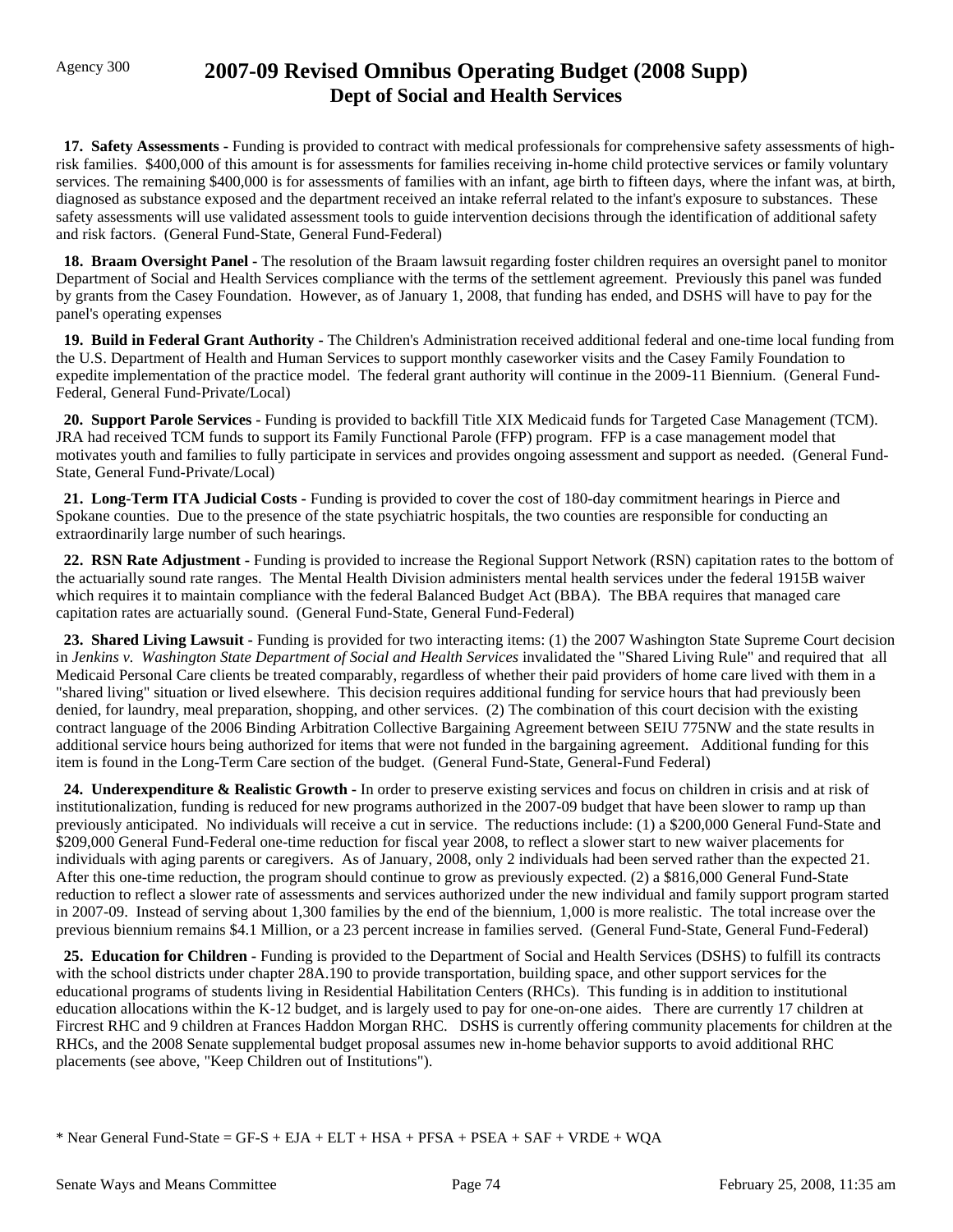**26. Hyatt Lawsuit -** One-time funding is provided for "back pay" to settle a class action lawsuit filed by the Washington Federation of State Employees, on behalf of Division of Developmental Disabilities case managers, to achieve wage parity with social workers in the Children's Administration. Parity for current and future wages was addressed in the 2007-09 enacted budget. (General Fund-State)

 **27. DD Employment Services -** Funding is provided to accelerate the rate of employment services provided to high school graduates receiving Home and Community-Based Waiver services and to provide services to 31 additional graduates receiving waiver services . The 2007-09 enacted budget provided funding for 337 high school graduates receiving waivers; this adjustment recognizes that there are additional graduates from the class of 2007 and that overall the graduates will need services sooner than previously anticipated. (General Fund-State, General Fund-Federal)

 **28. Federal Audit Requirements -** Funding is provided for additional audits required by the Center for Medicaid and Medicare Services related to eligibility accuracy. (General Fund-State, General Fund-Federal)

 **29. Youth Residential Treatment -** Funding is provided for the Division of Substance Abuse (DASA) to reach its targeted goal of 111 additional youth receiving treatment. The 2007-09 budget assumed a higher proportion of youth would be treated with less expensive outpatient treatment. This assumption is adjusted to provide for intensive inpatient treatment.

 **30. Extend ICR & ICM pilot programs # -** Funding is provided pursuant to Engrossed Substitute Senate Bill 6665 (crisis response). This legislation extends two integrated crisis response/secure detoxification pilot programs and two intensive case management pilot programs authorized by Chapter 504, Laws of 2005 (omnibus mental and substance abuse disorders act). The pilot programs are set to expire June 30, 2008, but a final evaluation of the pilot programs by the Washington State Institute for Public Policy (WSIPP) is not yet available. The legislation extends the programs by one year and requires an interim report by WSIPP by June 30, 2008 and a final evaluation by June 30, 2010. The purpose of these pilot programs is to determine whether involuntary drug and alcohol treatment or intensive case management can reduce "high utilization" of other expensive services (such as emergency rooms, psychiatric hospitals, and jails).

**31. Local Grant Authority - A number of Annie E. Casey and Braam Panel grants have been renewed over the course of several** years. The increased local expenditure authority is now anticipated and included in the Department's budget rather than treated as unanticipated receipts when the grants are received. (General Fund-Private/Local)

 **32. Prometa Treatment Services -** Due to concerns over treatment cost and efficacy, funding is removed from the Division of Alcohol and Substance Abuse (DASA) to contract with Pierce County for a pilot program of family therapeutic court services using the Prometa treatment protocol. Any funding that has already been contracted for the pilot program's evaluation may be used instead to prepare an abstract of other research, such as that being conducted by the University of California-Los Angeles.

**33. Traumatic Brain Injury -** Funding is provided to implement Chapter 356, Laws of 2007 (2SHB 2055), which created the Washington Traumatic Brain Injury Strategic Partnership Advisory Council (Council). Council activities are funded by revenues from an additional \$2 fee on traffic infractions deposited into a dedicated account. The funding will cover public awareness campaigns to promote awareness of traumatic brain injuries (TBIs), contracts to support groups to individuals with TBIs and their families, and DSHS support to the Council. (Traumatic Brain Injury Account-State)

 **34. One-time FTE Savings -** Funding is reduced in fiscal year 2008 for the Children's Administration due to one-time underexpenditures resulting from delays in staff hires. (General Fund-State, General Fund-Federal)

<sup>\*</sup> Near General Fund-State = GF-S + EJA + ELT + HSA + PFSA + PSEA + SAF + VRDE + WQA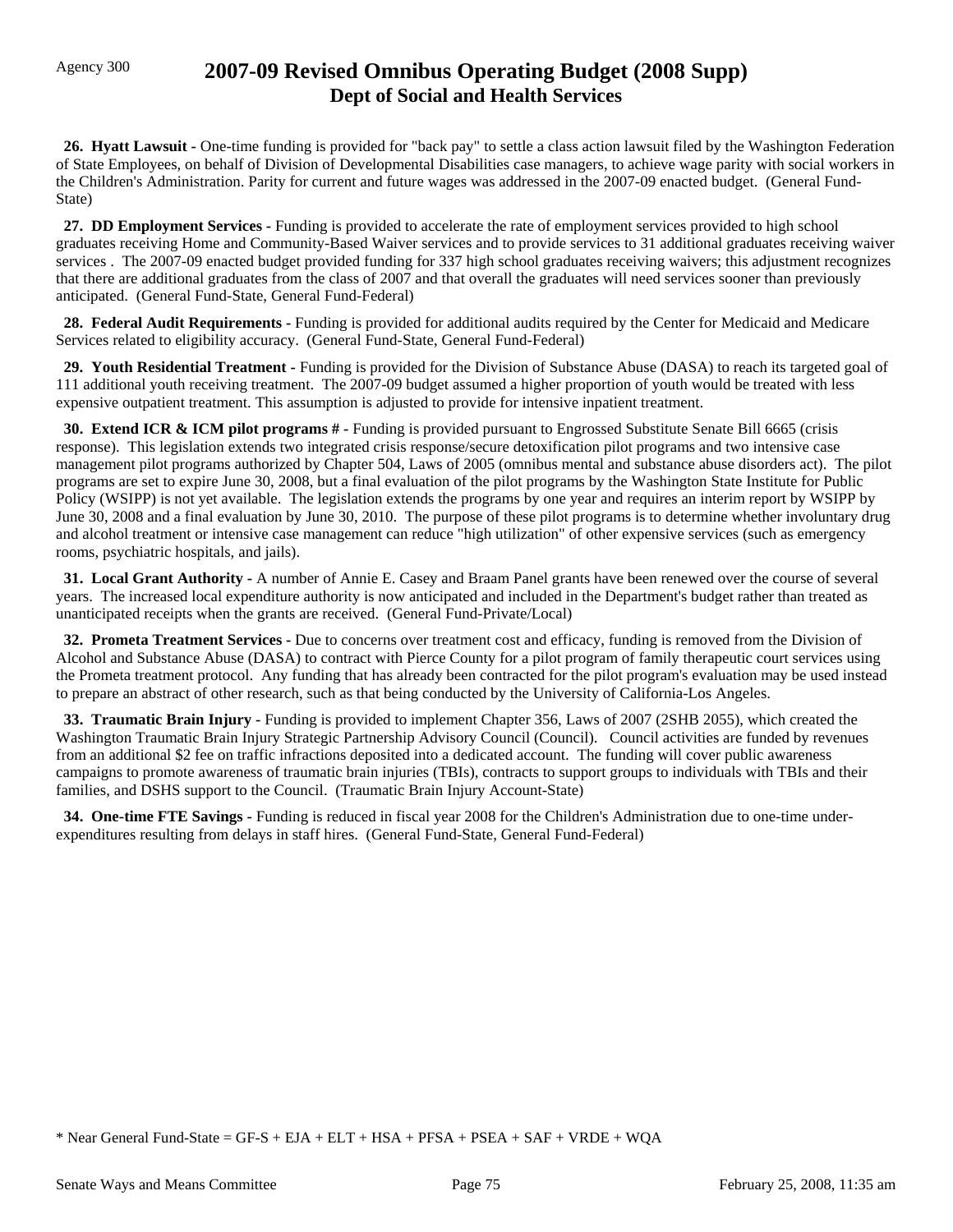**35. Home Support Specialists -** Funding is provided to hire 20 additional home support specialists, plus 2 supervisors and 4 support staff, starting July 1, 2008. Specialists assist families with dependent children or those at risk of becoming dependent with support services, including transportation, supervised visitation, and parenting skills instruction. The Department shall concentrate the additional specialists in the field offices of counties experiencing an increase in dependency filings above the state average. Between 2004 and 2007, the statewide number of dependency filings increased 13 percent (520 filings). The Department will direct the additional specialists to counties experiencing filing rates above the statewide average during the same period: 3 to Whatcom County (98% or 80 filings); 2 to Mason County (93% or 37 filings); 8 to Spokane County (48% or 201 filings); 2 to Grays Harbor County (32% or 43 filings); and 5 to Pierce County (27% or 110 filings). It is the intent of the Legislature for these specialists to be hired in addition to current staff and staff being hired under the Department's phase-in of social workers provided in the 2007-09 biennial budget. The Department will track specific outcome data and report to the Legislature preliminary findings by December 15, 2008 and a final report by June 15, 2009. (General Fund-State, General Fund-Federal)

**36. IT Pool Project Funding-Tech. Adj. -** A technical correction is made to properly fund projects assumed in the Information Technology pool that are included in the 2007-09 biennial budget. (General Fund-Federal)

 **37. Food Stamp Gross Income Limits -** Funding is provided to increase the gross income limits for eligibility for the basic food program (food stamps) to 200 percent of the federal poverty limit, as allowed by the US Department of Agriculture. It estimated an additional 23,300 families will receive benefits due to the change. The benefits for basic food are funded solely by federal dollars; the state and federal government share the administrative costs. Funding is also provided for the estimated increase of 233 families that will receive funding through the state's basic food for legal immigrants program, which is solely state funded and is required to have the same eligibility requirements as the basic food program. The department shall adjust its rules and information technology systems to make the eligibility change effective October 1, 2008. (General Fund-State, General Fund-Federal)

 **38. Payment System for Providers -** The Department contracted for a feasibility study on the implementation of a more flexible payment system for independent home care providers and others who collectively bargain for wages and benefits. Funding was requested to purchase services from a commercial payroll service vendor to include hosted payroll applications and additional payroll services. The system would continue to rely on the current Social Service Payment System until it is replaced by ProviderOne. The current projected timeline assumes that the system will not be implemented until fiscal year 2010. It is anticipated in the feasibility study that once the ProviderOne system is implemented, an additional interface will be required. Funding is provided for a project management team and one information technology FTE to develop a project plan, timeline, and budget plan. The Legislature finds the amounts provided are sufficient to fund the following related to a timely and expeditious transition to a more flexible provider payroll system: (i) an appropriate request for proposal and (ii) collection of the information necessary to develop the budget proposal needed to seek budget authority for the system. Strong consideration should be given to the current progress on the ProviderOne payment system. (General Fund-State, General Fund-Federal)

 **39. Civil Commitment Workload -** Funding is provided for DSHS to pay for four additional FTE staff in the sexually violent predator civil commitment unit of the attorney general's office (AGO). A proviso in the AGO section directs that the Office of Financial Management (OFM) will not approve expenditure of funds until the AGO has submitted a staffing workload model associated with the sexually violent predator population to the OFM and the fiscal committees of the legislature.

 **40. Cover All Kids Outreach Adjustment -** Funding provided for children's outreach initiatives in the 2007-09 budget is adjusted to reflect unspent funds for fiscal year 2008.

 **41. Medical Homes -** Funding is provided for the department, in collaboration with the Health Care Authority, to report to the legislature by January 2009 on the inclusion of Medicare and other government or third party health care payors in their assessment of changing reimbursment for primary care to support adoption of medical homes. (General Fund-State, General Fund-Federal)

 **42. Nursing Home Worker Wages -** Funding is provided for a rate increase to increase low-wage worker wages or benefits or to enrich staffing levels that affect patient care. DSHS shall determine the level of payment to individual nursing homes based on the percentage of Medicaid patient days. The funds shall be subject to a settlement process and reporting requirements to ensure that they are spent on worker wages, benefit improvements, or enriched staffing levels. (General Fund-State, General Fund-Federal)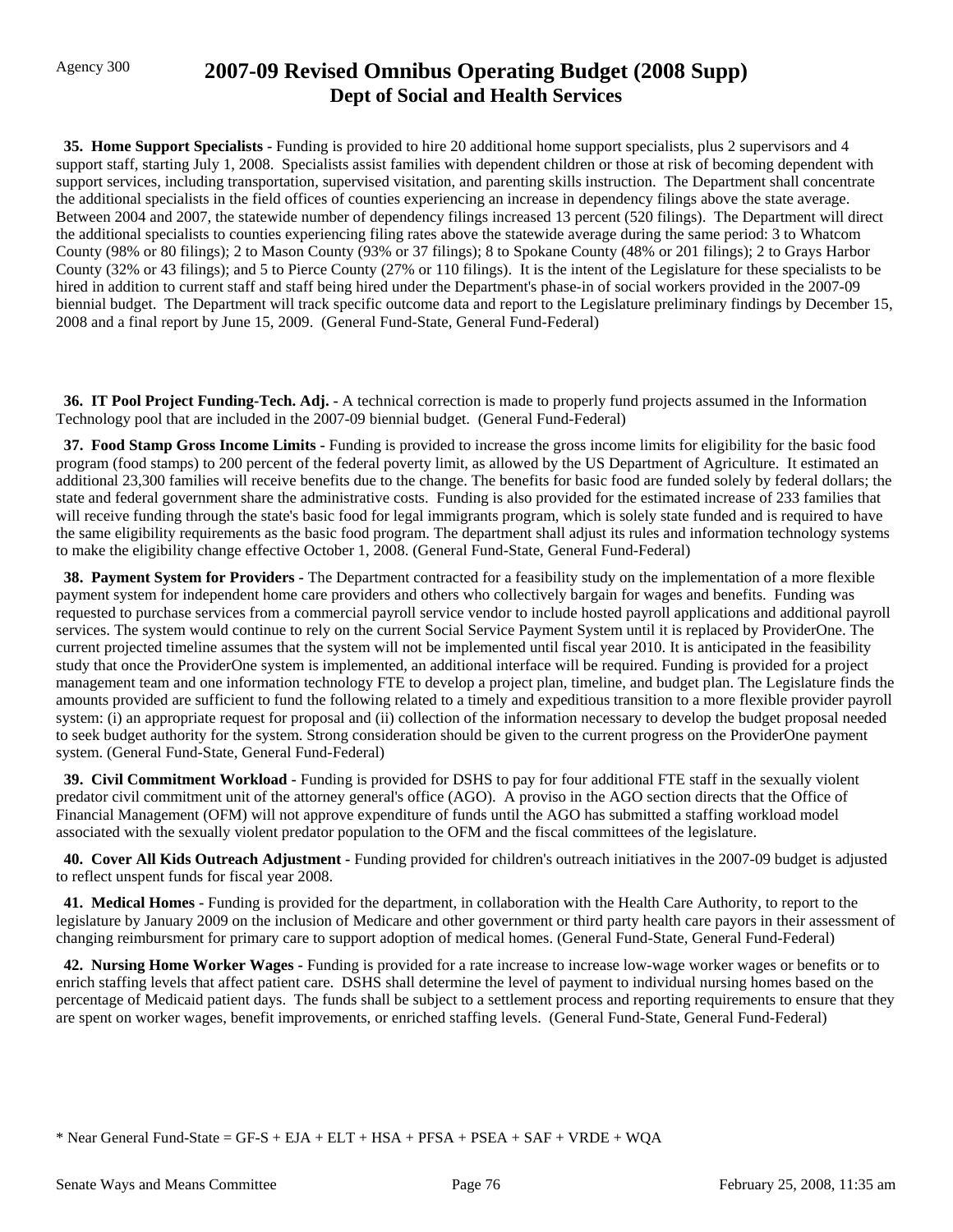**43. Increased Non-Medicaid Funding -** Additional state funds are provided to enable the community mental health system to maintain and improve delivery of non-Medicaid services. These include crisis response, counseling, case management, acute care, and residential services for children and adults who are not presently eligible for Medicaid due to income, family circumstances, or the stage or nature of their illness. These state-only funds are also used to provide services such as care in larger residential facilities, help finding a job, and emergency rent assistance that are not covered by the Medicaid program. About 95 percent of the funds provided here are needed to restore non-Medicaid funding to the level actually expended on such services in FY 2003, after controlling for inflation and state population growth. The balance is intended to close some of the key gaps in the non-Medicaid service delivery system identified by the Joint Legislative and Executive Task Force on Mental Health. Increased non-Medicaid funding for the Pierce County area and for the Spokane Regional Support Network (RSN) are provided separately, The amounts provided here are for the other 10 RSNs.

 **44. Newborn Safety Law Education -** Funding is provided for the Department to contract with the largest nonprofit organization in the state conduction education and outreach on RCW 13.34.360, the safety of newborn children law.

 **45. ProviderOne Schedule Adjustment -** Modifications to funding for ProviderOne are made to accommodate the delay in implementation schedule to late calendar year 2008. (General Fund-State, General Fund-Federal)

 **46. Paperwork Reduction Project -** Funds are provided to (1) implement all consensus recommendations of the 2006 paperwork reduction work group that are permissible under current state and federal law, and (2) conduct a thorough assessment of other paperwork and data-keeping requirements in the community mental health system to recommend opportunities for standardization and improved efficiency.

 **47. Reactive Attachment Disorder Pilot -** Funding is provided to implement Substitute Senate Bill No. 6479 (reactive attachment disorder), which establishes a pilot project in Clark County to identify reactive attachment disorder in children and provide them with appropriate and recommended intervention services. Eligible children are those at or under age 9 currently receiving services from the Division of Children and Family Services. The pilot expires at the end of Fiscal Year 2010.

 **48. Child Safety Legislation -** Funding is provided to implement Second Substitute Senate Bill No. 6206 (child safety), which makes adjustments to child abuse and neglect reports and the department's response to those reports. (General Fund-State, General Fund-Federal)

 **49. Local Farms and Healthy Kids -** Funding is provided to implement the Farmers' Market Technology Improvement Pilot Program as specified by Second Substitute Senate Bill No. 6483 (local farms, health kids). The pilot program will be used to assist farmers' markets and Washington farmers to develop the capability to accept electronic payment cards, including food stamp electronic benefits transfers, and expires July 1, 2010.

 **50. Fetal Alcohol Syndrome Screenings -** Funding is provided for the Division of Alcohol and Substance Abuse to contract with providers to do screenings to detect Fetal Alcohol Spectrum Disorder (FASD). An estimated 50 children will be seen at clinics in Spokane, Everett, and Yakima.

 **51. DUI Legislation: Addl. Treatment -** Funding is provided assuming passage of Senate Bill 6931 (patrol funding). The legislation imposes a surcharge on liquor retail sales that would be deposited into the Violence Reduction and Drug Enforcement Account, to be used for driving under the influence (DUI) emphasis patrols and additional substance abuse treatment. New treatment may include additional pregnant and parenting women inpatient treatment beds, additional involuntary treatment beds, additional youth treatment, particularly for those with co-occuring mental health issues, and treatment for adults on a waitlist for services under the ADATSA program. (Violence Reduction and Drug Enforcement Account-State)

 **52. Nurse Delegation for Insulin -** One-time funding is provided pursuant to Second Substitute Senate Bill No. 6220 (nurse delegation of insulin injection). DSHS staff will develop and implement a training curriculum for nursing assistants to provide insulin injections for Medicaid clients who are not able to do so themselves, who live in the community. The legislation legalizes nursing assistants to provide insulin injections when trained and delegated to do so by a nurse, and when subject to certain supervision requirements. By allowing nurse delegates to provide insulin injection, some Medicaid clients will be able to avoid placement in a more costly setting such as a nursing home, and some nursing home clients may be able to move into less restrictive and less costly settings in the community. Also, the legislation may reduce costs for private pay individuals who currently pay for registered nurses for insulin injection when they are no longer able to safely inject themselves. (General Fund-State, General Fund-Federal)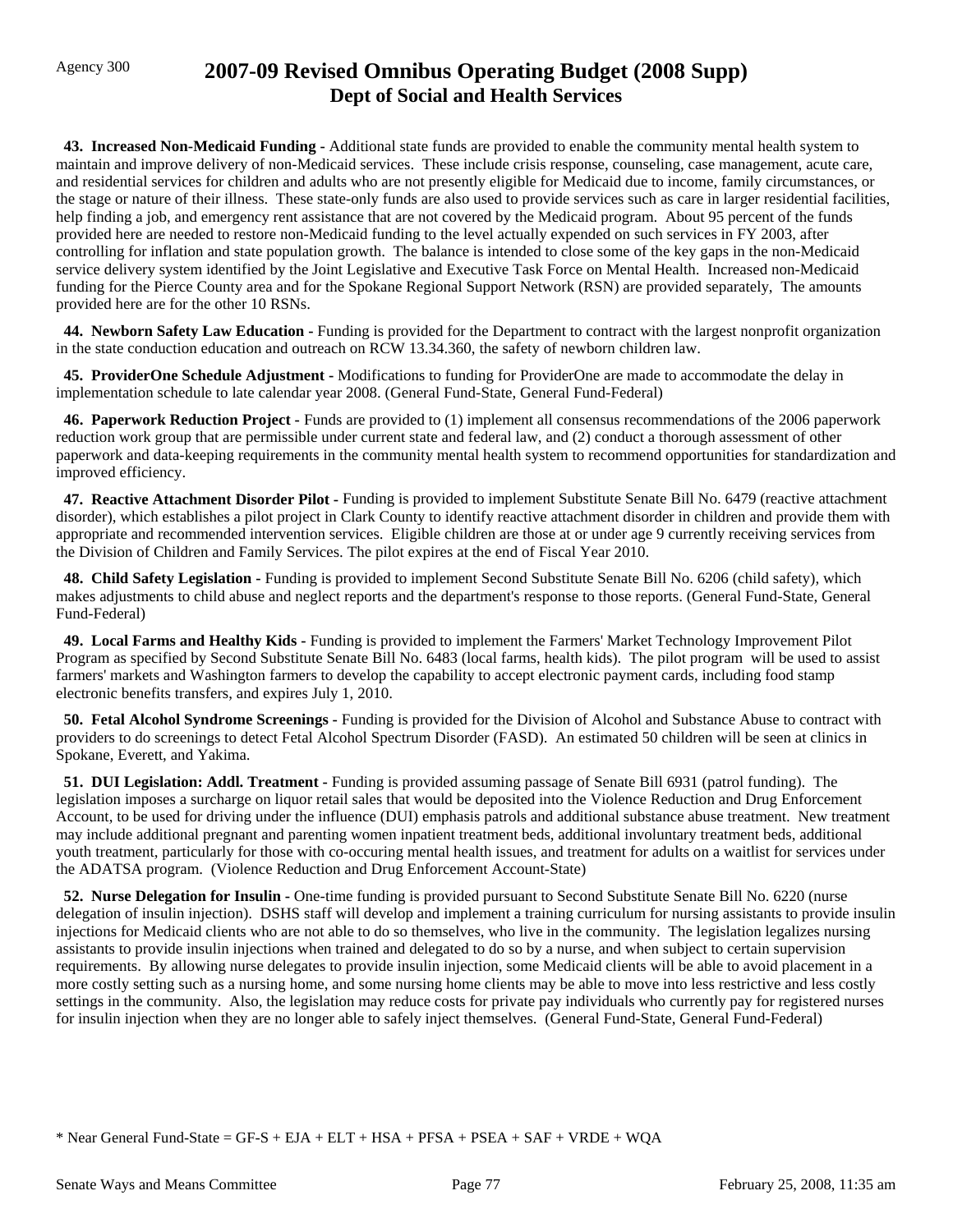**53. Spokane Acute Care Diversions -** Funding is provided to enable the Spokane Regional Support Network to implement a comprehensive plan it has developed for reducing its use of Eastern State Hospital. Key elements of the RSN's plan, much of which is being funded with its locally-authorized mental health sales tax, include additional crisis triage and crisis stabilization beds; an intensive outpatient treatment team for persons with co-occuring disorders and other special needs; housing assistance for highutilizers of hospital and jail services who are at risk of homelessness; and respite care to assist elderly individuals avoid or return home after hospitalization. The budget additionally provides that RSNs are not to be charged for short-term stays at the state psychiatric hospitals, except to the extent these cause the RSN to exceed its total bed allocation.

 **54. "Drift" Study -** Funding is provided for the Washington Institute for Mental Illness Research and Training to study whether and the extent to which there is a greater concentration of people with severe and persistent mental illness in areas proximate to state psychiatric hospitals. If indicated by the results of the study, the Department and the Regional Support Networks shall incorporate them into revision of the formula used to allocate state hospital beds among the RSNs.

 **55. Special Education Enhancement -** State funding is provided to match federal funds for school district-based medical services. Prior to September 1, 2007, these services were reimbursed using solely the federal Medicaid appropriation. Funding was transferred to the Office of the Superintendent of Public Instruction (OSPI), which served as the reimbursing agent. In 2007, CMS required that as a condition of receiving federal funding for these services, the DSHS must serve as the reimbursing agent and that providers submit claims directly to the DSHS. Claims must be reimbursed using the appropriate state matching funds participation rate. (General Fund-State, General Fund-Federal, Health Services Account-State)

 **56. Farmer's Market Nutrition Program -** Pursuant to 2SSB 6483 (local food production), funding is provided for additional Farmer's Market Nutrition Program vouchers for seniors. The program provides participants with vouchers for fresh fruits and vegetables. This level of funding is in addition to \$254,000 provided in the 2007-09 enacted budget. If the bill is not enacted by June 30, 2008, then the funding will lapse.

 **57. Federal Funding Authority -** The Division of Alcohol and Substance Abuse (DASA) is given appropriation authority to spend anticipated federal grants in fiscal years 2008 and 2009, including the Access to Recovery grant and the Strategic Prevention Framework-State Incentive Grant. Fiscal year 2008 funds include the Washington Screening, Brief Intervention, Referral, and Treatment grant and the Adolescent Treatment Coordination grant. (General Fund-Federal)

**58. Grants and Tribal Funding -** The Division of Alcohol and Substance Abuse is given appropriation authority to spend grants from the National Institute on Drug Abuse. Appropriation authority is also provided for tribal funds; by receiving an intergovernmental transfer of tribal funds, the Division is able to assist tribes that provide chemical dependency services to nonnatives in receiving federal matching funds. (General Fund-Private/Local)

 **59. State Hospital Staffing -** Funding is provided to phase-in additional direct care staff at the state psychiatric hospitals to improve patient and staff safety. The staff are to be deployed in ways that are expected to result in the greatest reductions in incidents of assault, patient restraint, and seclusion. The Department is to include in its September 2009 report on staff safety an analysis of the extent to which staff and patient safety have improved on targeted wards relative to other parts of the hospitals.

 **60. Behavioral Intervention Training -** Funding is provided for a behavior intervention specialist at each of the state psychiatric hospitals to develop and implement a train-the-trainer program in techniques that will help staff identify and defuse situations than can lead to violent patient behaviors.

 **61. Attorney General Funding -** Funding is provided for increased services by the Attorney General's office, including additional legal staff for provider overpayment appeals within the Health and Recovery Services and Aging and Disability Services administrations, and to support cost containment strategies such as Patient Review and Restriction. Funding for legal services is also provided for increased workload from commitments at Eastern State Hospital and to defend DSHS against appeals from employees of Adult Family homes or Boarding Homes who are charged with allegations of abuse and neglect. (General Fund-State, General Fund-Federal)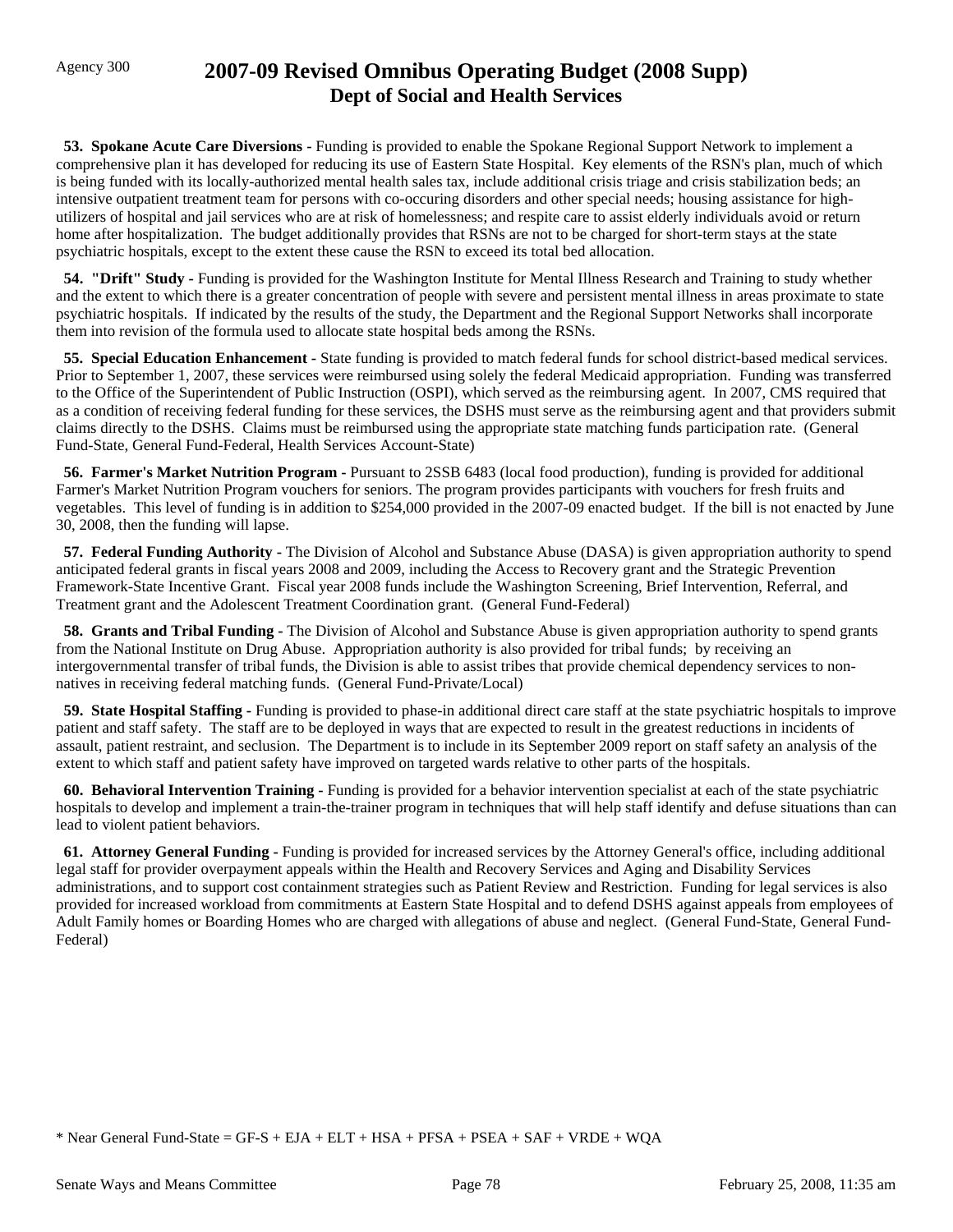# Agency 300 **2007-09 Revised Omnibus Operating Budget (2008 Supp)**<br>Program 010

### **Dept of Social and Health Services**

**Children and Family Services**

(Dollars in Thousands)

|                                                 | <b>Senate Chair Proposal</b> |           |              |
|-------------------------------------------------|------------------------------|-----------|--------------|
|                                                 | <b>FTEs</b>                  | Near GF-S | <b>Total</b> |
| 2007-09 Original Appropriations                 | 2,839.7                      | 656,031   | 1,126,199    |
| 2007-09 Maintenance Level                       | 2,832.1                      | 672,129   | 1,162,597    |
| <b>2008 Policy Non-Comp Changes:</b>            |                              |           |              |
| 1.<br><b>Supervised Visitation</b>              | 0.0                          | 1,656     | 2,300        |
| 2.<br><b>Safety Assessments</b>                 | 0.0                          | 616       | 800          |
| 3.<br>Build in Federal Grant Authority          | 0.0                          | 0         | 2,317        |
| One-time FTE Savings<br>4.                      | 0.0                          | $-1,900$  | $-2,714$     |
| Home Support Specialists<br>5.                  | 13.0                         | 1,100     | 1,447        |
| Newborn Safety Law Education<br>6.              | 0.0                          | 10        | 10           |
| 7.<br><b>Reactive Attachment Disorder Pilot</b> | 0.0                          | 1,000     | 1,000        |
| 8.<br>Child Safety Legislation                  | 0.0                          | 185       | 259          |
| Policy -- Non-Comp Total                        | 13.0                         | 2,667     | 5,419        |
| <b>Total Policy Changes</b>                     | 13.0                         | 2,667     | 5,419        |
| 2007-09 Revised Appropriations                  | 2,845.1                      | 674,796   | 1,168,016    |
| Difference from Original Appropriations         | 5.4                          | 18,765    | 41,817       |
| % Change from Original Appropriations           | 0.2%                         | 2.9%      | 3.7%         |

### *Comments:*

 **1. Supervised Visitation -** One-time funding is provided to pay for increases in contracted supervised visits. The increase in court-ordered supervised visits between parents and dependent children has increased the Department's use of contracted service hours. (General Fund-State, General Fund-Federal)

 **2. Safety Assessments -** Funding is provided to contract with medical professionals for comprehensive safety assessments of highrisk families. \$400,000 of this amount is for assessments for families receiving in-home child protective services or family voluntary services. The remaining \$400,000 is for assessments of families with an infant, age birth to fifteen days, where the infant was, at birth, diagnosed as substance exposed and the department received an intake referral related to the infant's exposure to substances. These safety assessments will use validated assessment tools to guide intervention decisions through the identification of additional safety and risk factors. (General Fund-State, General Fund-Federal)

 **3. Build in Federal Grant Authority -** The Children's Administration received additional federal and one-time local funding from the U.S. Department of Health and Human Services to support monthly caseworker visits and the Casey Family Foundation to expedite implementation of the practice model. The federal grant authority will continue in the 2009-11 Biennium. (General Fund-Federal, General Fund-Private/Local)

 **4. One-time FTE Savings -** Funding is reduced in fiscal year 2008 for the Children's Administration due to one-time underexpenditures resulting from delays in staff hires. (General Fund-State, General Fund-Federal)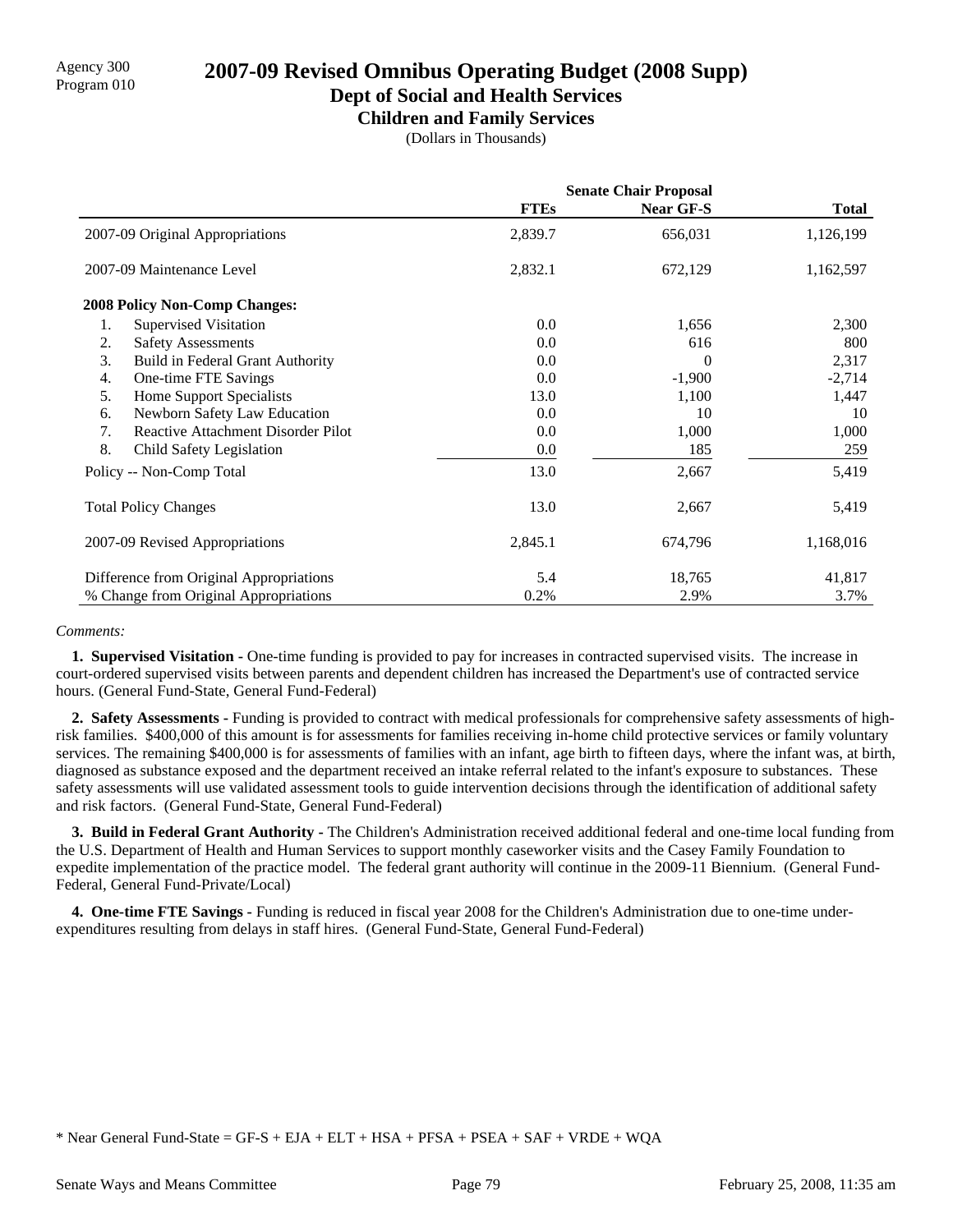## Agency 300 **2007-09 Revised Omnibus Operating Budget (2008 Supp)**<br>Program 010 **Dept of Social and Health Services Children and Family Services**

**5. Home Support Specialists - Funding is provided to hire 20 additional home support specialists, plus 2 supervisors and 4** support staff, starting July 1, 2008. Specialists assist families with dependent children or those at risk of becoming dependent with support services, including transportation, supervised visitation, and parenting skills instruction. The Department shall concentrate the additional specialists in the field offices of counties experiencing an increase in dependency filings above the state average. Between 2004 and 2007, the statewide number of dependency filings increased 13 percent (520 filings). The Department will direct the additional specialists to counties experiencing filing rates above the statewide average during the same period: 3 to Whatcom County (98% or 80 filings); 2 to Mason County (93% or 37 filings); 8 to Spokane County (48% or 201 filings); 2 to Grays Harbor County (32% or 43 filings); and 5 to Pierce County (27% or 110 filings). It is the intent of the Legislature for these specialists to be hired in addition to current staff and staff being hired under the Department's phase-in of social workers provided in the 2007-09 biennial budget. The Department will track specific outcome data and report to the Legislature preliminary findings by December 15, 2008 and a final report by June 15, 2009. (General Fund-State, General Fund-Federal)

 **6. Newborn Safety Law Education -** Funding is provided for the Department to contract with the largest nonprofit organization in the state conduction education and outreach on RCW 13.34.360, the safety of newborn children law.

 **7. Reactive Attachment Disorder Pilot -** Funding is provided to implement Substitute Senate Bill No. 6479 (reactive attachment disorder), which establishes a pilot project in Clark County to identify reactive attachment disorder in children and provide them with appropriate and recommended intervention services. Eligible children are those at or under age 9 currently receiving services from the Division of Children and Family Services. The pilot expires at the end of Fiscal Year 2010.

 **8. Child Safety Legislation -** Funding is provided to implement Second Substitute Senate Bill No. 6206 (child safety), which makes adjustments to child abuse and neglect reports and the department's response to those reports. (General Fund-State, General Fund-Federal)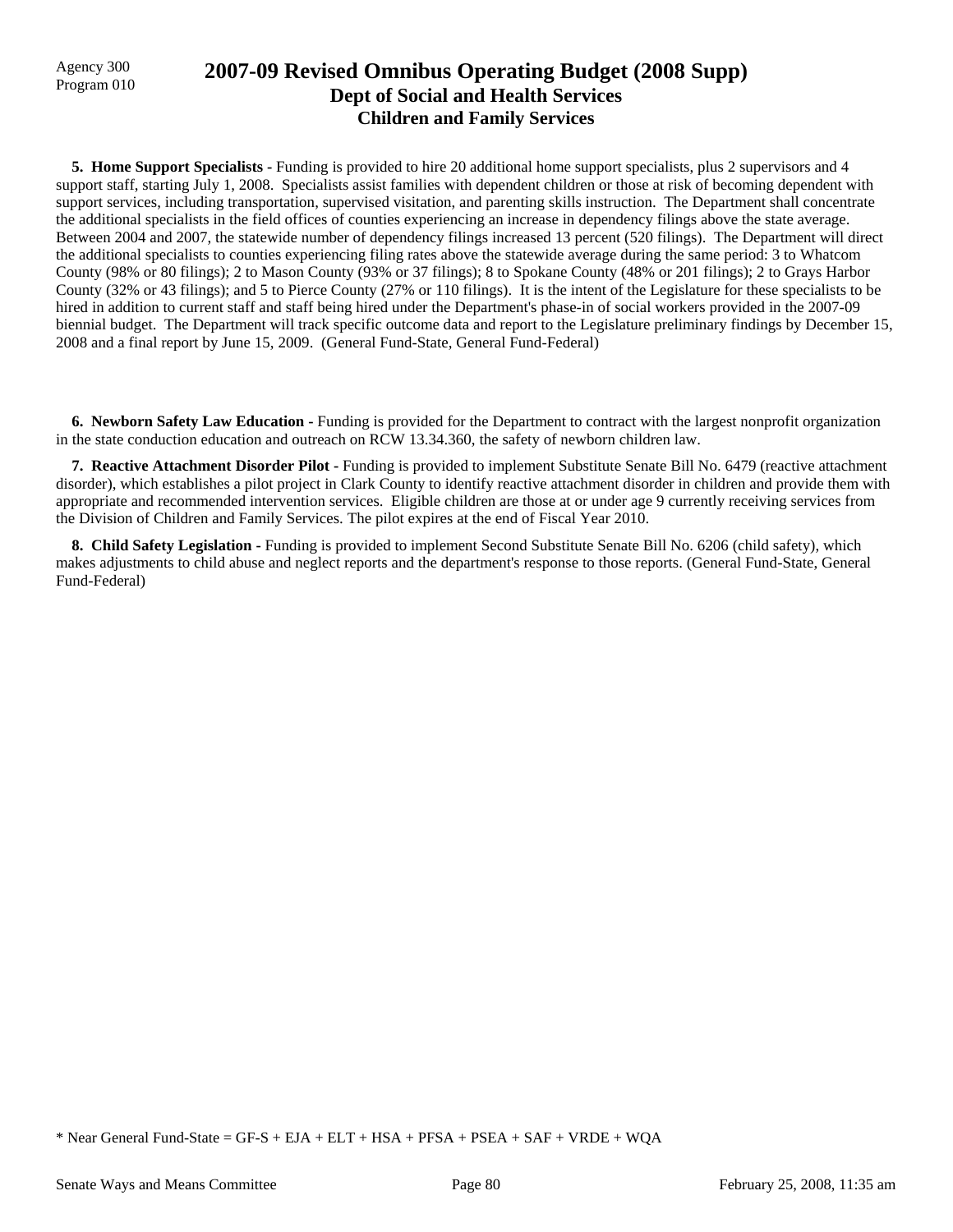# Agency 300 **2007-09 Revised Omnibus Operating Budget (2008 Supp)**<br>Program 020

**Dept of Social and Health Services**

# **Juvenile Rehabilitation**

(Dollars in Thousands)

|                                         | <b>Senate Chair Proposal</b> |                  |              |
|-----------------------------------------|------------------------------|------------------|--------------|
|                                         | <b>FTEs</b>                  | <b>Near GF-S</b> | <b>Total</b> |
| 2007-09 Original Appropriations         | 1,151.4                      | 224,203          | 235,195      |
| 2007-09 Maintenance Level               | 1,131.0                      | 222,074          | 232,949      |
| <b>2008 Policy Non-Comp Changes:</b>    |                              |                  |              |
| <b>Support Parole Services</b><br>1.    | 0.0                          | 2,808            | 3,608        |
| Policy -- Non-Comp Total                | 0.0                          | 2,808            | 3,608        |
| <b>Total Policy Changes</b>             | 0.0                          | 2,808            | 3,608        |
| 2007-09 Revised Appropriations          | 1,131.0                      | 224,882          | 236,557      |
| Difference from Original Appropriations | $-20.4$                      | 679              | 1,362        |
| % Change from Original Appropriations   | $-1.8%$                      | 0.3%             | 0.6%         |

### *Comments:*

 **1. Support Parole Services -** Funding is provided to backfill Title XIX Medicaid funds for Targeted Case Management (TCM). JRA had received TCM funds to support its Family Functional Parole (FFP) program. FFP is a case management model that motivates youth and families to fully participate in services and provides ongoing assessment and support as needed. (General Fund-State, General Fund-Private/Local)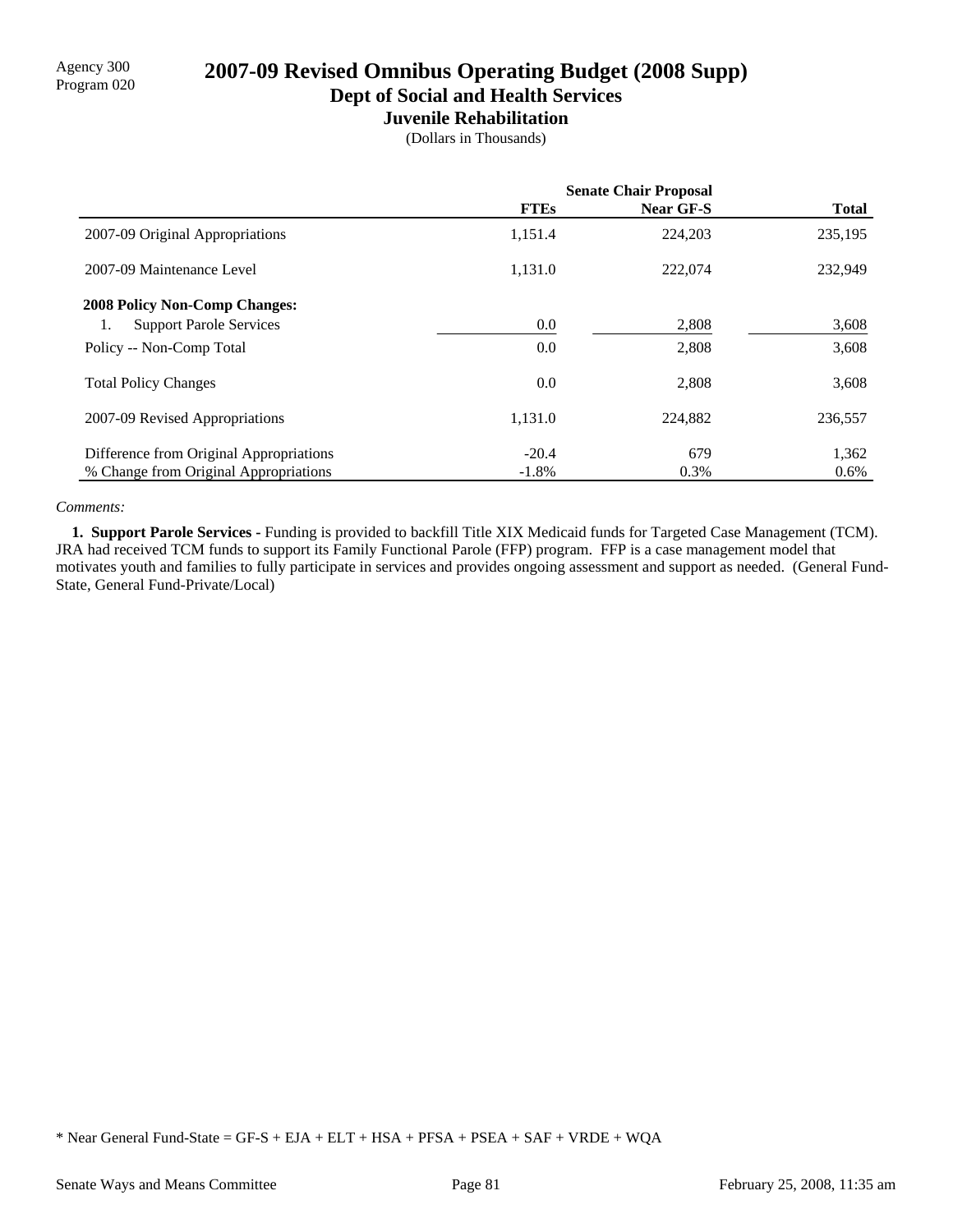# Agency 300 **2007-09 Revised Omnibus Operating Budget (2008 Supp)**<br>Program 030

**Dept of Social and Health Services**

**Mental Health**

(Dollars in Thousands)

|                  |                                         | <b>Senate Chair Proposal</b> |                  |              |
|------------------|-----------------------------------------|------------------------------|------------------|--------------|
|                  |                                         | <b>FTEs</b>                  | <b>Near GF-S</b> | <b>Total</b> |
|                  | 2007-09 Original Appropriations         | 3,110.3                      | 918,670          | 1,524,885    |
|                  | 2007-09 Maintenance Level               | 3,110.3                      | 917,667          | 1,531,505    |
|                  | 2008 Policy Non-Comp Changes:           |                              |                  |              |
| 1.               | <b>Laundry Fire Increased Costs</b>     | 0.0                          | 951              | 951          |
| 2.               | Utter Request Legislation *             | 0.0                          | $-5,574$         | $\theta$     |
| 3.               | Pierce Transition Fee for Service       | 0.0                          | 3,031            | 4,449        |
| $\overline{4}$ . | <b>Pierce Provider Transition Costs</b> | 0.0                          | $\theta$         | 400          |
| 5.               | Long-Term ITA Judicial Costs            | 0.0                          | 2,033            | 2,033        |
| 6.               | RSN Rate Adjustment                     | 0.0                          | 1,403            | 2,869        |
| 7.               | <b>Increased Non-Medicaid Funding</b>   | 0.0                          | 10,000           | 10,000       |
| 8.               | Paperwork Reduction Project             | 0.0                          | 200              | 200          |
| 9.               | Spokane Acute Care Diversions           | 0.0                          | 2,250            | 2,250        |
| 10.              | "Drift" Study                           | 0.0                          | 75               | 75           |
| 11.              | <b>State Hospital Staffing</b>          | 11.4                         | 2,278            | 2,278        |
| 12.              | <b>Behavioral Intervention Training</b> | 0.0                          | 250              | 250          |
|                  | Policy -- Non-Comp Total                | 11.4                         | 16,897           | 25,755       |
|                  | <b>Total Policy Changes</b>             | 11.4                         | 16,897           | 25,755       |
|                  | 2007-09 Revised Appropriations          | 3,121.7                      | 934,564          | 1,557,260    |
|                  | Difference from Original Appropriations | 11.4                         | 15,894           | 32,375       |
|                  | % Change from Original Appropriations   | 0.4%                         | 1.7%             | 2.1%         |

### *Comments:*

 **1. Laundry Fire Increased Costs -** Laundry services are being performed at Rainier School as a result of a fire in the laundry at Western State Hospital (WSH). WSH is incurring additional costs in labor, rental equipment to transport laundry, and fuel to maintain laundry services. One-time funding is provided to cover the increased operating costs.

 **2. Utter Request Legislation \* -** Senate Bill 6628 clarifies that only the direct costs related to court-ordered competency evaluation and reporting are not subject to payment by the committed individual. This clarifying language will allow DSHS to resume collecting from patients, insurance companies, and the federal government for costs associated with evaluating and treating criminal defendants for their mental illness. (General Fund-State, General Fund-Federal, General Fund-Private/Local)

 **3. Pierce Transition Fee for Service -** Funding is provided for the Department to contract with Pierce County for the provision of crisis triage, evaluation and treatment, and mobile crisis outreach services. This item is the state-only component of the transition to a fee-for-service delivery system necessitated by the county's decision to discontinue operation as a regional support network. During FY 2008, the cost of this transiton (\$1.4 million) will be covered by the expenditure of state funds accumulated in county risk reserves during prior contract periods. (General Fund-State, General Fund-Local)

 **4. Pierce Provider Transition Costs -** Funds are provided on a one-time basis to assist non-governmental mental health agencies in Pierce county with start-up and other extraordinary administrative costs required by the conversion from a capitated to a unit feebased service delivery and billing system.

 **5. Long-Term ITA Judicial Costs -** Funding is provided to cover the cost of 180-day commitment hearings in Pierce and Spokane counties. Due to the presence of the state psychiatric hospitals, the two counties are responsible for conducting an extraordinarily large number of such hearings.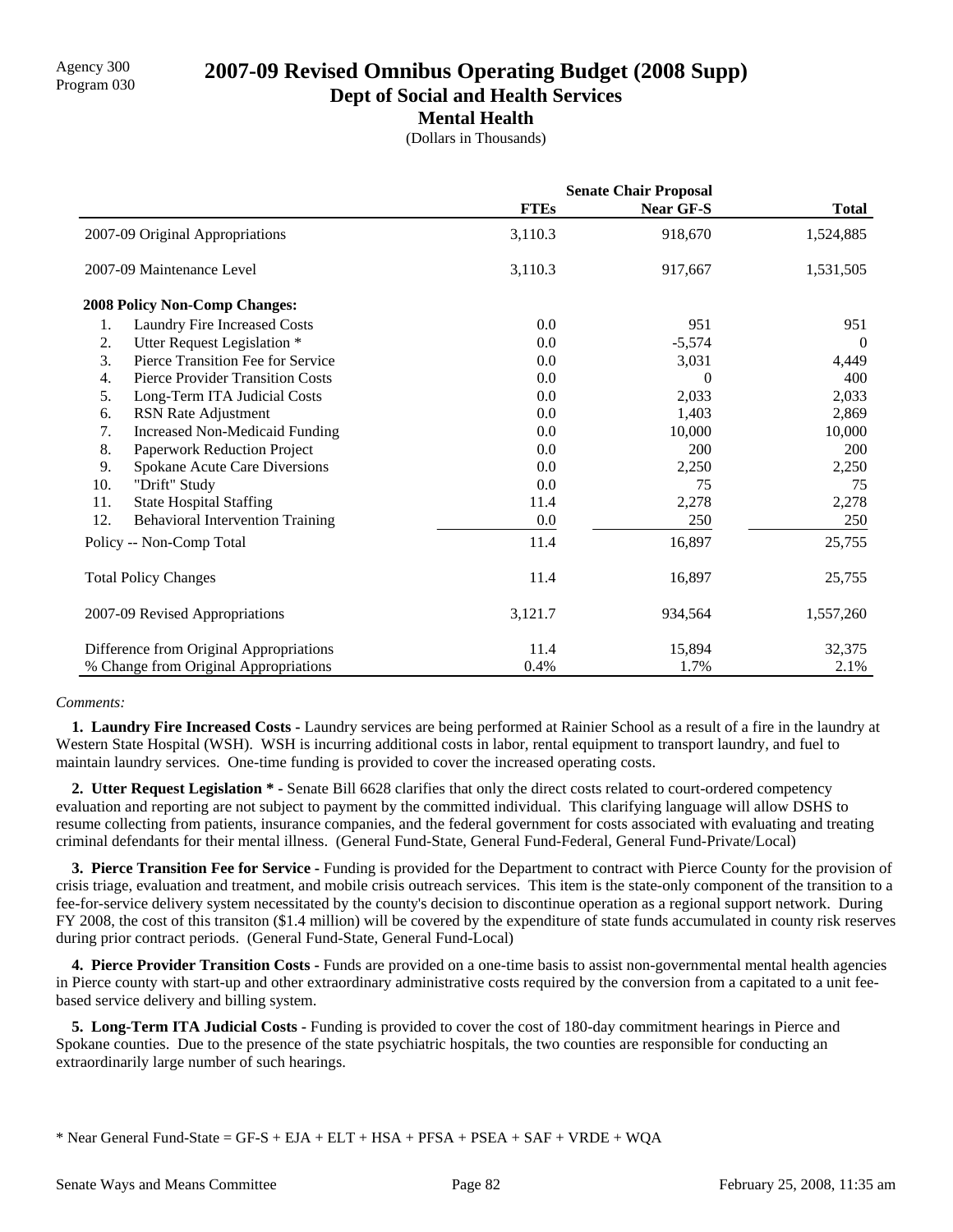Agency 300

## Program 030 **2007-09 Revised Omnibus Operating Budget (2008 Supp) Dept of Social and Health Services Mental Health**

 **6. RSN Rate Adjustment -** Funding is provided to increase the Regional Support Network (RSN) capitation rates to the bottom of the actuarially sound rate ranges. The Mental Health Division administers mental health services under the federal 1915B waiver which requires it to maintain compliance with the federal Balanced Budget Act (BBA). The BBA requires that managed care capitation rates are actuarially sound. (General Fund-State, General Fund-Federal)

 **7. Increased Non-Medicaid Funding -** Additional state funds are provided to enable the community mental health system to maintain and improve delivery of non-Medicaid services. These include crisis response, counseling, case management, acute care, and residential services for children and adults who are not presently eligible for Medicaid due to income, family circumstances, or the stage or nature of their illness. These state-only funds are also used to provide services such as care in larger residential facilities, help finding a job, and emergency rent assistance that are not covered by the Medicaid program. About 95 percent of the funds provided here are needed to restore non-Medicaid funding to the level actually expended on such services in FY 2003, after controlling for inflation and state population growth. The balance is intended to close some of the key gaps in the non-Medicaid service delivery system identified by the Joint Legislative and Executive Task Force on Mental Health. Increased non-Medicaid funding for the Pierce County area and for the Spokane Regional Support Network (RSN) are provided separately, The amounts provided here are for the other 10 RSNs.

**8. Paperwork Reduction Project - Funds are provided to (1) implement all consensus recommendations of the 2006 paperwork** reduction work group that are permissible under current state and federal law, and (2) conduct a thorough assessment of other paperwork and data-keeping requirements in the community mental health system to recommend opportunities for standardization and improved efficiency.

 **9. Spokane Acute Care Diversions -** Funding is provided to enable the Spokane Regional Support Network to implement a comprehensive plan it has developed for reducing its use of Eastern State Hospital. Key elements of the RSN's plan, much of which is being funded with its locally-authorized mental health sales tax, include additional crisis triage and crisis stabilization beds; an intensive outpatient treatment team for persons with co-occuring disorders and other special needs; housing assistance for highutilizers of hospital and jail services who are at risk of homelessness; and respite care to assist elderly individuals avoid or return home after hospitalization. The budget additionally provides that RSNs are not to be charged for short-term stays at the state psychiatric hospitals, except to the extent these cause the RSN to exceed its total bed allocation.

 **10. "Drift" Study -** Funding is provided for the Washington Institute for Mental Illness Research and Training to study whether and the extent to which there is a greater concentration of people with severe and persistent mental illness in areas proximate to state psychiatric hospitals. If indicated by the results of the study, the Department and the Regional Support Networks shall incorporate them into revision of the formula used to allocate state hospital beds among the RSNs.

 **11. State Hospital Staffing -** Funding is provided to phase-in additional direct care staff at the state psychiatric hospitals to improve patient and staff safety. The staff are to be deployed in ways that are expected to result in the greatest reductions in incidents of assault, patient restraint, and seclusion. The Department is to include in its September 2009 report on staff safety an analysis of the extent to which staff and patient safety have improved on targeted wards relative to other parts of the hospitals.

 **12. Behavioral Intervention Training -** Funding is provided for a behavior intervention specialist at each of the state psychiatric hospitals to develop and implement a train-the-trainer program in techniques that will help staff identify and defuse situations than can lead to violent patient behaviors.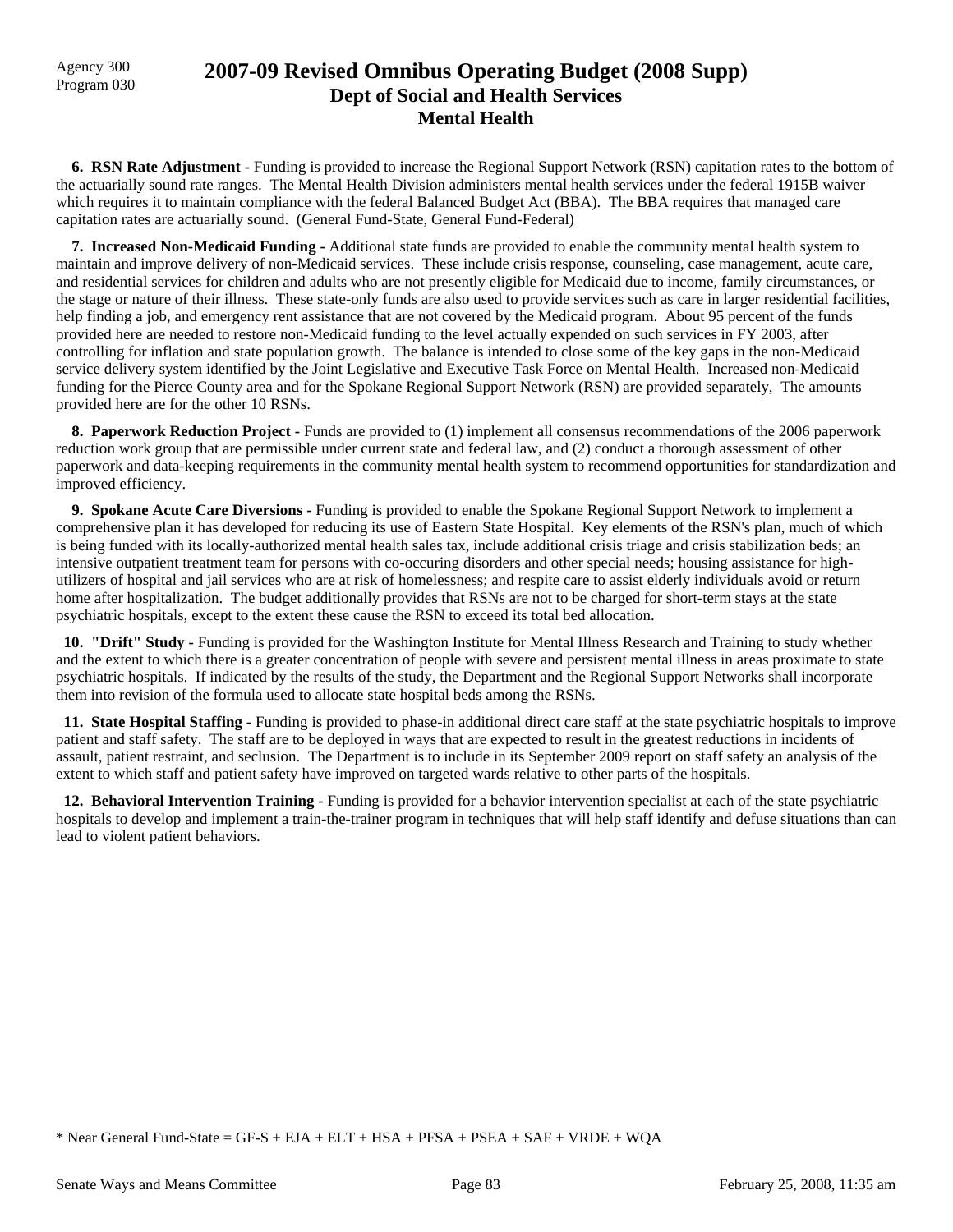# **2007-09 Revised Omnibus Operating Budget (2008 Supp)**

**Dept of Social and Health Services**

### **Mental Health**

(Dollars in Thousands)

|                                               | <b>Senate Chair Proposal</b> |                  |              |  |
|-----------------------------------------------|------------------------------|------------------|--------------|--|
|                                               | <b>FTEs</b>                  | <b>Near GF-S</b> | <b>Total</b> |  |
| 2007-09 Original Appropriations               | 0.0                          | 615,671          | 1,007,622    |  |
| 2007-09 Maintenance Level                     | 0.0                          | 618,963          | 1,014,397    |  |
| <b>2008 Policy Non-Comp Changes:</b>          |                              |                  |              |  |
| Pierce Transition Fee for Service<br>1.       | 0.0                          | 3,031            | 4,449        |  |
| 2.<br><b>Pierce Provider Transition Costs</b> | 0.0                          | $\theta$         | 400          |  |
| 3.<br>Long-Term ITA Judicial Costs            | 0.0                          | 2,033            | 2,033        |  |
| 4.<br>RSN Rate Adjustment                     | 0.0                          | 1,403            | 2,869        |  |
| 5.<br>Increased Non-Medicaid Funding          | 0.0                          | 10,000           | 10,000       |  |
| 6.<br>Spokane Acute Care Diversions           | $0.0\,$                      | 2,250            | 2,250        |  |
| Policy -- Non-Comp Total                      | 0.0                          | 18,717           | 22,001       |  |
| <b>Total Policy Changes</b>                   | 0.0                          | 18,717           | 22,001       |  |
| 2007-09 Revised Appropriations                | 0.0                          | 637,680          | 1,036,398    |  |
| Difference from Original Appropriations       | 0.0                          | 22,009           | 28,776       |  |
| % Change from Original Appropriations         | 0.0%                         | 3.6%             | 2.9%         |  |

### *Comments:*

 **1. Pierce Transition Fee for Service -** Funding is provided for the Department to contract with Pierce County for the provision of crisis triage, evaluation and treatment, and mobile crisis outreach services. This item is the state-only component of the transition to a fee-for-service delivery system necessitated by the county's decision to discontinue operation as a regional support network. During FY 2008, the cost of this transiton (\$1.4 million) will be covered by the expenditure of state funds accumulated in county risk reserves during prior contract periods. (General Fund-State, General Fund-Local)

 **2. Pierce Provider Transition Costs -** Funds are provided on a one-time basis to assist non-governmental mental health agencies in Pierce county with start-up and other extraordinary administrative costs required by the conversion from a capitated to a unit feebased service delivery and billing system.

 **3. Long-Term ITA Judicial Costs -** Funding is provided to cover the cost of 180-day commitment hearings in Pierce and Spokane counties. Due to the presence of the state psychiatric hospitals, the two counties are responsible for conducting an extraordinarily large number of such hearings.

 **4. RSN Rate Adjustment -** Funding is provided to increase the Regional Support Network (RSN) capitation rates to the bottom of the actuarially sound rate ranges. The Mental Health Division administers mental health services under the federal 1915B waiver which requires it to maintain compliance with the federal Balanced Budget Act (BBA). The BBA requires that managed care capitation rates are actuarially sound. (General Fund-State, General Fund-Federal)

<sup>\*</sup> Near General Fund-State = GF-S + EJA + ELT + HSA + PFSA + PSEA + SAF + VRDE + WQA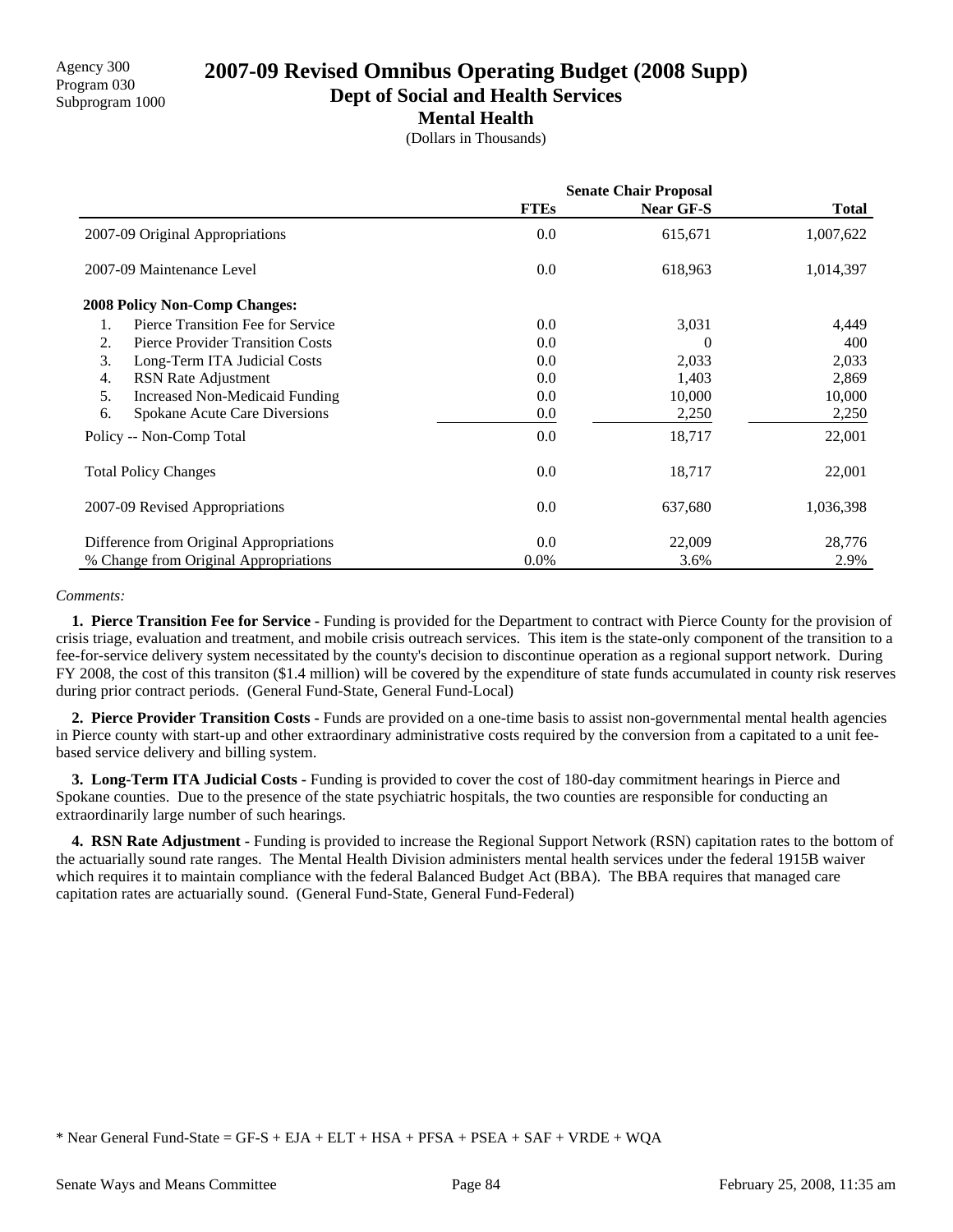Agency 300 Program 030 Subprogram 1000

# **2007-09 Revised Omnibus Operating Budget (2008 Supp) Dept of Social and Health Services Mental Health**

 **5. Increased Non-Medicaid Funding -** Additional state funds are provided to enable the community mental health system to maintain and improve delivery of non-Medicaid services. These include crisis response, counseling, case management, acute care, and residential services for children and adults who are not presently eligible for Medicaid due to income, family circumstances, or the stage or nature of their illness. These state-only funds are also used to provide services such as care in larger residential facilities, help finding a job, and emergency rent assistance that are not covered by the Medicaid program. About 95 percent of the funds provided here are needed to restore non-Medicaid funding to the level actually expended on such services in FY 2003, after controlling for inflation and state population growth. The balance is intended to close some of the key gaps in the non-Medicaid service delivery system identified by the Joint Legislative and Executive Task Force on Mental Health. Increased non-Medicaid funding for the Pierce County area and for the Spokane Regional Support Network (RSN) are provided separately, The amounts provided here are for the other 10 RSNs.

 **6. Spokane Acute Care Diversions -** Funding is provided to enable the Spokane Regional Support Network to implement a comprehensive plan it has developed for reducing its use of Eastern State Hospital. Key elements of the RSN's plan, much of which is being funded with its locally-authorized mental health sales tax, include additional crisis triage and crisis stabilization beds; an intensive outpatient treatment team for persons with co-occuring disorders and other special needs; housing assistance for highutilizers of hospital and jail services who are at risk of homelessness; and respite care to assist elderly individuals avoid or return home after hospitalization. The budget additionally provides that RSNs are not to be charged for short-term stays at the state psychiatric hospitals, except to the extent these cause the RSN to exceed its total bed allocation.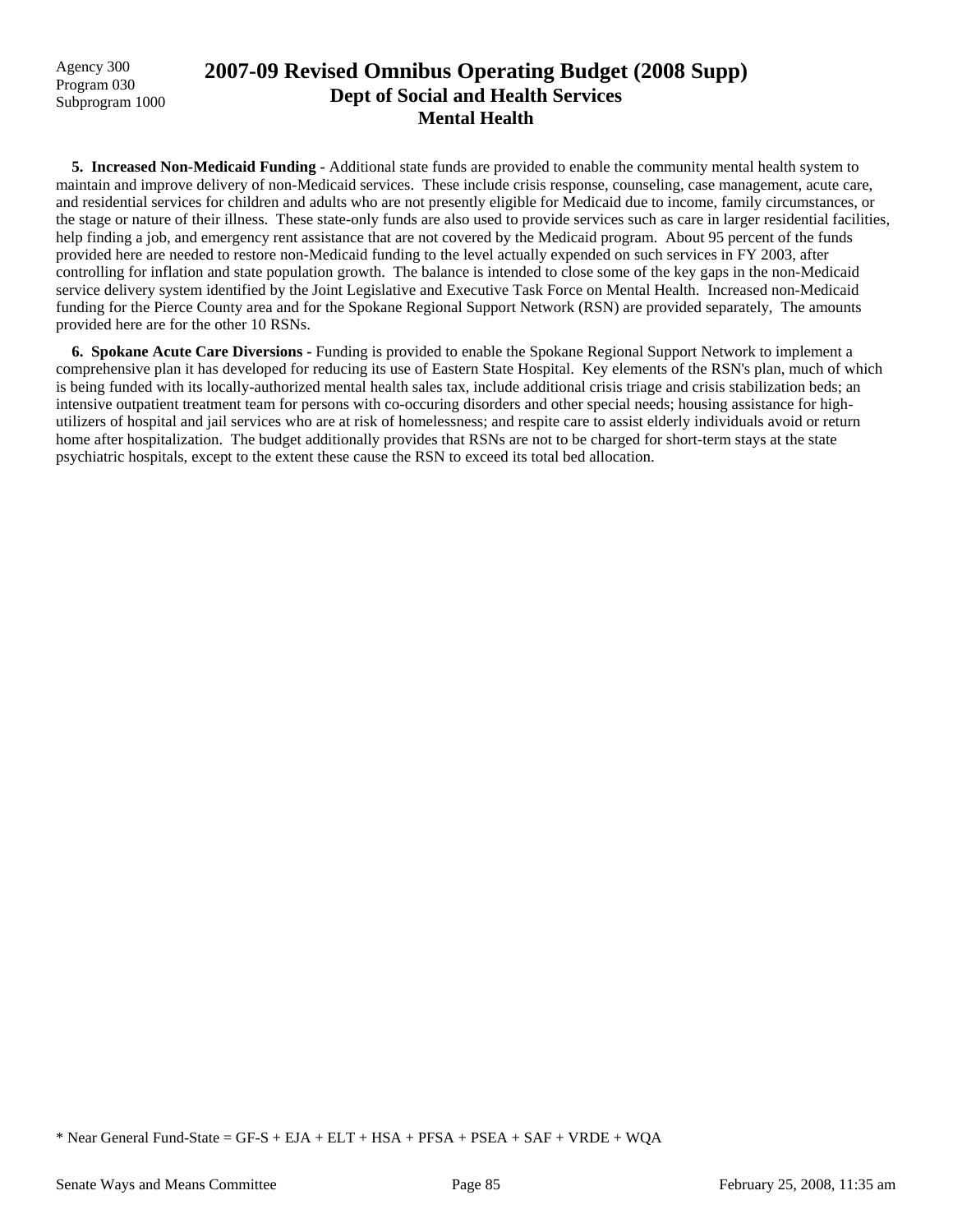# **2007-09 Revised Omnibus Operating Budget (2008 Supp)**

**Dept of Social and Health Services**

### **Mental Health**

(Dollars in Thousands)

|                                               | <b>Senate Chair Proposal</b> |                  |              |
|-----------------------------------------------|------------------------------|------------------|--------------|
|                                               | <b>FTEs</b>                  | <b>Near GF-S</b> | <b>Total</b> |
| 2007-09 Original Appropriations               | 3,034.6                      | 288,889          | 492,354      |
| 2007-09 Maintenance Level                     | 3,034.6                      | 284,597          | 492,197      |
| <b>2008 Policy Non-Comp Changes:</b>          |                              |                  |              |
| Laundry Fire Increased Costs<br>1.            | 0.0                          | 951              | 951          |
| Utter Request Legislation *<br>2.             | 0.0                          | $-5,574$         | $\Omega$     |
| <b>State Hospital Staffing</b><br>3.          | 11.4                         | 2,278            | 2,278        |
| 4.<br><b>Behavioral Intervention Training</b> | 0.0                          | 250              | 250          |
| Policy -- Non-Comp Total                      | 11.4                         | $-2,095$         | 3,479        |
| <b>Total Policy Changes</b>                   | 11.4                         | $-2,095$         | 3,479        |
| 2007-09 Revised Appropriations                | 3,046.0                      | 282,502          | 495,676      |
| Difference from Original Appropriations       | 11.4                         | $-6,387$         | 3,322        |
| % Change from Original Appropriations         | 0.4%                         | $-2.2%$          | 0.7%         |

### *Comments:*

 **1. Laundry Fire Increased Costs -** Laundry services are being performed at Rainier School as a result of a fire in the laundry at Western State Hospital (WSH). WSH is incurring additional costs in labor, rental equipment to transport laundry, and fuel to maintain laundry services. One-time funding is provided to cover the increased operating costs.

 **2. Utter Request Legislation \* -** Senate Bill 6628 clarifies that only the direct costs related to court-ordered competency evaluation and reporting are not subject to payment by the committed individual. This clarifying language will allow DSHS to resume collecting from patients, insurance companies, and the federal government for costs associated with evaluating and treating criminal defendants for their mental illness. (General Fund-State, General Fund-Federal, General Fund-Private/Local)

**3. State Hospital Staffing -** Funding is provided to phase-in additional direct care staff at the state psychiatric hospitals to improve patient and staff safety. The staff are to be deployed in ways that are expected to result in the greatest reductions in incidents of assault, patient restraint, and seclusion. The Department is to include in its September 2009 report on staff safety an analysis of the extent to which staff and patient safety have improved on targeted wards relative to other parts of the hospitals.

 **4. Behavioral Intervention Training -** Funding is provided for a behavior intervention specialist at each of the state psychiatric hospitals to develop and implement a train-the-trainer program in techniques that will help staff identify and defuse situations than can lead to violent patient behaviors.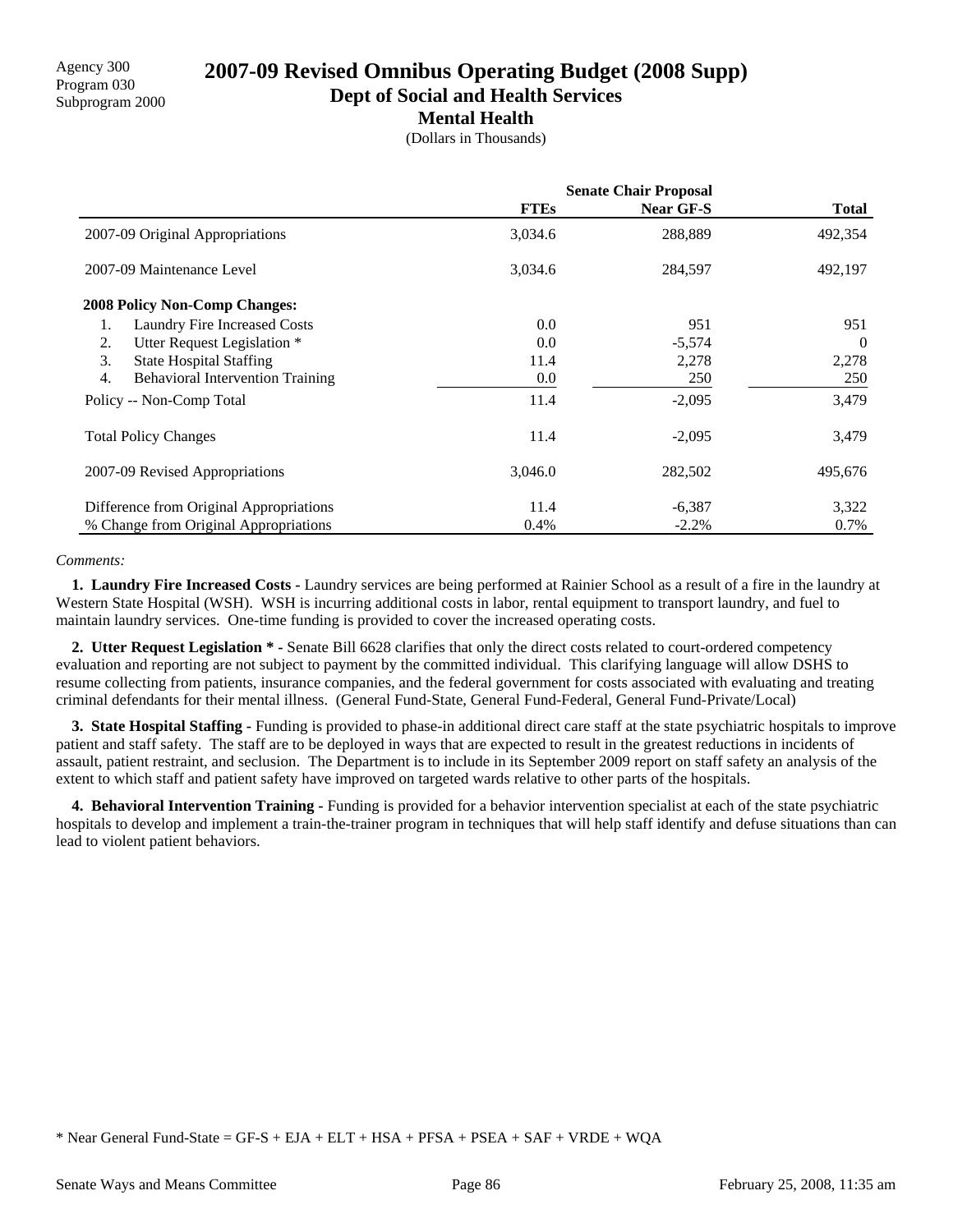Agency 300 Program 030 Subprogram 8000

# **2007-09 Revised Omnibus Operating Budget (2008 Supp)**

**Dept of Social and Health Services**

**Mental Health**

(Dollars in Thousands)

|                                         | <b>Senate Chair Proposal</b> |           |              |
|-----------------------------------------|------------------------------|-----------|--------------|
|                                         | <b>FTEs</b>                  | Near GF-S | <b>Total</b> |
| 2007-09 Original Appropriations         | 9.2                          | 4,084     | 7,279        |
| 2007-09 Maintenance Level               | 9.2                          | 4,081     | 7,279        |
| <b>2008 Policy Non-Comp Changes:</b>    |                              |           |              |
| "Drift" Study                           | 0.0                          | 75        | 75           |
| Policy -- Non-Comp Total                | 0.0                          | 75        | 75           |
| <b>Total Policy Changes</b>             | 0.0                          | 75        | 75           |
| 2007-09 Revised Appropriations          | 9.2                          | 4,156     | 7,354        |
| Difference from Original Appropriations | 0.0                          | 72        | 75           |
| % Change from Original Appropriations   | $0.0\%$                      | 1.8%      | 1.0%         |

### *Comments:*

 **1. "Drift" Study -** Funding is provided for the Washington Institute for Mental Illness Research and Training to study whether and the extent to which there is a greater concentration of people with severe and persistent mental illness in areas proximate to state psychiatric hospitals. If indicated by the results of the study, the Department and the Regional Support Networks shall incorporate them into revision of the formula used to allocate state hospital beds among the RSNs.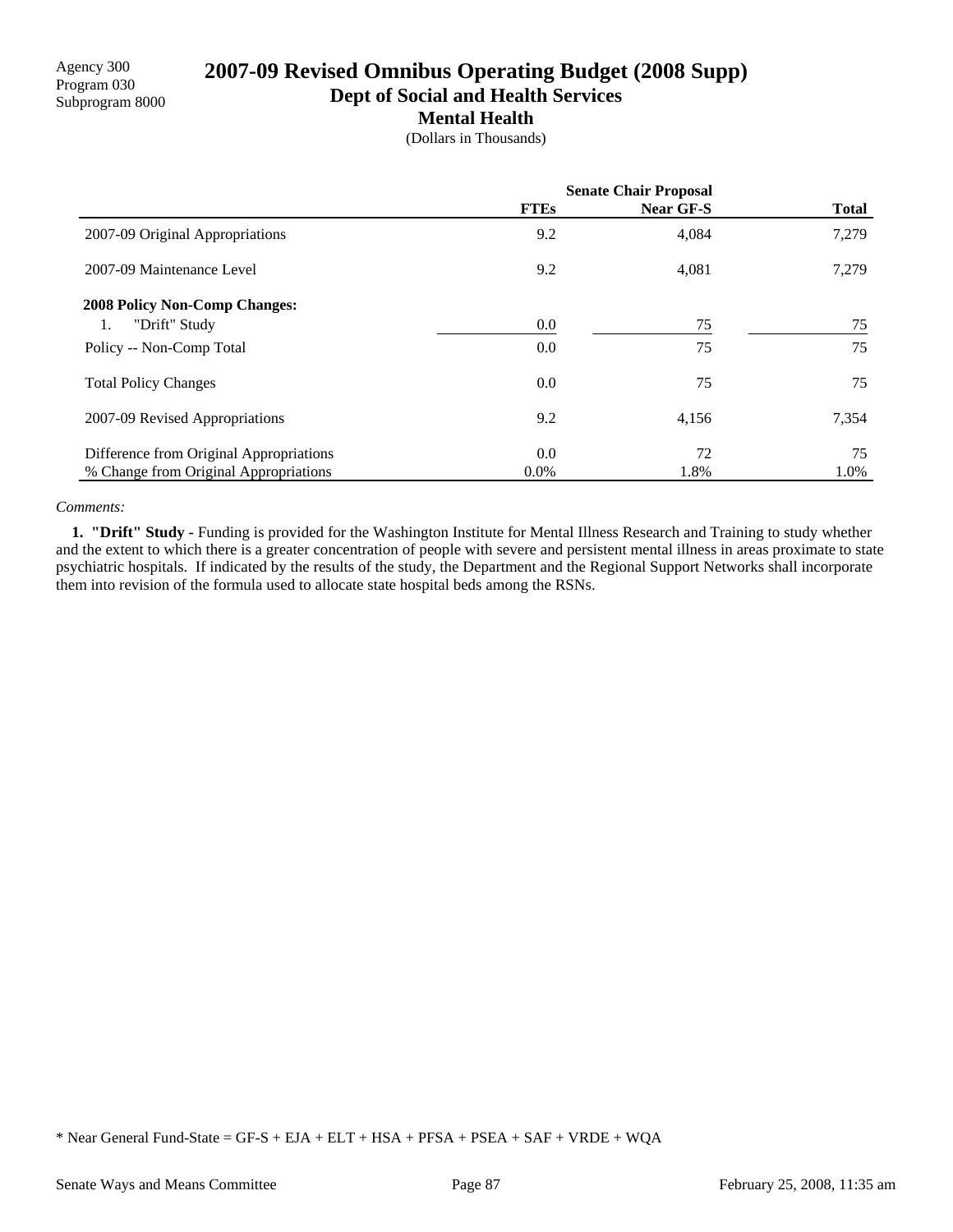Agency 300 Program 030 Subprogram 9000

# **2007-09 Revised Omnibus Operating Budget (2008 Supp)**

**Dept of Social and Health Services**

### **Mental Health**

(Dollars in Thousands)

|                                         | <b>Senate Chair Proposal</b> |           |              |
|-----------------------------------------|------------------------------|-----------|--------------|
|                                         | <b>FTEs</b>                  | Near GF-S | <b>Total</b> |
| 2007-09 Original Appropriations         | 66.5                         | 10,026    | 17,630       |
| 2007-09 Maintenance Level               | 66.5                         | 10,026    | 17,632       |
| <b>2008 Policy Non-Comp Changes:</b>    |                              |           |              |
| Paperwork Reduction Project             | $0.0\,$                      | 200       | 200          |
| Policy -- Non-Comp Total                | 0.0                          | 200       | 200          |
| <b>Total Policy Changes</b>             | 0.0                          | 200       | 200          |
| 2007-09 Revised Appropriations          | 66.5                         | 10,226    | 17,832       |
| Difference from Original Appropriations | 0.0                          | 200       | 202          |
| % Change from Original Appropriations   | $0.0\%$                      | 2.0%      | 1.2%         |

### *Comments:*

 **1. Paperwork Reduction Project -** Funds are provided to (1) implement all consensus recommendations of the 2006 paperwork reduction work group that are permissible under current state and federal law, and (2) conduct a thorough assessment of other paperwork and data-keeping requirements in the community mental health system to recommend opportunities for standardization and improved efficiency.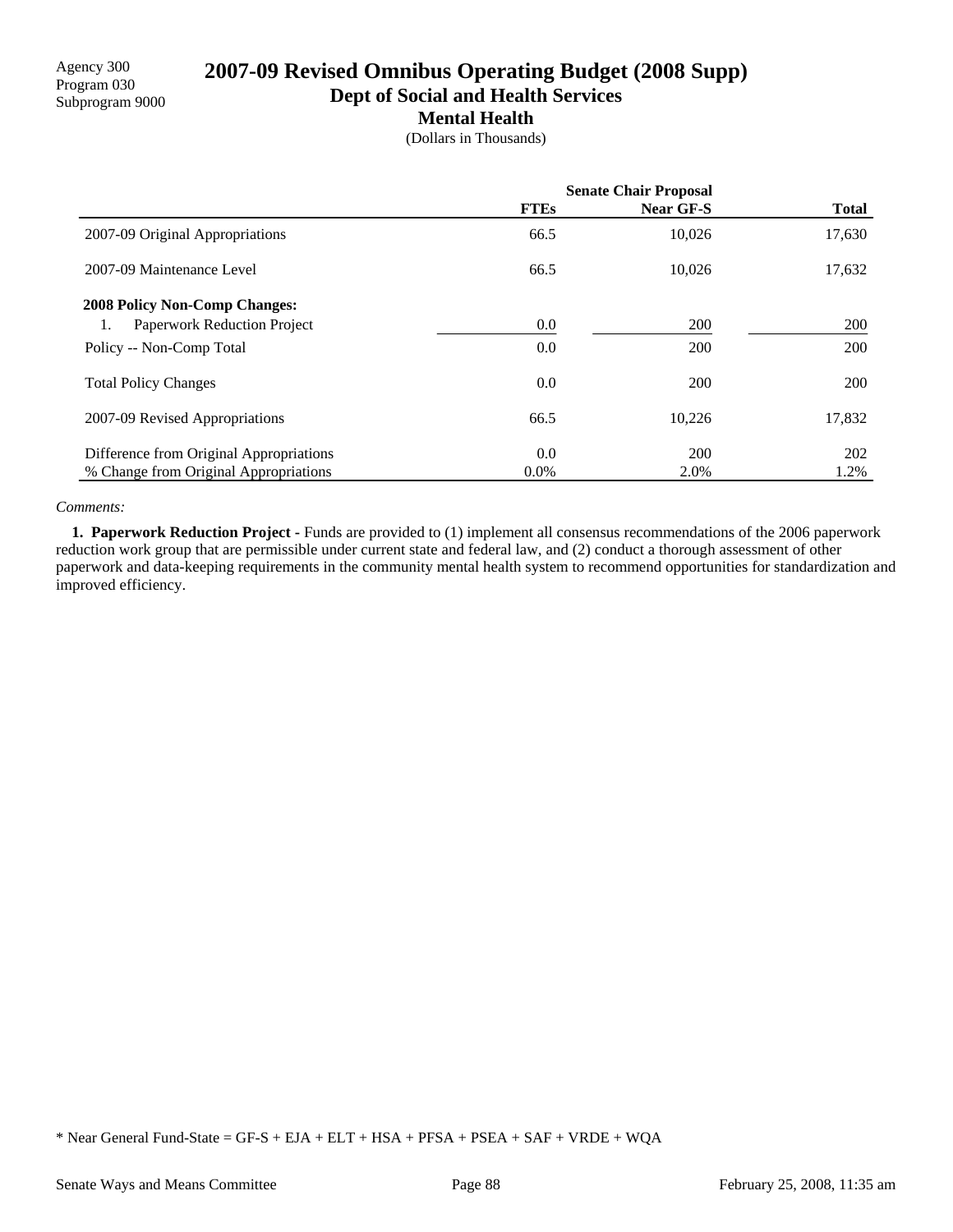## **2007-09 Revised Omnibus Operating Budget (2008 Supp)**

**Dept of Social and Health Services**

### **Mental Health**

(Dollars in Thousands)

|     |                                         | <b>Senate Chair Proposal</b> |           |              |  |
|-----|-----------------------------------------|------------------------------|-----------|--------------|--|
|     |                                         | <b>FTEs</b>                  | Near GF-S | <b>Total</b> |  |
|     | 2007-09 Original Appropriations         | 3,110.3                      | 918,670   | 1,524,885    |  |
|     | 2007-09 Maintenance Level               | 3,110.3                      | 917,667   | 1,531,505    |  |
|     | 2008 Policy Non-Comp Changes:           |                              |           |              |  |
| 1.  | Laundry Fire Increased Costs            | 0.0                          | 951       | 951          |  |
| 2.  | Utter Request Legislation *             | 0.0                          | $-5,574$  | $\Omega$     |  |
| 3.  | Pierce Transition Fee for Service       | 0.0                          | 3,031     | 4,449        |  |
| 4.  | <b>Pierce Provider Transition Costs</b> | 0.0                          | $\theta$  | 400          |  |
| 5.  | Long-Term ITA Judicial Costs            | 0.0                          | 2,033     | 2,033        |  |
| 6.  | RSN Rate Adjustment                     | 0.0                          | 1,403     | 2,869        |  |
| 7.  | <b>Increased Non-Medicaid Funding</b>   | 0.0                          | 10,000    | 10,000       |  |
| 8.  | Paperwork Reduction Project             | 0.0                          | 200       | 200          |  |
| 9.  | Spokane Acute Care Diversions           | 0.0                          | 2,250     | 2,250        |  |
| 10. | "Drift" Study                           | 0.0                          | 75        | 75           |  |
| 11. | <b>State Hospital Staffing</b>          | 11.4                         | 2,278     | 2,278        |  |
| 12. | <b>Behavioral Intervention Training</b> | 0.0                          | 250       | 250          |  |
|     | Policy -- Non-Comp Total                | 11.4                         | 16,897    | 25,755       |  |
|     | <b>Total Policy Changes</b>             | 11.4                         | 16,897    | 25,755       |  |
|     | 2007-09 Revised Appropriations          | 3,121.7                      | 934,564   | 1,557,260    |  |
|     | Difference from Original Appropriations | 11.4                         | 15,894    | 32,375       |  |
|     | % Change from Original Appropriations   | 0.4%                         | 1.7%      | 2.1%         |  |

### *Comments:*

 **1. Laundry Fire Increased Costs -** Laundry services are being performed at Rainier School as a result of a fire in the laundry at Western State Hospital (WSH). WSH is incurring additional costs in labor, rental equipment to transport laundry, and fuel to maintain laundry services. One-time funding is provided to cover the increased operating costs.

 **2. Utter Request Legislation \* -** Senate Bill 6628 clarifies that only the direct costs related to court-ordered competency evaluation and reporting are not subject to payment by the committed individual. This clarifying language will allow DSHS to resume collecting from patients, insurance companies, and the federal government for costs associated with evaluating and treating criminal defendants for their mental illness. (General Fund-State, General Fund-Federal, General Fund-Private/Local)

 **3. Pierce Transition Fee for Service -** Funding is provided for the Department to contract with Pierce County for the provision of crisis triage, evaluation and treatment, and mobile crisis outreach services. This item is the state-only component of the transition to a fee-for-service delivery system necessitated by the county's decision to discontinue operation as a regional support network. During FY 2008, the cost of this transiton (\$1.4 million) will be covered by the expenditure of state funds accumulated in county risk reserves during prior contract periods. (General Fund-State, General Fund-Local)

 **4. Pierce Provider Transition Costs -** Funds are provided on a one-time basis to assist non-governmental mental health agencies in Pierce county with start-up and other extraordinary administrative costs required by the conversion from a capitated to a unit feebased service delivery and billing system.

 **5. Long-Term ITA Judicial Costs -** Funding is provided to cover the cost of 180-day commitment hearings in Pierce and Spokane counties. Due to the presence of the state psychiatric hospitals, the two counties are responsible for conducting an extraordinarily large number of such hearings.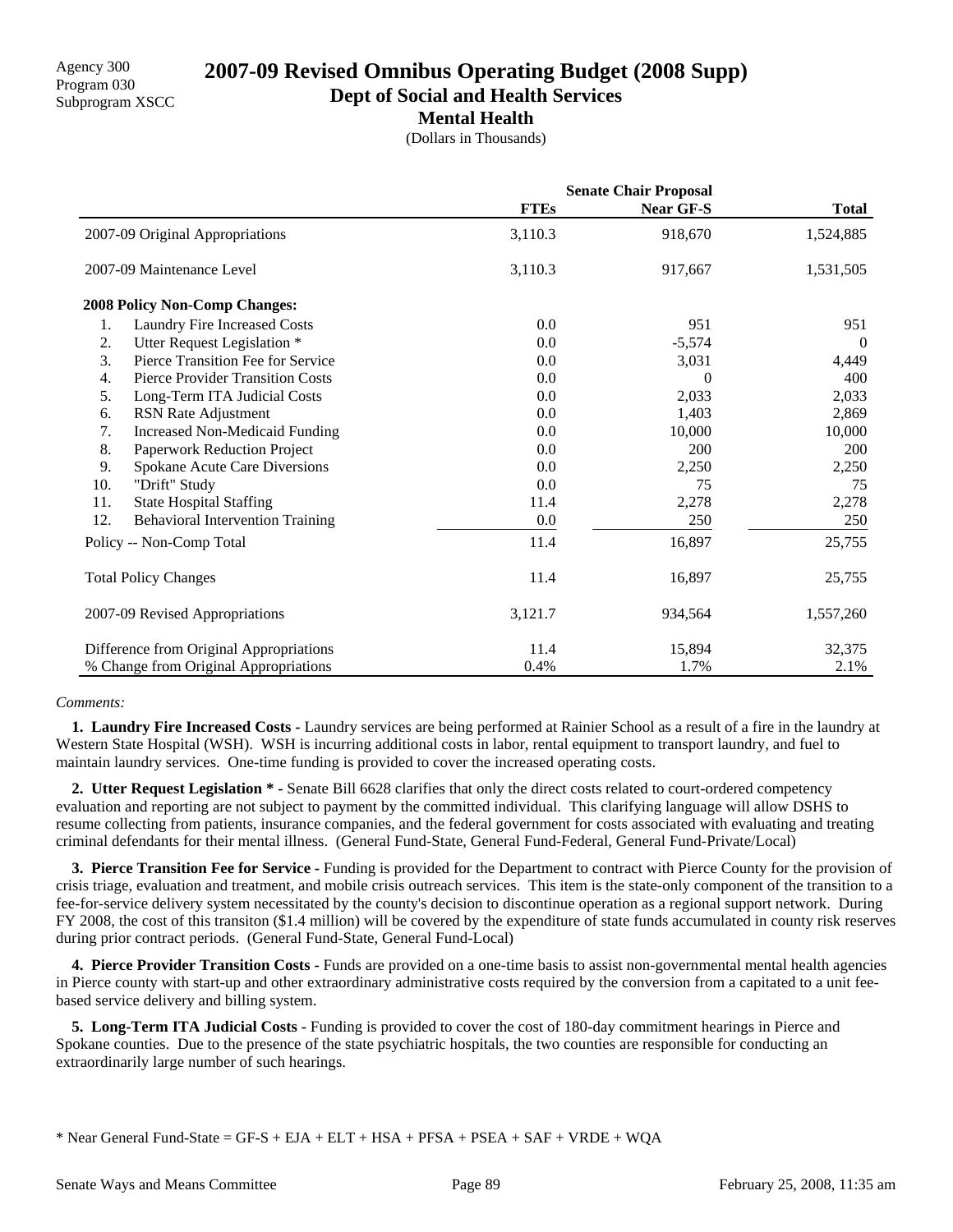Agency 300 Program 030 Subprogram XSCC

## **2007-09 Revised Omnibus Operating Budget (2008 Supp) Dept of Social and Health Services Mental Health**

 **6. RSN Rate Adjustment -** Funding is provided to increase the Regional Support Network (RSN) capitation rates to the bottom of the actuarially sound rate ranges. The Mental Health Division administers mental health services under the federal 1915B waiver which requires it to maintain compliance with the federal Balanced Budget Act (BBA). The BBA requires that managed care capitation rates are actuarially sound. (General Fund-State, General Fund-Federal)

 **7. Increased Non-Medicaid Funding -** Additional state funds are provided to enable the community mental health system to maintain and improve delivery of non-Medicaid services. These include crisis response, counseling, case management, acute care, and residential services for children and adults who are not presently eligible for Medicaid due to income, family circumstances, or the stage or nature of their illness. These state-only funds are also used to provide services such as care in larger residential facilities, help finding a job, and emergency rent assistance that are not covered by the Medicaid program. About 95 percent of the funds provided here are needed to restore non-Medicaid funding to the level actually expended on such services in FY 2003, after controlling for inflation and state population growth. The balance is intended to close some of the key gaps in the non-Medicaid service delivery system identified by the Joint Legislative and Executive Task Force on Mental Health. Increased non-Medicaid funding for the Pierce County area and for the Spokane Regional Support Network (RSN) are provided separately, The amounts provided here are for the other 10 RSNs.

**8. Paperwork Reduction Project - Funds are provided to (1) implement all consensus recommendations of the 2006 paperwork** reduction work group that are permissible under current state and federal law, and (2) conduct a thorough assessment of other paperwork and data-keeping requirements in the community mental health system to recommend opportunities for standardization and improved efficiency.

 **9. Spokane Acute Care Diversions -** Funding is provided to enable the Spokane Regional Support Network to implement a comprehensive plan it has developed for reducing its use of Eastern State Hospital. Key elements of the RSN's plan, much of which is being funded with its locally-authorized mental health sales tax, include additional crisis triage and crisis stabilization beds; an intensive outpatient treatment team for persons with co-occuring disorders and other special needs; housing assistance for highutilizers of hospital and jail services who are at risk of homelessness; and respite care to assist elderly individuals avoid or return home after hospitalization. The budget additionally provides that RSNs are not to be charged for short-term stays at the state psychiatric hospitals, except to the extent these cause the RSN to exceed its total bed allocation.

 **10. "Drift" Study -** Funding is provided for the Washington Institute for Mental Illness Research and Training to study whether and the extent to which there is a greater concentration of people with severe and persistent mental illness in areas proximate to state psychiatric hospitals. If indicated by the results of the study, the Department and the Regional Support Networks shall incorporate them into revision of the formula used to allocate state hospital beds among the RSNs.

 **11. State Hospital Staffing -** Funding is provided to phase-in additional direct care staff at the state psychiatric hospitals to improve patient and staff safety. The staff are to be deployed in ways that are expected to result in the greatest reductions in incidents of assault, patient restraint, and seclusion. The Department is to include in its September 2009 report on staff safety an analysis of the extent to which staff and patient safety have improved on targeted wards relative to other parts of the hospitals.

 **12. Behavioral Intervention Training -** Funding is provided for a behavior intervention specialist at each of the state psychiatric hospitals to develop and implement a train-the-trainer program in techniques that will help staff identify and defuse situations than can lead to violent patient behaviors.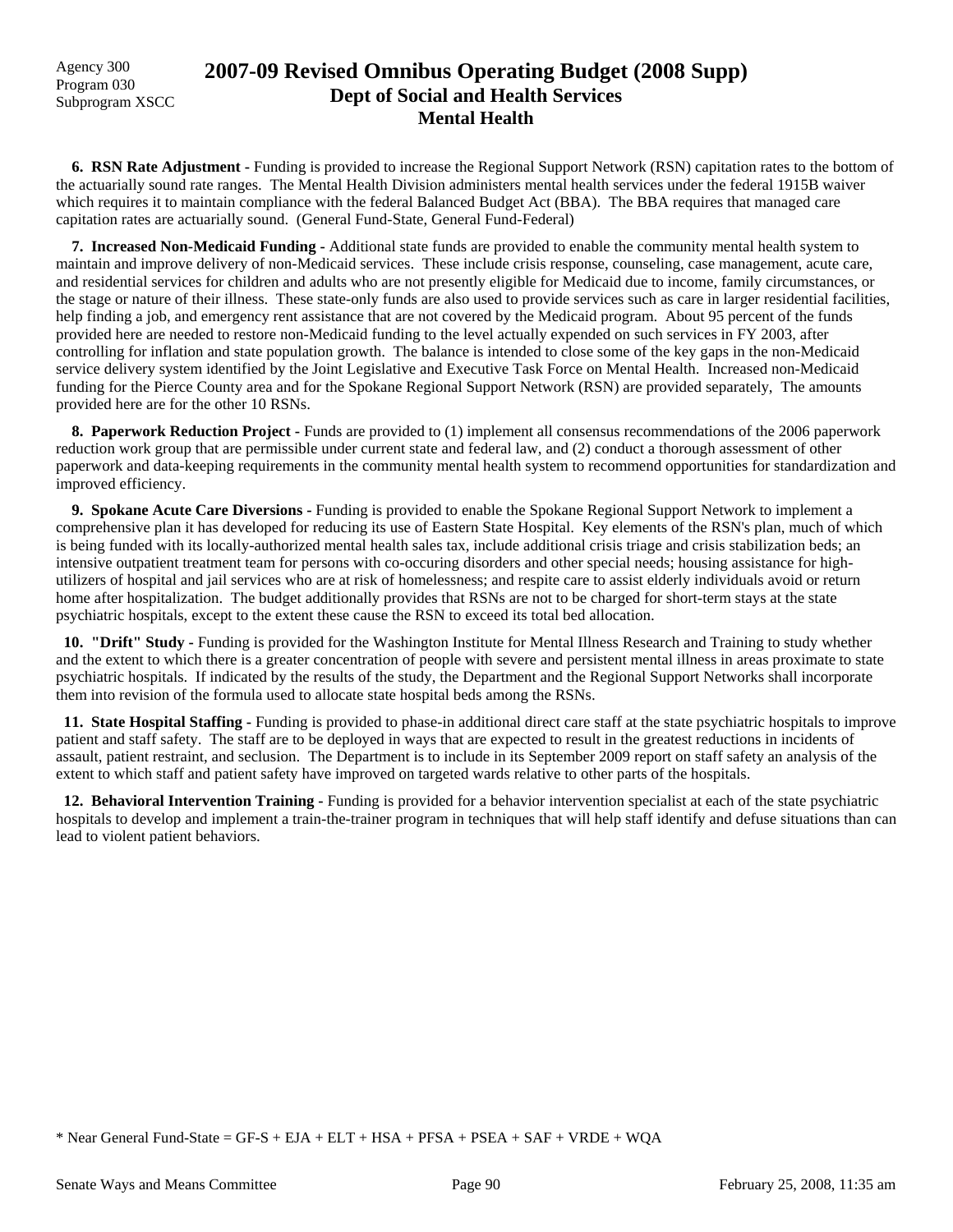# Agency 300 **2007-09 Revised Omnibus Operating Budget (2008 Supp)**<br>Program 040

# **Dept of Social and Health Services**

**Developmental Disabilities**

(Dollars in Thousands)

|                                           | <b>Senate Chair Proposal</b> |                  |              |  |
|-------------------------------------------|------------------------------|------------------|--------------|--|
|                                           | <b>FTEs</b>                  | <b>Near GF-S</b> | <b>Total</b> |  |
| 2007-09 Original Appropriations           | 3,367.4                      | 891,214          | 1,737,585    |  |
| 2007-09 Maintenance Level                 | 3,430.0                      | 892,980          | 1,737,161    |  |
| 2008 Policy Non-Comp Changes:             |                              |                  |              |  |
| Keep Children Out of Institutions<br>1.   | 2.5                          | 1,200            | 2,455        |  |
| Adult Family Home FY09 Vendor Rate<br>2.  | 0.0                          | 581              | 1,192        |  |
| 3.<br>Shared Living Lawsuit               | 0.0                          | 7,823            | 16,005       |  |
| Underexpenditure & Realistic Growth<br>4. | 0.0                          | $-1,016$         | $-1,225$     |  |
| 5.<br><b>Education for Children</b>       | 0.0                          | 1,437            | 1,437        |  |
| <b>Hyatt Lawsuit</b><br>6.                | 0.0                          | 1,000            | 1,000        |  |
| 7.<br><b>DD</b> Employment Services       | $0.0\,$                      | 286              | 572          |  |
| Policy -- Non-Comp Total                  | 2.5                          | 11,311           | 21,436       |  |
| <b>Total Policy Changes</b>               | 2.5                          | 11,311           | 21,436       |  |
| 2007-09 Revised Appropriations            | 3,432.5                      | 904,291          | 1,758,597    |  |
| Difference from Original Appropriations   | 65.1                         | 13,077           | 21,012       |  |
| % Change from Original Appropriations     | 1.9%                         | 1.5%             | 1.2%         |  |

### *Comments:*

 **1. Keep Children Out of Institutions -** Funding is provided pursuant to Substitute Senate Bill 6448 (intensive behavior supports) for a new waiver program for children who are at risk of being institutionalized as a result of intense behaviors as they mature. The families of eligible children will receive intensive behavior management training for themselves, other caregivers, and school staff, as well as minor home or vehicle adaptations, respite care, and therapies. The funding reflects a phase-in of services for up to 100 families, with some funding for state-only services and hiring a program manager while the Division of Developmental Disabilities applies for federal approval of the waiver program. (General Fund-State, General Fund-Federal)

 **2. Adult Family Home FY09 Vendor Rate -** Funding is provided for a higher vendor rate increase for adult family homes (AFHs), to recognize additional costs due to state-required liability insurance. The total vendor rate increased will be 4.8 percent, rather than 2.0 percent in Fiscal Year 2009. A lower level of vendor rate increase was provided to AFHs in the 2007-09 budget than to boarding homes, in recognition of new collective bargaining rights for AFH owners over their Medicaid rates, granted under Chapter 184, Laws of 2007 (SHB 2111). However, since the owners did not elect a representative by October 1, 2007, bargaining did not take place. The net effect of this new change is an 8 percent overall rate increase in the 2007-09 fiscal period, comparable to the increase received by boarding homes. Funding is also provided for this item in the Long-Term Care section of the budget. (General Fund-State, General Fund-Federal)

**3. Shared Living Lawsuit - Funding is provided for two interacting items:** (1) the 2007 Washington State Supreme Court decision in *Jenkins v. Washington State Department of Social and Health Services* invalidated the "Shared Living Rule" and required that all Medicaid Personal Care clients be treated comparably, regardless of whether their paid providers of home care lived with them in a "shared living" situation or lived elsewhere. This decision requires additional funding for service hours that had previously been denied, for laundry, meal preparation, shopping, and other services. (2) The combination of this court decision with the existing contract language of the 2006 Binding Arbitration Collective Bargaining Agreement between SEIU 775NW and the state results in additional service hours being authorized for items that were not funded in the bargaining agreement. Additional funding for this item is found in the Long-Term Care section of the budget. (General Fund-State, General-Fund Federal)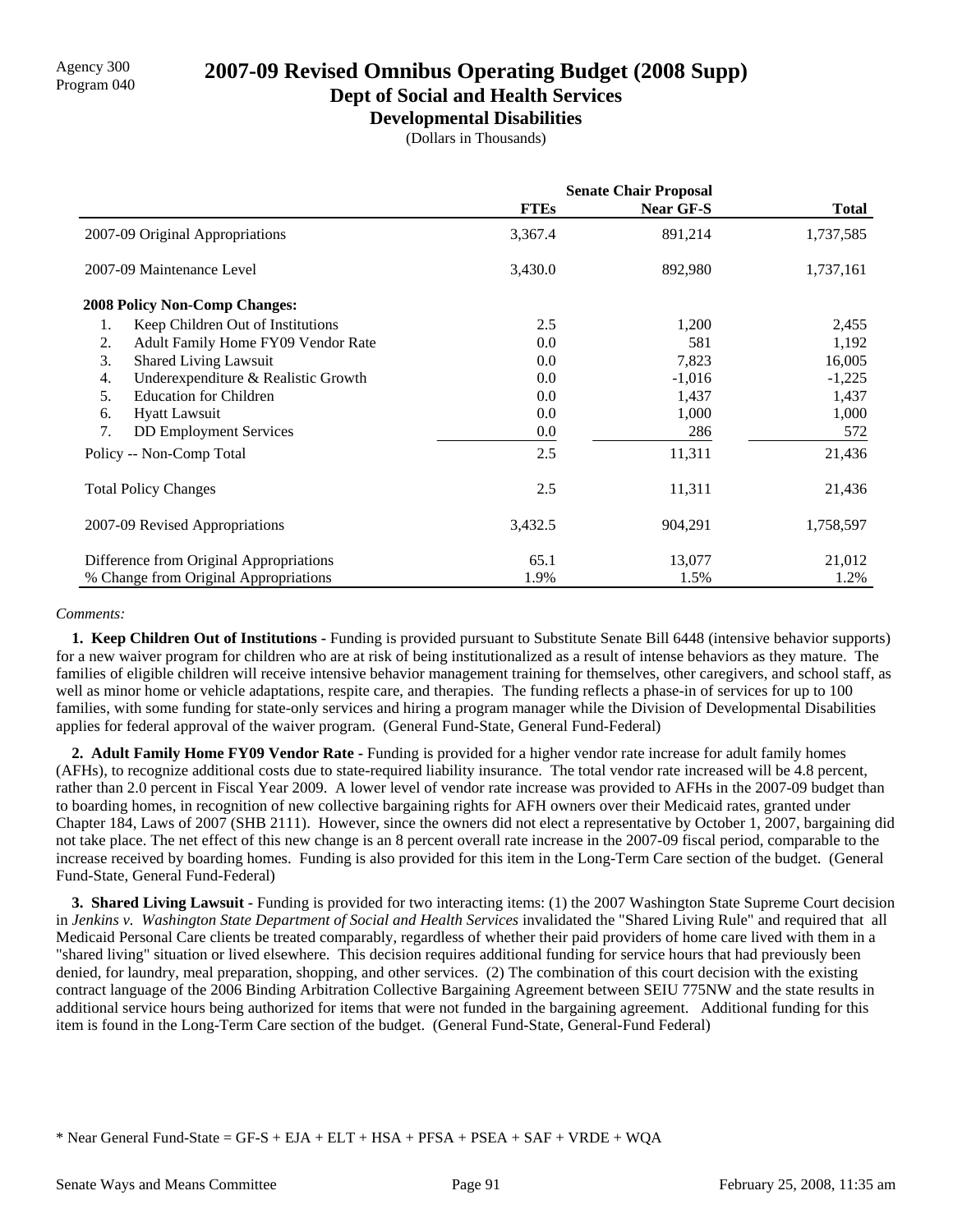### Agency 300 **2007-09 Revised Omnibus Operating Budget (2008 Supp)**<br>Program 040 **Dept of Social and Health Services Developmental Disabilities**

 **4. Underexpenditure & Realistic Growth -** In order to preserve existing services and focus on children in crisis and at risk of institutionalization, funding is reduced for new programs authorized in the 2007-09 budget that have been slower to ramp up than previously anticipated. No individuals will receive a cut in service. The reductions include: (1) a \$200,000 General Fund-State and \$209,000 General Fund-Federal one-time reduction for fiscal year 2008, to reflect a slower start to new waiver placements for individuals with aging parents or caregivers. As of January, 2008, only 2 individuals had been served rather than the expected 21. After this one-time reduction, the program should continue to grow as previously expected. (2) a \$816,000 General Fund-State reduction to reflect a slower rate of assessments and services authorized under the new individual and family support program started in 2007-09. Instead of serving about 1,300 families by the end of the biennium, 1,000 is more realistic. The total increase over the previous biennium remains \$4.1 Million, or a 23 percent increase in families served. (General Fund-State, General Fund-Federal)

 **5. Education for Children -** Funding is provided to the Department of Social and Health Services (DSHS) to fulfill its contracts with the school districts under chapter 28A.190 to provide transportation, building space, and other support services for the educational programs of students living in Residential Habilitation Centers (RHCs). This funding is in addition to institutional education allocations within the K-12 budget, and is largely used to pay for one-on-one aides. There are currently 17 children at Fircrest RHC and 9 children at Frances Haddon Morgan RHC. DSHS is currently offering community placements for children at the RHCs, and the 2008 Senate supplemental budget proposal assumes new in-home behavior supports to avoid additional RHC placements (see above, "Keep Children out of Institutions").

 **6. Hyatt Lawsuit -** One-time funding is provided for "back pay" to settle a class action lawsuit filed by the Washington Federation of State Employees, on behalf of Division of Developmental Disabilities case managers, to achieve wage parity with social workers in the Children's Administration. Parity for current and future wages was addressed in the 2007-09 enacted budget. (General Fund-State)

 **7. DD Employment Services -** Funding is provided to accelerate the rate of employment services provided to high school graduates receiving Home and Community-Based Waiver services and to provide services to 31 additional graduates receiving waiver services . The 2007-09 enacted budget provided funding for 337 high school graduates receiving waivers; this adjustment recognizes that there are additional graduates from the class of 2007 and that overall the graduates will need services sooner than previously anticipated. (General Fund-State, General Fund-Federal)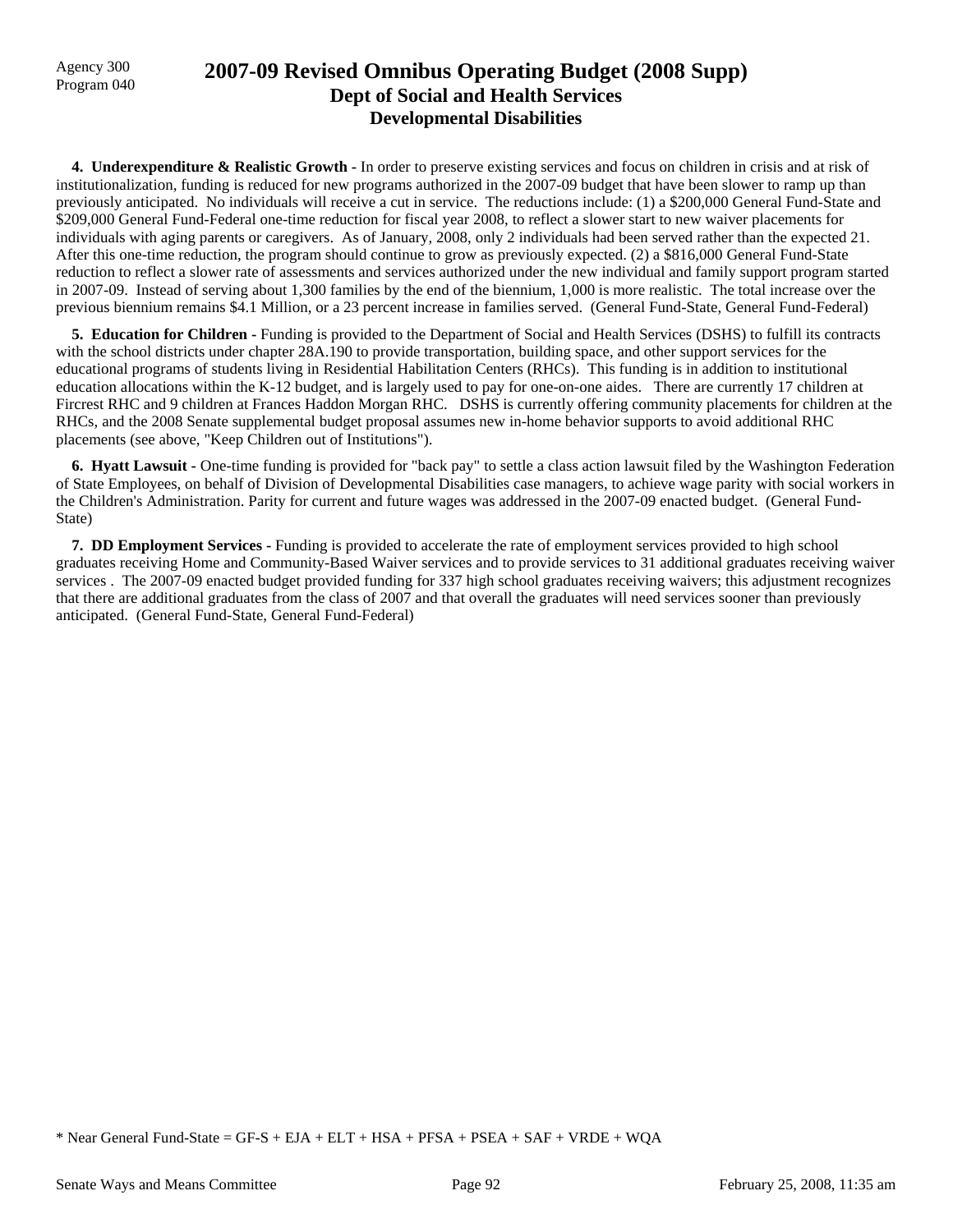# **2007-09 Revised Omnibus Operating Budget (2008 Supp)**

**Dept of Social and Health Services**

**Developmental Disabilities**

(Dollars in Thousands)

|                                           | <b>Senate Chair Proposal</b> |                  |              |
|-------------------------------------------|------------------------------|------------------|--------------|
|                                           | <b>FTEs</b>                  | <b>Near GF-S</b> | <b>Total</b> |
| 2007-09 Original Appropriations           | 743.2                        | 721,280          | 1,354,538    |
| 2007-09 Maintenance Level                 | 746.2                        | 720,285          | 1,347,825    |
| <b>2008 Policy Non-Comp Changes:</b>      |                              |                  |              |
| Keep Children Out of Institutions<br>1.   | 2.5                          | 1,200            | 2,455        |
| 2.<br>Adult Family Home FY09 Vendor Rate  | 0.0                          | 581              | 1,192        |
| 3.<br>Shared Living Lawsuit               | 0.0                          | 7,823            | 16,005       |
| 4.<br>Underexpenditure & Realistic Growth | 0.0                          | $-1,016$         | $-1,225$     |
| 5.<br><b>Hyatt Lawsuit</b>                | 0.0                          | 1,000            | 1,000        |
| 6.<br><b>DD</b> Employment Services       | 0.0                          | 286              | 572          |
| Policy -- Non-Comp Total                  | 2.5                          | 9,874            | 19,999       |
| <b>Total Policy Changes</b>               | 2.5                          | 9,874            | 19,999       |
| 2007-09 Revised Appropriations            | 748.7                        | 730,159          | 1,367,824    |
| Difference from Original Appropriations   | 5.5                          | 8,879            | 13,286       |
| % Change from Original Appropriations     | 0.7%                         | 1.2%             | 1.0%         |

### *Comments:*

 **1. Keep Children Out of Institutions -** Funding is provided pursuant to Substitute Senate Bill 6448 (intensive behavior supports) for a new waiver program for children who are at risk of being institutionalized as a result of intense behaviors as they mature. The families of eligible children will receive intensive behavior management training for themselves, other caregivers, and school staff, as well as minor home or vehicle adaptations, respite care, and therapies. The funding reflects a phase-in of services for up to 100 families, with some funding for state-only services and hiring a program manager while the Division of Developmental Disabilities applies for federal approval of the waiver program. (General Fund-State, General Fund-Federal)

 **2. Adult Family Home FY09 Vendor Rate -** Funding is provided for a higher vendor rate increase for adult family homes (AFHs), to recognize additional costs due to state-required liability insurance. The total vendor rate increased will be 4.8 percent, rather than 2.0 percent in Fiscal Year 2009. A lower level of vendor rate increase was provided to AFHs in the 2007-09 budget than to boarding homes, in recognition of new collective bargaining rights for AFH owners over their Medicaid rates, granted under Chapter 184, Laws of 2007 (SHB 2111). However, since the owners did not elect a representative by October 1, 2007, bargaining did not take place. The net effect of this new change is an 8 percent overall rate increase in the 2007-09 fiscal period, comparable to the increase received by boarding homes. Funding is also provided for this item in the Long-Term Care section of the budget. (General Fund-State, General Fund-Federal)

**3. Shared Living Lawsuit - Funding is provided for two interacting items:** (1) the 2007 Washington State Supreme Court decision in *Jenkins v. Washington State Department of Social and Health Services* invalidated the "Shared Living Rule" and required that all Medicaid Personal Care clients be treated comparably, regardless of whether their paid providers of home care lived with them in a "shared living" situation or lived elsewhere. This decision requires additional funding for service hours that had previously been denied, for laundry, meal preparation, shopping, and other services. (2) The combination of this court decision with the existing contract language of the 2006 Binding Arbitration Collective Bargaining Agreement between SEIU 775NW and the state results in additional service hours being authorized for items that were not funded in the bargaining agreement. Additional funding for this item is found in the Long-Term Care section of the budget. (General Fund-State, General-Fund Federal)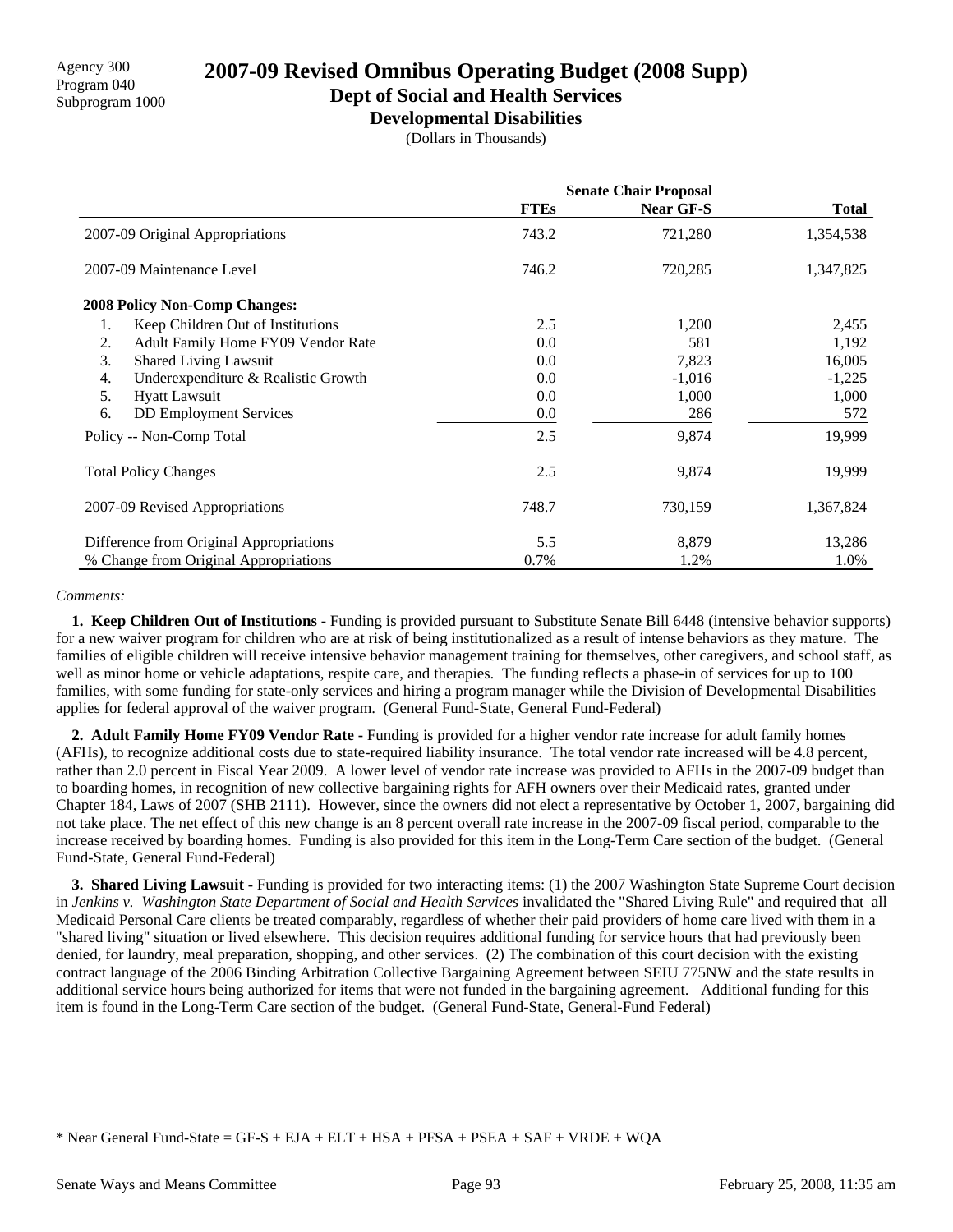Agency 300 Program 040 Subprogram 1000

## **2007-09 Revised Omnibus Operating Budget (2008 Supp) Dept of Social and Health Services Developmental Disabilities**

 **4. Underexpenditure & Realistic Growth -** In order to preserve existing services and focus on children in crisis and at risk of institutionalization, funding is reduced for new programs authorized in the 2007-09 budget that have been slower to ramp up than previously anticipated. No individuals will receive a cut in service. The reductions include: (1) a \$200,000 General Fund-State and \$209,000 General Fund-Federal one-time reduction for fiscal year 2008, to reflect a slower start to new waiver placements for individuals with aging parents or caregivers. As of January, 2008, only 2 individuals had been served rather than the expected 21. After this one-time reduction, the program should continue to grow as previously expected. (2) a \$816,000 General Fund-State reduction to reflect a slower rate of assessments and services authorized under the new individual and family support program started in 2007-09. Instead of serving about 1,300 families by the end of the biennium, 1,000 is more realistic. The total increase over the previous biennium remains \$4.1 Million, or a 23 percent increase in families served. (General Fund-State, General Fund-Federal)

 **5. Hyatt Lawsuit -** One-time funding is provided for "back pay" to settle a class action lawsuit filed by the Washington Federation of State Employees, on behalf of Division of Developmental Disabilities case managers, to achieve wage parity with social workers in the Children's Administration. Parity for current and future wages was addressed in the 2007-09 enacted budget. (General Fund-State)

 **6. DD Employment Services -** Funding is provided to accelerate the rate of employment services provided to high school graduates receiving Home and Community-Based Waiver services and to provide services to 31 additional graduates receiving waiver services . The 2007-09 enacted budget provided funding for 337 high school graduates receiving waivers; this adjustment recognizes that there are additional graduates from the class of 2007 and that overall the graduates will need services sooner than previously anticipated. (General Fund-State, General Fund-Federal)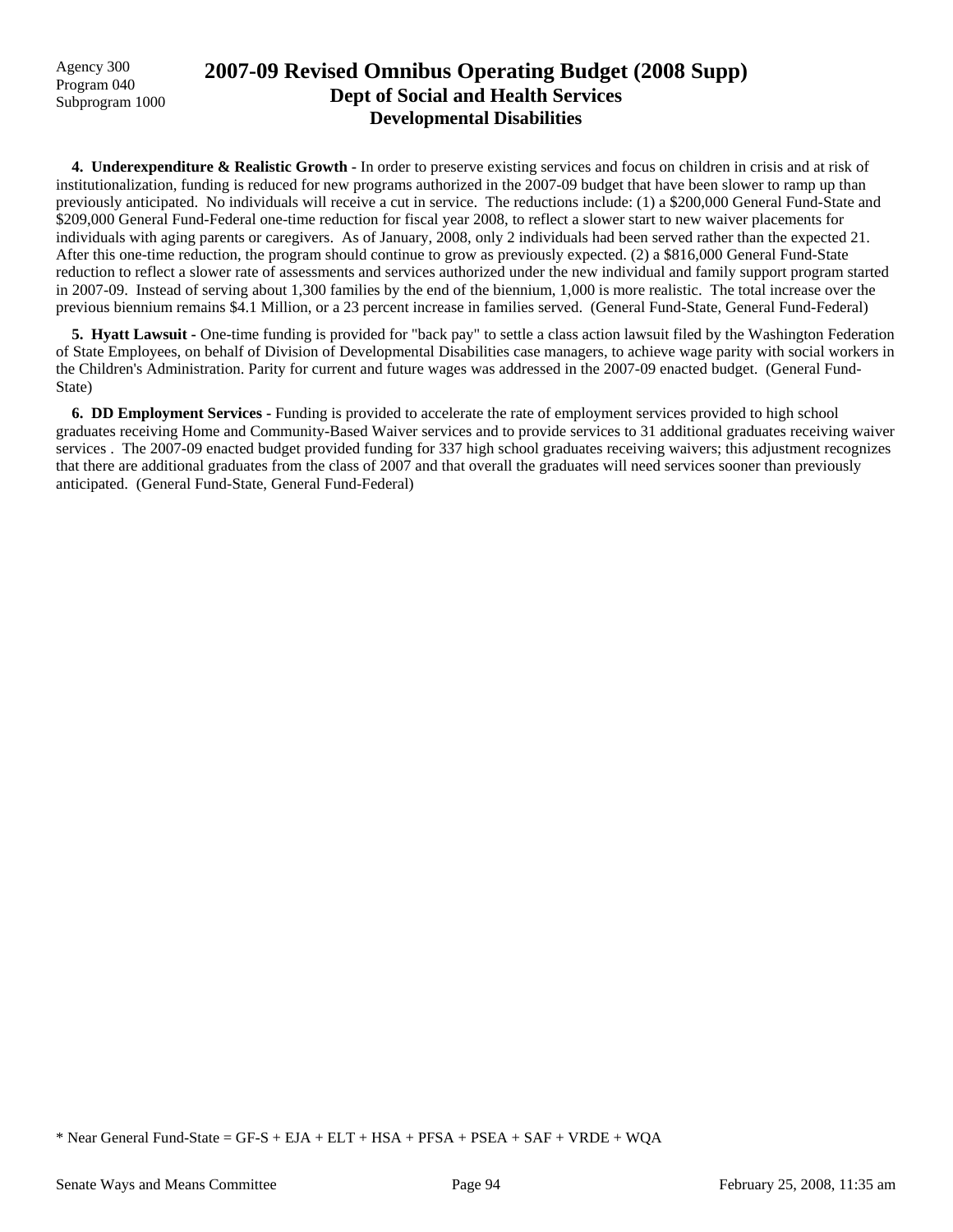Agency 300 Program 040 Subprogram 2000

# **2007-09 Revised Omnibus Operating Budget (2008 Supp)**

**Dept of Social and Health Services**

**Developmental Disabilities**

(Dollars in Thousands)

|                                         | <b>Senate Chair Proposal</b> |           |              |
|-----------------------------------------|------------------------------|-----------|--------------|
|                                         | <b>FTEs</b>                  | Near GF-S | <b>Total</b> |
| 2007-09 Original Appropriations         | 2,573.1                      | 165,252   | 358,701      |
| 2007-09 Maintenance Level               | 2,632.7                      | 168,029   | 364,986      |
| <b>2008 Policy Non-Comp Changes:</b>    |                              |           |              |
| Education for Children                  | 0.0                          | 1,437     | 1,437        |
| Policy -- Non-Comp Total                | 0.0                          | 1,437     | 1,437        |
| <b>Total Policy Changes</b>             | 0.0                          | 1,437     | 1,437        |
| 2007-09 Revised Appropriations          | 2,632.7                      | 169.466   | 366,423      |
| Difference from Original Appropriations | 59.6                         | 4,214     | 7,722        |
| % Change from Original Appropriations   | 2.3%                         | 2.6%      | 2.2%         |

### *Comments:*

 **1. Education for Children -** Funding is provided to the Department of Social and Health Services (DSHS) to fulfill its contracts with the school districts under chapter 28A.190 to provide transportation, building space, and other support services for the educational programs of students living in Residential Habilitation Centers (RHCs). This funding is in addition to institutional education allocations within the K-12 budget, and is largely used to pay for one-on-one aides. There are currently 17 children at Fircrest RHC and 9 children at Frances Haddon Morgan RHC. DSHS is currently offering community placements for children at the RHCs, and the 2008 Senate supplemental budget proposal assumes new in-home behavior supports to avoid additional RHC placements (see above, "Keep Children out of Institutions").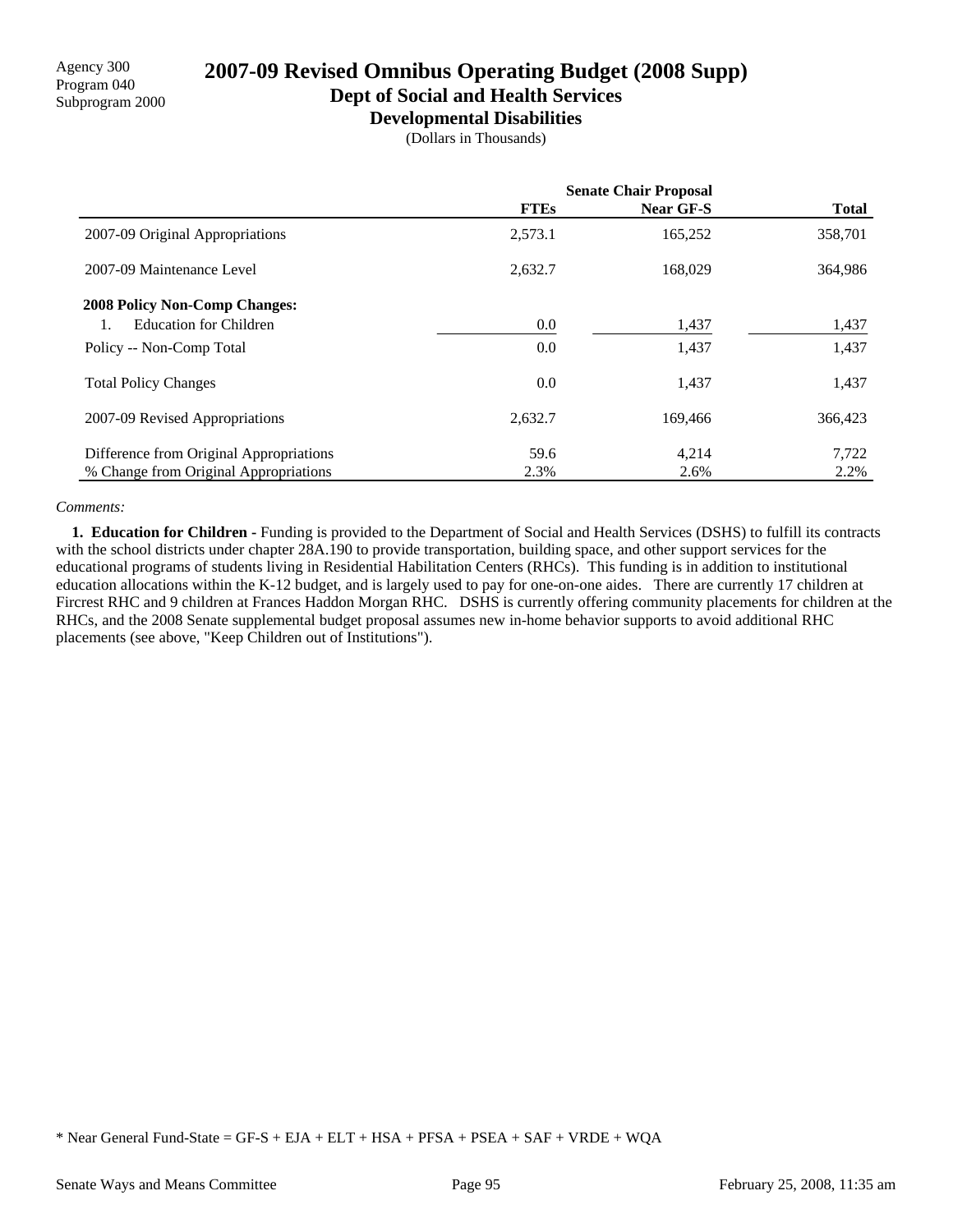Agency 300 Program 040 Subprogram 9000

# **2007-09 Revised Omnibus Operating Budget (2008 Supp)**

**Dept of Social and Health Services**

**Developmental Disabilities**

(Dollars in Thousands)

|                                         | <b>Senate Chair Proposal</b> |                  |              |
|-----------------------------------------|------------------------------|------------------|--------------|
|                                         | <b>FTEs</b>                  | <b>Near GF-S</b> | <b>Total</b> |
| 2007-09 Original Appropriations         | 32.5                         | 4,650            | 7,471        |
| 2007-09 Maintenance Level               | 32.5                         | 4.634            | 7.475        |
| 2007-09 Revised Appropriations          | 32.5                         | 4,634            | 7.475        |
| Difference from Original Appropriations | 0.0                          | $-16$            | 4            |
| % Change from Original Appropriations   | $0.0\%$                      | $-0.3\%$         | 0.1%         |

*Comments:*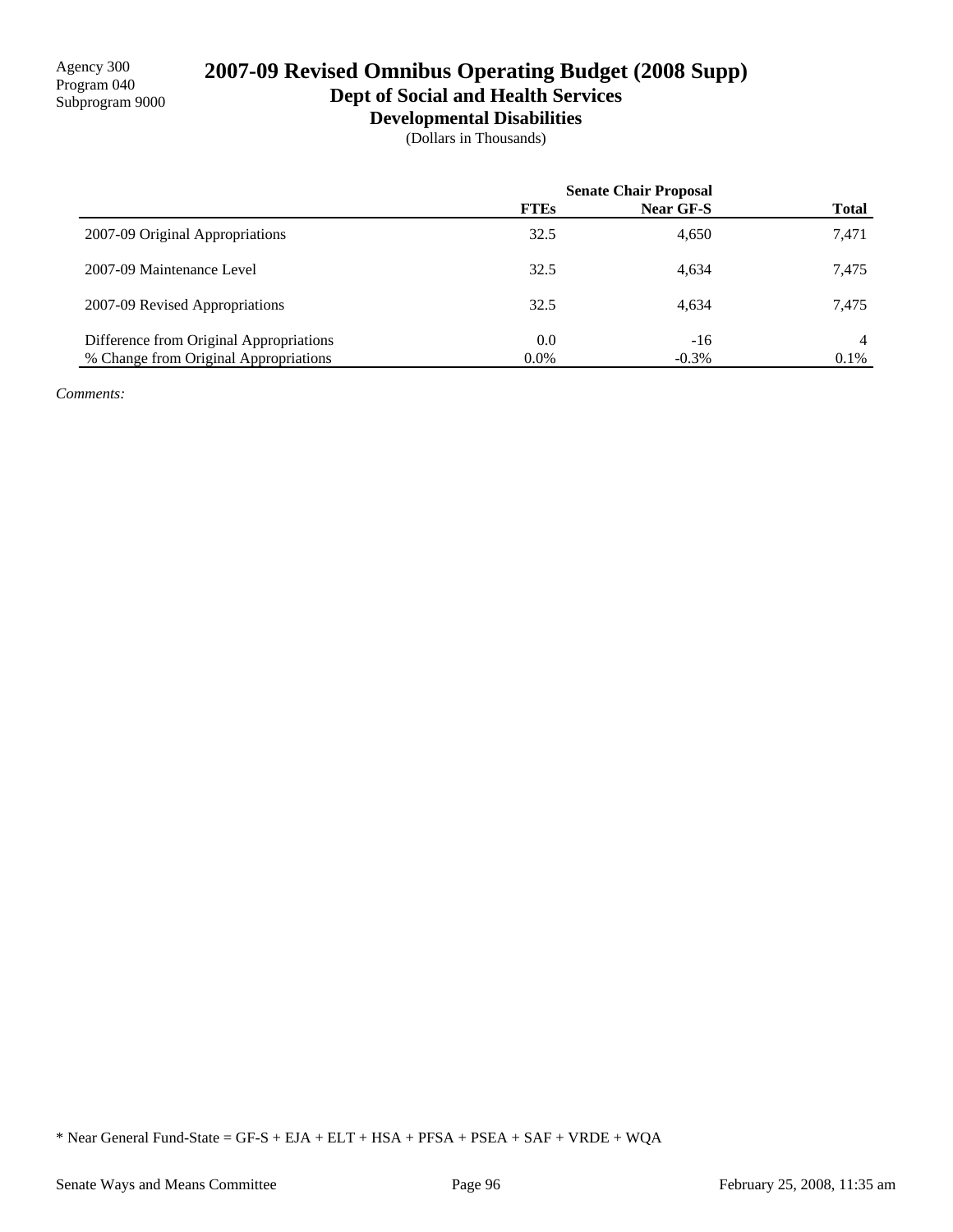# Agency 300 **2007-09 Revised Omnibus Operating Budget (2008 Supp)**<br>Program 050

**Dept of Social and Health Services**

### **Long-Term Care**

(Dollars in Thousands)

|                                          | <b>Senate Chair Proposal</b> |                  |              |
|------------------------------------------|------------------------------|------------------|--------------|
|                                          | <b>FTEs</b>                  | <b>Near GF-S</b> | <b>Total</b> |
| 2007-09 Original Appropriations          | 1,220.7                      | 1,446,903        | 3,005,916    |
| 2007-09 Maintenance Level                | 1,212.6                      | 1,438,720        | 2,971,887    |
| 2008 Policy Non-Comp Changes:            |                              |                  |              |
| Adult Family Home FY09 Vendor Rate<br>1. | 0.0                          | 1,594            | 3,259        |
| <b>LTC Task Force Initiatives</b><br>2.  | 0.0                          | 1,500            | 1,500        |
| 3.<br>Nursing Home Rate Adjustment       | 0.0                          | 1,818            | 3,723        |
| <b>Shared Living Lawsuit</b><br>4.       | 0.0                          | 15,084           | 30,862       |
| Traumatic Brain Injury<br>5.             | 0.0                          | $\Omega$         | 772          |
| Nursing Home Worker Wages<br>6.          | 0.0                          | 5,000            | 10,223       |
| 7.<br>Nurse Delegation for Insulin       | 0.4                          | 124              | 252          |
| 8.<br>Farmer's Market Nutrition Program  | 0.0                          | 100              | 100          |
| Policy -- Non-Comp Total                 | 0.4                          | 25,220           | 50,691       |
| <b>Total Policy Changes</b>              | 0.4                          | 25,220           | 50,691       |
| 2007-09 Revised Appropriations           | 1,213.0                      | 1,463,940        | 3,022,578    |
| Difference from Original Appropriations  | $-7.7$                       | 17,037           | 16,662       |
| % Change from Original Appropriations    | $-0.6%$                      | 1.2%             | 0.6%         |

### *Comments:*

**1. Adult Family Home FY09 Vendor Rate -** Funding is provided for a higher vendor rate increase for adult family homes (AFHs), to recognize additional costs due to state-required liability insurance. The total vendor rate increased will be 4.8 percent, rather than 2.0 percent in Fiscal Year 2009. A lower level of vendor rate increase was provided to AFHs in the 2007-09 budget than to boarding homes, in recognition of new collective bargaining rights for AFH owners over their Medicaid rates, granted under Chapter 184, Laws of 2007 (SHB 2111). However, since the owners did not elect a representative by October 1, 2007, bargaining did not take place. The net effect of this new change is an 8 percent overall rate increase in the 2007-09 fiscal period, comparable to the increase received by boarding homes. Funding is also provided for this item in the Division of Developmental Disabilities section of the budget. (General Fund-State, General Fund-Federal)

 **2. LTC Task Force Initiatives -** Funding is provided for an additional 585 unpaid caregivers to receive services such as respite and training to help them to continue providing care for elderly and disabled relatives in their own homes. Of these, a total of 193 new respite care cases are assumed, a 12 percent increase over current levels. This funding will implement a portion of 2SSB 6222 (long term care programs) and is consistent with the Governor's Long-Term Care Task Force recommendation that long-term care services be given in the least restrictive environment whenever possible. (Funding for additional Long-Term Care Task Force Initiatives can be found in the Department of Health and DSHS Medical Assistance budgets).

 **3. Nursing Home Rate Adjustment -** Funding is provided to account for higher than expected Medicaid payments to nursing homes in the current fiscal year (FY2008). The 2007-09 budget established a maximum average annual rate limit for Fiscal Year 2008 of \$158.11 per patient day. The updated estimate is \$159.03 per Medicaid patient day for Fiscal Year 2008, primarily due to increased patient acuity and appeals. This item increases the maximum daily rate allowed to avoid an across-the-board rate reduction. (General Fund-State, General Fund-Federal)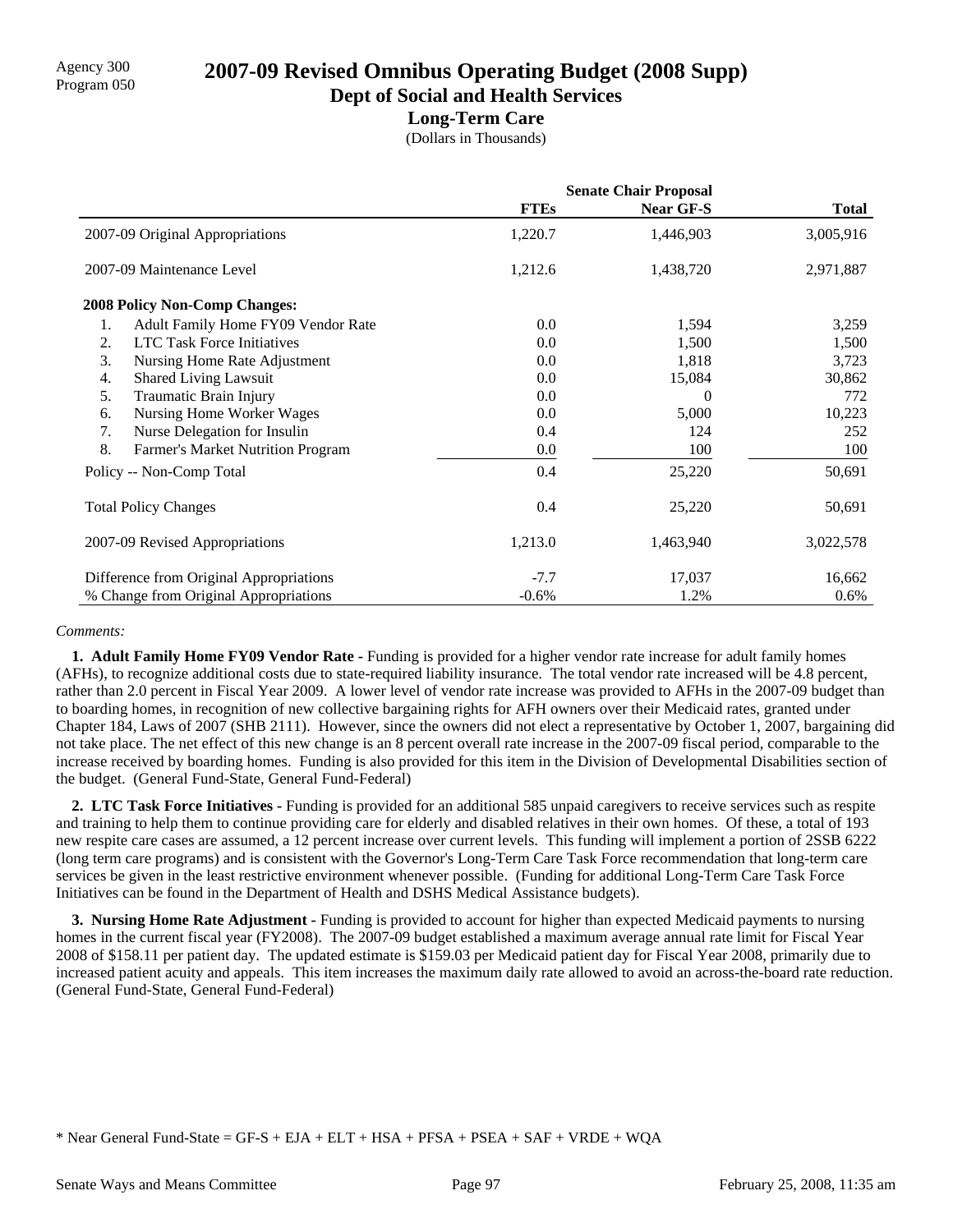## Program 050 **2007-09 Revised Omnibus Operating Budget (2008 Supp) Dept of Social and Health Services Long-Term Care**

**4. Shared Living Lawsuit - Funding is provided for two interacting items:** (1) the 2007 Washington State Supreme Court decision in *Jenkins v. Washington State Department of Social and Health Services* invalidated the "Shared Living Rule" and required that all Medicaid Personal Care clients be treated comparably, regardless of whether their paid providers of home care lived with them in a "shared living" situation or lived elsewhere. This decision requires additional funding for service hours that had previously been denied, for laundry, meal preparation, shopping, and other services. (2) The combination of this court decision with the existing contract language of the 2006 Binding Arbitration Collective Bargaining Agreement between SEIU 775NW and the state results in additional service hours being authorized for items that were not funded in the bargaining agreement. Additional funding for this item is found in the Division of Developmental Disabilities budget. (General Fund-State, General-Fund Federal)

**5. Traumatic Brain Injury - Funding is provided to implement Chapter 356, Laws of 2007 (2SHB 2055), which created the** Washington Traumatic Brain Injury Strategic Partnership Advisory Council (Council). Council activities are funded by revenues from an additional \$2 fee on traffic infractions deposited into a dedicated account. The funding will cover public awareness campaigns to promote awareness of traumatic brain injuries (TBIs), contracts to support groups to individuals with TBIs and their families, and DSHS support to the Council. (Traumatic Brain Injury Account-State)

 **6. Nursing Home Worker Wages -** Funding is provided for a rate increase to increase low-wage worker wages or benefits or to enrich staffing levels that affect patient care. DSHS shall determine the level of payment to individual nursing homes based on the percentage of Medicaid patient days. The funds shall be subject to a settlement process and reporting requirements to ensure that they are spent on worker wages, benefit improvements, or enriched staffing levels. (General Fund-State, General Fund-Federal)

 **7. Nurse Delegation for Insulin -** One-time funding is provided pursuant to Second Substitute Senate Bill No. 6220 (nurse delegation of insulin injection). DSHS staff will develop and implement a training curriculum for nursing assistants to provide insulin injections for Medicaid clients who are not able to do so themselves, who live in the community. The legislation legalizes nursing assistants to provide insulin injections when trained and delegated to do so by a nurse, and when subject to certain supervision requirements. By allowing nurse delegates to provide insulin injection, some Medicaid clients will be able to avoid placement in a more costly setting such as a nursing home, and some nursing home clients may be able to move into less restrictive and less costly settings in the community. Also, the legislation may reduce costs for private pay individuals who currently pay for registered nurses for insulin injection when they are no longer able to safely inject themselves. (General Fund-State, General Fund-Federal)

 **8. Farmer's Market Nutrition Program -** Pursuant to 2SSB 6483 (local food production), funding is provided for additional Farmer's Market Nutrition Program vouchers for seniors. The program provides participants with vouchers for fresh fruits and vegetables. This level of funding is in addition to \$254,000 provided in the 2007-09 enacted budget. If the bill is not enacted by June 30, 2008, then the funding will lapse.

<sup>\*</sup> Near General Fund-State = GF-S + EJA + ELT + HSA + PFSA + PSEA + SAF + VRDE + WQA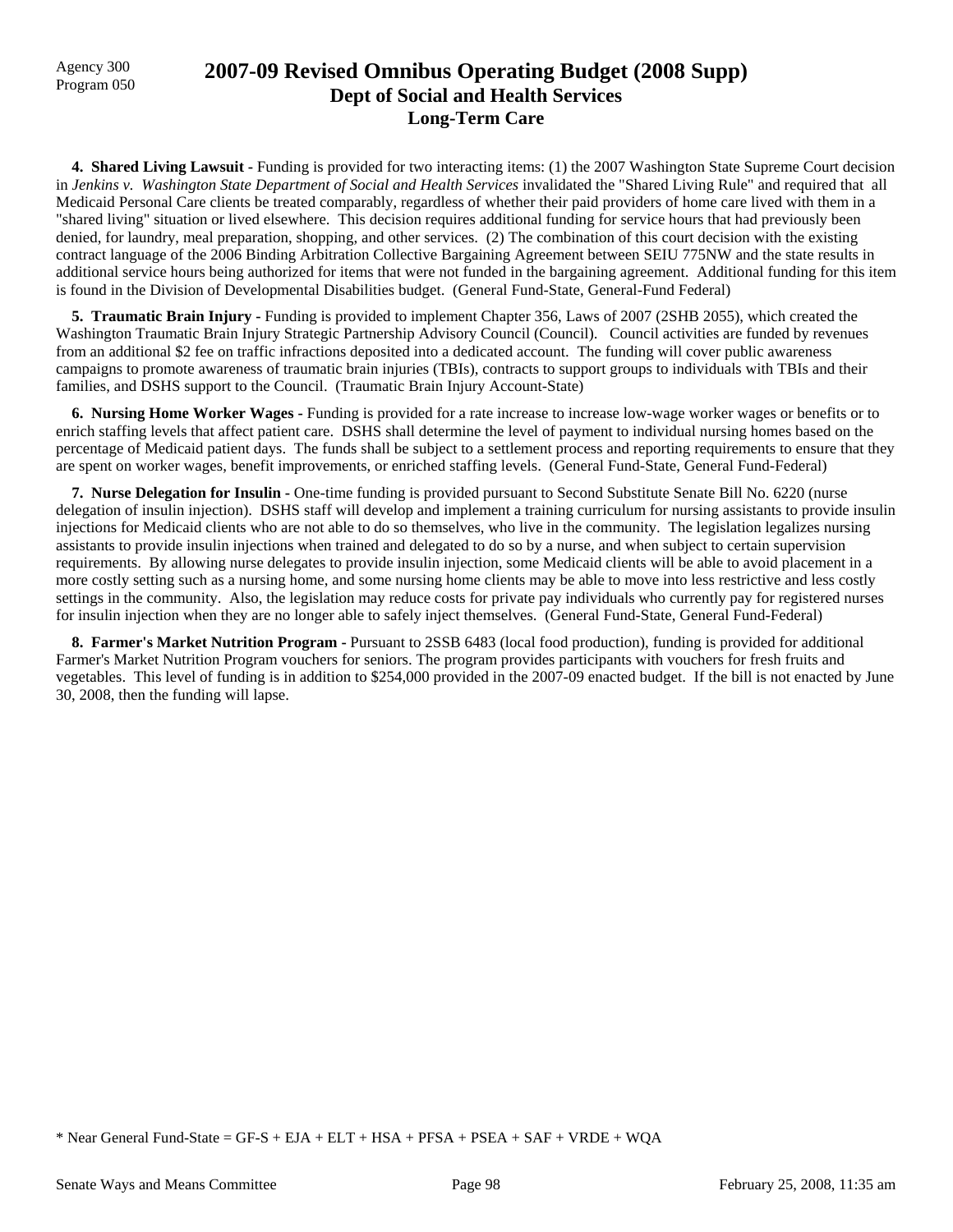# Agency 300 **2007-09 Revised Omnibus Operating Budget (2008 Supp)**<br>Program 060

### **Dept of Social and Health Services**

**Economic Services Administration**

(Dollars in Thousands)

|                                                  | <b>Senate Chair Proposal</b> |                  |              |  |
|--------------------------------------------------|------------------------------|------------------|--------------|--|
|                                                  | <b>FTEs</b>                  | <b>Near GF-S</b> | <b>Total</b> |  |
| 2007-09 Original Appropriations                  | 4,244.0                      | 1,224,514        | 2,305,698    |  |
| 2007-09 Maintenance Level                        | 4,254.0                      | 1,211,260        | 2,278,265    |  |
| <b>2008 Policy Non-Comp Changes:</b>             |                              |                  |              |  |
| Transfer Program Funding to DEL<br>1.            | 0.0                          | $-2,272$         | $-2,272$     |  |
| 2.<br><b>IRS</b> Collections Distribution Change | 0.0                          | 2,739            | 5,600        |  |
| 3.<br>Food Stamp Process Improvements            | 0.0                          | 445              | 445          |  |
| <b>Federal Audit Requirements</b><br>4.          | 14.2                         | 926              | 1,850        |  |
| 5.<br>Food Stamp Gross Income Limits             | 14.1                         | 1,100            | 1,950        |  |
| 6.<br>Local Farms and Healthy Kids               | 0.0                          | 50               | 50           |  |
| Policy -- Non-Comp Total                         | 28.3                         | 2,988            | 7,623        |  |
| <b>Total Policy Changes</b>                      | 28.3                         | 2,988            | 7,623        |  |
| 2007-09 Revised Appropriations                   | 4,282.2                      | 1,214,248        | 2,285,888    |  |
| Difference from Original Appropriations          | 38.3                         | $-10,266$        | $-19,810$    |  |
| % Change from Original Appropriations            | 0.9%                         | $-0.8\%$         | $-0.9\%$     |  |

### *Comments:*

 **1. Transfer Program Funding to DEL -** DEL currently staffs and administers the following programs: Head Start Collaboration Office, Homeless Child Care Subsidy Program, Seasonal Child Care Subsidy Program, and the Tiered Reimbursement Program for Child Care Providers. When DEL was established, the funds remained at DSHS. The following amounts are transferred to DEL to align funding with the programs: Head Start Collaboration State Match (\$46,250), Homeless Child Care Subsidy Program (\$690,000), Seasonal Child Care Subsidy Program (\$1,035,265) and the Tiered Reimbursement Program (\$500,000).

 **2. IRS Collections Distribution Change -** Funding is provided for child support as a result a clarification in federal law regarding the distribution of child support. Beginning October 1,2008, any IRS tax refunds intercepted by the Division of Child Support will be distributed first to cover any debts owed families. Currently, tax refund intercepts are first applied to offset costs to the state for welfare and Medicaid costs, if applicable, and then distributed to families. (General Fund-State, General Fund-Federal)

 **3. Food Stamp Process Improvements -** One-time funding is provided for enhancements to improve the ESA Interactive Voice Response system's processing of food stamp applications.

 **4. Federal Audit Requirements -** Funding is provided for additional audits required by the Center for Medicaid and Medicare Services related to eligibility accuracy. (General Fund-State, General Fund-Federal)

 **5. Food Stamp Gross Income Limits -** Funding is provided to increase the gross income limits for eligibility for the basic food program (food stamps) to 200 percent of the federal poverty limit, as allowed by the US Department of Agriculture. It estimated an additional 23,300 families will receive benefits due to the change. The benefits for basic food are funded solely by federal dollars; the state and federal government share the administrative costs. Funding is also provided for the estimated increase of 233 families that will receive funding through the state's basic food for legal immigrants program, which is solely state funded and is required to have the same eligibility requirements as the basic food program. The department shall adjust its rules and information technology systems to make the eligibility change effective October 1, 2008. (General Fund-State, General Fund-Federal)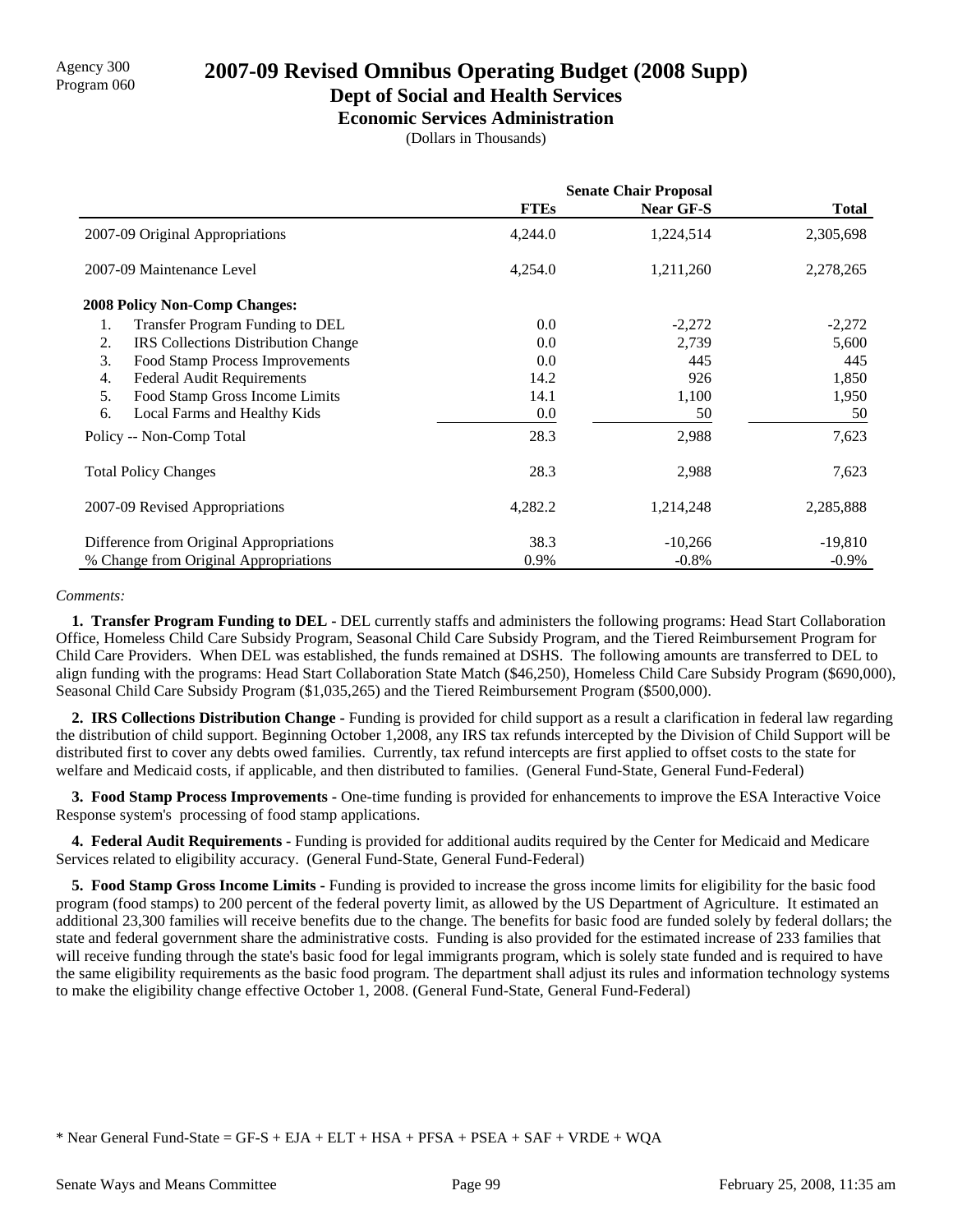Agency 300

## Agency 300 **2007-09 Revised Omnibus Operating Budget (2008 Supp)** Program 060 **Dept of Social and Health Services Economic Services Administration**

 **6. Local Farms and Healthy Kids -** Funding is provided to implement the Farmers' Market Technology Improvement Pilot Program as specified by Second Substitute Senate Bill No. 6483 (local farms, health kids). The pilot program will be used to assist farmers' markets and Washington farmers to develop the capability to accept electronic payment cards, including food stamp electronic benefits transfers, and expires July 1, 2010.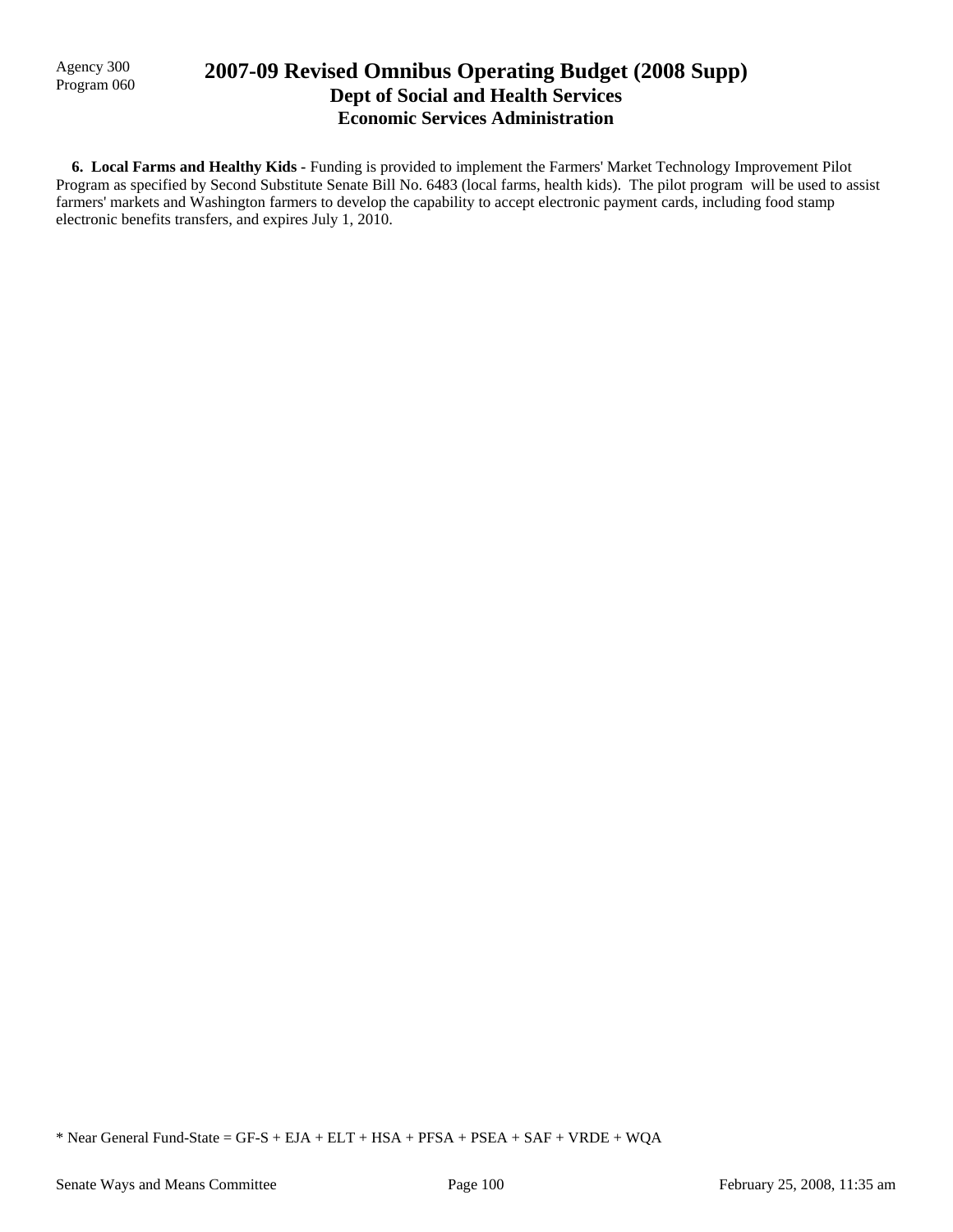# Agency 300 **2007-09 Revised Omnibus Operating Budget (2008 Supp)**<br>Program 070

### **Dept of Social and Health Services**

**Alcohol & Substance Abuse**

(Dollars in Thousands)

|                                         | <b>Senate Chair Proposal</b> |                  |              |
|-----------------------------------------|------------------------------|------------------|--------------|
|                                         | <b>FTEs</b>                  | <b>Near GF-S</b> | <b>Total</b> |
| 2007-09 Original Appropriations         | 95.4                         | 190,417          | 349,310      |
| 2007-09 Maintenance Level               | 95.4                         | 190,546          | 348,933      |
| <b>2008 Policy Non-Comp Changes:</b>    |                              |                  |              |
| Youth Residential Treatment<br>1.       | 0.0                          | 362              | 362          |
| 2.<br>Extend ICR & ICM pilot programs # | $0.0\,$                      | 5,157            | 5,157        |
| 3.<br><b>Prometa Treatment Services</b> | 0.0                          | $-500$           | $-500$       |
| 4.<br>Fetal Alcohol Syndrome Screenings | 0.0                          | 100              | 100          |
| DUI Legislation: Addl. Treatment<br>5.  | 0.0                          | 4,947            | 4,947        |
| <b>Federal Funding Authority</b><br>6.  | 4.6                          | 0                | 10,500       |
| 7.<br>Grants and Tribal Funding         | $0.0\,$                      | 0                | 5,451        |
| Policy -- Non-Comp Total                | 4.6                          | 10,066           | 26,017       |
| <b>Total Policy Changes</b>             | 4.6                          | 10,066           | 26,017       |
| 2007-09 Revised Appropriations          | 100.0                        | 200,612          | 374,950      |
| Difference from Original Appropriations | 4.6                          | 10,195           | 25,640       |
| % Change from Original Appropriations   | 4.8%                         | 5.4%             | 7.3%         |

### *Comments:*

 **1. Youth Residential Treatment -** Funding is provided for the Division of Substance Abuse (DASA) to reach its targeted goal of 111 additional youth receiving treatment. The 2007-09 budget assumed a higher proportion of youth would be treated with less expensive outpatient treatment. This assumption is adjusted to provide for intensive inpatient treatment.

 **2. Extend ICR & ICM pilot programs # -** Funding is provided pursuant to Engrossed Substitute Senate Bill 6665 (crisis response). This legislation extends two integrated crisis response/secure detoxification pilot programs and two intensive case management pilot programs authorized by Chapter 504, Laws of 2005 (omnibus mental and substance abuse disorders act). The pilot programs are set to expire June 30, 2008, but a final evaluation of the pilot programs by the Washington State Institute for Public Policy (WSIPP) is not yet available. The legislation extends the programs by one year and requires an interim report by WSIPP by June 30, 2008 and a final evaluation by June 30, 2010. The purpose of these pilot programs is to determine whether involuntary drug and alcohol treatment or intensive case management can reduce "high utilization" of other expensive services (such as emergency rooms, psychiatric hospitals, and jails).

 **3. Prometa Treatment Services -** Due to concerns over treatment cost and efficacy, funding is removed from the Division of Alcohol and Substance Abuse (DASA) to contract with Pierce County for a pilot program of family therapeutic court services using the Prometa treatment protocol. Any funding that has already been contracted for the pilot program's evaluation may be used instead to prepare an abstract of other research, such as that being conducted by the University of California-Los Angeles.

 **4. Fetal Alcohol Syndrome Screenings -** Funding is provided for the Division of Alcohol and Substance Abuse to contract with providers to do screenings to detect Fetal Alcohol Spectrum Disorder (FASD). An estimated 50 children will be seen at clinics in Spokane, Everett, and Yakima.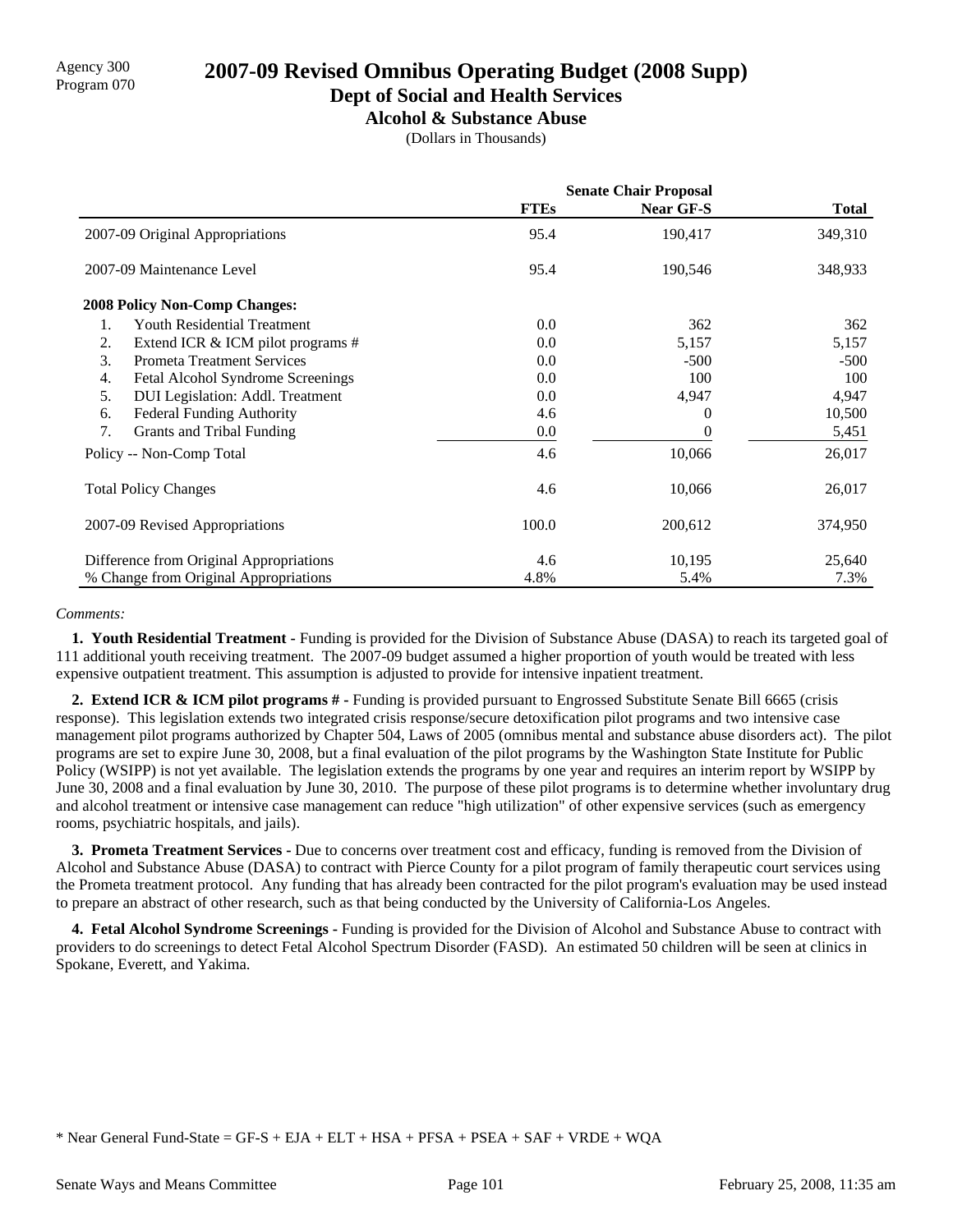### Agency 300 **2007-09 Revised Omnibus Operating Budget (2008 Supp)**<br>Program 070 **Dept of Social and Health Services Alcohol & Substance Abuse**

 **5. DUI Legislation: Addl. Treatment -** Funding is provided assuming passage of Senate Bill 6931 (patrol funding). The legislation imposes a surcharge on liquor retail sales that would be deposited into the Violence Reduction and Drug Enforcement Account, to be used for driving under the influence (DUI) emphasis patrols and additional substance abuse treatment. New treatment may include additional pregnant and parenting women inpatient treatment beds, additional involuntary treatment beds, additional youth treatment, particularly for those with co-occuring mental health issues, and treatment for adults on a waitlist for services under the ADATSA program. (Violence Reduction and Drug Enforcement Account-State)

 **6. Federal Funding Authority -** The Division of Alcohol and Substance Abuse (DASA) is given appropriation authority to spend anticipated federal grants in fiscal years 2008 and 2009, including the Access to Recovery grant and the Strategic Prevention Framework-State Incentive Grant. Fiscal year 2008 funds include the Washington Screening, Brief Intervention, Referral, and Treatment grant and the Adolescent Treatment Coordination grant. (General Fund-Federal)

 **7. Grants and Tribal Funding -** The Division of Alcohol and Substance Abuse is given appropriation authority to spend grants from the National Institute on Drug Abuse. Appropriation authority is also provided for tribal funds; by receiving an intergovernmental transfer of tribal funds, the Division is able to assist tribes that provide chemical dependency services to nonnatives in receiving federal matching funds. (General Fund-Private/Local)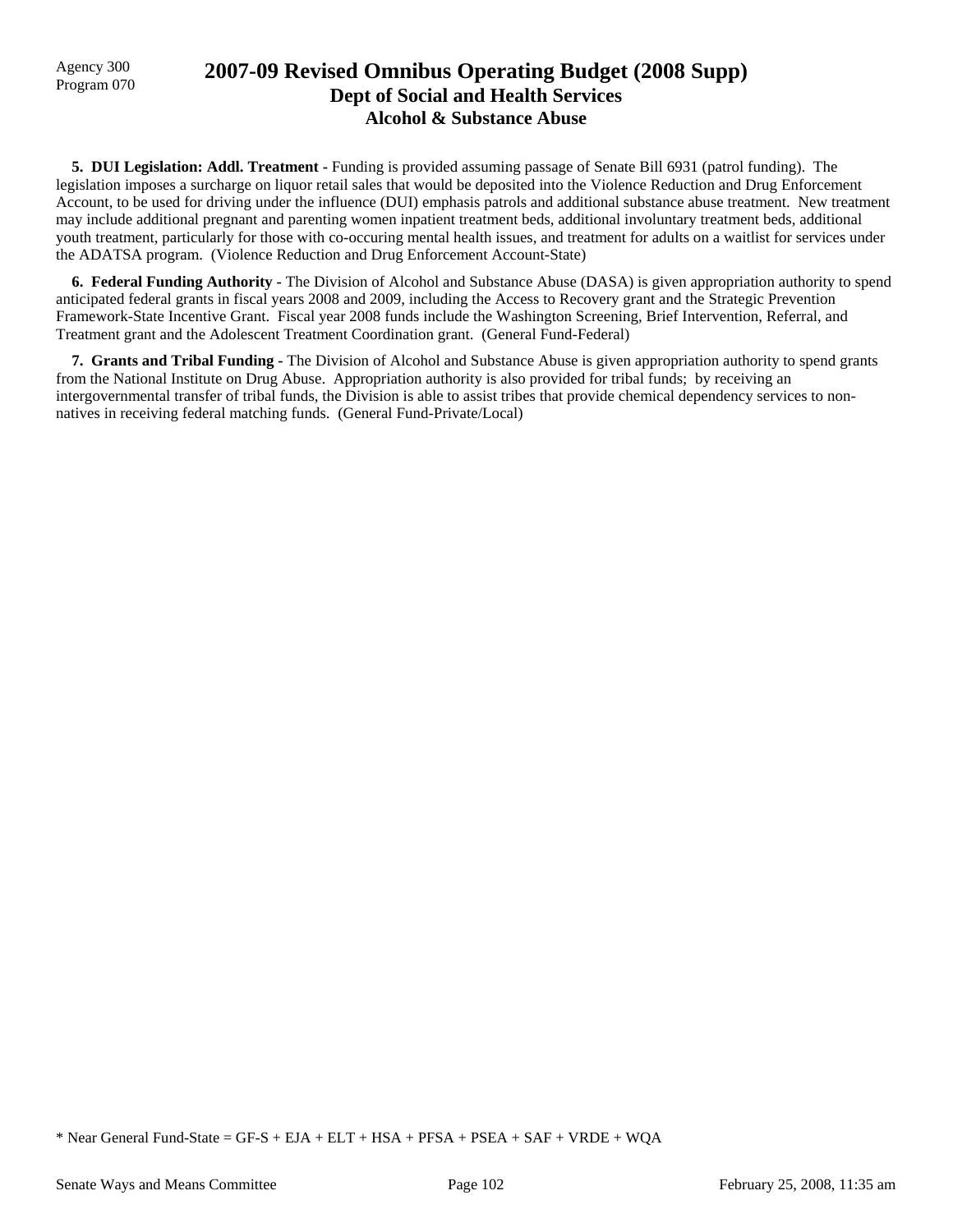# Agency 300 **2007-09 Revised Omnibus Operating Budget (2008 Supp)**<br>Program 080

### **Dept of Social and Health Services**

**Medical Assistance Payments**

(Dollars in Thousands)

|                                               | <b>Senate Chair Proposal</b> |                  |              |
|-----------------------------------------------|------------------------------|------------------|--------------|
|                                               | <b>FTEs</b>                  | <b>Near GF-S</b> | <b>Total</b> |
| 2007-09 Original Appropriations               | 1,196.6                      | 3,990,690        | 8,312,963    |
| 2007-09 Maintenance Level                     | 1,190.1                      | 4,071,451        | 8,409,111    |
| <b>2008 Policy Non-Comp Changes:</b>          |                              |                  |              |
| <b>Nurse Hotline for Foster Parents</b><br>1. | 0.0                          | 44               | 88           |
| 2.<br><b>Smoking Cessation Benefits</b>       | 0.0                          | 1,883            | 3,625        |
| 3.<br><b>LTC Task Force Initiatives</b>       | 0.0                          | 100              | 100          |
| 4.<br>Healthy Options Premium Growth          | 0.0                          | $-6,352$         | $-13,085$    |
| <b>Federal Audit Requirements</b><br>5.       | 2.7                          | $-467$           | $-934$       |
| Cover All Kids Outreach Adjustment<br>6.      | 0.0                          | $-921$           | $-921$       |
| 7.<br><b>Medical Homes</b>                    | 0.3                          | 50               | 100          |
| 8.<br>ProviderOne Schedule Adjustment         | 0.0                          | $-2,000$         | 5,800        |
| 9.<br><b>Special Education Enhancement</b>    | 0.0                          | 21,219           | 44,020       |
| Policy -- Non-Comp Total                      | 2.9                          | 13,556           | 38,793       |
| <b>Total Policy Changes</b>                   | 2.9                          | 13,556           | 38,793       |
| 2007-09 Revised Appropriations                | 1,193.0                      | 4,085,007        | 8,447,904    |
| Difference from Original Appropriations       | $-3.6$                       | 94,317           | 134,941      |
| % Change from Original Appropriations         | $-0.3%$                      | 2.4%             | 1.6%         |

### *Comments:*

 **1. Nurse Hotline for Foster Parents -** Funding is provided to establish a 24-hour nurse hotline that provides foster parents access to medical consultation and advice to assist them with emerging medical issues for children in their care. (General Fund-State, General Fund-Federal)

 **2. Smoking Cessation Benefits -** Funding is provided for smoking cessation counseling, nicotine replacement therapy, and related prescription drugs for adults on the Medicaid program, pursuant to Senate Bill 6421 (smoking cessation). (General Fund-State, General Fund-Federal)

 **3. LTC Task Force Initiatives -** Funding is provided to begin implementation of a dental access project for senior citizens, pursuant to Second Substitute Senate Bill 6222 (long term care programs). This pilot project will begin in two counties, and \$100,000 is provided for the department to contract with the University of Washington School of Dentistry to develop training, begin contracting with local coordinators, and begin the evaluation design. Enhanced reimbursement rates for certified dentists for specific procedures and for medical providers who provide preventative oral health services will be implemented in June 2009. The Washington Dental Services Foundation will provide additional funding for local program coordination, outreach, and case management.

 **4. Healthy Options Premium Growth -** The appropriation level for fiscal year 2009 is adjusted to reflect a reduction in the Healthy Option premium growth rate from 5.0 percent to 2.35 percent for calendar year 2009. This level of growth is consistent with anticipated trends in Healthy Options premiums. (General Fund-State, Health Services Account-State, General Fund-Federal)

 **5. Federal Audit Requirements -** Funding is provided for additional staff to improve audit coordination within the Medicaid portfolio, necessary to accommodate new audit initiatives by the Centers for Medicaid and Medicare Services (CMS). A net savings results from the anticipated increase in audit recoveries. (General Fund-State, General Fund-Federal)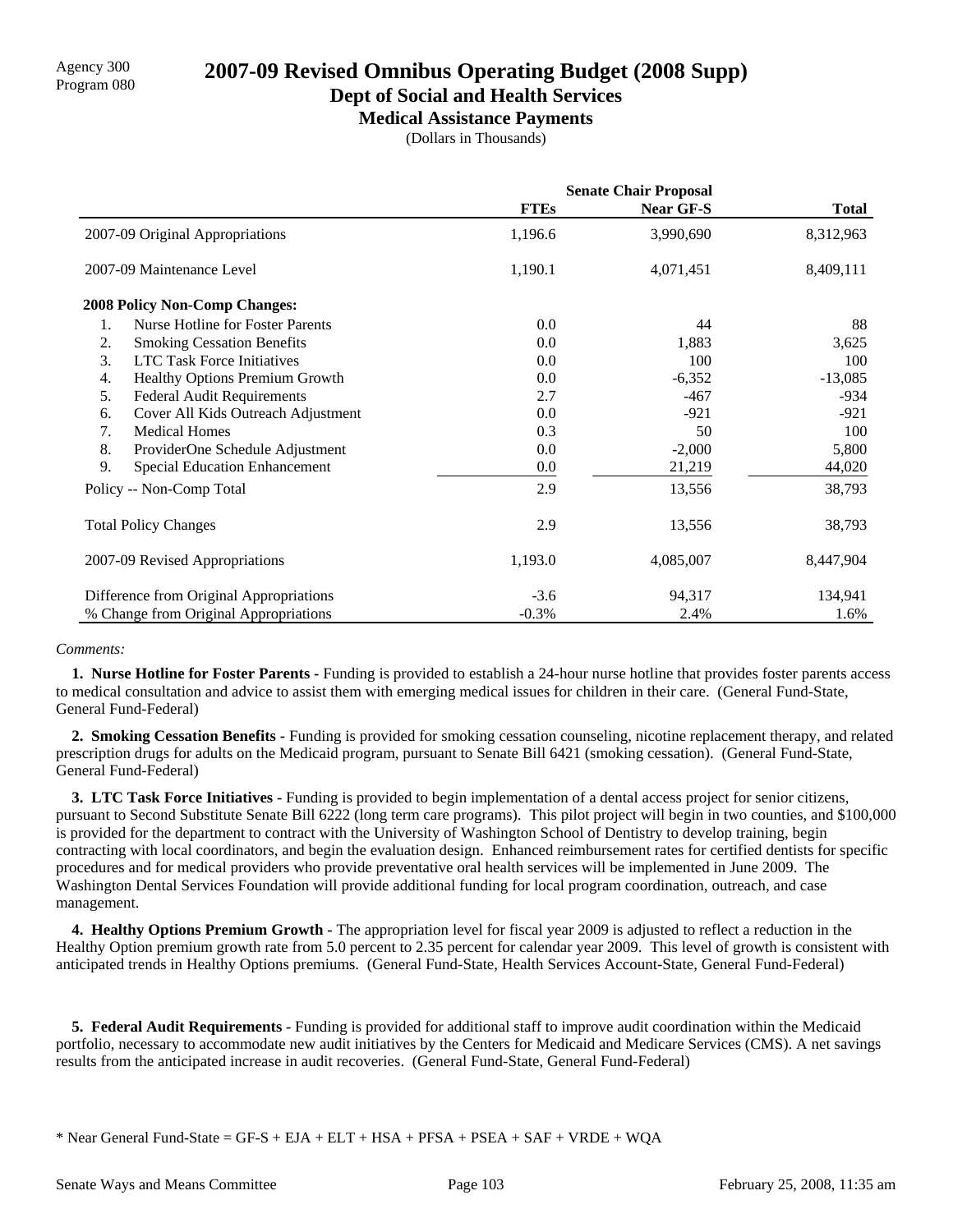## Agency 300 **2007-09 Revised Omnibus Operating Budget (2008 Supp)**<br>Program 080 **Dept of Social and Health Services Medical Assistance Payments**

 **6. Cover All Kids Outreach Adjustment -** Funding provided for children's outreach initiatives in the 2007-09 budget is adjusted to reflect unspent funds for fiscal year 2008.

 **7. Medical Homes -** Funding is provided for the department, in collaboration with the Health Care Authority, to report to the legislature by January 2009 on the inclusion of Medicare and other government or third party health care payors in their assessment of changing reimbursment for primary care to support adoption of medical homes. (General Fund-State, General Fund-Federal)

 **8. ProviderOne Schedule Adjustment -** Modifications to funding for ProviderOne are made to accommodate the delay in implementation schedule to late calendar year 2008. (General Fund-State, General Fund-Federal)

 **9. Special Education Enhancement -** State funding is provided to match federal funds for school district-based medical services. Prior to September 1, 2007, these services were reimbursed using solely the federal Medicaid appropriation. Funding was transferred to the Office of the Superintendent of Public Instruction (OSPI), which served as the reimbursing agent. In 2007, CMS required that as a condition of receiving federal funding for these services, the DSHS must serve as the reimbursing agent and that providers submit claims directly to the DSHS. Claims must be reimbursed using the appropriate state matching funds participation rate. (General Fund-State, General Fund-Federal, Health Services Account-State)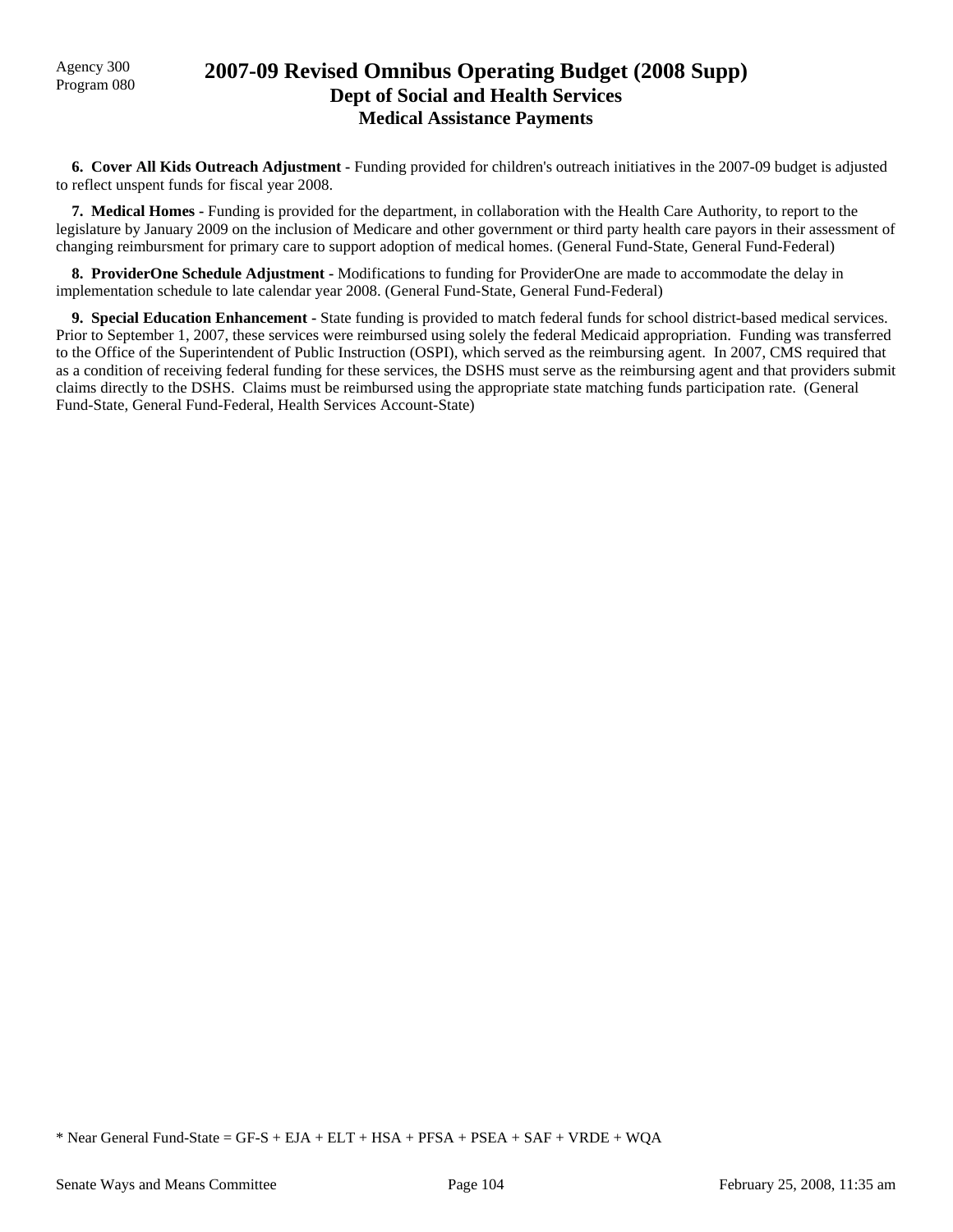## 2007-09 Revised Omnibus Operating Budget (2008 Supp) **Dept of Social and Health Services**

# **Vocational Rehabilitation**

(Dollars in Thousands)

|                                         | <b>Senate Chair Proposal</b> |           |              |
|-----------------------------------------|------------------------------|-----------|--------------|
|                                         | <b>FTEs</b>                  | Near GF-S | <b>Total</b> |
| 2007-09 Original Appropriations         | 344.4                        | 27.438    | 120,117      |
| 2007-09 Maintenance Level               | 344.4                        | 24.735    | 119,685      |
| 2007-09 Revised Appropriations          | 344.4                        | 24,735    | 119,685      |
| Difference from Original Appropriations | 0.0                          | $-2,703$  | $-432$       |
| % Change from Original Appropriations   | $0.0\%$                      | $-9.9\%$  | $-0.4\%$     |

*Comments:*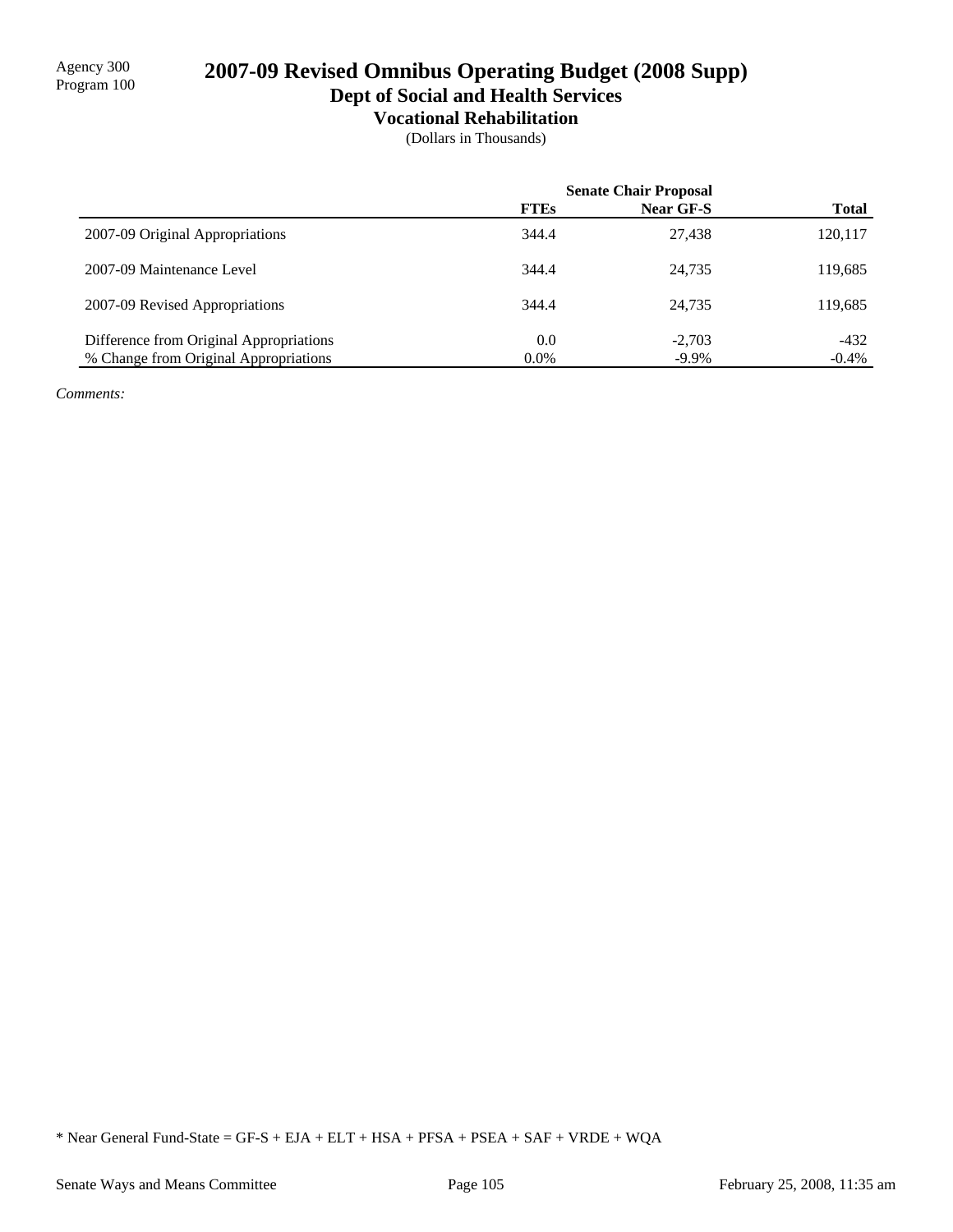# Agency 300 **2007-09 Revised Omnibus Operating Budget (2008 Supp)**<br>Program 110

### **Dept of Social and Health Services**

**Administration/Support Svcs**

(Dollars in Thousands)

|                                          | <b>Senate Chair Proposal</b> |                  |              |
|------------------------------------------|------------------------------|------------------|--------------|
|                                          | <b>FTEs</b>                  | <b>Near GF-S</b> | <b>Total</b> |
| 2007-09 Original Appropriations          | 742.5                        | 77,641           | 143,181      |
| 2007-09 Maintenance Level                | 747.1                        | 87,062           | 152,534      |
| <b>2008 Policy Non-Comp Changes:</b>     |                              |                  |              |
| 1.<br><b>Family Policy Council</b>       | 0.0                          | 49               | 49           |
| <b>Braam Oversight Panel</b><br>2.       | 0.0                          | 450              | 450          |
| 3.<br><b>Local Grant Authority</b>       | 0.0                          | $\theta$         | 716          |
| IT Pool Project Funding-Tech. Adj.<br>4. | 0.0                          | $\Omega$         | 91           |
| 5.<br>Payment System for Providers       | 0.5                          | 1,000            | 1,581        |
| Policy -- Non-Comp Total                 | 0.5                          | 1,499            | 2,887        |
| <b>Total Policy Changes</b>              | 0.5                          | 1,499            | 2,887        |
| 2007-09 Revised Appropriations           | 747.6                        | 88,561           | 155,421      |
| Difference from Original Appropriations  | 5.1                          | 10,920           | 12,240       |
| % Change from Original Appropriations    | 0.7%                         | 14.1%            | 8.6%         |

### *Comments:*

 **1. Family Policy Council -** Funding is provided for the Family Policy Council to establish a new network in Skagit county.

 **2. Braam Oversight Panel -** The resolution of the Braam lawsuit regarding foster children requires an oversight panel to monitor Department of Social and Health Services compliance with the terms of the settlement agreement. Previously this panel was funded by grants from the Casey Foundation. However, as of January 1, 2008, that funding has ended, and DSHS will have to pay for the panel's operating expenses

 **3. Local Grant Authority -** A number of Annie E. Casey and Braam Panel grants have been renewed over the course of several years. The increased local expenditure authority is now anticipated and included in the Department's budget rather than treated as unanticipated receipts when the grants are received. (General Fund-Private/Local)

 **4. IT Pool Project Funding-Tech. Adj. -** A technical correction is made to properly fund projects assumed in the Information Technology pool that are included in the 2007-09 biennial budget. (General Fund-Federal)

 **5. Payment System for Providers -** The Department contracted for a feasibility study on the implementation of a more flexible payment system for independent home care providers and others who collectively bargain for wages and benefits. Funding was requested to purchase services from a commercial payroll service vendor to include hosted payroll applications and additional payroll services. The system would continue to rely on the current Social Service Payment System until it is replaced by ProviderOne. The current projected timeline assumes that the system will not be implemented until fiscal year 2010. It is anticipated in the feasibility study that once the ProviderOne system is implemented, an additional interface will be required. Funding is provided for a project management team and one information technology FTE to develop a project plan, timeline, and budget plan. The Legislature finds the amounts provided are sufficient to fund the following related to a timely and expeditious transition to a more flexible provider payroll system: (i) an appropriate request for proposal and (ii) collection of the information necessary to develop the budget proposal needed to seek budget authority for the system. Strong consideration should be given to the current progress on the ProviderOne payment system. (General Fund-State, General Fund-Federal)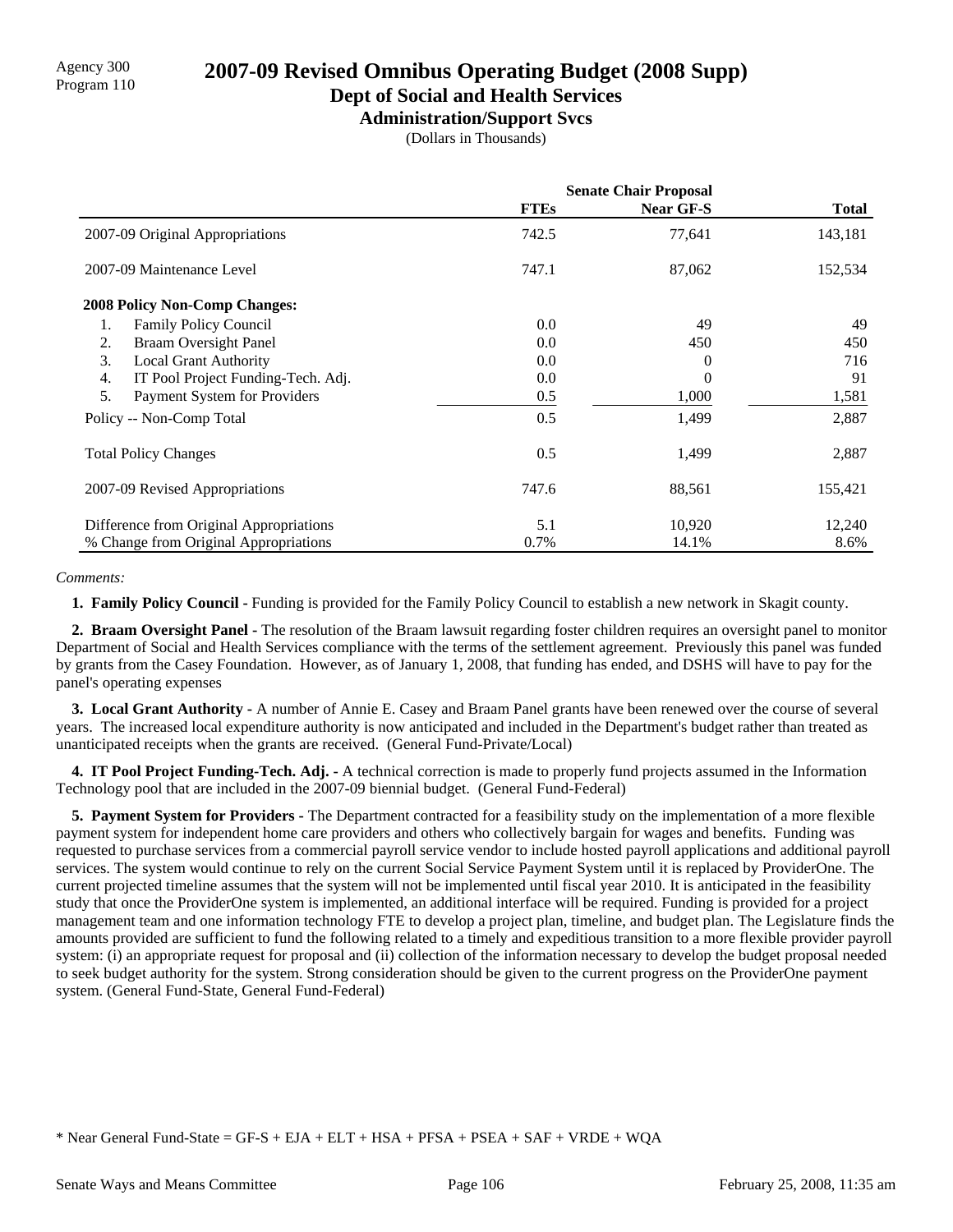# 2007-09 Revised Omnibus Operating Budget (2008 Supp)

**Dept of Social and Health Services**

**Special Commitment Center**

(Dollars in Thousands)

|                                         | <b>Senate Chair Proposal</b> |                  |              |
|-----------------------------------------|------------------------------|------------------|--------------|
|                                         | <b>FTEs</b>                  | <b>Near GF-S</b> | <b>Total</b> |
| 2007-09 Original Appropriations         | 485.1                        | 105.322          | 105,322      |
| 2007-09 Maintenance Level               | 481.9                        | 108.127          | 108,127      |
| 2007-09 Revised Appropriations          | 481.9                        | 108.127          | 108,127      |
| Difference from Original Appropriations | $-3.2$                       | 2.805            | 2,805        |
| % Change from Original Appropriations   | $-0.7\%$                     | 2.7%             | 2.7%         |

*Comments:*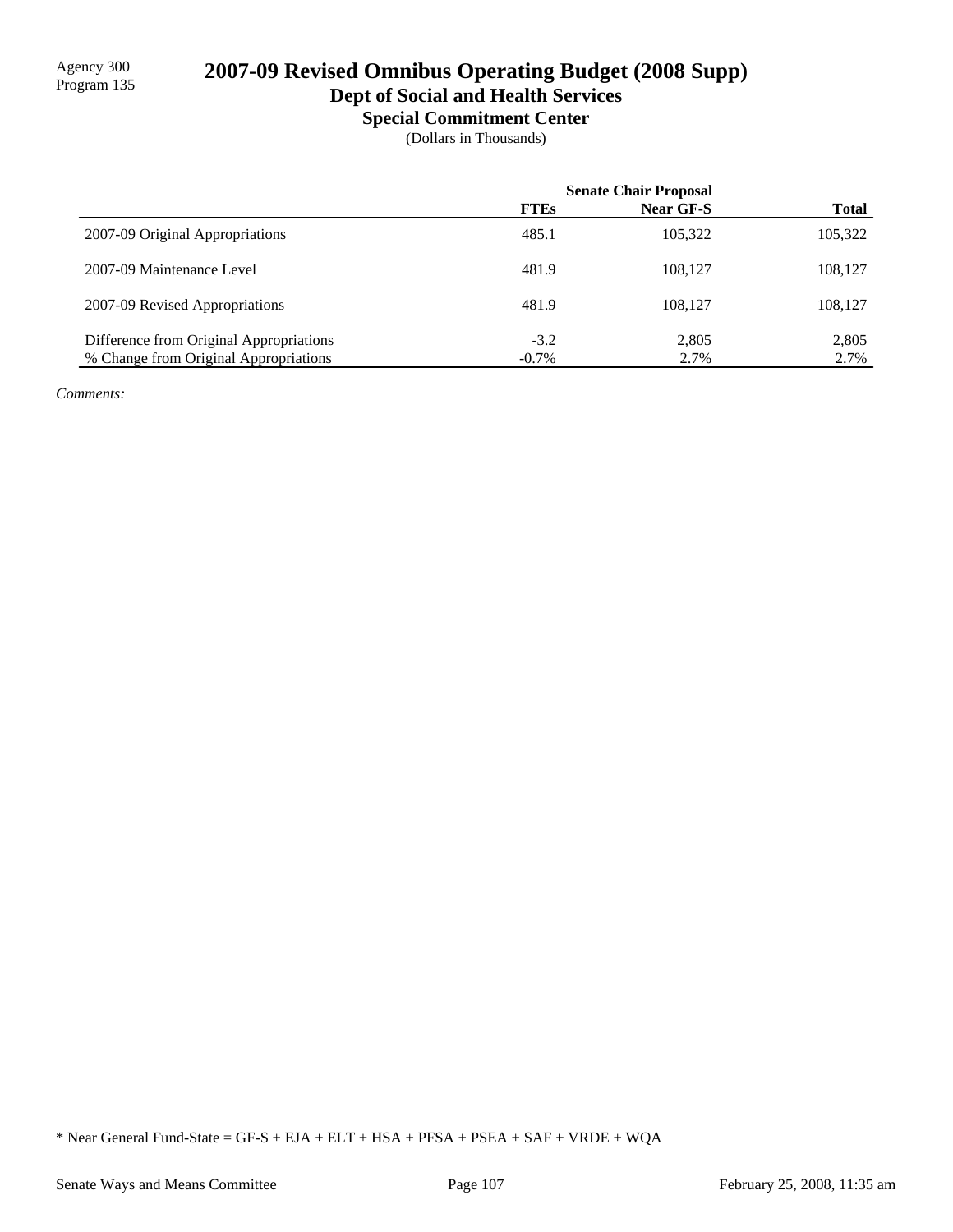# Agency 300<br>Program 145 **2007-09 Revised Omnibus Operating Budget (2008 Supp)**

### **Dept of Social and Health Services**

**Payments to Other Agencies**

(Dollars in Thousands)

|                                         | <b>Senate Chair Proposal</b> |                  |              |
|-----------------------------------------|------------------------------|------------------|--------------|
|                                         | <b>FTEs</b>                  | <b>Near GF-S</b> | <b>Total</b> |
| 2007-09 Original Appropriations         | 0.0                          | 118,957          | 176,212      |
| 2007-09 Maintenance Level               | 0.0                          | 117,765          | 174,618      |
| 2008 Policy Non-Comp Changes:           |                              |                  |              |
| Civil Commitment Workload               | 0.0                          | 732              | 732          |
| 2.<br><b>Attorney General Funding</b>   | 0.0                          | 474              | 948          |
| Policy -- Non-Comp Total                | 0.0                          | 1,206            | 1,680        |
| <b>Total Policy Changes</b>             | 0.0                          | 1,206            | 1,680        |
| 2007-09 Revised Appropriations          | 0.0                          | 118,971          | 176,298      |
| Difference from Original Appropriations | 0.0                          | 14               | 86           |
| % Change from Original Appropriations   | $0.0\%$                      | $0.0\%$          | $0.1\%$      |

### *Comments:*

 **1. Civil Commitment Workload -** Funding is provided for DSHS to pay for four additional FTE staff in the sexually violent predator civil commitment unit of the attorney general's office (AGO). A proviso in the AGO section directs that the Office of Financial Management (OFM) will not approve expenditure of funds until the AGO has submitted a staffing workload model associated with the sexually violent predator population to the OFM and the fiscal committees of the legislature.

 **2. Attorney General Funding -** Funding is provided for increased services by the Attorney General's office, including additional legal staff for provider overpayment appeals within the Health and Recovery Services and Aging and Disability Services administrations, and to support cost containment strategies such as Patient Review and Restriction. Funding for legal services is also provided for increased workload from commitments at Eastern State Hospital and to defend DSHS against appeals from employees of Adult Family homes or Boarding Homes who are charged with allegations of abuse and neglect. (General Fund-State, General Fund-Federal)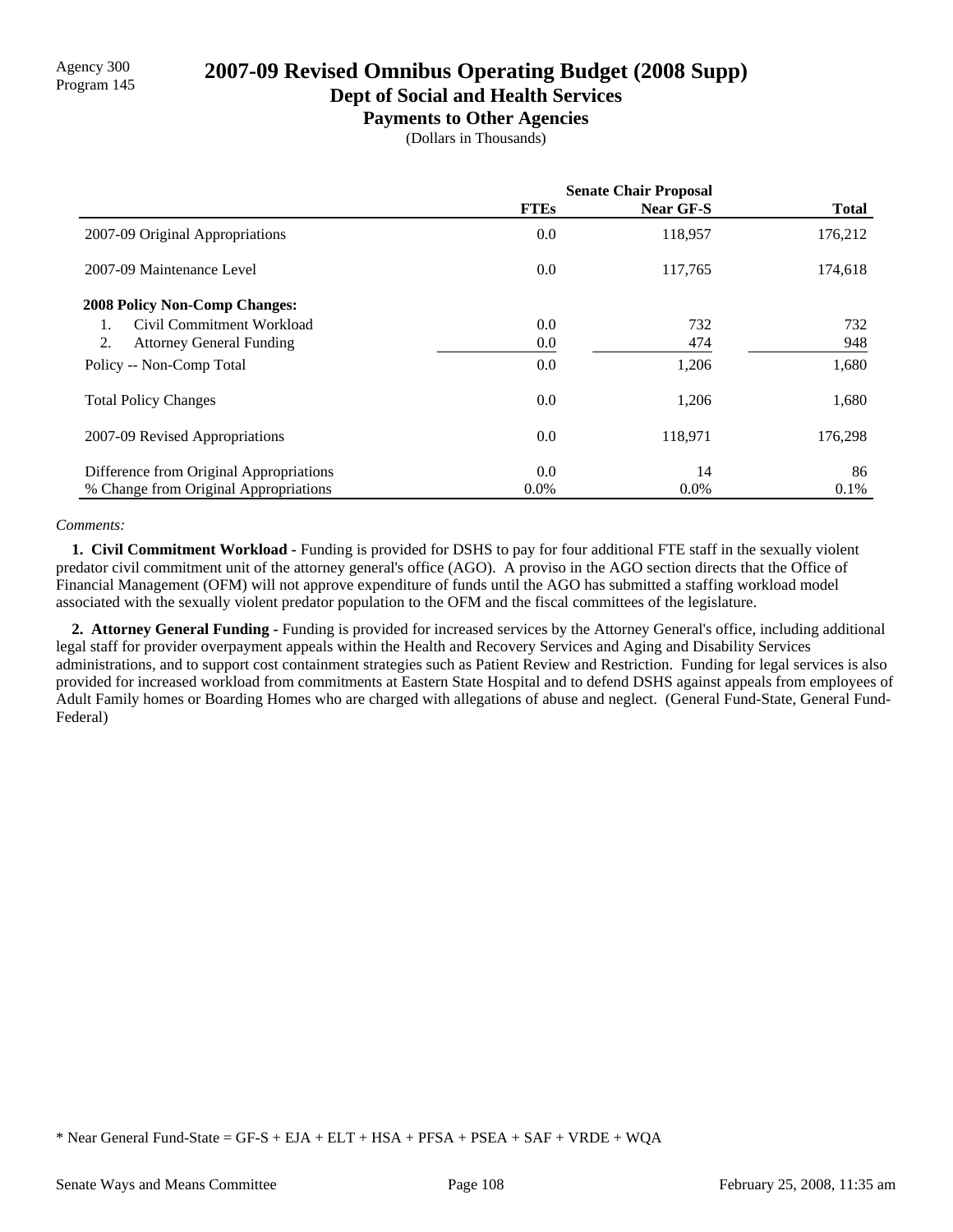## Agency 303 **2007-09 Revised Omnibus Operating Budget (2008 Supp)**

### **Department of Health**

(Dollars in Thousands)

|     |                                            |             | <b>Senate Chair Proposal</b> |                |
|-----|--------------------------------------------|-------------|------------------------------|----------------|
|     |                                            | <b>FTEs</b> | <b>Near GF-S</b>             | <b>Total</b>   |
|     | 2007-09 Original Appropriations            | 1,410.6     | 252,093                      | 1,006,397      |
|     | 2007-09 Maintenance Level                  | 1,434.7     | 254,975                      | 1,017,128      |
|     | 2008 Policy Non-Comp Changes:              |             |                              |                |
| 1.  | Miscarriage Management                     | 0.0         | 681                          | 681            |
| 2.  | Midwifery Fees                             | 0.0         | 130                          | 130            |
| 3.  | <b>Biological Remediation Technologies</b> | 0.4         | 155                          | 155            |
| 4.  | <b>State Parkinson's Disease Registry</b>  | 0.0         | 275                          | 275            |
| 5.  | Nurse Delegation                           | 0.1         | $\boldsymbol{0}$             | 17             |
| 6.  | <b>Radiologist Assistants</b>              | 0.1         | $\boldsymbol{0}$             | 11             |
| 7.  | Regulation of Health Professional #        | 3.4         | 77                           | 708            |
| 8.  | <b>MQAC Pilot Study</b>                    | 0.1         | $\boldsymbol{0}$             | 110            |
| 9.  | <b>Investigation and Case Backlog</b>      | 8.2         | $\overline{0}$               | 1,980          |
| 10. | Prescription Drug Monitoring               | 3.0         | 680                          | 1,080          |
| 11. | Family Planning Support                    | 0.0         | 4,000                        | 5,000          |
| 12. | Counselors Credentialing Standard *        | 2.3         | $\theta$                     | 558            |
| 13. | Local Farms, Healthy Children              | 0.0         | 100                          | 100            |
| 14. | Senior Falls Prevention Program            | 0.0         | 557                          | 557            |
| 15. | WBCHP Digital Mammography Rate             | 0.0         | 585                          | 585            |
| 16. | <b>Child Death Review</b>                  | 0.0         | 400                          | 400            |
| 17. | Drinking Water State Revolving Fund        | 6.5         | $\boldsymbol{0}$             | 2,139          |
| 18. | Early Hearing Loss Program                 | 0.0         | 325                          | $\overline{0}$ |
| 19. | <b>Medical Homes</b>                       | 0.8         | 309                          | 309            |
| 20. | IT Pool Project Funding-Tech. Adj.         | 0.0         | $\boldsymbol{0}$             | 457            |
| 21. | Home Visits for Newborns                   | 0.0         | 155                          | 155            |
| 22. | Maxillofacial Team Restoration             | 0.0         | 231                          | $\mathbf{0}$   |
| 23. | NW Sickle Cell Collaborative               | 0.0         | 200                          | 200            |
| 24. | Core Public Health Functions               | 0.0         | 359                          | $-326$         |
| 25. | Federal Cuts to Title XIX Match            | 0.0         | 535                          | $-234$         |
|     | Policy -- Non-Comp Total                   | 24.6        | 9,754                        | 15,047         |
|     | <b>Total Policy Changes</b>                | 24.6        | 9,754                        | 15,047         |
|     | 2007-09 Revised Appropriations             | 1,459.3     | 264,729                      | 1,032,175      |
|     | Difference from Original Appropriations    | 48.7        | 12,636                       | 25,778         |
|     | % Change from Original Appropriations      | 3.5%        | 5.0%                         | 2.6%           |

### *Comments:*

 **1. Miscarriage Management -** Funding is provided for training for the management of early pregnancy loss in office-based settings rather than in the emergency room or hospital inpatient settings, resulting in more cost-effective and patient-centered care. Harborview Medical Center, which already provides office-based miscarriage care, will provide training to family practice residency programs.

 **2. Midwifery Fees -** Funding is provided to maintain the fees charged to midwives for initial and renewed licenses at \$450 per year for the period from July 1, 2008, through June 30, 2009.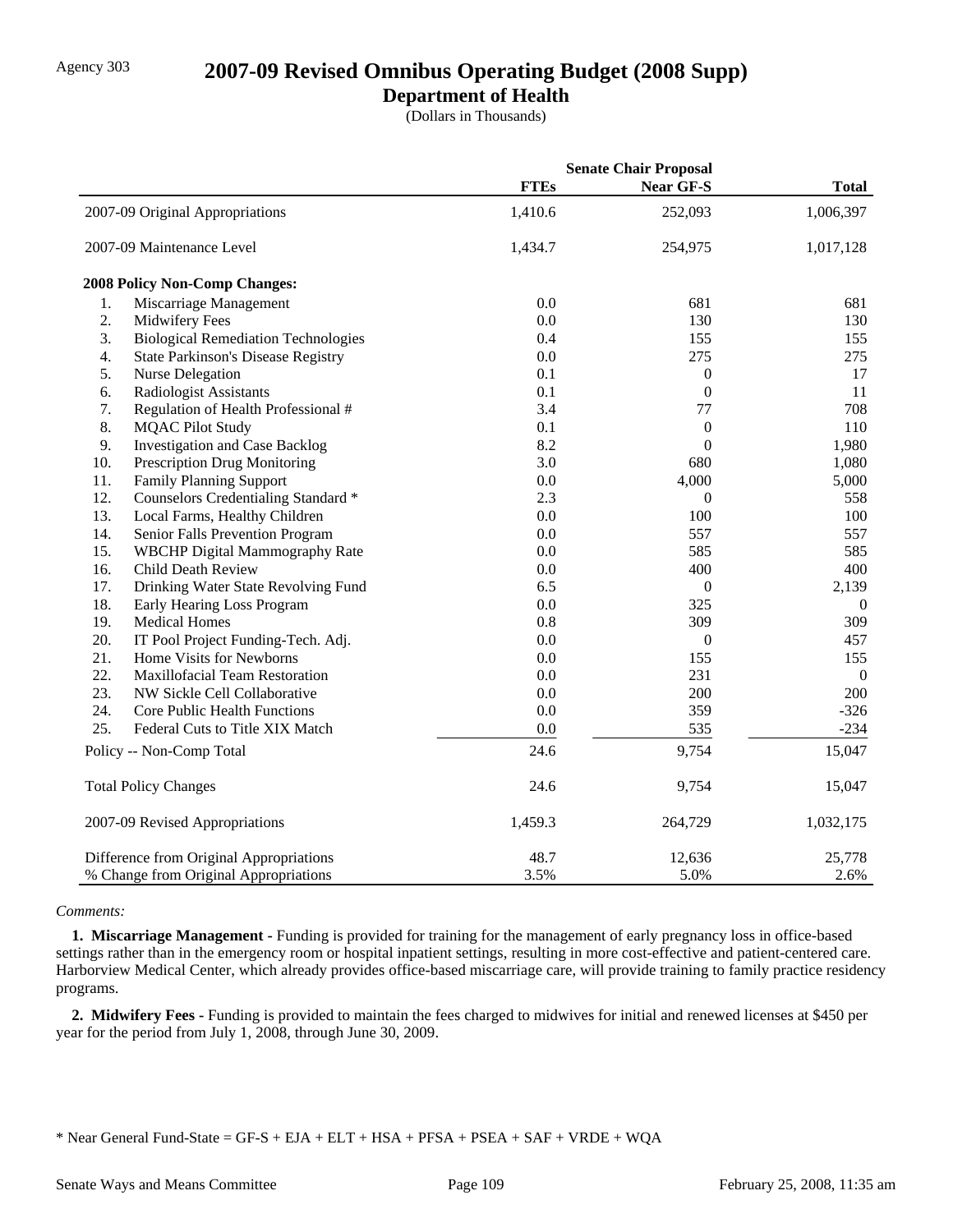## Agency 303 **2007-09 Revised Omnibus Operating Budget (2008 Supp) Department of Health**

 **3. Biological Remediation Technologies -** Funding is provided for the Department of Health (DOH) to establish rules for the use and regulation of new biological remediation technologies for onsite sewage systems by July 2010, pursuant to Substitute Senate Bill 6220 (biological remediation technologies). The department will also complete a report on the progress of the rule-making by July 2009.

**4. State Parkinson's Disease Registry -** Funding is provided to increase participation in ongoing research related to Parkinson's disease, via the creation of a state Parkinson's Disease registry. The registry will connect researchers with Parkinson's patients who are unaware of studies and clinical trials of new treatments.

**5. Nurse Delegation -** Funding is provided for the department to conduct rulemaking activity pursuant to Second Substitute Senate Bill 6220 (nurse delegation), which expands the scope of practice of nursing assistants. (Health Professions Account-State)

 **6. Radiologist Assistants -** Funds are provided to implement Senate Bill 6439 (radiologist assistants), which adds a new certification and qualification for licensure. (Health Professions Account-State)

 **7. Regulation of Health Professional # -** DOH issues approximately 70,000 new health profession credentials per year. In an effort to promote patient safety, the department currently conducts two types of background checks on all applicants: in-state criminal background checks through the Washington State Patrol and national disciplinary data bank checks. These efforts reduce the risk to the public by keeping individuals with disciplinary histories or state criminal convictions from receiving a credential. To further this effort, funding is provided to conduct national criminal background checks on all out-of-state applicants to help prevent individuals with criminal convictions in other states from obtaining a credential in Washington. (General Fund-State, Health Professions Account)

 **8. MQAC Pilot Study -** Substitute Senate Bill 6458 (patient safety) establishes a three year pilot project beginning July 1, 2008 to evaluate the effect of granting the Medical Quality Assurance Commission (MQAC) authority over budget development, spending, and staffing. Funds are provided to make the current Executive Director of the Commission a full-time position. A report of the results of the project are due to the Governor and the Legislature by December 15, 2012. (Health Professions Account-State)

 **9. Investigation and Case Backlog -** The Health Professions Quality Assurance Program received funding for fiscal year 2008 to address the backlog of complaints against regulated health care professionals. As a result, the department has reduced the open case time by 10 percent and the oldest cases by 72 percent. However, due to a 30 percent increase in investigations, the backlog continues to grow. Funding is provided to extend the fiscal year 2008 appropriation an additional year, allowing the program to focus resources on cases that have the biggest impact to patient safety while continuing to resolve the oldest cases. (Health Professions Account-State)

**10. Prescription Drug Monitoring -** Funding is provided for the department to begin implementation of a prescription drug monitoring program to connect all pharmacies in Washington with a real-time, online database of schedule II-V controlled substances, pursuant to Chapter 70.225 RCW. Patient prescription and dispensing information would be available to all dispensers and prescribers of controlled substances. Program goals include reducing the likelihood of adverse drug effects for seniors and the disabled, and a reduction in narcotics abuse. The department will also seek federal grants available for this purpose. (Health Services Account-State, General Fund-Federal)

 **11. Family Planning Support -** State funding is provided for family planning clinics to backfill lost federal funds as a result of changes to the federal Take Charge Family Planning Waiver effective November 2006. Program goals are to reduce unintended pregnancies and to reduce state and federal Medicaid expenditures for births from unintended pregnancies and their associated costs. More than 20,000 people lost eligibility for certain family planning and sexually transmitted disease (STD) related services from this program as a result of these more restrictive eligibility requirements. (General Fund-State, Public Health Services Account-State)

 **12. Counselors Credentialing Standard \* -** Effective July 1, 2009, all registered counselors must obtain a new health profession credential. Seven new credentials are created: Mental Health Counselor Associate, Social Work Associate, Advanced Social Work Associate, Marriage and Family Therapy Associate, Chemical Dependency Professional Trainee, Agency Affiliated Counselor, and Certified Counselor (the latter is for private practice counseling). The existing registered counselor credential is abolished July 2010. The department must establish continuing education requirements for all renewals and is required to educate the public on the new responsibilities of therapeutic counselors. (Health Professions Account-State)

**13. Local Farms, Healthy Children - Funding is provided for additional grants for the Women, Infants, and Children (WIC)** Farmers Market Nutrition program, per Second Substitute Senate Bill 6483 (local food production). The program provides participants with vouchers for fresh fruits and vegetables.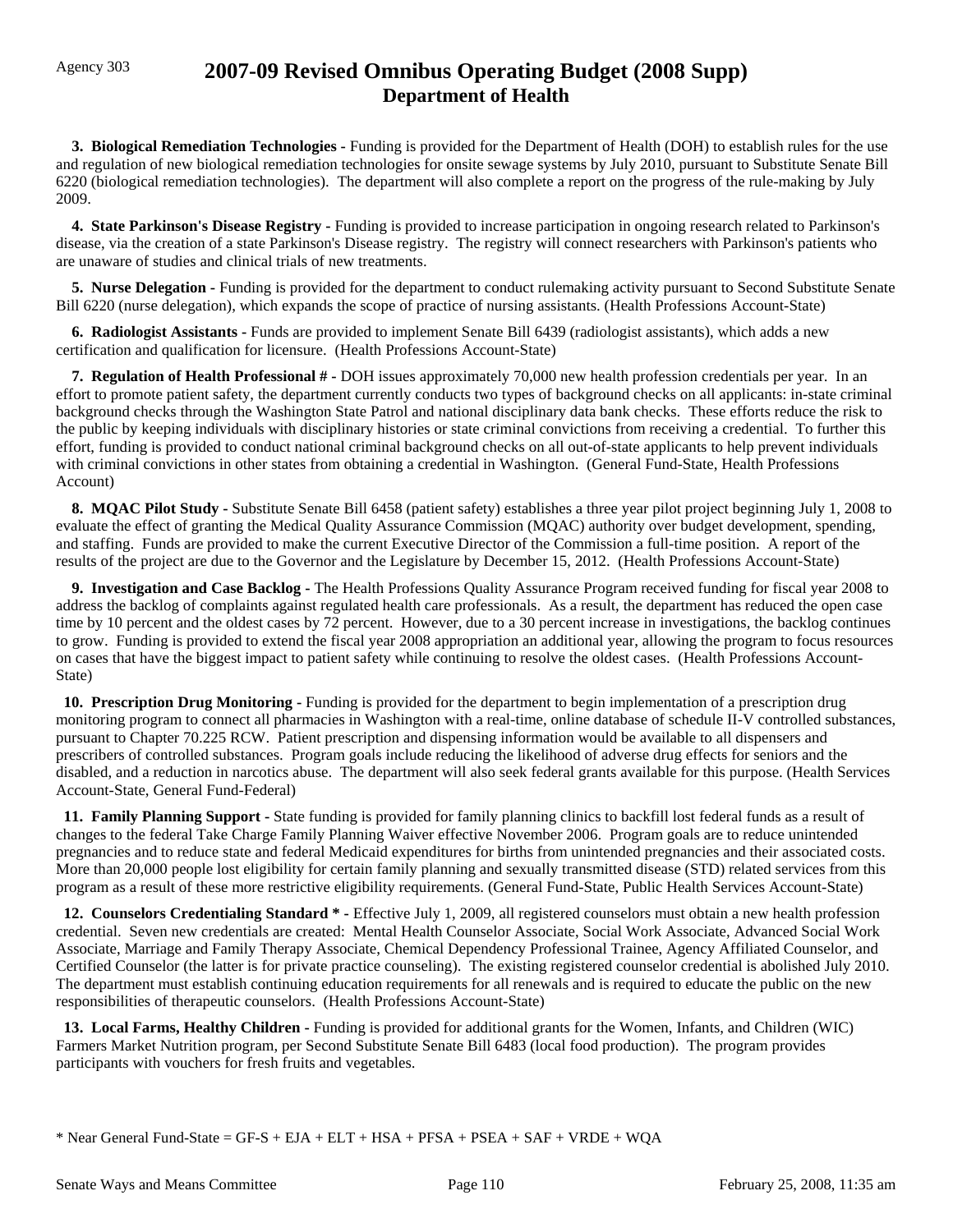## Agency 303 **2007-09 Revised Omnibus Operating Budget (2008 Supp) Department of Health**

 **14. Senior Falls Prevention Program -** Funding is provided for six counties to participate in the Senior Falls Prevention program, a combination of exercise programs, risk identification and reduction, and consumer education, to reduce the risk of falls and prevent nursing home placements.This program is part of the Long Term Care Task Force Initiatives pursuant to Second Substitute Senate Bill 6222 (long term care programs).

 **15. WBCHP Digital Mammography Rate -** The Senate budget provides funding to address the shortfall between the current reimbursement rate and the Medicare rate for digital mammographies for providers participating in the Washington Breast and Cervical Health (WBCHP) program.

 **16. Child Death Review -** Funding is provided to support the department's Child Death Review program, which reviews deaths of children under age 18 who have unexpectedly lost their lives. The program determines if any preventable circumstances occurred and considers strategies to improve overall health and safety for all children. The program will be transferred from the Community and Family Health division to the Injury and Prevention Program division within the department.

 **17. Drinking Water State Revolving Fund -** The Drinking Water State Revolving Fund program primarily provides loans to public water systems for capital improvements to increase public health protection and compliance with drinking water regulations. Due to a delayed program start-up, the department is receiving grant awards a year behind what is appropriated at the federal level. At the request of the Environmental Protection Agency, DOH will catch up to the federal cycle by applying for and receiving two awards in one federal fiscal year. These awards have both operating and capital budget components. (Drinking Water Assistance Account-Federal)

 **18. Early Hearing Loss Program -** State funding is provided to replace the loss of federal funds for the Early Hearing Loss Detection Diagnosis and Intervention Program. This program supports hearing screening surveillance to ensure all infants get screened and receive a referral to appropriate services when needed. It will also provide technical assistance to hospitals, audiologists, and early intervention providers who serve these infants. (General Fund-State, General Fund-Federal)

 **19. Medical Homes -** Funding is provided for primary care providers to participate in the Medical Home Collaborative Program, which seeks to develop standard outcome measurements and adoption of the latest techniques in effective and cost-efficient patientcentered care. Funding is provided for 20 primary care practices to participate, and the department will report on initial progress and outcomes of the medical home collaborative by January 2009.

20. IT Pool Project Funding-Tech. Adj. - A technical correction is needed to properly fund projects contained in the Information Technology pool funded in the 2007-09 budget. (General Fund-Private/Local)

 **21. Home Visits for Newborns -** Funding is provided for the Kitsap County Health District to increase the number of women who receive professional support after delivery through a home visit or telephone call by the county health district. In order to receive the state funds, the county health district must commit an equal amount of funding for this purpose.

 **22. Maxillofacial Team Restoration -** Funding is provided to restore the maxillofacial / cleft palate teams in Tacoma, Seattle, Spokane, and Yakima, in response to a reduction in the federal Maternal and Child Health Block Grant (MCHBG) . These teams help families of children with craniofacial difficulties connect with specialists, arrange for interdisciplinary team reviews, and provide information to parents. (General Fund-State, General Fund-Federal)

 **23. NW Sickle Cell Collaborative -** Funding is provided to the Northwest Sickle Cell Collaborative to promote awareness of sickle cell disease, provide nurse and physician training and education, and conduct community outreach and sickle cell trait testing.

 **24. Core Public Health Functions -** State funding is provided to backfill a 6 percent reduction in the federal Maternal and Child Health Block Grant (MCHBG), which will allow for continuation of programs including care coordination and early intervention services for children with special health care needs, and services for children and families with genetic disorders including phenylketonuira (PKU). (General Fund-State, General Fund-Federal)

25. Federal Cuts to Title XIX Match - Effective December 1, 2007, federal changes in the interpretation of Title XIX Medicaid Administrative Match reduces the amount of qualified expenditures eligible for Medicaid reimbursement. State funds are provided to backfill lost federal funding for these programs, including maternity and infant support services, and recruitment, training, and retention of health professionals that serve rural and underserved populations. (General Fund-State, General Fund-Federal)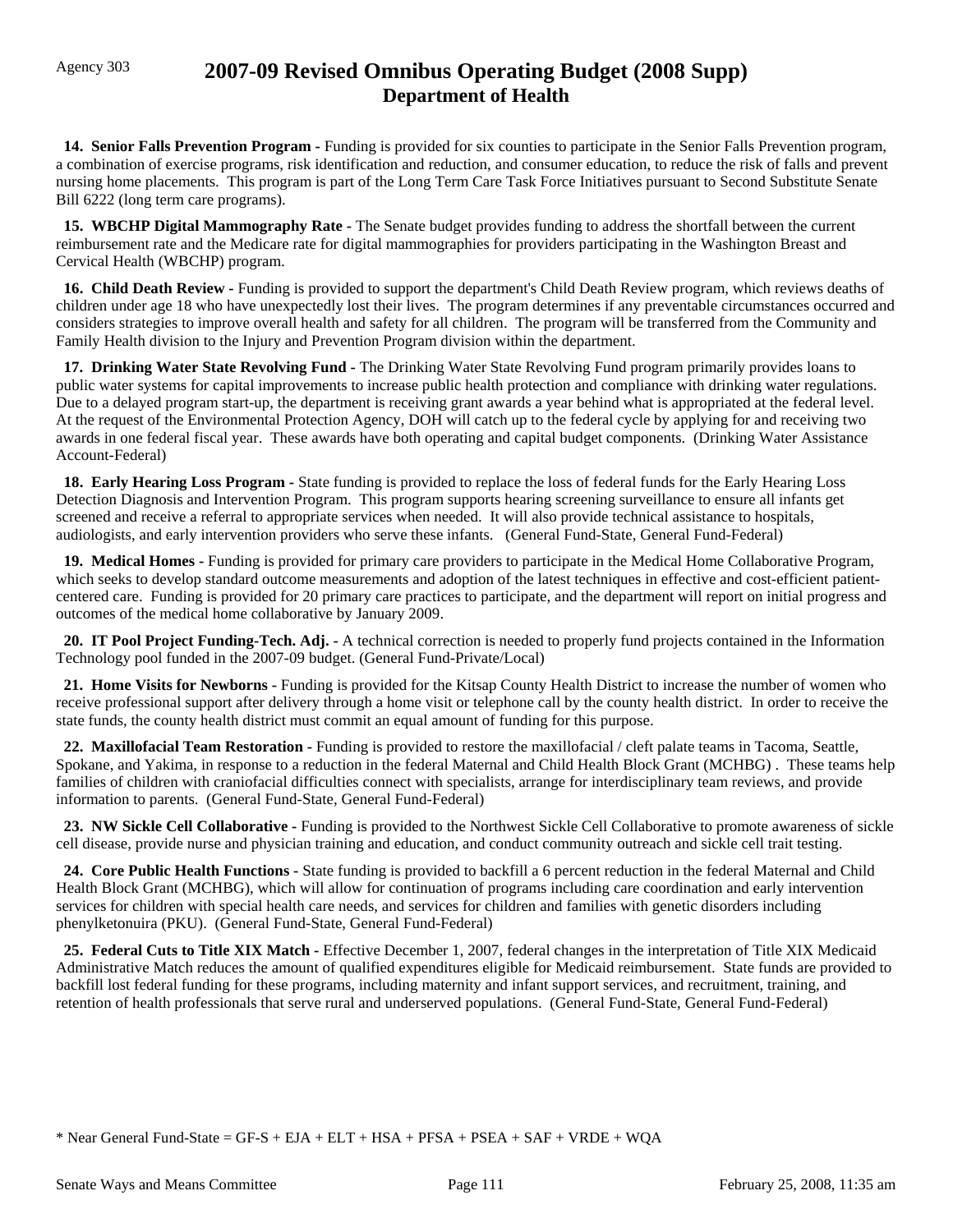## Agency 305 **2007-09 Revised Omnibus Operating Budget (2008 Supp)**

### **Department of Veterans' Affairs**

(Dollars in Thousands)

|                                         | <b>Senate Chair Proposal</b> |           |              |
|-----------------------------------------|------------------------------|-----------|--------------|
|                                         | <b>FTEs</b>                  | Near GF-S | <b>Total</b> |
| 2007-09 Original Appropriations         | 671.2                        | 31,916    | 110,190      |
| 2007-09 Maintenance Level               | 671.2                        | 29,836    | 111,280      |
| <b>2008 Policy Non-Comp Changes:</b>    |                              |           |              |
| Services for Returning Veterans         | 6.3                          | 291       | 674          |
| Policy -- Non-Comp Total                | 6.3                          | 291       | 674          |
| <b>Total Policy Changes</b>             | 6.3                          | 291       | 674          |
| 2007-09 Revised Appropriations          | 677.4                        | 30,127    | 111,954      |
| Difference from Original Appropriations | 6.3                          | $-1,789$  | 1,764        |
| % Change from Original Appropriations   | 0.9%                         | $-5.6\%$  | 1.6%         |

### *Comments:*

 **1. Services for Returning Veterans -** Funding is provided for state, federal, and local initiatives to assist veterans. State funding is provided for the Department of Veterans Affairs to work on-site at Fort Lewis and Madigan Hospital to link an estimated 3,360 injured returning soldiers with benefits and services. County funding for the Incarcerated Veterans Program will serve approximately 1,500 more veterans in King County and Pierce County jails in an effort to decrease recidivism for non-violent offenders. Federal grant funding will expand programs helping homeless veterans return to employment and a stable residence, aiding 80 more veterans than were served in the last grant cycle. (General Fund-State, General Fund-Private/Local, General Fund-Federal)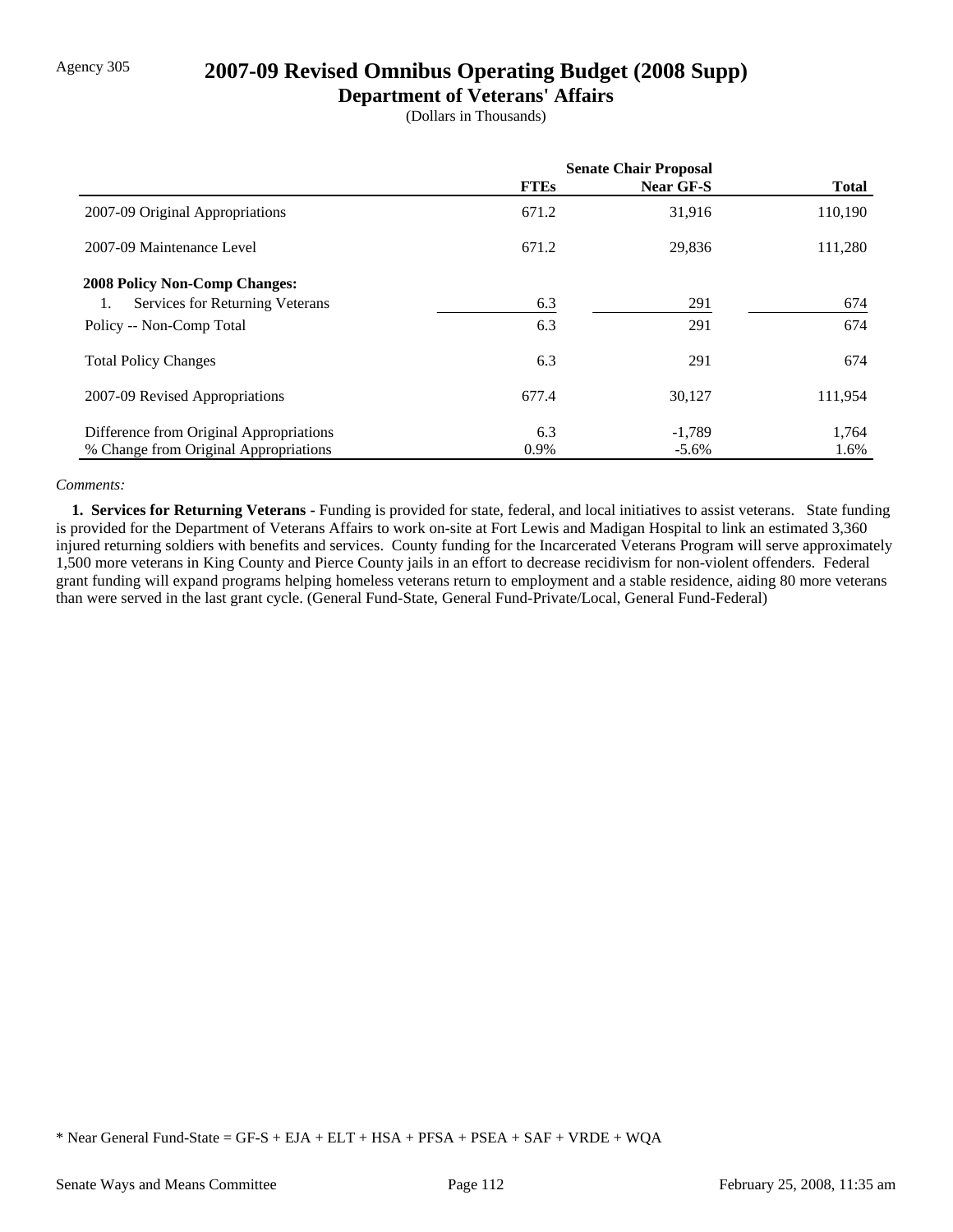## 2007-09 Revised Omnibus Operating Budget (2008 Supp) **Department of Veterans' Affairs**

### **Headquarters**

(Dollars in Thousands)

|                                         | <b>Senate Chair Proposal</b> |           |              |
|-----------------------------------------|------------------------------|-----------|--------------|
|                                         | <b>FTEs</b>                  | Near GF-S | <b>Total</b> |
| 2007-09 Original Appropriations         | 20.9                         | 4,307     | 6,030        |
| 2007-09 Maintenance Level               | 19.9                         | 4,307     | 4,387        |
| 2007-09 Revised Appropriations          | 19.9                         | 4.307     | 4,387        |
| Difference from Original Appropriations | $-1.0$                       | 0         | $-1,643$     |
| % Change from Original Appropriations   | $-4.8%$                      | $0.0\%$   | $-27.3%$     |

*Comments:*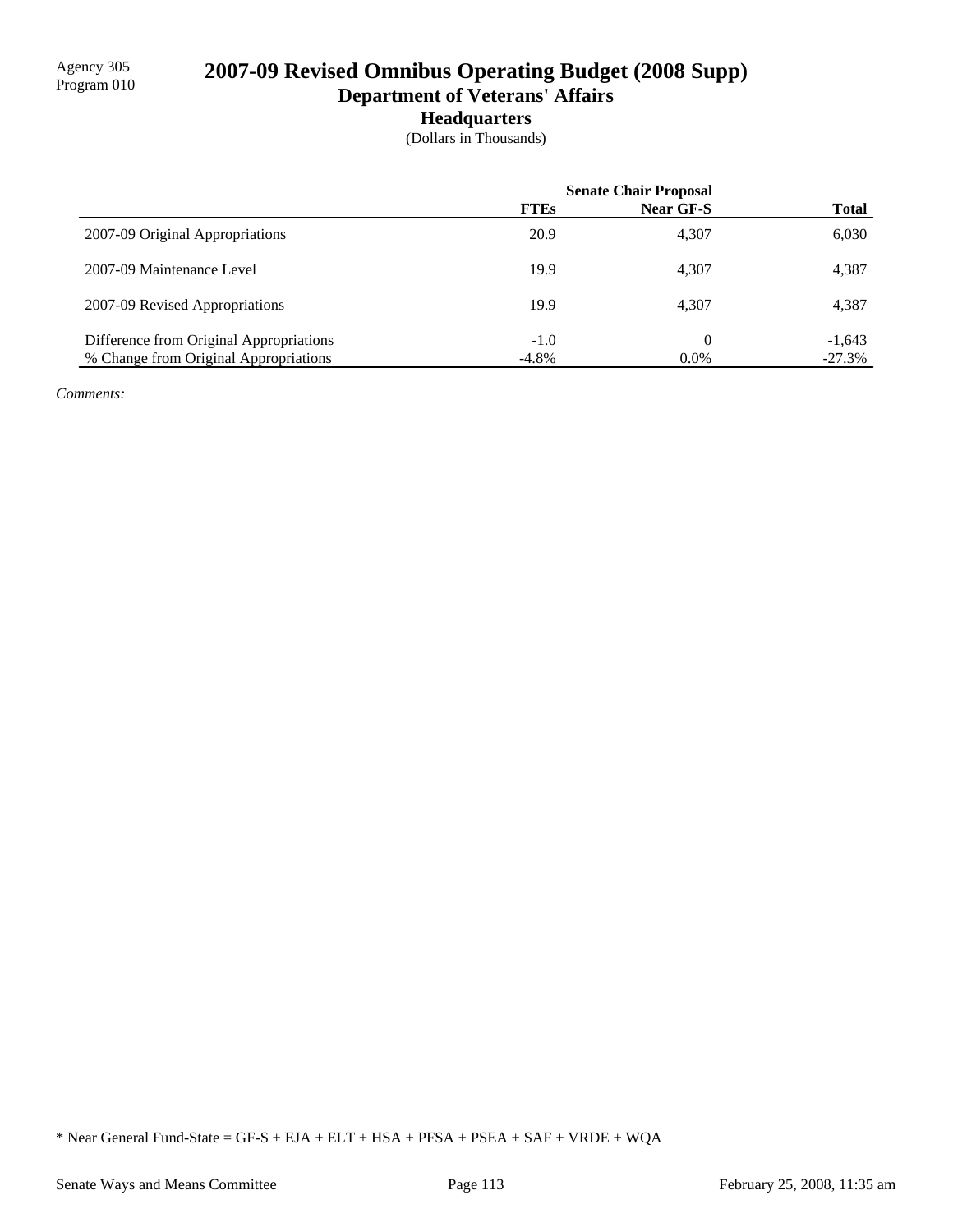# Agency 305 **2007-09 Revised Omnibus Operating Budget (2008 Supp)**

**Department of Veterans' Affairs**

### **Field Services**

(Dollars in Thousands)

|                                         | <b>Senate Chair Proposal</b> |           |              |
|-----------------------------------------|------------------------------|-----------|--------------|
|                                         | <b>FTEs</b>                  | Near GF-S | <b>Total</b> |
| 2007-09 Original Appropriations         | 41.6                         | 10,375    | 15,396       |
| 2007-09 Maintenance Level               | 42.6                         | 10,375    | 17,039       |
| <b>2008 Policy Non-Comp Changes:</b>    |                              |           |              |
| Services for Returning Veterans<br>1.   | 6.3                          | 291       | 674          |
| Policy -- Non-Comp Total                | 6.3                          | 291       | 674          |
| <b>Total Policy Changes</b>             | 6.3                          | 291       | 674          |
| 2007-09 Revised Appropriations          | 48.8                         | 10,666    | 17,713       |
| Difference from Original Appropriations | 7.3                          | 291       | 2,317        |
| % Change from Original Appropriations   | 17.5%                        | 2.8%      | 15.1%        |

### *Comments:*

 **1. Services for Returning Veterans -** Funding is provided for state, federal, and local initiatives to assist veterans. State funding is provided for the Department of Veterans Affairs to work on-site at Fort Lewis and Madigan Hospital to link an estimated 3,360 injured returning soldiers with benefits and services. County funding for the Incarcerated Veterans Program will serve approximately 1,500 more veterans in King County and Pierce County jails in an effort to decrease recidivism for non-violent offenders. Federal grant funding will expand programs helping homeless veterans return to employment and a stable residence, aiding 80 more veterans than were served in the last grant cycle. (General Fund-State, General Fund-Private/Local, General Fund-Federal)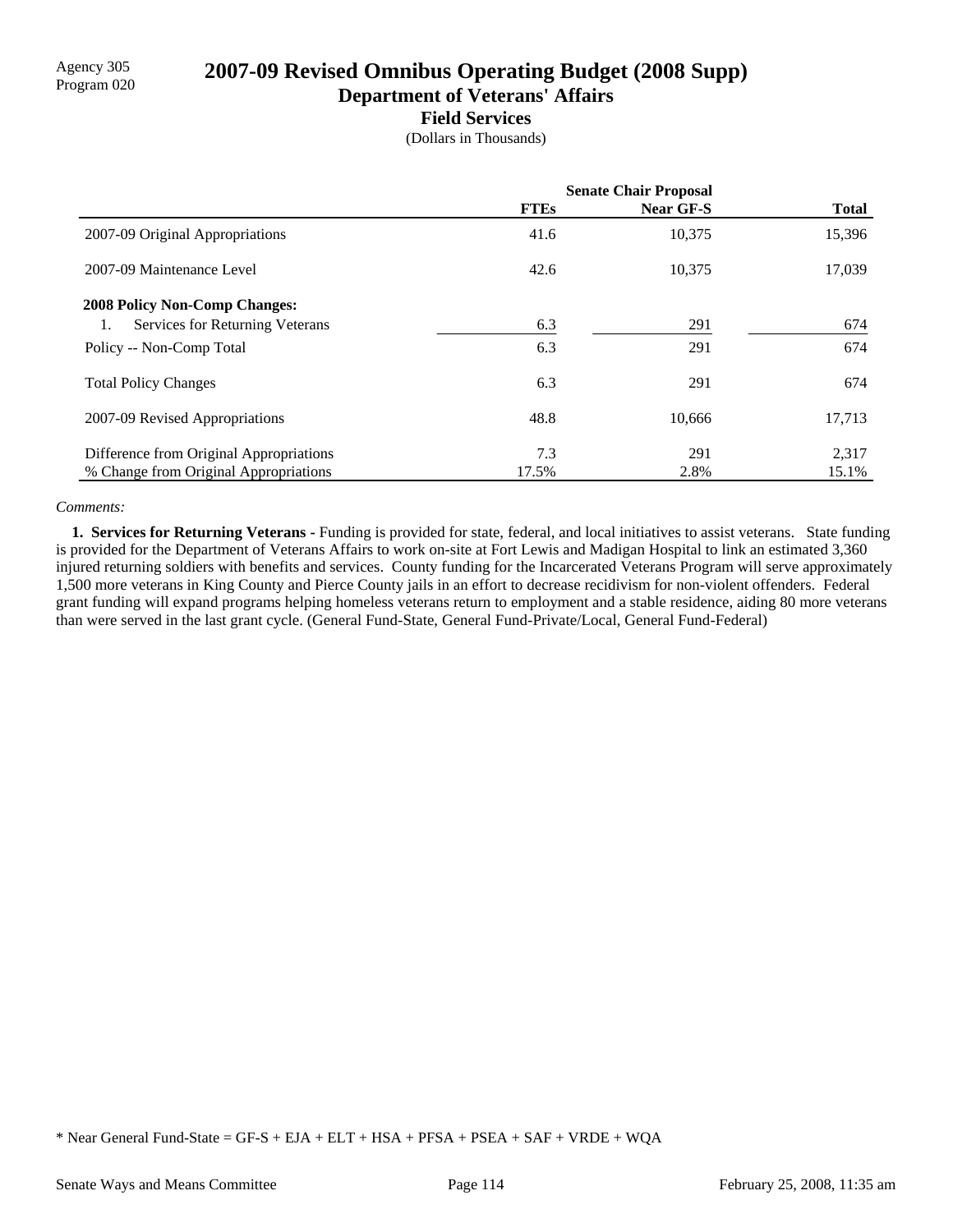## 2007-09 Revised Omnibus Operating Budget (2008 Supp) **Department of Veterans' Affairs**

# **Institutional Services**

(Dollars in Thousands)

|                                         | <b>Senate Chair Proposal</b> |                  |              |
|-----------------------------------------|------------------------------|------------------|--------------|
|                                         | <b>FTEs</b>                  | <b>Near GF-S</b> | <b>Total</b> |
| 2007-09 Original Appropriations         | 608.7                        | 17.234           | 88,764       |
| 2007-09 Maintenance Level               | 608.7                        | 15.154           | 89,854       |
| 2007-09 Revised Appropriations          | 608.7                        | 15.154           | 89,854       |
| Difference from Original Appropriations | 0.0                          | $-2.080$         | 1,090        |
| % Change from Original Appropriations   | $0.0\%$                      | $-12.1%$         | 1.2%         |

*Comments:*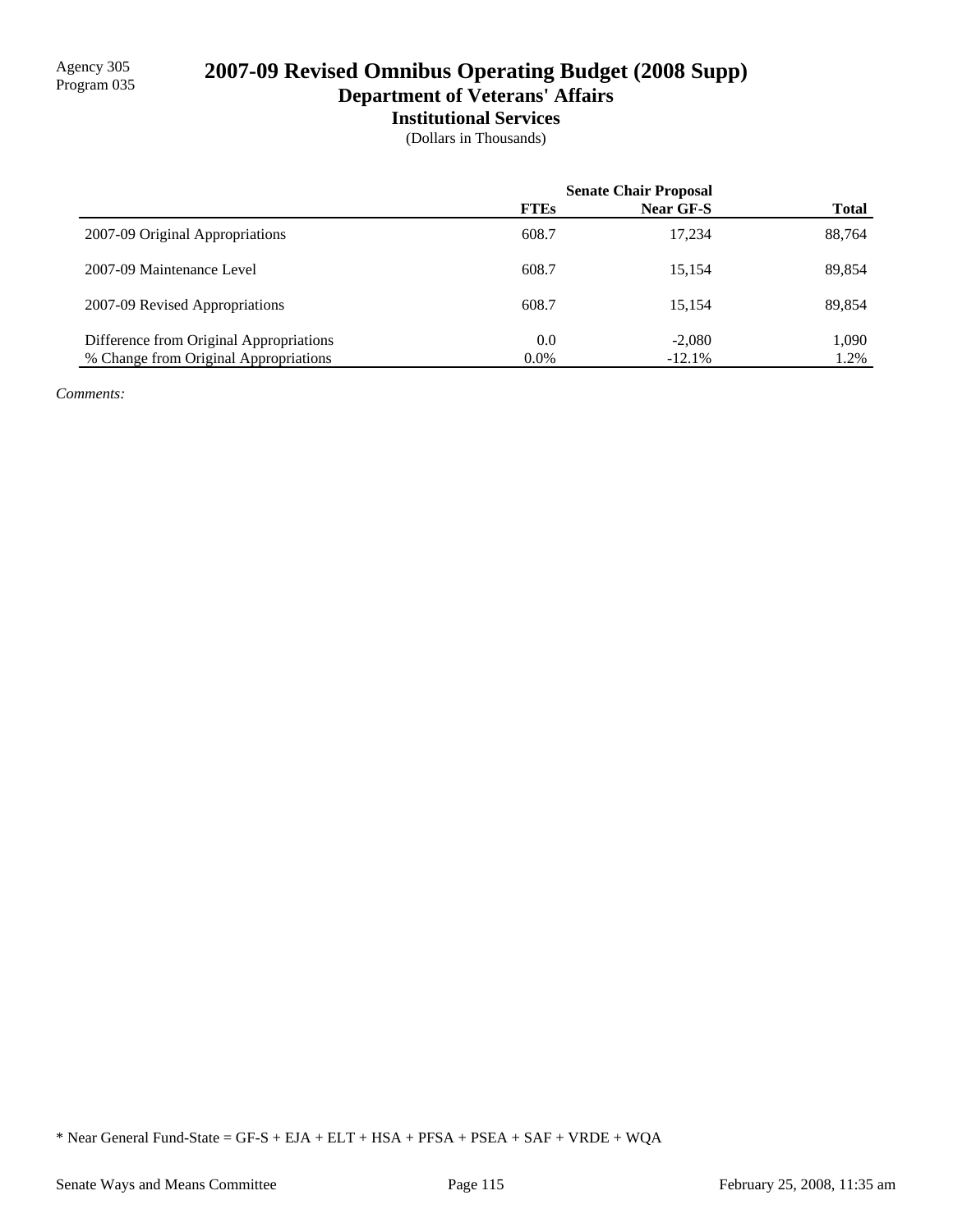## Agency 310 **2007-09 Revised Omnibus Operating Budget (2008 Supp)**

### **Department of Corrections**

(Dollars in Thousands)

|     |                                         | <b>Senate Chair Proposal</b> |           |              |
|-----|-----------------------------------------|------------------------------|-----------|--------------|
|     |                                         | <b>FTEs</b>                  | Near GF-S | <b>Total</b> |
|     | 2007-09 Original Appropriations         | 9,098.5                      | 1,776,549 | 1,786,598    |
|     | 2007-09 Maintenance Level               | 8,907.9                      | 1,756,508 | 1,767,648    |
|     | 2008 Policy Non-Comp Changes:           |                              |           |              |
| 1.  | Neighborhood Partnerships               | 2.5                          | 496       | 496          |
| 2.  | Sex Offender Assessment Pilot           | 2.5                          | 465       | 465          |
| 3.  | <b>Institutional Safety</b>             | 4.1                          | 1,186     | 1,186        |
| 4.  | <b>Custody Overtime Expenditures</b>    | 0.0                          | 216       | 216          |
| 5.  | <b>Correctional Worker Training</b>     | 0.0                          | 1,094     | 1,094        |
| 6.  | <b>Comm Corrections Vacancy Savings</b> | 0.0                          | $-2,151$  | $-2,151$     |
| 7.  | <b>Treatment Beds for Violators</b>     | 1.0                          | 9,845     | 9,845        |
| 8.  | Sex Offender Electronic Monitoring      | 3.1                          | 923       | 923          |
| 9.  | <b>Recruit Corrections Workforce</b>    | 11.9                         | 2,387     | 2,387        |
| 10. | Post Secondary Education Pilot          | 0.0                          | 102       | 102          |
| 11. | Violator Treatment Facility Study       | 0.0                          | 32        | 32           |
| 12. | Sentencing Grid Changes                 | 0.0                          | $-231$    | $-231$       |
|     | Policy -- Non-Comp Total                | 25.1                         | 14,364    | 14,364       |
|     | Policy -- Comp Total                    | 0.0                          | 1,022     | 1,022        |
|     | <b>Total Policy Changes</b>             | 25.1                         | 15,386    | 15,386       |
|     | 2007-09 Revised Appropriations          | 8,932.9                      | 1,771,894 | 1,783,034    |
|     | Difference from Original Appropriations | $-165.6$                     | $-4,655$  | $-3,564$     |
|     | % Change from Original Appropriations   | $-1.8%$                      | $-0.3%$   | $-0.2%$      |

### *Comments:*

 **1. Neighborhood Partnerships -** Funding is provided for 5 additional community corrections officers (CCO) to work in partnership with local law enforcement officers in Tacoma, Yakima, the Tri-Cities, and Clark County.

 **2. Sex Offender Assessment Pilot -** Funding is provided to add 5 community corrections officers to supervise sex offenders in Seattle, Spokane, Pierce County, and west Vancouver. These staff will specialize in intake and risk assessment, allowing existing CCOs to focus more on field visits and less on paperwork.

 **3. Institutional Safety -** Funding is provided for additional staffing and electronic surveillance equipment to help increase the safety and security of Department of Corrections facilities. (General Fund-State, Public Safety and Education Account-State)

 **4. Custody Overtime Expenditures -** Funding is provided to cover overtime expenditures brought on by a high vacancy rate.

 **5. Correctional Worker Training -** Funding is provided to lease instructional space for correctional worker training.

 **6. Comm Corrections Vacancy Savings -** Through December 2007, the department has under spent in the Community Corrections program by \$2.1 million, primarily due to vacant positions. The budget for the Community Corrections program is reduced by this amount.

 **7. Treatment Beds for Violators -** Continued funding is provided for 130 chemical dependency treatment beds for offenders who have violated the terms of their community supervision.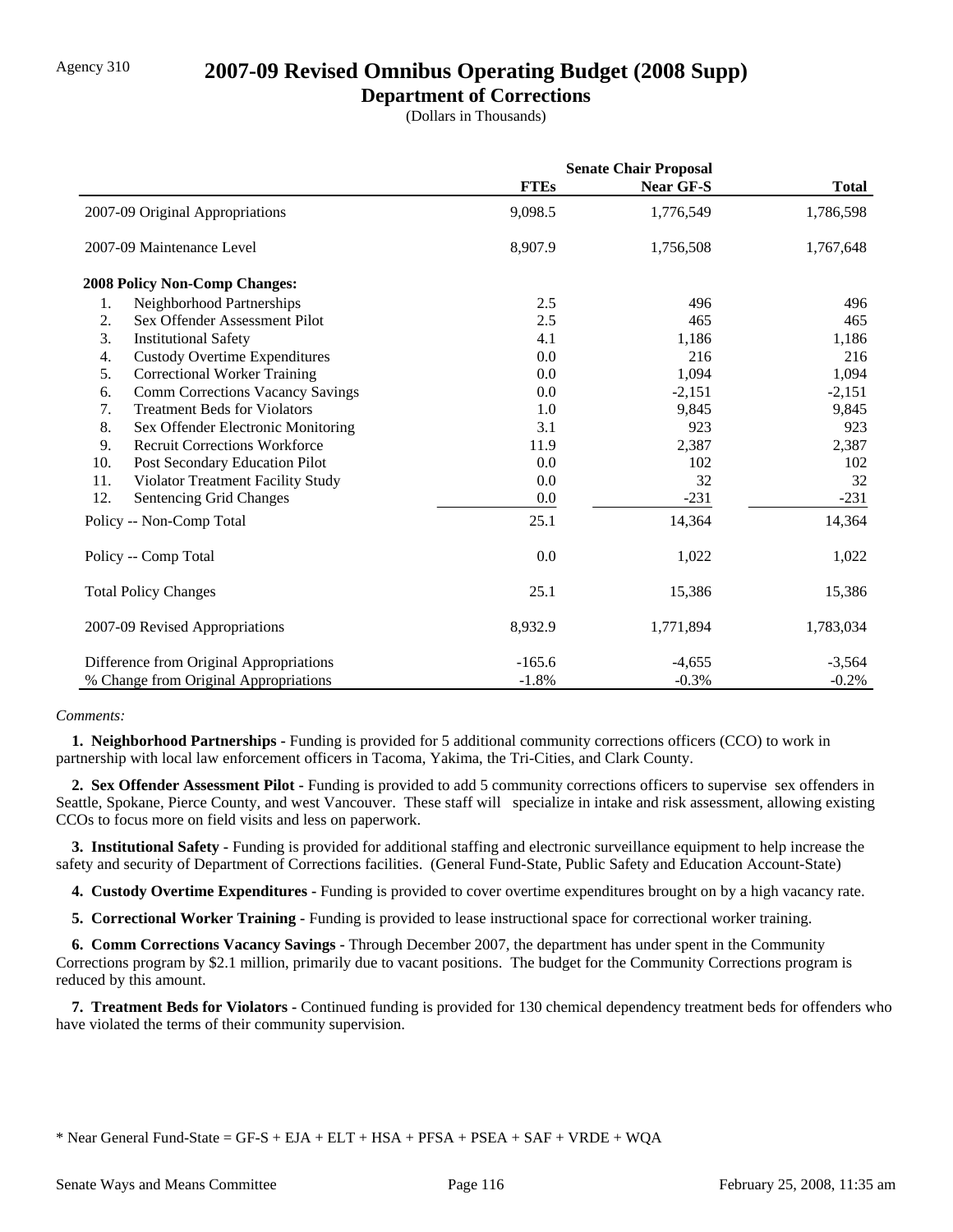## Agency 310 **2007-09 Revised Omnibus Operating Budget (2008 Supp) Department of Corrections**

 **8. Sex Offender Electronic Monitoring -** Funding is provided for additional sex offender electronic monitoring. Certain Level III offenders who are released from total confinement, and whose release plan indicates they may be susceptible to certain risk factors, will be monitored for up to six months. Funding is provided for 75 offenders to participate in electronic monitoring by the end of FY 2008 and 200 offenders by the end of FY 2009.

 **9. Recruit Corrections Workforce -** Funding is provided for five dedicated human resource recruitment teams (two on the westside, two on the eastside, and one at headquarters) to improve the Department's ability to attract and retain qualified employees.

 **10. Post Secondary Education Pilot -** Funding is provided to implement SSB 6790 (post secondary education pilot).

 **11. Violator Treatment Facility Study -** Funding is provided to implementation of SSB 6244 (conversion of facilities to house violators of community supervision).

 **12. Sentencing Grid Changes -** Funding is provided and reductions made to implement SSB 6898 (felony sentencing).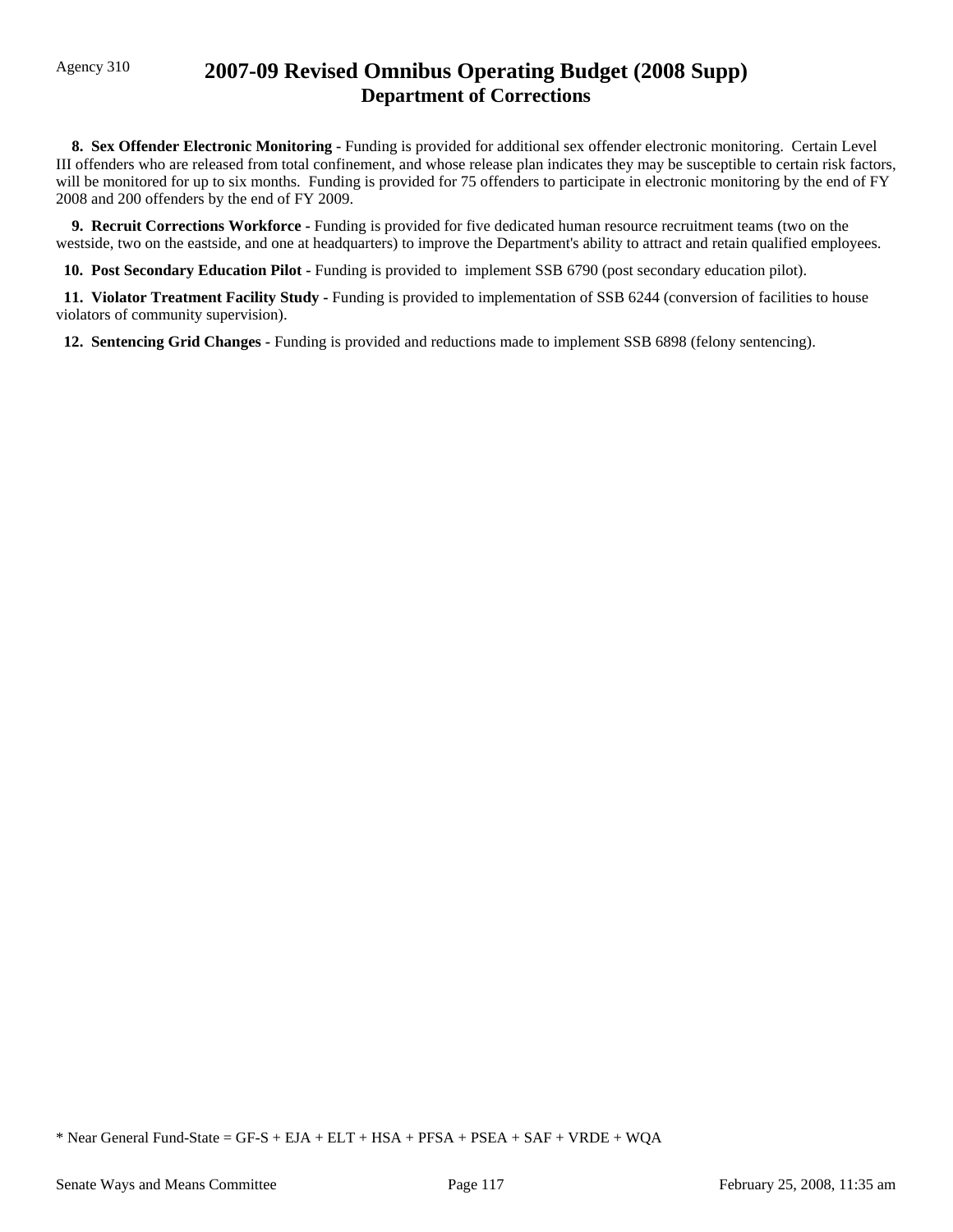# Agency 310 **2007-09 Revised Omnibus Operating Budget (2008 Supp)** Program 100

# **Department of Corrections**

**Admin & Support Services**

(Dollars in Thousands)

|                                            | <b>Senate Chair Proposal</b> |                  |              |
|--------------------------------------------|------------------------------|------------------|--------------|
|                                            | <b>FTEs</b>                  | <b>Near GF-S</b> | <b>Total</b> |
| 2007-09 Original Appropriations            | 670.0                        | 115,156          | 115,325      |
| 2007-09 Maintenance Level                  | 657.7                        | 113,653          | 113,822      |
| <b>2008 Policy Non-Comp Changes:</b>       |                              |                  |              |
| <b>Recruit Corrections Workforce</b><br>1. | 11.9                         | 2,387            | 2,387        |
| 2.<br>Violator Treatment Facility Study    | 0.0                          | 32               | 32           |
| 3.<br>Sentencing Grid Changes              | 0.0                          | 25               | 25           |
| Policy -- Non-Comp Total                   | 11.9                         | 2,444            | 2,444        |
| <b>Total Policy Changes</b>                | 11.9                         | 2,444            | 2,444        |
| 2007-09 Revised Appropriations             | 669.6                        | 116,097          | 116,266      |
| Difference from Original Appropriations    | $-0.4$                       | 941              | 941          |
| % Change from Original Appropriations      | $-0.1\%$                     | 0.8%             | 0.8%         |

#### *Comments:*

 **1. Recruit Corrections Workforce -** Funding is provided for five dedicated human resource recruitment teams (two on the westside, two on the eastside, and one at headquarters) to improve the Department's ability to attract and retain qualified employees.

2. Violator Treatment Facility Study - Funding is provided to implementation of SSB 6244 (conversion of facilities to house violators of community supervision).

 **3. Sentencing Grid Changes -** Funding is provided and reductions made to implement SSB 6898 (felony sentencing).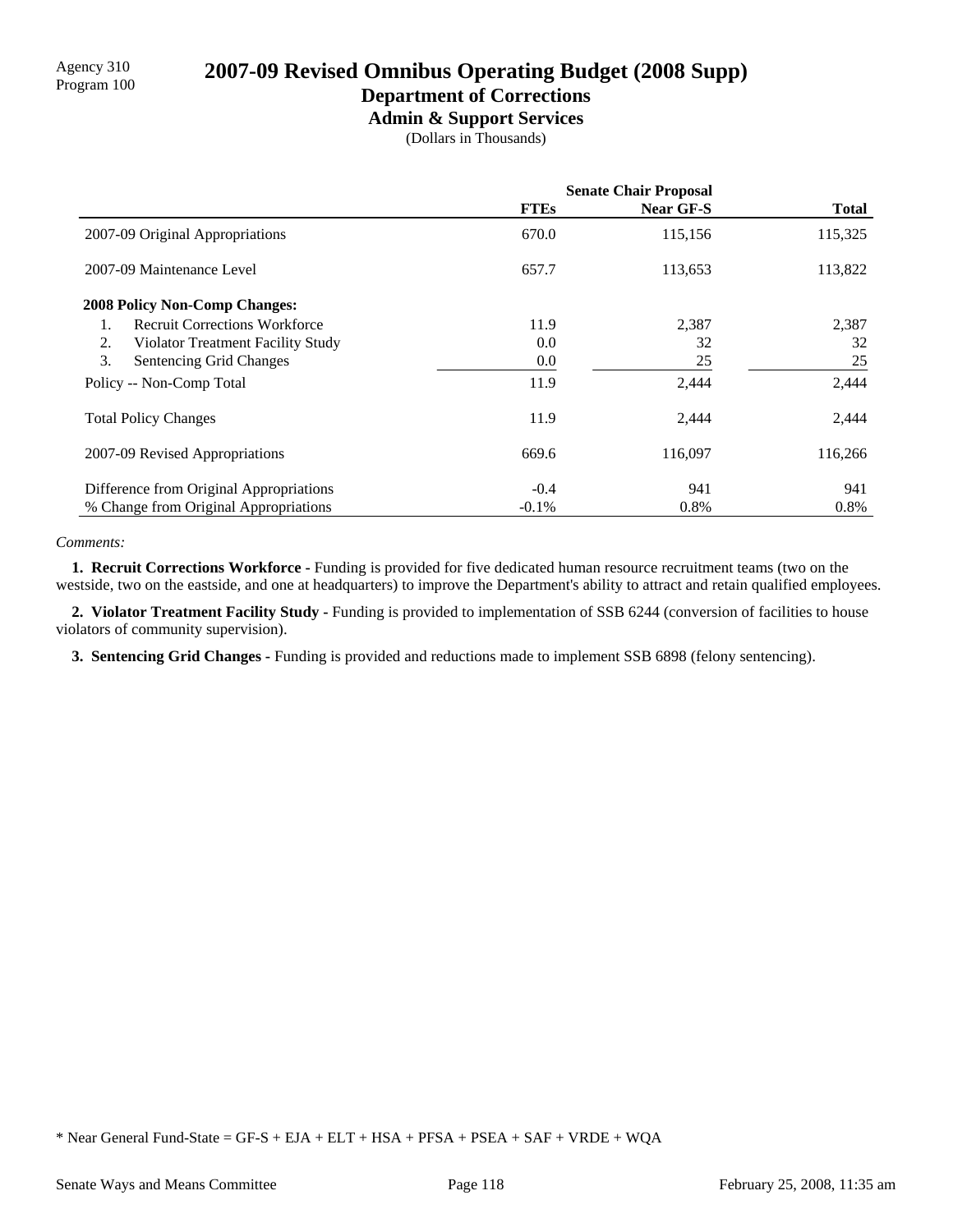# Agency 310 **2007-09 Revised Omnibus Operating Budget (2008 Supp)**

# **Department of Corrections**

**Institutional Services**

(Dollars in Thousands)

|                                            | <b>Senate Chair Proposal</b> |                  |              |
|--------------------------------------------|------------------------------|------------------|--------------|
|                                            | <b>FTEs</b>                  | <b>Near GF-S</b> | <b>Total</b> |
| 2007-09 Original Appropriations            | 6,849.5                      | 1,296,536        | 1,301,364    |
| 2007-09 Maintenance Level                  | 6,659.8                      | 1,275,227        | 1,280,730    |
| <b>2008 Policy Non-Comp Changes:</b>       |                              |                  |              |
| <b>Institutional Safety</b><br>1.          | 4.1                          | 1,186            | 1,186        |
| <b>Custody Overtime Expenditures</b><br>2. | 0.0                          | 216              | 216          |
| 3.<br><b>Correctional Worker Training</b>  | 0.0                          | 1,094            | 1,094        |
| Post Secondary Education Pilot<br>4.       | 0.0                          | 102              | 102          |
| 5.<br><b>Sentencing Grid Changes</b>       | 0.0                          | $-256$           | $-256$       |
| Policy -- Non-Comp Total                   | 4.1                          | 2,342            | 2,342        |
| Policy -- Comp Total                       | $0.0\,$                      | 1,022            | 1,022        |
| <b>Total Policy Changes</b>                | 4.1                          | 3,364            | 3,364        |
| 2007-09 Revised Appropriations             | 6,663.9                      | 1,278,591        | 1,284,094    |
| Difference from Original Appropriations    | $-185.6$                     | $-17,945$        | $-17,270$    |
| % Change from Original Appropriations      | $-2.7%$                      | $-1.4%$          | $-1.3\%$     |

#### *Comments:*

 **1. Institutional Safety -** Funding is provided for additional staffing and electronic surveillance equipment to help increase the safety and security of Department of Corrections facilities. (General Fund-State, Public Safety and Education Account-State)

 **2. Custody Overtime Expenditures -** Funding is provided to cover overtime expenditures brought on by a high vacancy rate.

 **3. Correctional Worker Training -** Funding is provided to lease instructional space for correctional worker training.

**4. Post Secondary Education Pilot - Funding is provided to implement SSB 6790 (post secondary education pilot).** 

 **5. Sentencing Grid Changes -** Funding is provided and reductions made to implement SSB 6898 (felony sentencing).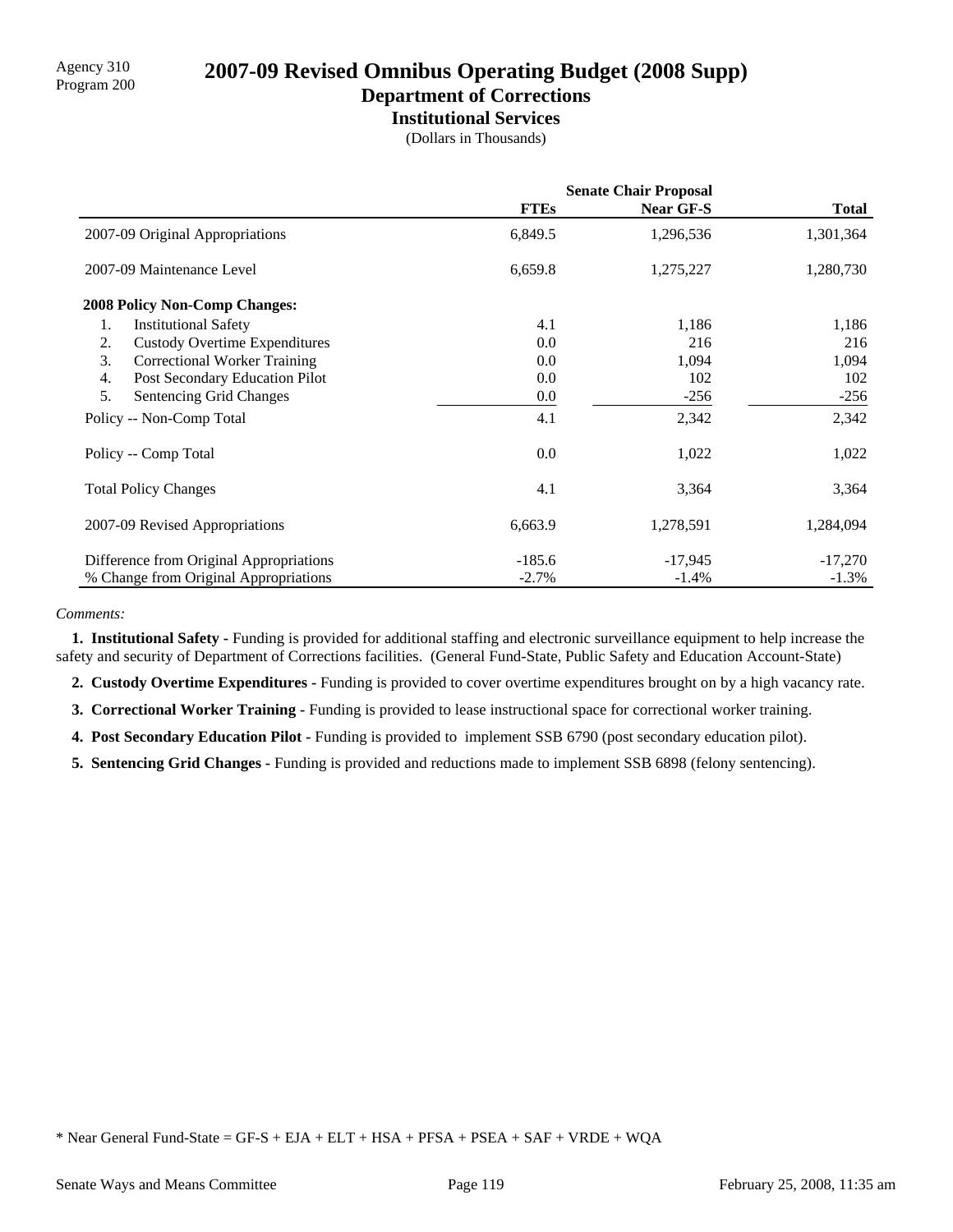# Agency 310 **2007-09 Revised Omnibus Operating Budget (2008 Supp)** Program 300

## **Department of Corrections**

**Community Corrections**

(Dollars in Thousands)

|                                               | <b>Senate Chair Proposal</b> |                  |              |
|-----------------------------------------------|------------------------------|------------------|--------------|
|                                               | <b>FTEs</b>                  | <b>Near GF-S</b> | <b>Total</b> |
| 2007-09 Original Appropriations               | 1,573.1                      | 291,322          | 296,374      |
| 2007-09 Maintenance Level                     | 1,584.4                      | 294,030          | 299,498      |
| 2008 Policy Non-Comp Changes:                 |                              |                  |              |
| Neighborhood Partnerships<br>1.               | 2.5                          | 496              | 496          |
| Sex Offender Assessment Pilot<br>2.           | 2.5                          | 465              | 465          |
| 3.<br><b>Comm Corrections Vacancy Savings</b> | 0.0                          | $-2,151$         | $-2,151$     |
| <b>Treatment Beds for Violators</b><br>4.     | 1.0                          | 9,845            | 9,845        |
| 5.<br>Sex Offender Electronic Monitoring      | 3.1                          | 923              | 923          |
| Policy -- Non-Comp Total                      | 9.1                          | 9,578            | 9,578        |
| <b>Total Policy Changes</b>                   | 9.1                          | 9,578            | 9,578        |
| 2007-09 Revised Appropriations                | 1,593.5                      | 303,608          | 309,076      |
| Difference from Original Appropriations       | 20.4                         | 12,286           | 12,702       |
| % Change from Original Appropriations         | 1.3%                         | 4.2%             | 4.3%         |

#### *Comments:*

 **1. Neighborhood Partnerships -** Funding is provided for 5 additional community corrections officers (CCO) to work in partnership with local law enforcement officers in Tacoma, Yakima, the Tri-Cities, and Clark County.

 **2. Sex Offender Assessment Pilot -** Funding is provided to add 5 community corrections officers to supervise sex offenders in Seattle, Spokane, Pierce County, and west Vancouver. These staff will specialize in intake and risk assessment, allowing existing CCOs to focus more on field visits and less on paperwork.

 **3. Comm Corrections Vacancy Savings -** Through December 2007, the department has under spent in the Community Corrections program by \$2.1 million, primarily due to vacant positions. The budget for the Community Corrections program is reduced by this amount.

 **4. Treatment Beds for Violators -** Continued funding is provided for 130 chemical dependency treatment beds for offenders who have violated the terms of their community supervision.

 **5. Sex Offender Electronic Monitoring -** Funding is provided for additional sex offender electronic monitoring. Certain Level III offenders who are released from total confinement, and whose release plan indicates they may be susceptible to certain risk factors, will be monitored for up to six months. Funding is provided for 75 offenders to participate in electronic monitoring by the end of FY 2008 and 200 offenders by the end of FY 2009.

<sup>\*</sup> Near General Fund-State = GF-S + EJA + ELT + HSA + PFSA + PSEA + SAF + VRDE + WQA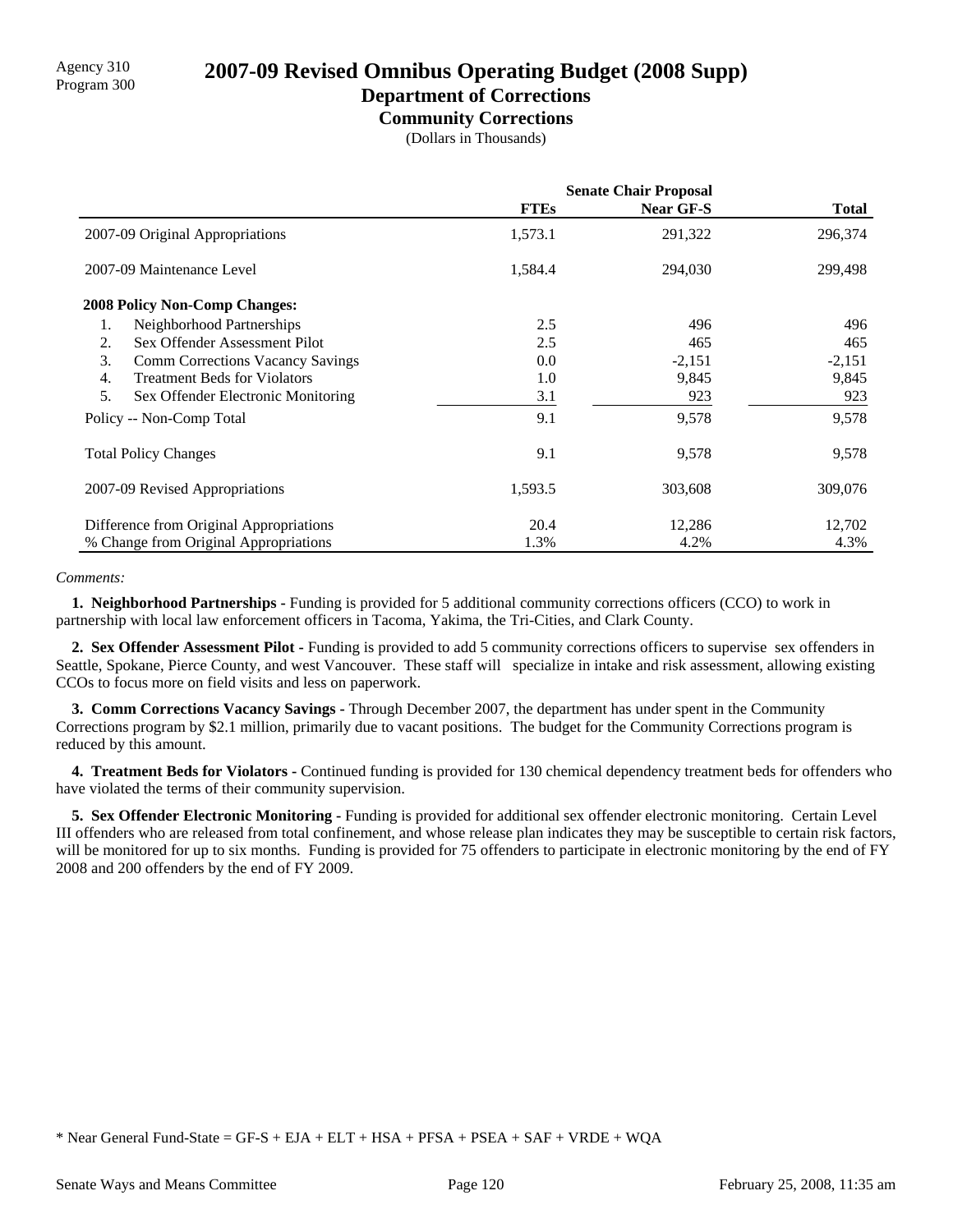# 2007-09 Revised Omnibus Operating Budget (2008 Supp)

### **Department of Corrections Correctional Industries**

(Dollars in Thousands)

|                                         | <b>Senate Chair Proposal</b> |                  |              |
|-----------------------------------------|------------------------------|------------------|--------------|
|                                         | <b>FTEs</b>                  | <b>Near GF-S</b> | <b>Total</b> |
| 2007-09 Original Appropriations         | 6.0                          | 3,334            | 3,334        |
| 2007-09 Maintenance Level               | 6.0                          | 3,370            | 3,370        |
| 2007-09 Revised Appropriations          | 6.0                          | 3,370            | 3,370        |
| Difference from Original Appropriations | 0.0                          | 36               | 36           |
| % Change from Original Appropriations   | $0.0\%$                      | 1.1%             | 1.1%         |

*Comments:*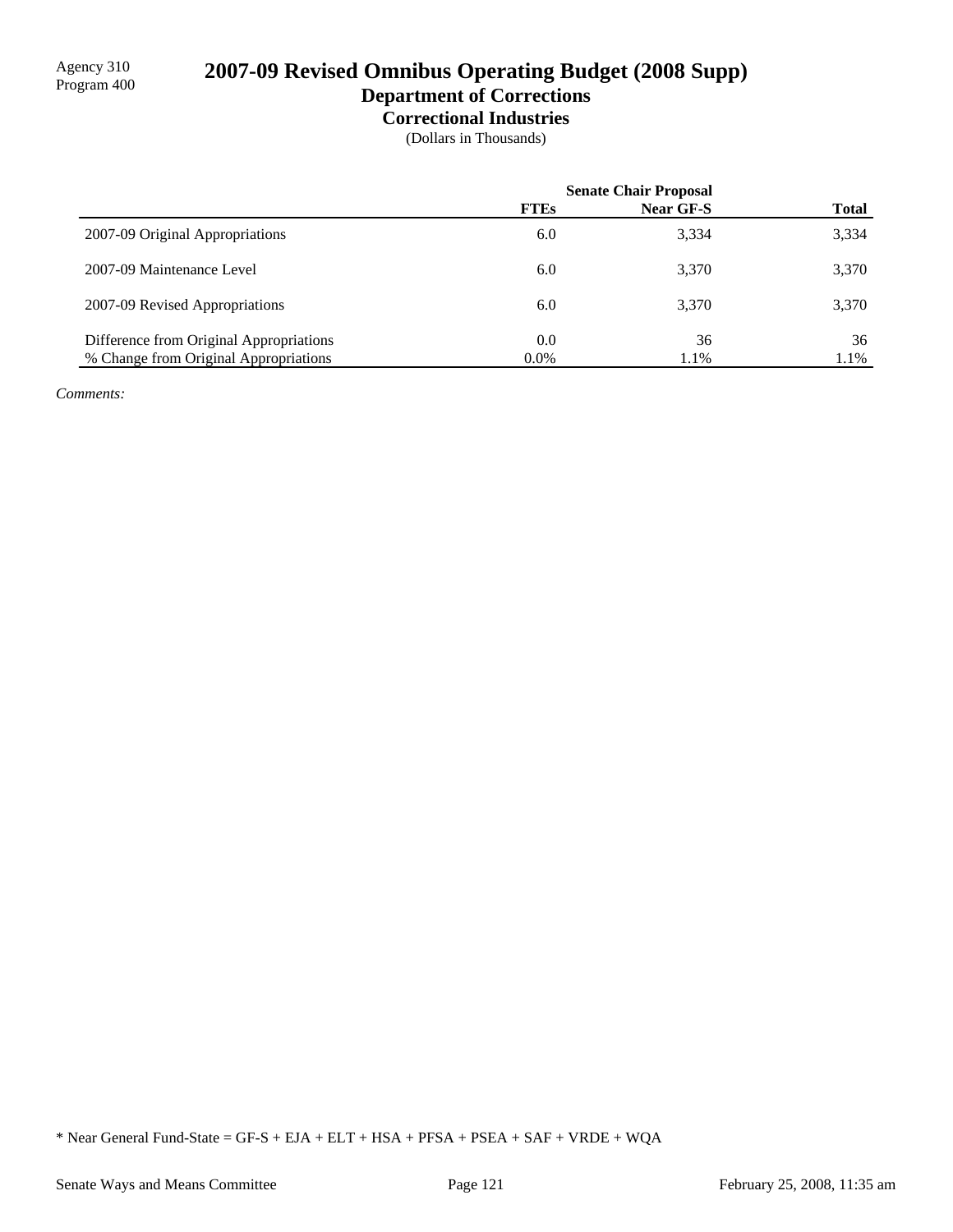# 2007-09 Revised Omnibus Operating Budget (2008 Supp)

### **Department of Corrections Interagency Payments**

(Dollars in Thousands)

|                                         |             | <b>Senate Chair Proposal</b> |              |
|-----------------------------------------|-------------|------------------------------|--------------|
|                                         | <b>FTEs</b> | Near GF-S                    | <b>Total</b> |
| 2007-09 Original Appropriations         | 0.0         | 70.201                       | 70,201       |
| 2007-09 Maintenance Level               | 0.0         | 70.228                       | 70,228       |
| 2007-09 Revised Appropriations          | 0.0         | 70.228                       | 70,228       |
| Difference from Original Appropriations | 0.0         | 27                           | 27           |
| % Change from Original Appropriations   | $0.0\%$     | $0.0\%$                      | $0.0\%$      |

*Comments:*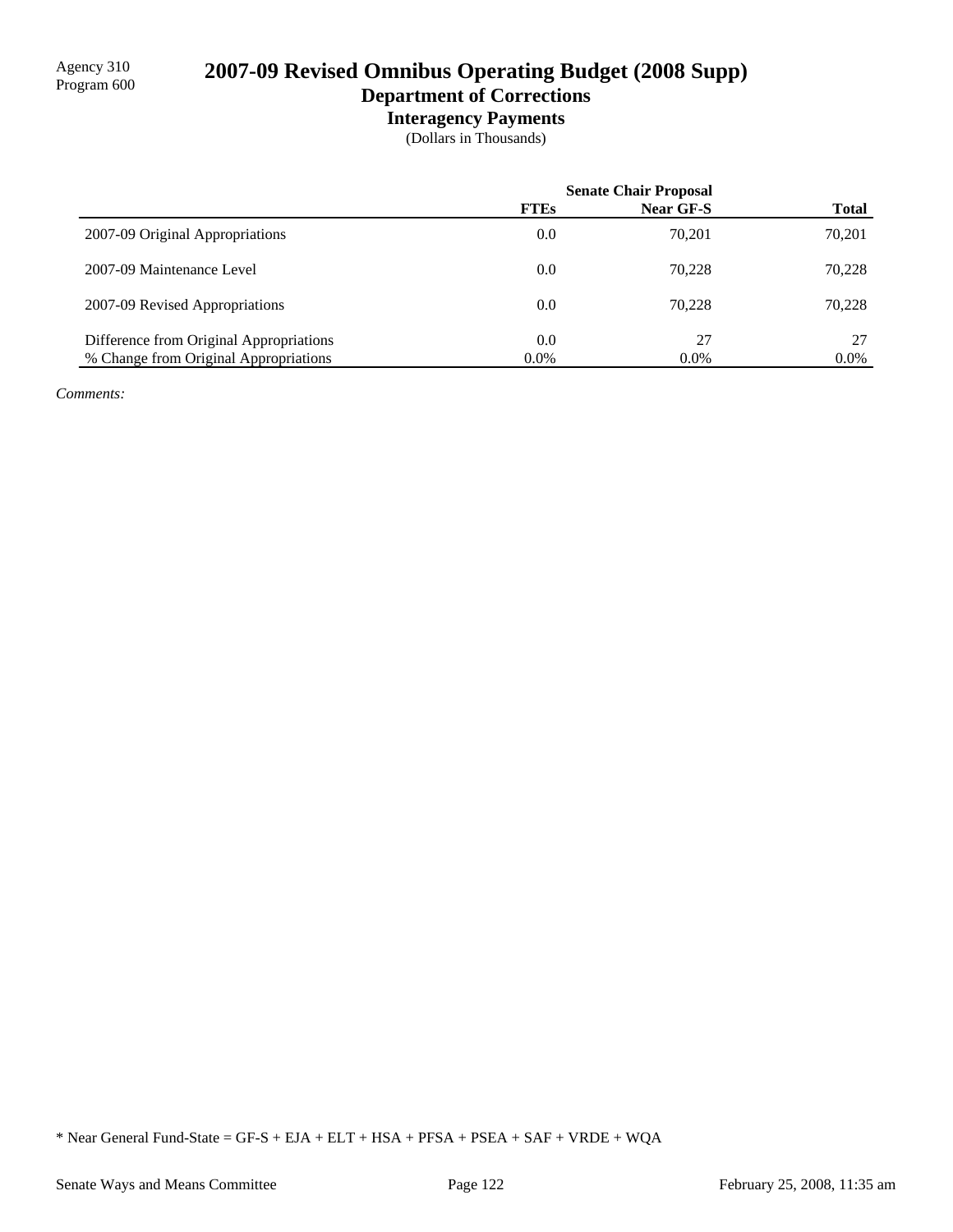## Agency 315 **2007-09 Revised Omnibus Operating Budget (2008 Supp)**

**Dept of Services for the Blind**

(Dollars in Thousands)

|                                         | <b>Senate Chair Proposal</b> |           |              |
|-----------------------------------------|------------------------------|-----------|--------------|
|                                         | <b>FTEs</b>                  | Near GF-S | <b>Total</b> |
| 2007-09 Original Appropriations         | 75.0                         | 5,202     | 24,773       |
| 2007-09 Maintenance Level               | 75.0                         | 5,202     | 24,775       |
| 2007-09 Revised Appropriations          | 75.0                         | 5,202     | 24,775       |
| Difference from Original Appropriations | 0.0                          | $\theta$  |              |
| % Change from Original Appropriations   | $0.0\%$                      | $0.0\%$   | $0.0\%$      |

*Comments:*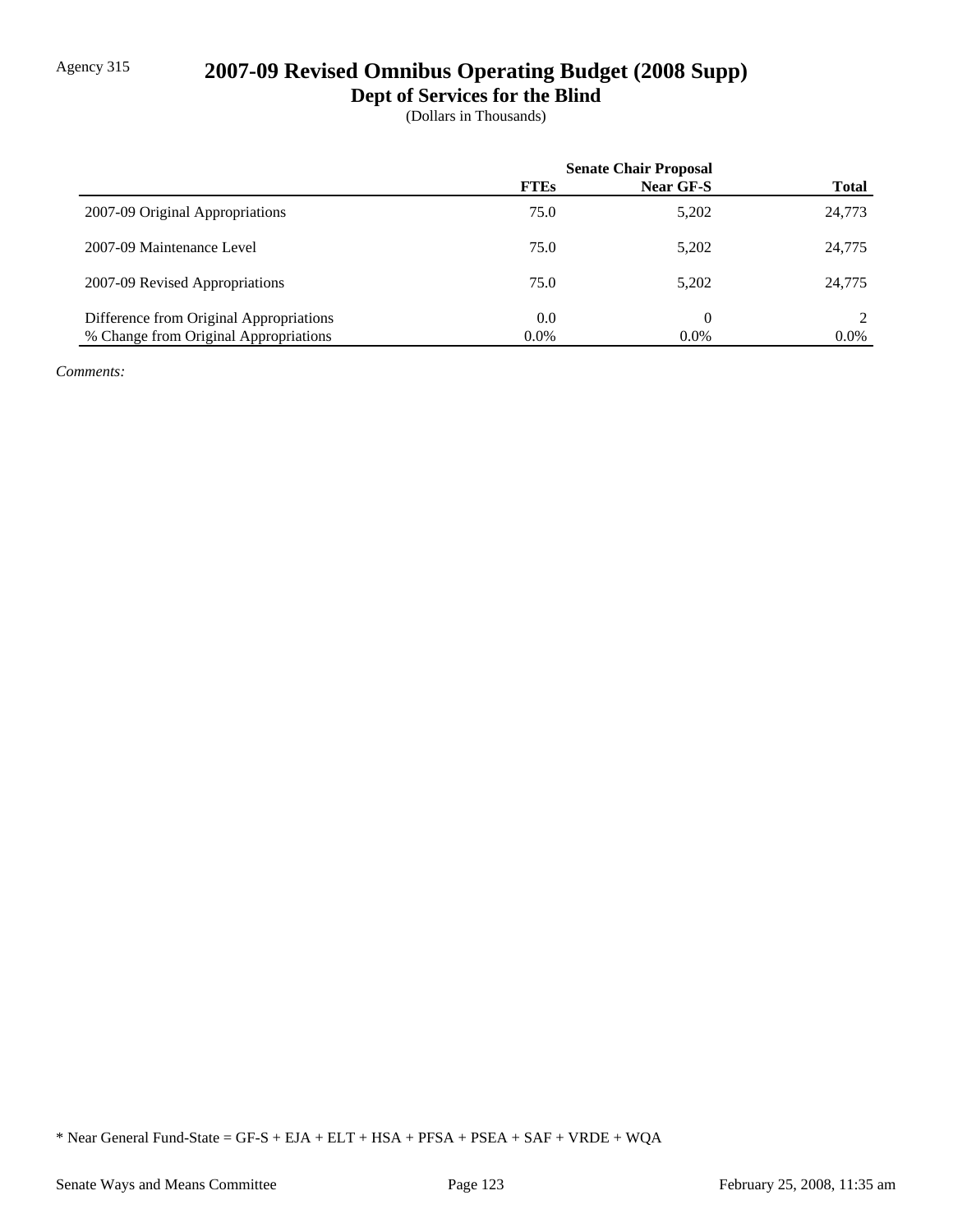## Agency 325 **2007-09 Revised Omnibus Operating Budget (2008 Supp)**

### **Sentencing Guidelines Commission**

(Dollars in Thousands)

|                                         | <b>Senate Chair Proposal</b> |                  |              |
|-----------------------------------------|------------------------------|------------------|--------------|
|                                         | <b>FTEs</b>                  | <b>Near GF-S</b> | <b>Total</b> |
| 2007-09 Original Appropriations         | 10.4                         | 1,896            | 1,896        |
| 2007-09 Maintenance Level               | 10.4                         | 1,896            | 1,896        |
| <b>2008 Policy Non-Comp Changes:</b>    |                              |                  |              |
| Sex Offender Policy Board<br>1.         | 1.0                          | 295              | 295          |
| Policy -- Non-Comp Total                | 1.0                          | 295              | 295          |
| <b>Total Policy Changes</b>             | $1.0\,$                      | 295              | 295          |
| 2007-09 Revised Appropriations          | 11.4                         | 2,191            | 2,191        |
| Difference from Original Appropriations | $1.0\,$                      | 295              | 295          |
| % Change from Original Appropriations   | 9.6%                         | 15.6%            | 15.6%        |

### *Comments:*

 **1. Sex Offender Policy Board -** Funding is provided to implement SSB 6596 (sex offender policy board).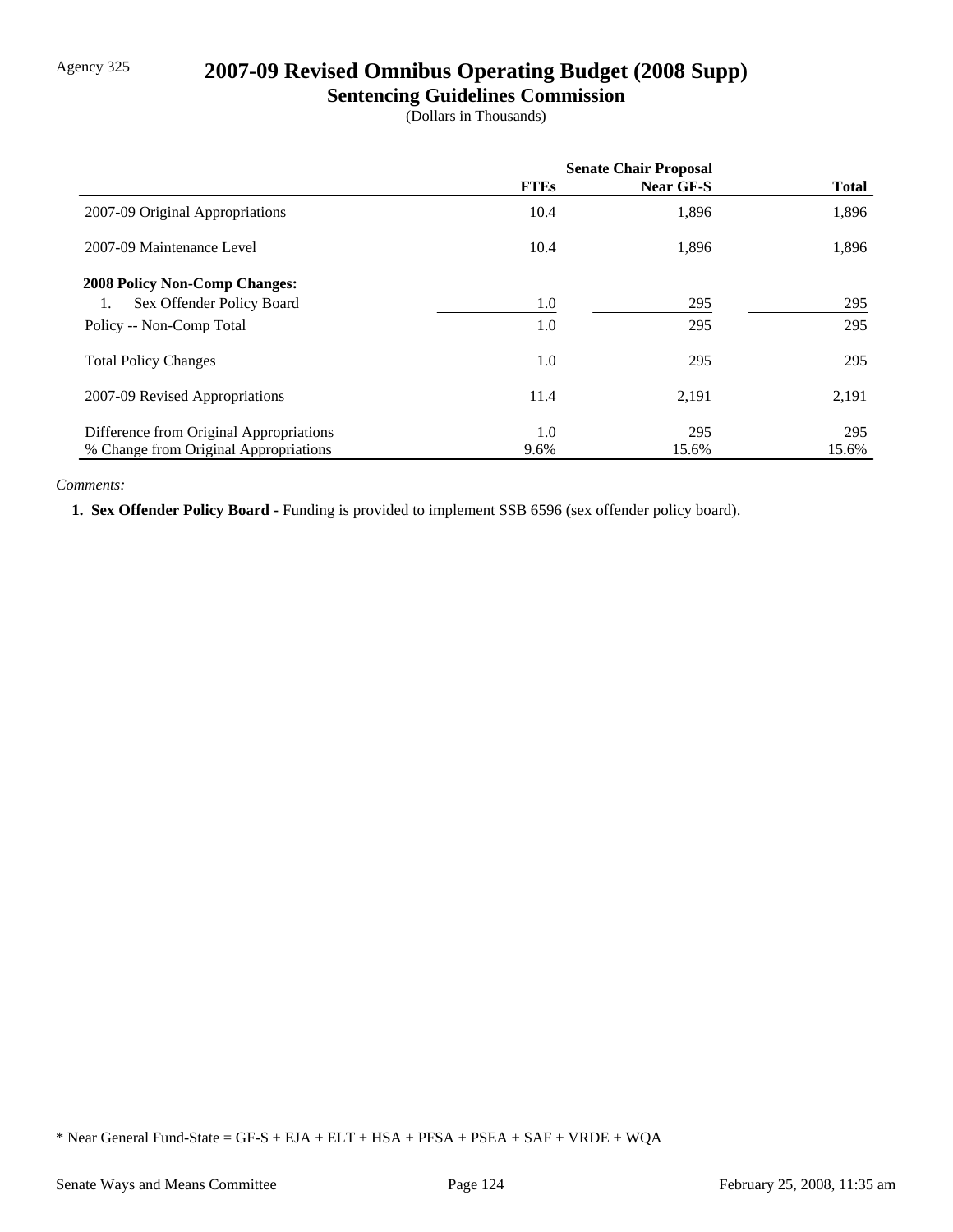## Agency 343 **2007-09 Revised Omnibus Operating Budget (2008 Supp)**

**Higher Education Coordinating Board**

(Dollars in Thousands)

|                                         | <b>Senate Chair Proposal</b> |           |              |
|-----------------------------------------|------------------------------|-----------|--------------|
|                                         | <b>FTEs</b>                  | Near GF-S | <b>Total</b> |
| 2007-09 Original Appropriations         | 100.7                        | 472,602   | 503,638      |
| 2007-09 Maintenance Level               | 100.7                        | 472,666   | 503,702      |
| <b>2008 Policy Non-Comp Changes:</b>    |                              |           |              |
| Child Care Institutional Grants         | 0.0                          | 500       | 500          |
| 2.<br>Peninsula University Center       | 0.0                          | 212       | 212          |
| 3.<br>Nonappropriated Fund Adjustment   | 5.1                          | 0         | 12,057       |
| Policy -- Non-Comp Total                | 5.1                          | 712       | 12,769       |
| <b>Total Policy Changes</b>             | 5.1                          | 712       | 12,769       |
| 2007-09 Revised Appropriations          | 105.8                        | 473,378   | 516,471      |
| Difference from Original Appropriations | 5.1                          | 776       | 12,833       |
| % Change from Original Appropriations   | 5.0%                         | 0.2%      | 2.6%         |

### *Comments:*

**1. Child Care Institutional Grants - Funds are provided to increase child care opportunities for students at the six public** baccalaureate institutions, as provided in Senate Bill 6730.

 **2. Peninsula University Center -** Funds are provided for the Higher Education Coordinating Board to develop a program and operating plan for a university center in the Kitsap County area that will expand higher education opportunities for residents of Clallam, Jefferson, Kitsap, and Mason counties. The plan is to be developed in consultation with a committee of local business, community, and educational leaders. It is to include a projection of baccalaureate and graduate enrollment trends; an assessment of employer needs; an inventory of existing and needed post-secondary programs; recommendations for encouraging existing public and private institutions to increase degree offerings and enrollment opportunities in the region; and an estimate of operating and capital costs for creation and operation of the center. The Board is to submit findings and recommendations to the Governor and Legislature by December 1, 2008.

 **3. Nonappropriated Fund Adjustment -** Nonappropriated funding levels are adjusted to reflect four changes. First, \$2.73 million of previously appropriated state funds are transferred to the Health Professional Loan and Conditional Scholarship Account to reflect anticipated program expenditures. Second, \$7.4 million of previously appropriated state funds are deposited in the Educational Trust Fund as a downpayment towards the new College Bound Scholarships for which expenditures will begin in 2012. Third, \$1.05 million of previously authorized federal grant funds are deposited in the Educational Trust Fund for three full-time staff and other costs associated with expansion o 25 additional school districts statewide of the Gaining Early Awareness and Readiness for Undergraduate Programs (GEAR-UP) effort. Finally, additional staffing and spending authority are provided for the Guaranteed Education Tuition (GET) Program. The number of people purchasing advanced college tuition credits through the program more than doubled in the four years ending in FY 2007. (Various Accounts)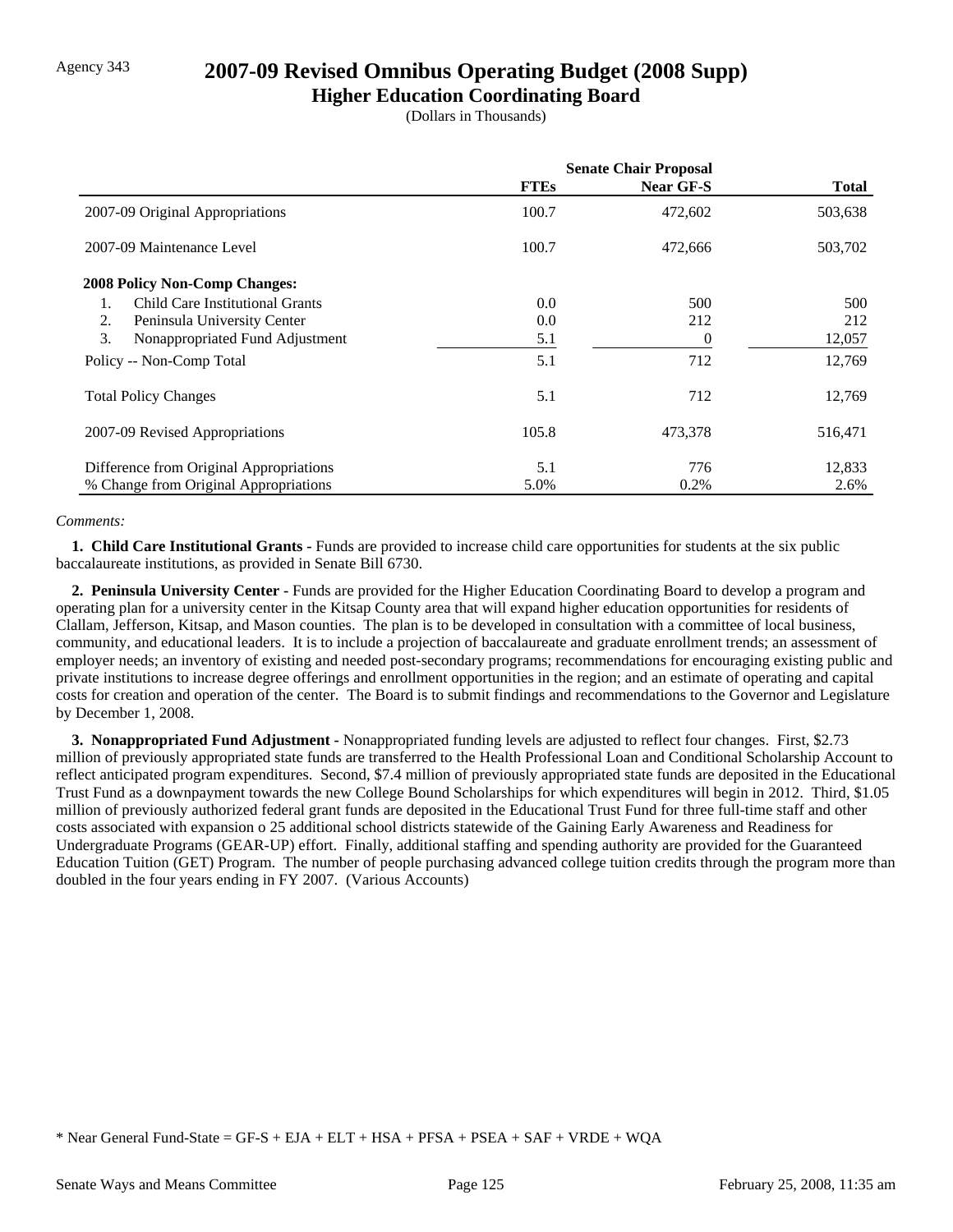## Agency 343 **2007-09 Revised Omnibus Operating Budget (2008 Supp)**<br>Program 010 **Higher Education Coordinating Board**

## **Policy Coordination/Admin**

(Dollars in Thousands)

|                                         | <b>Senate Chair Proposal</b> |           |              |
|-----------------------------------------|------------------------------|-----------|--------------|
|                                         | <b>FTEs</b>                  | Near GF-S | <b>Total</b> |
| 2007-09 Original Appropriations         | 69.7                         | 13,876    | 18,218       |
| 2007-09 Maintenance Level               | 69.7                         | 13,940    | 18,282       |
| <b>2008 Policy Non-Comp Changes:</b>    |                              |           |              |
| Peninsula University Center<br>1.       | 0.0                          | 212       | 212          |
| Work Study Administrative Costs<br>2.   | 0.0                          | 560       | 560          |
| Policy -- Non-Comp Total                | 0.0                          | 772       | 772          |
| <b>Total Policy Changes</b>             | 0.0                          | 772       | 772          |
| 2007-09 Revised Appropriations          | 69.7                         | 14,712    | 19,054       |
| Difference from Original Appropriations | 0.0                          | 836       | 836          |
| % Change from Original Appropriations   | $0.0\%$                      | $6.0\%$   | 4.6%         |

#### *Comments:*

 **1. Peninsula University Center -** Funds are provided for the Higher Education Coordinating Board to develop a program and operating plan for a university center in the Kitsap County area that will expand higher education opportunities for residents of Clallam, Jefferson, Kitsap, and Mason counties. The plan is to be developed in consultation with a committee of local business, community, and educational leaders. It is to include a projection of baccalaureate and graduate enrollment trends; an assessment of employer needs; an inventory of existing and needed post-secondary programs; recommendations for encouraging existing public and private institutions to increase degree offerings and enrollment opportunities in the region; and an estimate of operating and capital costs for creation and operation of the center. The Board is to submit findings and recommendations to the Governor and Legislature by December 1, 2008.

 **2. Work Study Administrative Costs -** Funds for administration of the state work-study program are transferred from the direct student financial aid to the central administration component of the agency budget.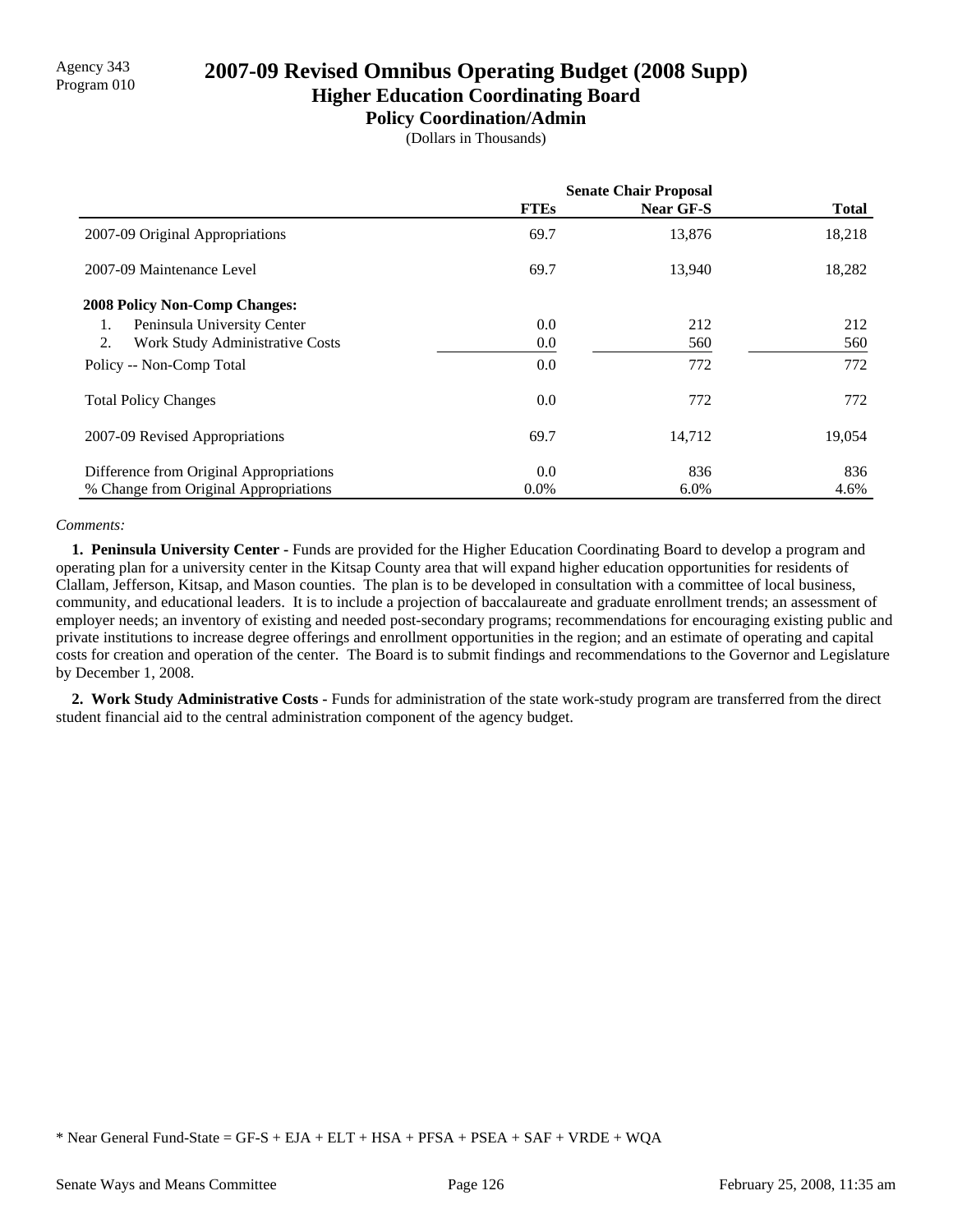# Agency 343<br>Program FGR **2007-09 Revised Omnibus Operating Budget (2008 Supp)**

### **Higher Education Coordinating Board Financial Aid & Grant Programs**

(Dollars in Thousands)

|                                         | <b>Senate Chair Proposal</b> |                  |              |
|-----------------------------------------|------------------------------|------------------|--------------|
|                                         | <b>FTEs</b>                  | <b>Near GF-S</b> | <b>Total</b> |
| 2007-09 Original Appropriations         | 31.0                         | 458,726          | 485,420      |
| 2007-09 Maintenance Level               | 31.0                         | 458,726          | 485,420      |
| <b>2008 Policy Non-Comp Changes:</b>    |                              |                  |              |
| Child Care Institutional Grants<br>1.   | 0.0                          | 500              | 500          |
| 2.<br>Nonappropriated Fund Adjustment   | 5.1                          | $\Omega$         | 12,057       |
| 3.<br>Work Study Administrative Costs   | $0.0\,$                      | $-560$           | $-560$       |
| Policy -- Non-Comp Total                | 5.1                          | $-60$            | 11,997       |
| <b>Total Policy Changes</b>             | 5.1                          | $-60$            | 11,997       |
| 2007-09 Revised Appropriations          | 36.1                         | 458,666          | 497,417      |
| Difference from Original Appropriations | 5.1                          | $-60$            | 11,997       |
| % Change from Original Appropriations   | 16.3%                        | $0.0\%$          | 2.5%         |

### *Comments:*

 **1. Child Care Institutional Grants -** Funds are provided to increase child care opportunities for students at the six public baccalaureate institutions, as provided in Senate Bill 6730.

 **2. Nonappropriated Fund Adjustment -** Nonappropriated funding levels are adjusted to reflect four changes. First, \$2.73 million of previously appropriated state funds are transferred to the Health Professional Loan and Conditional Scholarship Account to reflect anticipated program expenditures. Second, \$7.4 million of previously appropriated state funds are deposited in the Educational Trust Fund as a downpayment towards the new College Bound Scholarships for which expenditures will begin in 2012. Third, \$1.05 million of previously authorized federal grant funds are deposited in the Educational Trust Fund for three full-time staff and other costs associated with expansion o 25 additional school districts statewide of the Gaining Early Awareness and Readiness for Undergraduate Programs (GEAR-UP) effort. Finally, additional staffing and spending authority are provided for the Guaranteed Education Tuition (GET) Program. The number of people purchasing advanced college tuition credits through the program more than doubled in the four years ending in FY 2007. (Various Accounts)

 **3. Work Study Administrative Costs -** Funds for administration of the state work-study program are transferred from the direct student financial aid to the central administration component of the agency budget.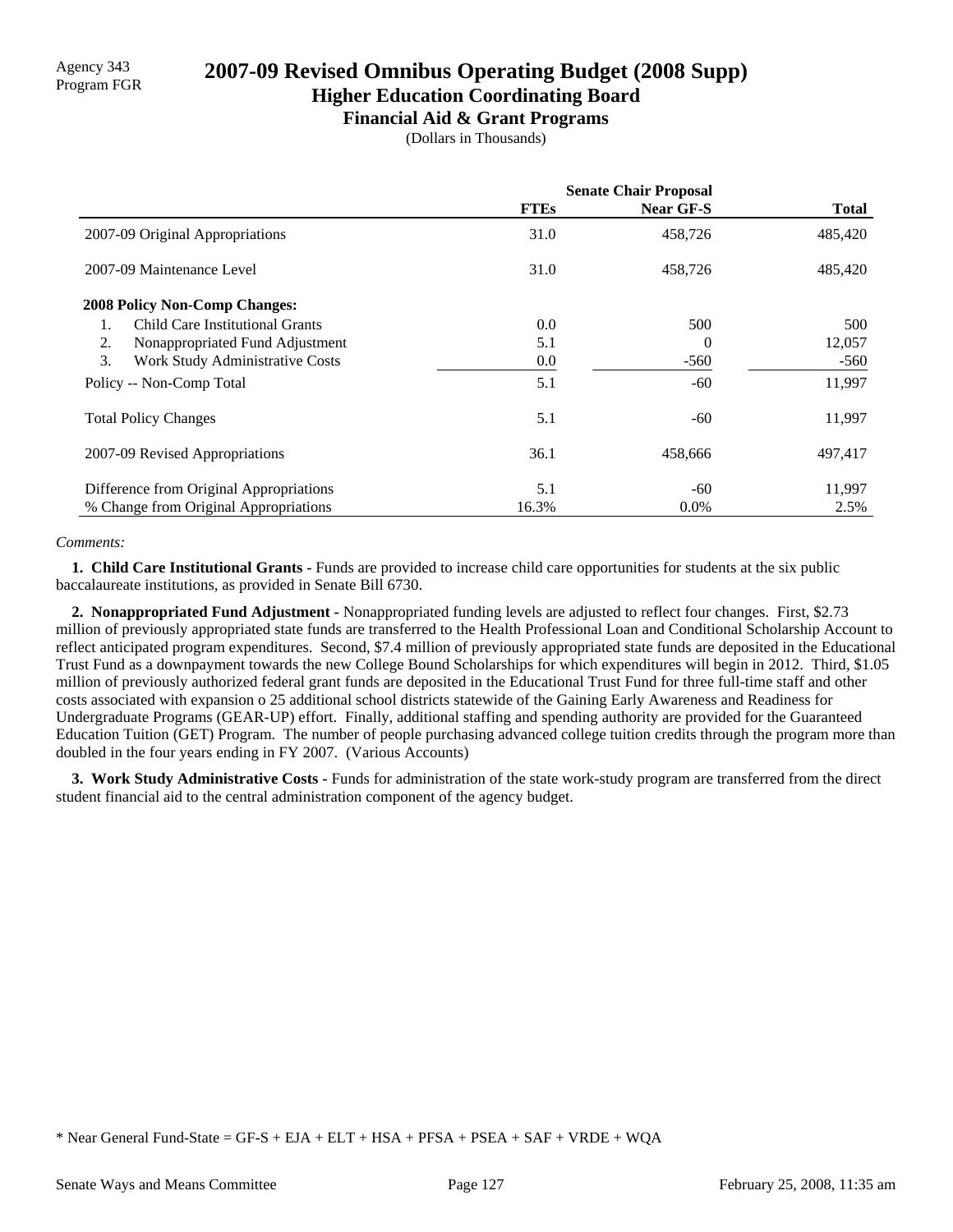## Agency 350 **2007-09 Revised Omnibus Operating Budget (2008 Supp)**

**Public Schools**

(Dollars in Thousands)

|     |                                         |             | <b>Senate Chair Proposal</b> |              |
|-----|-----------------------------------------|-------------|------------------------------|--------------|
|     |                                         | <b>FTEs</b> | <b>Near GF-S</b>             | <b>Total</b> |
|     | 2007-09 Original Appropriations         | 291.2       | 13,524,072                   | 15,070,666   |
|     | 2007-09 Maintenance Level               | 291.2       | 13,607,306                   | 15,153,680   |
|     | <b>2008 Policy Non-Comp Changes:</b>    |             |                              |              |
| 1.  | Integrate ELL and Skills Training       | 0.0         | 250                          | 250          |
| 2.  | Improve Educator Training Phase II      | 0.0         | 214                          | 214          |
| 3.  | <b>Education Litigation</b>             | 0.0         | 867                          | 867          |
| 4.  | Translated & Accommodated WASL          | 0.0         | 1,682                        | 1,682        |
| 5.  | <b>Classified Staff Ratio</b>           | 0.0         | 12,509                       | 12,509       |
| 6.  | Apportionment and Financial Systems     | 0.0         | 1,800                        | 1,800        |
| 7.  | <b>Increased PPI</b>                    | 0.0         | 1,895                        | 1,895        |
| 8.  | <b>Math Standards Review</b>            | 0.0         | 150                          | 150          |
| 9.  | Transfer WASL Funding to OFM            | 0.0         | $-11,372$                    | $-11,372$    |
| 10. | World Language Pilot Program            | 0.0         | 500                          | 500          |
| 11. | Indigenous Learning Pilot Program       | 0.0         | $-1,000$                     | $-1,000$     |
| 12. | Career and Technical Education          | 0.0         | 3,000                        | 3,000        |
| 13. | School Librarian Allocation             | 0.0         | 11,700                       | 11,700       |
| 14. | World Language Task Force               | 0.0         | 114                          | 114          |
| 15. | Math Teacher Supply/Demand Study        | 0.0         | 142                          | 142          |
| 16. | <b>Student Learning Opportunities</b>   | 0.0         | 26,932                       | 26,932       |
| 17. | Use of Physical Force                   | 0.0         | 40                           | 40           |
| 18. | Anaphylactic Policy                     | 0.0         | 45                           | 45           |
| 19. | <b>Model Autism Guidelines</b>          | 0.0         | 44                           | 44           |
| 20. | Local Farms & Healthy Kids              | 0.0         | 600                          | 600          |
| 21. | <b>WASL Workgroup</b>                   | 0.0         | 150                          | 150          |
| 22. | <b>WASL Changes</b>                     | 0.0         | $-15,885$                    | $-15,885$    |
|     | Policy -- Non-Comp Total                | 0.0         | 34,377                       | 34,377       |
|     | <b>Total Policy Changes</b>             | 0.0         | 34,377                       | 34,377       |
|     | 2007-09 Revised Appropriations          | 291.2       | 13,641,683                   | 15,188,057   |
|     | Difference from Original Appropriations | 0.0         | 117,611                      | 117,391      |
|     | % Change from Original Appropriations   | 0.0%        | 0.9%                         | 0.8%         |

### *Comments:*

 **1. Integrate ELL and Skills Training -** Funding is provided for programs integrating English language instruction with workforce training at the community and technical colleges. One-time grants are provided to support five skills centers implementing Integrated Basic Education and Skills Training programs (IBEST).

 **2. Improve Educator Training Phase II -** One-time funding is provided for the Professional Educator Standards Board to partner with one or more teacher preparation programs to test implementation of an intensive classroom-based, performance-oriented educator training program. The program will serve approximately 50 teacher candidates.

 **3. Education Litigation -** One-time funding is provided to support additional services from the Attorney General's Office for activities related to education litigation, the costs of which will be billed to the Office of the Superintendent of Public Instruction.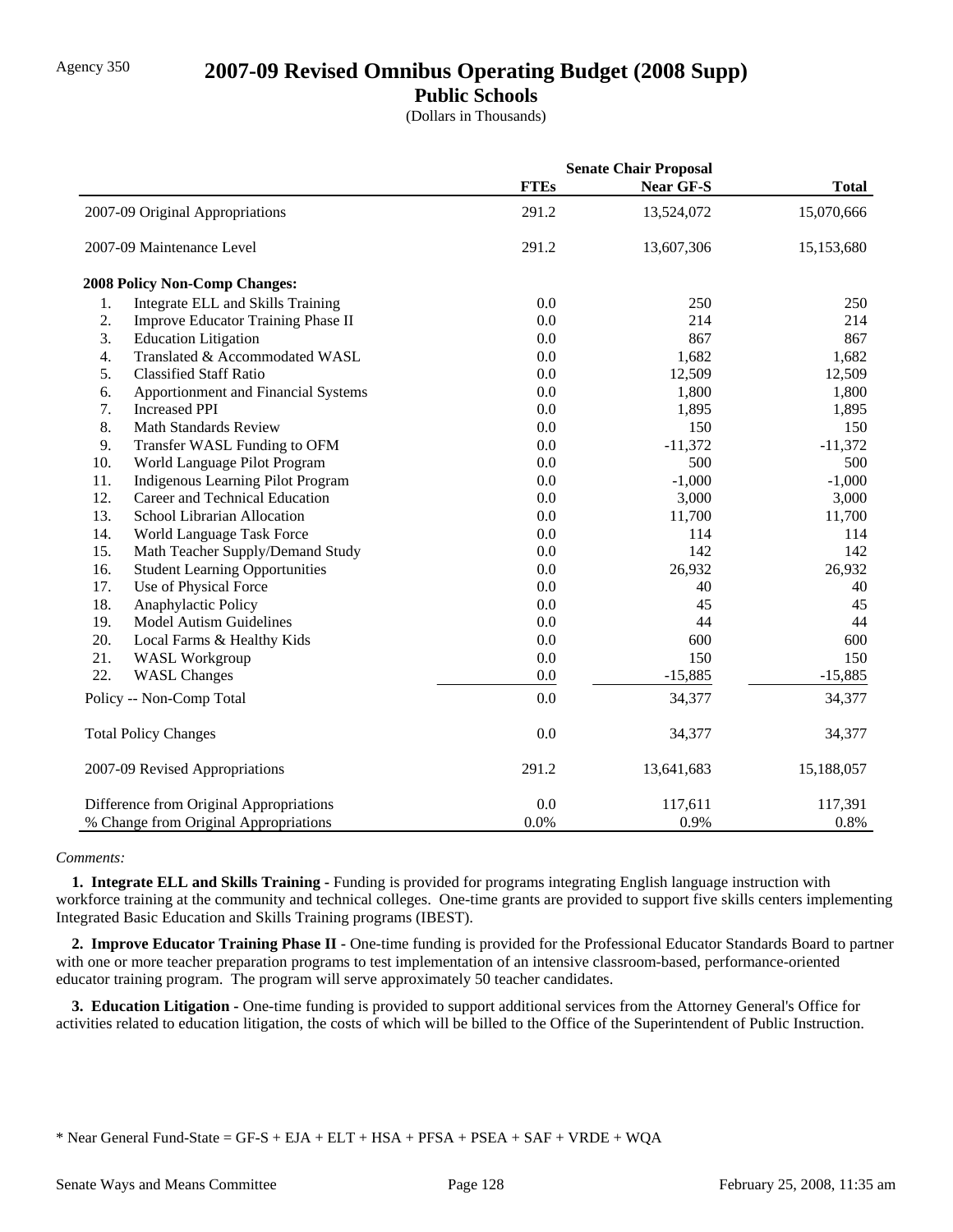## Agency 350 **2007-09 Revised Omnibus Operating Budget (2008 Supp) Public Schools**

 **4. Translated & Accommodated WASL -** Funding is provided to translate the Washington Assessment of Student Learning (WASL) for math and science in six languages other than English. In addition, funding is provided for enhanced accommodations for students in special education, such as improved Braille forms of the tests and read aloud CDs for dyslexic students.

 **5. Classified Staff Ratio -** Based on enhanced funding provided in the original 2007-09 budget, the current general apportionment formula allocates one classified staff for every 59 students. Beginning in the 2008-09 school year, additional funding is provided to lower the classified staff ratio to one classified staff for every 58 students.

 **6. Apportionment and Financial Systems -** Portions of the current K-12 state funding system are dependent upon a COBOL program operating on a VAX-platform. The VAX and COBOL systems are no longer supported by software and equipment manufacturers and are considered to be operating beyond their useful life cycle. One-time funding is provided to substantially complete the upgrade of the apportionment and financial systems at the Office of the Superintendent of Public Instruction. The final phase of the project is expected to cost \$400,000 and will be completed by FY 2010.

 **7. Increased PPI -** The per pupil inflator is a factor used in the calculation of the amounts that can be collected through local maintenance and operations school district levies and it impacts state levy equalization payments. Based on various increases included in the budget, the per pupil inflator is expected to increase to 6 percent or .9 percent beyond the level previously assumed. Funding is provided for the increased state levy equalization costs resulting from this change.

**8. Math Standards Review - Funding is provided for additional costs associated the State Board of Education's review of** proposed mathematics standards and curriculum. It is intended that the revised mathematics standards will set higher expectations for Washington's students by: (1) fortifying content and increasing rigor; (2) providing greater clarity, specificity, and measurability about what is expected of students in each grade; (3) supplying more explicit guidance to educators about what to teach and when; and (4) enhancing the relevance of mathematics to students' lives.

 **9. Transfer WASL Funding to OFM -** In the maintenance level budget, \$25.4 million is added for increased costs associated with the development and implementation of the Washington Assessment of Student Learning (WASL). A portion of the increased funding is transferred from the Office of Superintendent of Public Instruction (OSPI) to the Office of Financial Management (OFM). It is assumed that OFM will develop an interagency agreement with OSPI for the expenditure of these funds based on compliance with certain requirements. Please see related item in the OFM section of the budget.

 **10. World Language Pilot Program -** Funding is provided for the implementation of the ESSB 5714 (Spanish and Chinese language instruction). The funding will allow two school districts to establish sequentially articulated Spanish and Chinese language instruction in elementary schools.

 **11. Indigenous Learning Pilot Program -** In the original 2007-09 budget, funding was provided for OSPI to contract with a company to develop and implement a pilot program for providing indigenous learning curriculum and standards-specific on-line learning programs based on the recommended standards in Chapter 205, Laws of 2005 (Washington's tribal history). Since OSPI was unsuccessful in selecting an appropriate contractor for the pilot, funding is eliminated for the program.

 **12. Career and Technical Education -** Funding is provided for the implementation of 2SSB 6377 (career and technical education). Of this amount, \$2.7 million is provided for grants and allocations to school districts and skills centers to support additional high demand career and technical education programs, summer school programs, and other related activities. A maximum of \$300,000 is provided for administrative costs, including the establishment of a career and technical education awareness campaign.

**13. School Librarian Allocation - Funding is provided for an allocation of \$12 per student to maintain and improve library** materials, collections, and services. It is intended that this funding will be used to augment current funding for library programs.

 **14. World Language Task Force -** Funding is provided for the implementation of ESSB 6466 (world language), which establishes a task force to gather data and information related to world language instruction in K-12 public schools.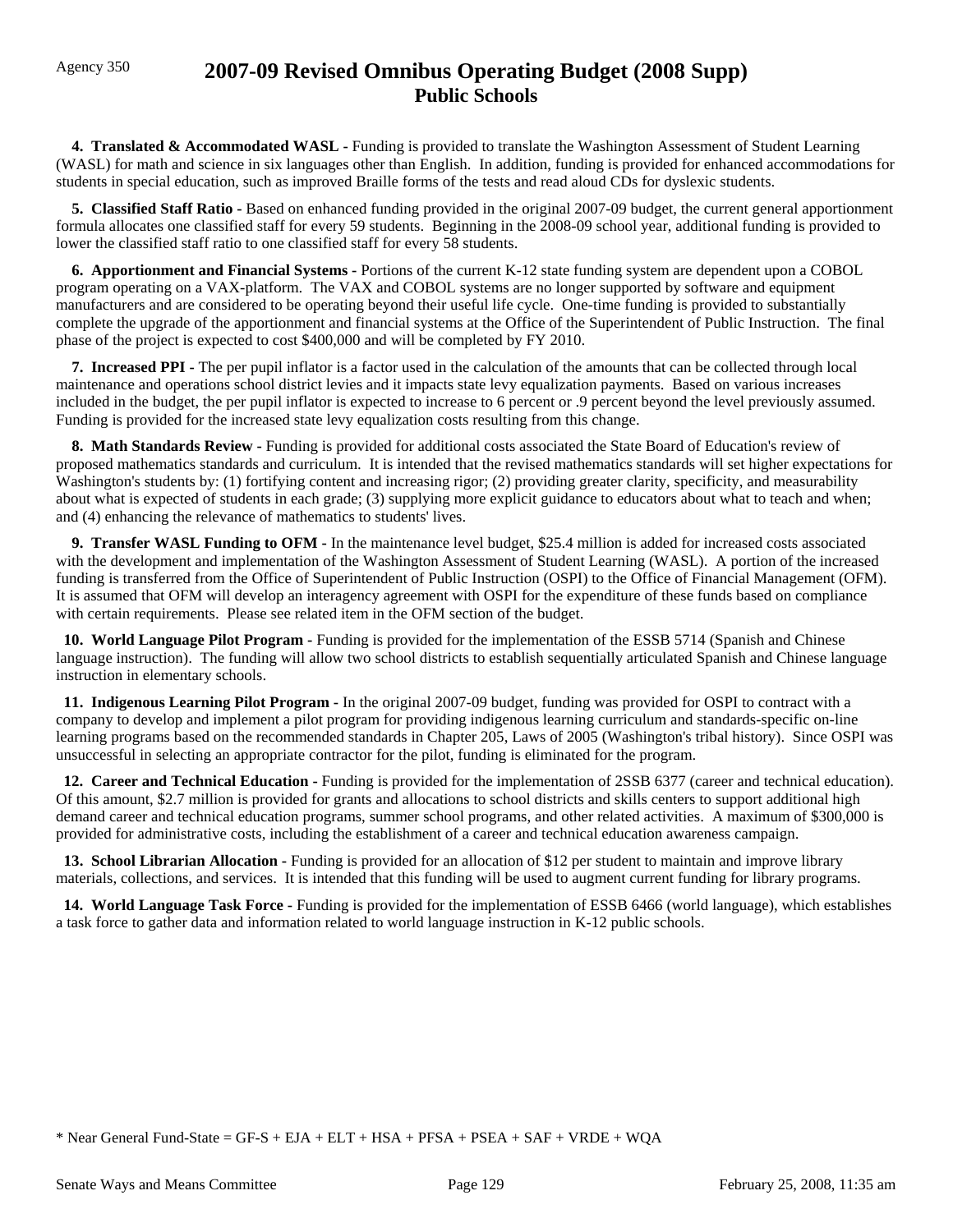## Agency 350 **2007-09 Revised Omnibus Operating Budget (2008 Supp) Public Schools**

**15. Math Teacher Supply/Demand Study - Funding is provided for the Professional Educator Standards Board (PESB) to conduct** a comprehensive analysis of math and science teacher supply and demand issues. By December 1, 2008, PESB will submit a final report that includes: (1) specific information on the current number of math and science teachers assigned to teach mathematics and science both with and without appropriate certification in those subjects; (2) projected demand information for K-12 mathematics and science teachers; (3) specific recommendations on how the demand will be met through recruitment programs, alternative route certification programs, potential financial incentives, retention strategies, and other efforts; and (4) identification of strategies to improve the rigor and productivity of state-funded mathematics and science teacher preparation programs. As part of the final report, PESB and the Washington State Institute for Public Policy will provide information on differential pay for teachers in high-demand subject areas such as mathematics and science.

 **16. Student Learning Opportunities -** Funding is provided for the implementation of ESSB 6673 (student learning opportunities) which has provisions aimed at providing additional support and assistance for students not on track to meet the state or local high school graduation requirements, meet standard on the WASL, and/or are English language learners. In OSPI statewide programs, funding is provided for: (1) to reimburse school districts for ninth graders enrolled in the district that opt to take the PSAT at no cost to the student; and (2) costs associated with Professional Educator Standards Board convening a work group to develop recommendations for increasing teacher knowledge, skills, and competencies to address the needs of English language learner students.

 **17. Use of Physical Force -** Funding is provided for the implementation of SSB 6418 (restraints of children) which requires the Washington State School Directors' Association to facilitate a school disciplinary action task force to review and make recommendations on a model policy regarding the use of physical force in schools.

 **18. Anaphylactic Policy -** Funding is provided for the implementation of SSB 6556 (anaphylactic policy) which requires OSPI, in consultation with the Department of Health, to develop anaphylactic policy guidelines for schools to prevent anaphylaxis and deal with medical emergencies resulting from it.

 **19. Model Autism Guidelines -** Funding is provided for the implementation of SSB 6742 (guidelines for students with autism) and SSB 6743 (training for students with autism).

 **20. Local Farms & Healthy Kids -** Funding is provided for the implementation of 2SSB 6483 (local farms-healthy kids and communities). Of the amount provided, a maximum of \$30,000 is to be used for administrative costs and at least \$570,000 is provided for grants to school districts for the purpose of making fresh fruits and vegetables available to students as a snack during the school day.

 **21. WASL Workgroup -** Funding is provided for the establishment of a legislative workgroup on the Washington Assessment of Student Learning (WASL) to review and evaluate the state's assessment system. Additionally, funding is provided for contracting with independent technical experts to advise the WASL workgroup on best practices in other states and potential options for improving the assessment system. It is anticipated that the workgroup will complete its review by January 1, 2009.

 **22. WASL Changes -** Savings are achieved by: (1) redesigning the Washington Assessment of Student Learning (WASL) in reading, mathematics, and science by shortening test administration; (2) reducing the number of open-ended response items; (3) potentially decreasing the number of items utilized in the assessment, particularly in grades tested as a result of the federal No Child Left Behind Act; and (4) other efficiencies in the WASL contractor procurement process. As these changes are instituted, it is assumed that funding provided in the original 2007-09 budget will allow school districts to implement diagnostic assessments and progress monitoring that will give more immediate and targeted information to teachers during the school year. As a result, it is assumed that this will improve the assessment system while maintaining the reliability and validity of the WASL.

<sup>\*</sup> Near General Fund-State = GF-S + EJA + ELT + HSA + PFSA + PSEA + SAF + VRDE + WQA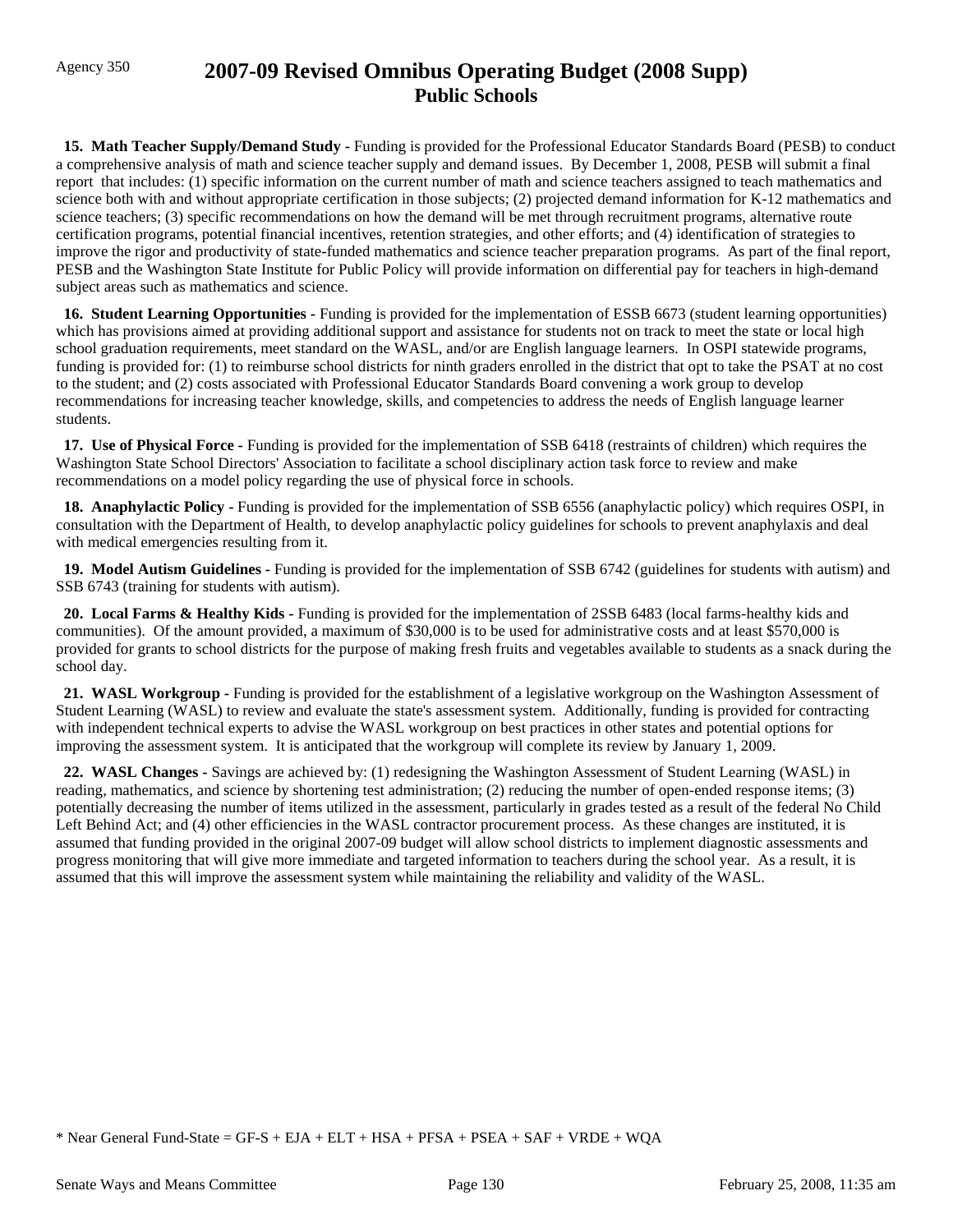### Agency 350 **2007-09 Revised Omnibus Operating Budget (2008 Supp)** Program 010 **Public Schools**

### **OSPI & Statewide Programs**

(Dollars in Thousands)

|     |                                         | <b>Senate Chair Proposal</b> |                  |              |
|-----|-----------------------------------------|------------------------------|------------------|--------------|
|     |                                         | <b>FTEs</b>                  | <b>Near GF-S</b> | <b>Total</b> |
|     | 2007-09 Original Appropriations         | 240.4                        | 75,204           | 157,479      |
|     | 2007-09 Maintenance Level               | 240.4                        | 75,204           | 157,279      |
|     | <b>2008 Policy Non-Comp Changes:</b>    |                              |                  |              |
| 1.  | Improve Educator Training Phase II      | 0.0                          | 214              | 214          |
| 2.  | <b>Education Litigation</b>             | 0.0                          | 867              | 867          |
| 3.  | Apportionment and Financial Systems     | 0.0                          | 1,800            | 1,800        |
| 4.  | <b>Math Standards Review</b>            | 0.0                          | 150              | 150          |
| 5.  | World Language Pilot Program            | 0.0                          | 500              | 500          |
| 6.  | Indigenous Learning Pilot Program       | 0.0                          | $-1,000$         | $-1,000$     |
| 7.  | World Language Task Force               | 0.0                          | 114              | 114          |
| 8.  | Math Teacher Supply/Demand Study        | 0.0                          | 142              | 142          |
| 9.  | <b>Student Learning Opportunities</b>   | 0.0                          | 513              | 513          |
| 10. | Use of Physical Force                   | 0.0                          | 40               | 40           |
| 11. | Anaphylactic Policy                     | 0.0                          | 45               | 45           |
| 12. | <b>Model Autism Guidelines</b>          | 0.0                          | 44               | 44           |
|     | Policy -- Non-Comp Total                | 0.0                          | 3,429            | 3,429        |
|     | <b>Total Policy Changes</b>             | 0.0                          | 3,429            | 3,429        |
|     | 2007-09 Revised Appropriations          | 240.4                        | 78,633           | 160,708      |
|     | Difference from Original Appropriations | 0.0                          | 3,429            | 3,229        |
|     | % Change from Original Appropriations   | 0.0%                         | 4.6%             | 2.1%         |

### *Comments:*

**1. Improve Educator Training Phase II -** One-time funding is provided for the Professional Educator Standards Board to partner with one or more teacher preparation programs to test implementation of an intensive classroom-based, performance-oriented educator training program. The program will serve approximately 50 teacher candidates.

 **2. Education Litigation -** One-time funding is provided to support additional services from the Attorney General's Office for activities related to education litigation, the costs of which will be billed to the Office of the Superintendent of Public Instruction.

 **3. Apportionment and Financial Systems -** Portions of the current K-12 state funding system are dependent upon a COBOL program operating on a VAX-platform. The VAX and COBOL systems are no longer supported by software and equipment manufacturers and are considered to be operating beyond their useful life cycle. One-time funding is provided to substantially complete the upgrade of the apportionment and financial systems at the Office of the Superintendent of Public Instruction. The final phase of the project is expected to cost \$400,000 and will be completed by FY 2010.

 **4. Math Standards Review -** Funding is provided for additional costs associated the State Board of Education's review of proposed mathematics standards and curriculum. It is intended that the revised mathematics standards will set higher expectations for Washington's students by: (1) fortifying content and increasing rigor; (2) providing greater clarity, specificity, and measurability about what is expected of students in each grade; (3) supplying more explicit guidance to educators about what to teach and when; and (4) enhancing the relevance of mathematics to students' lives.

 **5. World Language Pilot Program -** Funding is provided for the implementation of the ESSB 5714 (Spanish and Chinese language instruction). The funding will allow two school districts to establish sequentially articulated Spanish and Chinese language instruction in elementary schools.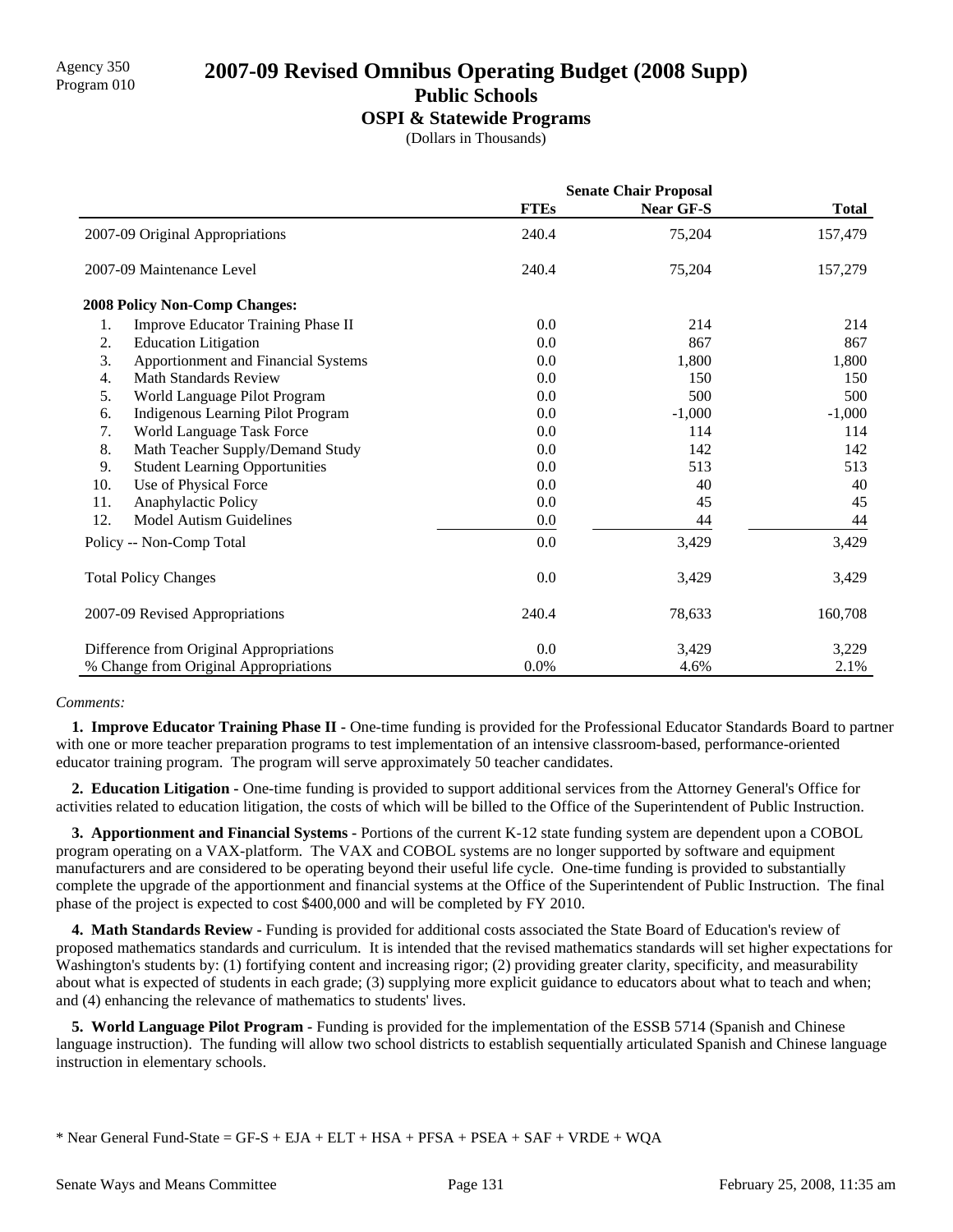Agency 350

### Agency 350 **2007-09 Revised Omnibus Operating Budget (2008 Supp)** Program 010 **Public Schools OSPI & Statewide Programs**

 **6. Indigenous Learning Pilot Program -** In the original 2007-09 budget, funding was provided for OSPI to contract with a company to develop and implement a pilot program for providing indigenous learning curriculum and standards-specific on-line learning programs based on the recommended standards in Chapter 205, Laws of 2005 (Washington's tribal history). Since OSPI was unsuccessful in selecting an appropriate contractor for the pilot, funding is eliminated for the program.

 **7. World Language Task Force -** Funding is provided for the implementation of ESSB 6466 (world language), which establishes a task force to gather data and information related to world language instruction in K-12 public schools.

**8. Math Teacher Supply/Demand Study - Funding is provided for the Professional Educator Standards Board (PESB) to conduct** a comprehensive analysis of math and science teacher supply and demand issues. By December 1, 2008, PESB will submit a final report that includes: (1) specific information on the current number of math and science teachers assigned to teach mathematics and science both with and without appropriate certification in those subjects; (2) projected demand information for K-12 mathematics and science teachers; (3) specific recommendations on how the demand will be met through recruitment programs, alternative route certification programs, potential financial incentives, retention strategies, and other efforts; and (4) identification of strategies to improve the rigor and productivity of state-funded mathematics and science teacher preparation programs. As part of the final report, PESB and the Washington State Institute for Public Policy will provide information on differential pay for teachers in high-demand subject areas such as mathematics and science.

 **9. Student Learning Opportunities -** Funding is provided for the implementation of ESSB 6673 (student learning opportunities) which has provisions aimed at providing additional support and assistance for students not on track to meet the state or local high school graduation requirements, meet standard on the WASL, and/or are English language learners. In OSPI statewide programs, funding is provided for: (1) to reimburse school districts for ninth graders enrolled in the district that opt to take the PSAT at no cost to the student; and (2) costs associated with Professional Educator Standards Board convening a work group to develop recommendations for increasing teacher knowledge, skills, and competencies to address the needs of English language learner students.

 **10. Use of Physical Force -** Funding is provided for the implementation of SSB 6418 (restraints of children) which requires the Washington State School Directors' Association to facilitate a school disciplinary action task force to review and make recommendations on a model policy regarding the use of physical force in schools.

 **11. Anaphylactic Policy -** Funding is provided for the implementation of SSB 6556 (anaphylactic policy) which requires OSPI, in consultation with the Department of Health, to develop anaphylactic policy guidelines for schools to prevent anaphylaxis and deal with medical emergencies resulting from it.

 **12. Model Autism Guidelines -** Funding is provided for the implementation of SSB 6742 (guidelines for students with autism) and SSB 6743 (training for students with autism).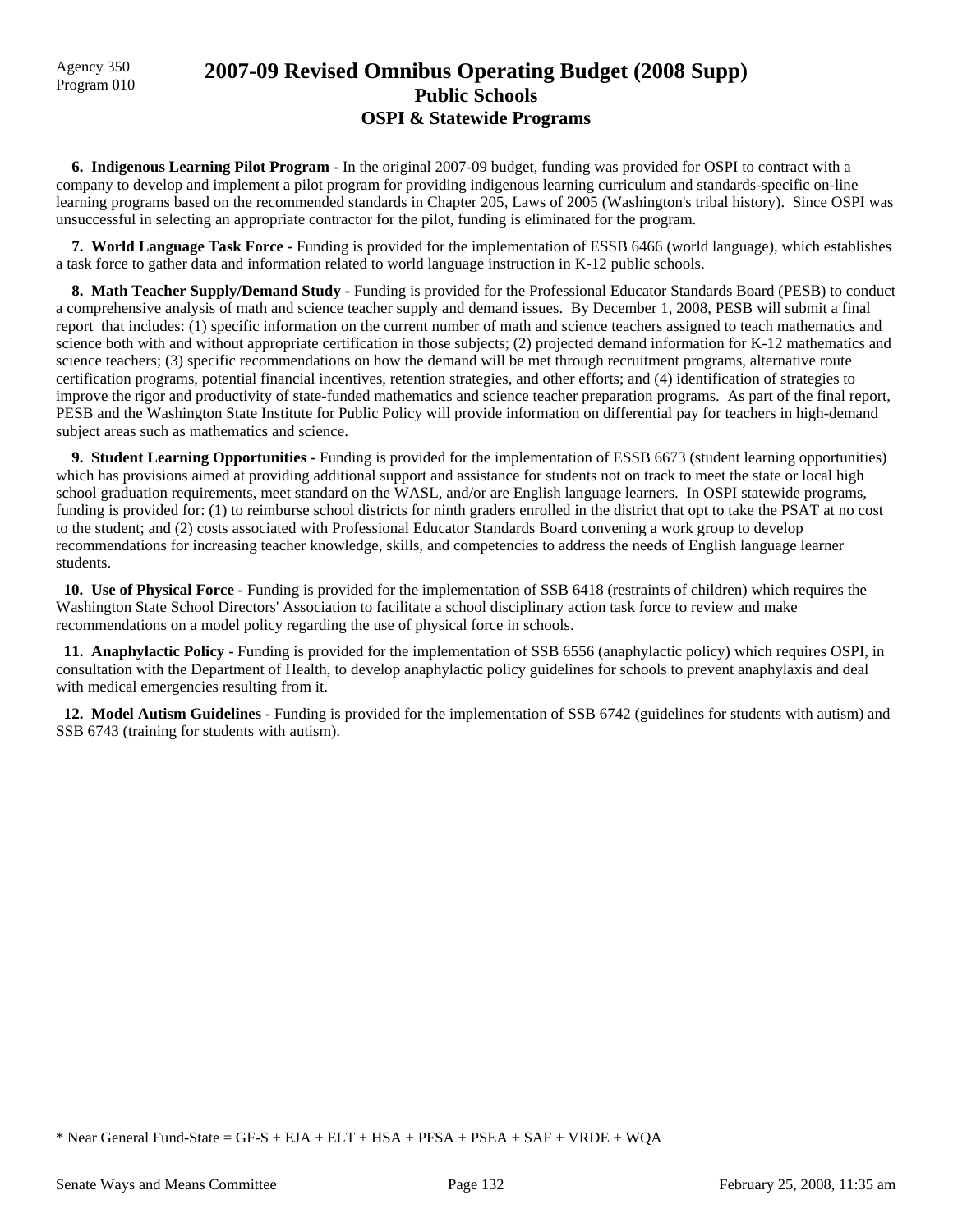## Agency 350<br>Program 021 **2007-09 Revised Omnibus Operating Budget (2008 Supp) Public Schools**

### **General Apportionment**

(Dollars in Thousands)

|                                         | <b>Senate Chair Proposal</b> |                  |              |  |
|-----------------------------------------|------------------------------|------------------|--------------|--|
|                                         | <b>FTEs</b>                  | <b>Near GF-S</b> | <b>Total</b> |  |
| 2007-09 Original Appropriations         | 0.0                          | 9,273,543        | 9,273,543    |  |
| 2007-09 Maintenance Level               | 0.0                          | 9,255,827        | 9,255,827    |  |
| <b>2008 Policy Non-Comp Changes:</b>    |                              |                  |              |  |
| <b>Classified Staff Ratio</b><br>1.     | $0.0\,$                      | 10,248           | 10,248       |  |
| Policy -- Non-Comp Total                | 0.0                          | 10,248           | 10,248       |  |
| <b>Total Policy Changes</b>             | 0.0                          | 10.248           | 10,248       |  |
| 2007-09 Revised Appropriations          | 0.0                          | 9,266,075        | 9,266,075    |  |
| Difference from Original Appropriations | 0.0                          | $-7.468$         | $-7,468$     |  |
| % Change from Original Appropriations   | 0.0%                         | $-0.1\%$         | $-0.1%$      |  |

#### *Comments:*

 **1. Classified Staff Ratio -** Based on enhanced funding provided in the original 2007-09 budget, the current general apportionment formula allocates one classified staff for every 59 students. Beginning in the 2008-09 school year, additional funding is provided to lower the classified staff ratio to one classified staff for every 58 students.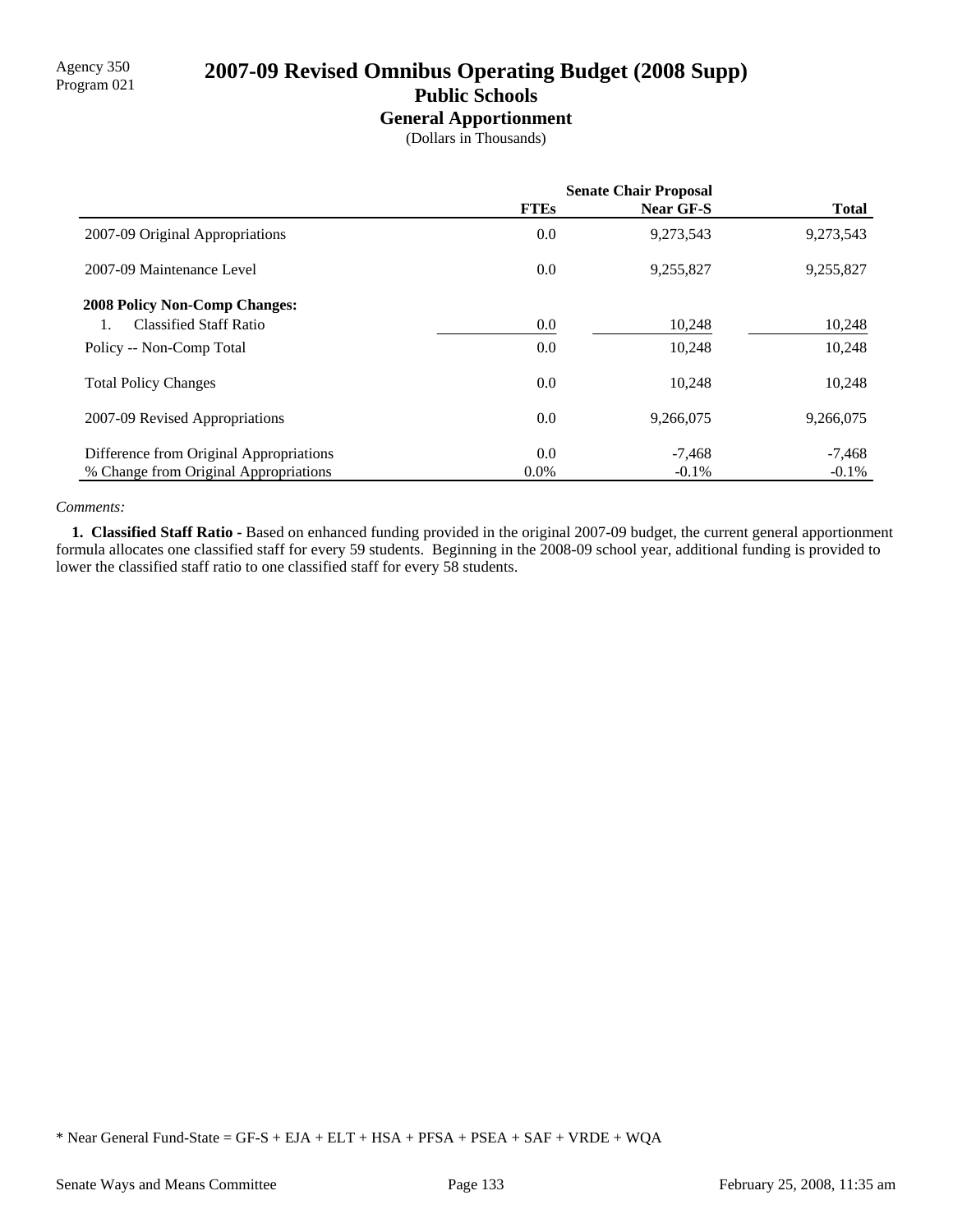## 2007-09 Revised Omnibus Operating Budget (2008 Supp) **Public Schools**

### **Pupil Transportation**

(Dollars in Thousands)

|                                         | <b>Senate Chair Proposal</b> |                  |              |
|-----------------------------------------|------------------------------|------------------|--------------|
|                                         | <b>FTEs</b>                  | <b>Near GF-S</b> | <b>Total</b> |
| 2007-09 Original Appropriations         | 0.0                          | 552,428          | 552,428      |
| 2007-09 Maintenance Level               | 0.0                          | 574.919          | 574.919      |
| 2007-09 Revised Appropriations          | 0.0                          | 574.919          | 574.919      |
| Difference from Original Appropriations | 0.0                          | 22.491           | 22,491       |
| % Change from Original Appropriations   | $0.0\%$                      | 4.1%             | 4.1%         |

*Comments:*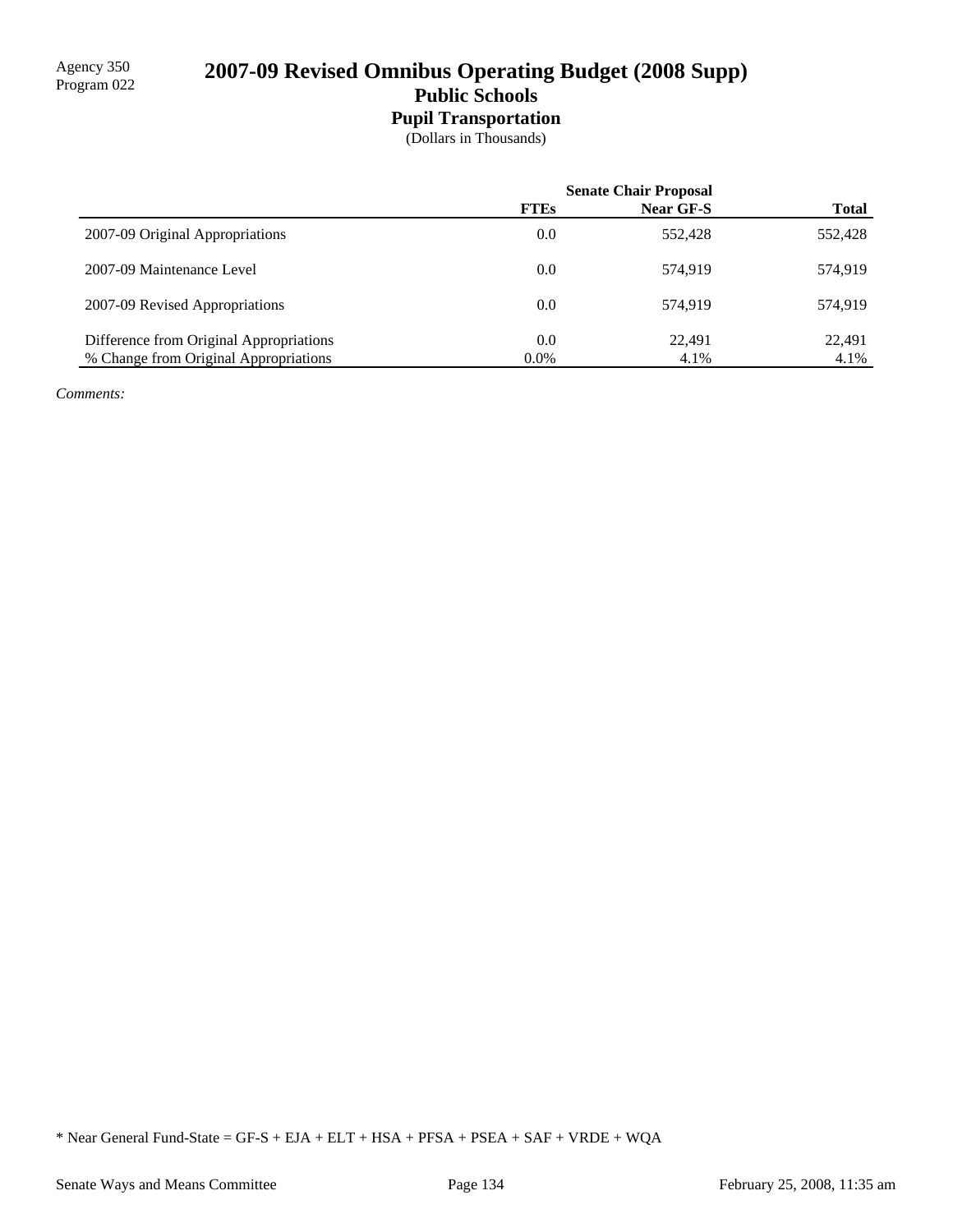## 2007-09 Revised Omnibus Operating Budget (2008 Supp) **Public Schools Special Education**

(Dollars in Thousands)

|                                         | <b>Senate Chair Proposal</b> |                  |              |
|-----------------------------------------|------------------------------|------------------|--------------|
|                                         | <b>FTEs</b>                  | <b>Near GF-S</b> | <b>Total</b> |
| 2007-09 Original Appropriations         | 1.5                          | 1,112,927        | 1,548,662    |
| 2007-09 Maintenance Level               | 1.5                          | 1,138,821        | 1,574,513    |
| <b>2008 Policy Non-Comp Changes:</b>    |                              |                  |              |
| <b>Classified Staff Ratio</b>           | 0.0                          | 1,262            | 1,262        |
| Policy -- Non-Comp Total                | 0.0                          | 1,262            | 1,262        |
| <b>Total Policy Changes</b>             | 0.0                          | 1,262            | 1,262        |
| 2007-09 Revised Appropriations          | 1.5                          | 1.140.083        | 1,575,775    |
| Difference from Original Appropriations | 0.0                          | 27,156           | 27,113       |
| % Change from Original Appropriations   | $0.0\%$                      | 2.4%             | 1.8%         |

### *Comments:*

 **1. Classified Staff Ratio -** Funding is provided for the special education impacts associated with enhancing the general apportionment classified staff ratio to one per 58 students in the 2008-09 school year. Currently, the general apportionment formula allocates one classified staff for every 59 students.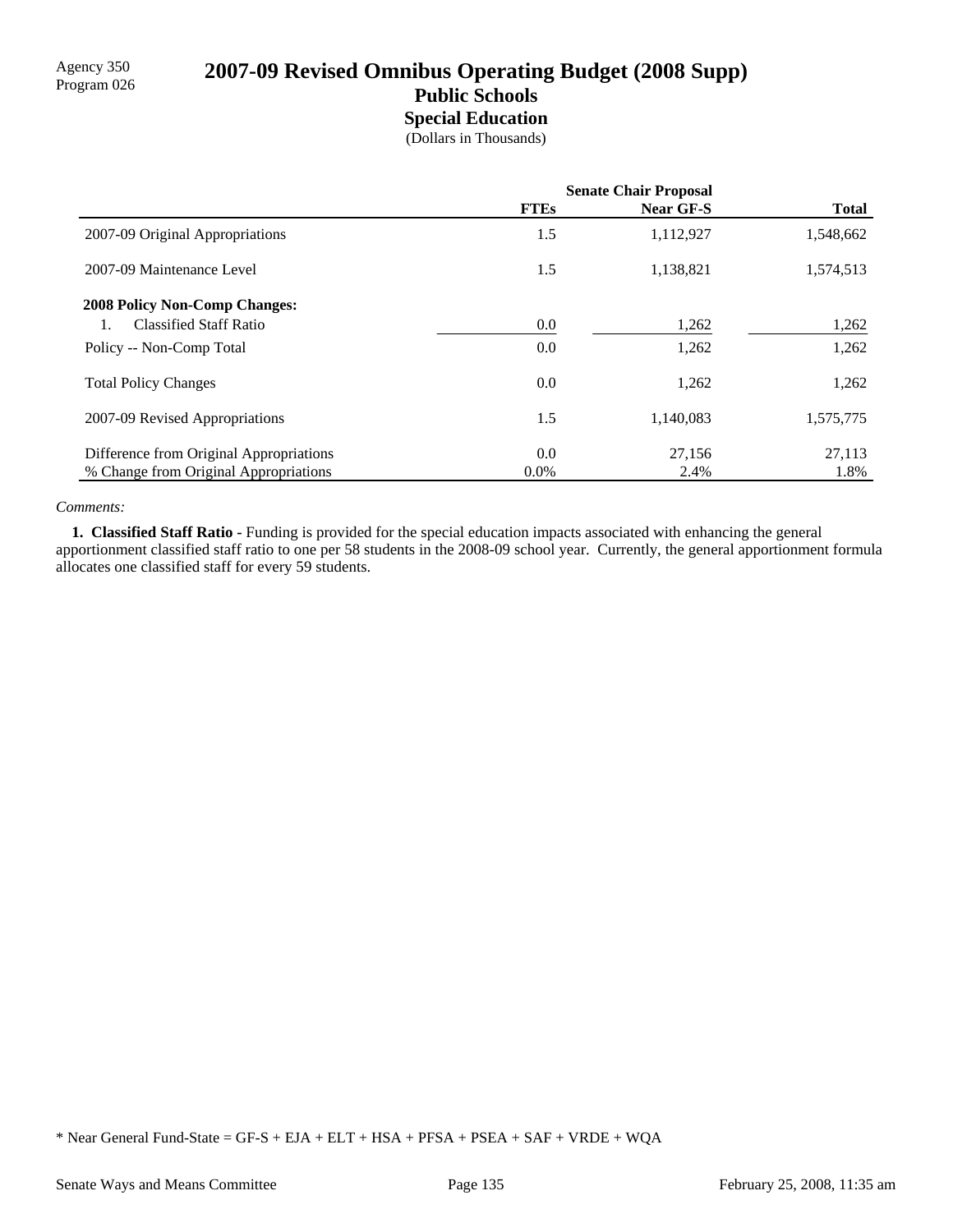# Agency 350<br>Program 028 **2007-09 Revised Omnibus Operating Budget (2008 Supp) Public Schools**

**Educational Service Districts**

(Dollars in Thousands)

|                                         | <b>Senate Chair Proposal</b> |                  |              |
|-----------------------------------------|------------------------------|------------------|--------------|
|                                         | <b>FTEs</b>                  | <b>Near GF-S</b> | <b>Total</b> |
| 2007-09 Original Appropriations         | 0.0                          | 16,047           | 16,047       |
| 2007-09 Maintenance Level               | 0.0                          | 16,045           | 16,045       |
| <b>2008 Policy Non-Comp Changes:</b>    |                              |                  |              |
| <b>Student Learning Opportunities</b>   | 0.0                          | 1,468            | 1,468        |
| Policy -- Non-Comp Total                | 0.0                          | 1,468            | 1,468        |
| <b>Total Policy Changes</b>             | 0.0                          | 1,468            | 1,468        |
| 2007-09 Revised Appropriations          | 0.0                          | 17,513           | 17,513       |
| Difference from Original Appropriations | 0.0                          | 1,466            | 1,466        |
| % Change from Original Appropriations   | $0.0\%$                      | 9.1%             | 9.1%         |

### *Comments:*

 **1. Student Learning Opportunities -** Funding is provided for the implementation of ESSB 6673 (student learning opportunities) which has provisions aimed at providing additional support and assistance for students not on track to meet the state or local high school graduation requirements, meet standard on the WASL, and/or are English language learners. In the Educational Service District (ESD) program, funding is provided for: (1) the establishment of an ESD based reading improvement specialist program; and (2) ESD outreach to community-based programs and organizations within the district that are serving non-English speaking segments of the population.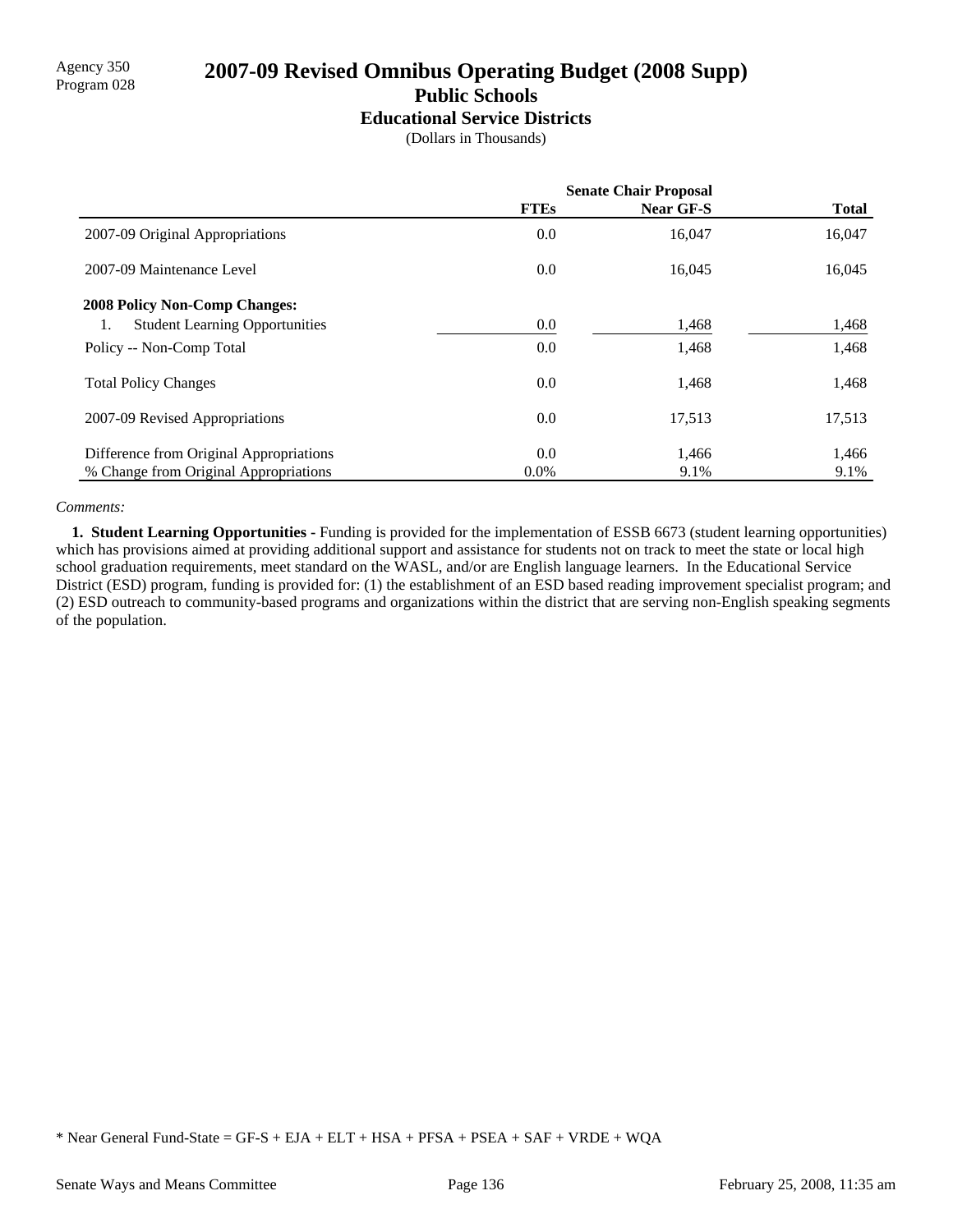# Agency 350<br>Program 029 **2007-09 Revised Omnibus Operating Budget (2008 Supp) Public Schools Levy Equalization**

(Dollars in Thousands)

|                                         | <b>Senate Chair Proposal</b> |                  |              |
|-----------------------------------------|------------------------------|------------------|--------------|
|                                         | <b>FTEs</b>                  | <b>Near GF-S</b> | <b>Total</b> |
| 2007-09 Original Appropriations         | 0.0                          | 414,704          | 414,704      |
| 2007-09 Maintenance Level               | 0.0                          | 421.760          | 421,760      |
| <b>2008 Policy Non-Comp Changes:</b>    |                              |                  |              |
| <b>Increased PPI</b>                    | 0.0                          | 1,895            | 1,895        |
| Policy -- Non-Comp Total                | 0.0                          | 1,895            | 1,895        |
| <b>Total Policy Changes</b>             | 0.0                          | 1,895            | 1,895        |
| 2007-09 Revised Appropriations          | 0.0                          | 423,655          | 423,655      |
| Difference from Original Appropriations | 0.0                          | 8,951            | 8,951        |
| % Change from Original Appropriations   | $0.0\%$                      | 2.2%             | 2.2%         |

#### *Comments:*

 **1. Increased PPI -** The per pupil inflator is a factor used in the calculation of the amounts that can be collected through local maintenance and operations school district levies and it impacts state levy equalization payments. Based on various increases included in the budget, the per pupil inflator is expected to increase to 6 percent or .9 percent beyond the level previously assumed. Funding is provided for the increased state levy equalization costs resulting from this change.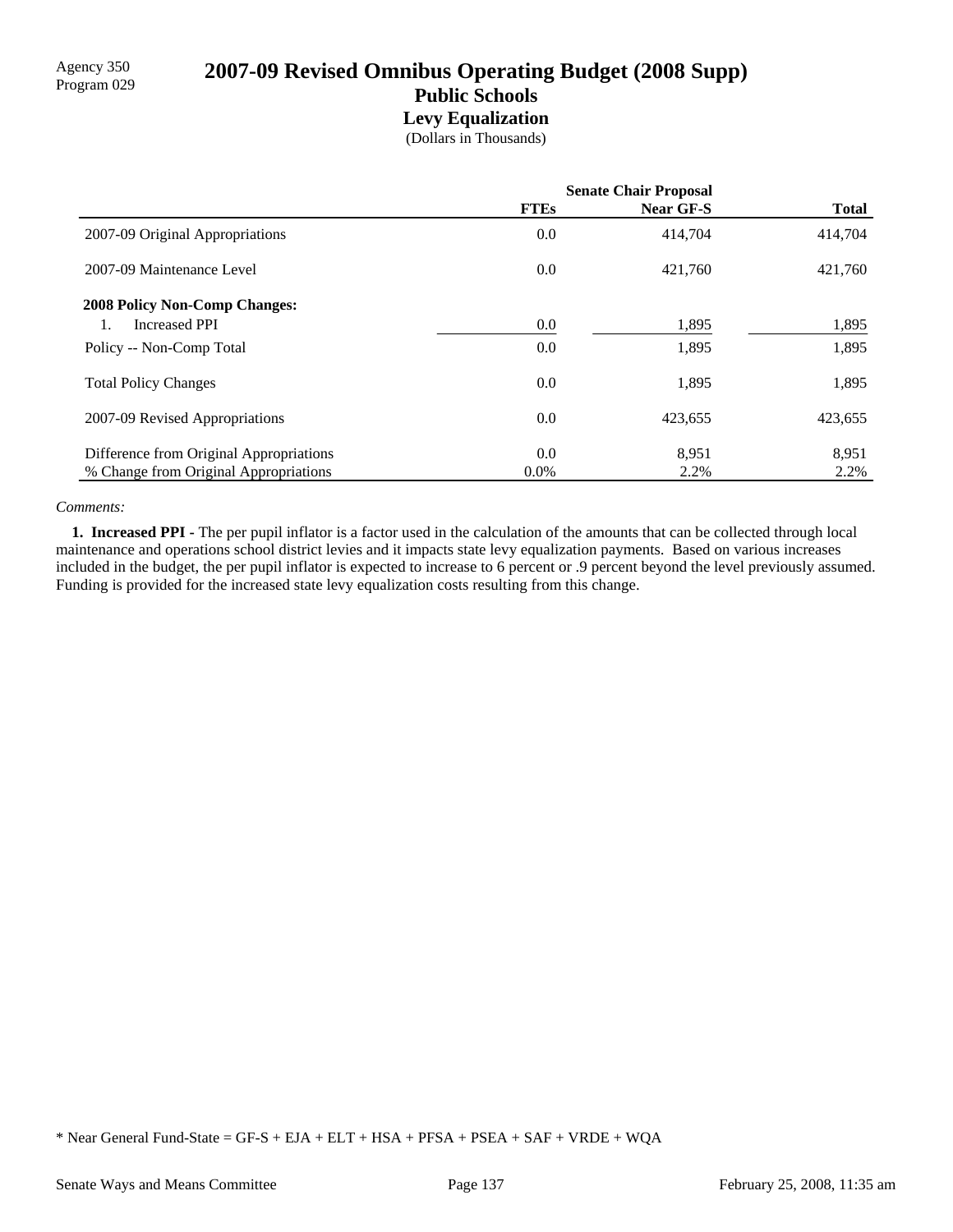# 2007-09 Revised Omnibus Operating Budget (2008 Supp) **Public Schools Institutional Education**

(Dollars in Thousands)

|                                         |             | <b>Senate Chair Proposal</b> |              |
|-----------------------------------------|-------------|------------------------------|--------------|
|                                         | <b>FTEs</b> | Near GF-S                    | <b>Total</b> |
| 2007-09 Original Appropriations         | 0.0         | 36,814                       | 36,814       |
| 2007-09 Maintenance Level               | 0.0         | 38,862                       | 38,862       |
| 2007-09 Revised Appropriations          | 0.0         | 38,862                       | 38,862       |
| Difference from Original Appropriations | 0.0         | 2,048                        | 2,048        |
| % Change from Original Appropriations   | $0.0\%$     | 5.6%                         | 5.6%         |

*Comments:*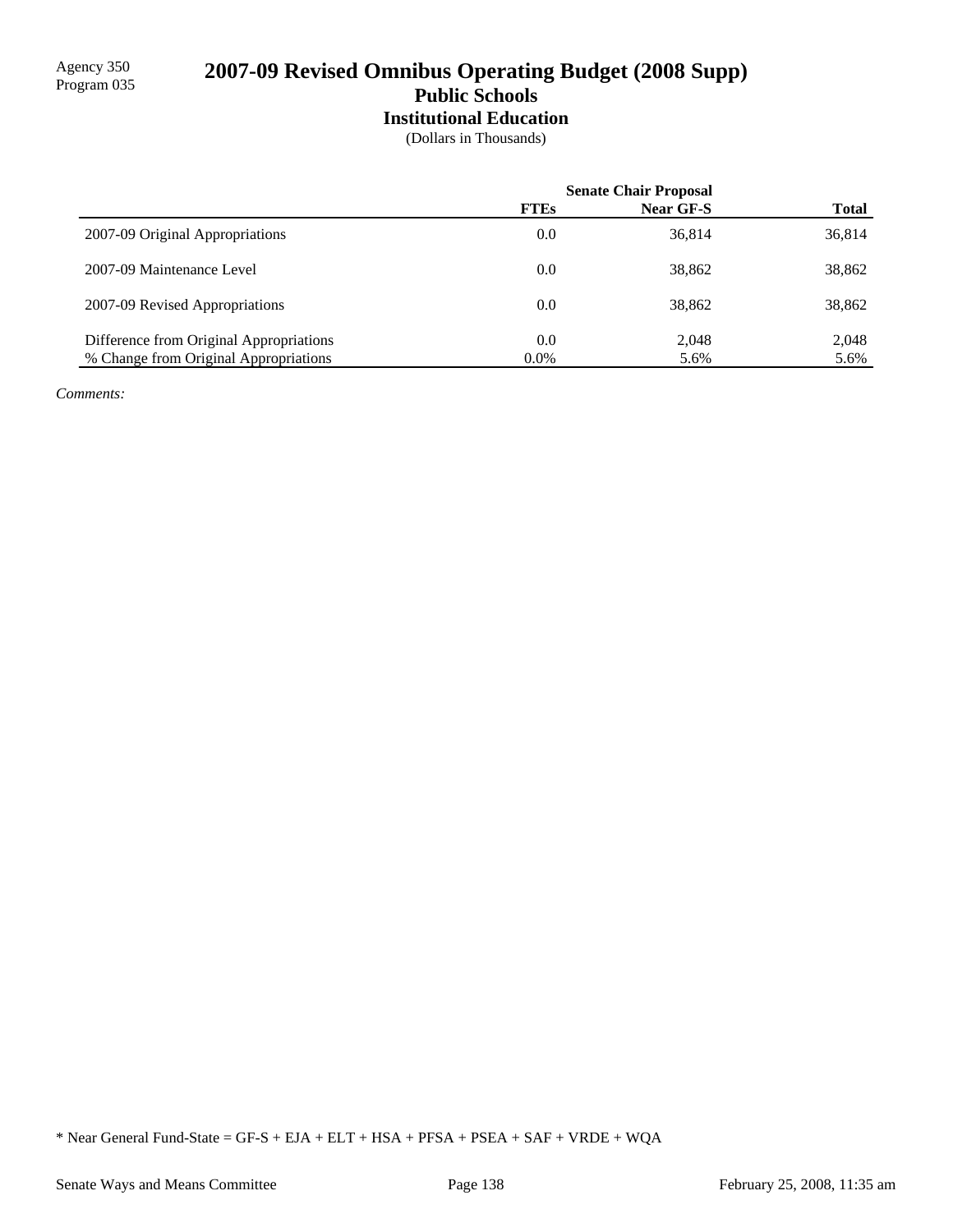# 2007-09 Revised Omnibus Operating Budget (2008 Supp) **Public Schools**

### **Ed of Highly Capable Students**

(Dollars in Thousands)

|                                         | <b>Senate Chair Proposal</b> |           |              |
|-----------------------------------------|------------------------------|-----------|--------------|
|                                         | <b>FTEs</b>                  | Near GF-S | <b>Total</b> |
| 2007-09 Original Appropriations         | 0.0                          | 17.175    | 17,175       |
| 2007-09 Maintenance Level               | 0.0                          | 17.168    | 17,168       |
| 2007-09 Revised Appropriations          | 0.0                          | 17.168    | 17,168       |
| Difference from Original Appropriations | 0.0                          | $-7$      | $-7$         |
| % Change from Original Appropriations   | $0.0\%$                      | $0.0\%$   | $0.0\%$      |

*Comments:*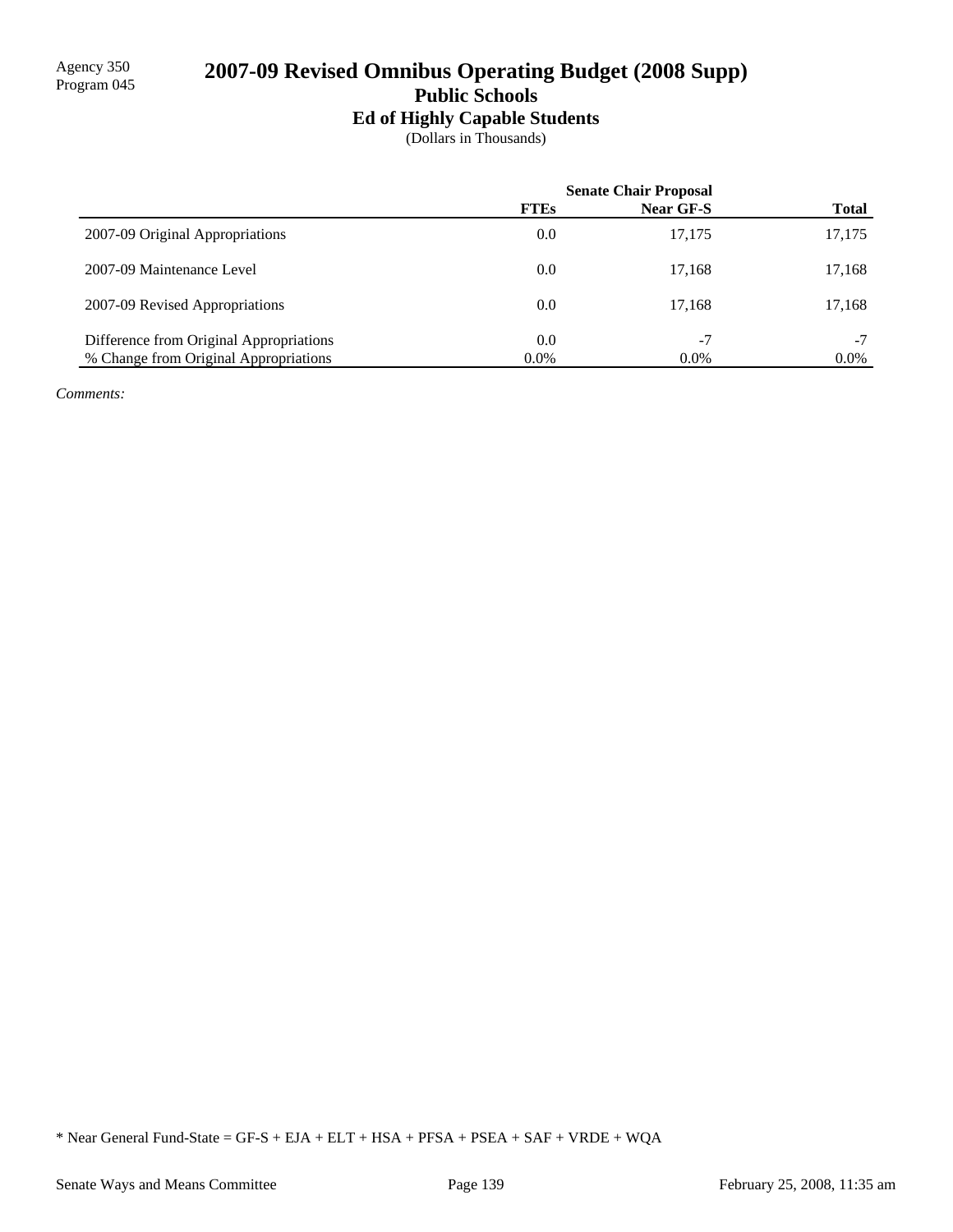# 2007-09 Revised Omnibus Operating Budget (2008 Supp) **Public Schools**

# **Student Achievement Program**

(Dollars in Thousands)

|                                         | <b>Senate Chair Proposal</b> |           |              |
|-----------------------------------------|------------------------------|-----------|--------------|
|                                         | <b>FTEs</b>                  | Near GF-S | <b>Total</b> |
| 2007-09 Original Appropriations         | 0.0                          | 869.771   | 869,771      |
| 2007-09 Maintenance Level               | 0.0                          | 868.339   | 868,339      |
| 2007-09 Revised Appropriations          | 0.0                          | 868.339   | 868,339      |
| Difference from Original Appropriations | 0.0                          | $-1,432$  | $-1,432$     |
| % Change from Original Appropriations   | $0.0\%$                      | $-0.2\%$  | $-0.2\%$     |

*Comments:*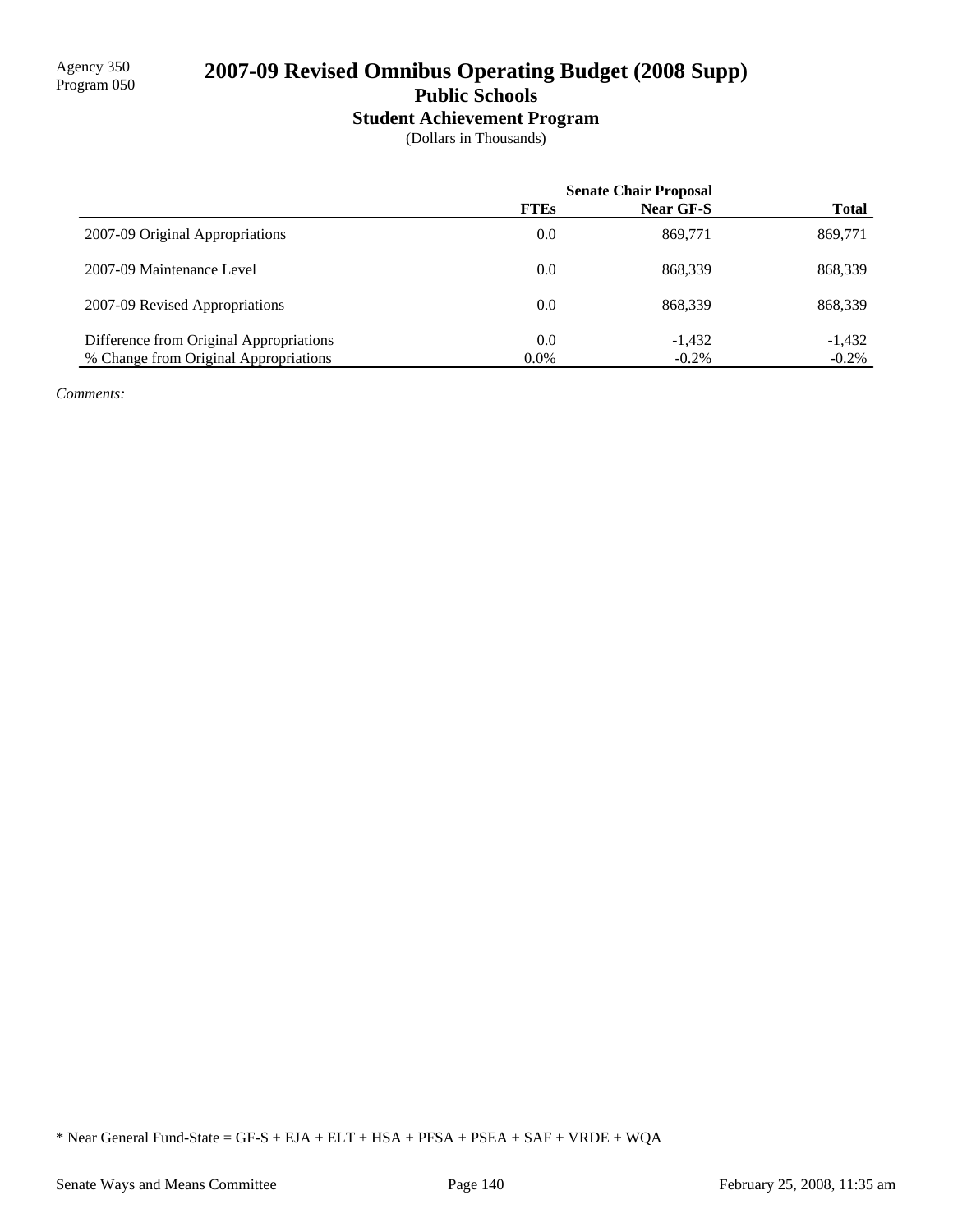## Agency 350 **2007-09 Revised Omnibus Operating Budget (2008 Supp)** Program 055 **Public Schools Education Reform**

(Dollars in Thousands)

|                                             | <b>Senate Chair Proposal</b> |                  |              |
|---------------------------------------------|------------------------------|------------------|--------------|
|                                             | <b>FTEs</b>                  | <b>Near GF-S</b> | <b>Total</b> |
| 2007-09 Original Appropriations             | 49.3                         | 265,170          | 418,748      |
| 2007-09 Maintenance Level                   | 49.3                         | 291,516          | 445,094      |
| <b>2008 Policy Non-Comp Changes:</b>        |                              |                  |              |
| Integrate ELL and Skills Training<br>1.     | 0.0                          | 250              | 250          |
| Translated & Accommodated WASL<br>2.        | 0.0                          | 1,682            | 1,682        |
| 3.<br>Transfer WASL Funding to OFM          | 0.0                          | $-11,372$        | $-11,372$    |
| Career and Technical Education<br>4.        | 0.0                          | 3,000            | 3,000        |
| School Librarian Allocation<br>5.           | 0.0                          | 11,700           | 11,700       |
| <b>Student Learning Opportunities</b><br>6. | 0.0                          | 100              | 100          |
| 7.<br>Local Farms & Healthy Kids            | 0.0                          | 600              | 600          |
| 8.<br><b>WASL Workgroup</b>                 | 0.0                          | 150              | 150          |
| 9.<br><b>WASL Changes</b>                   | 0.0                          | $-15,885$        | $-15,885$    |
| Policy -- Non-Comp Total                    | 0.0                          | $-9,775$         | $-9,775$     |
| <b>Total Policy Changes</b>                 | 0.0                          | $-9,775$         | $-9,775$     |
| 2007-09 Revised Appropriations              | 49.3                         | 281,741          | 435,319      |
| Difference from Original Appropriations     | 0.0                          | 16,571           | 16,571       |
| % Change from Original Appropriations       | 0.0%                         | 6.3%             | 4.0%         |

#### *Comments:*

 **1. Integrate ELL and Skills Training -** Funding is provided for programs integrating English language instruction with workforce training at the community and technical colleges. One-time grants are provided to support five skills centers implementing Integrated Basic Education and Skills Training programs (IBEST).

 **2. Translated & Accommodated WASL -** Funding is provided to translate the Washington Assessment of Student Learning (WASL) for math and science in six languages other than English. In addition, funding is provided for enhanced accommodations for students in special education, such as improved Braille forms of the tests and read aloud CDs for dyslexic students.

**3. Transfer WASL Funding to OFM -** In the maintenance level budget, \$25.4 million is added for increased costs associated with the development and implementation of the Washington Assessment of Student Learning (WASL). A portion of the increased funding is transferred from the Office of Superintendent of Public Instruction (OSPI) to the Office of Financial Management (OFM). It is assumed that OFM will develop an interagency agreement with OSPI for the expenditure of these funds based on compliance with certain requirements. Please see related item in the OFM section of the budget.

 **4. Career and Technical Education -** Funding is provided for the implementation of 2SSB 6377 (career and technical education). Of this amount, \$2.7 million is provided for grants and allocations to school districts and skills centers to support additional high demand career and technical education programs, summer school programs, and other related activities. A maximum of \$300,000 is provided for administrative costs, including the establishment of a career and technical education awareness campaign.

**5. School Librarian Allocation -** Funding is provided for an allocation of \$12 per student to maintain and improve library materials, collections, and services. It is intended that this funding will be used to augment current funding for library programs.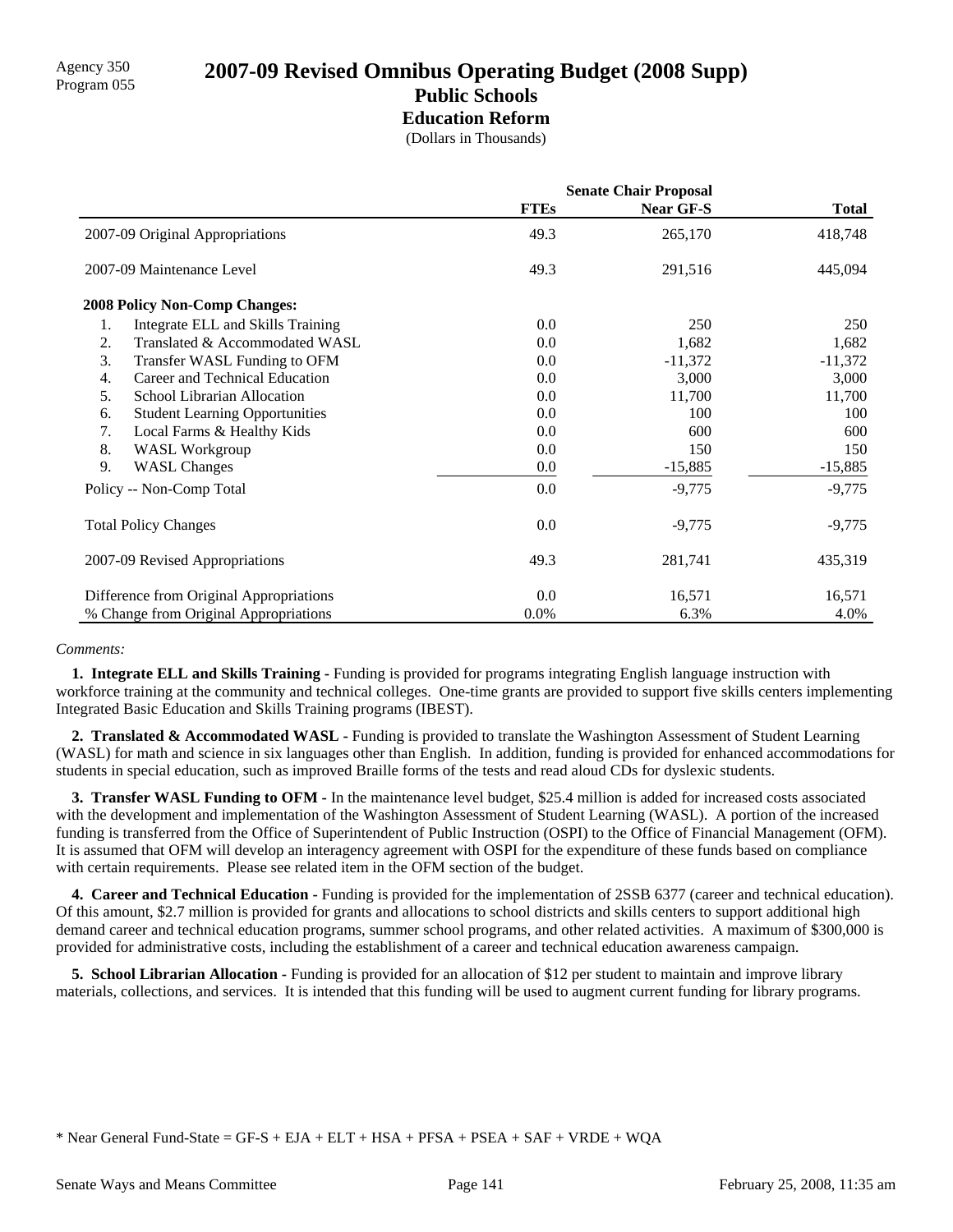### Agency 350 **2007-09 Revised Omnibus Operating Budget (2008 Supp)** Program 055 **Public Schools Education Reform**

 **6. Student Learning Opportunities -** Funding is provided for the implementation of ESSB 6673 (student learning opportunities) which has provisions aimed at providing additional support and assistance for students not on track to meet the state or local high school graduation requirements, meet standard on the WASL, and/or are English language learners. In the Education Reform program, funding is provided for the Office of the Superintendent of Public Instruction to evaluate online curriculum support in languages other than English.

 **7. Local Farms & Healthy Kids -** Funding is provided for the implementation of 2SSB 6483 (local farms-healthy kids and communities). Of the amount provided, a maximum of \$30,000 is to be used for administrative costs and at least \$570,000 is provided for grants to school districts for the purpose of making fresh fruits and vegetables available to students as a snack during the school day.

**8. WASL Workgroup - Funding is provided for the establishment of a legislative workgroup on the Washington Assessment of** Student Learning (WASL) to review and evaluate the state's assessment system. Additionally, funding is provided for contracting with independent technical experts to advise the WASL workgroup on best practices in other states and potential options for improving the assessment system. It is anticipated that the workgroup will complete its review by January 1, 2009.

 **9. WASL Changes -** Savings are achieved by: (1) redesigning the Washington Assessment of Student Learning (WASL) in reading, mathematics, and science by shortening test administration; (2) reducing the number of open-ended response items; (3) potentially decreasing the number of items utilized in the assessment, particularly in grades tested as a result of the federal No Child Left Behind Act; and (4) other efficiencies in the WASL contractor procurement process. As these changes are instituted, it is assumed that funding provided in the original 2007-09 budget will allow school districts to implement diagnostic assessments and progress monitoring that will give more immediate and targeted information to teachers during the school year. As a result, it is assumed that this will improve the assessment system while maintaining the reliability and validity of the WASL.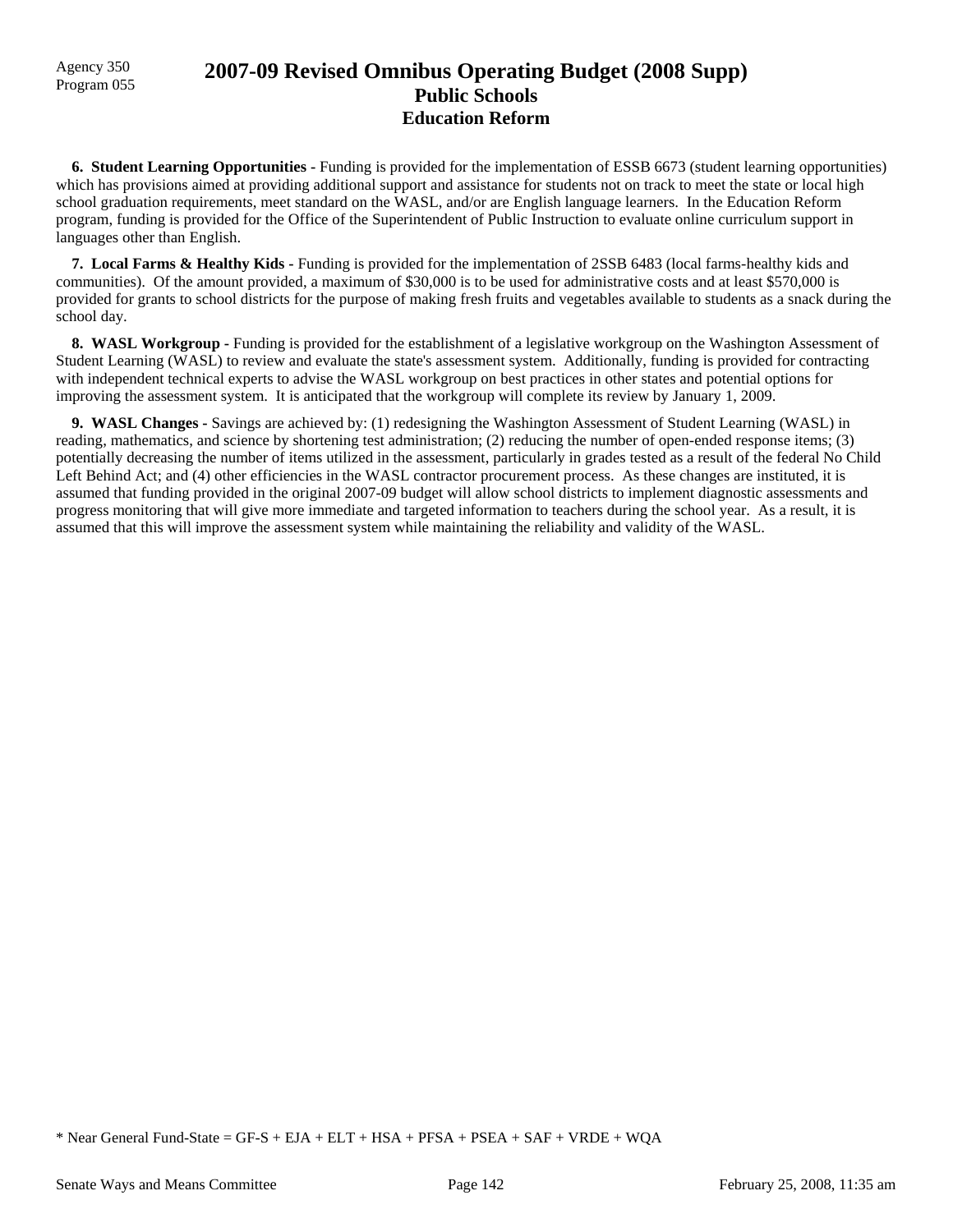# 2007-09 Revised Omnibus Operating Budget (2008 Supp)

**Public Schools**

# **Transitional Bilingual Instruction**

(Dollars in Thousands)

|                                         | <b>Senate Chair Proposal</b> |                  |              |
|-----------------------------------------|------------------------------|------------------|--------------|
|                                         | <b>FTEs</b>                  | <b>Near GF-S</b> | <b>Total</b> |
| 2007-09 Original Appropriations         | 0.0                          | 134.537          | 179,780      |
| 2007-09 Maintenance Level               | 0.0                          | 135.121          | 180,364      |
| 2007-09 Revised Appropriations          | 0.0                          | 135.121          | 180,364      |
| Difference from Original Appropriations | 0.0                          | 584              | 584          |
| % Change from Original Appropriations   | $0.0\%$                      | 0.4%             | 0.3%         |

*Comments:*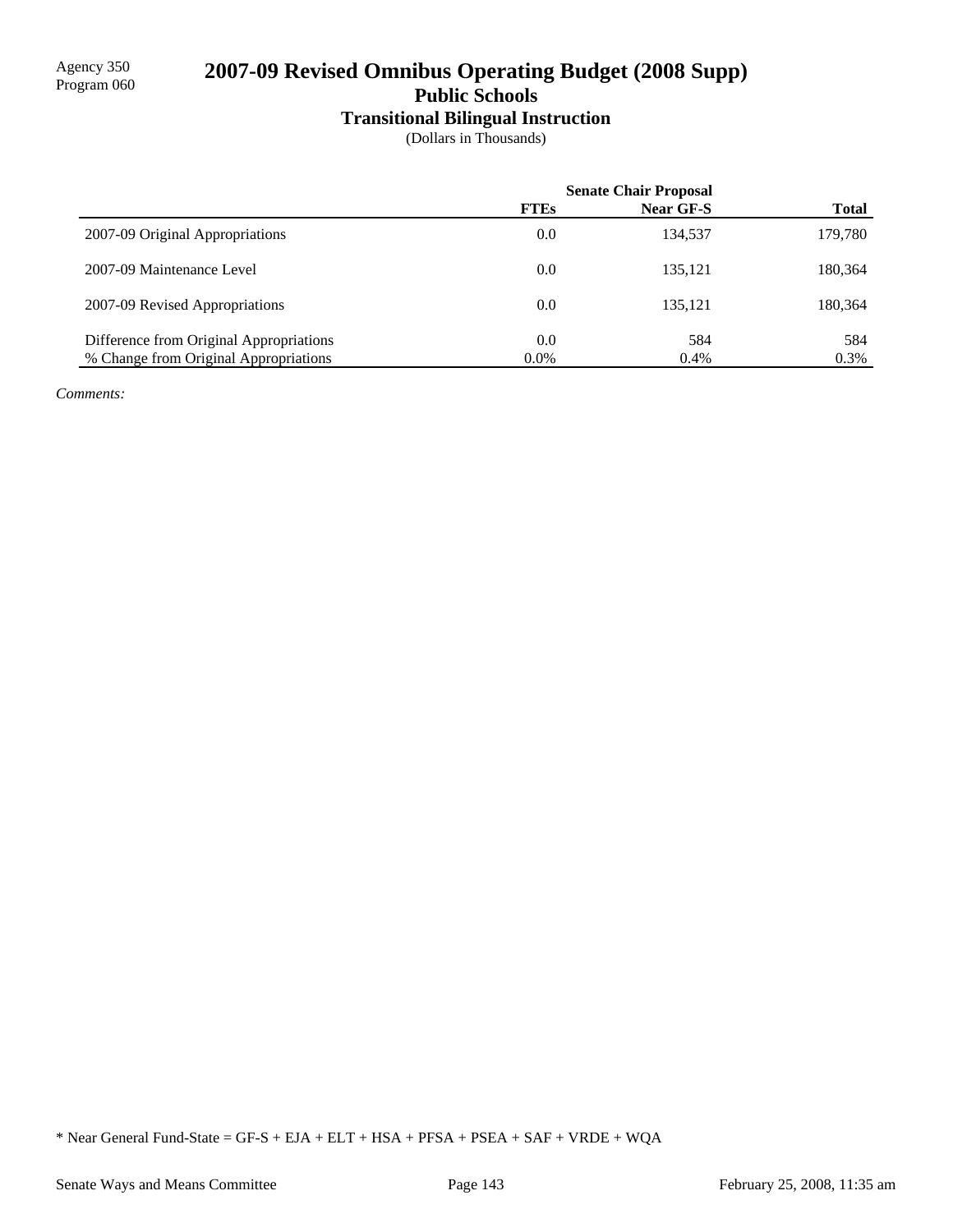## Agency 350 **2007-09 Revised Omnibus Operating Budget (2008 Supp)** Program 061 **Public Schools**

#### **Learning Assistance Program (LAP)**

(Dollars in Thousands)

|                                             | <b>Senate Chair Proposal</b> |                  |              |
|---------------------------------------------|------------------------------|------------------|--------------|
|                                             | <b>FTEs</b>                  | <b>Near GF-S</b> | <b>Total</b> |
| 2007-09 Original Appropriations             | 0.0                          | 189,901          | 550,561      |
| 2007-09 Maintenance Level                   | 0.0                          | 183,986          | 544,646      |
| <b>2008 Policy Non-Comp Changes:</b>        |                              |                  |              |
| <b>Student Learning Opportunities</b><br>1. | 0.0                          | 23,066           | 23,066       |
| Policy -- Non-Comp Total                    | 0.0                          | 23,066           | 23,066       |
| <b>Total Policy Changes</b>                 | 0.0                          | 23,066           | 23,066       |
| 2007-09 Revised Appropriations              | 0.0                          | 207,052          | 567,712      |
| Difference from Original Appropriations     | 0.0                          | 17,151           | 17,151       |
| % Change from Original Appropriations       | $0.0\%$                      | 9.0%             | 3.1%         |

#### *Comments:*

 **1. Student Learning Opportunities -** Funding is provided for the implementation of ESSB 6673 (student learning opportunities) which has provisions aimed at providing additional support and assistance for students not on track to meet the state or local high school graduation requirements, meet standard on the WASL, and/or are English language learners. As part of the funding for the legislation, the per student amount provided through the Learning Assistance Program is increased by over 30 percent. It is intended that the enhanced LAP funding will allow school districts to provide additional extended learning opportunities to struggling students.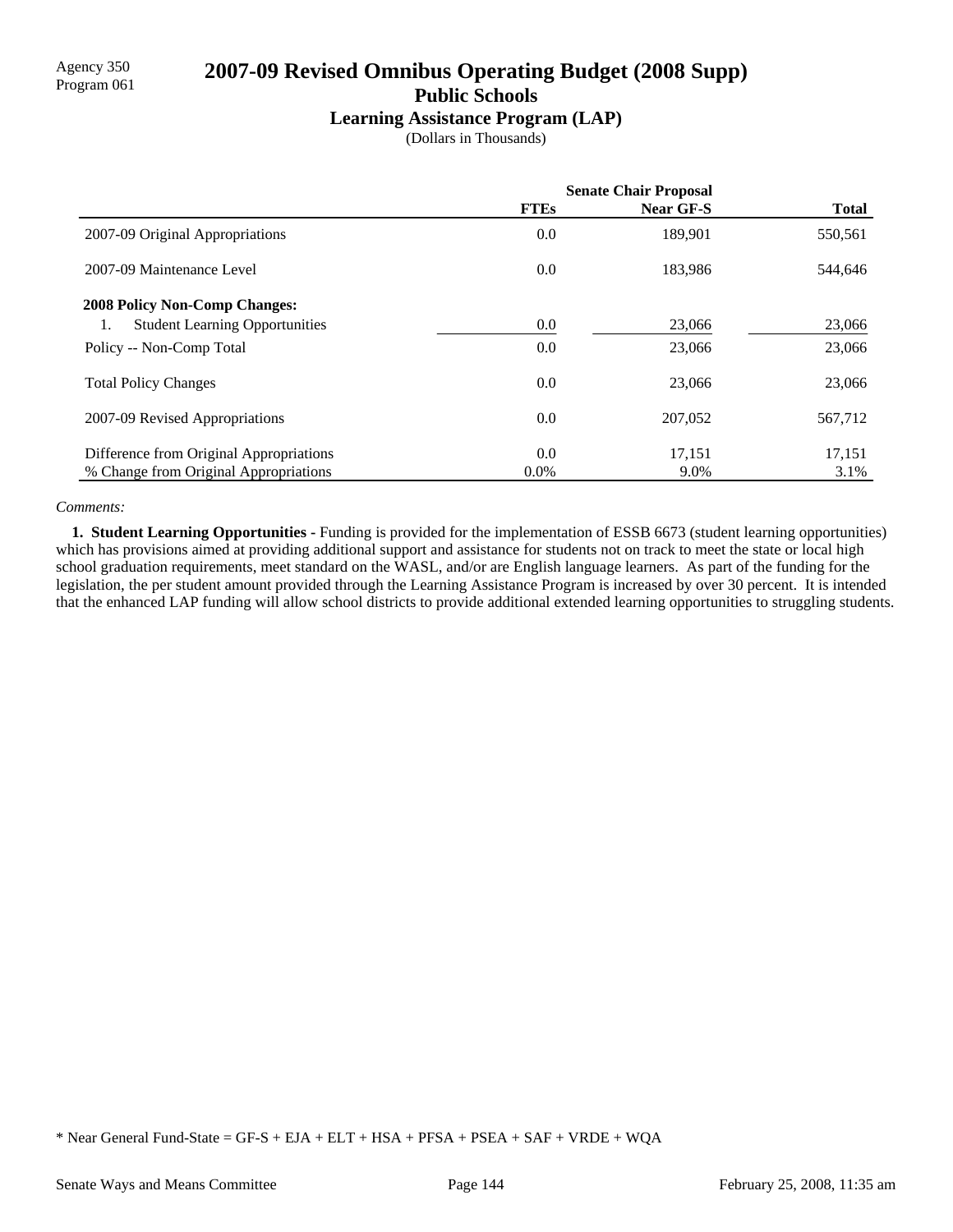# 2007-09 Revised Omnibus Operating Budget (2008 Supp)

**Public Schools**

### **Promoting Academic Success**

(Dollars in Thousands)

|                                         | <b>Senate Chair Proposal</b> |           |              |
|-----------------------------------------|------------------------------|-----------|--------------|
|                                         | <b>FTEs</b>                  | Near GF-S | <b>Total</b> |
| 2007-09 Original Appropriations         | 0.0                          | 48,997    | 48,997       |
| 2007-09 Maintenance Level               | 0.0                          | 34,570    | 34,570       |
| 2007-09 Revised Appropriations          | 0.0                          | 34,570    | 34,570       |
| Difference from Original Appropriations | 0.0                          | -14.427   | $-14.427$    |
| % Change from Original Appropriations   | $0.0\%$                      | $-29.4\%$ | $-29.4%$     |

*Comments:*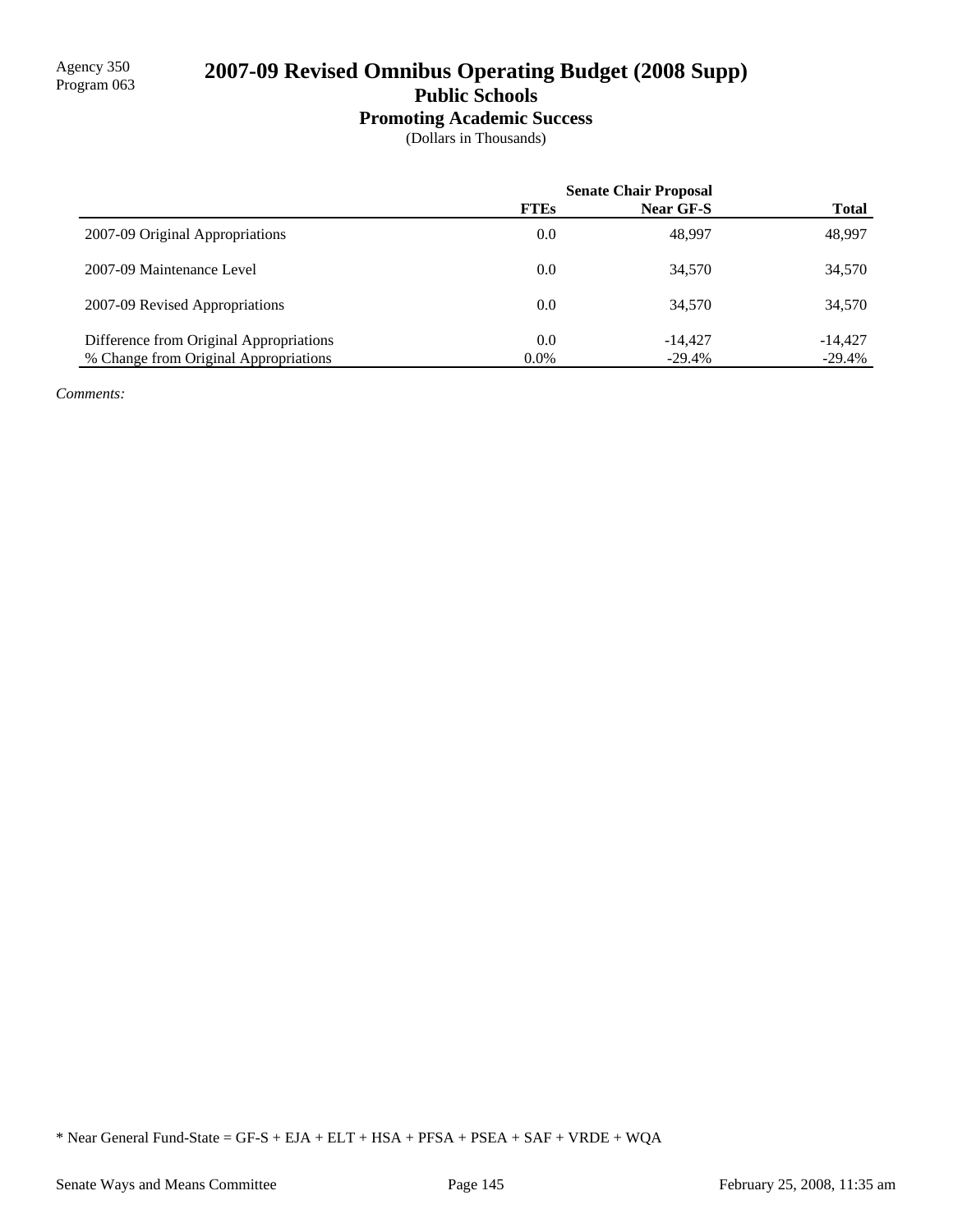# Agency 350<br>Program 714 **2007-09 Revised Omnibus Operating Budget (2008 Supp)**

# **Public Schools**

### **Compensation Adjustments**

(Dollars in Thousands)

|                                             | <b>Senate Chair Proposal</b> |           |              |
|---------------------------------------------|------------------------------|-----------|--------------|
|                                             | <b>FTEs</b>                  | Near GF-S | <b>Total</b> |
| 2007-09 Original Appropriations             | 0.0                          | 510,536   | 510,779      |
| 2007-09 Maintenance Level                   | 0.0                          | 548,850   | 549,116      |
| <b>2008 Policy Non-Comp Changes:</b>        |                              |           |              |
| <b>Classified Staff Ratio</b><br>1.         | 0.0                          | 999       | 999          |
| 2.<br><b>Student Learning Opportunities</b> | 0.0                          | 1,785     | 1,785        |
| Policy -- Non-Comp Total                    | 0.0                          | 2,784     | 2,784        |
| <b>Total Policy Changes</b>                 | 0.0                          | 2.784     | 2,784        |
| 2007-09 Revised Appropriations              | 0.0                          | 551,634   | 551,900      |
| Difference from Original Appropriations     | 0.0                          | 41,098    | 41,121       |
| % Change from Original Appropriations       | 0.0%                         | 8.1%      | 8.1%         |

#### *Comments:*

 **1. Classified Staff Ratio -** Enhancing the classified staffing ratio will increase state funding to districts for staffing, which in turn increases the cost of I-732 salary increases and health benefit changes.

 **2. Student Learning Opportunities -** Enhancing the Learning Assistance Program, as part of the funding of ESSB 6673 (student learning opportunities), will increase state funding to districts for staffing and will in turn increase the cost of I-732 salary increases and health benefit changes.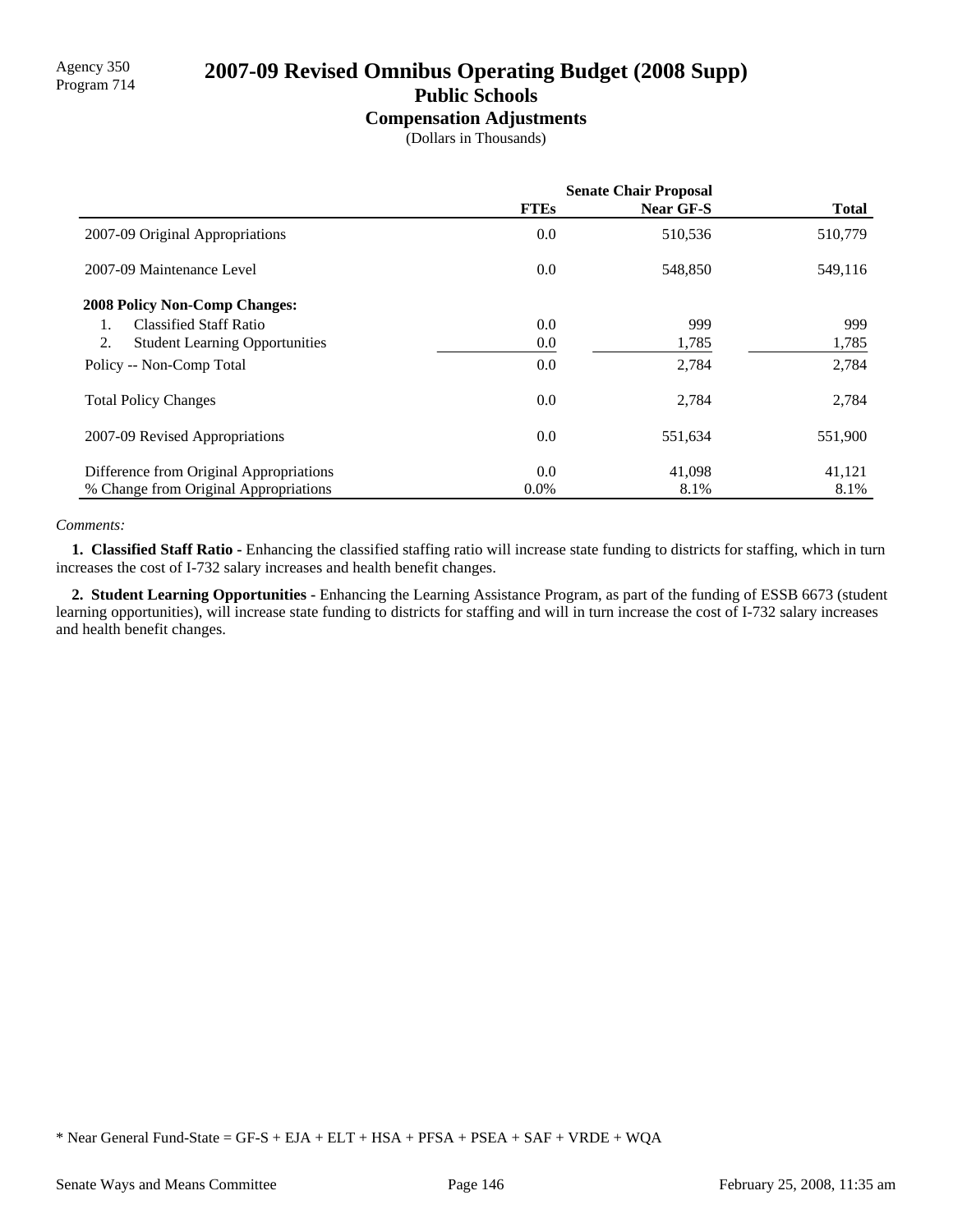# Agency 351 **2007-09 Revised Omnibus Operating Budget (2008 Supp)**

### **State School for the Blind**

(Dollars in Thousands)

|                                          | <b>Senate Chair Proposal</b> |                  |              |
|------------------------------------------|------------------------------|------------------|--------------|
|                                          | <b>FTEs</b>                  | <b>Near GF-S</b> | <b>Total</b> |
| 2007-09 Original Appropriations          | 86.0                         | 12,144           | 13,744       |
| 2007-09 Maintenance Level                | 86.0                         | 12,156           | 13,764       |
| <b>2008 Policy Non-Comp Changes:</b>     |                              |                  |              |
| <b>Attorney General Legal Fees</b><br>1. | $0.0\,$                      | 50               | 50           |
| Policy -- Non-Comp Total                 | 0.0                          | 50               | 50           |
| <b>Total Policy Changes</b>              | $0.0\,$                      | 50               | 50           |
| 2007-09 Revised Appropriations           | 86.0                         | 12,206           | 13,814       |
| Difference from Original Appropriations  | 0.0                          | 62               | 70           |
| % Change from Original Appropriations    | $0.0\%$                      | 0.5%             | 0.5%         |

#### *Comments:*

 **1. Attorney General Legal Fees -** The Washington State Supreme Court will decide whether to hear the case of Delyria & Koch v. Washington State School for the Blind in June 2008. One-time funding is provided to pay for legal fees incurred if the Supreme Court decides to hear this case.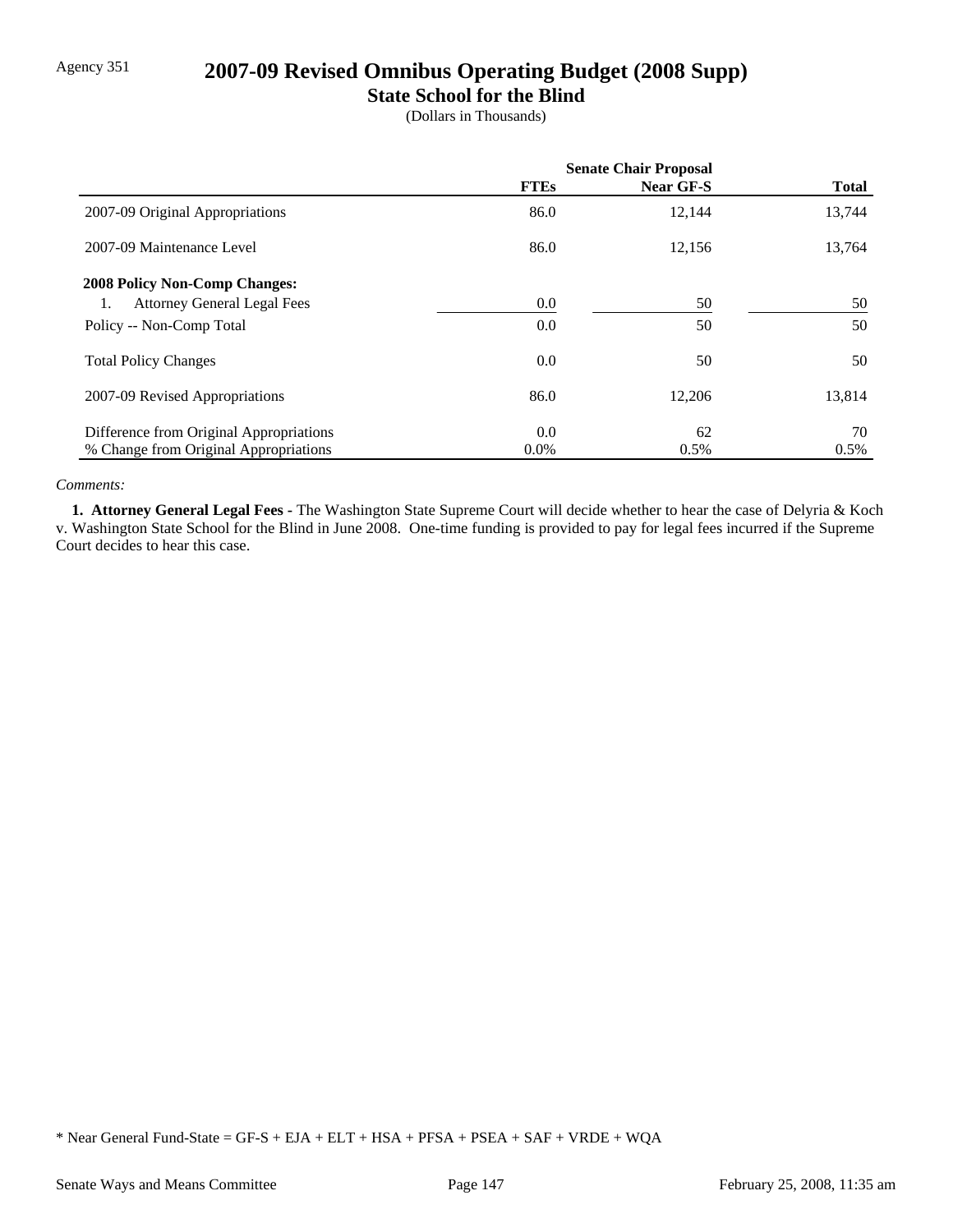### Agency 353 **2007-09 Revised Omnibus Operating Budget (2008 Supp)**

### **State School for the Deaf**

(Dollars in Thousands)

|                                         | <b>Senate Chair Proposal</b> |                  |              |
|-----------------------------------------|------------------------------|------------------|--------------|
|                                         | <b>FTEs</b>                  | <b>Near GF-S</b> | <b>Total</b> |
| 2007-09 Original Appropriations         | 123.2                        | 17,746           | 17,978       |
| 2007-09 Maintenance Level               | 108.2                        | 17,770           | 18,002       |
| <b>2008 Policy Non-Comp Changes:</b>    |                              |                  |              |
| Deaf Multi-Disabled Students<br>1.      | 2.0                          | 214              | 214          |
| Reading Outreach Program<br>2.          | 1.0                          | 0                | 84           |
| 3.<br>Superintendent Search             | 0.0                          | 20               | 20           |
| Policy -- Non-Comp Total                | 3.0                          | 234              | 318          |
| <b>Total Policy Changes</b>             | 3.0                          | 234              | 318          |
| 2007-09 Revised Appropriations          | 111.2                        | 18,004           | 18,320       |
| Difference from Original Appropriations | $-12.0$                      | 258              | 342          |
| % Change from Original Appropriations   | $-9.7\%$                     | 1.5%             | 1.9%         |

#### *Comments:*

 **1. Deaf Multi-Disabled Students -** New and prospective deaf, multi-disabled students require specialized programming not previously provided at the Washington State School for the Deaf. A teacher and a teacher's aide will administer a specialized curriculum needed to serve a classroom of eight deaf, multi-disabled students.

 **2. Reading Outreach Program -** The Office of the Superintendent of Public Instruction (OSPI) is beginning a gradual, four-year funding reduction for the Shared Reading Video Outreach Project (SRVOP). Administered by the Washington State School for the Deaf, SRVOP utilizes video technology to enhance literacy and language development for deaf students throughout the state. This item replaces the OSPI funding reduction for Fiscal Year 2009. The program is managed by two FTE staff and delivery of services to students will be funded through contracts with local school districts. (General Fund-Private/Local)

 **3. Superintendent Search -** The Washington School for the Deaf is conducting a nationwide search for a new superintendent. This will allow the Governor to appoint the best candidate to lead the agency.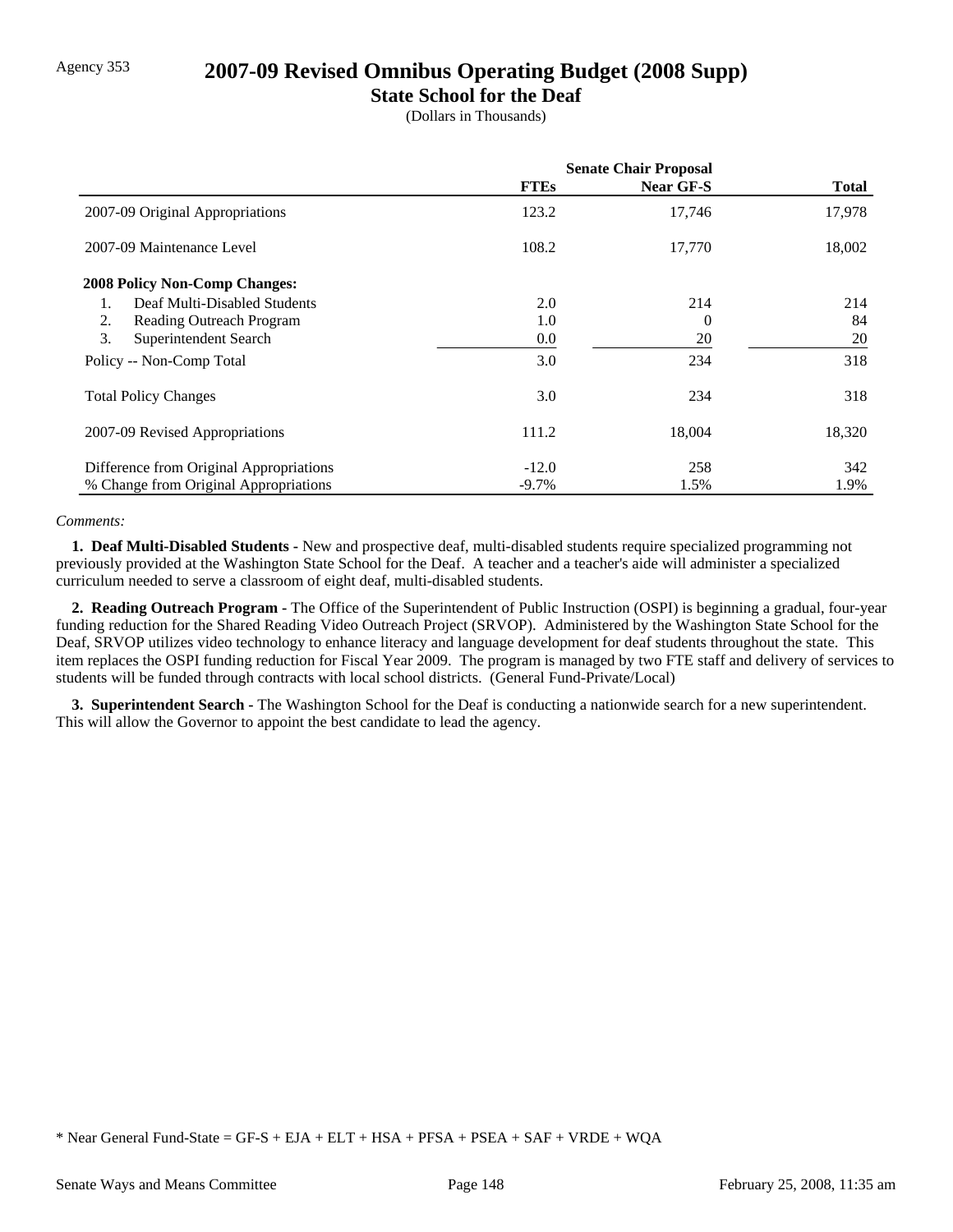# Agency 354 **2007-09 Revised Omnibus Operating Budget (2008 Supp)**

### **Work Force Trng & Educ Coord Board**

(Dollars in Thousands)

|                                         | <b>Senate Chair Proposal</b> |                  |              |
|-----------------------------------------|------------------------------|------------------|--------------|
|                                         | <b>FTEs</b>                  | <b>Near GF-S</b> | <b>Total</b> |
| 2007-09 Original Appropriations         | 23.3                         | 3,529            | 58,038       |
| 2007-09 Maintenance Level               | 23.3                         | 3,529            | 58,038       |
| <b>2008 Policy Non-Comp Changes:</b>    |                              |                  |              |
| Workplace-Based Learning<br>1.          | 0.3                          | 300              | 600          |
| Policy -- Non-Comp Total                | 0.3                          | 300              | 600          |
| <b>Total Policy Changes</b>             | 0.3                          | 300              | 600          |
| 2007-09 Revised Appropriations          | 23.6                         | 3,829            | 58,638       |
| Difference from Original Appropriations | 0.3                          | 300              | 600          |
| % Change from Original Appropriations   | 1.3%                         | 8.5%             | 1.0%         |

#### *Comments:*

 **1. Workplace-Based Learning -** As provided in SSB 6295 (workplace-based electronically distributed learning), funds are provided to identify and test new ways to make post-secondary education accessible to employed adults at their workplaces. (General Fund-State, General Fund-Private/Local)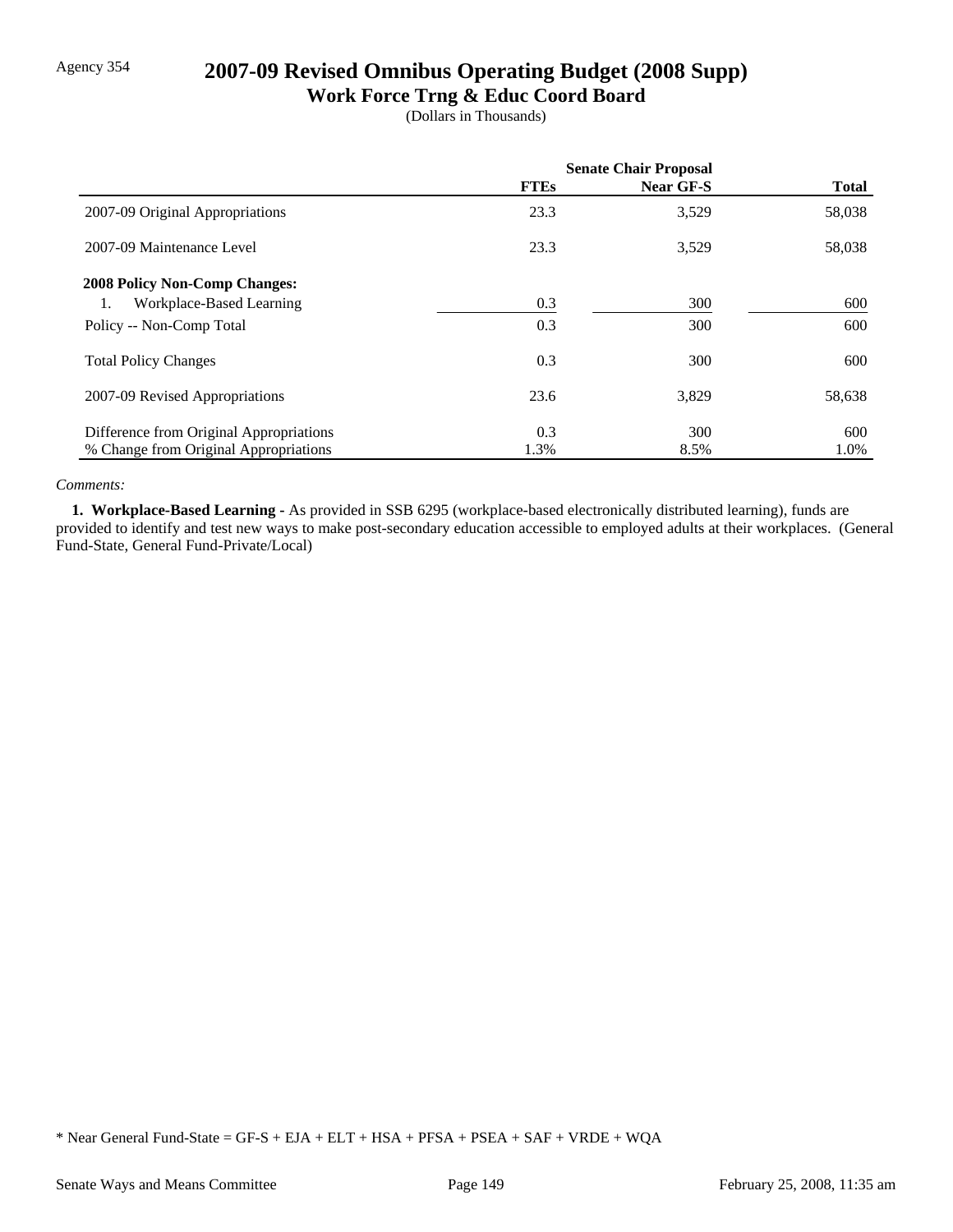# Agency 355 **2007-09 Revised Omnibus Operating Budget (2008 Supp)**

### **Archaeology & Historic Preservation**

(Dollars in Thousands)

|                                         | <b>Senate Chair Proposal</b> |           |              |
|-----------------------------------------|------------------------------|-----------|--------------|
|                                         | <b>FTEs</b>                  | Near GF-S | <b>Total</b> |
| 2007-09 Original Appropriations         | 16.6                         | 2,120     | 3,785        |
| 2007-09 Maintenance Level               | 16.6                         | 2,132     | 3,797        |
| <b>2008 Policy Non-Comp Changes:</b>    |                              |           |              |
| <b>Increased Rental Costs</b>           | $0.0\,$                      | 37        | 37           |
| 2.<br>Maritime Heritage Feasibility     | $0.0\,$                      | 150       | 150          |
| Policy -- Non-Comp Total                | $0.0\,$                      | 187       | 187          |
| <b>Total Policy Changes</b>             | $0.0\,$                      | 187       | 187          |
| 2007-09 Revised Appropriations          | 16.6                         | 2,319     | 3,984        |
| Difference from Original Appropriations | 0.0                          | 199       | 199          |
| % Change from Original Appropriations   | $0.0\%$                      | 9.4%      | 5.3%         |

#### *Comments:*

 **1. Increased Rental Costs -** The Department's staffing has grown by more than 50 percent over the last few years. To accommodate this growth, the Department has had to increase its square footage at its downtown Olympia office. Funding is provided for the increase in rental costs.

 **2. Maritime Heritage Feasibility -** One-time funding is provided for the department to conduct a preliminary assessment to determine the feasibility of seeking federal heritage area designation for Washington state's maritime regions. A report is due to the Legislature and the Governor by January 1, 2010. (General Fund-State)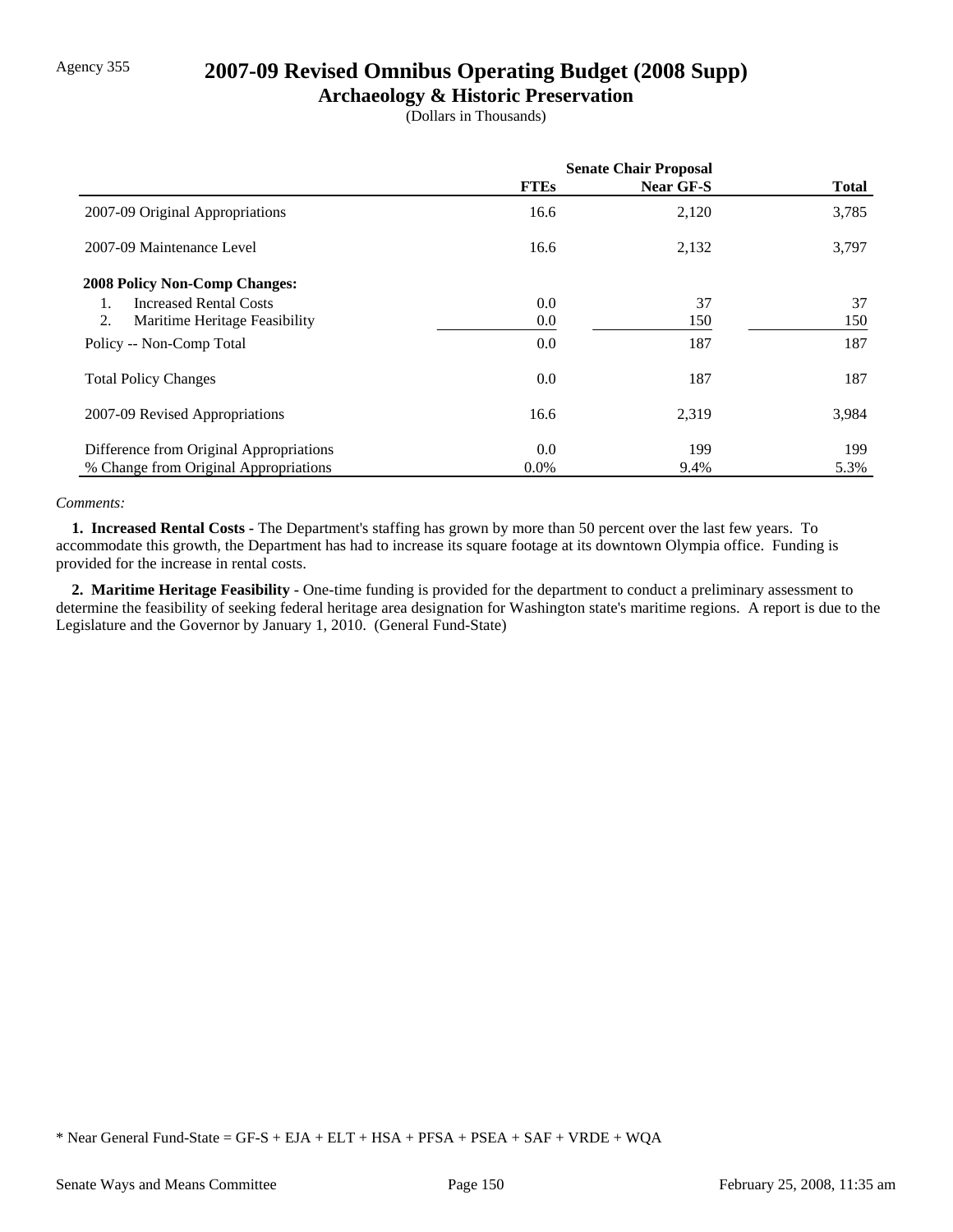# Agency 357 **2007-09 Revised Omnibus Operating Budget (2008 Supp)**

### **Department of Early Learning**

(Dollars in Thousands)

|                                         | <b>Senate Chair Proposal</b> |                  |              |
|-----------------------------------------|------------------------------|------------------|--------------|
|                                         | <b>FTEs</b>                  | <b>Near GF-S</b> | <b>Total</b> |
| 2007-09 Original Appropriations         | 208.7                        | 134,487          | 329,903      |
| 2007-09 Maintenance Level               | 208.7                        | 135,351          | 330,767      |
| <b>2008 Policy Non-Comp Changes:</b>    |                              |                  |              |
| <b>Increased Legal Billings</b><br>1.   | 0.5                          | 180              | 180          |
| <b>Improve Child Care Safety</b><br>2.  | 2.5                          | 435              | 435          |
| 3.<br><b>Transfer Program Funding</b>   | 0.0                          | 2,272            | 2,272        |
| Policy -- Non-Comp Total                | 3.0                          | 2,887            | 2,887        |
| <b>Total Policy Changes</b>             | 3.0                          | 2,887            | 2,887        |
| 2007-09 Revised Appropriations          | 211.7                        | 138,238          | 333,654      |
| Difference from Original Appropriations | 3.0                          | 3,751            | 3,751        |
| % Change from Original Appropriations   | 1.4%                         | 2.8%             | 1.1%         |

#### *Comments:*

 **1. Increased Legal Billings -** The Department's legal billings related to administration have increased. One-time funding of \$90,000 is provided in Fiscal Year 08 to partially offset the costs of the billings. Funding is provided in Fiscal Year 2009 for the Department to hire an additional in-house counsel to provide assistance to the administration for legal affairs. This is intended to offset the Department's legal bills starting in Fiscal Year 2009.

 **2. Improve Child Care Safety -** Funding is provided for the Department to Early Learning to add five quality improvement specialists to establish a consistent approach to licensing actions

 **3. Transfer Program Funding -** DEL currently staffs and administers the following programs: Head Start Collaboration Office, Homeless Child Care Subsidy Program, Seasonal Child Care Subsidy Program, and the Tiered Reimbursement Program for Child Care Providers. When DEL was established, the funds remained at DSHS. The following amounts are transferred to DEL to align funding with the programs: Head Start Collaboration State Match (\$46,250), Homeless Child Care Subsidy Program (\$690,000), Seasonal Child Care Subsidy Program (\$1,035,265) and the Tiered Reimbursement Program (\$500,000).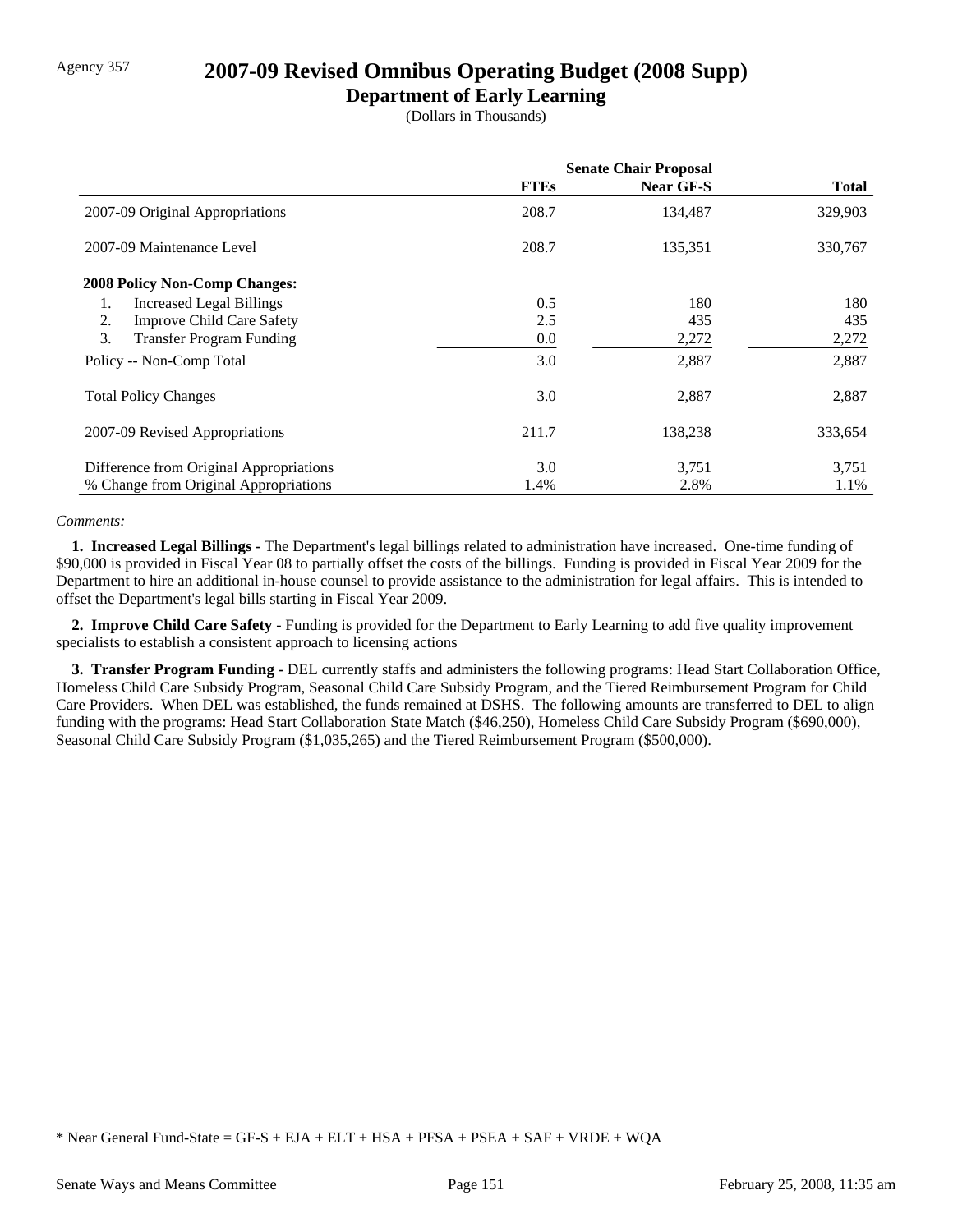### Agency 360 **2007-09 Revised Omnibus Operating Budget (2008 Supp)**

### **University of Washington**

(Dollars in Thousands)

|                                              | <b>Senate Chair Proposal</b> |           |              |
|----------------------------------------------|------------------------------|-----------|--------------|
|                                              | <b>FTEs</b>                  | Near GF-S | <b>Total</b> |
| 2007-09 Original Appropriations              | 19,942.7                     | 806,919   | 4,130,410    |
| 2007-09 Maintenance Level                    | 19,942.7                     | 806,968   | 4,130,607    |
| <b>2008 Policy Non-Comp Changes:</b>         |                              |           |              |
| Campus Safety Mental Health Counsel<br>1.    | 0.5                          | 88        | 88           |
| Ruckelshaus Center<br>2.                     | 0.0                          | 125       | 125          |
| 3.<br><b>International Trade Fellowships</b> | 0.0                          | 408       | 408          |
| Knowledge Worker Residency Status<br>4.      | 0.0                          | 340       | $\Omega$     |
| 5.<br><b>Climate Change Research</b>         | 0.0                          | 65        | 65           |
| Policy -- Non-Comp Total                     | 0.5                          | 1,026     | 686          |
| <b>Total Policy Changes</b>                  | 0.5                          | 1,026     | 686          |
| 2007-09 Revised Appropriations               | 19,943.2                     | 807,994   | 4, 131, 293  |
| Difference from Original Appropriations      | 0.5                          | 1,075     | 883          |
| % Change from Original Appropriations        | $0.0\%$                      | 0.1%      | $0.0\%$      |

#### *Comments:*

 **1. Campus Safety Mental Health Counsel -** Funding is provided for an additional full-time mental health professional to provide counseling services to University of Washington students.

 **2. Ruckelshaus Center -** Chapter 353, Laws of 2007, requires the William Ruckelshaus Center to explore practical and effective ways to resolve or reduce conflict associated with land use requirements and property rights. Initial and progress reports are due in the fall of 2007 and 2008, and a final report will be submitted on September 1, 2009. The 2007-09 Biennial Budget provided funding to begin the project in Fiscal Year 2008. One-time funding is added to continue this effort in Fiscal Year 2009.

 **3. International Trade Fellowships -** Funding is provided to implement SSB 5367 (Washington Trade Corps Fellowship), which creates opportunities for 15 students to work as fellowship assistants to international trade representatives.

 **4. Knowledge Worker Residency Status -** Under Senate Bill 6849, certain foreign nationals who work in occupations that require specialized skills and knowledge will now qualify for in-state tuition, as will their spouses and children. State funds are provided to cover the difference between in-state and out-of-state tuition for these students. (General Fund-State, Higher Education Tuition Account-Nonappropriated)

 **5. Climate Change Research -** Funding is provided to implement the provisions of SB 6308, which assigns additional research and advisory responsibilities to the Office of the State Climatologist.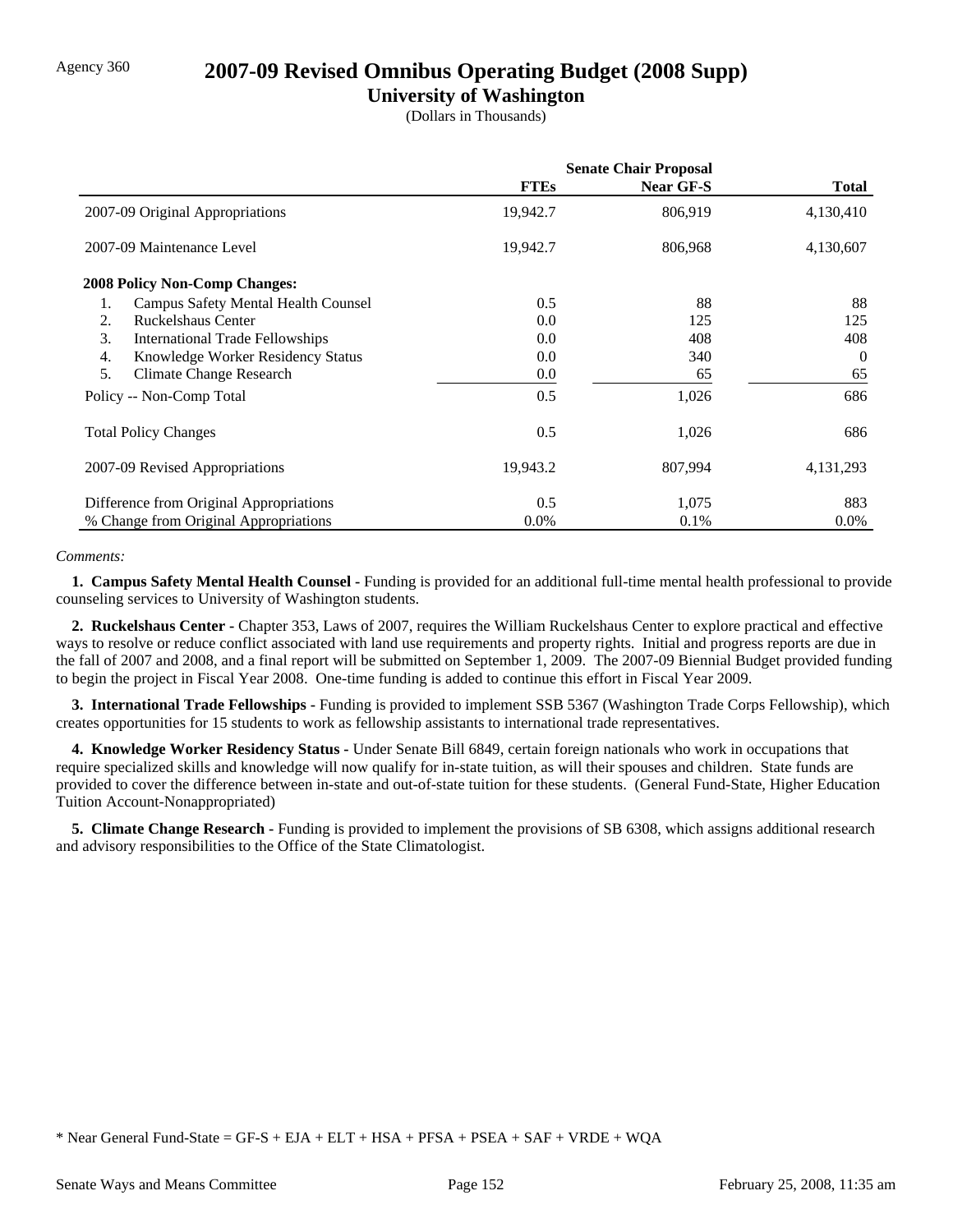### Agency 365 **2007-09 Revised Omnibus Operating Budget (2008 Supp)**

### **Washington State University**

(Dollars in Thousands)

|                                                 | <b>Senate Chair Proposal</b> |                  |              |
|-------------------------------------------------|------------------------------|------------------|--------------|
|                                                 | <b>FTEs</b>                  | <b>Near GF-S</b> | <b>Total</b> |
| 2007-09 Original Appropriations                 | 6,308.9                      | 508,614          | 1,189,011    |
| 2007-09 Maintenance Level                       | 6,308.9                      | 510,286          | 1,190,693    |
| <b>2008 Policy Non-Comp Changes:</b>            |                              |                  |              |
| 1.<br>Campus Safety Mental Health Counsel       | 0.5                          | 77               | 77           |
| Deaf Education<br>2.                            | 0.0                          | <b>200</b>       | <b>200</b>   |
| 3.<br><b>Ruckelshaus Center</b>                 | 0.0                          | 175              | 175          |
| Graduate Collective Bargaining<br>4.            | 0.5                          | 160              | 160          |
| 5.<br>Knowledge Worker Residency Status         | $0.0\,$                      | 159              | $\theta$     |
| <b>Community Technology Opportunities</b><br>6. | 0.0                          | 1,000            | 1,000        |
| <b>Small Business Development Center</b><br>7.  | 0.0                          | 50               | 50           |
| 8.<br>Core Computer Systems Study               | 0.0                          | 1,000            | 1,000        |
| Policy -- Non-Comp Total                        | 1.0                          | 2,821            | 2,662        |
| <b>Total Policy Changes</b>                     | 1.0                          | 2,821            | 2,662        |
| 2007-09 Revised Appropriations                  | 6,309.9                      | 513,107          | 1,193,355    |
| Difference from Original Appropriations         | 1.0                          | 4,493            | 4,344        |
| % Change from Original Appropriations           | 0.0%                         | 0.9%             | 0.4%         |

#### *Comments:*

 **1. Campus Safety Mental Health Counsel -** Funding is provided for an additional full-time mental health professional to provide counseling services to Washington State University students.

 **2. Deaf Education -** Funding is provided to implement a teacher preparation program at Washington State University-Vancouver that will prepare currently-licensed teachers to more effectively educate students who are deaf or hearing-impaired. The program will use a variety of distance learning instructional methods and delivery formats in order to reach teachers throughout the state.

 **3. Ruckelshaus Center -** Chapter 353, Laws of 2007, requires the William Ruckelshaus Center to explore practical and effective ways to resolve or reduce conflict associated with land use requirements and property rights. Initial and progress reports are due in the fall of 2007 and 2008, and a final report will be submitted on September 1, 2009. The 2007-09 budget provided funding to begin the project in Fiscal Year 2008. One-time funding is added to continue this effort in Fiscal Year 2009.

 **4. Graduate Collective Bargaining -** Funds are provided for Washington State University to administer SSB 6737, which extends collective bargaining rights to graduate student teaching and research assistants.

 **5. Knowledge Worker Residency Status -** Under Senate Bill 6849, certain foreign nationals who work in occupations that require specialized skills and knowledge will now qualify for in-state tuition, as will their spouses and children. State funds are provided to cover the difference between in-state and out-of-state tuition for these students. (General Fund-State, Higher Education Tuition Account-Nonappropriated)

 **6. Community Technology Opportunities -** As provided in Senate Bill 6775, Washington State University Extension is to provide capacity building and grant support to promote the diffusion of information and communications technology in low-income and underserved communities throughout the state.

 **7. Small Business Development Center -** Funds are provided to expand the counseling and technical assistance services available through the small business development center at Renton Technical College.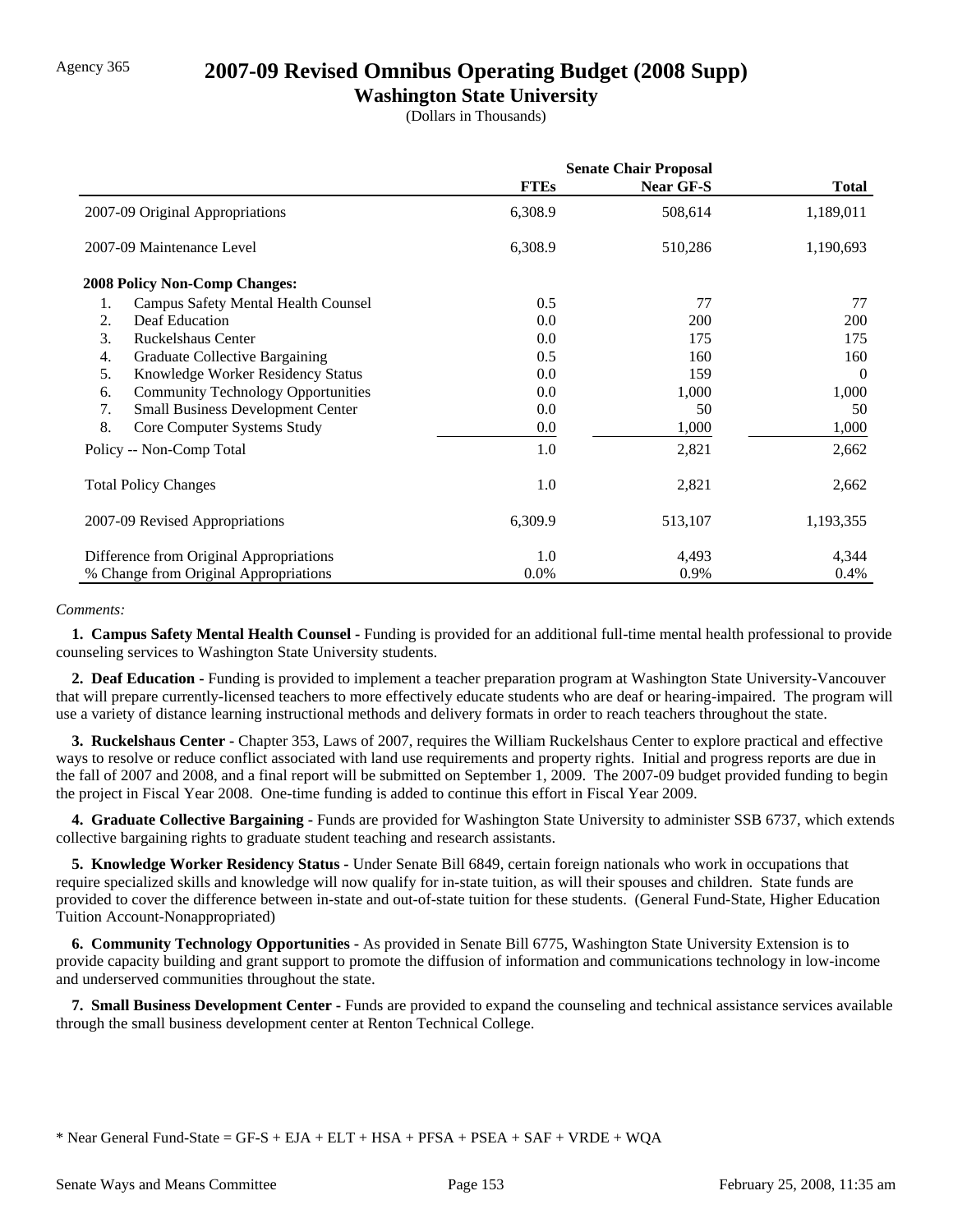# Agency 365 **2007-09 Revised Omnibus Operating Budget (2008 Supp) Washington State University**

 **8. Core Computer Systems Study -** Funds are provided to assess options and costs for replacing the Washington State University computer systems that mange core business and direct student support functions. The existing systems are more than thirty years old, rely upon significantly outdated technology, and are at risk of prolonged shutdown in the event of emergency. The feasibility study is to be conducted in accordance with state Information Service Board guidelines, and in consultation with the state Department of Information Systems.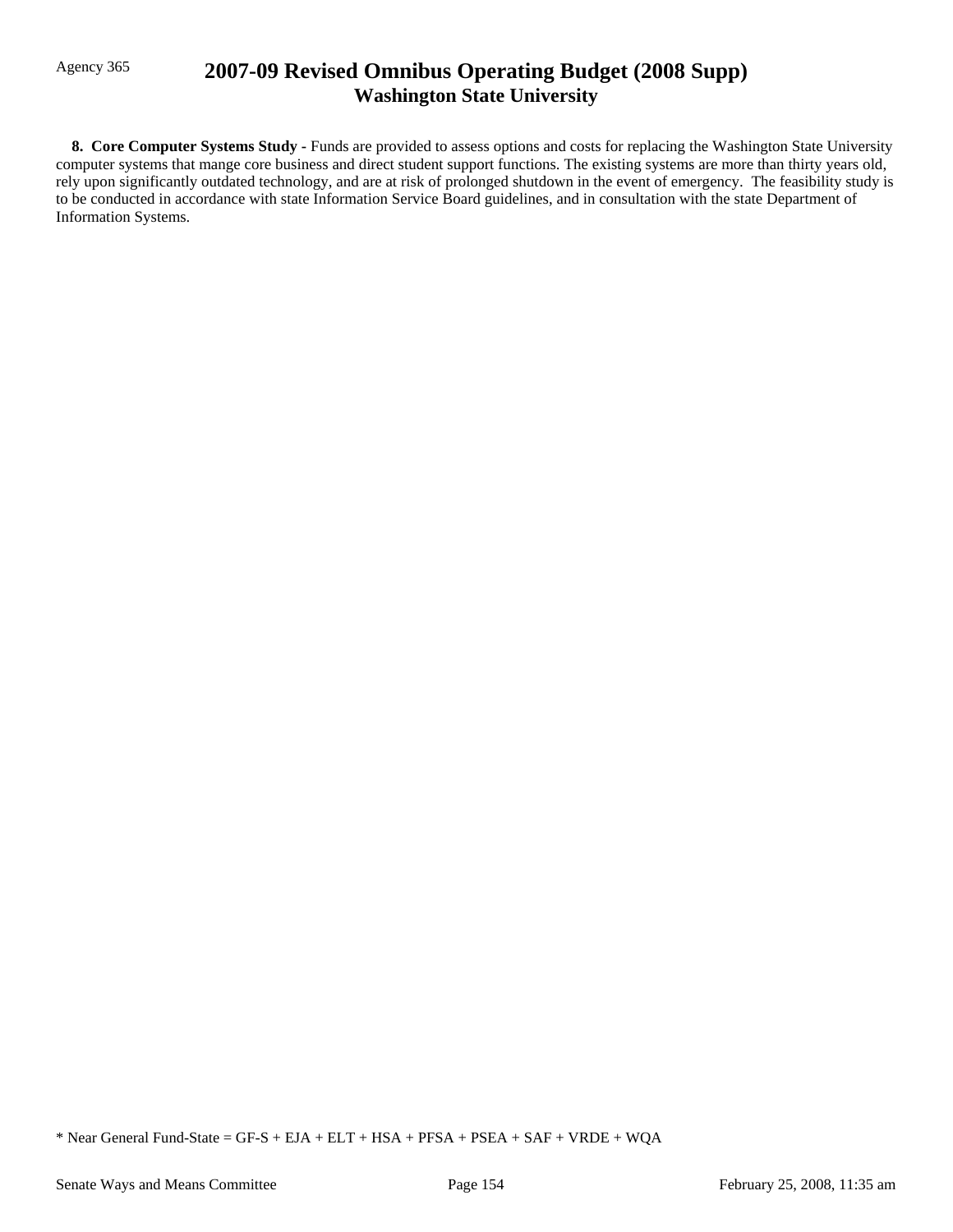# Agency 370 **2007-09 Revised Omnibus Operating Budget (2008 Supp)**

### **Eastern Washington University**

(Dollars in Thousands)

|                                                | <b>Senate Chair Proposal</b> |                  |         |
|------------------------------------------------|------------------------------|------------------|---------|
|                                                | <b>FTEs</b>                  | <b>Near GF-S</b> | Total   |
| 2007-09 Original Appropriations                | 1,394.7                      | 119,154          | 240,859 |
| 2007-09 Maintenance Level                      | 1,394.7                      | 119,162          | 240,867 |
| <b>2008 Policy Non-Comp Changes:</b>           |                              |                  |         |
| Campus Safety Mental Health Counsel<br>1.      | 0.5                          | 80               | 80      |
| <b>Health System Conversion Analysis</b><br>2. | 0.0                          | 62               | 62      |
| 3.<br>Northwest Autism Center                  | 0.0                          | 165              | 165     |
| Policy -- Non-Comp Total                       | 0.5                          | 307              | 307     |
| <b>Total Policy Changes</b>                    | 0.5                          | 307              | 307     |
| 2007-09 Revised Appropriations                 | 1,395.2                      | 119,469          | 241,174 |
| Difference from Original Appropriations        | 0.5                          | 315              | 315     |
| % Change from Original Appropriations          | $0.0\%$                      | 0.3%             | $0.1\%$ |

#### *Comments:*

 **1. Campus Safety Mental Health Counsel -** Funding is provided for an additional full-time mental health professional to provide counseling services to Eastern Washington University students.

 **2. Health System Conversion Analysis -** Funds are provided for the Institute for Public Policy and Economic Analysis to conduct an assessment of the likely medical, health care delivery, and economic consequences of the proposed sale of a major eastern Washington health care delivery system.

 **3. Northwest Autism Center -** Funds are provided for the Northwest Autism Center to expand availability of diagnostic services, and to conduct training for area teachers.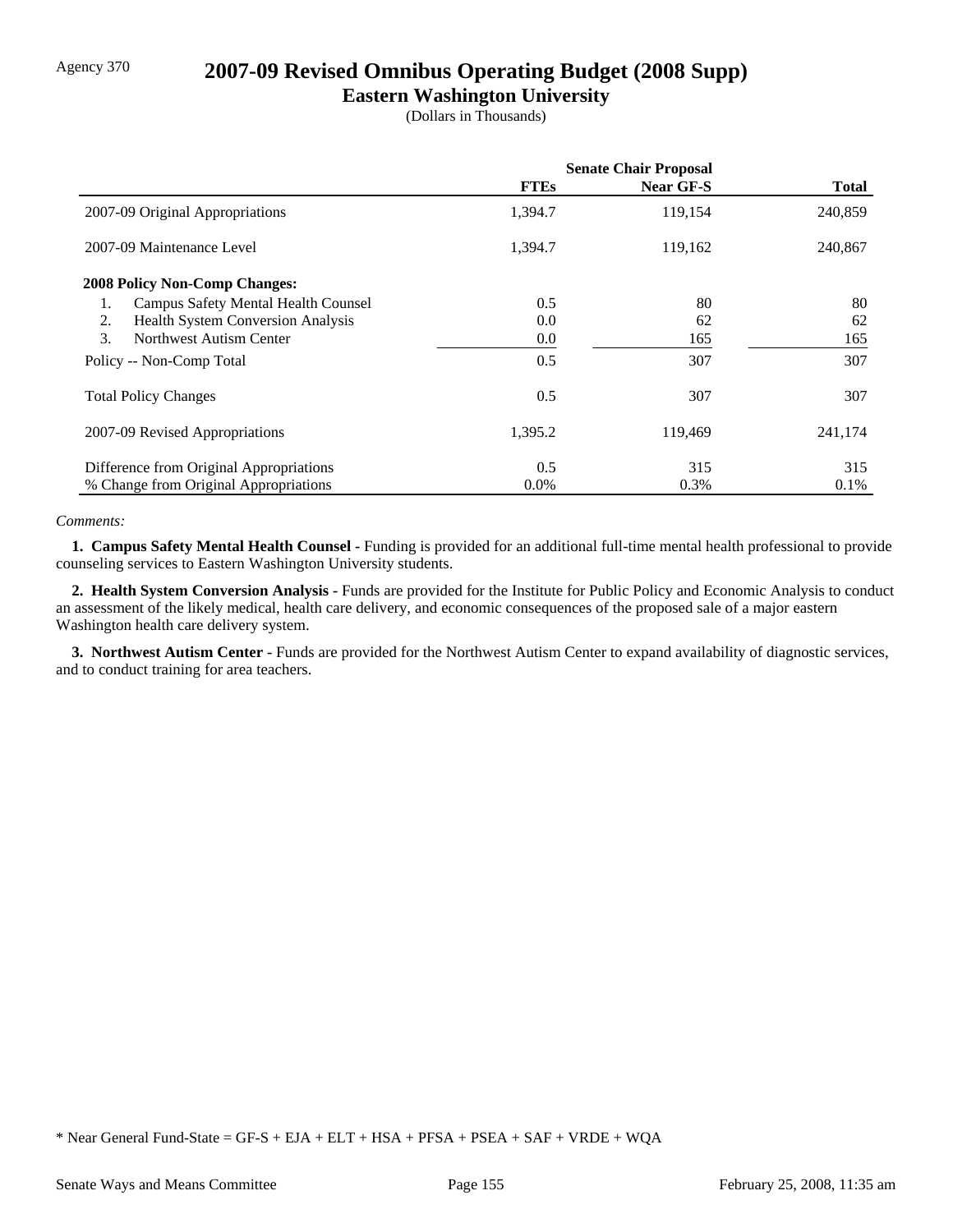# Agency 375 **2007-09 Revised Omnibus Operating Budget (2008 Supp)**

### **Central Washington University**

(Dollars in Thousands)

|                                           | <b>Senate Chair Proposal</b> |                  |         |
|-------------------------------------------|------------------------------|------------------|---------|
|                                           | <b>FTEs</b>                  | <b>Near GF-S</b> | Total   |
| 2007-09 Original Appropriations           | 1,223.8                      | 117,414          | 253,140 |
| 2007-09 Maintenance Level                 | 1,223.8                      | 118,338          | 254,064 |
| <b>2008 Policy Non-Comp Changes:</b>      |                              |                  |         |
| Campus Safety Mental Health Counsel<br>1. | 0.5                          | 80               | 80      |
| Fire & EMS Protection<br>2.               | 0.0                          | 100              | 100     |
| Policy -- Non-Comp Total                  | 0.5                          | 180              | 180     |
| Policy -- Comp Total                      | 0.0                          | 11               | 15      |
| <b>Total Policy Changes</b>               | 0.5                          | 191              | 195     |
| 2007-09 Revised Appropriations            | 1,224.3                      | 118,529          | 254,259 |
| Difference from Original Appropriations   | 0.5                          | 1,115            | 1,119   |
| % Change from Original Appropriations     | $0.0\%$                      | 1.0%             | 0.4%    |

#### *Comments:*

 **1. Campus Safety Mental Health Counsel -** Funding is provided for an additional mental health professional to provide counseling to Central Washington University students.

 **2. Fire & EMS Protection -** Funds are provided to address an unbudgeted increase in the cost of fire protection and emergency medical services (EMS).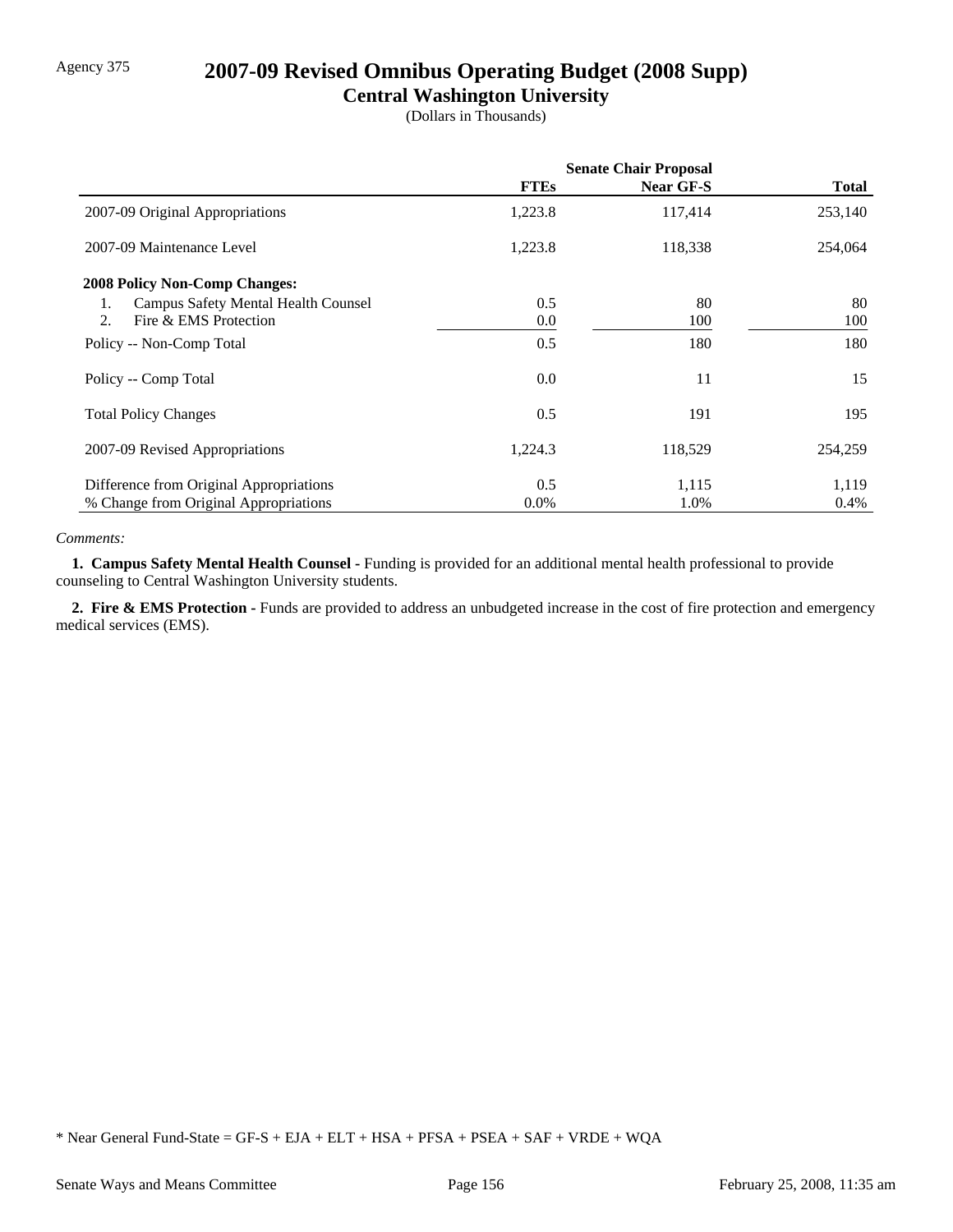### Agency 376 **2007-09 Revised Omnibus Operating Budget (2008 Supp)**

#### **The Evergreen State College**

(Dollars in Thousands)

|                                                  | <b>Senate Chair Proposal</b> |           |                |
|--------------------------------------------------|------------------------------|-----------|----------------|
|                                                  | <b>FTEs</b>                  | Near GF-S | <b>Total</b>   |
| 2007-09 Original Appropriations                  | 689.7                        | 64,559    | 117,667        |
| 2007-09 Maintenance Level                        | 689.7                        | 64,565    | 117,673        |
| <b>2008 Policy Non-Comp Changes:</b>             |                              |           |                |
| <b>Campus Safety Mental Health Counsel</b><br>1. | 0.5                          | 85        | 85             |
| <b>DD</b> Evidence-Based Practices<br>2.         | 0.0                          | 100       | 100            |
| 3.<br><b>Construction Industry Study WSIPP</b>   | 0.0                          | 46        | 46             |
| <b>Housing Instability Study</b><br>4.           | 0.0                          | 50        | 50             |
| 5.<br>Crisis Response Evaluation                 | 0.0                          | 23        | 23             |
| Knowledge Worker Residency Status<br>6.          | 0.0                          | 10        | $\overline{0}$ |
| Policy -- Non-Comp Total                         | 0.5                          | 314       | 304            |
| <b>Total Policy Changes</b>                      | 0.5                          | 314       | 304            |
| 2007-09 Revised Appropriations                   | 690.2                        | 64,879    | 117,977        |
| Difference from Original Appropriations          | 0.5                          | 320       | 310            |
| % Change from Original Appropriations            | 0.1%                         | 0.5%      | 0.3%           |

#### *Comments:*

 **1. Campus Safety Mental Health Counsel -** Funding is provided for an additional mental health professional to provide counseling to Evergreen State College students.

 **2. DD Evidence-Based Practices -** Funding is provided for the Washington State Institute for Public Policy (WSIPP) to conduct a literature review of research on programs for children and adults with developmental disabilities. The review shall provide information on programs that prevent placement in higher cost, more restrictive settings or use of more costly services; and evidencebased programs and programs viewed as best practices. The WSIPP will provide estimates of the economics of evidence-based programs identified in the literature review, including estimates of the net difference between avoided costs and the costs of the programs. A preliminary report is due by January 1, 2009, and a final report by June 30, 2009.

 **3. Construction Industry Study WSIPP -** As provided in SB 6732, the Washington State Institute for Public Policy is to assist an advisory committee with definition of benchmarks for monitoring the impact of the recommendations of the Joint Legislative Task Force on the Underground Economy in the Construction Industry. A preliminary report is to be submitted to the Legislature by December 31, 2008.

 **4. Housing Instability Study -** Funding is provided for the Washington State Institute of Public Policy to complete an estimate by December 2008 of the relationship between housing instability and sex offender recidivism.

 **5. Crisis Response Evaluation -** One-time funding is provided for the Washington State Institute for Public Policy (WSIPP) to extend its current evaluation of the integrated crisis response pilot programs operated by counties under contract with the Department of Social and Health Services. ESSB 6665 (crisis response programs) authorizes the current pilot programs for one additional year, through June 30, 2009. Under funds authorized in the previous biennium, WSIPP produced a preliminary report in December, 2007. Pursuant to the direction in the bill, the WSIPP will produce a second preliminary report by June 30, 2008, and a final report by June 30, 2010.

 **6. Knowledge Worker Residency Status -** Under Senate Bill 6849, certain foreign nationals who work in occupations that require specialized skills and knowledge will now qualify for in-state tuition, as will their spouses and children. State funds are provided to cover the difference between in-state and out-of-state tuition for these students. (General Fund-State, Higher Education Tuition Account-Nonappropriated)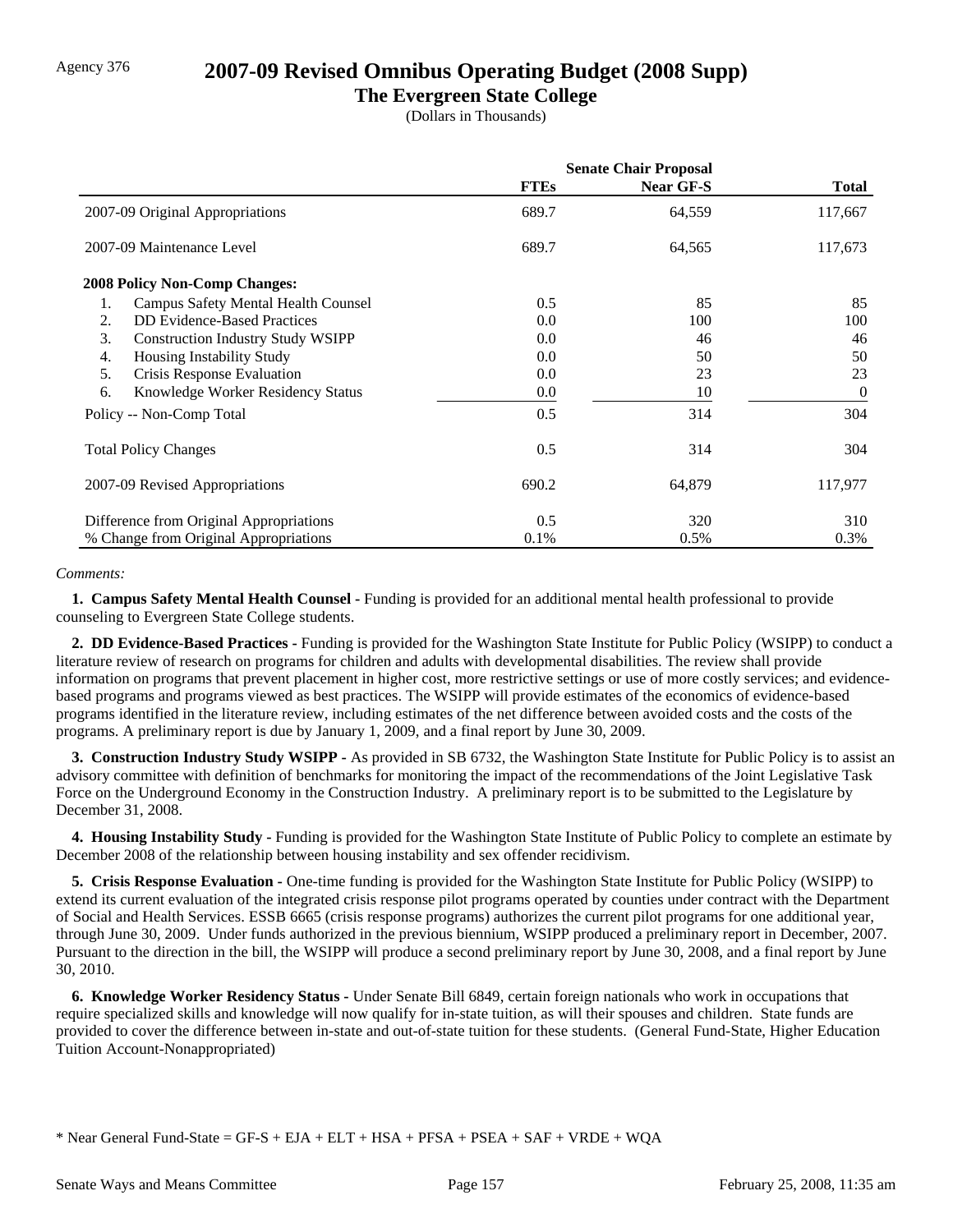# Agency 380 **2007-09 Revised Omnibus Operating Budget (2008 Supp)**

### **Western Washington University**

(Dollars in Thousands)

|                                              | <b>Senate Chair Proposal</b> |                  |              |
|----------------------------------------------|------------------------------|------------------|--------------|
|                                              | <b>FTEs</b>                  | <b>Near GF-S</b> | <b>Total</b> |
| 2007-09 Original Appropriations              | 1,769.5                      | 148,478          | 331,913      |
| 2007-09 Maintenance Level                    | 1,769.5                      | 148,490          | 331,927      |
| <b>2008 Policy Non-Comp Changes:</b>         |                              |                  |              |
| Campus Safety Mental Health Counsel<br>1.    | 0.5                          | 62               | 62           |
| 2.<br><b>Emergency Relocation Scene Shop</b> | $0.0\,$                      | 264              | 264          |
| Policy -- Non-Comp Total                     | 0.5                          | 326              | 326          |
| <b>Total Policy Changes</b>                  | 0.5                          | 326              | 326          |
| 2007-09 Revised Appropriations               | 1,770.0                      | 148,816          | 332,253      |
| Difference from Original Appropriations      | 0.5                          | 338              | 340          |
| % Change from Original Appropriations        | $0.0\%$                      | 0.2%             | 0.1%         |

#### *Comments:*

 **1. Campus Safety Mental Health Counsel -** Funding is provided for an additional mental health professional to provide counseling to Western Washington University students.

2. Emergency Relocation Scene Shop - Funds are provided to lease a new location for the university's theatre arts laboratory and classroom, due to unsafe conditions at its present location.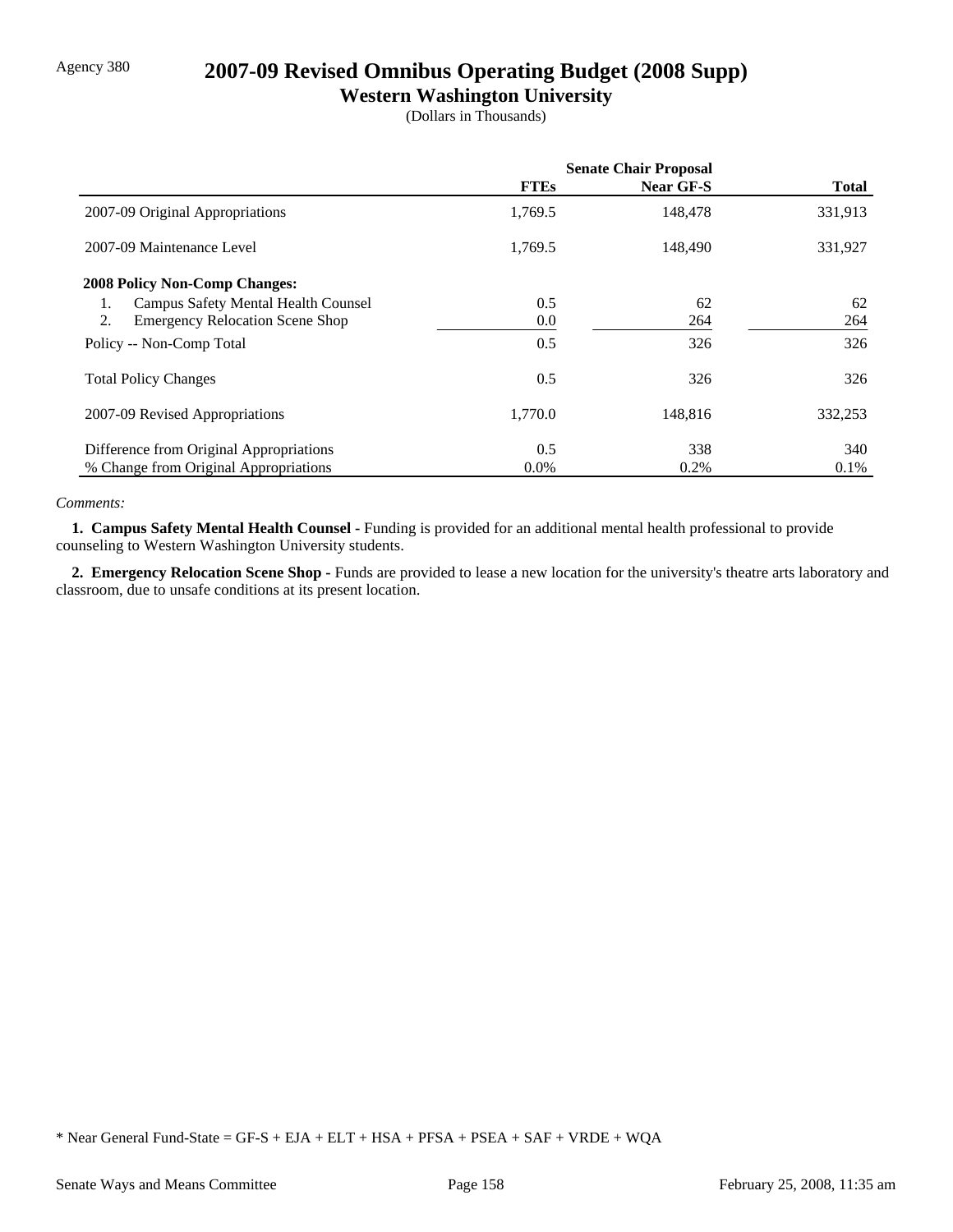# Agency 390 **2007-09 Revised Omnibus Operating Budget (2008 Supp)**

### **Washington State Historical Society**

(Dollars in Thousands)

|                                            | <b>Senate Chair Proposal</b> |                  |              |
|--------------------------------------------|------------------------------|------------------|--------------|
|                                            | <b>FTEs</b>                  | <b>Near GF-S</b> | <b>Total</b> |
| 2007-09 Original Appropriations            | 52.8                         | 7,167            | 10,093       |
| 2007-09 Maintenance Level                  | 52.8                         | 7,167            | 10,093       |
| <b>2008 Policy Non-Comp Changes:</b>       |                              |                  |              |
| <b>Holocaust Education Resource Center</b> | $0.0\,$                      | 255              | 255          |
| Policy -- Non-Comp Total                   | 0.0                          | 255              | 255          |
| <b>Total Policy Changes</b>                | 0.0                          | 255              | 255          |
| 2007-09 Revised Appropriations             | 52.8                         | 7,422            | 10,348       |
| Difference from Original Appropriations    | 0.0                          | 255              | 255          |
| % Change from Original Appropriations      | $0.0\%$                      | 3.6%             | 2.5%         |

#### *Comments:*

 **1. Holocaust Education Resource Center -** Funding is provided for the Washington State Holocaust Education Resource Center to develop and disseminate educational materials, to acquire and maintain primary source materials and artificats, and collect and preserve oral accounts from state holocaust survivors, liberators, and witnesses. (General Fund-State)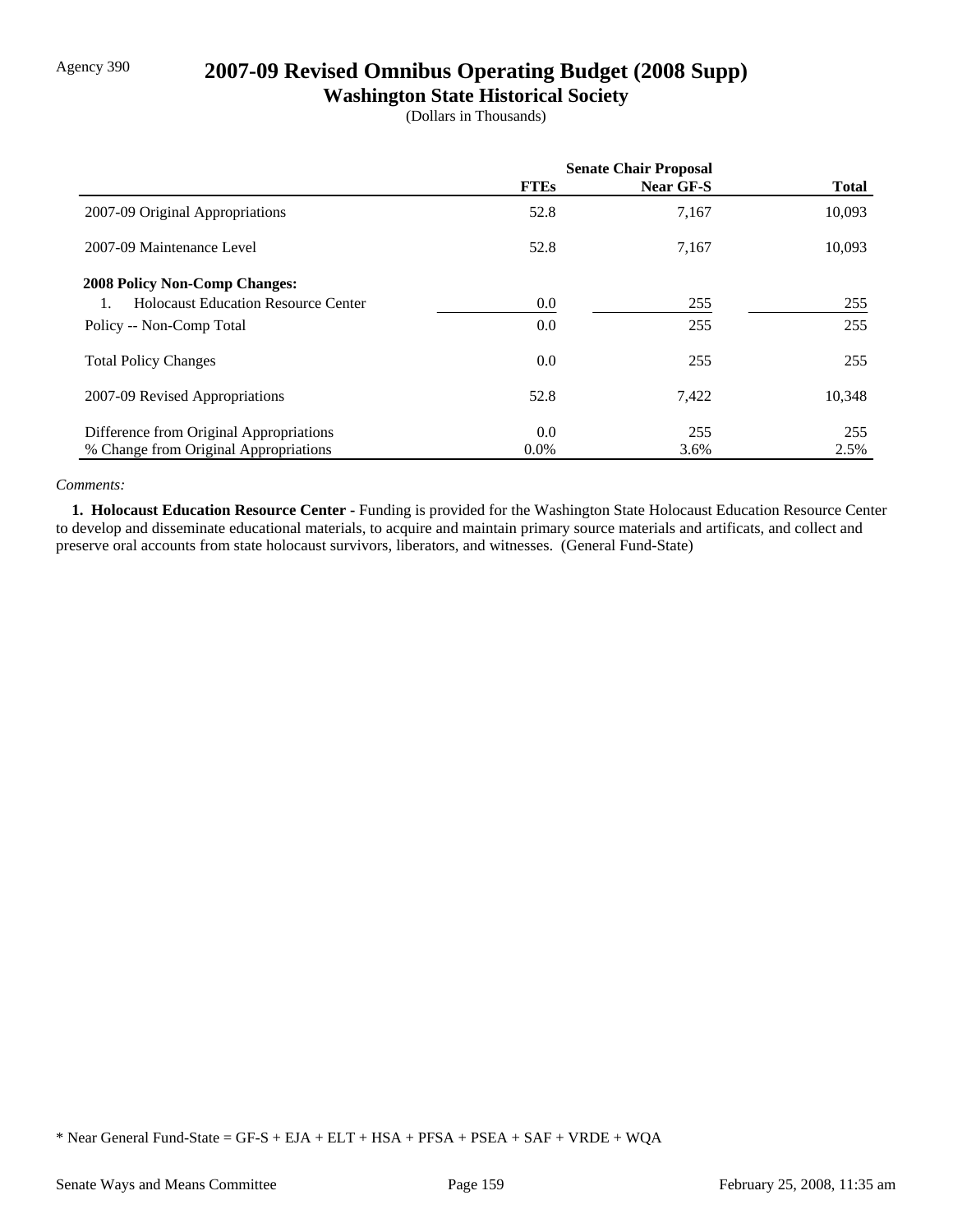# Agency 395 **2007-09 Revised Omnibus Operating Budget (2008 Supp)**

### **East Wash State Historical Society**

(Dollars in Thousands)

|                                          | <b>Senate Chair Proposal</b> |           |              |
|------------------------------------------|------------------------------|-----------|--------------|
|                                          | <b>FTEs</b>                  | Near GF-S | <b>Total</b> |
| 2007-09 Original Appropriations          | 40.1                         | 3,964     | 7,051        |
| 2007-09 Maintenance Level                | 40.1                         | 3,964     | 7,051        |
| <b>2008 Policy Non-Comp Changes:</b>     |                              |           |              |
| American Indian Collect Cataloging<br>1. | $0.0\,$                      | 88        | 88           |
| Policy -- Non-Comp Total                 | $0.0\,$                      | 88        | 88           |
| <b>Total Policy Changes</b>              | $0.0\,$                      | 88        | 88           |
| 2007-09 Revised Appropriations           | 40.1                         | 4,052     | 7,139        |
| Difference from Original Appropriations  | $0.0\,$                      | 88        | 88           |
| % Change from Original Appropriations    | $0.0\%$                      | 2.2%      | 1.3%         |

#### *Comments:*

 **1. American Indian Collect Cataloging -** One-time funding is provided to complete the cataloging of the American Indian Collection. (General Fund-State)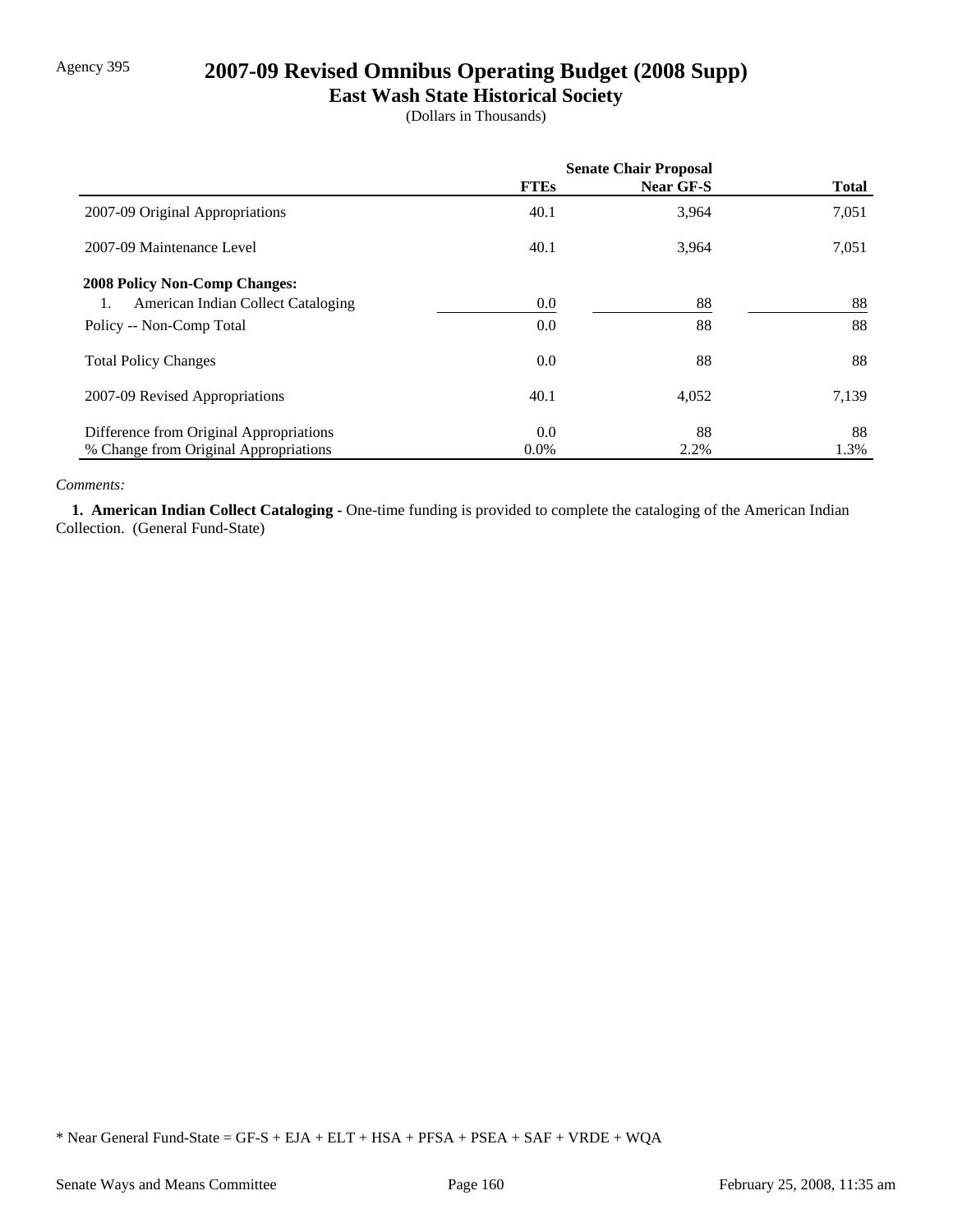### Agency 461 **2007-09 Revised Omnibus Operating Budget (2008 Supp)**

### **Department of Ecology**

(Dollars in Thousands)

|     |                                            | <b>Senate Chair Proposal</b> |                  |              |
|-----|--------------------------------------------|------------------------------|------------------|--------------|
|     |                                            | <b>FTEs</b>                  | <b>Near GF-S</b> | <b>Total</b> |
|     | 2007-09 Original Appropriations            | 1,594.2                      | 132,355          | 467,840      |
|     | 2007-09 Maintenance Level                  | 1,594.2                      | 132,373          | 465,434      |
|     | 2008 Policy Non-Comp Changes:              |                              |                  |              |
| 1.  | Kittitas County Groundwater Study          | 0.0                          | 383              | 383          |
| 2.  | Reducing Release of Mercury                | 0.5                          | 0                | 85           |
| 3.  | <b>Climate Change Preparation</b>          | 0.3                          | 108              | 108          |
| 4.  | <b>Conservation Markets</b>                | 0.3                          | 70               | 70           |
| 5.  | <b>Beach Management Districts</b>          | 1.3                          | 250              | 250          |
| 6.  | Walla Walla River Basin Water Mgmt         | 0.8                          | 195              | 195          |
| 7.  | Hazardous Waste Assistance Review          | 0.0                          | $\theta$         | 80           |
| 8.  | Climate Change and Greenhouse Gas          | 2.0                          | 1,283            | 1,283        |
| 9.  | Assess/Clean Up Hanford Groundwater        | 1.3                          | 0                | 439          |
| 10. | <b>Standby Rescue Tug</b>                  | 0.0                          | 0                | 2,000        |
| 11. | <b>Covenants for Cleanup Sites</b>         | 0.0                          | 0                | 288          |
| 12. | <b>Maintain Well Construction Services</b> | 0.9                          | $\Omega$         | 155          |
| 13. | Flood Control Emergency Grants             | 0.0                          |                  | 200          |
|     | Policy -- Non-Comp Total                   | 7.3                          | 2,289            | 5,536        |
|     | <b>Total Policy Changes</b>                | 7.3                          | 2,289            | 5,536        |
|     | 2007-09 Revised Appropriations             | 1,601.4                      | 134,662          | 470,970      |
|     | Difference from Original Appropriations    | 7.3                          | 2,307            | 3,130        |
|     | % Change from Original Appropriations      | 0.5%                         | 1.7%             | 0.7%         |

#### *Comments:*

 **1. Kittitas County Groundwater Study -** Availability of ground water in the upper Kittitas region of Central Washington has been a long-standing issue. Senior water right holders in the area are concerned that the large number of new drinking-water wells drilled each year could put their own water rights at risk during times of drought. A groundwater study will be conducted by the Department of Ecology and Kittitas County to determine the impacts of new well construction on the aquifer and nearby surface waters. Ongoing funding is provided for Kittitas County's participation in the study.

 **2. Reducing Release of Mercury -** One-time funding is provided for implementation of E2SB 6502 - Reducing the release of mercury into the environment.. The Department of Ecology shall research and develop recommendations for implementation and financing of a convenient and effective mercury-added general purpose light recycling program. (State Toxics Account-state)

 **3. Climate Change Preparation -** One-time funding is provided for implementation of E2SB 6502 - Preparing for and adapting to climate change. The Department will prepare a report of recommendations for a comprehensive climate-change program in accordance with the provisions of the bill. The recommendations are to build on the work of the Preparation and Adaptation Working Groups established under the Governor's executive order 07-02, climate change.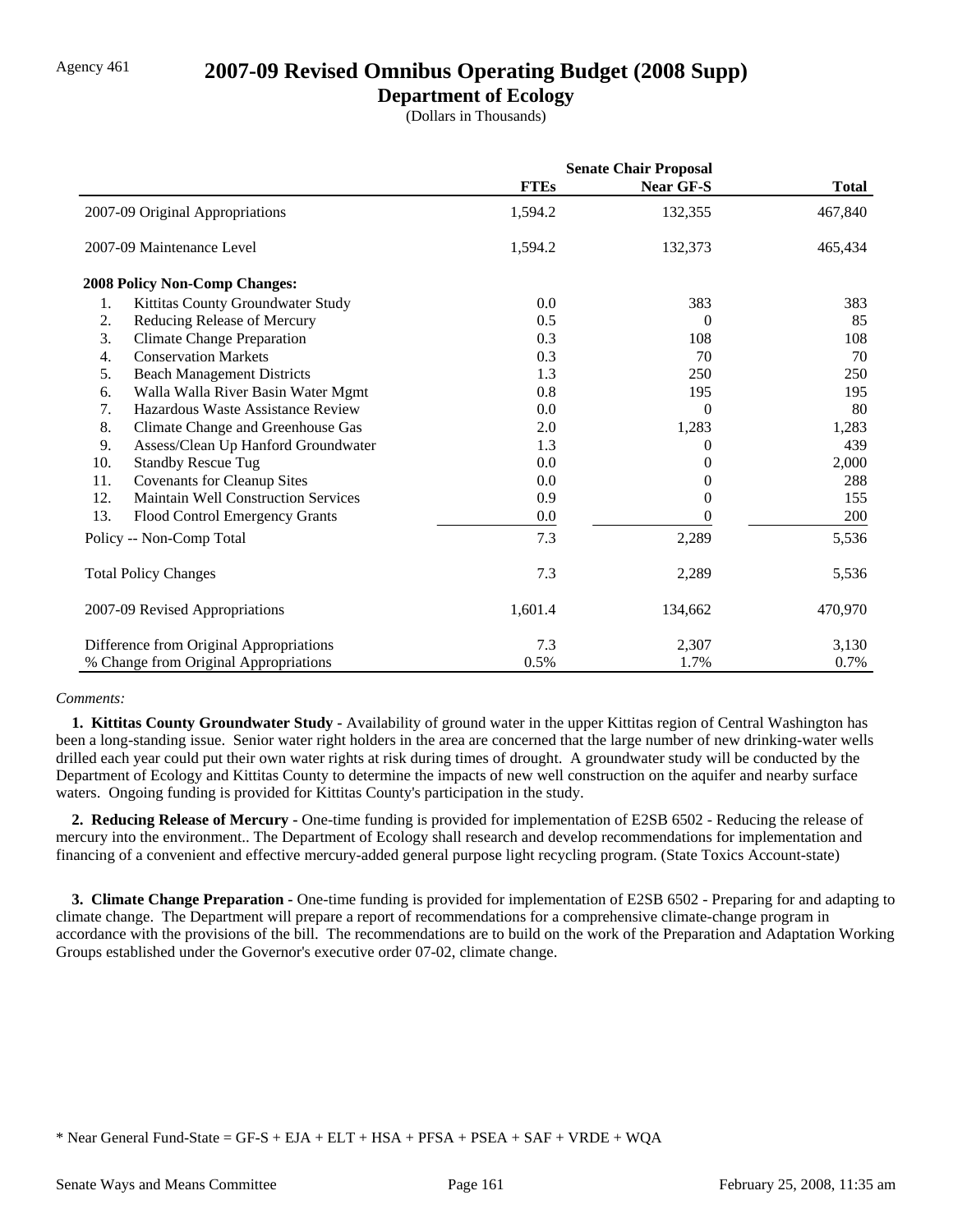# Agency 461 **2007-09 Revised Omnibus Operating Budget (2008 Supp) Department of Ecology**

 **4. Conservation Markets -** One-time funding is provided for implementation of SSB 6805 - Promoting farmland preservation and environmental restoration through conservation markets. Within current resources, the Department of Ecology will provide input and assistance to the State Conservation Commission during its feasibility study. Funding is provided for more intensive participation in up to two demonstration projects if the results of the Commission's study indicate that conservation markets are feasible and desirable in Washington state.

 **5. Beach Management Districts -** Funding is provided for implementation of SSB 6508 - Beach management districts. The Department will provide technical assistance to community groups, and county and city legislative authorities that request assistance with developing beach management programs. The Department will ensure that beach management plans are consistent with federal, state, and local laws and planning efforts and develop study and work plans to address sea lettuce growth and proliferation in Puget Sound.

 **6. Walla Walla River Basin Water Mgmt -** Funding is provided to the Department to support a collaborative process to design and propose a comprehensive water management structure for the Walla Walla River basin and report to the Legislature. The structure should address the allocation of functions, authorities, resource requirements, and issues associated with interstate watershed management of the basin. Invited participants should include but not be limited to the Confederated Tribes of the Umatilla Indian Reservation; appropriate state agencies; and Walla Walla Basin interests such as municipalities, irrigation districts, conservation districts, fisheries, agriculture, economic development, and environmental representatives.

 **7. Hazardous Waste Assistance Review -** The Department will create a stakeholder-advisory committee to review and develop recommendations to help businesses achieve a fifty percent toxics reduction use goal. The committee will review and make recommendations to improve the effectiveness and delivery of technical assistance in pollution prevention planning, and will develop recommendations for strategies to encourage moving away from "end-of-pipe" pollution reduction approaches to increase hazardouswaste prevention throughout the state. Finally, the group will review and make recommendations on revising the hazardous waste planning fees. (State Toxics Account-state)

 **8. Climate Change and Greenhouse Gas -** Funding is provided for implementation of E2SHB 2815 - Reducing greenhouse gases emissions in the Washington economy. The Department will submit a greenhouse gas reduction plan to the Legislature to limit statewide greenhouse gas emissions, adopt rules requiring a reporting system to monitor greenhouse gas emissions, and develop a design for a regional multisector market-based system to limit and reduce greenhouse gas emissions. The Department will monitor progress toward meeting emission-reduction goals and analyze reductions from policies already enacted and in place, as well as emissions reduced from any future policies or strategies. The Department will continue its current activities such as participation with the Western Climate Initiative.

 **9. Assess/Clean Up Hanford Groundwater -** The U.S. Department of Energy has reprioritized cleanup work at the Hanford Nuclear Reservation, with a new emphasis on risk assessment and groundwater cleanup. Ongoing funding and full-time equivalent staff are provided for risk assessments and hydrogeological investigations in support of integrated cleanup and closure of the 18 Hanford tank farms and 30 surrounding contaminated areas consisting of over 1,000 individual waste disposal sites. These efforts, which are fully covered by new federal funding and fee-generated revenue, will enhance the state's ability to assess the risks to, and its ability to protect, human health and the environment. (General Fund-Federal; State Toxics Control Account-State)

 **10. Standby Rescue Tug -** The standby rescue tug stationed at Neah Bay is a preventive measure that reduces the risk of a catastrophic oil spill. Since 1999, the tug has responded 34 times to ships losing power or steering, or experiencing other problems. The 2007 Legislature provided funding for a standby rescue tug for Fiscal Year 2008, in anticipation of federal legislation establishing a permanent, industry-funded tug at the entrance of the Strait of Juan de Fuca, but no state funding was appropriated for Fiscal Year 2009. Stop-gap is provided from four state accounts for the remainder of the biennium in anticipation of federal action. (Vessel Response Account-state; Local Toxics Control Account-state; Aquatic Lands Account-state; and Coastal Protection Accountnon appropriated state)

 **11. Covenants for Cleanup Sites -** Chapter 104, Laws of 2007, establishes new requirements in situations where environmental covenants (a form of deed restriction) are used to control the future use of toxic cleanup sites. However, only partial funding was provided to the Department for carrying out its new responsibilities under the Act. Ongoing funding is provided for the remaining costs to implement this bill. (State Toxics Control Account-State)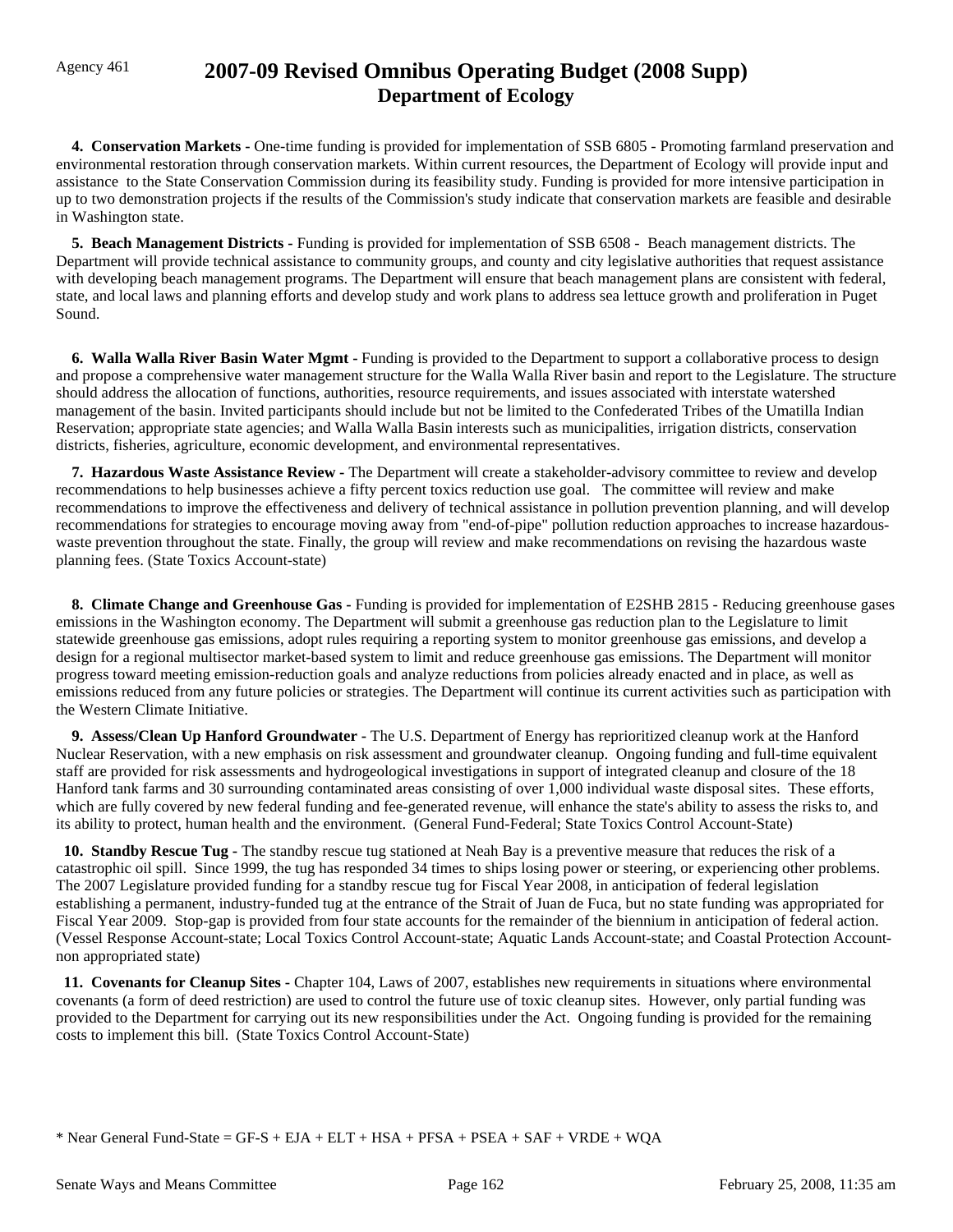# Agency 461 **2007-09 Revised Omnibus Operating Budget (2008 Supp) Department of Ecology**

 **12. Maintain Well Construction Services -** The Department of Ecology and local health departments regulate well construction and decommissioning to protect public health and groundwater resources. The Department has experienced a significant increase in the volume of well drilling over the past four years and has begun the process of merging its well construction and licensing data systems to improve data accessibility and system reliability. A combination of one-time and ongoing funding and full-time equivalent staff are provided to improve customer service and license processing. (Reclamation Account-State)

 **13. Flood Control Emergency Grants -** The Department of Ecology provides grants and technical assistance to local governments for flood damage reduction projects and comprehensive flood hazard management plans. Local and state government grant spending from the Flood Control Assistance Account during the 2005-07 Biennium was less than estimated, resulting in additional dollars available in the ending fund balance for the biennium. One-time funding is made available for local emergency flood response grants during the 2007-09 Biennium. (Flood Control Assistance Account-State)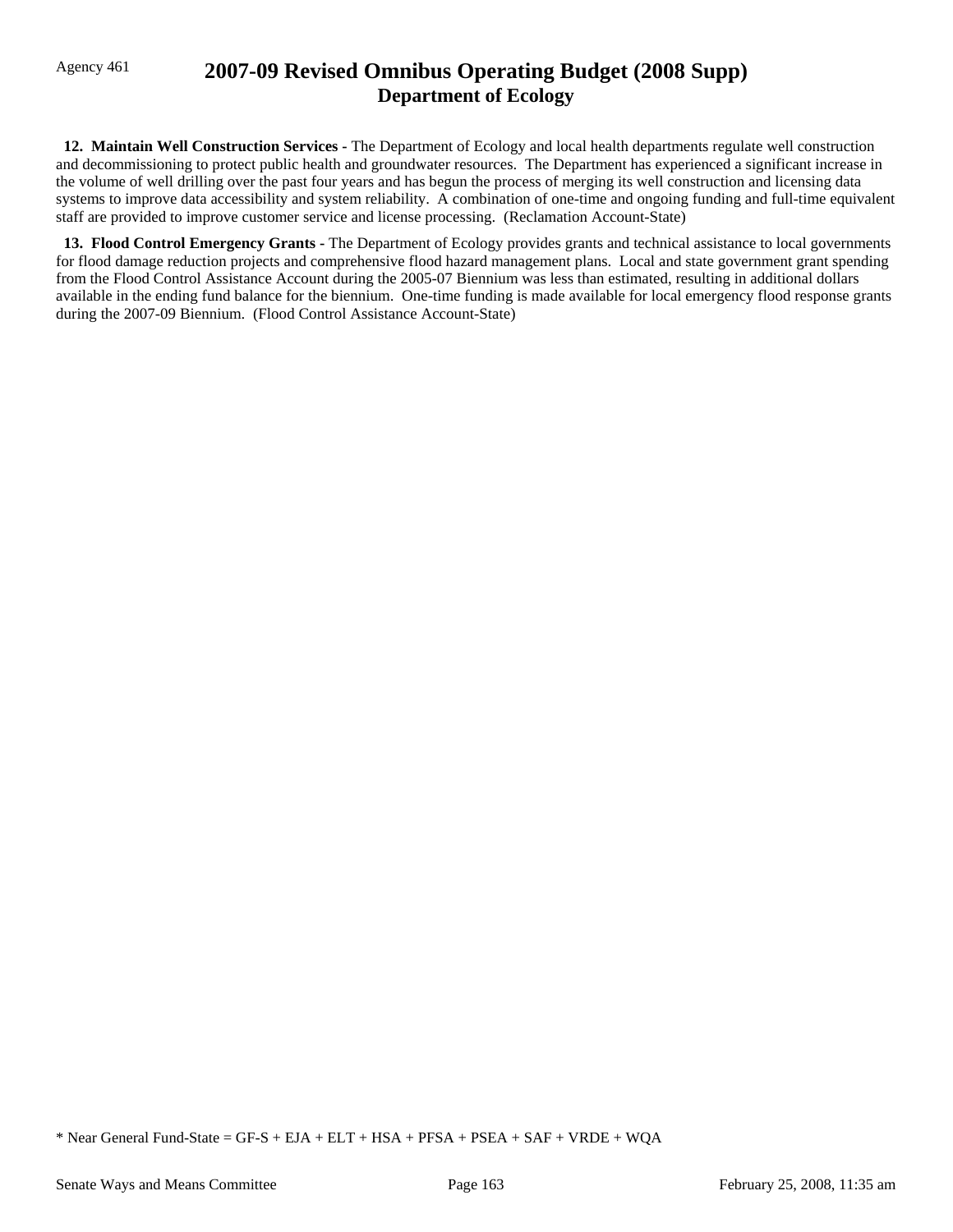# Agency 462 **2007-09 Revised Omnibus Operating Budget (2008 Supp)**

#### **WA Pollution Liab Insurance Program**

(Dollars in Thousands)

|                                          | <b>Senate Chair Proposal</b> |                  |              |
|------------------------------------------|------------------------------|------------------|--------------|
|                                          | <b>FTEs</b>                  | <b>Near GF-S</b> | <b>Total</b> |
| 2007-09 Original Appropriations          | 6.0                          | $\overline{0}$   | 1,840        |
| 2007-09 Maintenance Level                | 6.0                          | $\boldsymbol{0}$ | 1,840        |
| <b>2008 Policy Non-Comp Changes:</b>     |                              |                  |              |
| Design Criteria for Oil Heat Tanks<br>1. | 0.0                          | 0                | 33           |
| Policy -- Non-Comp Total                 | 0.0                          | 0                | 33           |
| <b>Total Policy Changes</b>              | 0.0                          | $\overline{0}$   | 33           |
| 2007-09 Revised Appropriations           | 6.0                          | $\overline{0}$   | 1,873        |
| Difference from Original Appropriations  | 0.0                          | $\theta$         | 33           |
| % Change from Original Appropriations    | 0.0%                         | $0.0\%$          | 1.8%         |

#### *Comments:*

 **1. Design Criteria for Oil Heat Tanks -** Chapter 240, Laws of 2007, gives the Pollution Liability Insurance Program the authority to reimburse eligible heating oil tank program participants for the increased cost of replacing leaking oil tanks with more leakresistant models. To implement this legislation, the agency needs to establish the design criteria for these tanks this fiscal year. Onetime funding is provided for costs related to this activity. (Heating Oil Pollution Liability Trust Account-Nonappropriated)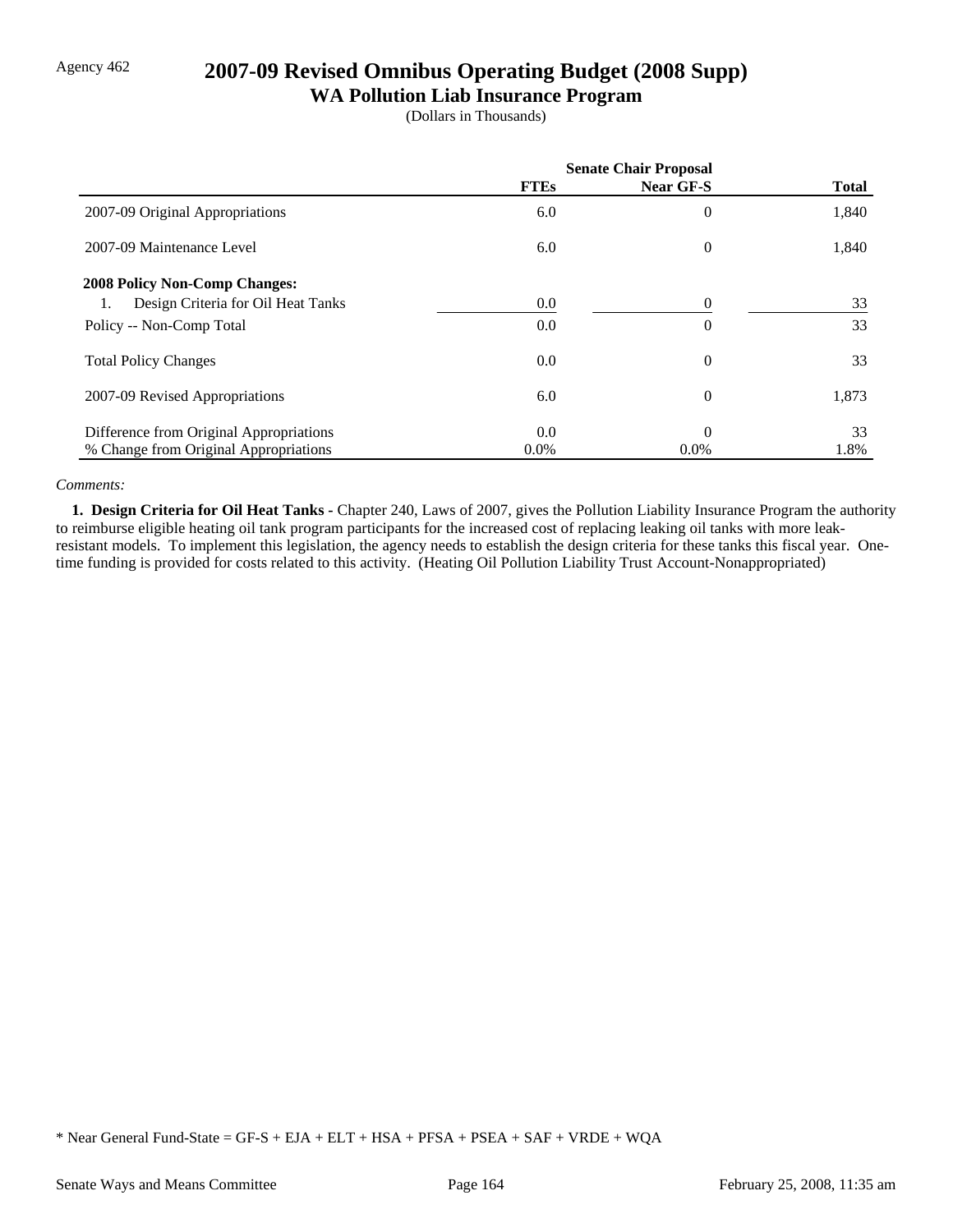### Agency 465 **2007-09 Revised Omnibus Operating Budget (2008 Supp)**

#### **State Parks and Recreation Comm**

(Dollars in Thousands)

|                                              | <b>Senate Chair Proposal</b> |                  |              |
|----------------------------------------------|------------------------------|------------------|--------------|
|                                              | <b>FTEs</b>                  | <b>Near GF-S</b> | <b>Total</b> |
| 2007-09 Original Appropriations              | 750.2                        | 98,578           | 148,841      |
| 2007-09 Maintenance Level                    | 753.1                        | 98,590           | 150,497      |
| <b>2008 Policy Non-Comp Changes:</b>         |                              |                  |              |
| Orca Whale Protection                        | 0.0                          | 40               | 40           |
| 2.<br>Avalanche Center Backfill              | 0.0                          | 131              | 131          |
| 3.<br><b>Facilities Condition Assessment</b> | 0.4                          | 322              | 322          |
| Policy -- Non-Comp Total                     | 0.4                          | 493              | 493          |
| <b>Total Policy Changes</b>                  | 0.4                          | 493              | 493          |
| 2007-09 Revised Appropriations               | 753.5                        | 99,083           | 150,990      |
| Difference from Original Appropriations      | 3.3                          | 505              | 2,149        |
| % Change from Original Appropriations        | 0.4%                         | 0.5%             | 1.4%         |

#### *Comments:*

 **1. Orca Whale Protection -** Funding is provided for the implementation of SSB 6395 - Protecting Orca whales. The State Parks and Recreation Commission, in combination with the Department of Fish and Wildlife, must disseminate information about the requirements of the bill, orca- and wildlife-viewing guidelines, and other responsible wildlife-viewing messages.

 **2. Avalanche Center Backfill -** One-time funding is provided to fill the projected budget gap for current-level activities at the Northwest Weather and Avalanche Center. Currently, the Commission is participating in the development of an intergovernmental plan and recommendations for sustainable, equitable cost-sharing in accordance with Chapter 141, Laws of 2007, with a final plan due to the Legislature by December 1, 2008.

 **3. Facilities Condition Assessment -** One-time funding is provided to assess the condition of the state park facilities and infrastructure in the southwest region and to enter this information in specialized software. Assessing state park facilities is the first phase of the Agency Improvement Plan. This Plan was adopted as a result of the findings in the January 2007 Study of the Washington State Parks and Recreation Commission's Capital Budget Development, Execution, and Monitoring Process.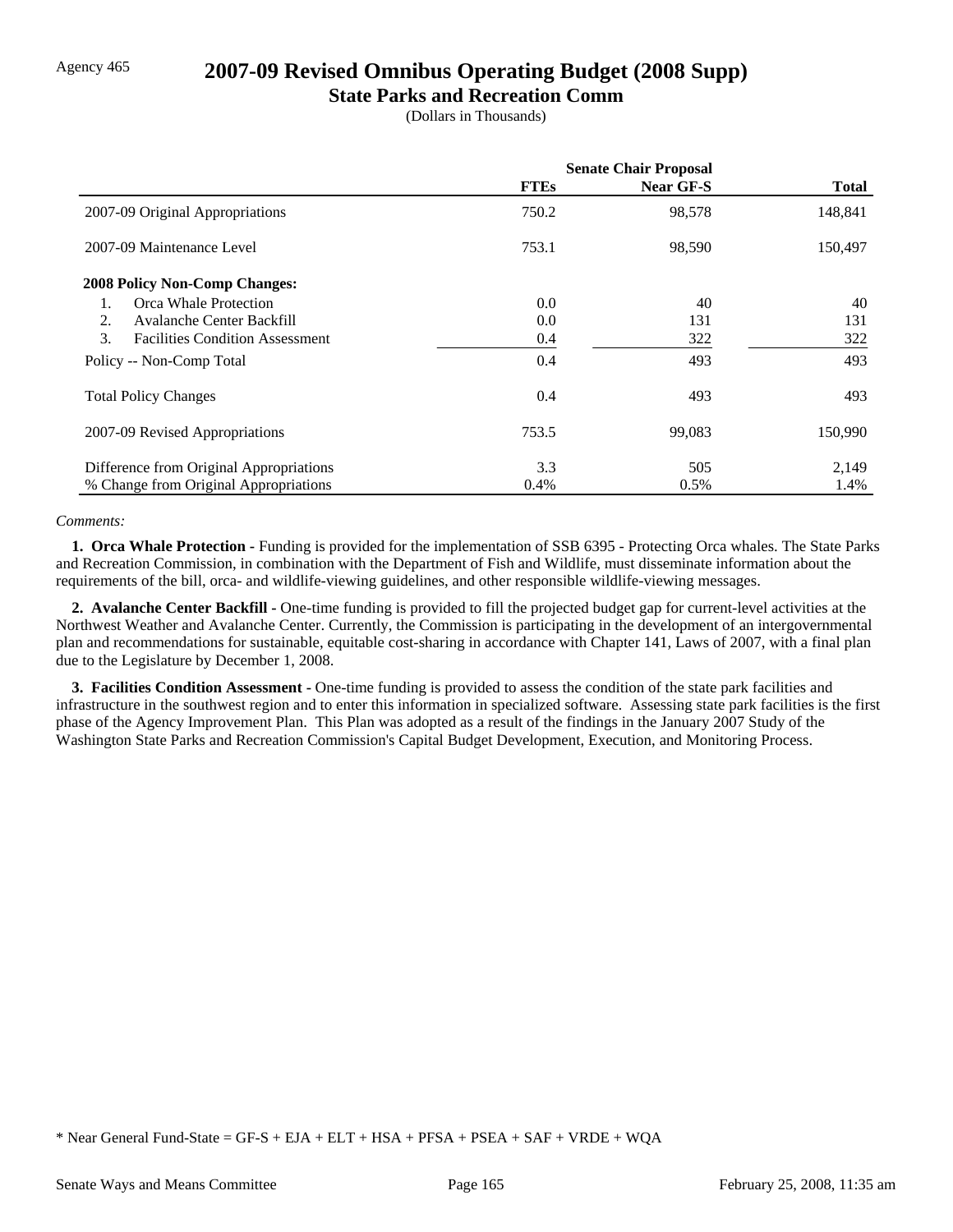# Agency 467 **2007-09 Revised Omnibus Operating Budget (2008 Supp)**

**Rec and Conservation Funding Board**

(Dollars in Thousands)

|                                          | <b>Senate Chair Proposal</b> |           |              |
|------------------------------------------|------------------------------|-----------|--------------|
|                                          | <b>FTEs</b>                  | Near GF-S | <b>Total</b> |
| 2007-09 Original Appropriations          | 21.0                         | 3,357     | 28,153       |
| 2007-09 Maintenance Level                | 21.0                         | 3,357     | 28,153       |
| <b>2008 Policy Non-Comp Changes:</b>     |                              |           |              |
| <b>Reduce Boating Expenditures</b><br>1. | 0.0                          | $\theta$  | $-1,000$     |
| Policy -- Non-Comp Total                 | 0.0                          | $\theta$  | $-1,000$     |
| <b>Total Policy Changes</b>              | 0.0                          | $\theta$  | $-1,000$     |
| 2007-09 Revised Appropriations           | 21.0                         | 3,357     | 27,153       |
| Difference from Original Appropriations  | 0.0                          | $\theta$  | $-1,000$     |
| % Change from Original Appropriations    | $0.0\%$                      | $0.0\%$   | $-3.6\%$     |

#### *Comments:*

 **1. Reduce Boating Expenditures -** The Commission will reduce second-year boating activities' expenditures. (Boating Activities Account-state)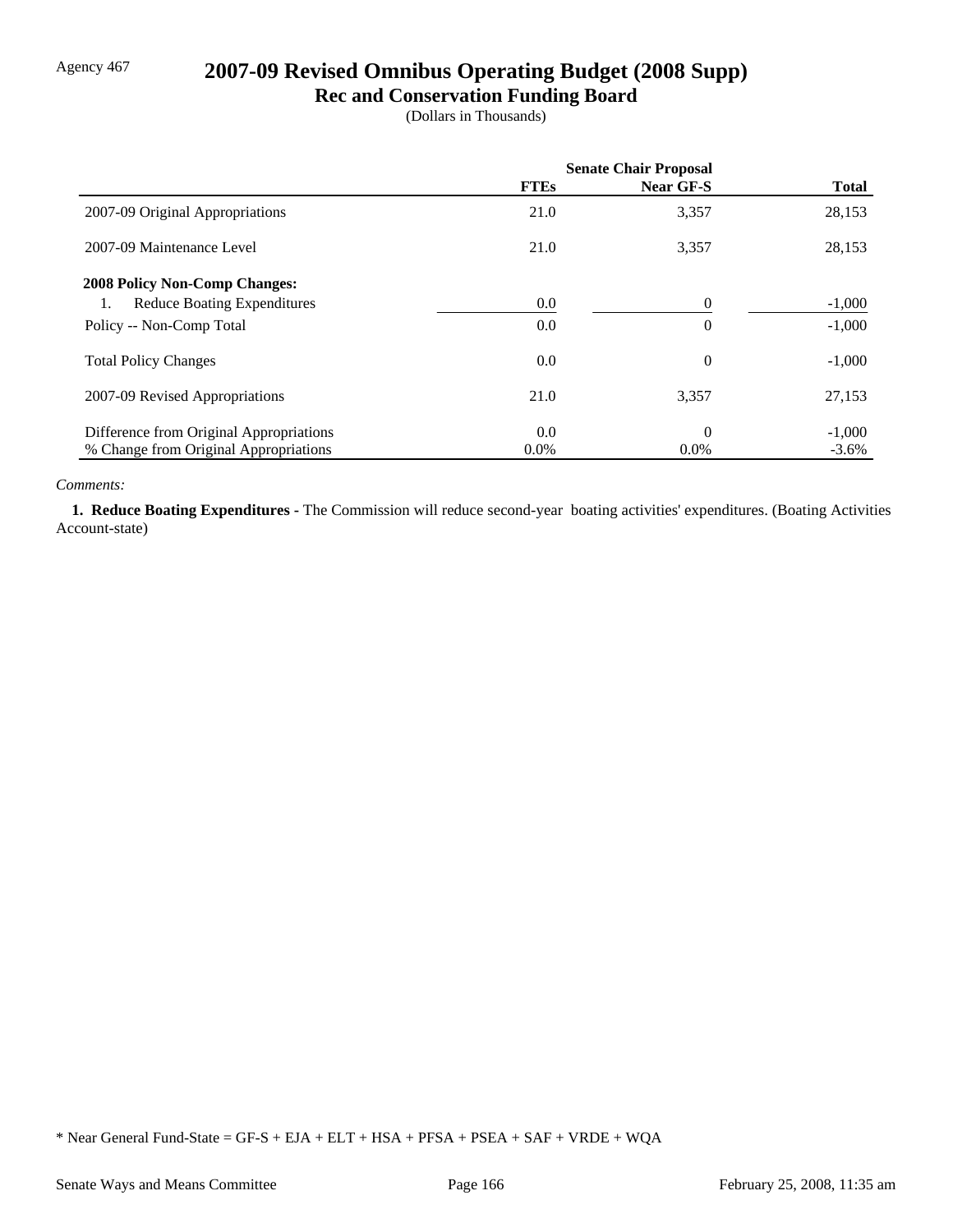# Agency 468 **2007-09 Revised Omnibus Operating Budget (2008 Supp)**

**Environmental Hearings Office**

(Dollars in Thousands)

|                                         | <b>Senate Chair Proposal</b> |                  |              |
|-----------------------------------------|------------------------------|------------------|--------------|
|                                         | <b>FTEs</b>                  | <b>Near GF-S</b> | <b>Total</b> |
| 2007-09 Original Appropriations         | 9.0                          | 2,295            | 2,295        |
| 2007-09 Maintenance Level               | 9.0                          | 2,305            | 2,305        |
| 2007-09 Revised Appropriations          | 9.0                          | 2,305            | 2,305        |
| Difference from Original Appropriations | 0.0                          | 10               | 10           |
| % Change from Original Appropriations   | $0.0\%$                      | 0.4%             | 0.4%         |

*Comments:*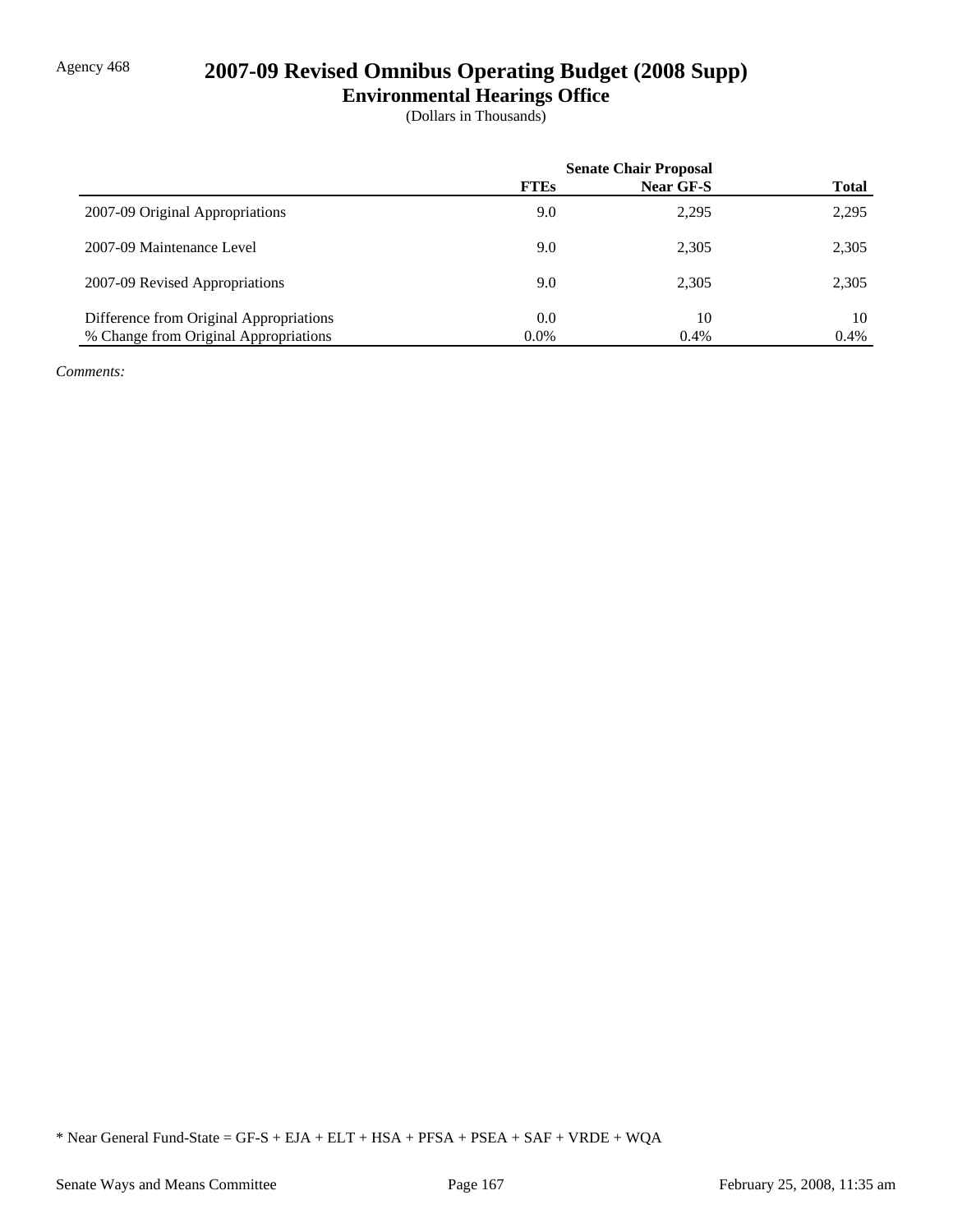### Agency 471 **2007-09 Revised Omnibus Operating Budget (2008 Supp)**

#### **State Conservation Commission**

(Dollars in Thousands)

|                                          | <b>Senate Chair Proposal</b> |           |              |
|------------------------------------------|------------------------------|-----------|--------------|
|                                          | <b>FTEs</b>                  | Near GF-S | <b>Total</b> |
| 2007-09 Original Appropriations          | 17.8                         | 20,429    | 21,607       |
| 2007-09 Maintenance Level                | 17.8                         | 20,429    | 21,607       |
| <b>2008 Policy Non-Comp Changes:</b>     |                              |           |              |
| <b>Conservation Markets</b>              | 0.3                          | 174       | 174          |
| 2.<br>Move Livestock Projects to Capital | 0.0                          | $-4,000$  | $-4,000$     |
| Policy -- Non-Comp Total                 | 0.3                          | $-3,826$  | $-3,826$     |
| <b>Total Policy Changes</b>              | 0.3                          | $-3,826$  | $-3,826$     |
| 2007-09 Revised Appropriations           | 18.1                         | 16,603    | 17,781       |
| Difference from Original Appropriations  | 0.3                          | $-3,826$  | $-3,826$     |
| % Change from Original Appropriations    | 1.4%                         | $-18.7\%$ | $-17.7\%$    |

#### *Comments:*

 **1. Conservation Markets -** One-time funding is provided for implementation of SSB 6805 - Promoting farmland preservation and environmental restoration through conservation markets. The Commission will first conduct a feasibility study to include an evaluation of agricultural conservation markets operating in other states; a determination of the level of interest among farm and small-forest landowners; an assessment of market-ready products; identification of opportunities for conservation markets to provide ongoing revenue to farm and small-forestry operations to improve their long-term viability; and a determination of public agencies' demand for, and willingness to use, conservation markets. The Commission will present its findings and recommendations to the Governor and the Legislature by December 1, 2008. If the study determines that conservation markets are feasible and desirable, the Commission must conduct two demonstration projects.

 **2. Move Livestock Projects to Capital -** The current appropriation authority from the Water Quality Account and the timing and duration of construction projects are not always concurrent. To address this incongruity, funding for these projects is shifted from the 2007-09 operating budget to the 2007-09 capital budget (Project Number 2008-4-001). (Water Quality Account-State)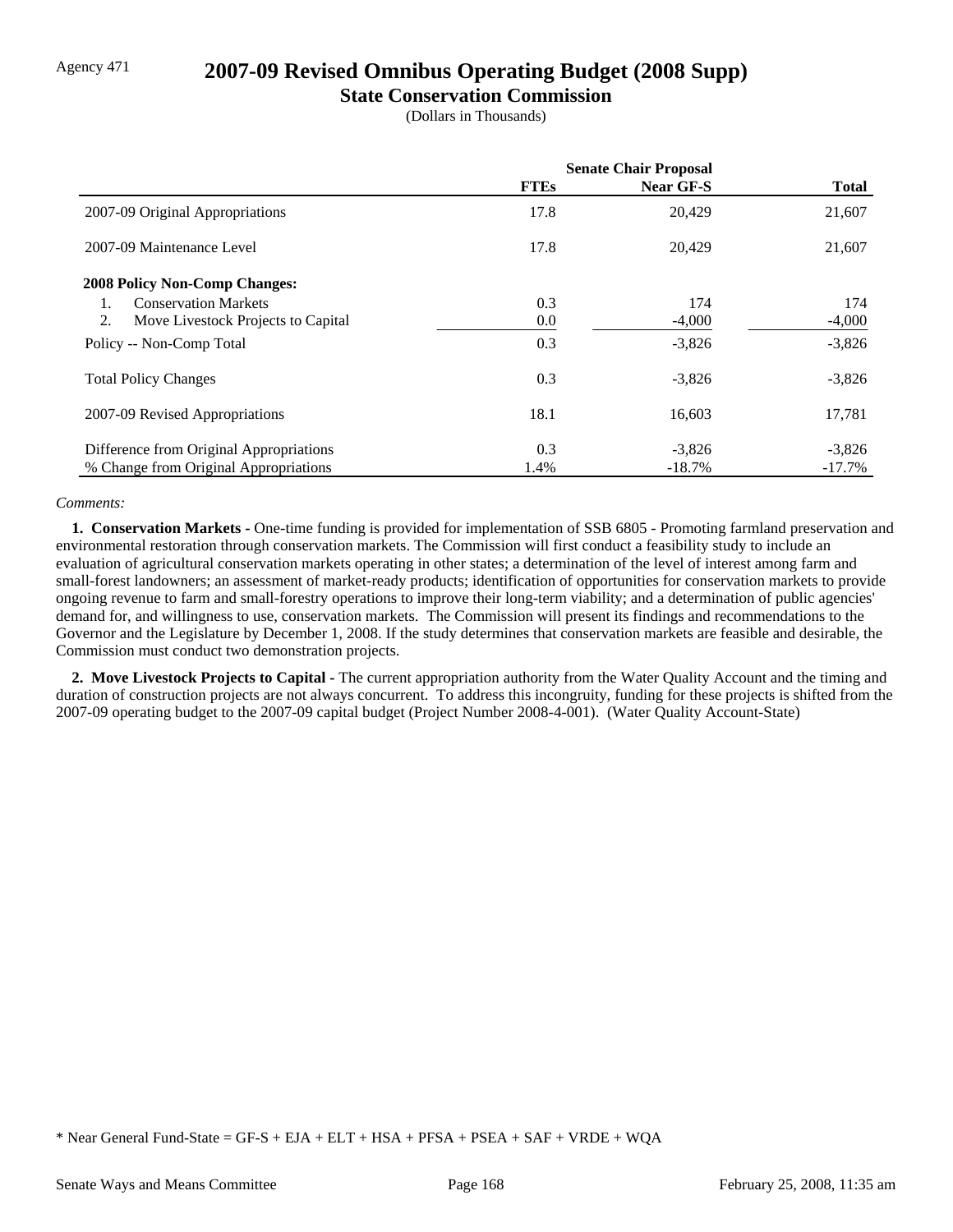# Agency 476 **2007-09 Revised Omnibus Operating Budget (2008 Supp)**

**Growth Management Hearings Board**

(Dollars in Thousands)

|                                         | <b>Senate Chair Proposal</b> |                  |              |  |
|-----------------------------------------|------------------------------|------------------|--------------|--|
|                                         | <b>FTEs</b>                  | <b>Near GF-S</b> | <b>Total</b> |  |
| 2007-09 Original Appropriations         | 13.5                         | 3,832            | 3,832        |  |
| 2007-09 Maintenance Level               | 13.5                         | 3,846            | 3,846        |  |
| 2007-09 Revised Appropriations          | 13.5                         | 3,846            | 3,846        |  |
| Difference from Original Appropriations | 0.0                          | 14               | 14           |  |
| % Change from Original Appropriations   | $0.0\%$                      | 0.4%             | 0.4%         |  |

*Comments:*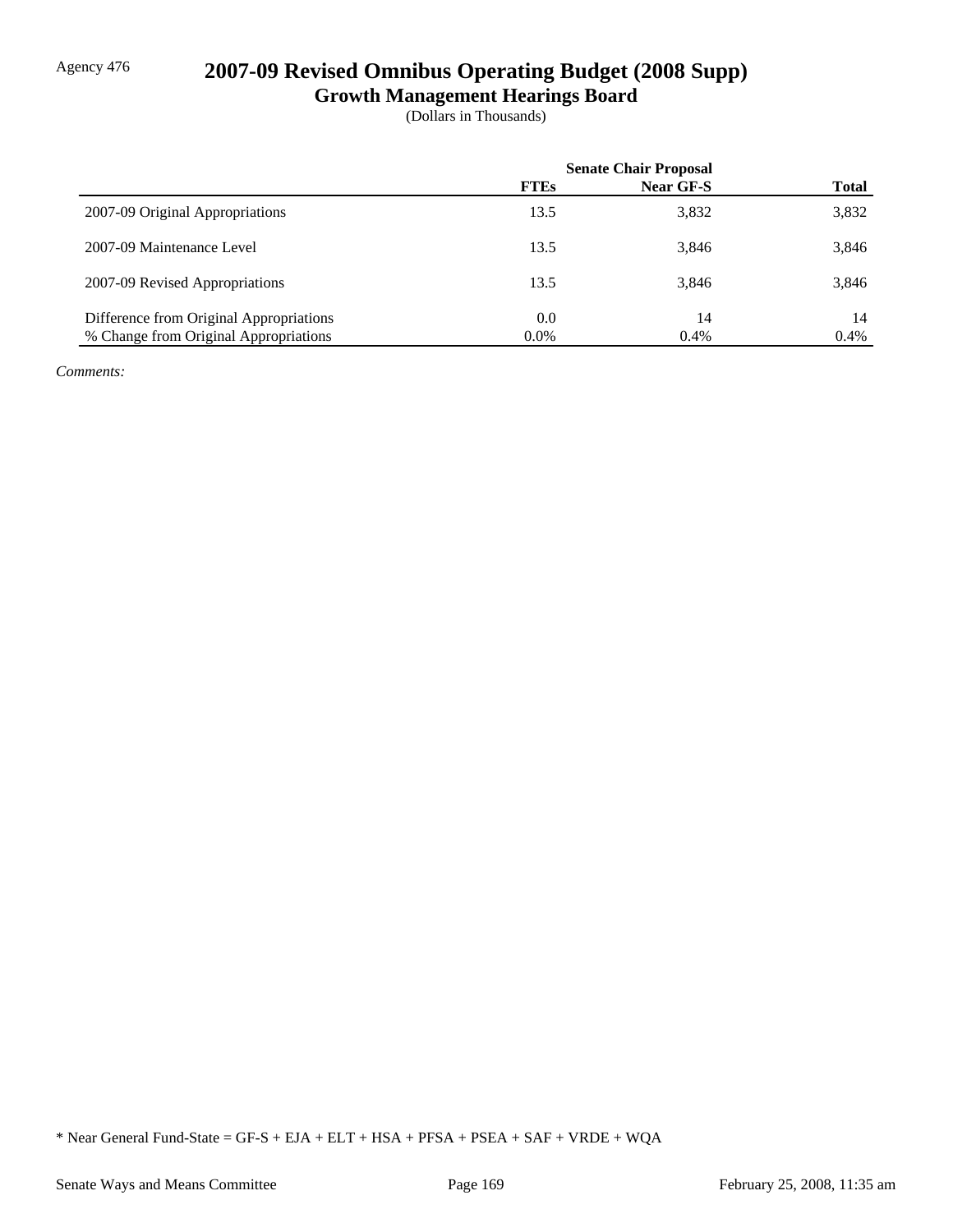# Agency 477 **2007-09 Revised Omnibus Operating Budget (2008 Supp)**

### **Dept of Fish and Wildlife**

(Dollars in Thousands)

|     |                                         | <b>Senate Chair Proposal</b> |                  |              |
|-----|-----------------------------------------|------------------------------|------------------|--------------|
|     |                                         | <b>FTEs</b>                  | <b>Near GF-S</b> | <b>Total</b> |
|     | 2007-09 Original Appropriations         | 1,541.5                      | 108,959          | 347,293      |
|     | 2007-09 Maintenance Level               | 1,542.0                      | 109,604          | 348,427      |
|     | 2008 Policy Non-Comp Changes:           |                              |                  |              |
| 1.  | <b>Outer Coast Marine Resources</b>     | 0.4                          | 500              | 500          |
| 2.  | Marine Protected Areas Workgroup        | 0.5                          | 115              | 115          |
| 3.  | Marine Managed Areas                    | 0.5                          | 46               | 46           |
| 4.  | Orca Whale Protection                   | 0.0                          | 46               | 46           |
| 5.  | <b>Restoration of Wiley Slough</b>      | 0.0                          | 75               | 75           |
| 6.  | Electron Dam Workgroup                  | 0.0                          | 175              | 175          |
| 7.  | PS Steelhead ESA Listing                | 0.5                          | 148              | 148          |
| 8.  | Selective Fisheries - Chinook           | 6.7                          | 590              | 590          |
| 9.  | Colville Partnership Initiative         | 1.0                          | 542              | 542          |
| 10. | <b>Skagit Tidegates</b>                 | 0.5                          | 155              | 155          |
| 11. | Derelict Fishing Gear                   | 0.0                          | 100              | 100          |
| 12. | <b>Beebe Springs</b>                    | $0.0\,$                      | 300              | 300          |
|     | Policy -- Non-Comp Total                | 10.1                         | 2,792            | 2,792        |
|     | <b>Total Policy Changes</b>             | 10.1                         | 2,792            | 2,792        |
|     | 2007-09 Revised Appropriations          | 1,552.1                      | 112,396          | 351,219      |
|     | Difference from Original Appropriations | 10.6                         | 3,437            | 3,926        |
|     | % Change from Original Appropriations   | 0.7%                         | 3.2%             | 1.1%         |

#### *Comments:*

 **1. Outer Coast Marine Resources -** Funding is provided to implement 2SSB 6227 - Outer coast marine resources committees. The Outer Coast Marine Resources Committee program will be created within the Department to provide support for the development, administration, and coordination of coastal Marine Resource Committees (MRCs). The Director will develop procedures and criteria for distributing grants to coastal MRCs for administration and for coastal projects. It is expected that approximately \$438,000 in grant funds will be distributed to MRCs in Fiscal Year 2009.

 **2. Marine Protected Areas Workgroup -** Funding is provided for implementation of SSB 6231 - Marine protected areas. The Director will chair the newly-created Marine Protected Area (MPA) work group. The group will examine the current inventory and management of Washington's MPAs; develop recommendations to improve coordination and consistency regarding MPA management goals, criteria for establishment, management practices, terminology, and monitoring; develop recommendations to improve the integration of science into MPA establishment and management; develop recommendations to further integrate local governments and nongovernmental organizations into the establishment and management of MPAs; and provide any other recommendations to improve the effectiveness of MPAs. By December 1, 2009, the work group must report its findings and recommendations to the Legislature.

 **3. Marine Managed Areas -** Funding is provided for implementation of SSB 6307 - Marine managed areas. Rules will be adopted governing the taking of fish, shellfish, or wildlife within or next to a reserve or other Marine Managed Area (MMA), consistent with the management plan developed by the Puget Sound Partnership.

 **4. Orca Whale Protection -** Funding is provided for the implementation of SSB 6395 - Protecting Orca whales. The Department, in combination with the State Parks and Recreation Commission, must disseminate information about the requirements of the bill, orca- and wildlife-viewing guidelines, and other responsible wildlife-viewing messages.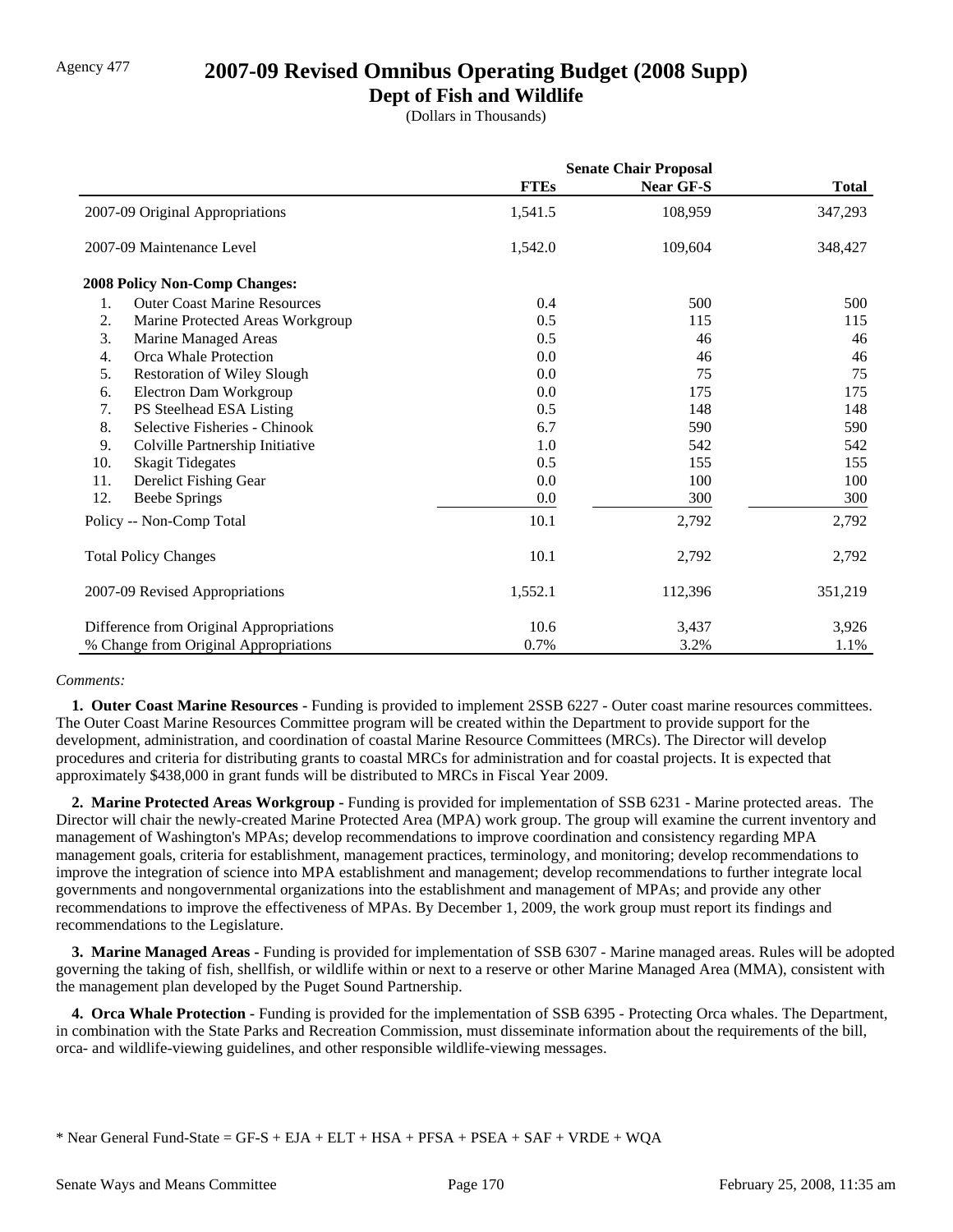# Agency 477 **2007-09 Revised Omnibus Operating Budget (2008 Supp) Dept of Fish and Wildlife**

 **5. Restoration of Wiley Slough -** Funding is provided for for stream-channel restoration of Wiley Slough to enhance fish passage.

**6. Electron Dam Workgroup - Funds are provided for the Department to convene a work group to study solutions for improving** outbound juvenile salmon migration at Electron Dam on the Puyallup River. The work group shall include one member of the House, one member of the Senate, one representative from the Department of Fish and Wildlife, one representative from Puget Sound Energy, and one representative from the Puyallup Tribe of Indians. The work group shall present its findings and recommendations to the appropriate committees of the Legislature by January 1, 2009.

 **7. PS Steelhead ESA Listing -** The Puget Sound steelhead was listed under the federal Endangered Species Act (ESA) in May 2007. This listing requires the Department to jointly develop a harvest and hatchery Resource Management Plan (RMP) with tribal co-managers by the spring of 2008. Once the RMP is developed and implemented in Puget Sound, both recreational steelhead fishing and hatchery production can continue. The Department will develop and implement the RMP with these one-time funds.

 **8. Selective Fisheries - Chinook -** Ongoing state funding is provided for the additional selective fisheries in Puget Sound, contingent upon receipt of federal match funding. Selective fishing is a strategy designed to protect wild stocks of salmon listed as threatened under the federal Endangered Species Act. The structure allows harvest of marked hatchery salmon in designated areas, while requiring the release of any wild salmon that are caught.

 **9. Colville Partnership Initiative -** The Department is provided funding to implement a pilot project with the Confederated Tribes of the Colville Reservation to develop expanded recreational fishing opportunities on Lake Rufus Woods and its northern shoreline. The Department will also conduct joint enforcement of lake fisheries on Lake Rufus Woods and adjoining waters, pursuant to state and tribal intergovernmental agreements developed under the Columbia River water supply program.

 **10. Skagit Tidegates -** The Skagit Drainage and Fish Initiative provides an opportunity for the agricultural community, federal agencies, the Department, and tribes to work collaboratively toward meeting the needs of all participating parties. A combination of one-time and ongoing funding will provide necessary resources to link estuarine and delta watercourse habitat restoration with tidegate and drainage infrastructure maintenance. These agreements directly support the Puget Sound Chinook Salmon Restoration Plan.

 **11. Derelict Fishing Gear -** One-time funding is provided for the Department to work with the Northwest Straits Commission to remove derelict gear in marine waters. Common types of derelict fishing gear include gillnets, purse seine nets, aquaculture nets, crab and shrimp pots, and lines and ropes. Proper removal of derelict fishing gear will reduce negative impacts to fish, shellfish, wildlife, and marine habitat, as well as to reduce hazards to navigation.

 **12. Beebe Springs -** Expenditure authority is provided to expend the proceeds from the sale of the upper 20-acre parcel of the Beebe Springs property. This one-time expenditure must be spent to develop the Beebe Springs natural interpretive site and are not to exceed the value of the revenue from the sale of the parcel.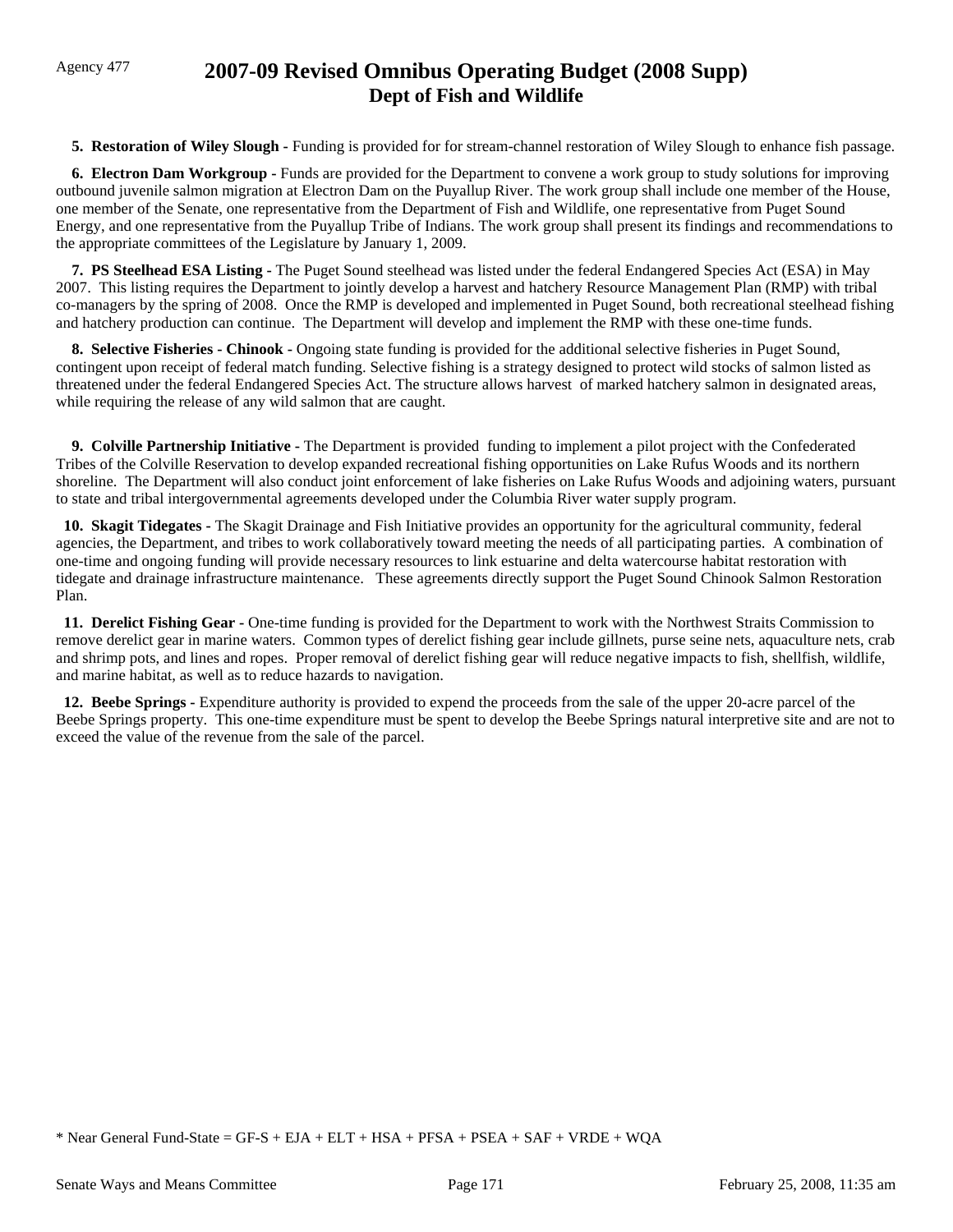### Agency 478 **2007-09 Revised Omnibus Operating Budget (2008 Supp)**

### **Puget Sound Partnership**

(Dollars in Thousands)

|                                                  | <b>Senate Chair Proposal</b> |                  |        |  |
|--------------------------------------------------|------------------------------|------------------|--------|--|
|                                                  | <b>FTEs</b>                  | <b>Near GF-S</b> | Total  |  |
| 2007-09 Original Appropriations                  | 38.0                         | 7,917            | 12,072 |  |
| 2007-09 Maintenance Level                        | 34.0                         | 7,417            | 12,107 |  |
| <b>2008 Policy Non-Comp Changes:</b>             |                              |                  |        |  |
| Marine Managed Areas<br>1.                       | 0.0                          | 24               | 24     |  |
| <b>Federal Spending Authority</b><br>2.          | 0.0                          | 0                | 850    |  |
| 3.<br><b>Action Agenda Development</b>           | 0.0                          | 1,333            | 2,233  |  |
| <b>Puget Sound Toxic Pollution Sources</b><br>4. | 0.0                          | $\Omega$         | 620    |  |
| 5.<br><b>Puget Sound/Coastal Monitoring</b>      | 1.0                          | 305              | 610    |  |
| Policy -- Non-Comp Total                         | 1.0                          | 1,662            | 4,337  |  |
| <b>Total Policy Changes</b>                      | 1.0                          | 1,662            | 4,337  |  |
| 2007-09 Revised Appropriations                   | 35.0                         | 9,079            | 16,444 |  |
| Difference from Original Appropriations          | $-3.0$                       | 1,162            | 4,372  |  |
| % Change from Original Appropriations            | $-7.9\%$                     | 14.7%            | 36.2%  |  |

#### *Comments:*

 **1. Marine Managed Areas -** Funding is provided for implementation of SSB 6307 - Marine managed areas. The Puget Sound Partnership will prepare a Puget Sound marine managed areas plan (MMA plan) to coordinate and strengthen all state and local government marine managed areas programs. The Leadership Council will determine membership of the work group in accordance with the representation delineated in the bill. The plan will include guidelines for incorporating best available science; guidelines for managing areas on an ecosystem basis; funding recommendations; strategies addressing impacts from population growth, development, and storm water discharges; adaptive management and methods for synthesizing monitoring results; among other elements. The MMA plan must be completed by the end of July 1, 2010, submitted to the Leadership Council for review and approval, and incorporated into the Action Agenda. It is expected that additional funding will be required in the 2009-11 biennium to complete this one-time project.

 **2. Federal Spending Authority -** Additional spending authority is provided to allow the Partnership to access available matching federal funds for planning and implementation of the Action Agenda. The Partnership will make use of federal matching funds where possible. (General Fund-federal)

 **3. Action Agenda Development -** The Puget Sound Partnership was established in 2007 to lead efforts to protect and restore the Puget Sound. Statute directs the Partnership to create a long-term action agenda by September 1, 2008, that identifies and prioritizes actions for restoring Puget Sound by 2020. Funding is provided for the Partnership to engage in broad consultation with all levels of government, extensive public and stakeholder involvement, and scientific review of proposed actions. One-time funding is provided to develop an action agenda that incorporates a high level of analysis and scientific review. To the extent funding allows, the Partnership shall also proceed with implementation of the 2020 Action Agenda. (General Fund-Federal, Water Quality Account-State, State Toxics Account-State)

 **4. Puget Sound Toxic Pollution Sources -** Toxic contaminants continue to be discharged into Puget Sound, adversely impacting both ecological and human health. Funding is provided to analyze contaminated sources to develop mitigation priorities. One contamination source is air-pollution fallout into marine waters. One-time funding is provided to estimate the contribution of priority toxic chemicals deposited in Puget Sound and nearby watersheds from fuel-related air emissions. To the extent permitted under federal restrictions, the Partnership will leverage federal matching funds to extend the project. (General Fund-Federal; State Toxics Account-State)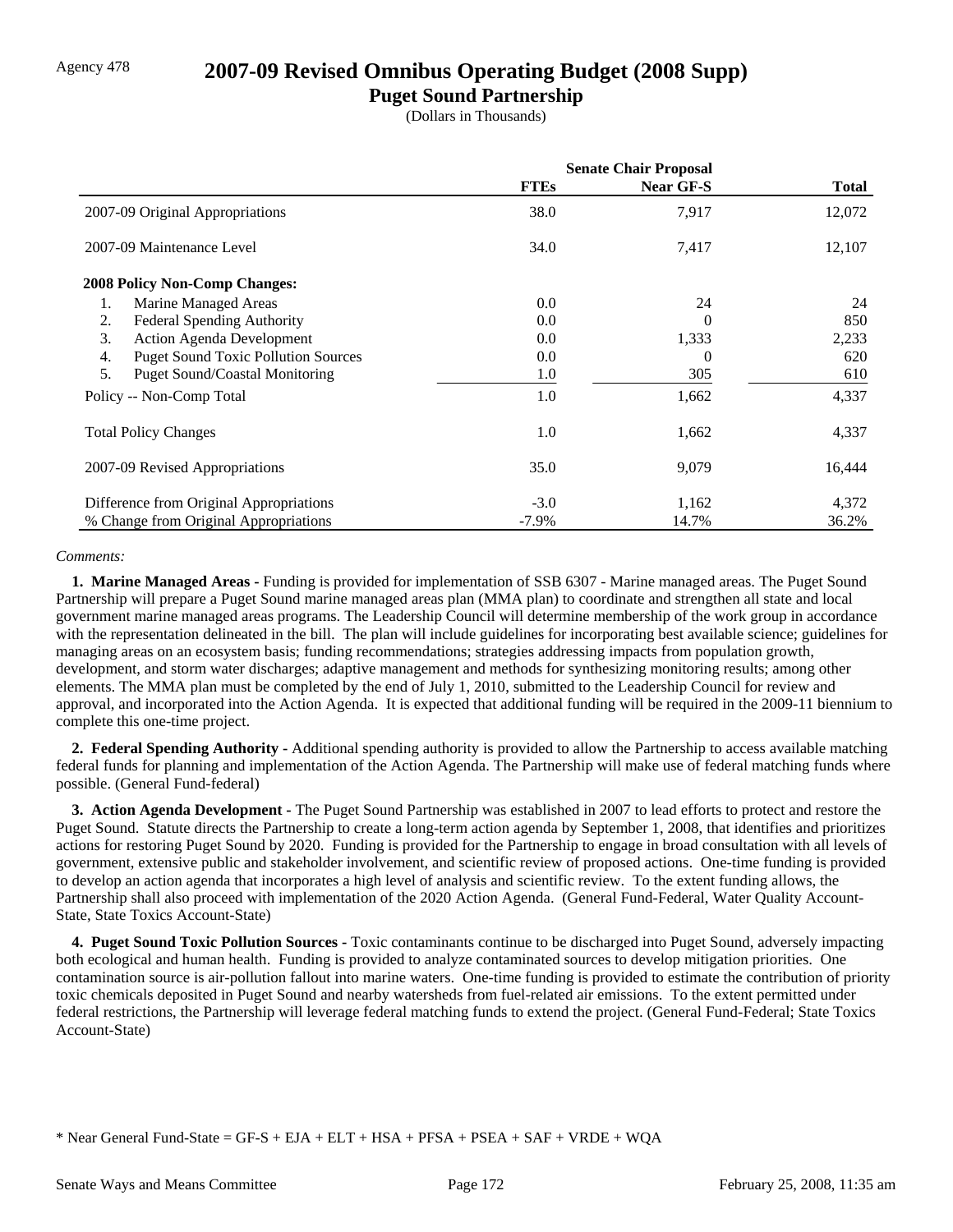## Agency 478 **2007-09 Revised Omnibus Operating Budget (2008 Supp) Puget Sound Partnership**

 **5. Puget Sound/Coastal Monitoring -** Funding is provided for an outcome-monitoring program to establish a baseline and determine progress toward salmon recovery, and restoration of the health of Puget Sound by 2020. The Partnership, in consultation with the Department of Ecology, shall use a standard monitoring and sample collection process and utilize information from other entities, such as volunteer groups, other state agencies, and local governments. A combination of one-time and ongoing funding is provided to plan, establish, and begin a statistically valid sampling program in Puget Sound and on Washington's coastline. To the extent permitted under federal restrictions, the Partnership will leverage federal matching funds to extend the project. (General Fund-Federal; Water Quality Account-State)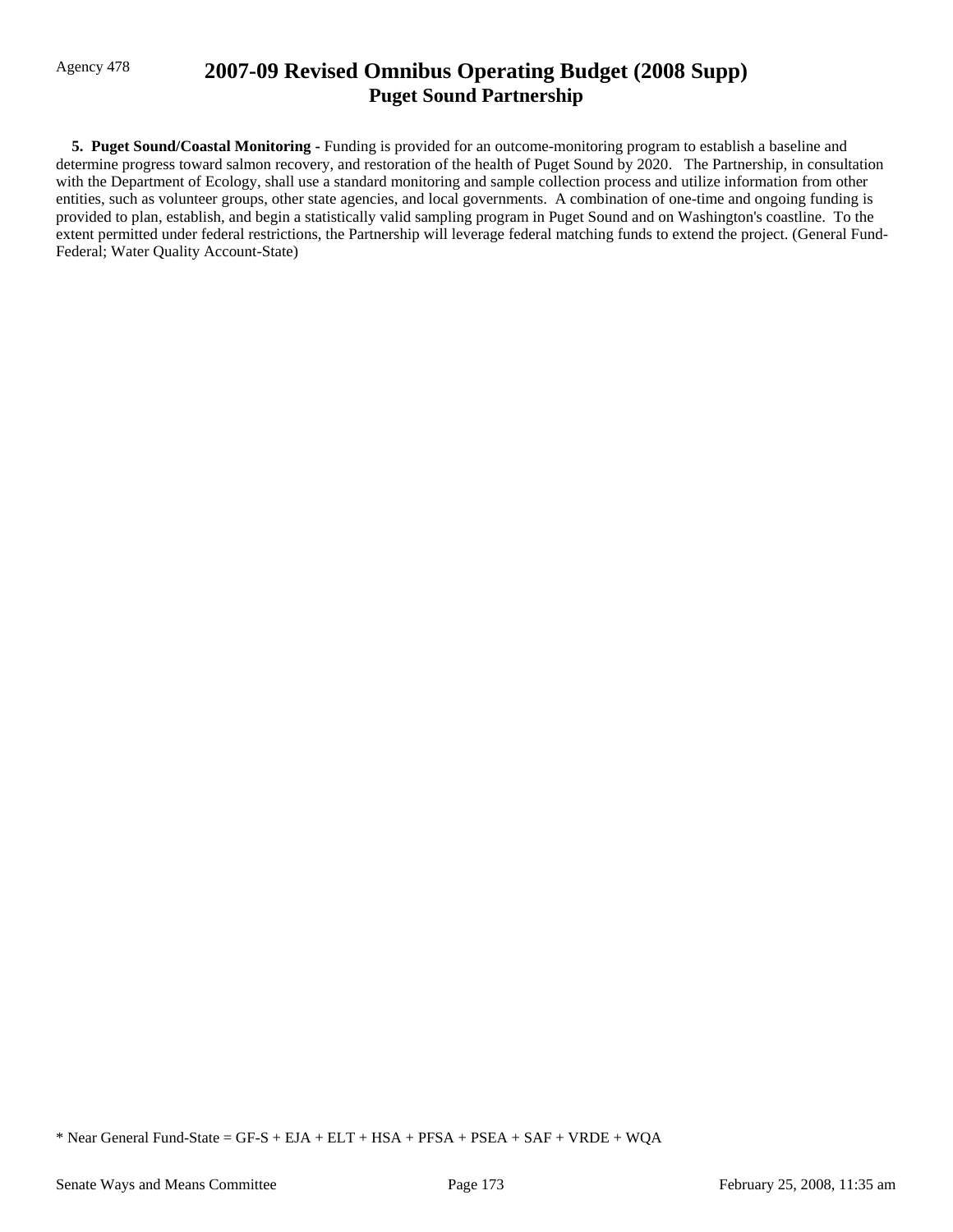### Agency 490 **2007-09 Revised Omnibus Operating Budget (2008 Supp)**

### **Department of Natural Resources**

(Dollars in Thousands)

|                                                | <b>Senate Chair Proposal</b> |                  |              |  |
|------------------------------------------------|------------------------------|------------------|--------------|--|
|                                                | <b>FTEs</b>                  | <b>Near GF-S</b> | <b>Total</b> |  |
| 2007-09 Original Appropriations                | 1,500.1                      | 102,023          | 387,625      |  |
| 2007-09 Maintenance Level                      | 1,500.0                      | 102,019          | 384,078      |  |
| <b>2008 Policy Non-Comp Changes:</b>           |                              |                  |              |  |
| Unstable Slopes Study<br>1.                    | 0.0                          | <b>200</b>       | <b>200</b>   |  |
| <b>Climate Change Taskforce</b><br>2.          | 0.0                          | 50               | 50           |  |
| Aquatic Endangered Species Act<br>3.           | 1.0                          | $\Omega$         | 191          |  |
| <b>Emergency Fire Suppression</b><br>4.        | 0.0                          | 3,707            | 6,334        |  |
| 5.<br><b>Forest Practices Federal Backfill</b> | 0.2                          | $\theta$         | 3,000        |  |
| Policy -- Non-Comp Total                       | 1.2                          | 3,957            | 9,775        |  |
| <b>Total Policy Changes</b>                    | 1.2                          | 3,957            | 9,775        |  |
| 2007-09 Revised Appropriations                 | 1,501.2                      | 105,976          | 393,853      |  |
| Difference from Original Appropriations        | 1.1                          | 3,953            | 6,228        |  |
| % Change from Original Appropriations          | 0.1%                         | 3.9%             | 1.6%         |  |

#### *Comments:*

 **1. Unstable Slopes Study -** Funding is provided to complement existing funding and extend the analysis of unstable slopes currently underway by the Cooperative Monitoring, Evaluation and Research (CMER) Committee of the Adaptive Management program.

 **2. Climate Change Taskforce -** Funding is provided for the Department to participate with the regional, multi-organization taskforce of forest scientists and land managers formed to develop science-based management options for forest landowners to manage under alternative climate change scenarios. The department will develop a project aimed at acquiring, developing, and distributing information about localized impacts of climate change on native tree species.

 **3. Aquatic Endangered Species Act -** One-time funding will ensure that the Department will complete a final Habitat Conservation Plan (HCP) for state-owned aquatic lands and an Environmental Impact Statement by June 2009. Two staff will provide additional scientific and data/information analysis support. An HCP creates a framework for protecting endangered species, which provides certainty to the Department regarding its aquatic land activities (leases, reserves, geoduck harvest, and marina operations). Implementation of the HCP will begin in June 2009. (Aquatic Lands Enhancement Account-State)

 **4. Emergency Fire Suppression -** One-time funding is provided for fire suppression activity for incurred and anticipated costs during Fiscal Year 2008, in excess of the Department's existing fire suppression appropriation. (General Fund-State, General Fund-Federal)

 **5. Forest Practices Federal Backfill -** To address declining federal dollars, funding is provided from the newly created Forest and Fish Support Account to allow tribes to continue their implementation activities, such as forest practice reviews, scientific studies, and interagency coordination. These funds will also enable the Department to implement additional Forest and Fish Report projects. (Forest and Fish Support Account-State)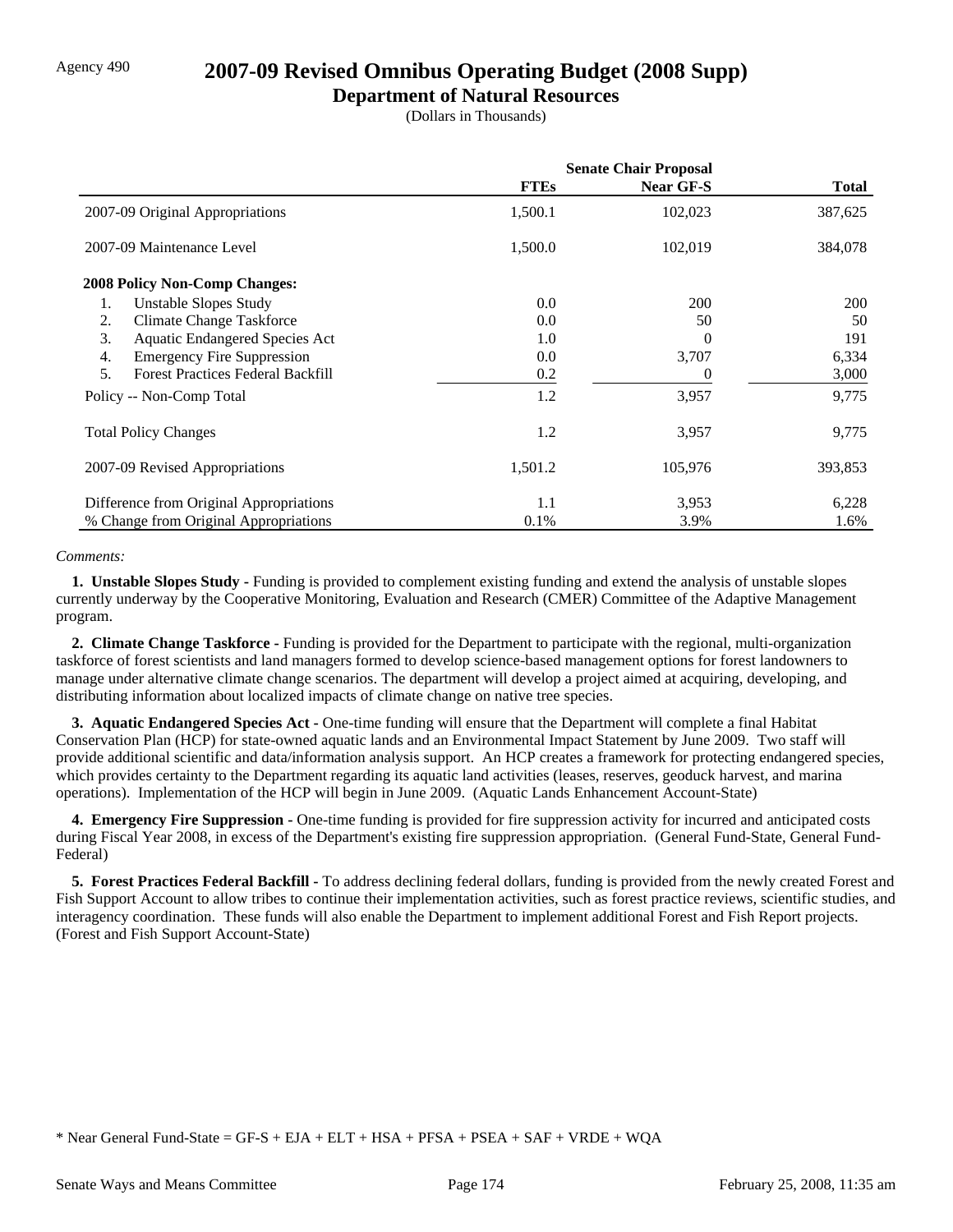## Agency 495 **2007-09 Revised Omnibus Operating Budget (2008 Supp)**

### **Department of Agriculture**

(Dollars in Thousands)

|                                           | <b>Senate Chair Proposal</b> |                  |              |
|-------------------------------------------|------------------------------|------------------|--------------|
|                                           | <b>FTEs</b>                  | <b>Near GF-S</b> | <b>Total</b> |
| 2007-09 Original Appropriations           | 702.0                        | 29,445           | 121,289      |
| 2007-09 Maintenance Level                 | 702.0                        | 29,449           | 121,305      |
| <b>2008 Policy Non-Comp Changes:</b>      |                              |                  |              |
| Local Farms, Healthy Children             | 1.3                          | 290              | 290          |
| Pacific County Spartina Eradication<br>2. | 0.0                          | 65               | 65           |
| 3.<br><b>Risk Management</b>              | 0.0                          | 212              | 212          |
| Policy -- Non-Comp Total                  | 1.3                          | 567              | 567          |
| <b>Total Policy Changes</b>               | 1.3                          | 567              | 567          |
| 2007-09 Revised Appropriations            | 703.2                        | 30,016           | 121,872      |
| Difference from Original Appropriations   | 1.3                          | 571              | 583          |
| % Change from Original Appropriations     | 0.2%                         | 1.9%             | $0.5\%$      |

#### *Comments:*

 **1. Local Farms, Healthy Children -** Funding is provided to implement 2SSB 6483 - Local food production. In accordance with the bill, the Department will create a "Farm-to-School" program encouraging consumption of fresh, locally-grown food at public schools and other institutions.

 **2. Pacific County Spartina Eradication -** Additional funds are provided to be added to \$35,000 of existing Aquatic Lands Enhancement Account appropriation for funding to the Pacific County Noxious Weed Control Board to continue its planning and implementation of spartina eradication activities.

 **3. Risk Management -** Ongoing funding is provided for two positions (Internal Auditor and Human Resources Consultant) to address critical gaps in the Department's basic administrative structure. These positions complete the first phase of a multi-year effort to meet essential administrative and operational needs identified by an independent management analysis. An internal auditor will ensure agency compliance with state and federal accounting standards. The human resources consultant will conduct personnelrelated investigations and make recommendations for corrective actions, coordinate workplace safety efforts, assess reasonable accommodation needs of people with disabilities, and work on agency-wide succession planning.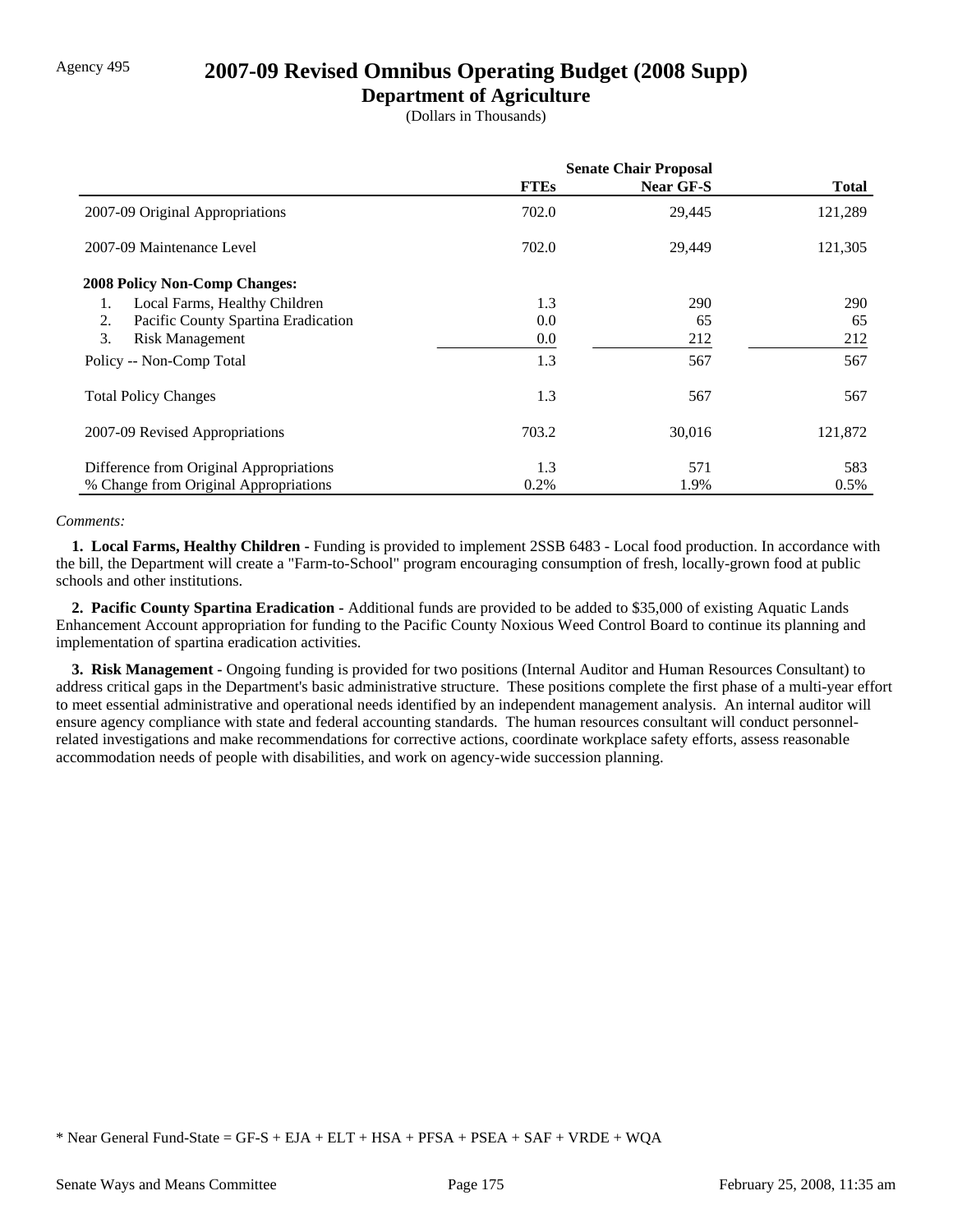## Agency 540 **2007-09 Revised Omnibus Operating Budget (2008 Supp)**

### **Department of Employment Security**

(Dollars in Thousands)

|                                            | <b>Senate Chair Proposal</b> |                  |           |  |
|--------------------------------------------|------------------------------|------------------|-----------|--|
|                                            | <b>FTEs</b>                  | <b>Near GF-S</b> | Total     |  |
| 2007-09 Original Appropriations            | 2,204.0                      | 120              | 616,875   |  |
| 2007-09 Maintenance Level                  | 2,204.0                      | 120              | 616,933   |  |
| <b>2008 Policy Non-Comp Changes:</b>       |                              |                  |           |  |
| Family Medical Leave Implementation<br>1.  | 16.0                         | 0                | 6,218     |  |
| Align FTEs and Revenue<br>2.               | $-230.0$                     | 0                | $-11,973$ |  |
| Continuity of Services to Clients<br>3.    | 0.0                          | $_{0}$           | 7,860     |  |
| <b>Call Center Critical Upgrades</b><br>4. | 0.0                          | 0                | 2,331     |  |
| 5.<br>Move from Lakewood Facility          | 0.0                          | $_{0}$           | 488       |  |
| 6.<br><b>Construction Industry</b>         | 0.8                          | $_{0}$           | 89        |  |
| Policy -- Non-Comp Total                   | $-213.2$                     | $\theta$         | 5,013     |  |
| <b>Total Policy Changes</b>                | $-213.2$                     | $\overline{0}$   | 5,013     |  |
| 2007-09 Revised Appropriations             | 1,990.8                      | 120              | 621,946   |  |
| Difference from Original Appropriations    | $-213.2$                     | $\Omega$         | 5,071     |  |
| % Change from Original Appropriations      | $-9.7\%$                     | $0.0\%$          | 0.8%      |  |

#### *Comments:*

 **1. Family Medical Leave Implementation -** Chapter 357, Laws of 2007 (E2SSB 5659), established a family leave insurance program that allows parents to bond with a newborn or newly adopted child by providing temporary income for up to five weeks. The Employment Security Department (ESD) will administer claims and pay benefits from the premiums collected and deposited into the Family Leave Insurance Account. Funding is provided to develop and implement a computer system to process and accept claims and administer the family leave insurance program.

 **2. Align FTEs and Revenue -** Federal revenue received by the ESD has declined. This item adjusts federal expenditure authority and FTE staff to align with expected revenue. (Unemployment Compensation Account-Federal)

 **3. Continuity of Services to Clients -** One-time Reed Act funding is provided to bridge the gap between expected federal funds and the operating costs to maintain services to clients. The ESD's federal allocations for FY 2008 were lower than anticipated, and federal fund balances from previous grant years are exhausted. (Unemployment Compensation Administration Account-Federal, Employment Services Administrative Account-State)

 **4. Call Center Critical Upgrades -** One-time Reed Act funding is provided to purchase mission critical hardware and software to ensure the ongoing, reliable operation of the telecenters. Hardware and software upgrades include the replacement of the interactive voice response system (IVR), new servers, private branch exchange upgrade (forwards call to the IVR), on-hold messaging replacement, and new terminals for call center staff. (Unemployment Compensation Account-Federal)

 **5. Move from Lakewood Facility -** One-time Reed Act funding is provided for relocation of the WorkSource office in Lakewood. The current WorkSource facility does not meet Americans with Disabilities Act requirements, safety standards, or the ESD's service delivery needs. (Unemployment Compensation Account-Federal)

 **6. Construction Industry -** Second Substitute Senate Bill No. 6732 (construction industry) implements the recommendations of the Joint Legislative Task Force on the Underground Economy in the Construction Industry. Funding is provided to hire an additional FTE for investigational purposes. (Administrative Contingencies Account--State)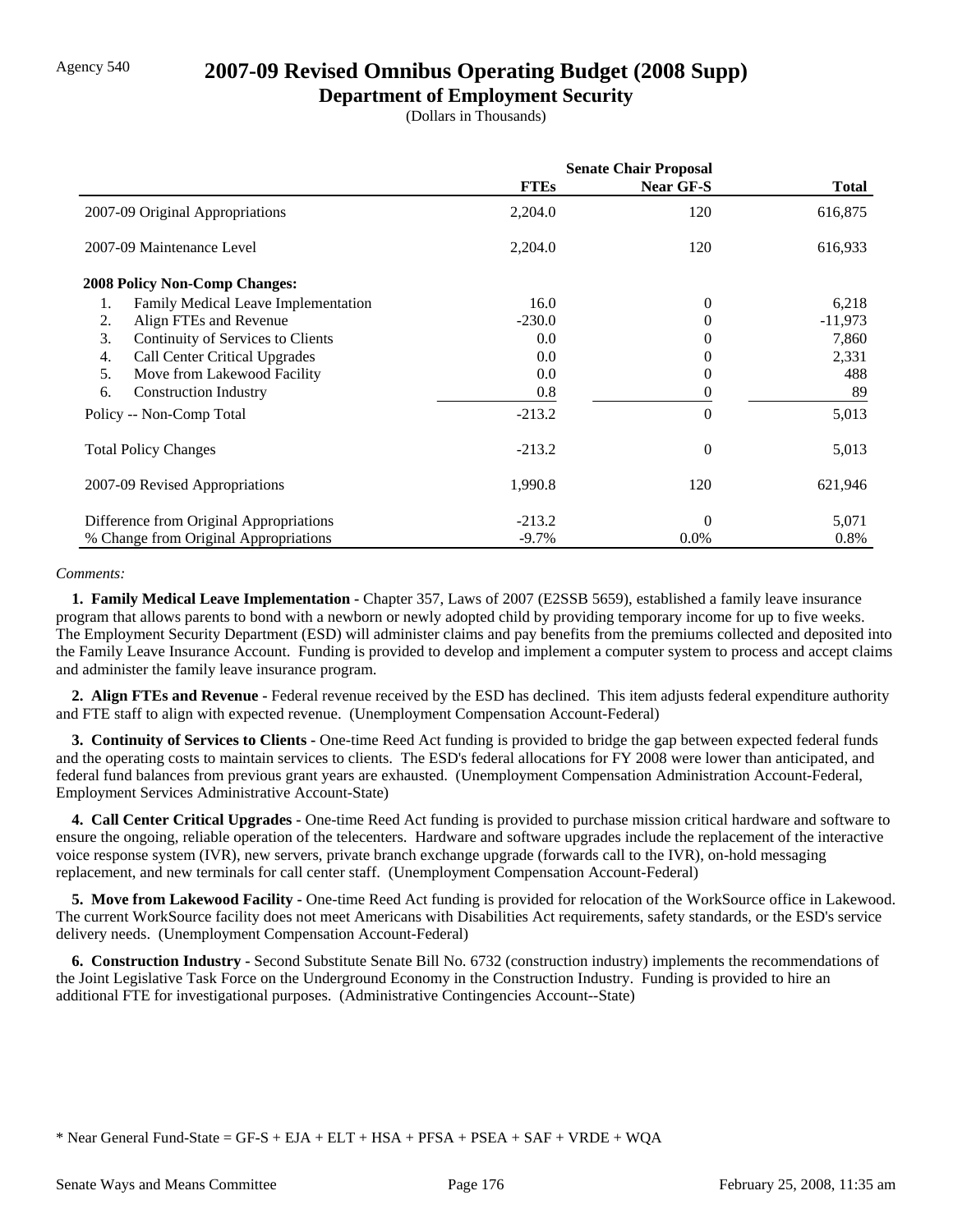## Agency 550 **2007-09 Revised Omnibus Operating Budget (2008 Supp)**

### **State Convention and Trade Center**

(Dollars in Thousands)

|                                          | <b>Senate Chair Proposal</b> |                  |              |
|------------------------------------------|------------------------------|------------------|--------------|
|                                          | <b>FTEs</b>                  | Near GF-S        | <b>Total</b> |
| 2007-09 Original Appropriations          | 161.0                        | $\overline{0}$   | 90,660       |
| 2007-09 Maintenance Level                | 161.0                        | $\boldsymbol{0}$ | 90,660       |
| <b>2008 Policy Non-Comp Changes:</b>     |                              |                  |              |
| <b>Convention Center Expansion</b><br>1. | 0.0                          | 0                | 7,863        |
| Policy -- Non-Comp Total                 | 0.0                          | $\overline{0}$   | 7,863        |
| <b>Total Policy Changes</b>              | 0.0                          | $\overline{0}$   | 7,863        |
| 2007-09 Revised Appropriations           | 161.0                        | $\overline{0}$   | 98,523       |
| Difference from Original Appropriations  | 0.0                          | $\overline{0}$   | 7,863        |
| % Change from Original Appropriations    | 0.0%                         | $0.0\%$          | 8.7%         |

#### *Comments:*

 **1. Convention Center Expansion -** Expenditure authority is provided for annual payments on Certificates of Participation (COP) to be issued pursuant to Section 6013(7) of the 2007-2009 Capital Budget. The COPs will be issued to finance the purchase and remodeling of the Museum of History and Industry property near the Washington State Convention and Trade Center. (State Convention and Trade Center Account)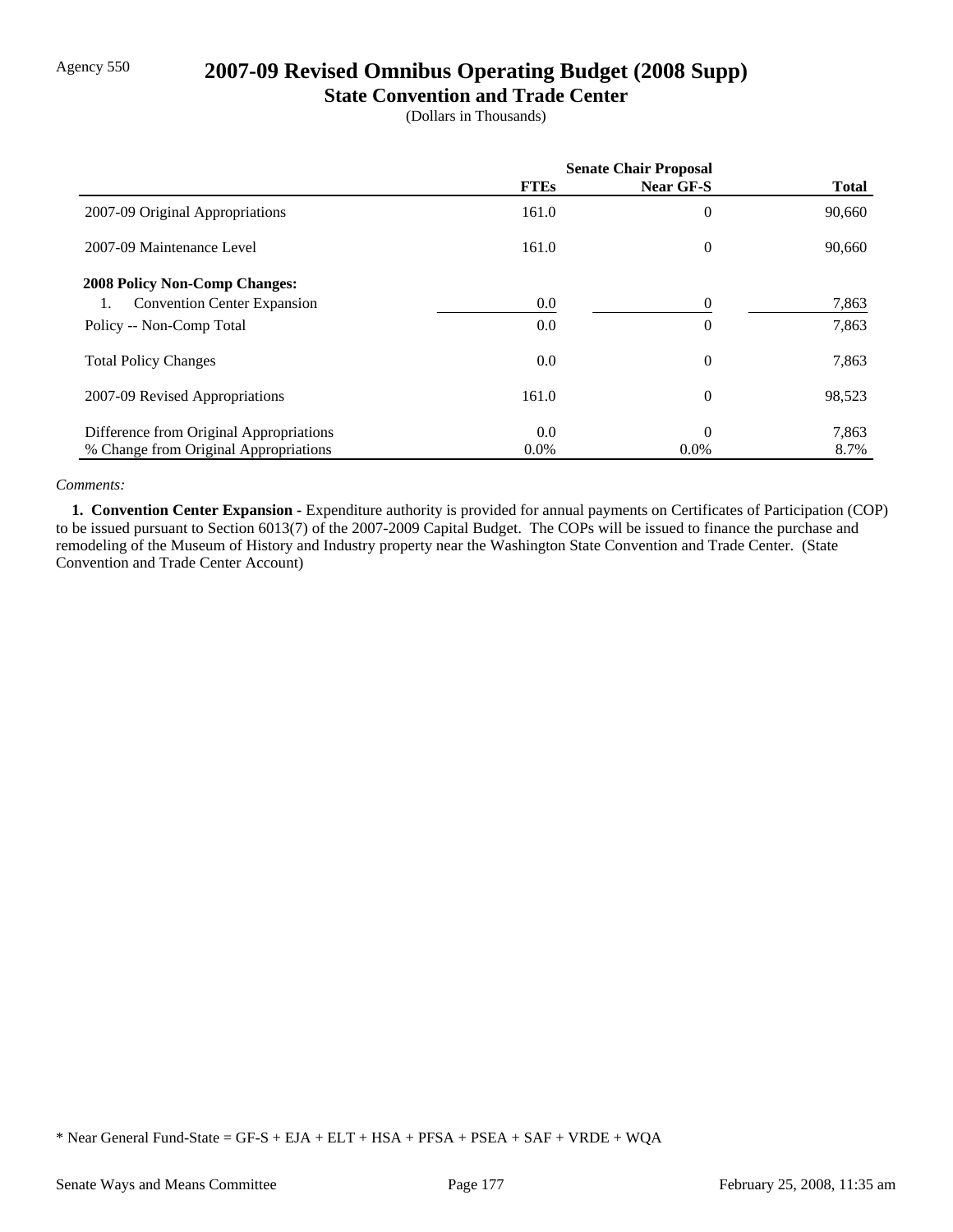## Agency 699 **2007-09 Revised Omnibus Operating Budget (2008 Supp)**

### **Community/Technical College System**

(Dollars in Thousands)

|     |                                           | <b>Senate Chair Proposal</b> |                  |              |
|-----|-------------------------------------------|------------------------------|------------------|--------------|
|     |                                           | <b>FTEs</b>                  | <b>Near GF-S</b> | <b>Total</b> |
|     | 2007-09 Original Appropriations           | 15,885.1                     | 1,448,199        | 2,510,648    |
|     | 2007-09 Maintenance Level                 | 15,885.1                     | 1,454,597        | 2,517,274    |
|     | <b>2008 Policy Non-Comp Changes:</b>      |                              |                  |              |
| 1.  | Child Care Institutional Grants           | 0.0                          | 500              | 500          |
| 2.  | Health Care Career Advancement            | 0.0                          | 3,000            | 3,000        |
| 3.  | <b>Construction Trade Apprenticeships</b> | 0.0                          | 2,000            | 2,000        |
| 4.  | Aerospace Apprenticeships                 | 0.0                          | 3,000            | 3,000        |
| 5.  | Job Skills Fund Source Change             | 0.0                          | $-2,950$         | $\theta$     |
| 6.  | Gateway Center HCC                        | 0.0                          | 75               | 75           |
| 7.  | <b>English Language Learners</b>          | 0.0                          | 50               | 50           |
| 8.  | Long-Term Care Training Pilot             | 0.0                          | 600              | 600          |
| 9.  | Knowledge Worker Residency Status         | 0.0                          | 198              | $\Omega$     |
| 10. | <b>Opportunity Grant Adjustment</b>       | 0.0                          | $-5,000$         | $-5,000$     |
|     | Policy -- Non-Comp Total                  | 0.0                          | 1,473            | 4,225        |
|     | <b>Total Policy Changes</b>               | 0.0                          | 1,473            | 4,225        |
|     | 2007-09 Revised Appropriations            | 15,885.1                     | 1,456,070        | 2,521,499    |
|     | Difference from Original Appropriations   | 0.0                          | 7,871            | 10,851       |
|     | % Change from Original Appropriations     | 0.0%                         | 0.5%             | 0.4%         |

#### *Comments:*

 **1. Child Care Institutional Grants -** Funding is provided to increase child care support for students enrolled in the state's community and technical colleges. Funding is increased from \$50,000 a year now to a new total of \$550,000 per year.

 **2. Health Care Career Advancement -** Funds are provided to develop and implement partnerships to train incumbent health care workers for careers in nursing and other high demand healthcare fields. Funds are to be awarded on a competitive basis to partnerships of labor, management, and colleges. The projects are to enhance access to career advancement training for current hospital workers, and expand the colleges' capacity to train more workers in nursing and other allied health fields.

**3. Construction Trade Apprenticeships - Funds are provided for training 333 additional full-time equivalent apprentices in the** building and construction trades. Approximately three-quarters of the new apprentices are expected to enroll in contracted apprenticeship programs, and the balance in programs delivered directly by community and technical colleges.

 **4. Aerospace Apprenticeships -** Funding is provided to design, develop, and implement new and increased apprenticeship opportunities in the aerospace industry.

 **5. Job Skills Fund Source Change -** Funding for the job skills program at the community and technical colleges is shifted from the state general fund to the administrative contingency account. (General Fund-State, Administrative Contingency Account-State)

 **6. Gateway Center HCC -** Funding is provided for an educational career coach at the Highland Community College Gateway Center. The Gateway Center provides career re-certification coursework and coaching; integrated English as a second language (ESL) instruction; and short-term professional courses to close skills gaps for adult immigrants and refugees who have formal training in healthcare.

 **7. English Language Learners -** Funds are provided for Renton Technical College to implement and expand partnerships with area businesses that provide opportunites for low-wage working immigrants and refugees to receive instruction in English language and work-related skills at their places of work.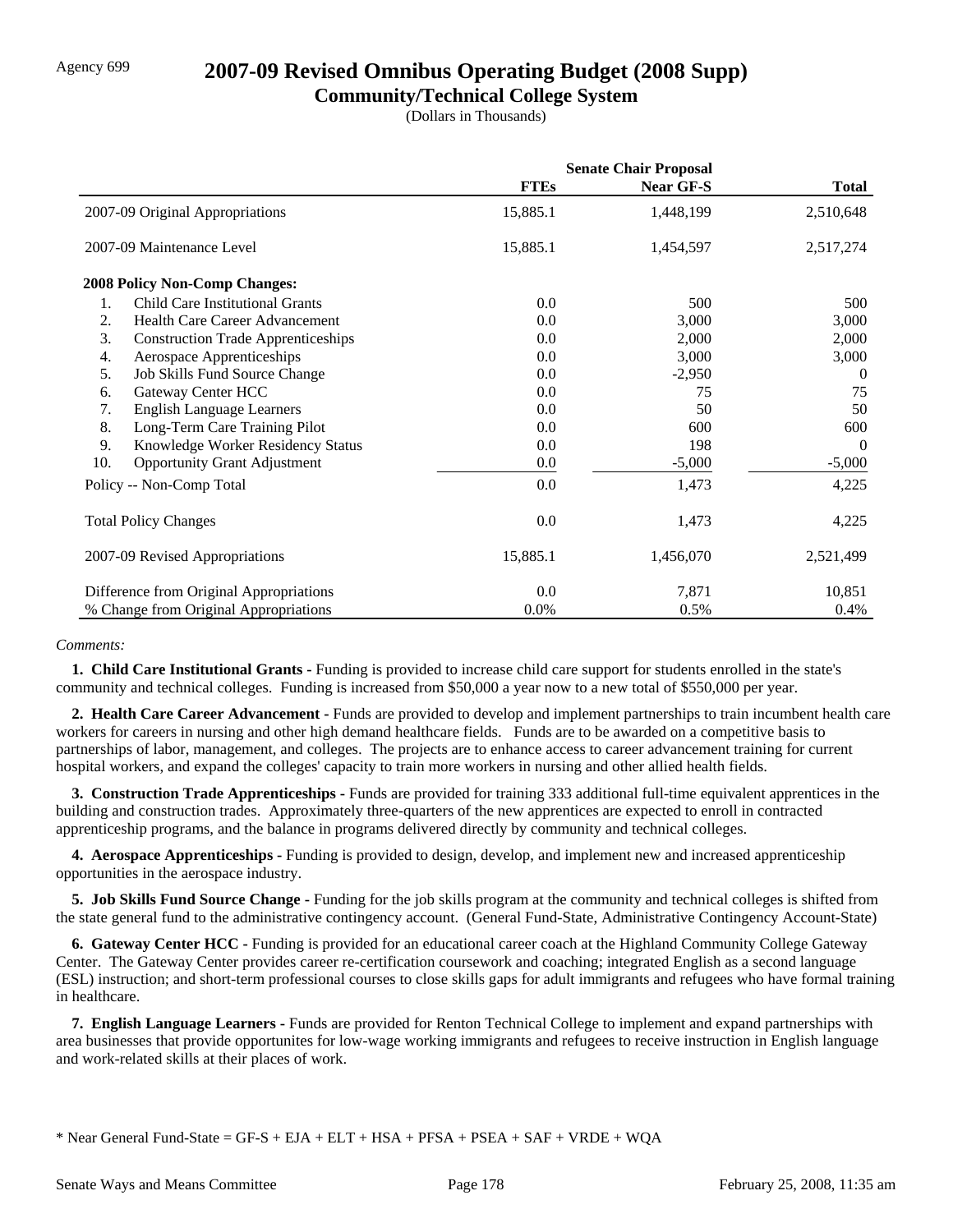## Agency 699 **2007-09 Revised Omnibus Operating Budget (2008 Supp) Community/Technical College System**

**8. Long-Term Care Training Pilot - Funds are provided to implement a pilot program for training in-home providers of long**term care at one community college. As provided in Senate Bill 6804, the pilot college shall be selected on a competitive basis, in consultation with the exclusive bargaining representative of individual providers of state-contracted long-term care, and shall be located in a county with a population of at least 200,000. Funds may be used for curriculum development, equipment, and facility acquisition or renovation.

 **9. Knowledge Worker Residency Status -** Under Senate Bill 6849, certain foreign nationals who work in occupations that require specialized skills and knowledge will now qualify for in-state tuition, as will their spouses and children. State funds are provided to cover the difference between in-state and out-of-state tuition for these students. (General Fund-State, Higher Education Tuition Account-Nonappropriated)

 **10. Opportunity Grant Adjustment -** Funding for the new opportunity grant program is adjusted to total \$6.5 million in FY 2009, rather than \$11.5 million as previously budgeted. (General Fund-State, Education Legacy Trust Account-State)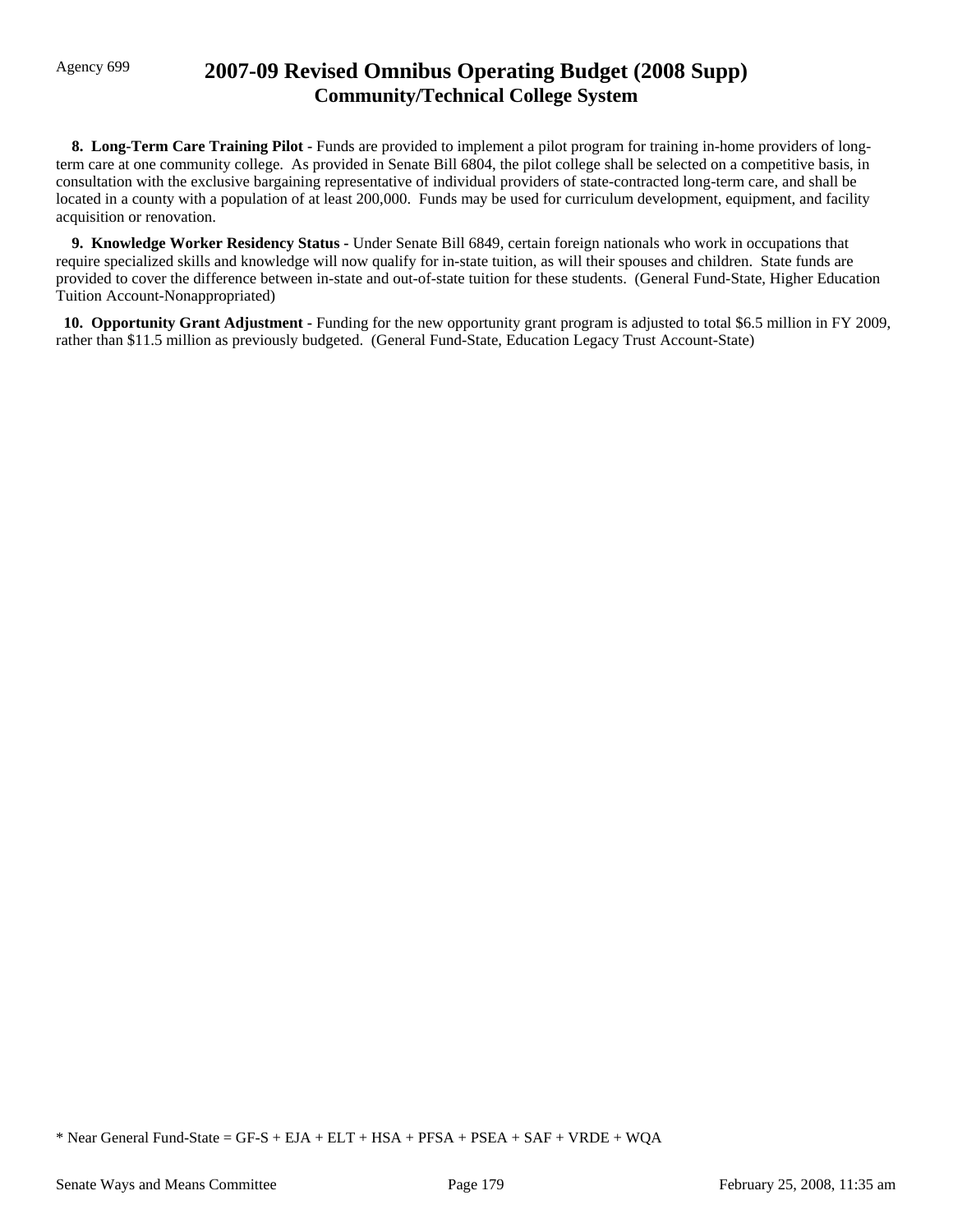# Agency 707 **2007-09 Revised Omnibus Operating Budget (2008 Supp)**

### **Sundry Claims**

(Dollars in Thousands)

|                                         | <b>Senate Chair Proposal</b> |                  |                |
|-----------------------------------------|------------------------------|------------------|----------------|
|                                         | <b>FTEs</b>                  | <b>Near GF-S</b> | <b>Total</b>   |
| 2007-09 Original Appropriations         | $0.0\,$                      | $\overline{0}$   | $\overline{0}$ |
| 2007-09 Maintenance Level               | 0.0                          | $\overline{0}$   | $\overline{0}$ |
| <b>2008 Policy Non-Comp Changes:</b>    |                              |                  |                |
| <b>Self Defense Claims</b>              | $0.0\,$                      | 55               | 55             |
| Policy -- Non-Comp Total                | $0.0\,$                      | 55               | 55             |
| <b>Total Policy Changes</b>             | $0.0\,$                      | 55               | 55             |
| 2007-09 Revised Appropriations          | $0.0\,$                      | 55               | 55             |
| Difference from Original Appropriations | 0.0                          | 55               | 55             |
| % Change from Original Appropriations   | $0.0\%$                      | $0.0\%$          | $0.0\%$        |

#### *Comments:*

 **1. Self Defense Claims -** On the recommendation of the Office of Risk Management, payment is made under RCW 9A.16.110 for claims for reimbursement of legal costs and other expenses of criminal defendants acquitted on the basis of self-defense. This appropriation includes claims received by the Legislature up to January 8, 2008.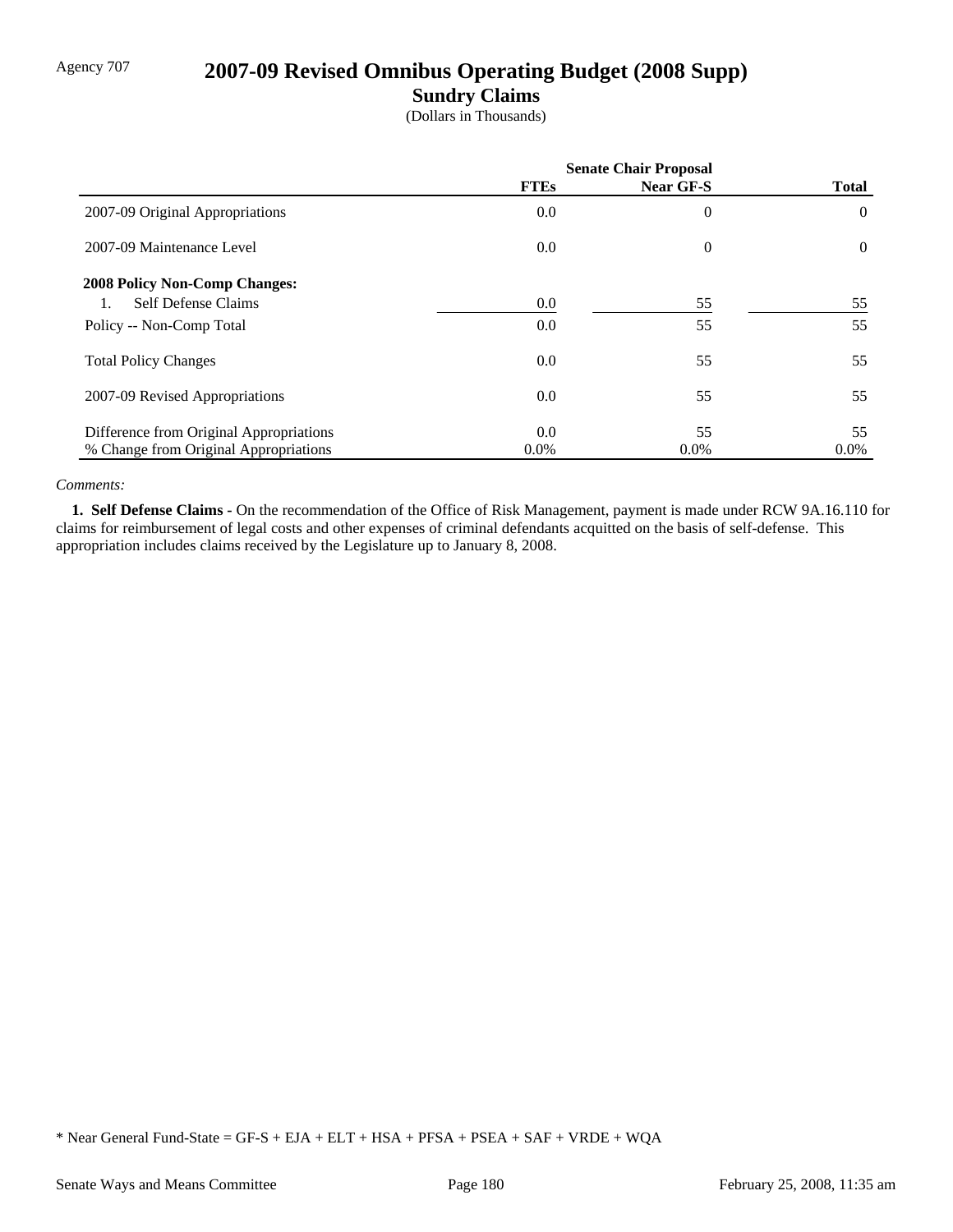# Agency 713 **2007-09 Revised Omnibus Operating Budget (2008 Supp)**

# **State Employee Compensation Adjust**

(Dollars in Thousands)

|                                         | <b>Senate Chair Proposal</b> |             |                |
|-----------------------------------------|------------------------------|-------------|----------------|
|                                         | <b>FTEs</b>                  | Near GF-S   | <b>Total</b>   |
| 2007-09 Original Appropriations         | 0.0                          | 830         | 1,530          |
| 2007-09 Maintenance Level               | 0.0                          | $\theta$    | $\overline{0}$ |
| Policy -- Comp Total                    | 0.0                          | $-115.524$  | $-211,378$     |
| <b>Total Policy Changes</b>             | 0.0                          | $-115.524$  | $-211,378$     |
| 2007-09 Revised Appropriations          | 0.0                          | $-115.524$  | $-211,378$     |
| Difference from Original Appropriations | 0.0                          | $-116,354$  | $-212,908$     |
| % Change from Original Appropriations   | $0.0\%$                      | $-14018.6%$ | $-13915.6%$    |

*Comments:*